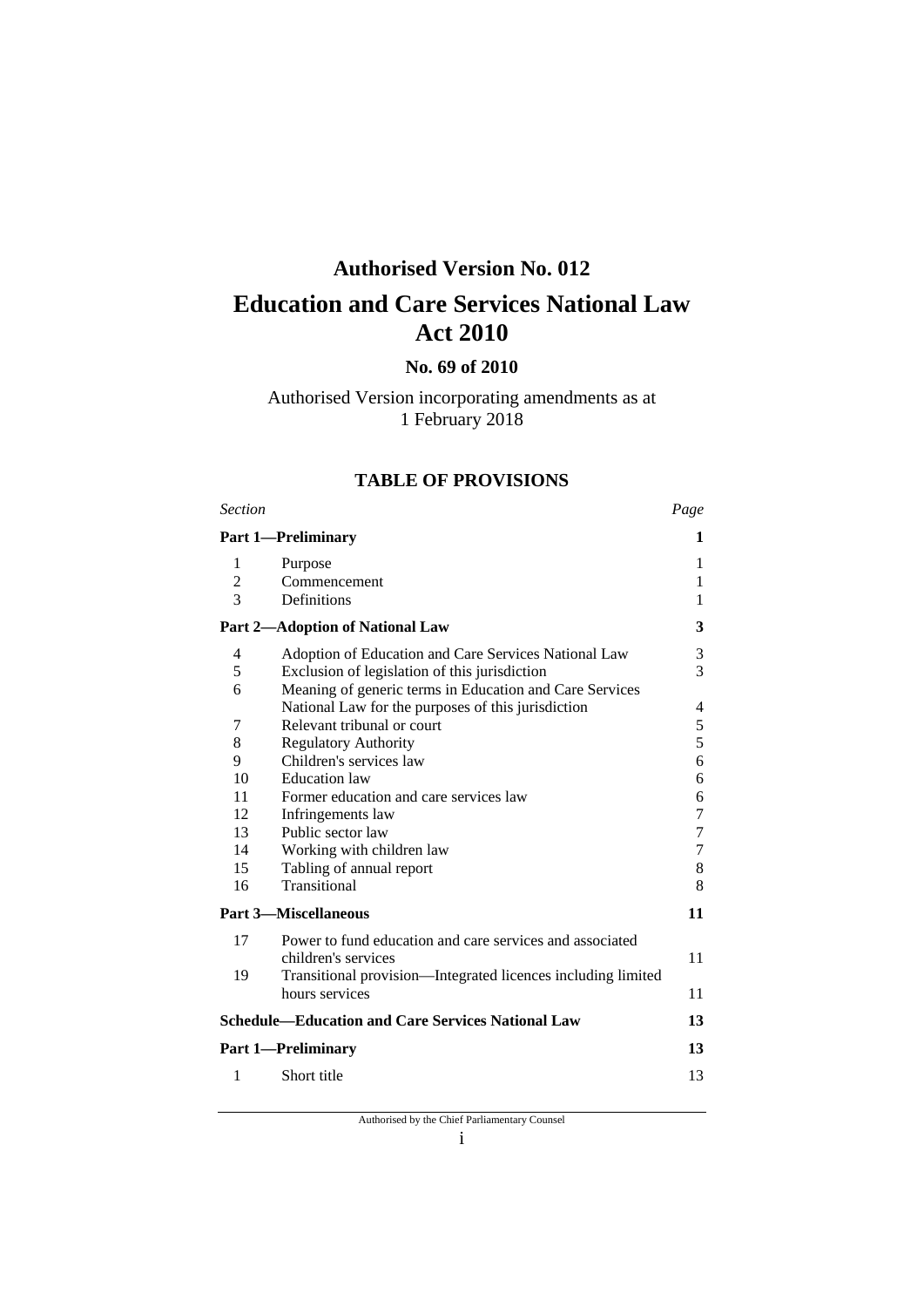| Section | Page |
|---------|------|
|---------|------|

| I<br>۰,<br>×<br>I |
|-------------------|
|-------------------|

| $\overline{c}$           | Commencement                                                  | 13       |
|--------------------------|---------------------------------------------------------------|----------|
| 3                        | Objectives and guiding principles                             | 13       |
| $\overline{\mathcal{L}}$ | How functions to be exercised                                 | 14       |
| 5                        | Definitions                                                   | 15       |
| 6                        | Interpretation generally                                      | 28       |
| 7                        | Single national entity                                        | 28       |
| 8                        | Extraterritorial operation of Law                             | 29       |
| 9                        | Law binds the State                                           | 29       |
|                          | <b>Part 2-Provider Approval</b>                               | 31       |
|                          | Division 1-Application for provider approval                  | 31       |
| 10                       | Application for provider approval                             | 31       |
| 11                       | Form of application                                           | 31       |
| 12                       | Applicant must be fit and proper person                       | 32       |
| 13                       | Matters to be taken into account in assessing whether fit and |          |
|                          | proper person                                                 | 32       |
| 14                       | Regulatory Authority may seek further information             | 35       |
| 15                       | Grant or refusal of provider approval                         | 35       |
| 16                       | Notice of decision on application                             | 36       |
| 17                       | Duration of provider approval                                 | 36       |
| 18                       | Effect of provider approval                                   | 36       |
| 19                       | Conditions on provider approval                               | 36       |
| 20                       | Copy of provider approval                                     | 37       |
|                          | <b>Division 2—Reassessment</b>                                | 38       |
| 21                       | Reassessment of fitness and propriety                         | 38       |
|                          | Division 3—Amendment of provider approvals                    | 38       |
| 22                       | Amendment of provider approval on application                 | 38       |
| 23                       | Amendment of provider approval by Regulatory Authority        | 39       |
| 24                       | Copy of amended provider approval to be provided              |          |
|                          |                                                               | 40       |
|                          | Division 4—Suspension or cancellation of provider approval    | 40       |
| 25                       | Grounds for suspension of provider approval                   | 40       |
| 26                       | Show cause notice before suspension                           | 41       |
| 27                       | Decision to suspend after show cause process                  | 41       |
| 28                       | Suspension without show cause notice                          | 42       |
| 29                       | Notice and taking effect of suspension                        | 42       |
| 30                       | Effect of suspension                                          | 43       |
| 31                       | Grounds for cancellation of provider approval                 | 43       |
| 32                       | Show cause notice before cancellation                         | 44       |
| 33                       | Decision in relation to cancellation                          | 45       |
| 34                       | Effect of cancellation                                        | 46       |
| 35                       | Approved provider to provide information to Regulatory        |          |
| 36                       | Authority<br>Notice to parents of suspension or cancellation  | 47<br>47 |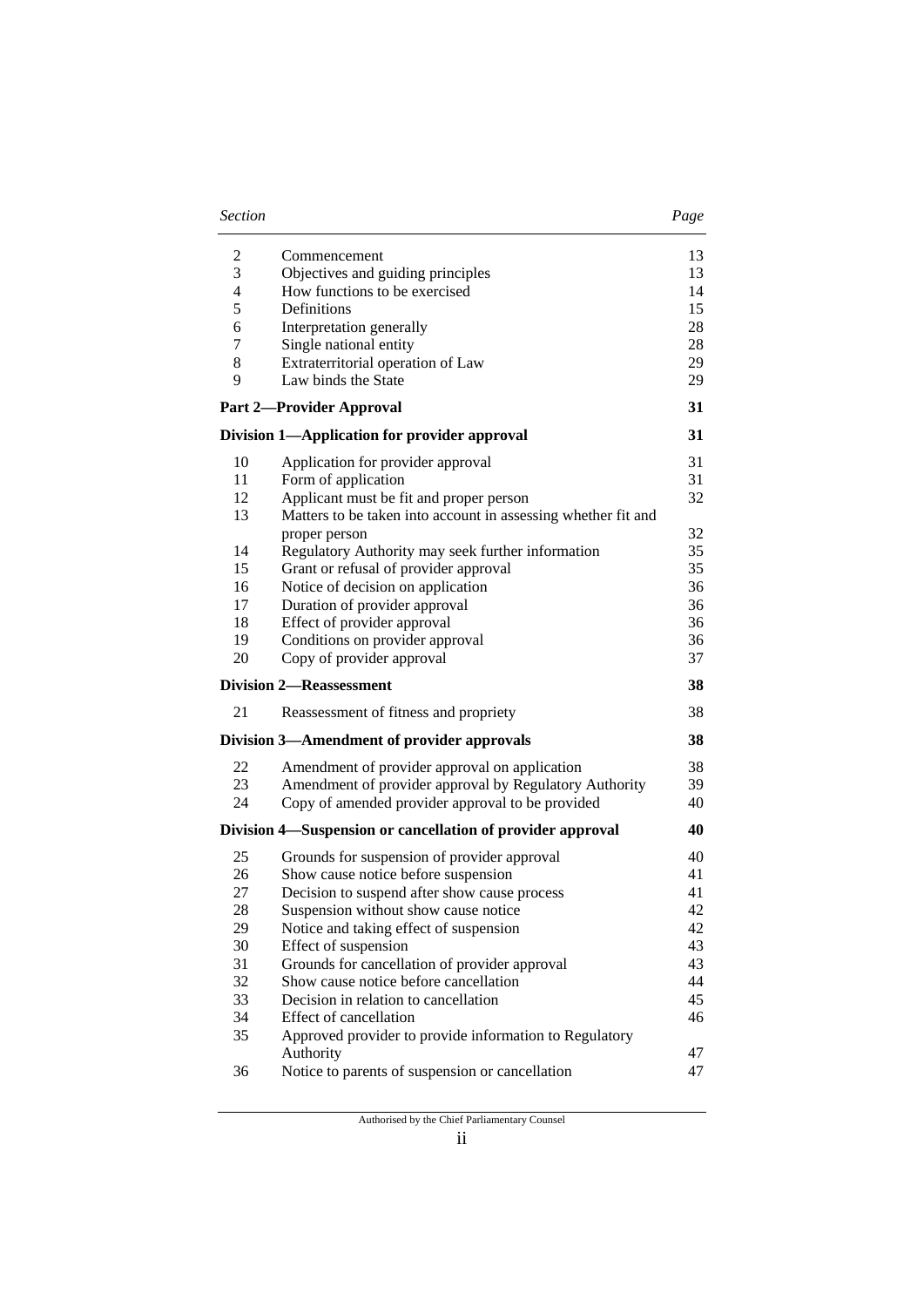| Section | Page |
|---------|------|
|---------|------|

| 37<br>38                                                                                       | Voluntary suspension of provider approval<br>Surrender of provider approval by approved provider                                                                                                                                                                                                                                                                                                                                                                                                                                                                                                                                                                                                             | 48<br>49                                                                                           |
|------------------------------------------------------------------------------------------------|--------------------------------------------------------------------------------------------------------------------------------------------------------------------------------------------------------------------------------------------------------------------------------------------------------------------------------------------------------------------------------------------------------------------------------------------------------------------------------------------------------------------------------------------------------------------------------------------------------------------------------------------------------------------------------------------------------------|----------------------------------------------------------------------------------------------------|
|                                                                                                | Division 5—Approval of executor, representative or guardian as<br>approved provider                                                                                                                                                                                                                                                                                                                                                                                                                                                                                                                                                                                                                          | 50                                                                                                 |
| 39<br>40<br>41                                                                                 | Death of approved provider<br>Incapacity of approved provider<br>Decision on application                                                                                                                                                                                                                                                                                                                                                                                                                                                                                                                                                                                                                     | 50<br>51<br>51                                                                                     |
|                                                                                                | Division 6—Exercise of powers by another Regulatory Authority                                                                                                                                                                                                                                                                                                                                                                                                                                                                                                                                                                                                                                                | 52                                                                                                 |
| 42                                                                                             | Exercise of powers by another Regulatory Authority                                                                                                                                                                                                                                                                                                                                                                                                                                                                                                                                                                                                                                                           | 52                                                                                                 |
|                                                                                                | <b>Part 3—Service Approval</b>                                                                                                                                                                                                                                                                                                                                                                                                                                                                                                                                                                                                                                                                               | 54                                                                                                 |
|                                                                                                | Division 1—Application for service approval                                                                                                                                                                                                                                                                                                                                                                                                                                                                                                                                                                                                                                                                  | 54                                                                                                 |
| 43<br>44<br>45<br>46<br>47<br>48<br>49<br>50<br>50A<br>51<br>52<br>53<br>54<br>55<br>55A<br>56 | Application for service approval<br>Form of application<br>Regulatory Authority may seek further information<br>Investigation of application for service approval<br>Determination of application<br>Grant or refusal of service approval<br>Grounds for refusal<br>Notice of decision on application<br>Approval of a place as a family day care venue<br>Conditions on service approval<br>Copy of service approval to be provided<br>Annual fee<br>Division 2—Amendment of service approval<br>Amendment of service approval on application<br>Amendment of service approval by Regulatory Authority<br>Condition relating to family day care co-ordinators<br>Notice of addition of nominated supervisor | 54<br>54<br>55<br>55<br>56<br>57<br>58<br>59<br>59<br>59<br>61<br>62<br>62<br>62<br>64<br>64<br>65 |
| 56A<br>57                                                                                      | Notice of change of a nominated supervisor's name or<br>contact details<br>Copy of amended service approval to be provided                                                                                                                                                                                                                                                                                                                                                                                                                                                                                                                                                                                   | 66<br>66                                                                                           |
|                                                                                                | Division 3—Transfer of service approval                                                                                                                                                                                                                                                                                                                                                                                                                                                                                                                                                                                                                                                                      | 66                                                                                                 |
| 58<br>59<br>60<br>61                                                                           | Service approval may be transferred<br>Regulatory Authority to be notified of transfer<br>Consent of Regulatory Authority required for transfer<br>Consent taken to be given unless Regulatory Authority                                                                                                                                                                                                                                                                                                                                                                                                                                                                                                     | 66<br>67<br>67                                                                                     |
| 62                                                                                             | intervenes<br>Transfer may be subject to intervention by Regulatory                                                                                                                                                                                                                                                                                                                                                                                                                                                                                                                                                                                                                                          | 67                                                                                                 |
| 63                                                                                             | Authority<br>Effect of intervention                                                                                                                                                                                                                                                                                                                                                                                                                                                                                                                                                                                                                                                                          | 68<br>69                                                                                           |
| 64                                                                                             | Regulatory Authority may request further information                                                                                                                                                                                                                                                                                                                                                                                                                                                                                                                                                                                                                                                         | 69                                                                                                 |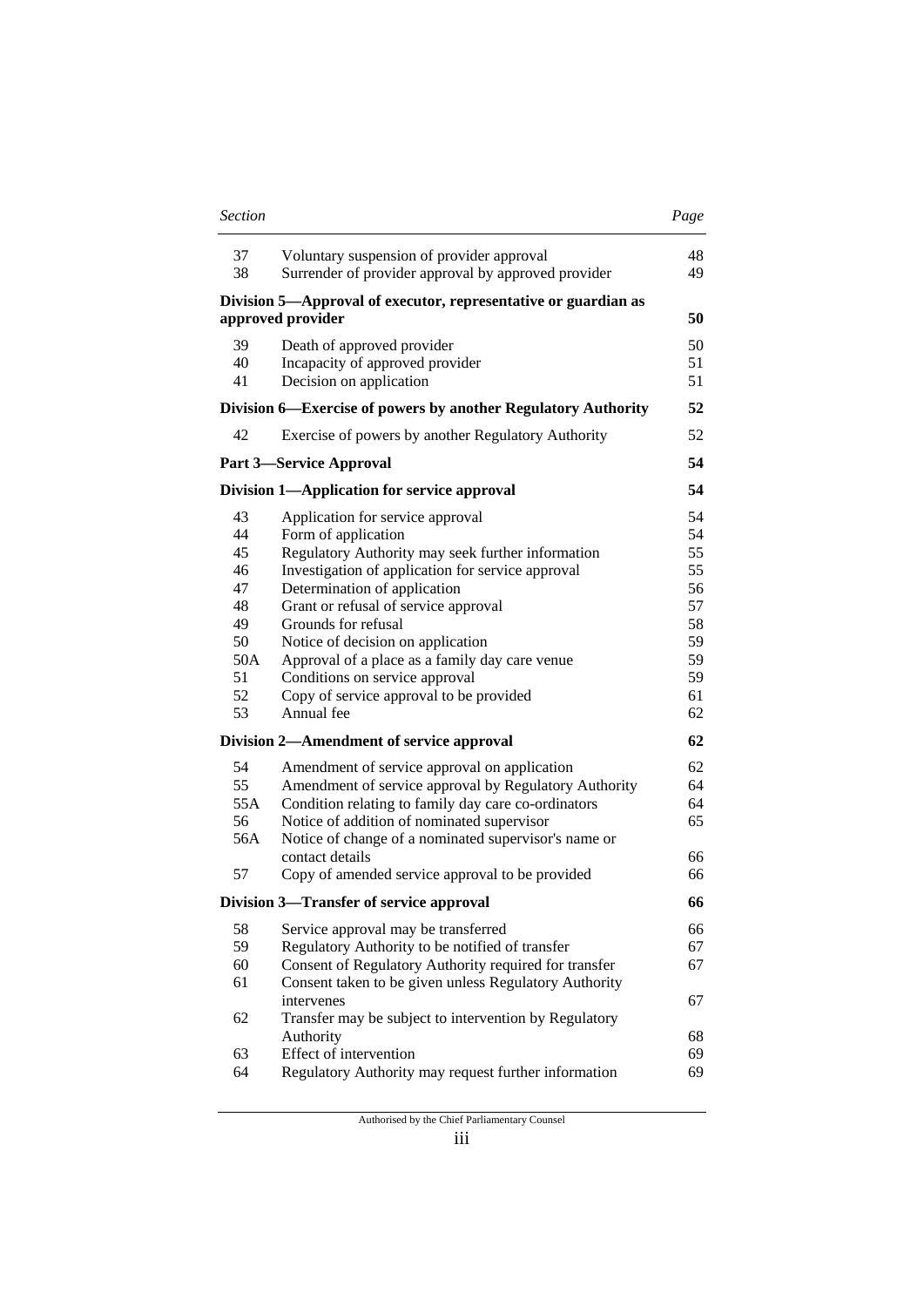| <b>Section</b> |                                                                                       | Page     |
|----------------|---------------------------------------------------------------------------------------|----------|
| 65             | Decision after intervention                                                           | 69       |
| 66             | Regulatory Authority to notify outcome 7 days before<br>transfer                      | 70       |
| 67             | Transfer of service approval without consent is void                                  | 71       |
| 68             | Confirmation of transfer                                                              | 71       |
| 69             | Notice to parents                                                                     | 72       |
|                | Division 4—Suspension or cancellation of service approval                             | 72       |
| 70             | Grounds for suspension of service approval                                            | 72       |
| 71             | Show cause notice before suspension                                                   | 73       |
| 72             | Decision in relation to suspension                                                    | 74       |
| 73             | Suspension of service approval without show cause                                     | 74       |
| 74             | Notice and effect of decision                                                         | 74       |
| 75             | Suspension of service approval to the extent that it relates to                       |          |
|                | associated children's service                                                         | 75       |
| 76             | Transfer of suspended service                                                         | 76       |
| 77<br>78       | Grounds for cancellation of service approval<br>Show cause notice before cancellation | 76       |
| 79             | Decision in relation to cancellation                                                  | 76<br>77 |
| 80             | Cancellation of service approval to the extent that it relates to                     |          |
|                | associated children's service                                                         | 78       |
| 81             | Application for transfer of cancelled service                                         | 79       |
| 82             | Decision on application to transfer cancelled service                                 | 79       |
| 83             | Approved provider to provide information to Regulatory                                |          |
|                | Authority                                                                             | 80       |
| 84             | Notice to parents of suspension or cancellation                                       | 80       |
| 85             | Voluntary suspension of service approval                                              | 81       |
| 86             | Surrender of service approval                                                         | 81       |
|                | Division 5—Application for service waiver                                             | 82       |
| 87             | Application for service waiver for service                                            | 82       |
| 88             | Form of application                                                                   | 82       |
| 89             | Powers of Regulatory Authority in considering application                             | 83       |
| 90             | Matters to be considered                                                              | 83       |
| 91             | Decision on application                                                               | 83       |
| 92             | Revocation of service waiver                                                          | 84       |
| 93             | Effect of service waiver                                                              | 85       |
|                | <b>Division 6-Temporary waiver</b>                                                    | 85       |
| 94             | Application for temporary waiver                                                      | 85       |
| 95             | Form of application                                                                   | 85       |
| 96             | Regulatory Authority may seek further information                                     | 85       |
| 97             | Special circumstances                                                                 | 86       |
| 98             | Decision on application                                                               | 86       |
| 99             | Revocation of temporary waiver                                                        | 87       |
| 100            | Effect of temporary waiver                                                            | 87       |

iv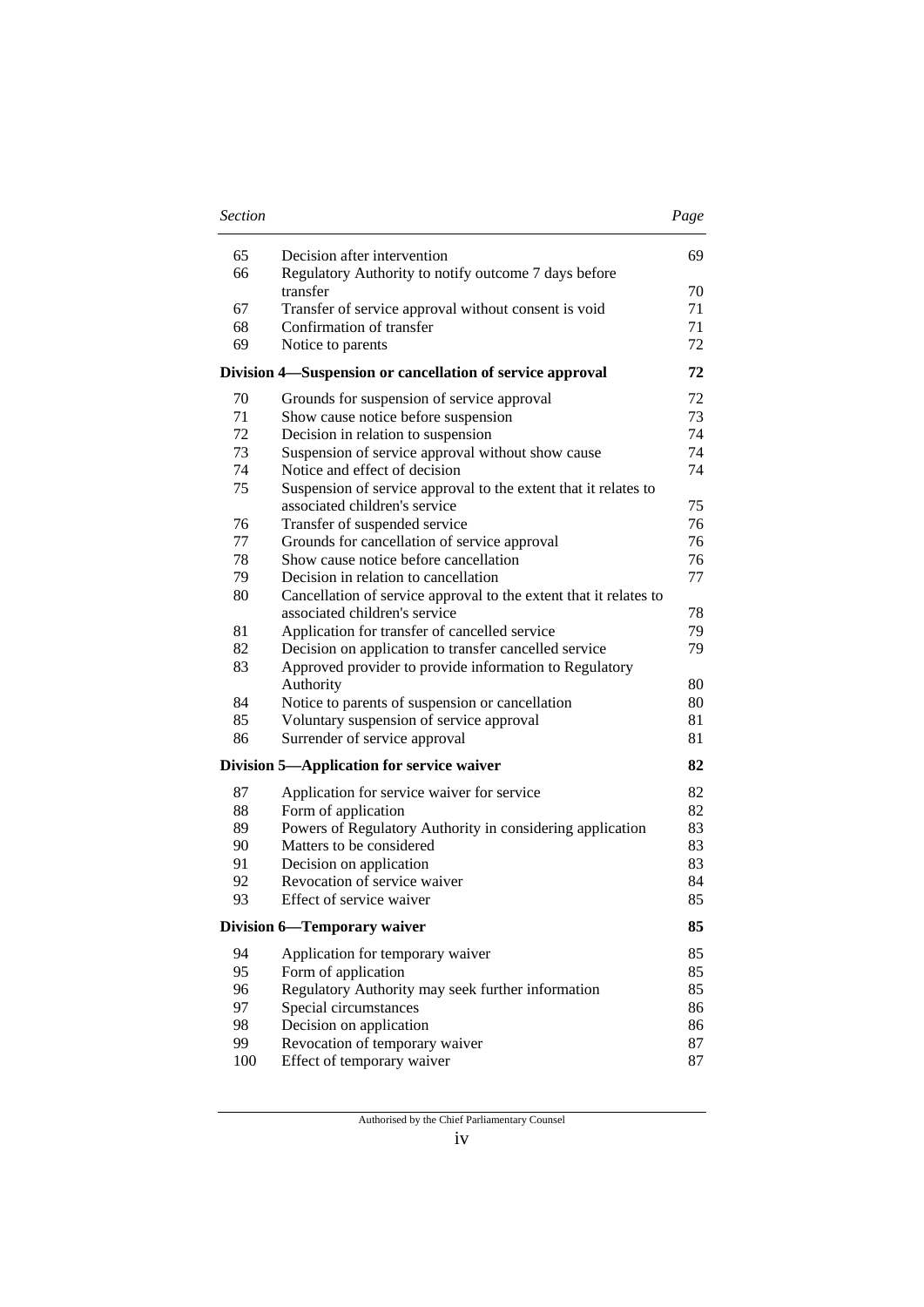| <b>Section</b> | Page |
|----------------|------|
|----------------|------|

| ٠<br>۰, |
|---------|
|---------|

|            | Division 7—Exercise of powers by another Regulatory Authority                                           | 87       |
|------------|---------------------------------------------------------------------------------------------------------|----------|
| 101        | Exercise of powers by another Regulatory Authority—family<br>day care services                          | 87       |
|            | Division 8—Associated children's services                                                               | 88       |
| 102        | Application of this Law to associated children's services                                               | 88       |
|            | <b>Division 9-Offences</b>                                                                              | 88       |
| 103        | Offence to provide an education and care service without<br>service approval                            | 88       |
| 103A       | Offence relating to places where education and care is<br>provided as part of a family day care service | 89       |
| 104        | Offence to advertise education and care service without<br>service approval                             | 89       |
|            | <b>Part 5-Assessments and Ratings</b>                                                                   | 91       |
|            | Division 1—Assessment and rating                                                                        | 91       |
| 133        | Assessment for rating purposes                                                                          | 91       |
| 134        | Rating levels                                                                                           | 91       |
| 135        | Rating of approved education and care service                                                           | 91       |
| 136        | Notice to approved education and care service of rating                                                 | 92       |
| 137        | Suspension of rating assessment                                                                         | 92       |
|            | Division 2-Reassessment and re-rating                                                                   | 93       |
| 138        | Regulatory Authority may reassess and re-rate approved<br>education and care service                    | 93       |
| 139        | Application for reassessment and re-rating by approved                                                  |          |
| 140        | provider<br><b>Application of Division 1</b>                                                            | 94<br>94 |
|            | <b>Division 3—Review by Regulatory Authority</b>                                                        | 94       |
| 141        | Review by Regulatory Authority                                                                          | 94       |
| 142        | Process for review                                                                                      | 95       |
| 143        | Outcome of review by Regulatory Authority                                                               | 96       |
|            | <b>Division 4—Review by Ratings Review Panel</b>                                                        | 96       |
|            | <b>Subdivision 1-Application for review</b>                                                             | 96       |
| 144<br>145 | Application for further review by Ratings Review Panel<br>Form and time of application                  | 96<br>97 |
|            | <b>Subdivision 2-Establishment of Ratings Review Panel</b>                                              | 98       |
| 146        | <b>Establishment of Ratings Review Panel</b>                                                            | 98       |
| 147        | Review Panel pool                                                                                       | 98       |
| 148        | Procedure of Panel                                                                                      | 98       |
| 149        | Transaction of business by alternative means                                                            | 99       |

Authorised by the Chief Parliamentary Counsel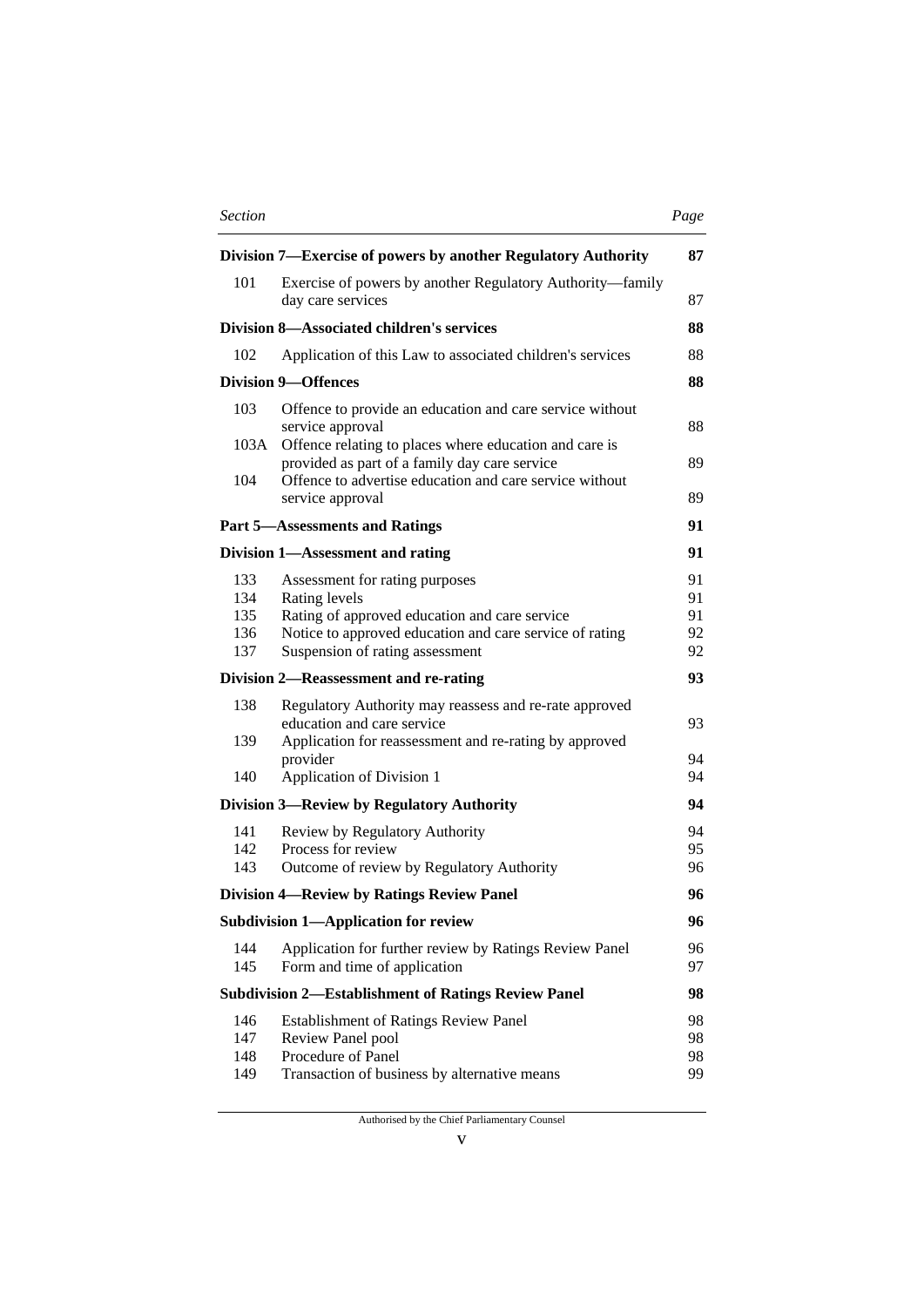| <b>Section</b> |                                                                                   | Page       |
|----------------|-----------------------------------------------------------------------------------|------------|
|                | <b>Subdivision 3-Conduct of review</b>                                            | <b>100</b> |
| 150            | Conduct of review                                                                 | 100        |
| 151            | Decision on review by Ratings Review Panel                                        | 101        |
|                | Division 5—Awarding of highest rating                                             | 102        |
| 152            | Application for highest rating                                                    | 102        |
| 153            | Assessment of education and care service                                          | 103        |
| 154            | Board may seek information and documents                                          | 103        |
| 155            | Decision on application                                                           | 104        |
| 156            | Notice of decision                                                                | 104        |
| 157            | Reassessment of highest rating level                                              | 105        |
| 158            | Revocation of highest rating level                                                | 105        |
| 159            | Re-application for highest rating level                                           | 105        |
|                | Division 6-Publication of rating levels                                           | 105        |
| 160            | Publication of ratings                                                            | 105        |
|                | <b>Part 6—Operating an Education and Care Service</b>                             | 107        |
| 161            | Offence to operate education and care service without                             |            |
|                | nominated supervisor                                                              | 107        |
| 161A           | Offence for nominated supervisor not to meet prescribed                           |            |
|                | minimum requirements                                                              | 107        |
| 162            | Offence to operate education and care service unless                              |            |
|                | responsible person is present                                                     | 107        |
| 162A           | Persons in day-to-day charge and nominated supervisors to                         | 108        |
| 163            | have child protection training                                                    |            |
|                | Offence relating to appointment or engagement of family day<br>care co-ordinators | 108        |
| 164            | Offence relating to assistance to family day care educators                       | 109        |
| 164A           | Offence relating to the education and care of children by                         |            |
|                | family day care service                                                           | 109        |
| 165            | Offence to inadequately supervise children                                        | 110        |
| 166            | Offence to use inappropriate discipline                                           | 111        |
| 167            | Offence relating to protection of children from harm and                          |            |
|                | hazards                                                                           | 112        |
| 168            | Offence relating to required programs                                             | 112        |
| 169            | Offence relating to staffing arrangements                                         | 113        |
| 170            | Offence relating to unauthorised persons on education and                         |            |
|                | care service premises                                                             | 115        |
| 171            | Offence relating to direction to exclude inappropriate persons                    |            |
|                | from education and care service premises                                          | 117        |
| 172            | Offence to fail to display prescribed information                                 | 118        |
| 173            | Offence to fail to notify certain circumstances to Regulatory                     |            |
|                | Authority                                                                         | 119        |
| 174            | Offence to fail to notify certain information to Regulatory                       |            |
|                | Authority                                                                         | 121        |
|                |                                                                                   |            |

vi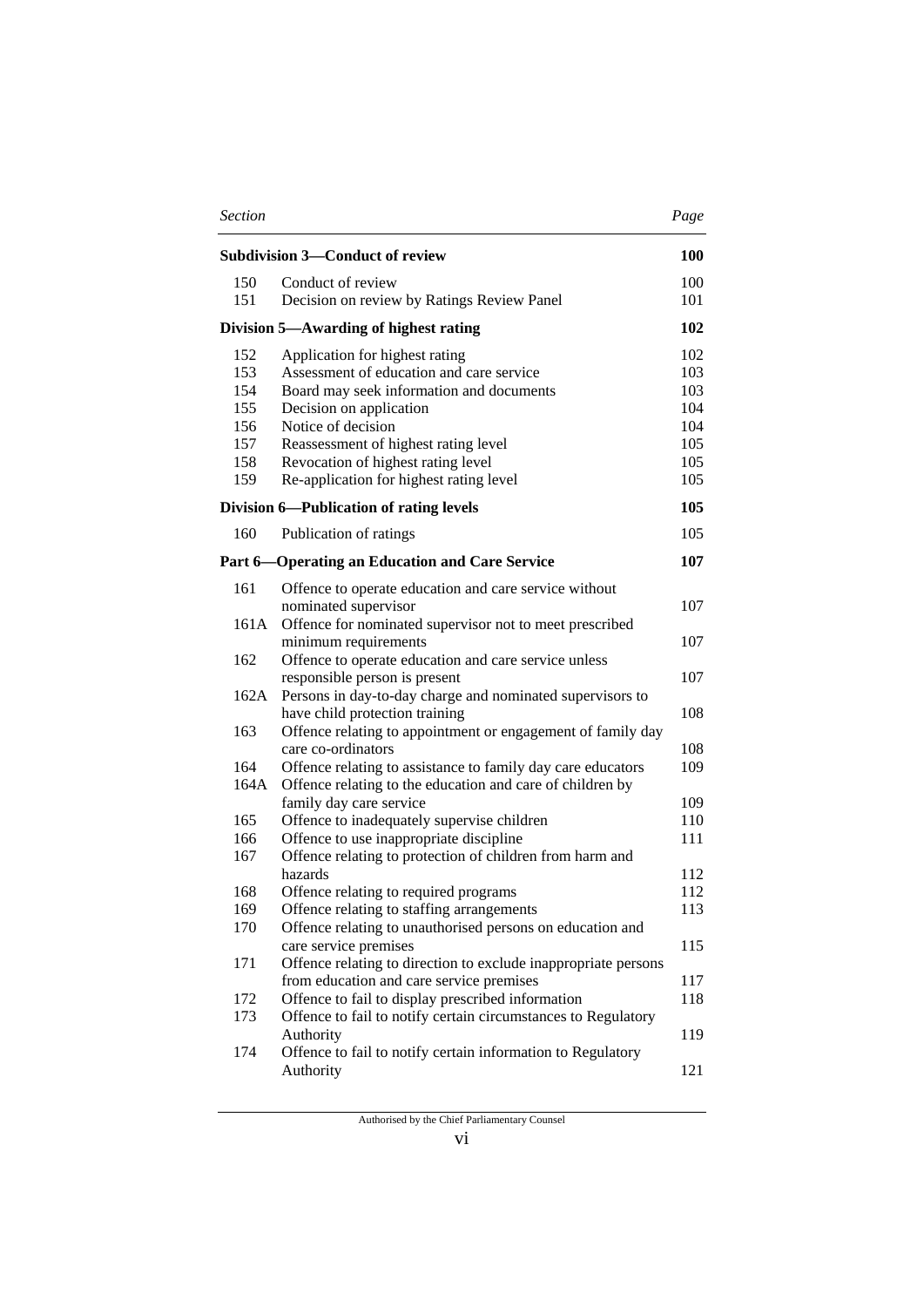| <b>Section</b>                                        |                                                                                                                                                                                                                                                                                                                                                                                                    | Page                                                 |
|-------------------------------------------------------|----------------------------------------------------------------------------------------------------------------------------------------------------------------------------------------------------------------------------------------------------------------------------------------------------------------------------------------------------------------------------------------------------|------------------------------------------------------|
| 174A                                                  | Family day care educator to notify certain information to<br>approved provider                                                                                                                                                                                                                                                                                                                     | 122                                                  |
| 175                                                   | Offence relating to requirement to keep enrolment and other<br>documents                                                                                                                                                                                                                                                                                                                           | 123                                                  |
|                                                       | Part 7—Compliance with this Law                                                                                                                                                                                                                                                                                                                                                                    | 124                                                  |
|                                                       | <b>Division 1-Notices</b>                                                                                                                                                                                                                                                                                                                                                                          | 124                                                  |
| 176<br>177<br>178                                     | Compliance directions<br>Compliance notices<br>Notice to suspend education and care by a family day care                                                                                                                                                                                                                                                                                           | 124<br>124                                           |
| 179                                                   | educator<br>Emergency action notices                                                                                                                                                                                                                                                                                                                                                               | 125<br>126                                           |
|                                                       | <b>Division 2-Enforceable undertakings</b>                                                                                                                                                                                                                                                                                                                                                         | 127                                                  |
| 179A<br>179B<br>180<br>181                            | Enforceable undertakings<br>Certain actions prohibited while undertaking is in force<br>Certain actions prohibited if undertaking is complied with<br>Failure to comply with enforceable undertakings                                                                                                                                                                                              | 127<br>128<br>129<br>130                             |
|                                                       | <b>Division 3—Prohibition notices</b>                                                                                                                                                                                                                                                                                                                                                              | 131                                                  |
| 182<br>183<br>184<br>185<br>186<br>187<br>188<br>188A | Grounds for giving prohibition notice<br>Show cause notice to be given before prohibition notice<br>Deciding whether to give prohibition notice<br>Content of prohibition notice<br>Cancellation of prohibition notice<br>Person must not contravene prohibition notice<br>Offence to engage person to whom prohibition notice applies<br>False or misleading information about prohibition notice | 131<br>133<br>133<br>134<br>135<br>136<br>137<br>138 |
|                                                       | Division 4-Emergency removal of children                                                                                                                                                                                                                                                                                                                                                           | 138                                                  |
| 189                                                   | Emergency removal of children                                                                                                                                                                                                                                                                                                                                                                      | 138                                                  |
| <b>Part 8-Review</b>                                  |                                                                                                                                                                                                                                                                                                                                                                                                    | 140                                                  |
|                                                       | <b>Division 1-Internal review</b>                                                                                                                                                                                                                                                                                                                                                                  | 140                                                  |
| 190<br>191                                            | Reviewable decision—internal review<br>Internal review of reviewable decisions                                                                                                                                                                                                                                                                                                                     | 140<br>141                                           |
|                                                       | <b>Division 2-External review</b>                                                                                                                                                                                                                                                                                                                                                                  | 142                                                  |
| 192<br>193                                            | Reviewable decision—external review<br>Application for review of decision of the Regulatory<br>Authority                                                                                                                                                                                                                                                                                           | 142<br>143                                           |
|                                                       | <b>Division 3-General</b>                                                                                                                                                                                                                                                                                                                                                                          | 144                                                  |
| 194                                                   | Relationship with Act establishing administrative body                                                                                                                                                                                                                                                                                                                                             | 144                                                  |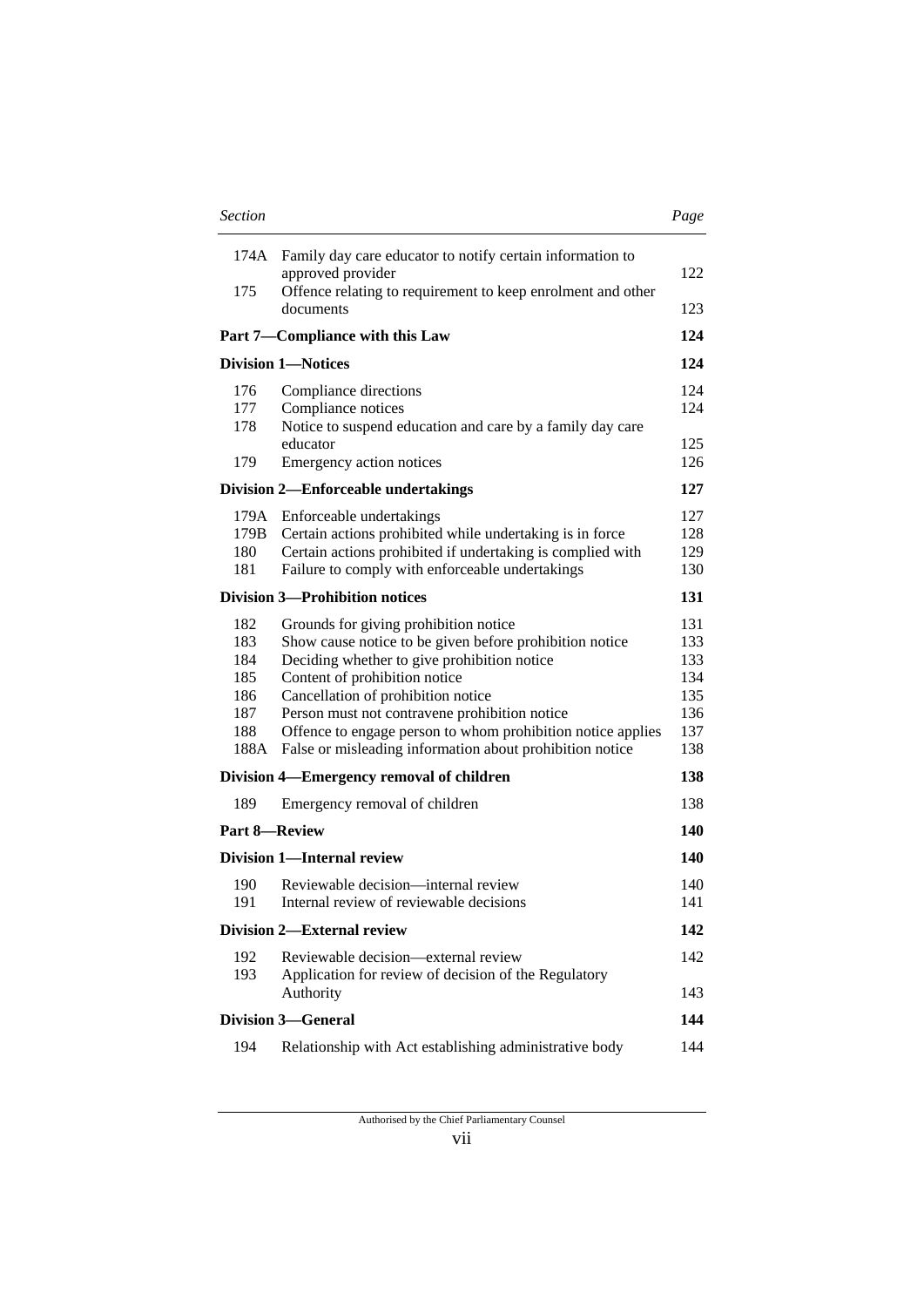| <b>Section</b> |                                                                                                              | Page       |
|----------------|--------------------------------------------------------------------------------------------------------------|------------|
|                | <b>Part 9-Monitoring and Enforcement</b>                                                                     | 145        |
|                | <b>Division 1-Authorised officers</b>                                                                        | 145        |
| 195            | Authorisation of authorised officers                                                                         | 145        |
| 196            | Identity card                                                                                                | 145        |
|                | Division 2-Powers of entry                                                                                   | 146        |
| 197            | Powers of entry for assessing and monitoring approved                                                        |            |
|                | education and care service                                                                                   | 146        |
| 198            | National Authority representative may enter service premises                                                 |            |
|                | in company with Regulatory Authority                                                                         | 148        |
| 199            | Powers of entry for investigating approved education and<br>care service                                     | 148        |
| 200            | Powers of entry to business premises                                                                         | 150        |
| 200A           | Entry to premises without search warrant                                                                     | 151        |
| 201            | Entry to premises with search warrant                                                                        | 152        |
| 202            | Seized items                                                                                                 | 153        |
| 203            | Court may extend period                                                                                      | 153        |
|                | <b>Division 3-Other powers</b>                                                                               | 154        |
| 204            | Power to require name and address                                                                            | 154        |
| 205            | Power to require evidence of age, name and address of                                                        |            |
|                | person                                                                                                       | 154        |
| 206            | Power of authorised officers to obtain information                                                           |            |
|                | documents and evidence                                                                                       | 156        |
|                | Division 4—Offences relating to enforcement                                                                  | 156        |
| 207            | Offence to obstruct authorised officer                                                                       | 156        |
| 208            | Offence to fail to assist authorised officer                                                                 | 157        |
| 209            | Offence to destroy or damage notices or documents                                                            | 157        |
| 210            | Offence to impersonate authorised officer                                                                    | 157        |
| 211            | Protection against self incrimination                                                                        | 157        |
| 212<br>213     | Warning to be given                                                                                          | 158<br>159 |
|                | Occupier's consent to search                                                                                 |            |
|                | <b>Division 5—Powers of Regulatory Authority</b>                                                             | 159        |
| 214            | Powers of Regulatory Authority to obtain information for                                                     |            |
|                | rating purposes                                                                                              | 159        |
| 215            | Power of Regulatory Authority to obtain information,                                                         |            |
|                | documents and evidence by notice                                                                             | 159        |
| 216            | Power of Regulatory Authority to obtain information,<br>documents and evidence at education and care service | 161        |
| 217            | Offence to fail to comply with notice or requirement                                                         | 162        |
| 218            | Offence to hinder or obstruct Regulatory Authority                                                           | 162        |
| 219            | Self incrimination not an excuse                                                                             | 162        |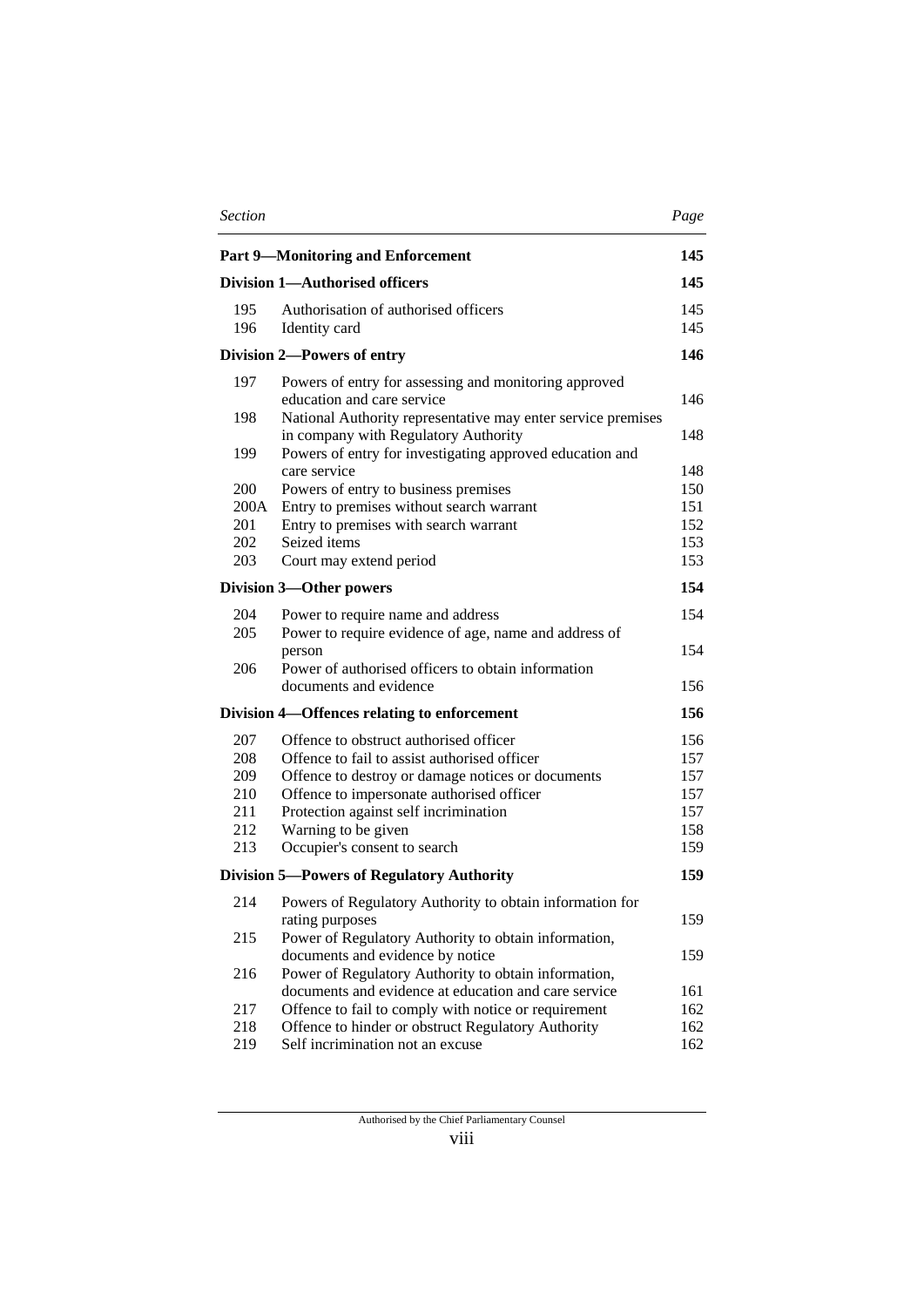| <b>Section</b>   |                                                                 | Page |
|------------------|-----------------------------------------------------------------|------|
|                  | <b>Part 10—Ministerial Council</b>                              | 164  |
| 220              | <b>Functions of Ministerial Council</b>                         | 164  |
| 221              | Powers of Ministerial Council                                   | 165  |
| 222              | <b>Directions</b>                                               | 165  |
| 223              | How Ministerial Council exercises powers                        | 166  |
| <b>Authority</b> | Part 11-Australian Children's Education and Care Quality        | 167  |
|                  | <b>Division 1—The National Authority</b>                        | 167  |
| 224              | National Authority                                              | 167  |
| 225              | <b>Functions of National Authority</b>                          | 167  |
| 226              | National Authority may advise and seek guidance of              |      |
|                  | Ministerial Council                                             | 169  |
| 227              | Powers of National Authority                                    | 169  |
| 228              | Co-operation with participating jurisdictions and               |      |
|                  | Commonwealth                                                    | 171  |
| 229              | National audit functions                                        | 171  |
|                  | Division 2-The Board of the National Authority                  | 172  |
|                  | Subdivision 1—Establishment and responsibilities                | 172  |
| 230              | National Authority Board                                        | 172  |
| 231              | Responsibilities of Board                                       | 172  |
| 232              | Membership of Board                                             | 173  |
|                  | <b>Subdivision 2-Members</b>                                    | 174  |
| 233              | Terms of office of members                                      | 174  |
| 234              | Remuneration                                                    | 174  |
| 235              | Vacancy in the office of member                                 | 175  |
| 236              | Acting positions                                                | 176  |
| 237              | Leave of absence                                                | 177  |
| 238              | Disclosure of conflict of interest                              | 178  |
|                  | <b>Subdivision 3-Procedure of Board</b>                         | 179  |
| 239              | General procedure                                               | 179  |
| 240              | Quorum                                                          | 180  |
| 241              | Chief executive officer may attend meetings of the Board        | 180  |
| 242              | Presiding member                                                | 180  |
| 243              | Voting                                                          | 181  |
| 244              | Defects in appointment of members                               | 181  |
| 245              | Transaction of business by alternative means                    | 181  |
| 246              | Delegation by Board                                             | 182  |
| 247              | Committees                                                      | 183  |
|                  | Subdivision 4—Chief executive officer of the National Authority | 184  |
| 248              | Chief executive officer                                         | 184  |

Authorised by the Chief Parliamentary Counsel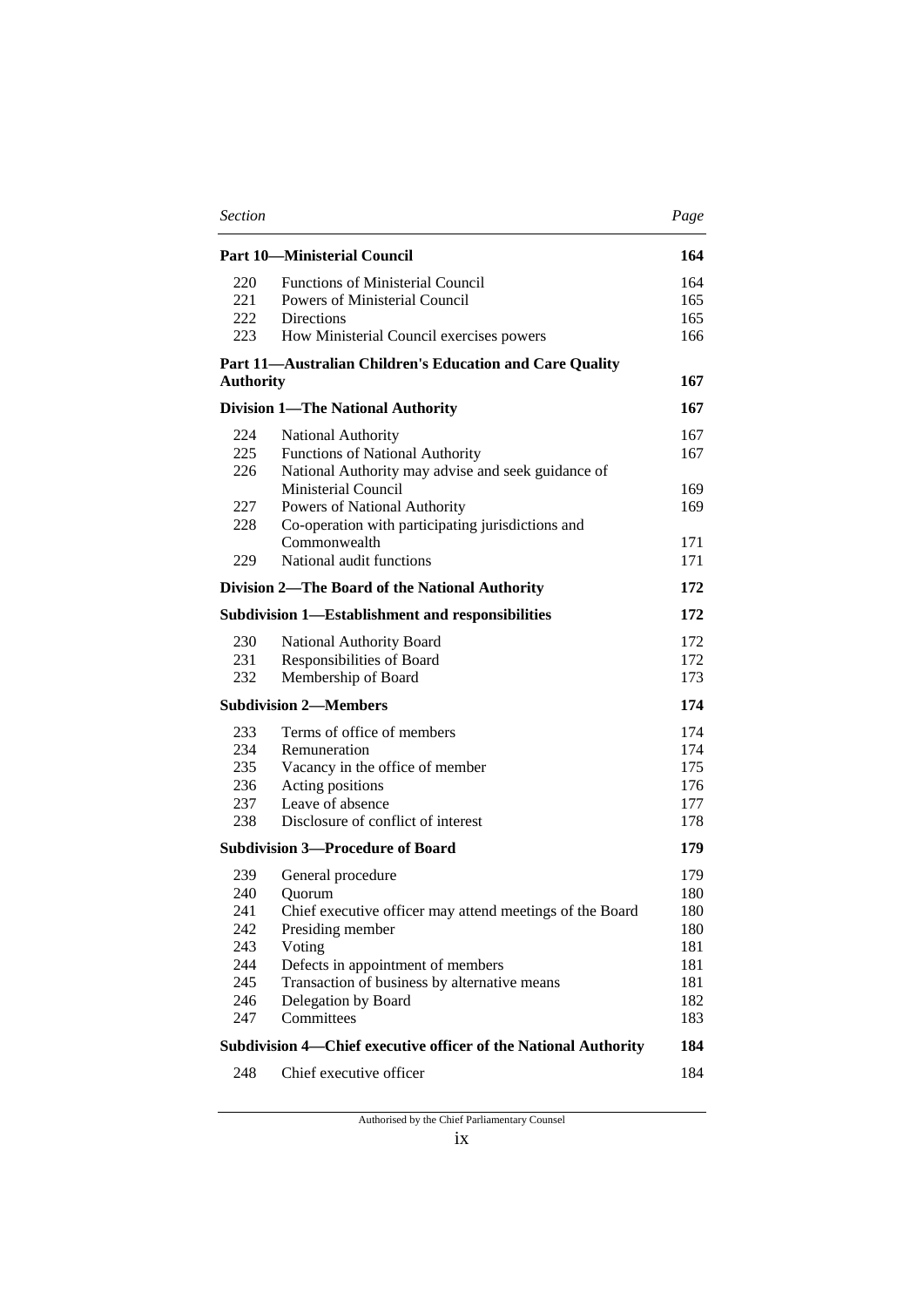| <b>Section</b> | Page |
|----------------|------|
|----------------|------|

|--|

| 249<br>250<br>251<br>252<br>253<br>254<br>255<br>256 | Functions of chief executive officer<br>Terms and conditions of appointment<br>Remuneration<br>Vacancy in office<br>Resignation<br>Termination of appointment<br>Acting chief executive officer<br>Disclosure of interests | 184<br>185<br>185<br>185<br>186<br>186<br>187<br>188 |
|------------------------------------------------------|----------------------------------------------------------------------------------------------------------------------------------------------------------------------------------------------------------------------------|------------------------------------------------------|
|                                                      | Subdivision 5-Staff, consultants and contractors                                                                                                                                                                           | 188                                                  |
| 257<br>258<br>259                                    | <b>Staff of National Authority</b><br><b>Staff seconded to National Authority</b><br>Consultants and contractors                                                                                                           | 188<br>188<br>188                                    |
|                                                      | <b>Part 12-Regulatory Authority</b>                                                                                                                                                                                        | 189                                                  |
| 260<br>261<br>262                                    | <b>Functions of Regulatory Authority</b><br>Powers of Regulatory Authority<br>Delegations                                                                                                                                  | 189<br>190<br>191                                    |
|                                                      | Part 13-Information, Records and Privacy                                                                                                                                                                                   | 192                                                  |
|                                                      | <b>Division 1-Privacy</b>                                                                                                                                                                                                  | 192                                                  |
| 263                                                  | Application of Commonwealth Privacy Act                                                                                                                                                                                    | 192                                                  |
|                                                      | Division 2-Application of Commonwealth FOI Act                                                                                                                                                                             | 193                                                  |
| 264                                                  | Application of Commonwealth FOI Act                                                                                                                                                                                        | 193                                                  |
|                                                      | Division 3-Application of New South Wales State Records Act                                                                                                                                                                | 194                                                  |
| 265                                                  | Application of State Records Act                                                                                                                                                                                           | 194                                                  |
|                                                      | <b>Division 4-Registers</b>                                                                                                                                                                                                | 195                                                  |
| 266<br>267<br>269                                    | Register of approved providers<br>Register of education and care services<br>Register of family day care educators, co-ordinators and                                                                                      | 195<br>195                                           |
|                                                      | assistants                                                                                                                                                                                                                 | 196                                                  |
|                                                      | Division 5—Publication of information                                                                                                                                                                                      | 197                                                  |
| 270                                                  | Publication of information                                                                                                                                                                                                 | 197                                                  |
|                                                      | Division 6-Disclosure of information                                                                                                                                                                                       | 199                                                  |
| 271<br>272<br>273                                    | Disclosure of information to other authorities<br>Disclosure of information to education and care services<br>Duty of confidentiality                                                                                      | 199<br>202<br>202                                    |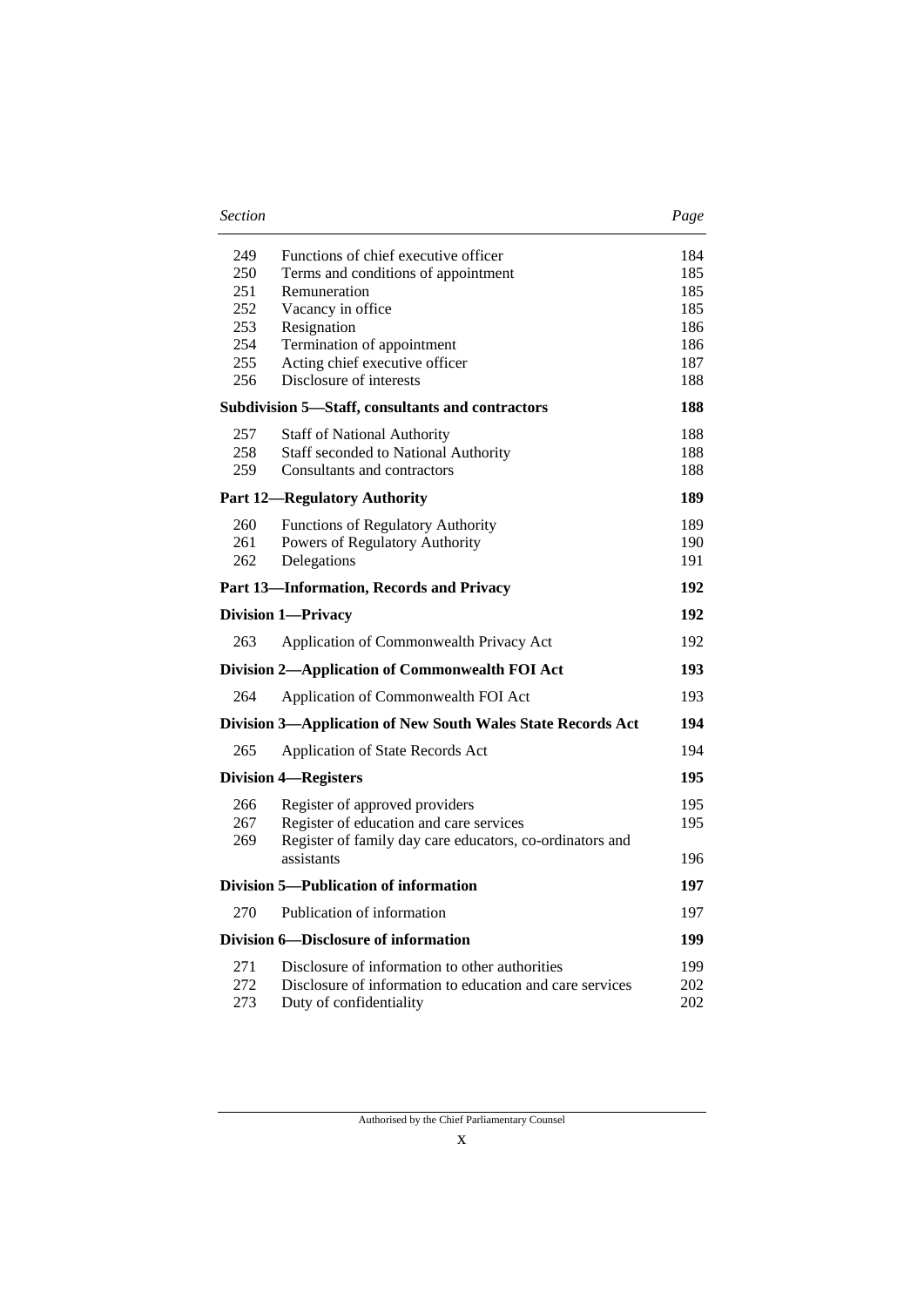| <b>Section</b> |                                                                                            | Page       |
|----------------|--------------------------------------------------------------------------------------------|------------|
|                | <b>Part 14-Miscellaneous</b>                                                               | 204        |
|                | <b>Division 1-Finance</b>                                                                  | 204        |
| 274            | Australian Children's Education and Care Quality Authority                                 |            |
|                | Fund                                                                                       | 204        |
| 275<br>276     | Payments into Authority Fund                                                               | 204<br>205 |
|                | Payments out of Authority Fund                                                             | 205        |
| 277<br>278     | Investment of money in Authority Fund<br>Financial management duties of National Authority | 205        |
|                | <b>Division 2-Reporting</b>                                                                | 206        |
| 279            | Annual report                                                                              | 206        |
| 280            | Tabling and publication of annual report                                                   | 208        |
| 281            | Other reporting                                                                            | 208        |
|                | Division 3-Application of Commonwealth Ombudsman Act                                       | 209        |
| 282            | Application of Commonwealth Ombudsman Act                                                  | 209        |
|                | <b>Division 4—Legal proceedings</b>                                                        | 210        |
| 283            | Who may bring proceedings for an offence?                                                  | 210        |
| 284            | When proceedings may be brought                                                            | 210        |
| 285            | Offences by bodies corporate                                                               | 210        |
| 286            | Application of Law to partnerships and eligible associations                               |            |
|                | and other entities                                                                         | 211        |
| 287            | Multiple holders of an approval                                                            | 212        |
| 288            | Double jeopardy                                                                            | 212        |
| 289            | Immunity                                                                                   | 212        |
| 290            | Immunity-education law                                                                     | 213        |
| 291            | Infringement offences                                                                      | 213        |
| 292            | Evidentiary certificates                                                                   | 214        |
|                | Division 5—Service of notices                                                              | 216        |
| 293            | Service of notices                                                                         | 216        |
| 294            | Service by post                                                                            | 217        |
|                | Division 6—False or misleading information                                                 | 218        |
| 295            | False or misleading information or documents                                               | 218        |
|                | <b>Division 7-Protection from reprisal</b>                                                 | 218        |
| 296            | Definitions                                                                                | 218        |
| 297            | Protection from reprisal                                                                   | 219        |
| 298            | Proceedings for damages for reprisal                                                       | 220        |
| 299            | Application for injunction or order                                                        | 220        |
| 300            | Injunction or order                                                                        | 220        |
|                | <b>Division 8-National regulations</b>                                                     | 221        |
| 301            | National regulations                                                                       | 221        |
|                |                                                                                            |            |

Authorised by the Chief Parliamentary Counsel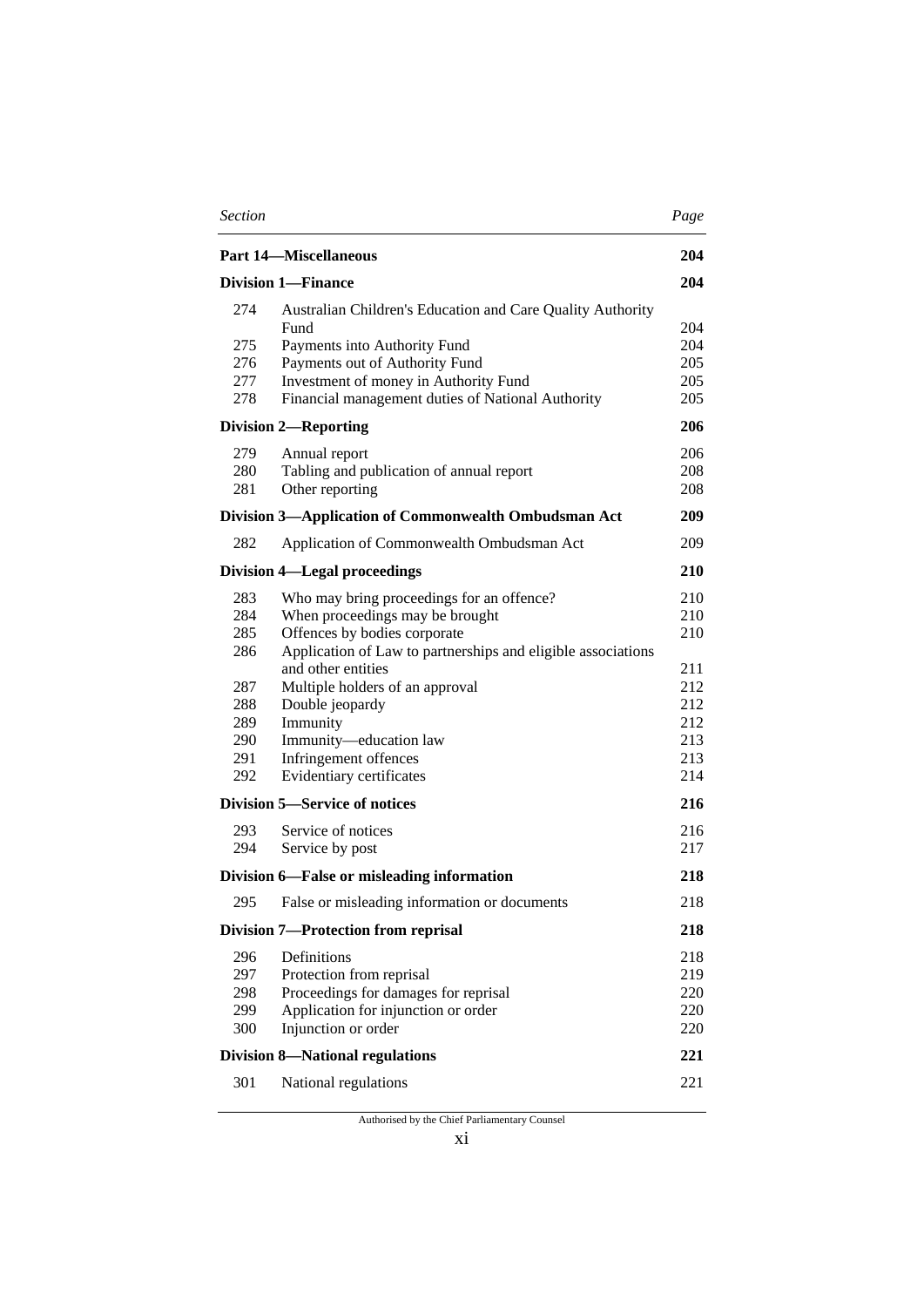| 302 | Publication of national regulations                            | 225 |
|-----|----------------------------------------------------------------|-----|
| 303 | Parliamentary scrutiny of national regulations                 | 225 |
| 304 | Effect of disallowance of national regulation                  | 226 |
|     | <b>Part 15-Transitional Provisions</b>                         | 227 |
|     | <b>Division 1-Introductory</b>                                 | 227 |
| 305 | Definitions                                                    | 227 |
|     | Division 2—Education and care services                         | 229 |
| 306 | Approved provider                                              | 229 |
| 307 | Service approvals                                              | 230 |
| 308 | Approved family day care venues                                | 231 |
| 309 | Approval of declared out of scope services                     | 232 |
| 310 | Application for service waiver or temporary waiver             | 232 |
| 311 | <b>Existing applicants</b>                                     | 233 |
| 312 | Existing multiple approvals to merge                           | 233 |
| 313 | Display of accreditation and rating                            | 234 |
| 314 | Effect of non-compliance in 3 years before scheme              |     |
|     | commencement day                                               | 234 |
| 315 | Certified supervisors                                          | 235 |
| 316 | Nominated supervisors                                          | 235 |
| 317 | Notices and undertakings                                       | 236 |
| 318 | Offences                                                       | 236 |
|     | <b>Division 3-National Authority</b>                           | 237 |
| 319 | First meeting of National Authority                            | 237 |
| 320 | First chief executive officer of National Authority            | 237 |
| 321 | First annual report of National Authority                      | 237 |
|     | <b>Division 4-General</b>                                      | 237 |
| 322 | Information retention and sharing                              | 237 |
| 323 | Approved learning framework                                    | 238 |
| 324 | Savings and transitional regulations                           | 239 |
|     | Division 5—Transitional provisions—Education and Care Services |     |
|     | <b>National Law Amendment Act 2017</b>                         | 239 |
| 325 | Definitions                                                    | 239 |
| 326 | Approved family day care venues                                | 239 |
| 327 | Declared approved family day care venues continue to be        |     |
|     | approved                                                       | 240 |
| 328 | Service approval condition requiring sufficient family day     |     |
|     | care co-ordinators                                             | 241 |
| 329 | Service approval condition requiring minimum number of         |     |
|     | family day care co-ordinators                                  | 241 |
| 330 | Publication of information about certified supervisors         | 242 |
| 331 | Evidentiary certificates                                       | 242 |
|     |                                                                |     |

*Section Page*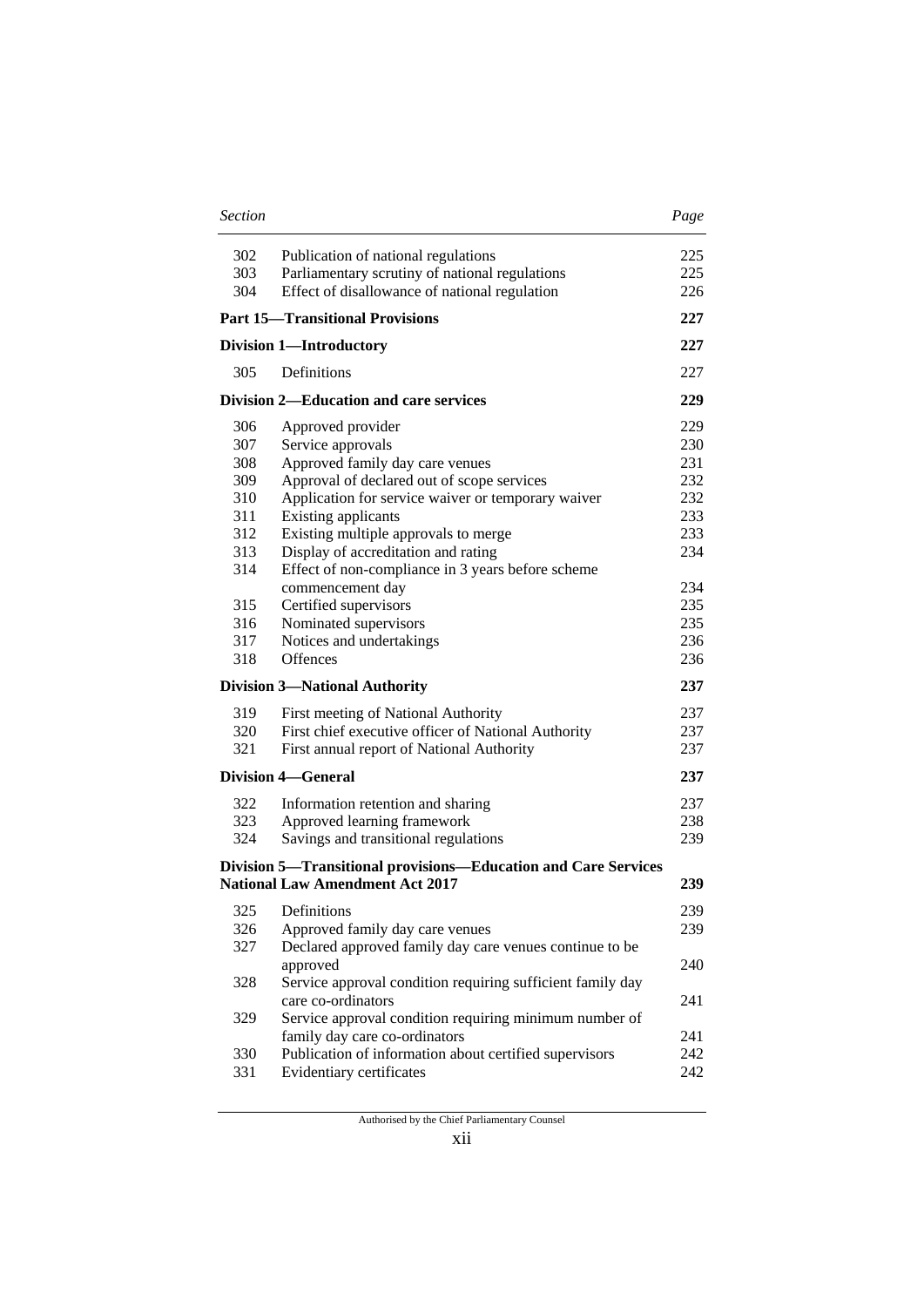| <b>Section</b>                                                                                                          |                                                                                         | Page |  |
|-------------------------------------------------------------------------------------------------------------------------|-----------------------------------------------------------------------------------------|------|--|
| Division 6—Further transitional provisions—Education and<br><b>Care Services National Law Amendment Act 2017</b><br>243 |                                                                                         |      |  |
| 332                                                                                                                     | Definitions                                                                             | 243  |  |
| 333                                                                                                                     | Partial assessment and re-rating                                                        | 243  |  |
| 334                                                                                                                     | Application for highest rating level made before<br>commencement day                    | 244  |  |
| 335                                                                                                                     | Highest rating level awarded before, or on application made<br>before, commencement day | 245  |  |
|                                                                                                                         | <b>SCHEDULES</b>                                                                        | 247  |  |
|                                                                                                                         | <b>SCHEDULE 1-Miscellaneous provision relating to interpretation</b>                    | 247  |  |
|                                                                                                                         | <b>SCHEDULE 2—Powers of Entry by search warrant</b>                                     | 271  |  |
| 1                                                                                                                       | Application for warrant                                                                 | 271  |  |
| $\overline{c}$                                                                                                          | Issue of warrant                                                                        | 271  |  |
| 3                                                                                                                       | Application by electronic communication                                                 | 272  |  |
| $\overline{4}$                                                                                                          | Procedure before entry under warrant                                                    | 274  |  |
| 5                                                                                                                       | Powers after entering premises                                                          | 275  |  |
| <b>Endnotes</b>                                                                                                         |                                                                                         | 277  |  |
| 1                                                                                                                       | General information                                                                     | 277  |  |
| 2                                                                                                                       | Table of Amendments                                                                     | 279  |  |
| 3                                                                                                                       | Amendments Not in Operation                                                             | 281  |  |
| 4                                                                                                                       | Explanatory details                                                                     | 282  |  |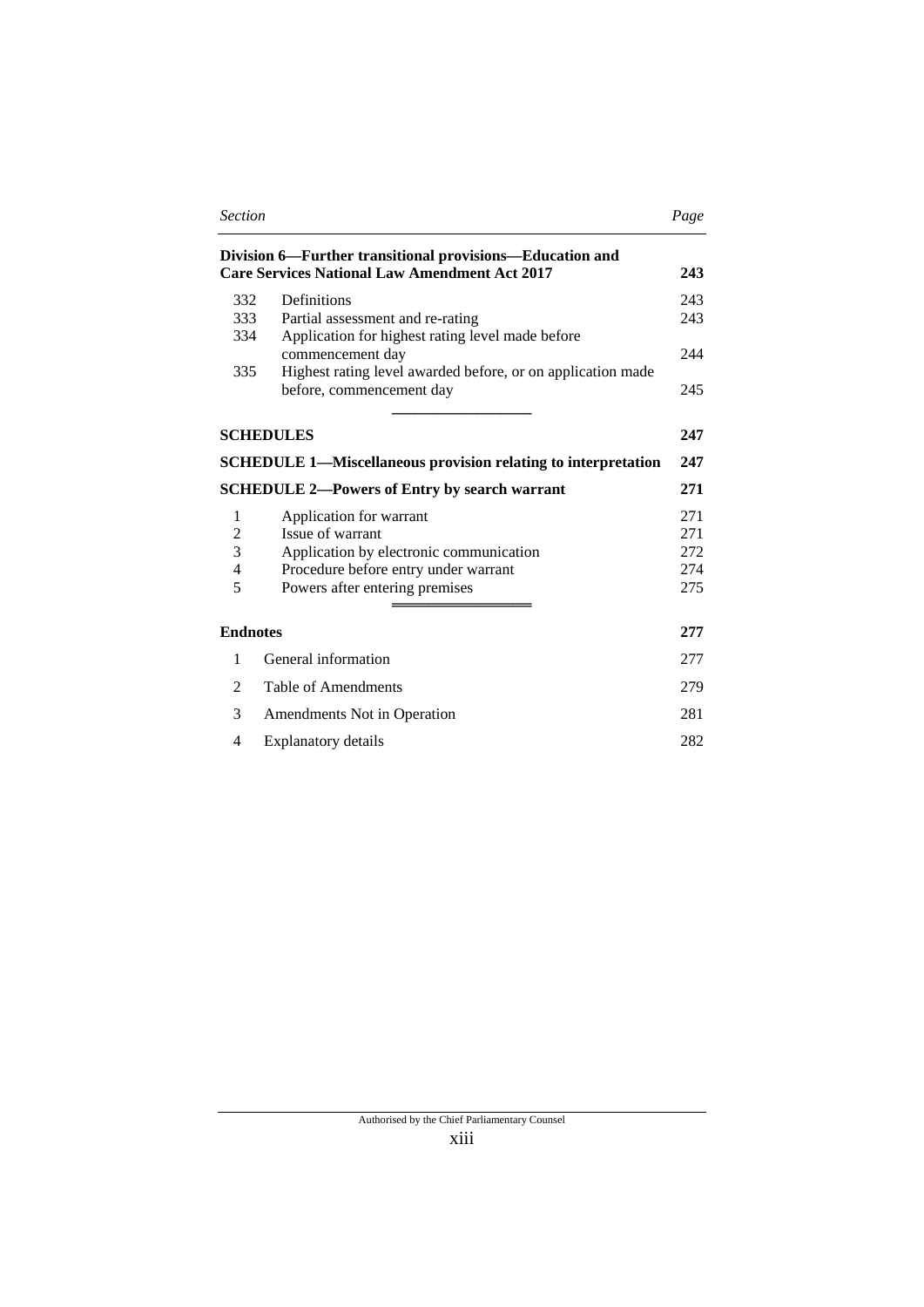*Section Page*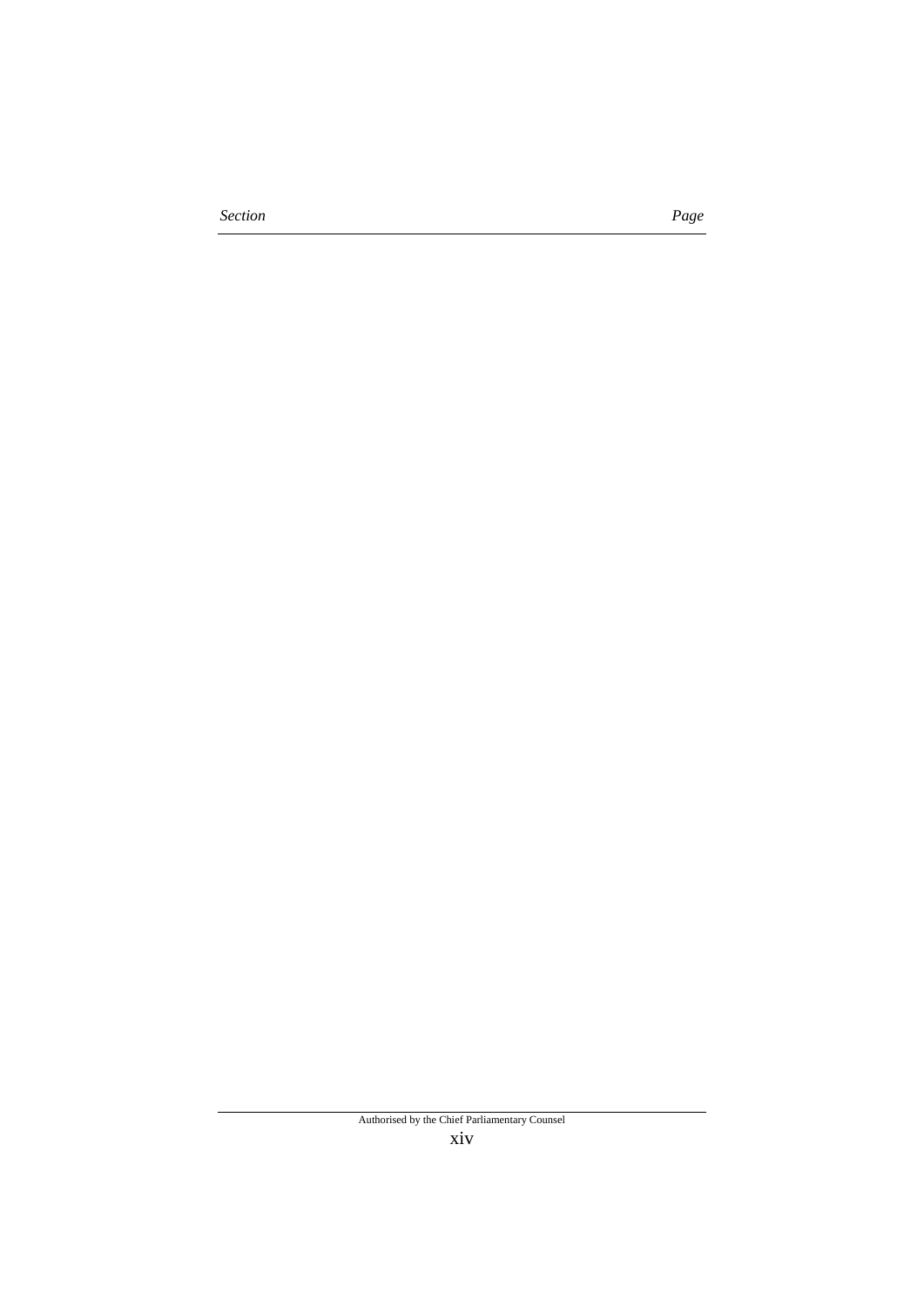## **Authorised Version No. 012**

# **Education and Care Services National Law Act 2010**

## **No. 69 of 2010**

Authorised Version incorporating amendments as at 1 February 2018

### **The Parliament of Victoria enacts:**

## **Part 1—Preliminary**

## **1 Purpose**

The purpose of this Act is to create a National Law to regulate education and care services for children.

### **2 Commencement**

- (1) This Act comes into operation on a day or days to be proclaimed.
- (2) Different days may be proclaimed under subsection (1) for the commencement of different provisions of the Education and Care Services National Law set out in the Schedule.

## **3 Definitions**

- (1) For the purposes of this Act, the *local application provisions of this Act* are the provisions of this Act other than the Education and Care Services National Law set out in the Schedule.
- (2) In the local application provisions of this Act—
	- *Education and Care Services National Law (Victoria)* means the provisions applying in this jurisdiction because of section 4.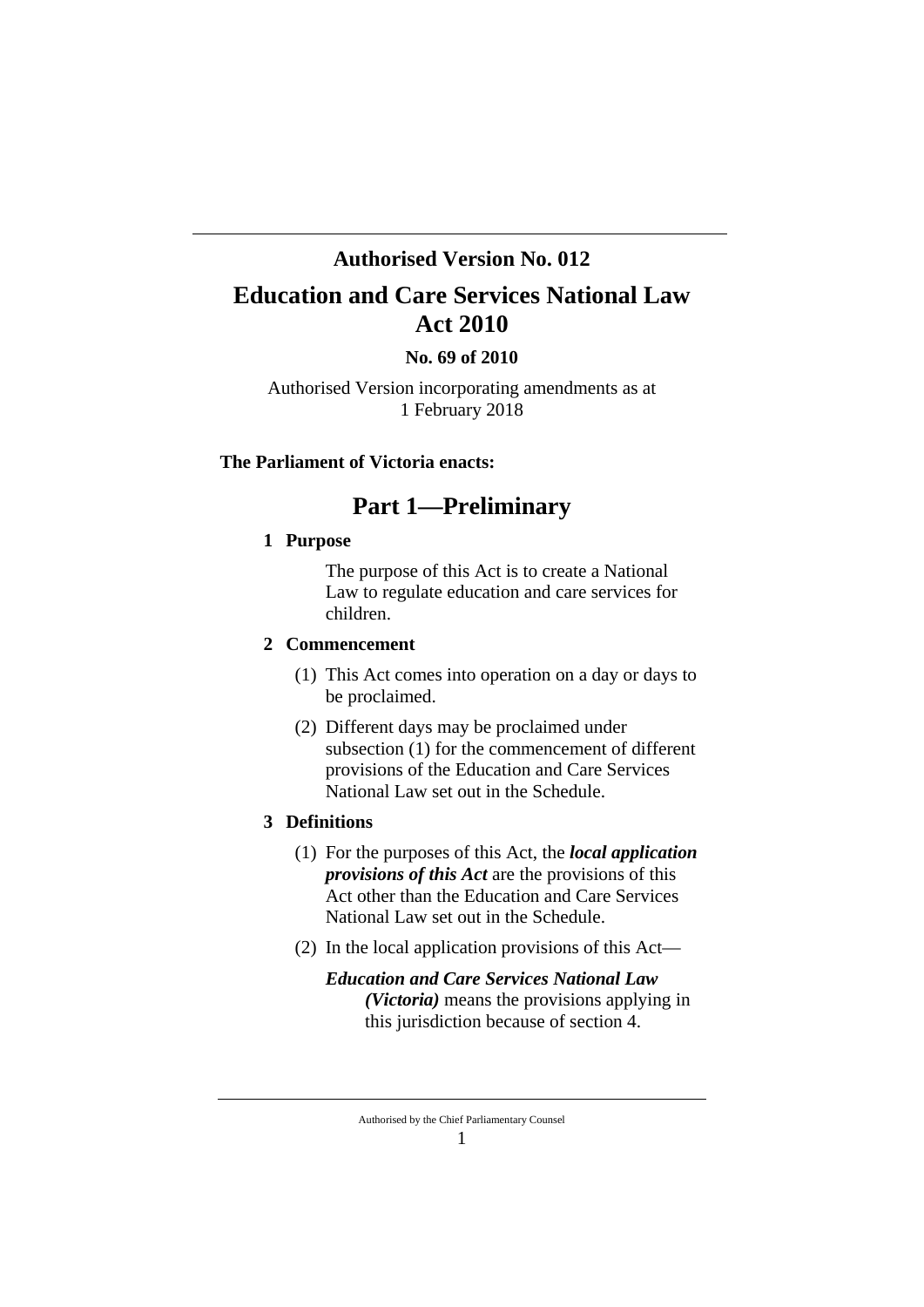(3) Terms used in the local application provisions of this Act and also in the Education and Care Services National Law set out in the Schedule have the same meanings in those provisions as they have in that Law.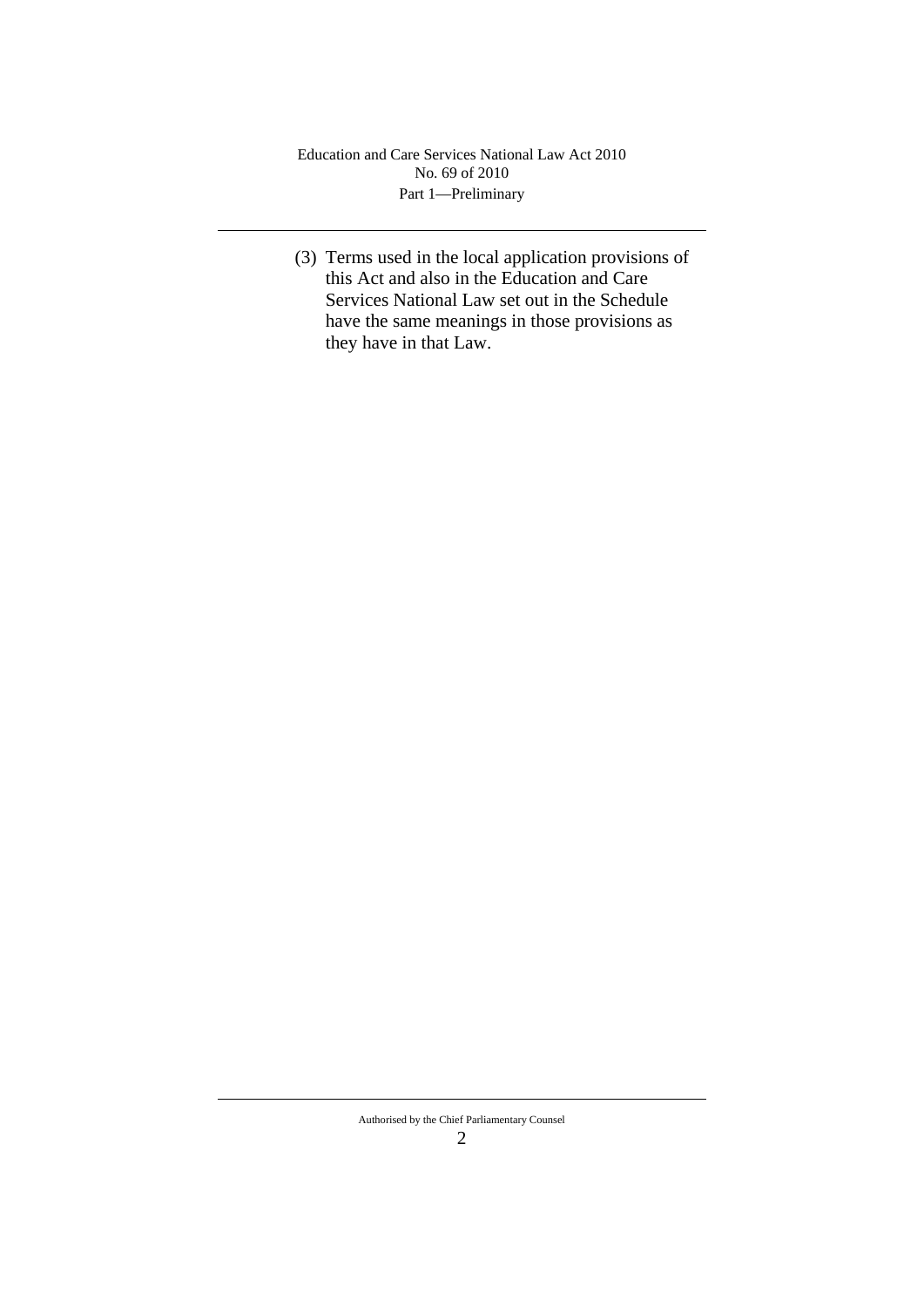Part 2—Adoption of National Law Education and Care Services National Law Act 2010 No. 69 of 2010

# **Part 2—Adoption of National Law**

**4 Adoption of Education and Care Services National Law**

> The Education and Care Services National Law set out in the Schedule—

- (a) applies as a law of this jurisdiction; and
- (b) as so applying may be referred to as the Education and Care Services National Law (Victoria); and
- (c) as so applying, is part of this Act.

#### **5 Exclusion of legislation of this jurisdiction**

- (1) The following Acts of this jurisdiction do not apply to the Education and Care Services National Law (Victoria) or to the instruments made under that Law—
	- (a) the **Freedom of Information Act 1982**;

| item 14.1). | * | ∗ | ∗ | ∗ | ∗ | S. 5(1)(b)<br>repealed by<br>No. 60/2014<br>s. 140(Sch. 3 |
|-------------|---|---|---|---|---|-----------------------------------------------------------|
|-------------|---|---|---|---|---|-----------------------------------------------------------|

(c) the **Interpretation of Legislation Act 1984**;

(ca) the **Privacy and Data Protection Act 2014**;

**S. 5(1)(ca) inserted by No. 60/2014 s. 140(Sch. 3 item 14.2).**

#### (d) the **Subordinate Legislation Act 1994**.

(2) The following Acts of this jurisdiction do not apply to the Education and Care Services National Law (Victoria) or to the instruments made under that Law, except to the extent that that Law and those instruments apply to the Regulatory

Authorised by the Chief Parliamentary Counsel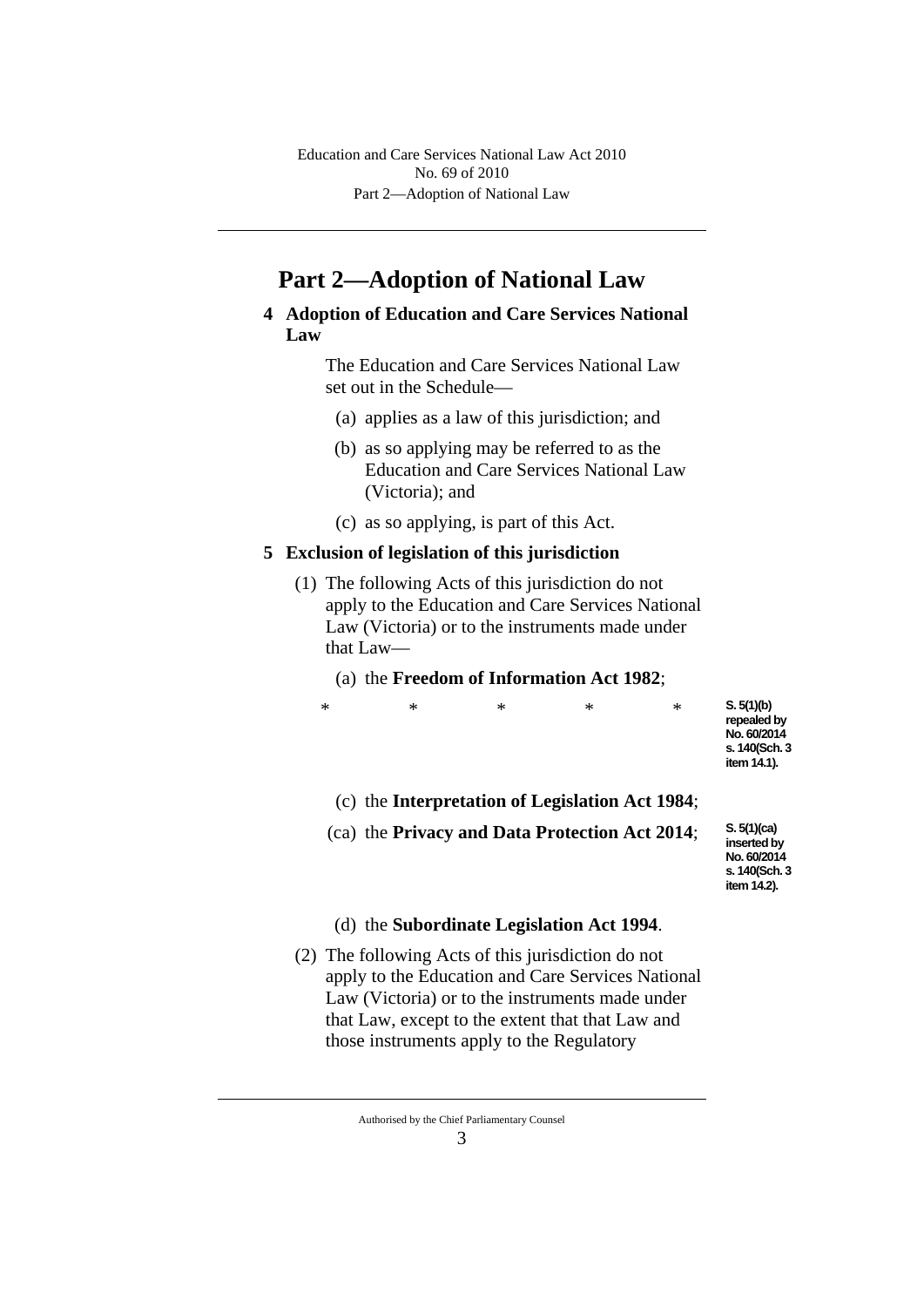Authority and the employees, decisions, actions and records of the Regulatory Authority—

- (a) the **Audit Act 1994**;
- (b) the **Financial Management Act 1994**;
- (c) the **Ombudsman Act 1973**;
- (d) the **Public Administration Act 2004**;
- (e) the **Public Records Act 1973**.
- **6 Meaning of generic terms in Education and Care Services National Law for the purposes of this jurisdiction**
	- (1) In the Education and Care Services National Law (Victoria)—

## *child protection law* means the **Children, Youth and Families Act 2005**;

*court* means the Magistrates' Court of Victoria;

### *de facto relationship* means—

- (a) a registered domestic relationship; or
- (b) a relationship between 2 people who are not married to each other but who are living together as a couple on a genuine domestic basis (irrespective of gender);

*local authority* means a municipal council;

- *magistrate* means a magistrate within the meaning of the **Magistrates' Court Act 1989**;
- *public authority* means a body established for a public purpose by or under an Act;
- *superior court* means the Supreme Court of Victoria;

*this jurisdiction* means Victoria.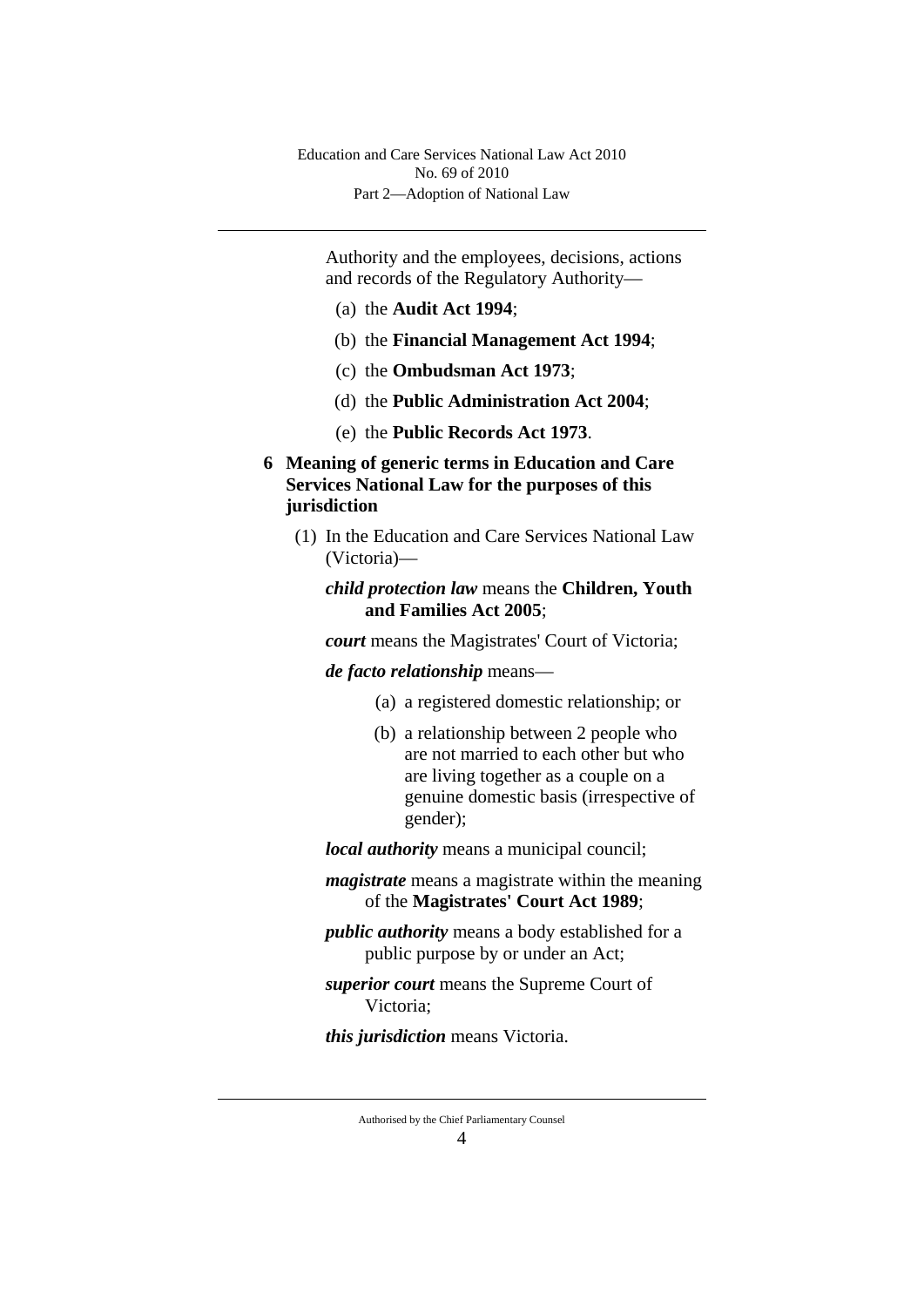Part 2—Adoption of National Law Education and Care Services National Law Act 2010 No. 69 of 2010

- (2) For the purposes of the definition of *de facto relationship* in subsection (1)—
	- (a) *registered domestic relationship* has the same meaning as in the **Relationships Act 2008**;
	- (b) in determining whether persons who are not in a registered domestic relationship are in a domestic relationship, all the circumstances of their relationship are to be taken into account, including any one or more of the matters referred to in section 35(2) of the **Relationships Act 2008** as may be relevant in a particular case.

### **7 Relevant tribunal or court**

For the purposes of the definition of *relevant tribunal or court* in section 5 of the Education and Care Services National Law (Victoria)—

- (a) the Magistrates' Court of Victoria is declared to be the relevant tribunal or court for this jurisdiction for the purposes of section 181 of that Law;
- (b) VCAT is declared to be the relevant tribunal or court for this jurisdiction for the purposes of Part 8 of that Law.

#### **8 Regulatory Authority**

For the purposes of the definition of *Regulatory Authority* in section 5 of the Education and Care Services National Law (Victoria), the Secretary of the Department of Education and Early Childhood Development is declared to be the Regulatory Authority for this jurisdiction for the purposes of that Law.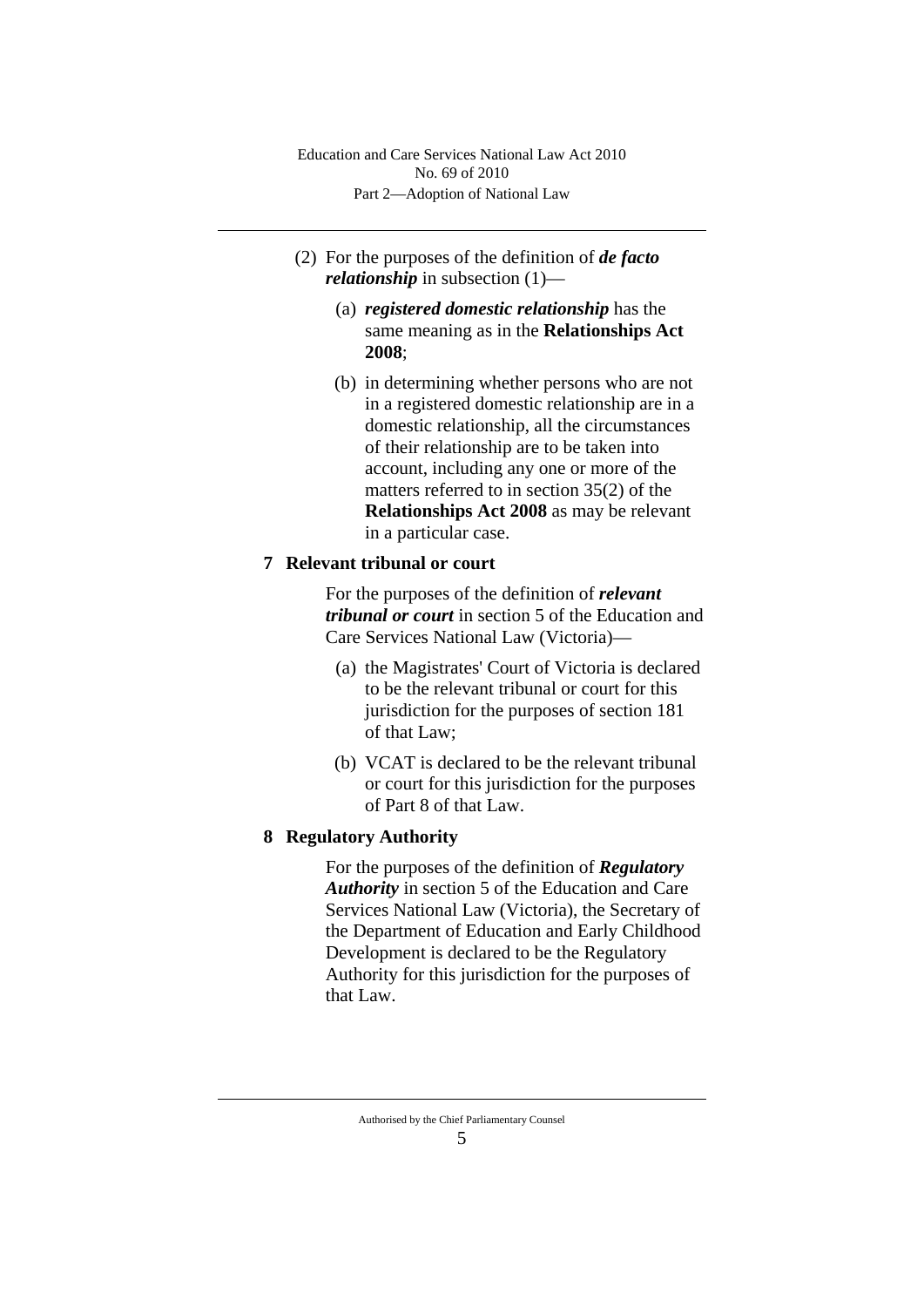Part 2—Adoption of National Law Education and Care Services National Law Act 2010 No. 69 of 2010

## **9 Children's services law**

- (1) For the purposes of the definition of *children's services law* in section 5 of the Education and Care Services National Law (Victoria), the **Children's Services Act 1996** and the regulations made under that Act are declared to be a children's services law for this jurisdiction for the purposes of the Education and Care Services National Law (Victoria).
- (2) For the purposes of the definition of *children's services regulator* in section 5 of the Education and Care Services National Law (Victoria), the Secretary of the Department of Education and Early Childhood Development is declared to be a children's services regulator for this jurisdiction for the purposes of the Education and Care Services National Law (Victoria).

## **10 Education law**

For the purposes of the definition of *education law* in section 5 of the Education and Care Services National Law (Victoria), the **Education and Training Reform Act 2006** and the regulations made under that Act are declared to be an education law for this jurisdiction for the purposes of the Education and Care Services National Law (Victoria).

## **11 Former education and care services law**

For the purposes of the definition of *former education and care services law* in section 5 of the Education and Care Services National Law (Victoria), the **Children's Services Act 1996** and the regulations made under that Act (both as in force before the commencement of Part 3 of the Education and Care Services National Law (Victoria) are declared to be a former education and care services law for this jurisdiction for the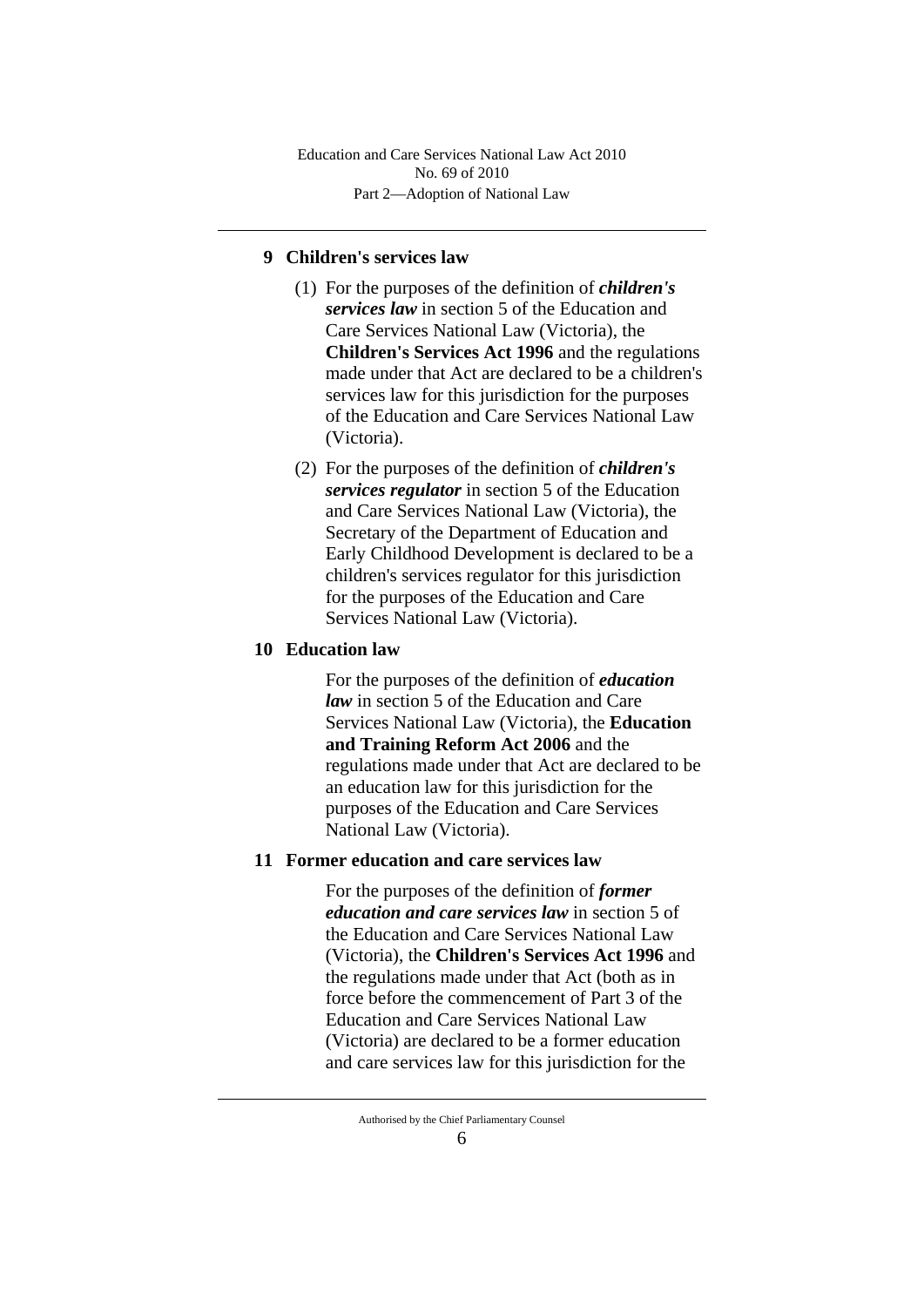purposes of the Education and Care Services National Law (Victoria).

### **12 Infringements law**

- (1) For the purposes of the definition of *infringements law* in section 5 of the Education and Care Services National Law (Victoria), the **Infringements Act 2006** and the regulations made under that Act are declared to be an infringements law for this jurisdiction for the purposes of the Education and Care Services National Law (Victoria).
- (2) For the purposes of the definition of *infringements law* in section 5 of the Education and Care Services National Law (Victoria), the **Fines Reform Act 2014** and the regulations made under that Act are declared, for the purpose of enforcing an infringement notice, to be an infringements law for this jurisdiction for the purposes of the Education and Care Services National Law (Victoria).

## **13 Public sector law**

For the purposes of the definition of *public sector law* in section 5 of the Education and Care Services National Law (Victoria), the **Public Administration Act 2004** and the regulations made under that Act are declared to be a public sector law for this jurisdiction for the purposes of the Education and Care Services National Law (Victoria).

## **14 Working with children law**

For the purposes of the definition of *working with children law* in section 5 of the Education and Care Services National Law (Victoria), the **Working with Children Act 2005** and the regulations made under that Act are declared to be a working with children law for this jurisdiction

**S. 12 amended by No. 47/2014 s. 263 (ILA s. 39B(1)).**

**S. 12(2) inserted by No. 47/2014 s. 263.**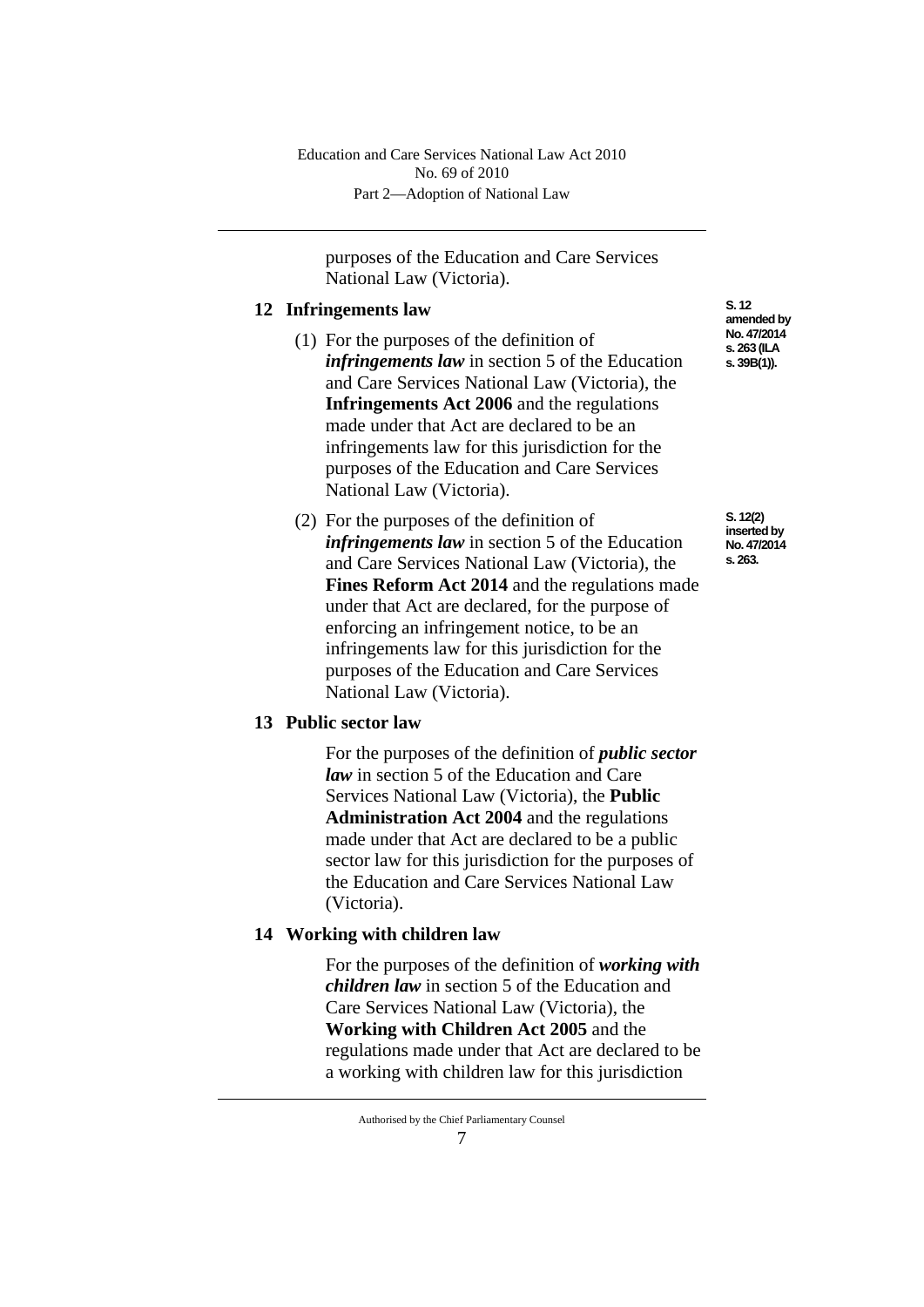Part 2—Adoption of National Law Education and Care Services National Law Act 2010 No. 69 of 2010

for the purposes of the Education and Care Services National Law (Victoria).

#### **15 Tabling of annual report**

In addition to the requirements of section 280 of the Education and Care Services National Law (Victoria), the Minister must make arrangements for the tabling of the annual report of the National Authority, and the report of the public sector auditor with respect to the financial statement in the report, in each House of the Victorian Parliament.

## **16 Transitional**

- (1) For the purposes of the definition of *declared approved family day care service* in section 305 of the Education and Care Services National Law (Victoria), a service to which a licence to operate a family day care service applied under the **Children's Services Act 1996** is declared to be a declared approved family day care service for this jurisdiction for the purposes of the Education and Care Services National Law (Victoria).
- (2) For the purposes of the definition of *declared approved family day care venue* in section 305 of the Education and Care Services National Law (Victoria), a family day care venue approved under section 25J or 25L of the **Children's Services Act 1996** is declared to be a declared approved family day care venue for this jurisdiction for the purposes of the Education and Care Services National Law (Victoria).
- (3) For the purposes of the definition of *declared approved provider* in section 305 of the Education and Care Services National Law (Victoria), a person who held a licence under the **Children's Services Act 1996** to operate a service declared under subsection (4) to be a declared approved

**S. 16(3) substituted by No. 80/2011 s. 60(1).**

Authorised by the Chief Parliamentary Counsel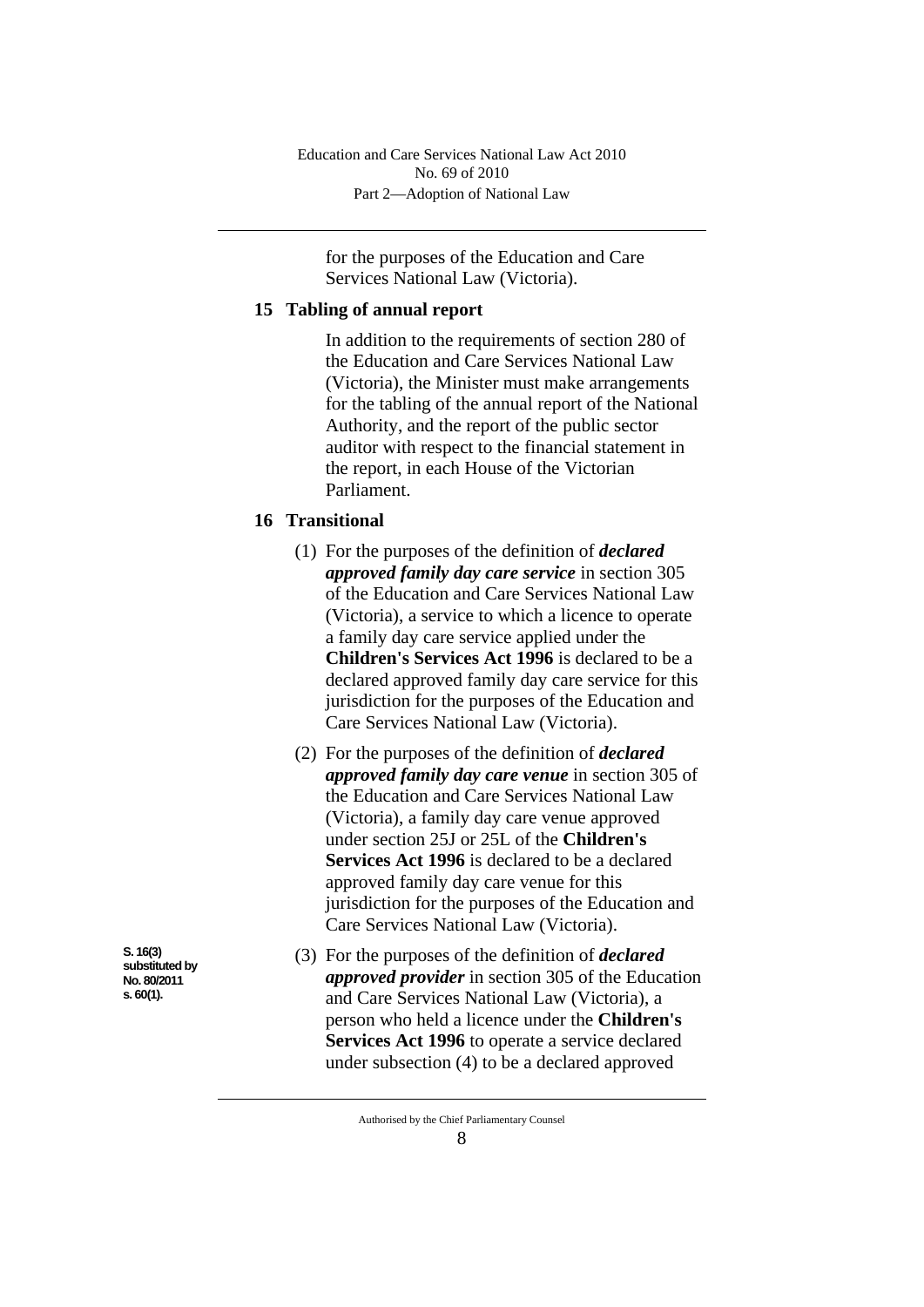Part 2—Adoption of National Law Education and Care Services National Law Act 2010 No. 69 of 2010

service is declared to be a declared approved provider for this jurisdiction for the purposes of the Education and Care Services National Law (Victoria).

- (4) Subject to subsection (4A), for the purposes of the definition of *declared approved service* in section 305 of the Education and Care Services National Law (Victoria), an outside school hours care Type 1 or Type 2 service, an integrated service, a family day care service or a standard service under the **Children's Services Act 1996** is declared to be a declared approved service for this jurisdiction for the purposes of the Education and Care Services National Law (Victoria).
- (4A) A service is not a declared approved service if it is, or to the extent that it is—
	- (a) a standard service excluded by the regulations; or
	- (b) a service that provides education and care for no more than 4 weeks per calendar year during school holidays; or
	- (c) a limited hours Type 1 or Type 2 service or a short term Type 1 or Type 2 service under the **Children's Services Act 1996**.
	- (5) For the purposes of the definition of *declared certified supervisor* in section 305 of the Education and Care Services National Law (Victoria), a person who was a primary nominee or approved nominee under the **Children's Services Act 1996** of a declared approved service is declared to be a declared certified supervisor for this jurisdiction for the purposes of the Education and Care Services National Law (Victoria).
	- (6) For the purposes of the definition of *declared compliance notice* in section 305 of the Education and Care Services National Law (Victoria), an

**S. 16(4) substituted by No. 80/2011 s. 60(1).**

**S. 16(4A) inserted by No. 80/2011 s. 60(1).**

 $\mathbf Q$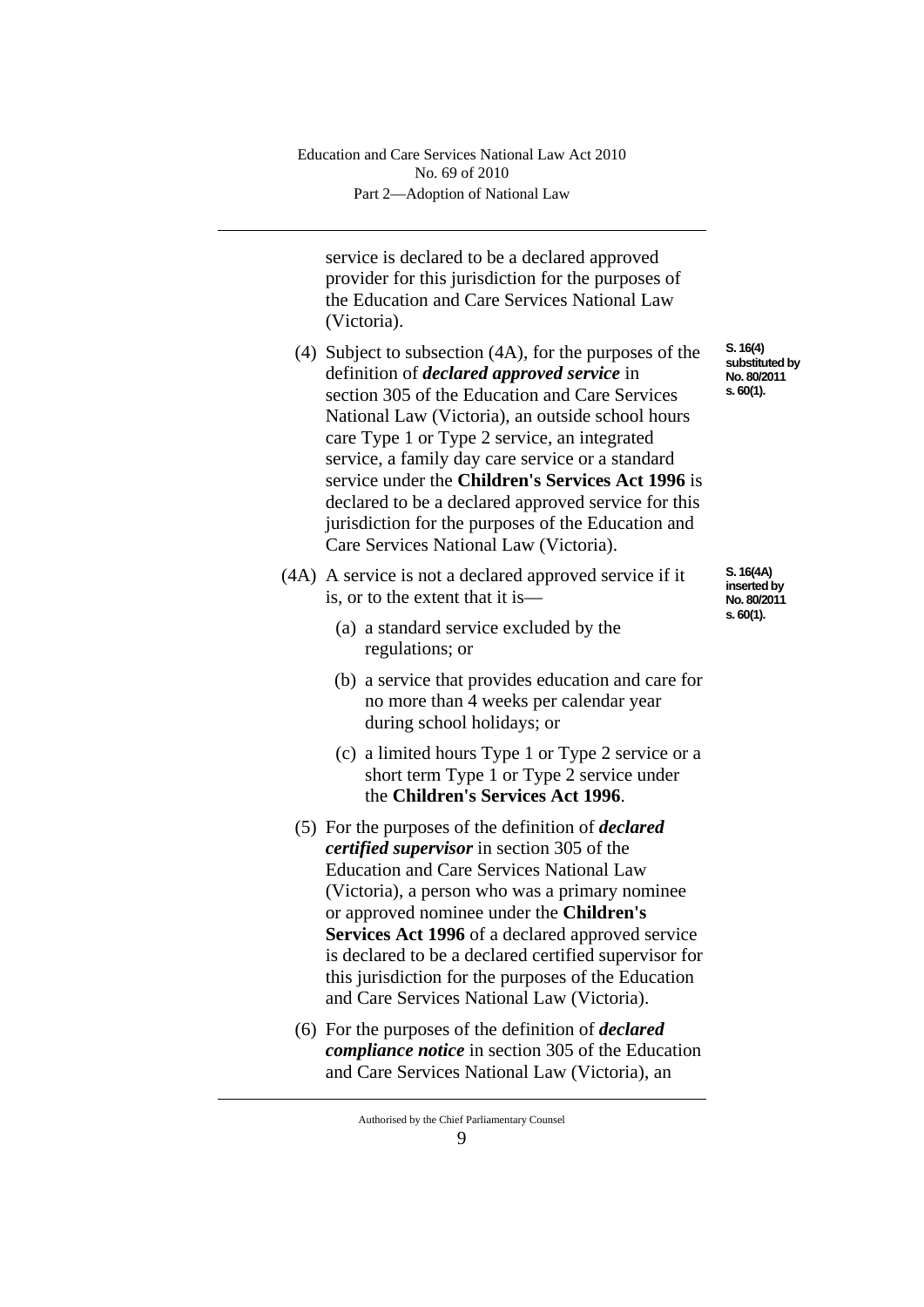order or a notice issued under section 43 or 43A of the **Children's Services Act 1996** is declared to be a declared compliance notice for this jurisdiction for the purposes of the Education and Care Services National Law (Victoria).

- (7) For the purposes of the definition of *declared nominated supervisor* in section 305 of the Education and Care Services National Law (Victoria), a person who was a primary nominee under the **Children's Services Act 1996** of a declared approved service is declared to be a declared nominated supervisor for this jurisdiction for the purposes of the Education and Care Services National Law (Victoria).
- (8) For the purposes of the definition of *former approval* in section 305 of the Education and Care Services National Law (Victoria), a licence under the **Children's Services Act 1996** to operate a service declared under subsection (4) to be a declared approved service is declared to be a former approval for this jurisdiction for the purposes of the Education and Care Services National Law (Victoria).

**S. 16(8) substituted by No. 80/2011 s. 60(2).**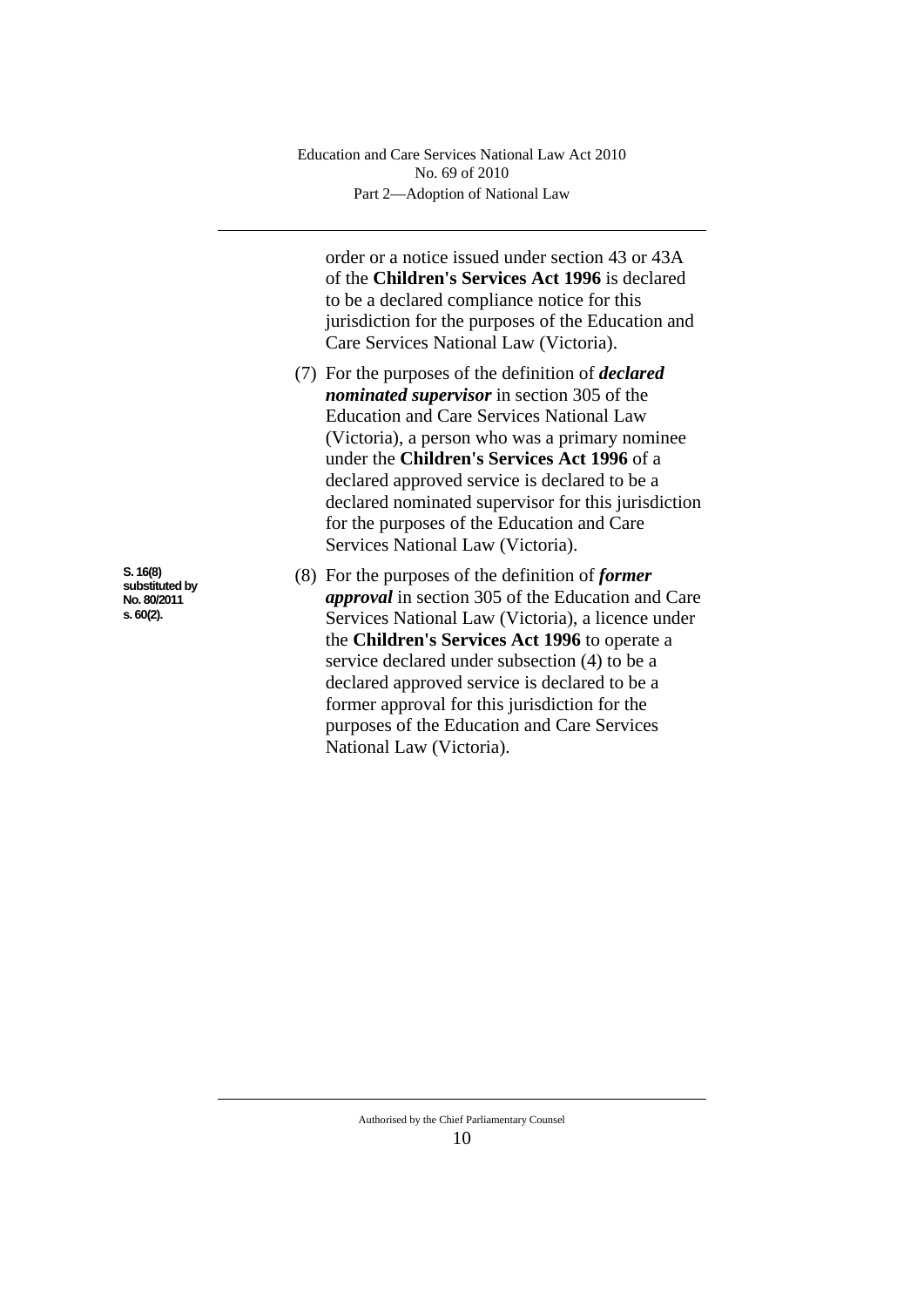Part 3—Miscellaneous Education and Care Services National Law Act 2010 No. 69 of 2010

## **Part 3—Miscellaneous**

## **17 Power to fund education and care services and associated children's services**

The Regulatory Authority may provide grants, payments, subsidies or other financial assistance to any person providing or operating an approved education and care service or an associated children's service from funds administered by the Regulatory Authority for that purpose on terms and conditions that the Regulatory Authority considers appropriate.

\* \* \* \* \*

## **19 Transitional provision—Integrated licences including limited hours services**

- (1) This section applies in respect of a licence under the **Children's Services Act 1996** to operate an integrated service that includes a limited hours Type 1 or Type 2 service.
- (2) The licensee for the service may notify the Secretary in writing that, on and from the scheme commencement day, the limited hours service is to be included in a service approval under the Education and Care Services National Law (Victoria) as an associated children's service within the meaning of the Education and Care Services National Law (Victoria).
- (3) Any service approval provided under section 307(9) of the Education and Care Services National Law (Victoria) must include the associated children's service.
	- Authorised by the Chief Parliamentary Counsel 11

**S. 18**  repealed by **No. 69/2010 s. 18(5).**

**S. 19 inserted by No. 80/2011 s. 61.**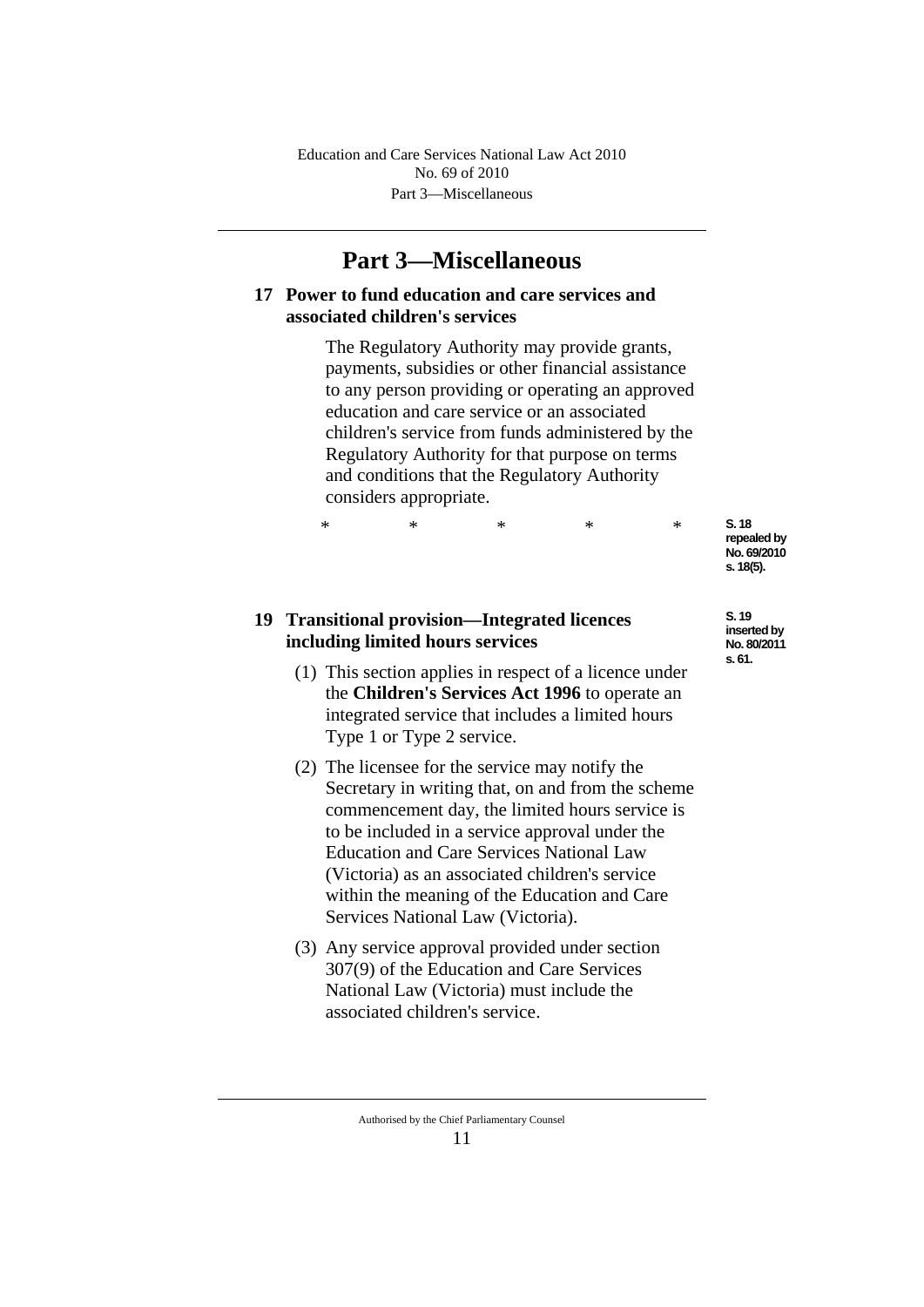Part 3—Miscellaneous Education and Care Services National Law Act 2010 No. 69 of 2010

(4) In this section—

*scheme commencement day* has the meaning given in section 305 of the Education and Care Services National Law (Victoria).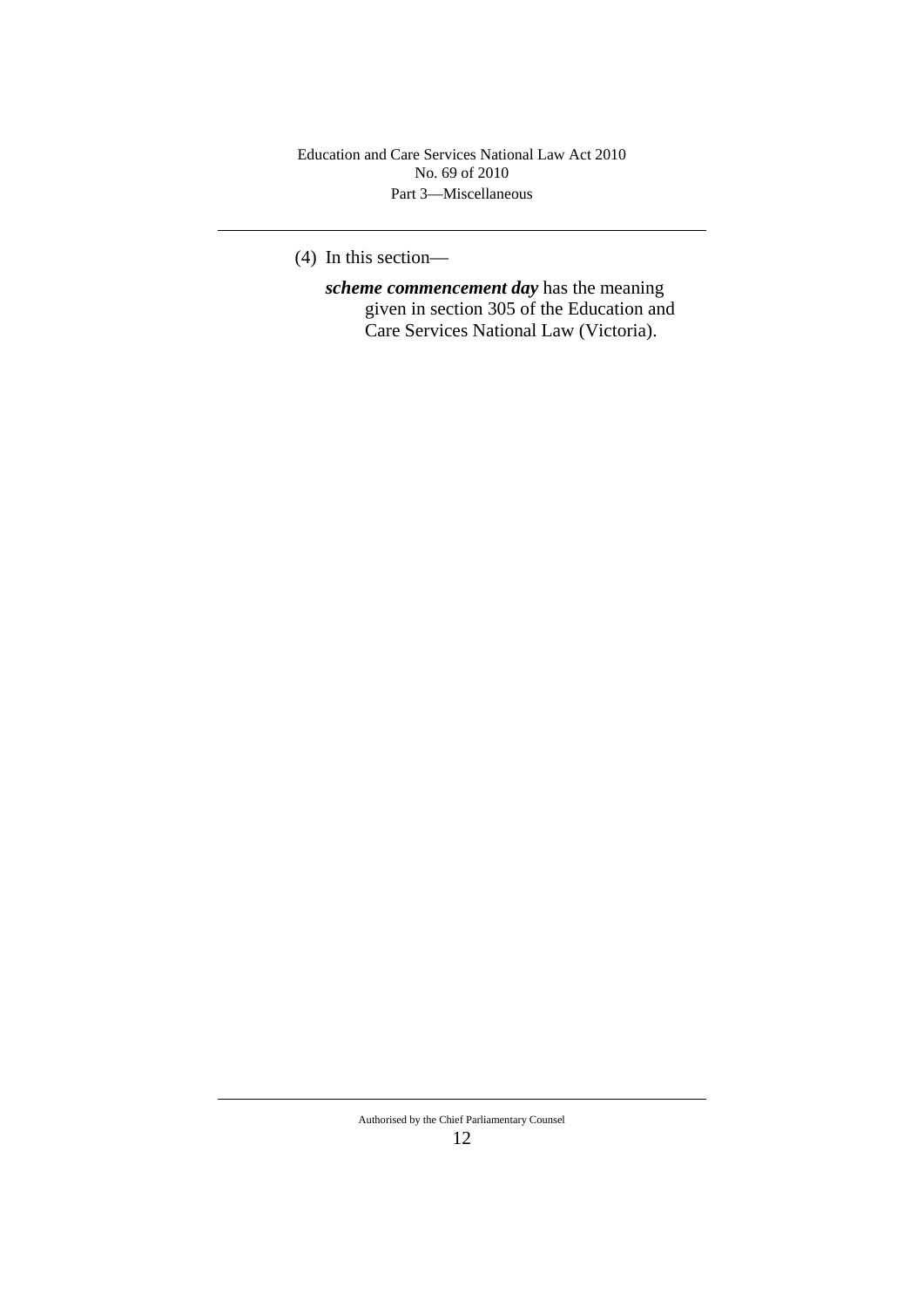Schedule Education and Care Services National Law Act 2010 No. 69 of 2010

# **Schedule**

## **Education and Care Services National Law**

## **PART 1—PRELIMINARY**

## **1 Short title**

This Law may be cited as the Education and Care Services National Law.

## **2 Commencement**

This Law commences in a participating jurisdiction as provided under the Act of that jurisdiction that applies this Law as a law of that jurisdiction.

## **3 Objectives and guiding principles**

- (1) The objective of this Law is to establish a national education and care services quality framework for the delivery of education and care services to children.
- (2) The objectives of the national education and care services quality framework are—
	- (a) to ensure the safety, health and wellbeing of children attending education and care services;
	- (b) to improve the educational and developmental outcomes for children attending education and care services;
	- (c) to promote continuous improvement in the provision of quality education and care services;
	- (d) to establish a system of national integration and shared responsibility between participating jurisdictions and the Commonwealth in the administration of the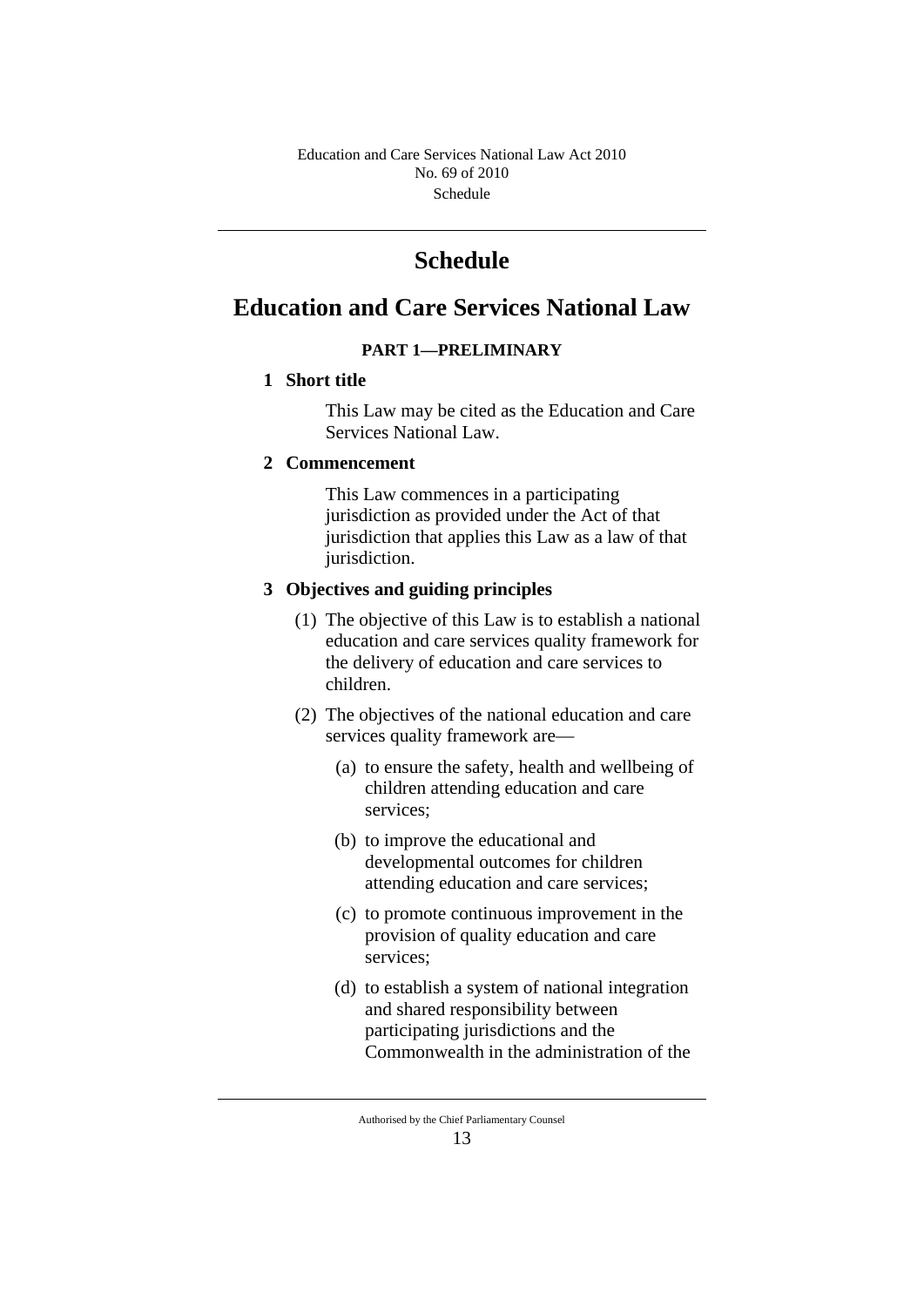national education and care services quality framework;

- (e) to improve public knowledge, and access to information, about the quality of education and care services;
- (f) to reduce the regulatory and administrative burden for education and care services by enabling information to be shared between participating jurisdictions and the Commonwealth.
- (3) The guiding principles of the national education and care services quality framework are as follows—
	- (a) that the rights and best interests of the child are paramount;
	- (b) that children are successful, competent and capable learners;
	- (c) that the principles of equity, inclusion and diversity underlie this Law;
	- (d) that Australia's Aboriginal and Torres Strait Islander cultures are valued;
	- (e) that the role of parents and families is respected and supported;
	- (f) that best practice is expected in the provision of education and care services*.*

## **4 How functions to be exercised**

An entity that has functions under this Law is to exercise its functions having regard to the objectives and guiding principles of the national education and care services quality framework set out in section 3.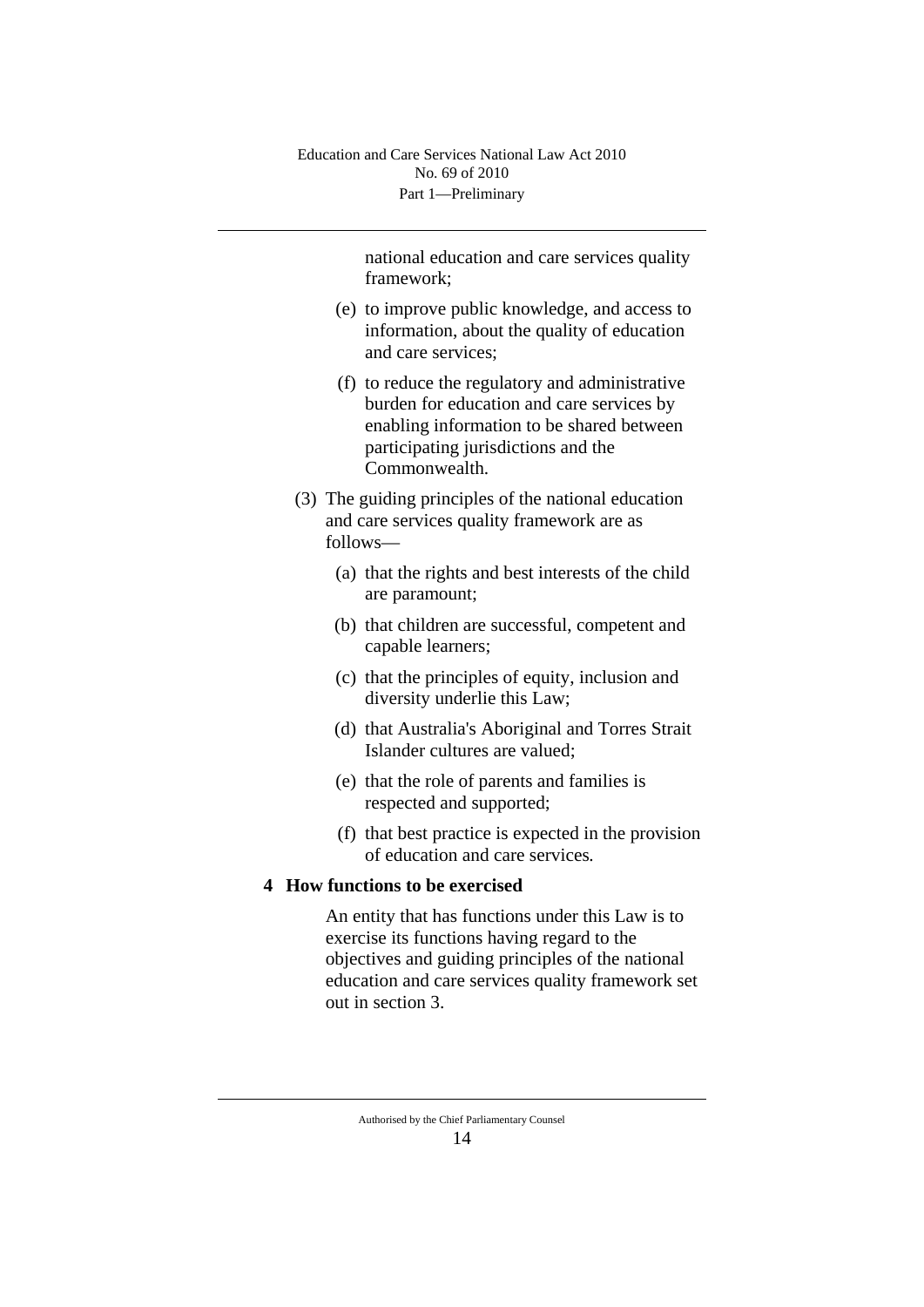## **5 Definitions**

(1) In this Law—

*approved education and care service* means an education and care service for which a service approval exists;

- *approved family day care service* means an approved education and care service that is a family day care service;
- *approved family day care venue* means a place (other than a residence) approved under section 50A or 54(8A) as a family day care venue for an approved family day care service;

## *approved learning framework* means a learning framework approved by the Ministerial Council;

- *approved provider* means a person who holds a provider approval;
- *associated children's service* means a children's service that is operated or intended to be operated by an approved provider at the same place as an approved education and care service;
- *Australian Accounting Standards* means the standards issued or pronounced by the Australian Accounting Standards Board;
- *authorised officer* means a person authorised to be an authorised officer under Part 9;
- *Authority Fund* means the Australian Children's Education and Care Quality Authority Fund established under section 274;
	- Authorised by the Chief Parliamentary Counsel 15

**Sch. s. 5(1) def. of**  *approved family day care venue* **substituted by No. 9/2017 s. 4(b).**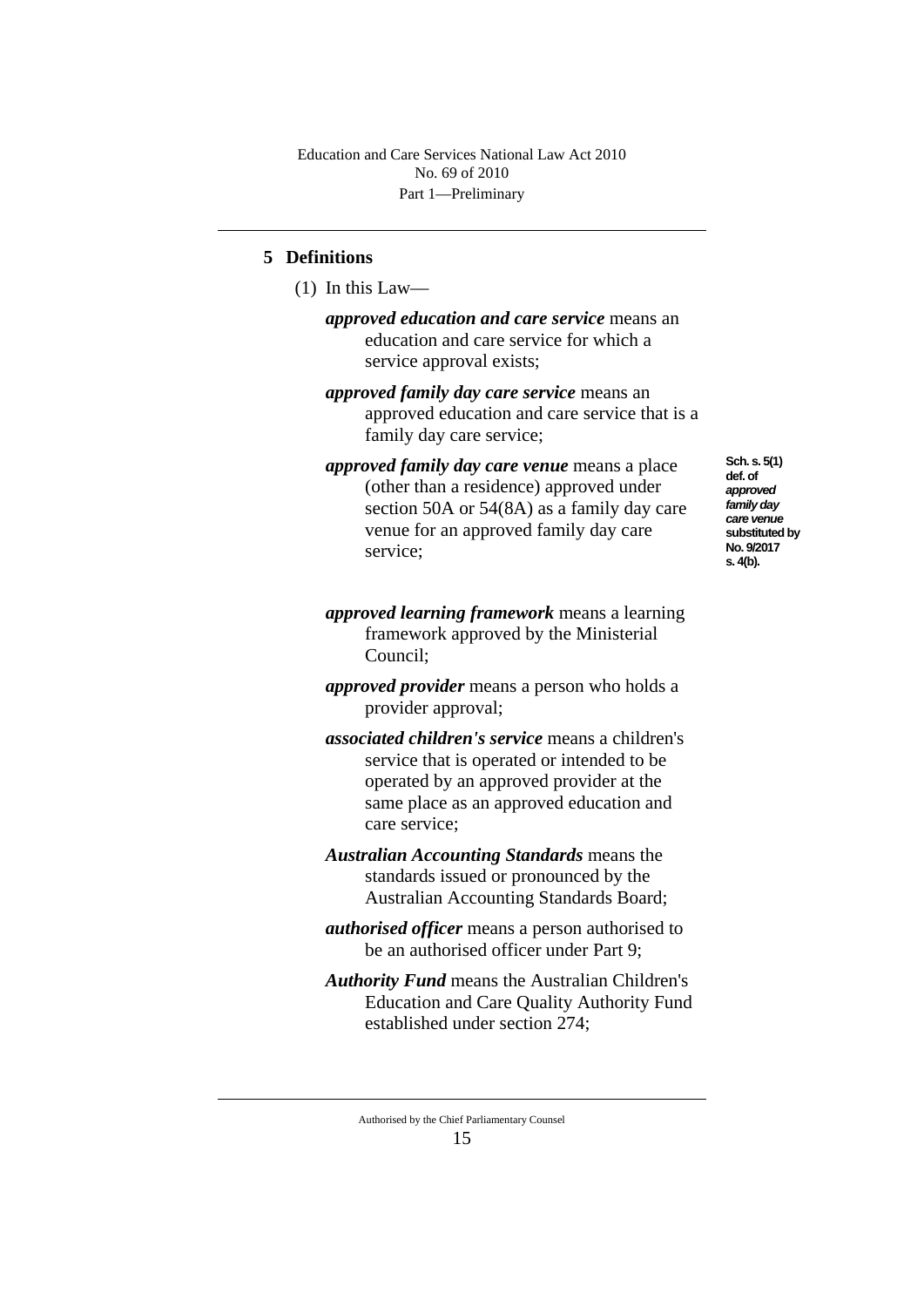*Board* means the Australian Children's Education and Care Quality Authority Board established under this Law;

\* \* \* \* \*

*certified supervisor* **repealed** by **No. 9/2017 s. 4(h).**

**Sch. s. 5(1) def. of** 

- *chief executive officer* means the chief executive officer of the National Authority appointed under this Law;
- *children's service* means a service providing or intended to provide education and care on a regular basis to children under 13 years of age that is primarily regulated under a children's services law of a participating jurisdiction and is not an education and care service;
- *children's services law*, in relation to a participating jurisdiction, means a law declared by a law of that jurisdiction to be a children's services law for the purposes of this Law;
- *children's services regulator*, in relation to a participating jurisdiction, means a person declared by a law of that jurisdiction to be the children's services regulator for the purposes of this Law;
- *Commonwealth Minister* means the Minister of the Commonwealth who is responsible for policies and programs relating to education and care services;
- *compliance direction* means a compliance direction under section 176;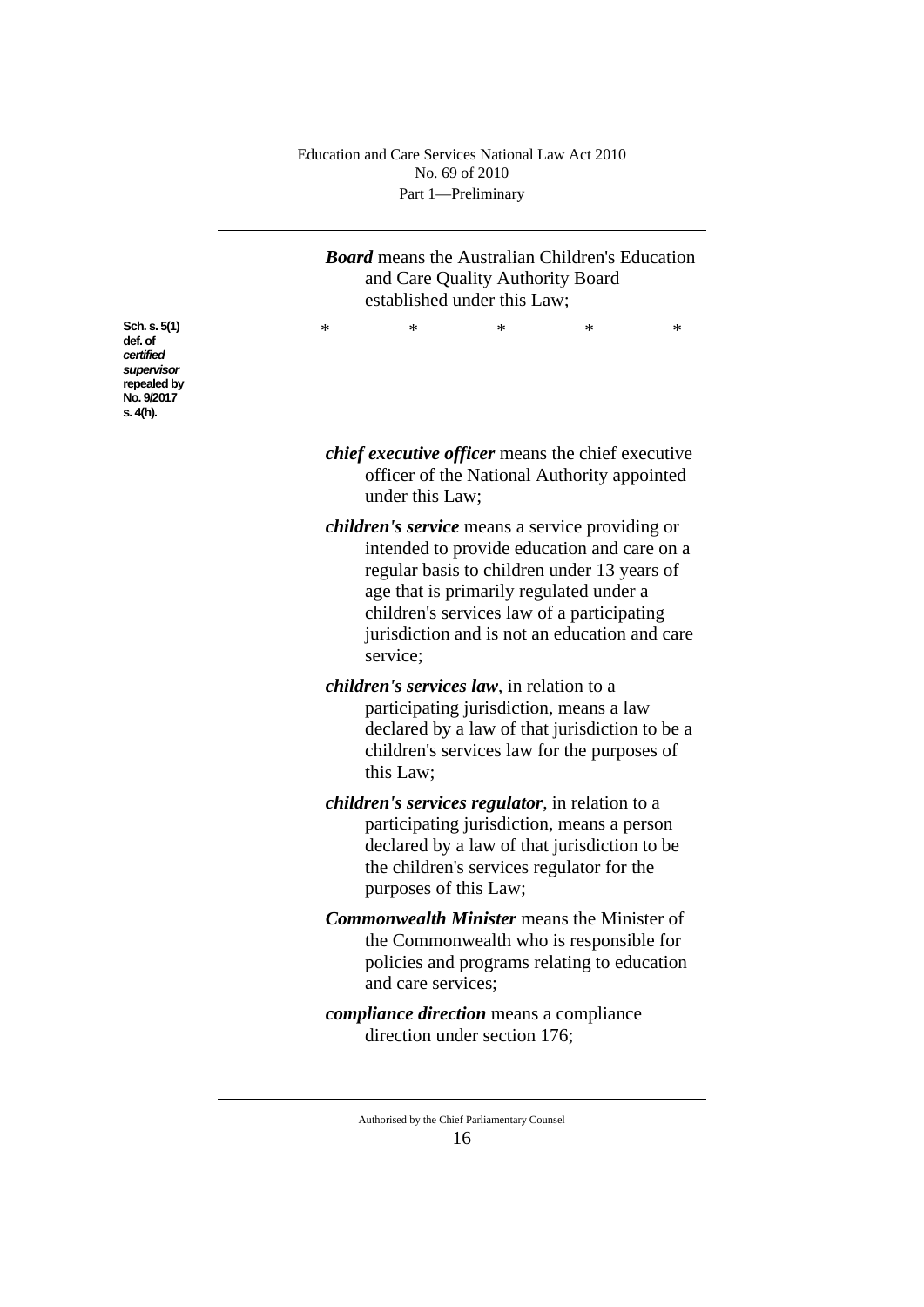*compliance notice* means a compliance notice under section 177;

*education and care service* means any service providing or intended to provide education and care on a regular basis to children under 13 years of age other than—

- (a) a school providing full-time education to children, including children attending in the year before grade 1 but not including a preschool program delivered in a school or a preschool that is registered as a school; or
- (b) a preschool program delivered in a school if—
	- (i) the program is delivered in a class or classes where a full-time education program is also being delivered to school children; and
	- (ii) the program is being delivered to fewer than 6 children in the school; or
- (c) a personal arrangement; or
- (d) a service principally conducted to provide instruction in a particular activity; or

#### **Example**

Instruction in a particular activity could be instruction in sport, dance, music, culture or language or religious instruction.

- (e) a service providing education and care to patients in a hospital or patients of a medical or therapeutic care service; or
- (f) care provided under a child protection law of a participating jurisdiction; or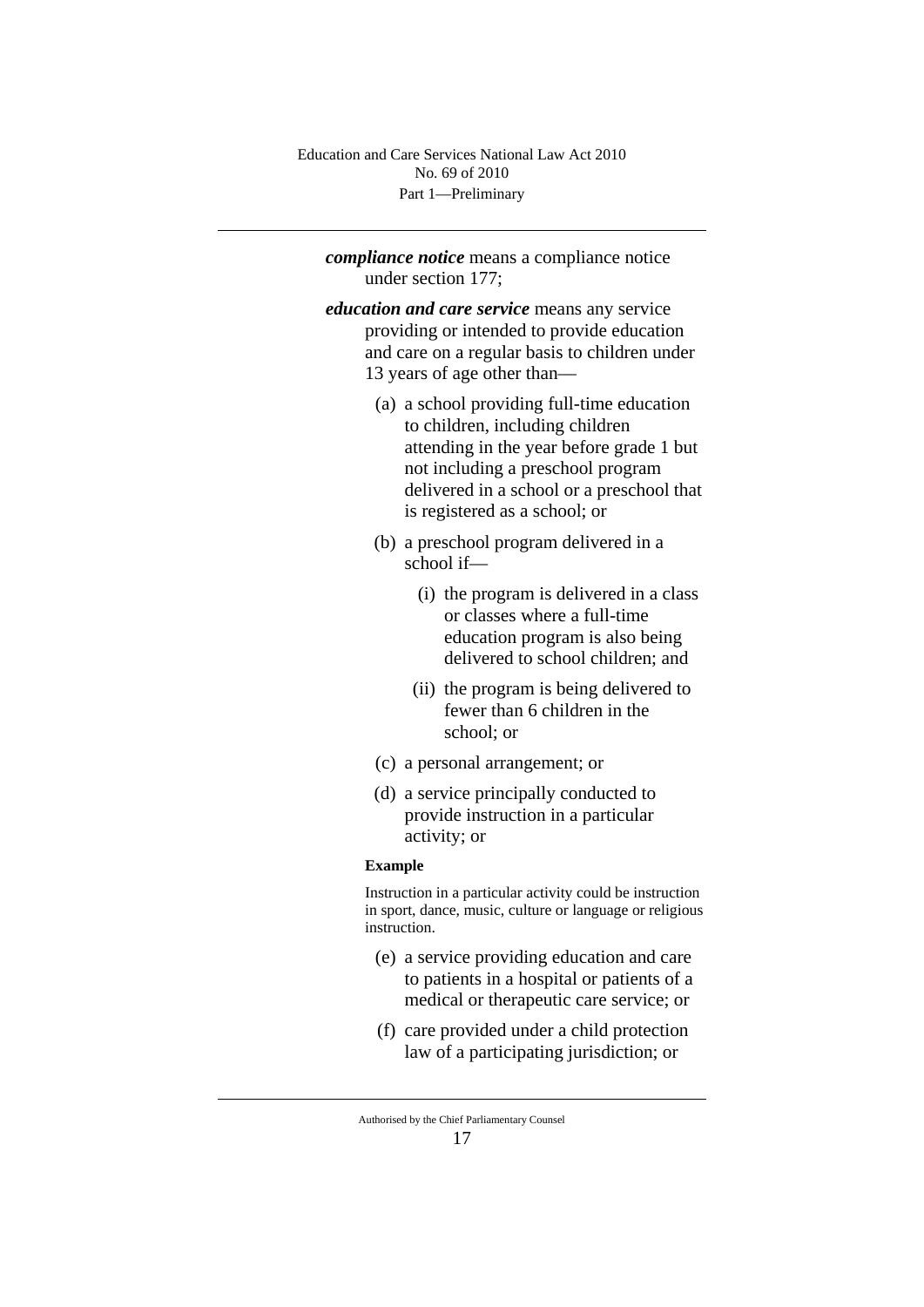- (g) a prescribed class of disability service; or
- (h) a service of a prescribed class;

#### **Example**

Education and care services to which this Law applies include long day care services, family day care services, outside school hours services and preschool programs including those delivered in schools, unless expressly excluded.

#### *education and care service premises* means—

- (a) in relation to an education and care service other than a family day care service, each place at which an education and care service operates or is to operate; or
- (b) in relation to a family day care service—
	- (i) an office of the family day care service; or
	- (ii) an approved family day care venue; or
	- (iii) each part of a residence used to provide education and care to children as part of a family day care service or used to provide access to the part of the residence used to provide that education and care;
- *education law*, in relation to a participating jurisdiction, means a law declared by a law of that jurisdiction to be an education law for the purposes of this Law;
- *educator* means an individual who provides education and care for children as part of an education and care service;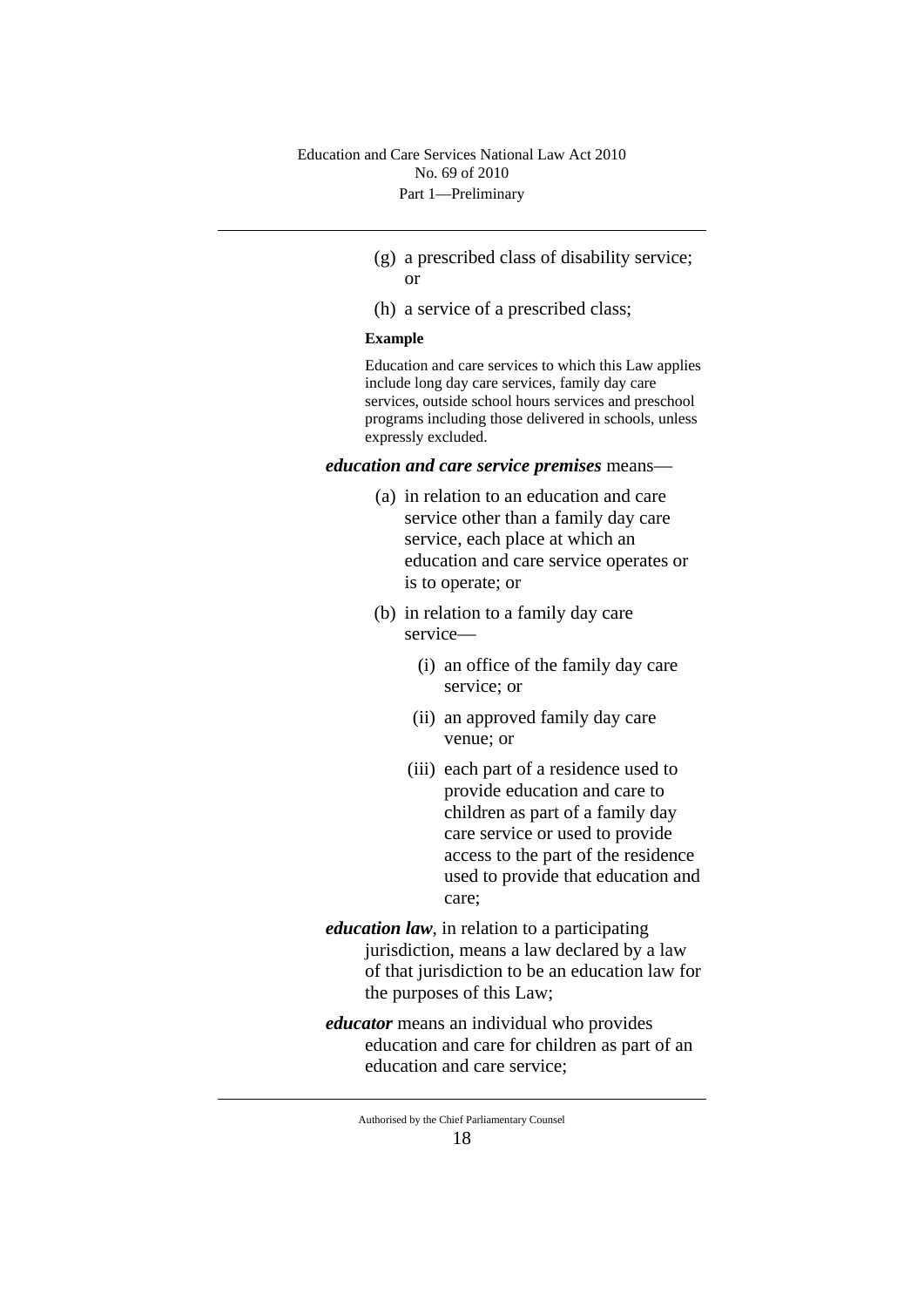*eligible association* means an association of a prescribed class;

- *family day care co-ordinator* means a person employed or engaged by an approved provider of a family day care service to monitor and support the family day care educators who are part of the service;
- *family day care educator* means an educator engaged by or registered with a family day care service to provide education and care for children in a residence or at an approved family day care venue;
- *family day care educator assistant* means a person engaged by or registered with a family day care service to assist family day care educators;
- *family day care residence* means a residence at which a family day care educator educates and cares for children as part of a family day care service;

*family day care service* means an education and care service that—

- (a) is delivered through the use of 2 or more educators to provide education and care to children; and
- (b) operates from 2 or more residences;

#### **Note**

A family day care service that is an approved family day care service may provide education and care to children from a family day care residence or an approved family day care venue.

**Sch. s. 5(1) def. of** *family day care educator assistant* **inserted by No. 9/2017 s. 4(a).**

**Sch. s. 5(1) def. of** *family day care service* **substituted by No. 9/2017 s. 4(c).**

Authorised by the Chief Parliamentary Counsel 19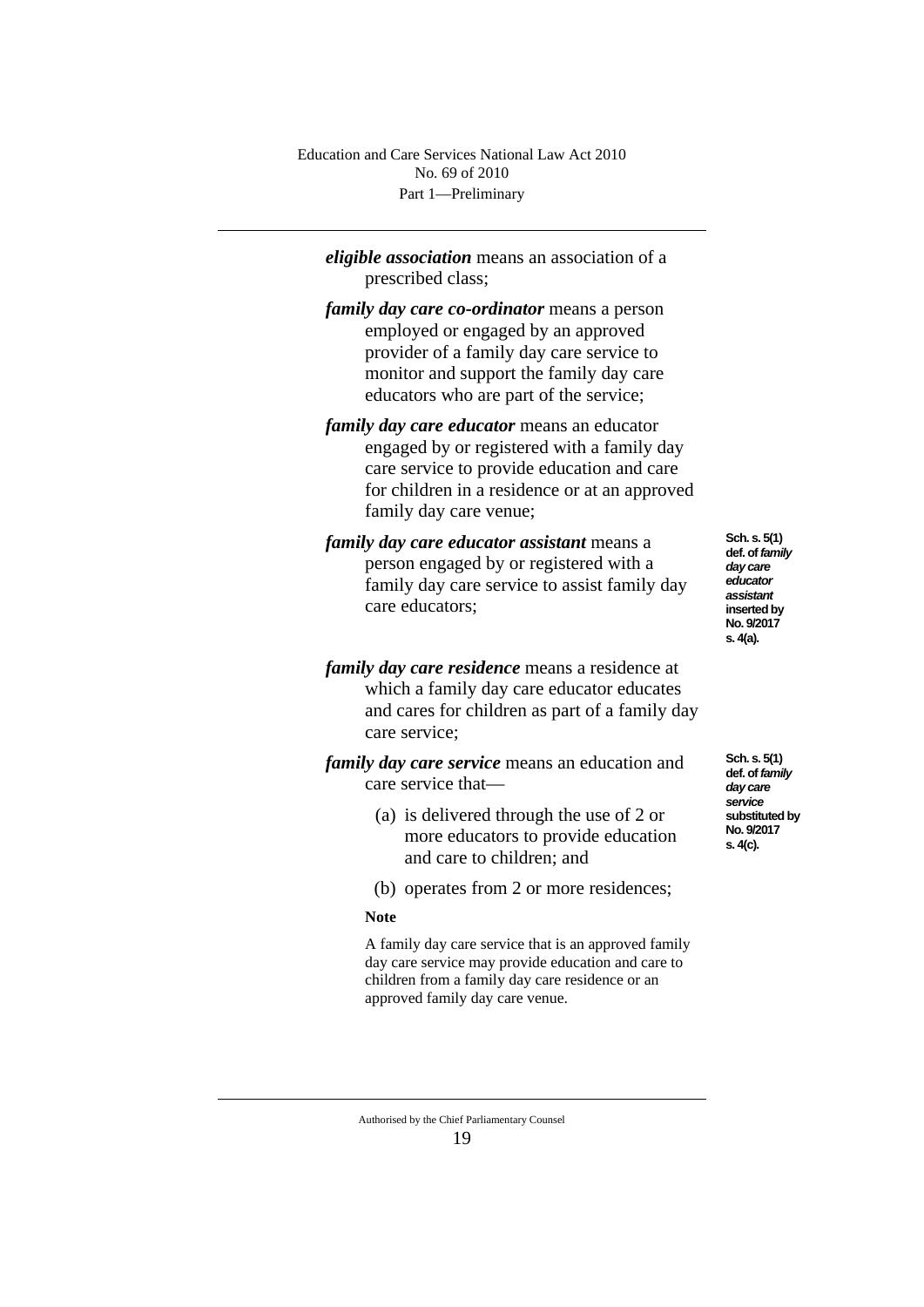*family member*, in relation to a child, means—

- (a) a parent, grandparent, brother, sister, uncle, aunt, or cousin of the child, whether of the whole blood or halfblood and whether that relationship arises by marriage (including a de facto relationship) or by adoption or otherwise; or
- (b) a relative of the child according to Aboriginal or Torres Strait Islander tradition; or
- (c) a person with whom the child resides in a family-like relationship; or
- (d) a person who is recognised in the child's community as having a familial role in respect of the child;

*former education and care services law*, in relation to a participating jurisdiction, means a law declared by a law of that jurisdiction to be a former education and care services law for the purposes of this Law;

*grade 1*, in relation to a school, means the first year of compulsory full-time schooling;

*guardian*, in relation to a child, means the legal guardian of the child;

*infringements law*, in relation to a participating jurisdiction, means a law declared by a law of that jurisdiction to be an infringements law for the purposes of this Law;

*Ministerial Council* means the Ministerial Council which—

> (a) is constituted from time to time by Ministers of the Crown of the Commonwealth, State and Territory Governments; and

**def. of**  *Ministerial Council* **substituted by No. 9/2017 s. 4(d).**

**Sch. s. 5(1)**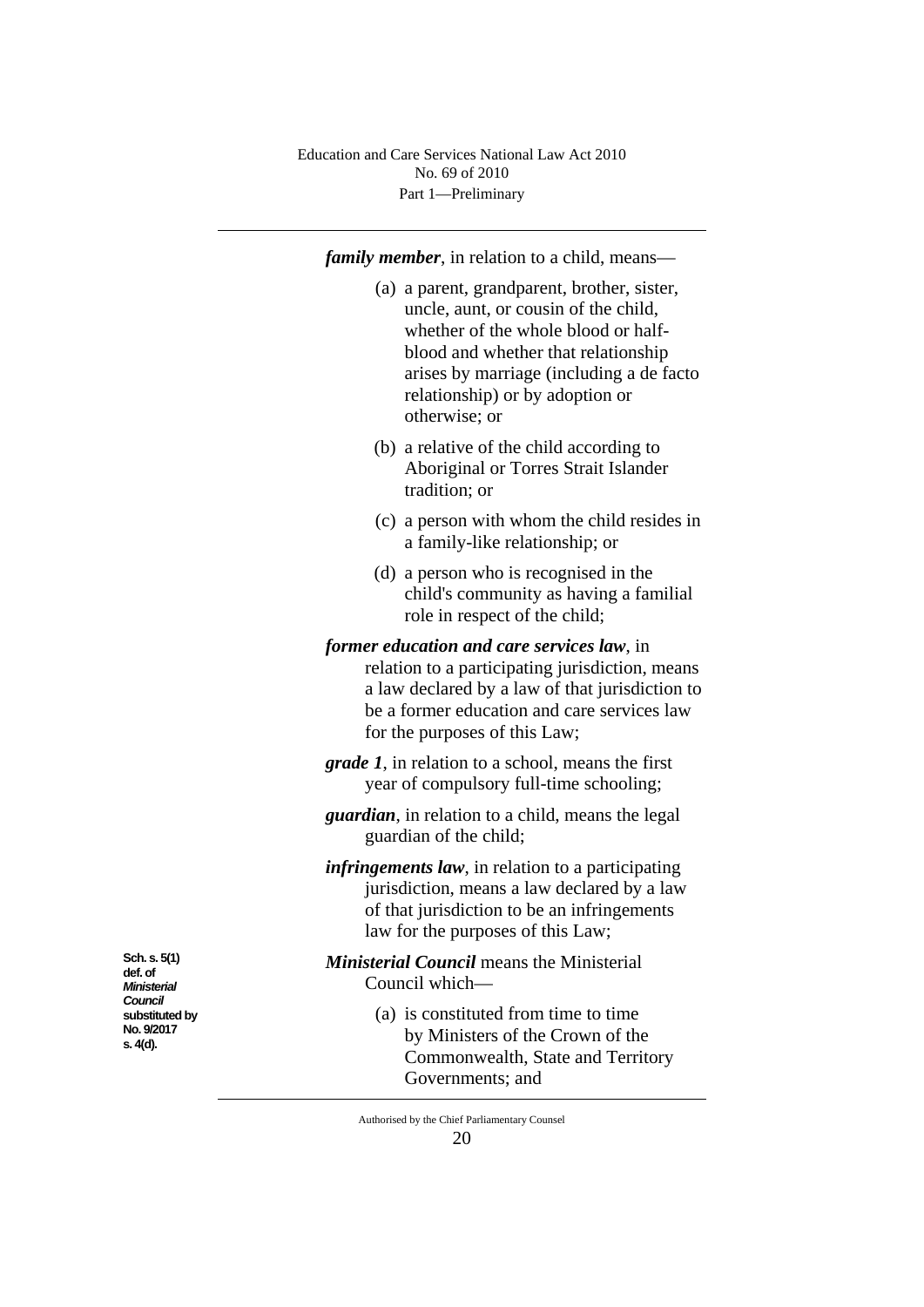> (b) is responsible for early childhood education and care matters;

*National Authority* means the Australian Children's Education and Care Quality Authority established under this Law;

## *national education and care services quality framework* means—

- (a) this Law; and
- (b) the national regulations; and
- (c) the National Quality Standard; and
- (d) the prescribed rating system;

*National Partnership Agreement* means the National Partnership Agreement on the National Quality Agenda for Early Childhood and Care entered into by the States and Territories and the Commonwealth on 7 December 2009, as amended from time to time;

- *National Quality Framework* means the national education and care services quality framework;
- *National Quality Standard* means the National Quality Standard prescribed by the national regulations;

*national regulations* means the regulations made under this Law;

*nominated supervisor*, in relation to an education and care service, means an individual who—

> (a) is nominated by the approved provider of the service under Part 3 to be a nominated supervisor of that service; and

**Sch. s. 5(1) def. of**  *nominated supervisor* **substituted by No. 9/2017 s. 4(e).**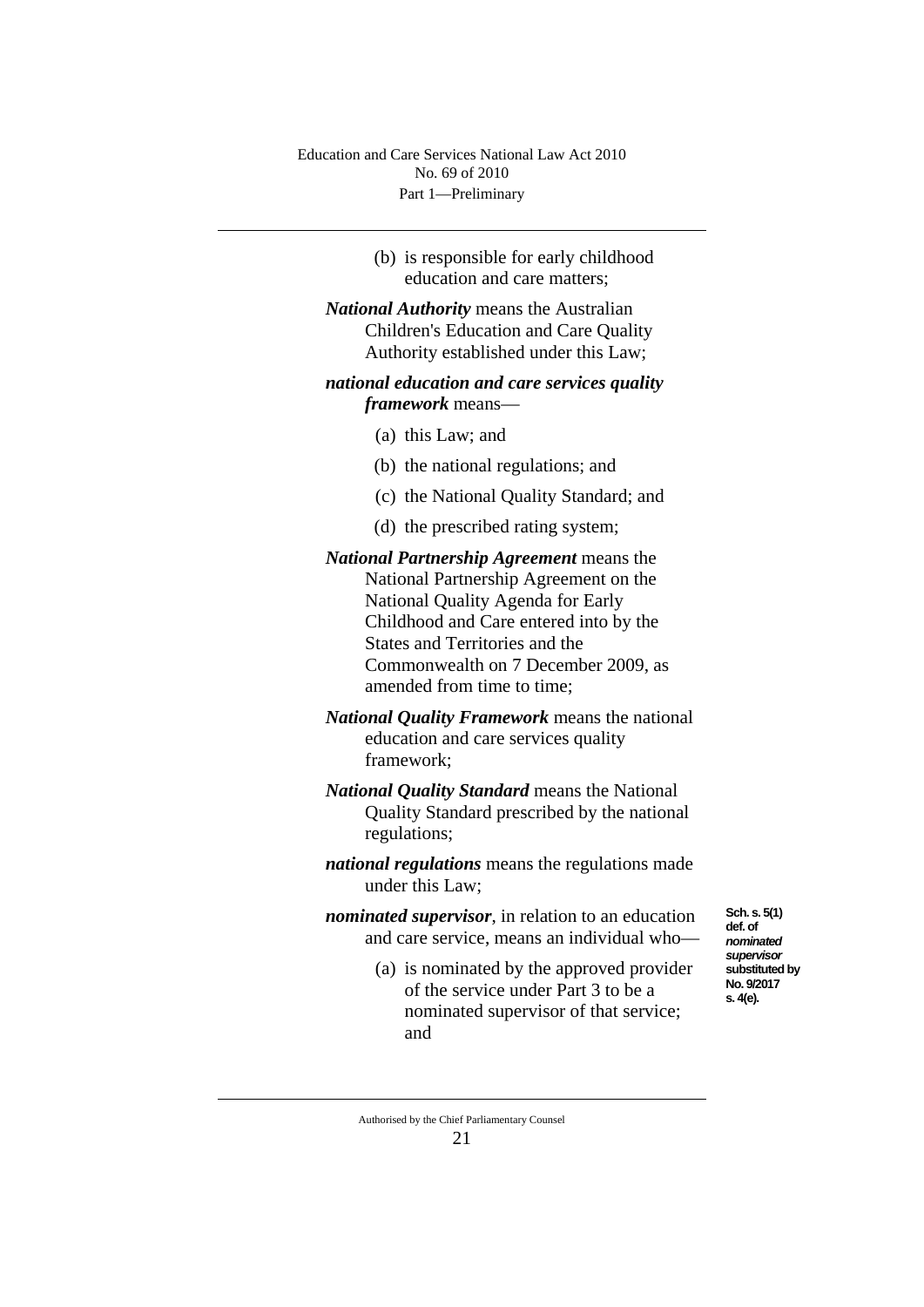(b) unless the individual is the approved provider, has provided written consent to that nomination;

#### **Note**

An individual may be both a nominated supervisor of a family day care service and a family day care co-ordinator for that service if the individual meets the criteria for each role.

*office*, in relation to a family day care service, means—

- (a) the principal office of the service; or
- (b) the principal office of the approved provider of the service; or
- (c) any other business office of the approved provider of the service; or
- (d) any premises of the service from which the service's family day care educators are co-ordinated;

*parent*, in relation to a child, includes—

- (a) a guardian of the child; and
- (b) a person who has parental responsibility for the child under a decision or order of a court;

## *participating jurisdiction* means a State or Territory in which—

- (a) this Law applies as a Law of the State or Territory; or
- (b) a law that substantially corresponds to the provisions of this Law has been enacted;
- *payment*, in relation to a prescribed fee, includes payment by electronic or other means;

**Sch. s. 5(1) def. of** *office* **substituted by No. 9/2017 s. 4(f).**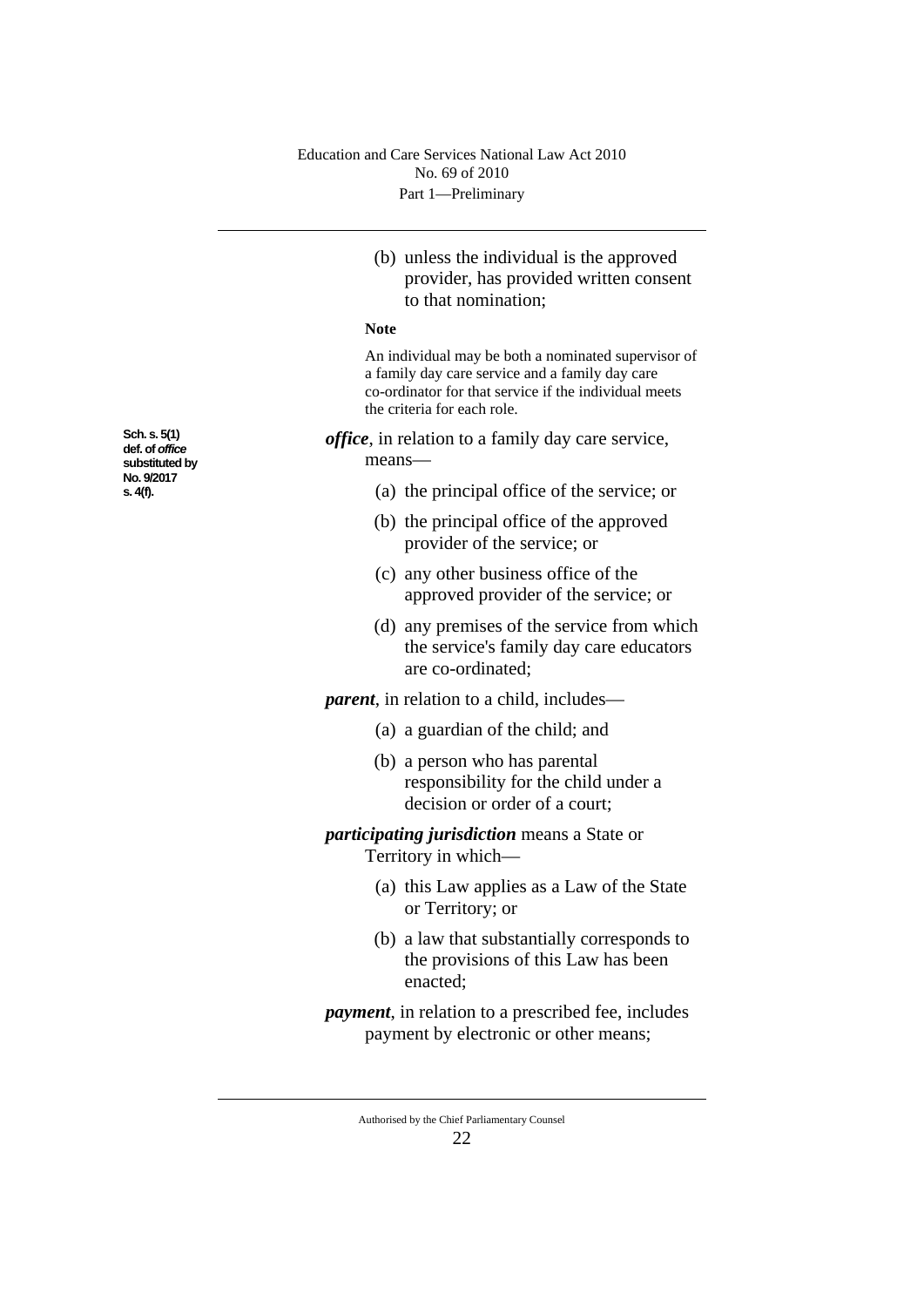#### *person* means—

- (a) an individual; or
- (b) a body corporate; or
- (c) an eligible association; or
- (d) a partnership; or
- (e) a prescribed entity;
- *person in day-to-day charge*, in relation to an education and care service, means a person who is placed in day-to-day charge of the service in accordance with the national regulations;

**Sch. s. 5(1) def. of** *person in day-to-day charge* **inserted by No. 9/2017 s. 4(a).**

*person with management or control*, in relation to an education and care service, means—

- (a) if the provider or intended provider of the service is a body corporate, an officer of the body corporate within the meaning of the Corporations Act 2001 of the Commonwealth who is responsible for managing the delivery of the education and care service; or
- (b) if the provider of the service is an eligible association, each member of the executive committee of the association who has the responsibility, alone or with others, for managing the delivery of the education and care service; or
- (c) if the provider of the service is a partnership, each partner who has the responsibility, alone or with others, for managing the delivery of the education and care service; or

Authorised by the Chief Parliamentary Counsel 23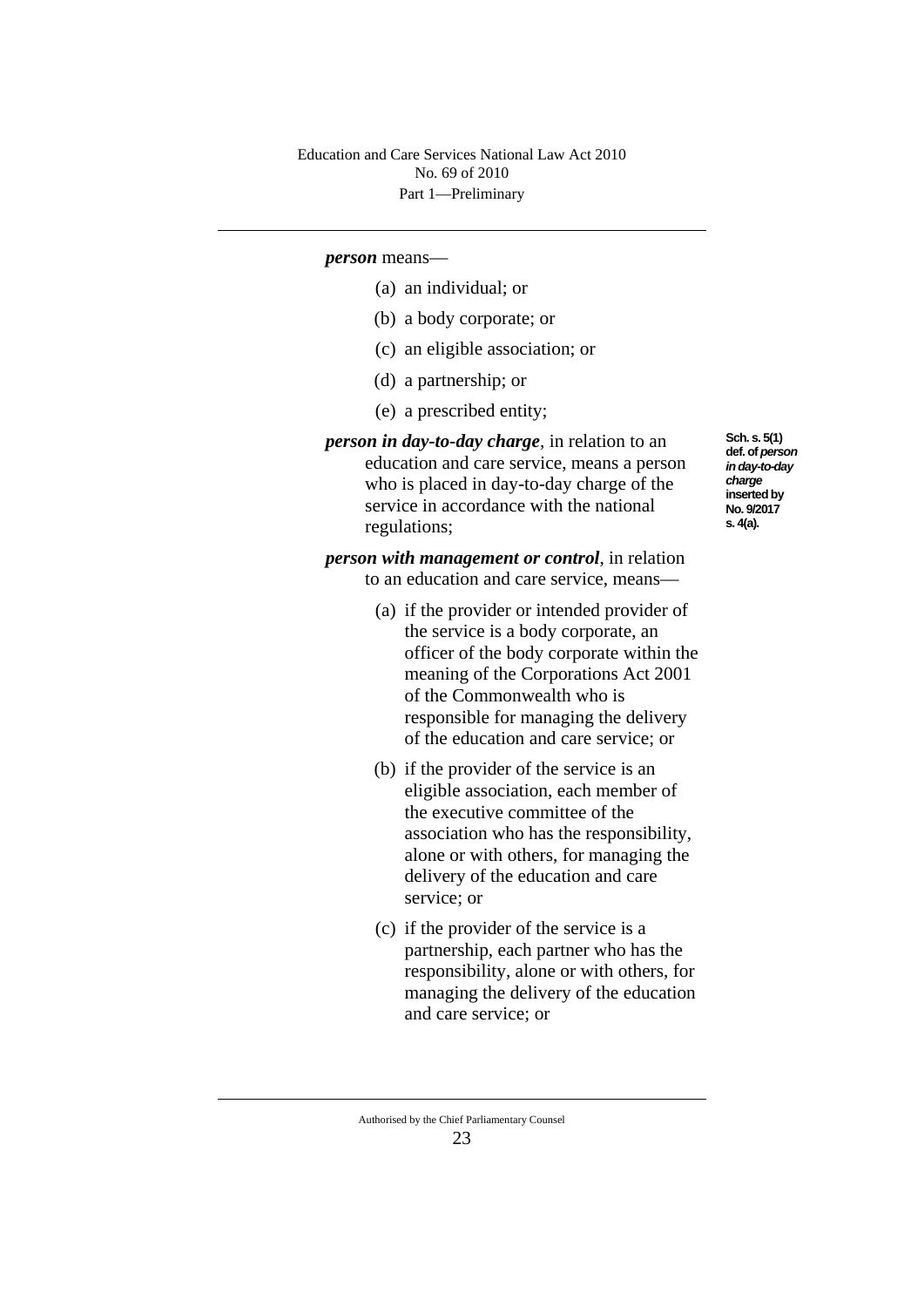(d) in any other case, a person who has the responsibility, alone or with others, for managing the delivery of the education and care service;

*personal arrangement* means education and care provided to a child—

- (a) by a family member or guardian of a child personally, otherwise than as a staff member of, or under an engagement with, a service providing education and care on a regular basis to children under 13 years of age; or
- (b) by a friend of the family of the child personally under an informal arrangement where no offer to provide that education and care was advertised;
- *preschool program* means an early childhood educational program delivered by a qualified early childhood teacher to children in the year that is 2 years before grade 1 of school;

*prescribed ineligible person* means a person in a class of persons prescribed by the national regulations to be prescribed ineligible persons;

*prohibition notice* means a prohibition notice given under section 182(1) or 182(3);

*protected disclosure*—see section 296;

*provider approval* means a provider approval—

(a) granted under Part 2 of this Law or this Law as applying in another participating jurisdiction; and

**Sch. s. 5(1) def. of**  *prohibition notice* **inserted by No. 9/2017 s. 4(a).**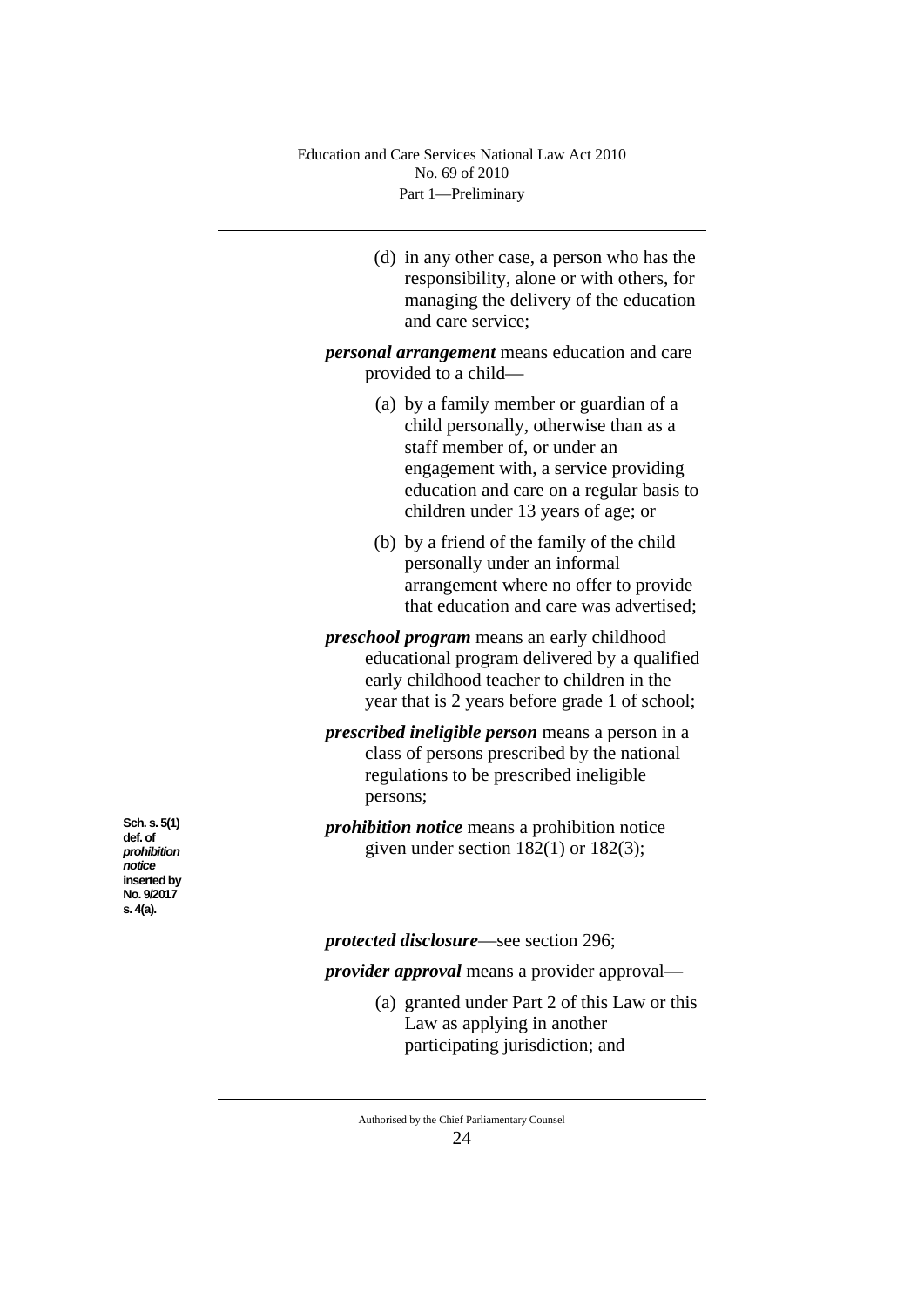(b) as amended under this Law or this Law as applying in another participating jurisdiction—

but does not include a provider approval that has been cancelled;

- *public sector law*, in relation to a participating jurisdiction, means a law declared by a law of that jurisdiction to be a public sector law for the purposes of this Law;
- *rating assessment* means an assessment or reassessment of an approved education and care service under Part 5;
- *Ratings Review Panel* means a Ratings Review Panel established under section 146;
- *receiving approved provider* has the meaning set out in section 58;
- *Regulatory Authority* means a person declared by a law of a participating jurisdiction to be the Regulatory Authority for that jurisdiction or for a class of education and care services for that jurisdiction:
- *relevant Commonwealth Department* means the government department administered by the Commonwealth Minister;
- *relevant tribunal or court*, in relation to a participating jurisdiction, means the tribunal or court declared by a law of that jurisdiction to be the relevant tribunal or court for the purposes of this Law or a provision of this Law;
- *residence* means the habitable areas of a dwelling;
- *school children* includes children attending school in the year before grade 1;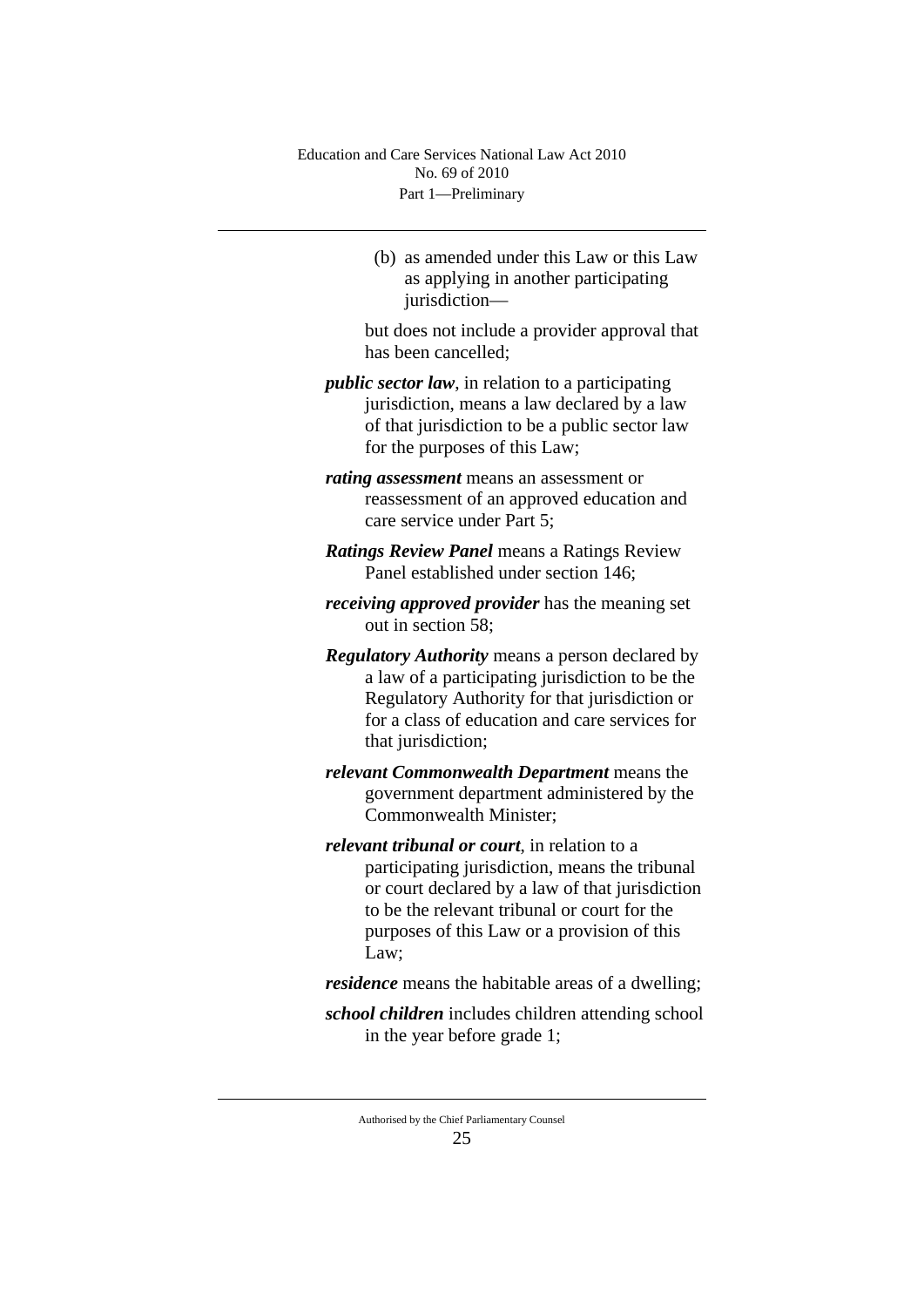#### *school* means—

|                                             | (a) a government school; or                                                                                                   |
|---------------------------------------------|-------------------------------------------------------------------------------------------------------------------------------|
|                                             | (b) a non-government school that is<br>registered or accredited under an<br>education law of a participating<br>jurisdiction; |
| serious detrimental action—see section 296; |                                                                                                                               |
|                                             | <i>serious incident</i> means an incident or class of                                                                         |

*serious incident* means an incident or class of incidents prescribed by the national regulations as a serious incident;

*service approval* means a service approval—

- (a) granted under Part 3 of this Law or this Law as applying in another participating jurisdiction; and
- (b) as amended under this Law or this Law as applying in another participating jurisdiction—

but does not include a service approval that has been cancelled;

*staff member*, in relation to an education and care service, means any individual (other than a nominated supervisor or a volunteer) employed, appointed or engaged to work in or as part of an education and care service, whether as family day care co-ordinator, educator or otherwise;

\* \* \* \* \*

Authorised by the Chief Parliamentary Counsel 26

**Sch. s. 5(1) def. of** *staff member* **amended by No. 9/2017 s. 4(g).**

**Sch. s. 5(1) def. of** *serious incident* **inserted by No. 9/2017 s. 4(a).**

**Sch. s. 5(1) def. of**  *supervisor certificate* repealed by **No. 9/2017 s. 4(h).**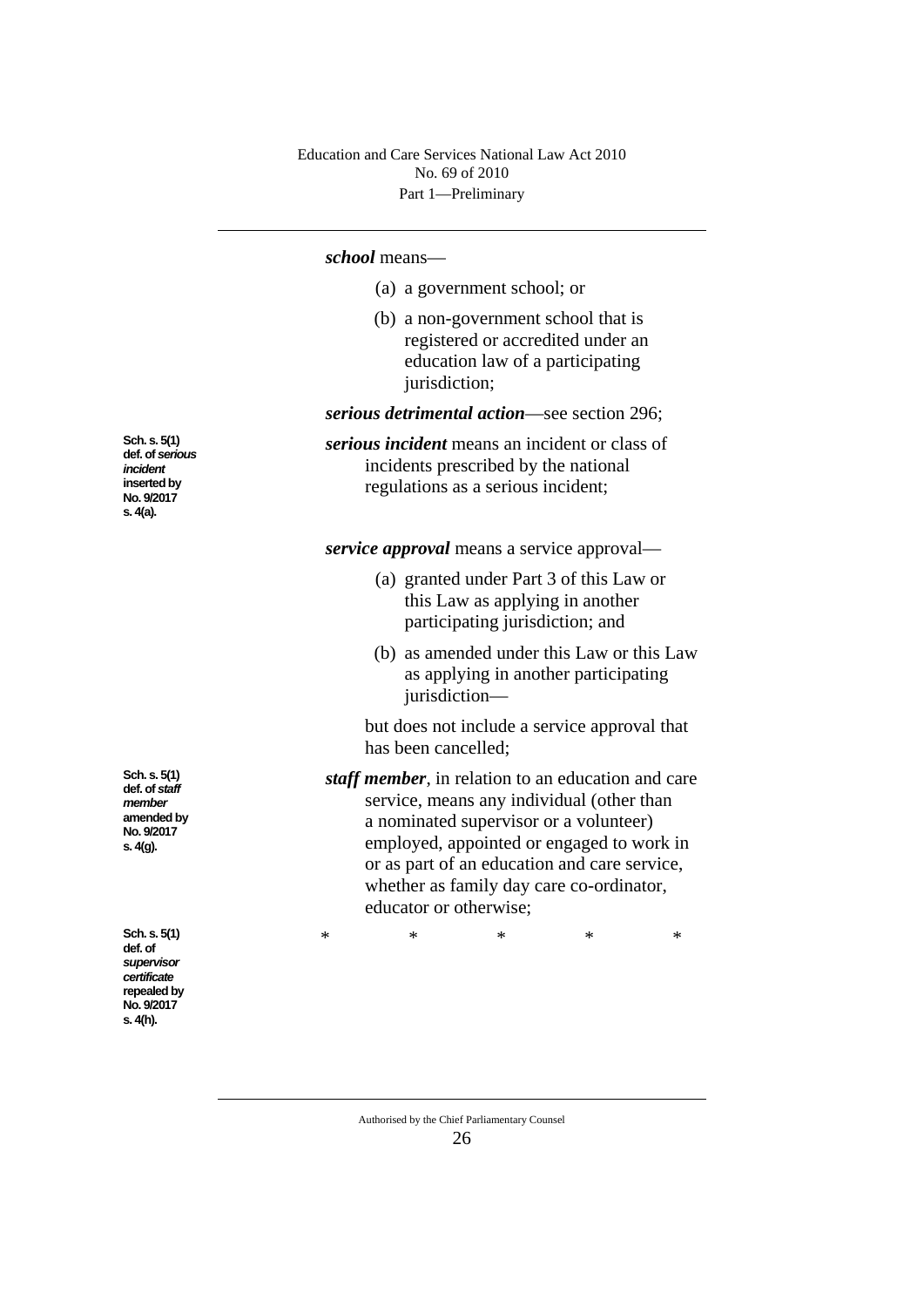Part 1—Preliminary Education and Care Services National Law Act 2010 No. 69 of 2010

*transferring approved provider* has the meaning set out in section 58;

*working with children card* means a card issued to a person under a working with children law of a participating jurisdiction that permits that person to work with children;

*working with children check* means a notice, certificate or other document granted to, or with respect to, a person under a working with children law to the effect that—

- (a) the person has been assessed as suitable to work with children; or
- (b) there has been no information that if the person worked with children the person would pose a risk to the children; or
- (c) the person is not prohibited from attempting to obtain, undertake or remain in child-related employment;
- *working with children law*, in relation to a participating jurisdiction, means a law declared by a law of that jurisdiction to be a working with children law for the purposes of this Law;
- *working with vulnerable people law*, in relation to a participating jurisdiction, means a law declared by a law of that jurisdiction to be a working with vulnerable people law for the purposes of this Law.
- (2) In this Law, a reference (either generally or specifically) to a law or a provision of a law (including this Law) includes a reference to the statutory instruments made or in force under the law or provision.
- (3) In this Law a reference to education and care includes a reference to education or care.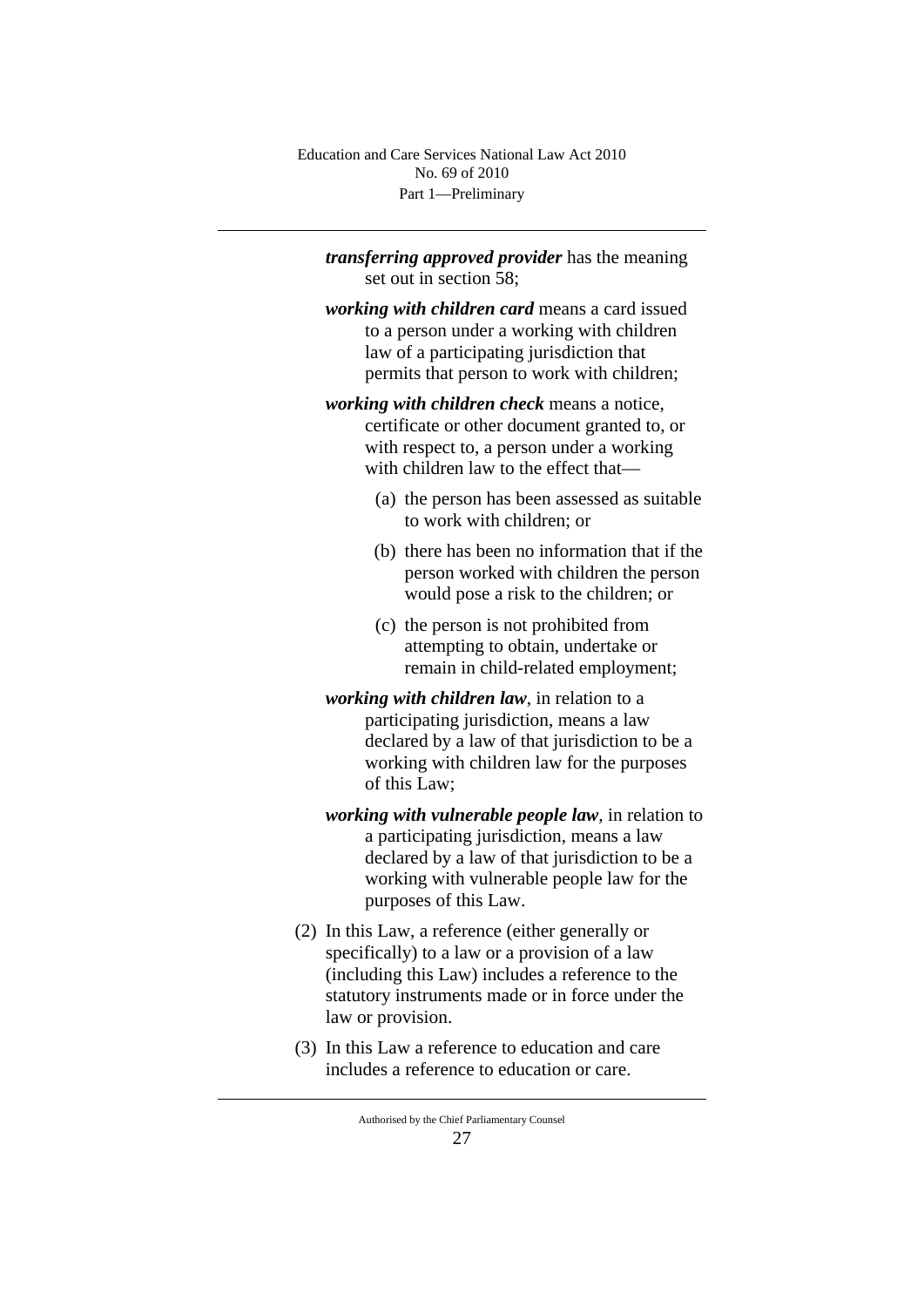- (4) In this Law, an education and care service as defined in subsection (1) is an education and care service even if the service also provides education and care to children of or over the age of 13 years.
- (5) In this Law, a children's service as defined in subsection (1) is a children's service even if the service also provides education and care to children of or over the age of 13 years.
- (6) In this Law, a reference to this Law as applying in a jurisdiction includes a reference to a law that substantially corresponds to this Law enacted in a jurisdiction.

# **6 Interpretation generally**

- (1) Schedule 1 applies in relation to this Law.
- (2) The National Partnership Agreement is declared to be a relevant document for the purposes of paragraph (h) of the definition of extrinsic material in clause 8(1) of Schedule 1.

# **7 Single national entity**

- (1) It is the intention of the Parliament of this jurisdiction that this Law as applied by an Act of this jurisdiction, together with this Law as applied by Acts of other participating jurisdictions, has the effect that an entity established by this Law is one single national entity, with functions conferred by this Law as so applied.
- (2) An entity established by this Law has power to do acts in or in relation to this jurisdiction in the exercise of a function expressed to be conferred on it by this Law as applied by Acts of each participating jurisdiction.

Authorised by the Chief Parliamentary Counsel 28

**Sch. s. 5(6) inserted by No. 80/2011 s. 62.**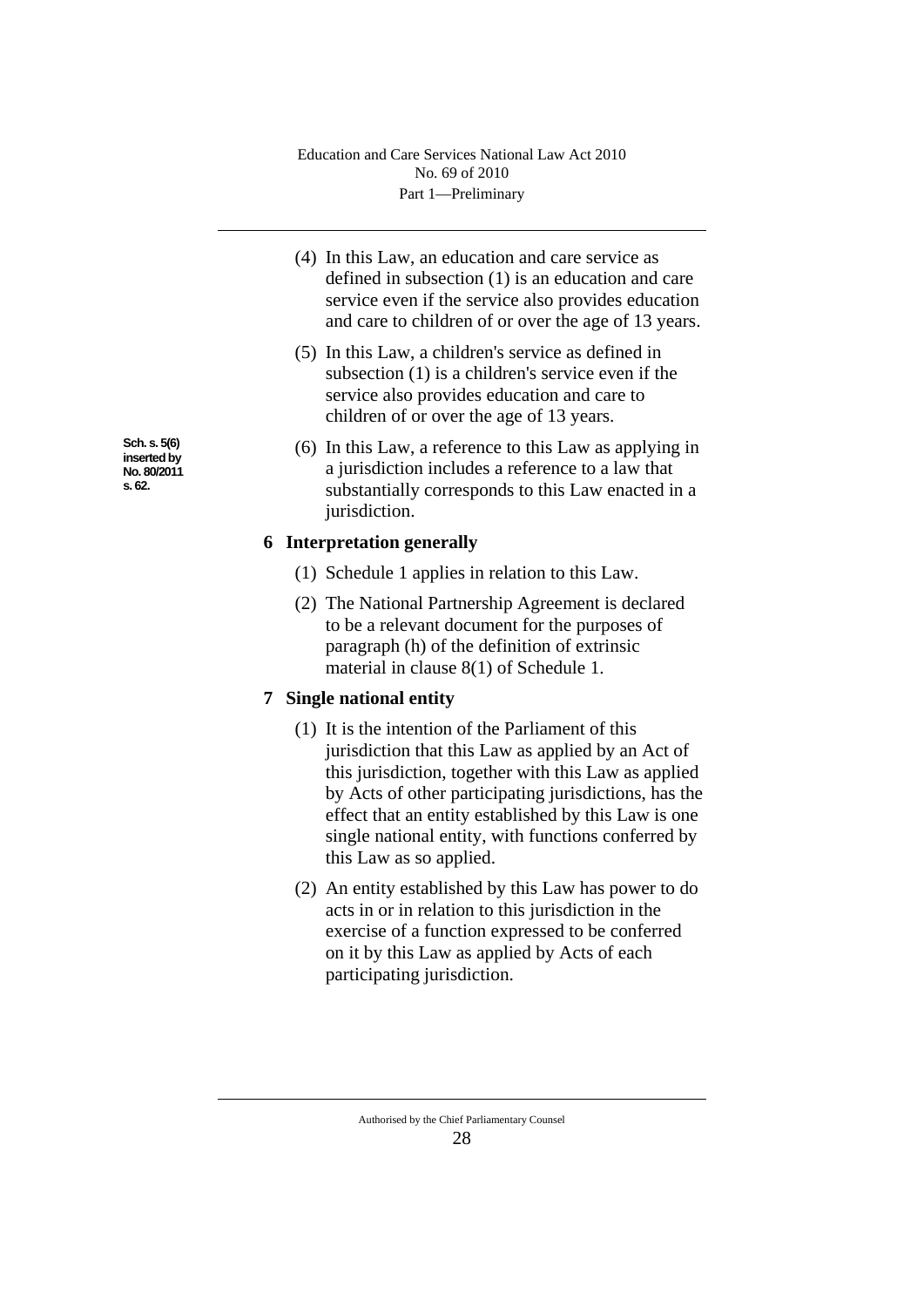- (3) An entity established by this Law may exercise its functions in relation to—
	- (a) one participating jurisdiction; or
	- (b) 2 or more or all participating jurisdictions collectively.

\* \* \* \* \* **Sch. s. 7(4)**  repealed by **No. 80/2011 s. 63.**

# **8 Extraterritorial operation of Law**

It is the intention of the Parliament of this jurisdiction that the operation of this Law is to, as far as possible, include operation in relation to the following—

- (a) things situated in or outside the territorial limits of this jurisdiction;
- (b) acts, transactions and matters done, entered into or occurring in or outside the territorial limits of this jurisdiction;
- (c) things, acts, transactions and matters (wherever situated, done, entered into or occurring) that would, apart from this Law, be governed or otherwise affected by the law of another jurisdiction.

#### **9 Law binds the State**

- (1) This Law binds the State.
- (2) In this section—

## *State* means the Crown in right of this jurisdiction, and includes—

- (a) the Government of this jurisdiction; and
- (b) a Minister of the Crown in right of this jurisdiction; and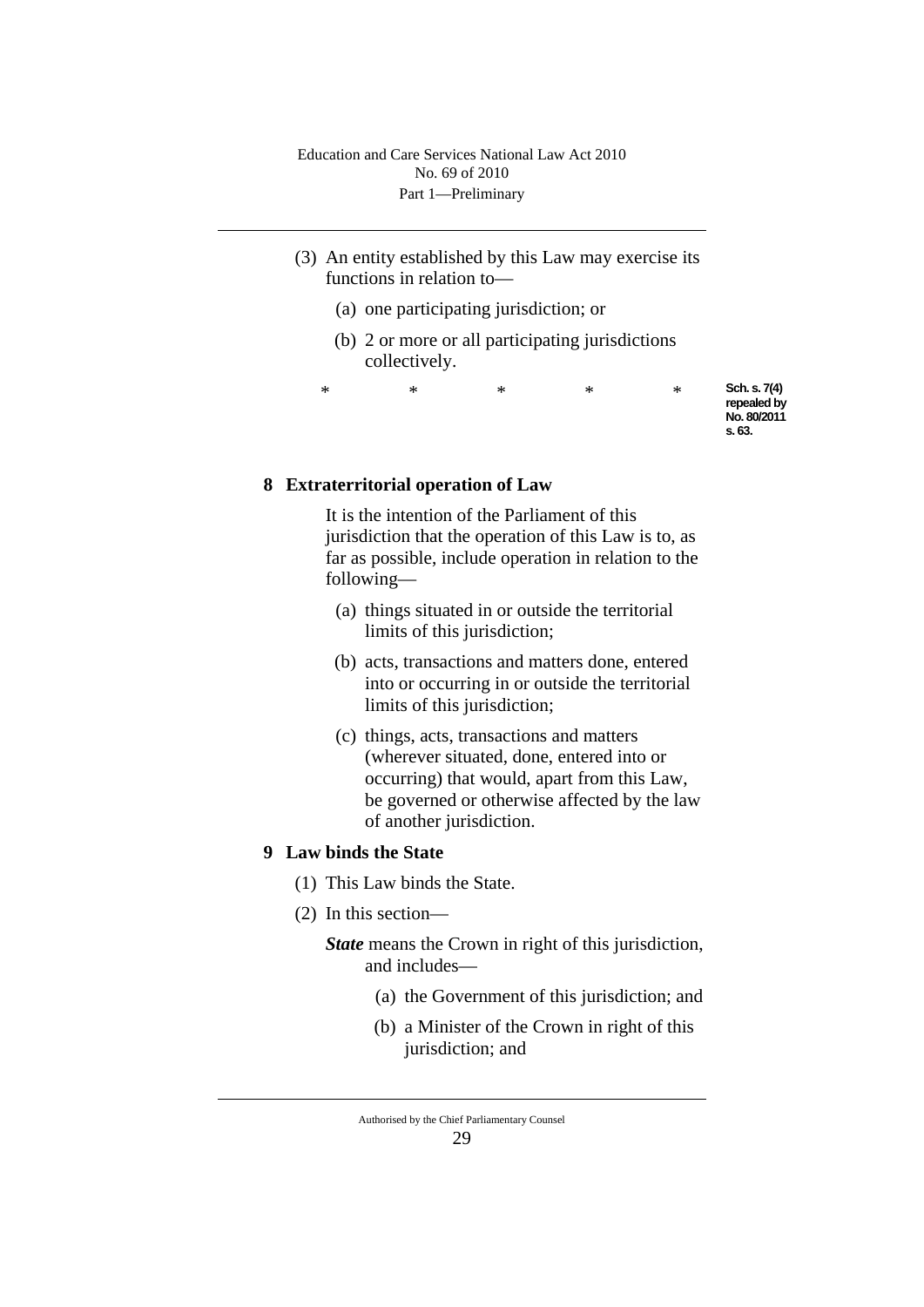Part 1—Preliminary Education and Care Services National Law Act 2010 No. 69 of 2010

\_\_\_\_\_\_\_\_\_\_\_\_\_\_\_\_\_\_

(c) a statutory corporation, or other entity, representing the Crown in right of this jurisdiction.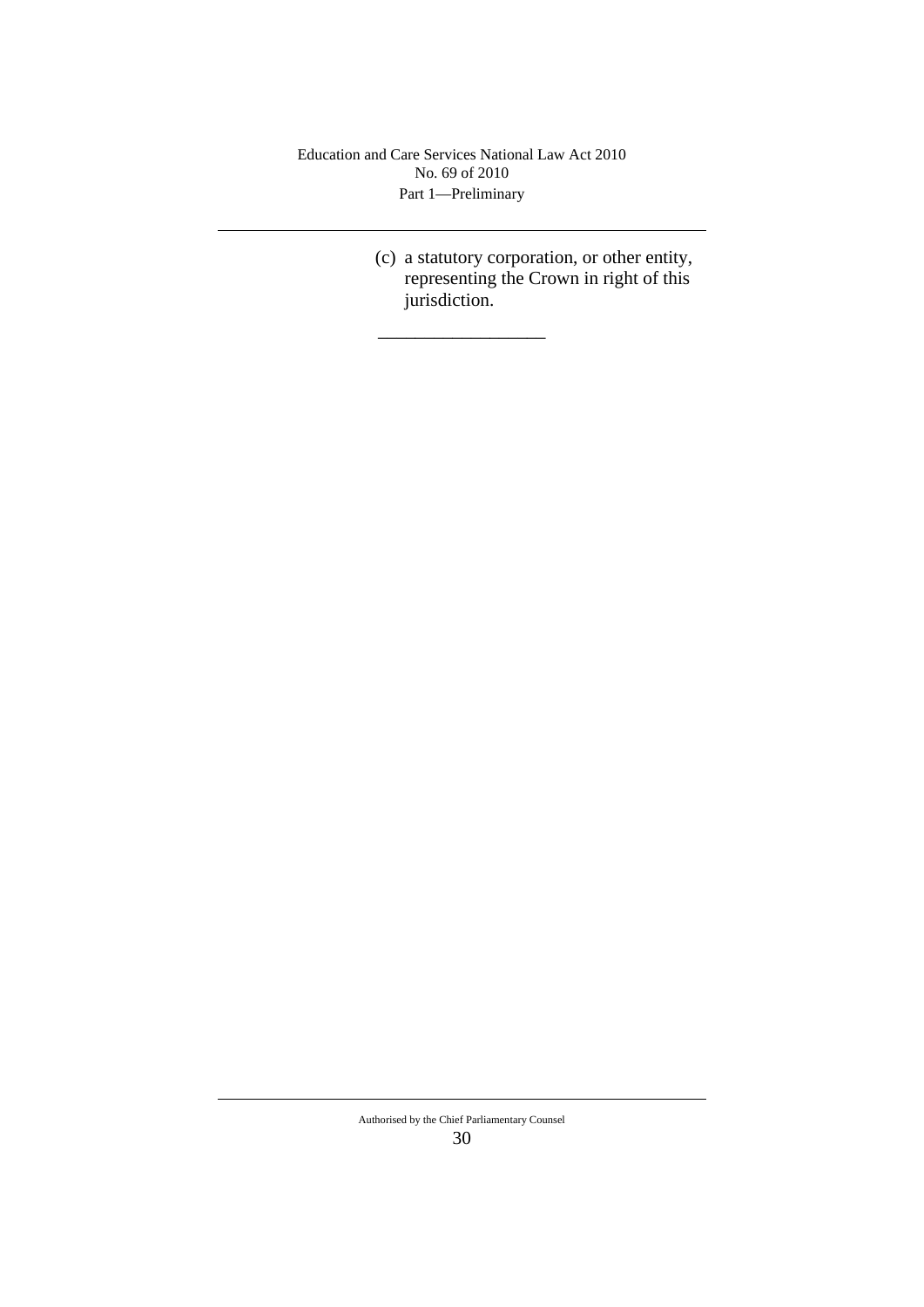#### **PART 2—PROVIDER APPROVAL**

### **Division 1—Application for provider approval**

#### **10 Application for provider approval**

- (1) A person, other than a prescribed ineligible person, may apply to the Regulatory Authority for a provider approval.
- (2) An application may be made by more than one person.
- (3) If an application is made by more than one person—
	- (a) the prescribed information must be provided in respect of each person; and
	- (b) the requirements of this Division must be complied with by and in respect of each person.

### **11 Form of application**

An application under section 10 must—

- (a) be made to the Regulatory Authority of the participating jurisdiction—
	- (i) in which the applicant, or any of the applicants, is ordinarily resident; or
	- (ii) if the applicant or applicants are not individuals, in which the principal office of the applicant or any of the applicants is located; and
- (b) be in writing; and
- (c) include the prescribed information; and
- (d) include payment of the prescribed fee.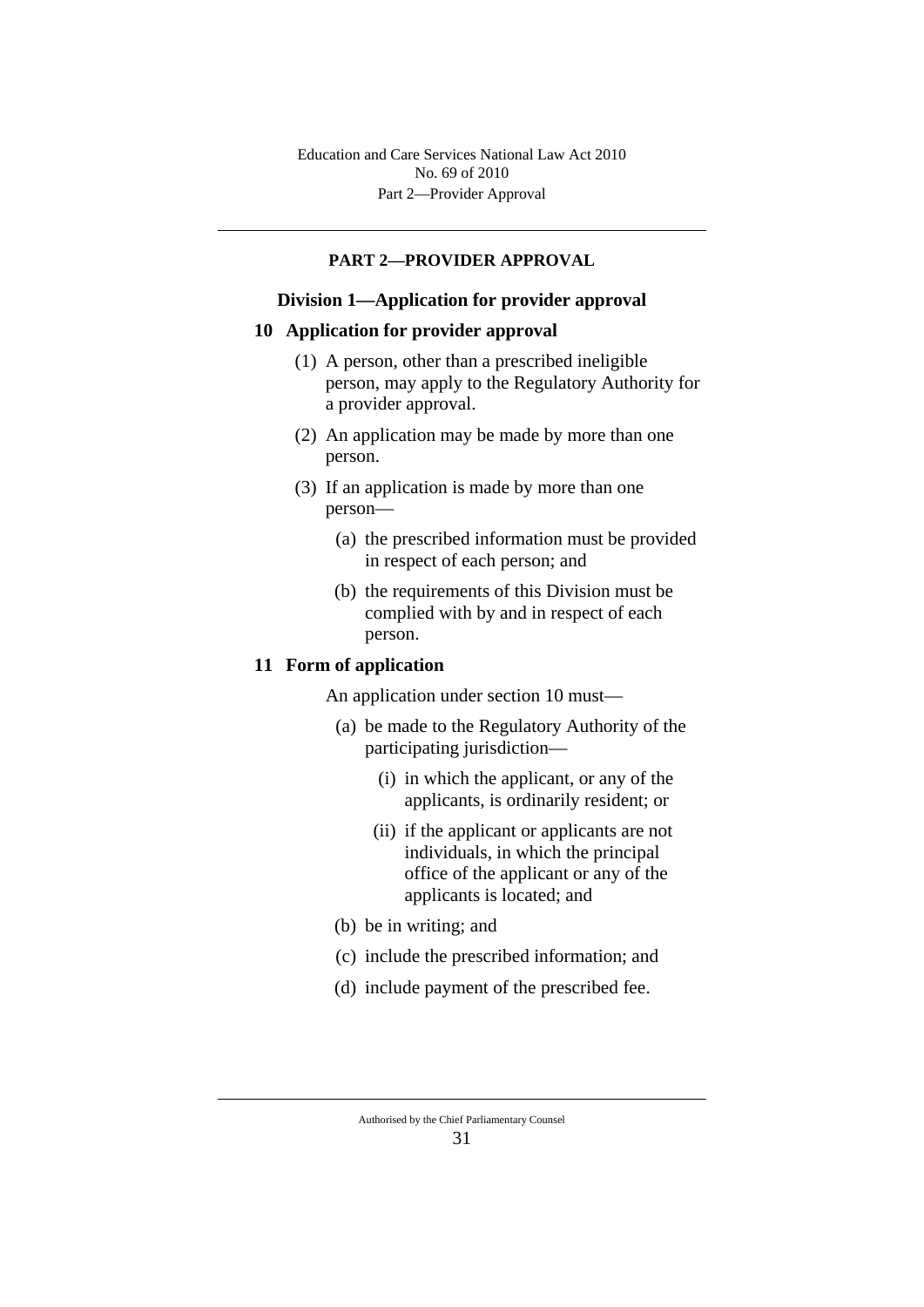### **12 Applicant must be fit and proper person**

- (1) An applicant who is an individual must satisfy the Regulatory Authority that the applicant is a fit and proper person to be involved in the provision of an education and care service.
- (2) If the applicant is not an individual, the applicant must satisfy the Regulatory Authority that—
	- (a) each person who will be a person with management or control of an education and care service to be operated by the applicant is a fit and proper person to be involved in the provision of an education and care service; and
	- (b) the applicant is a fit and proper person to be involved in the provision of an education and care service.
- (3) The head of a government department administering an education law of a participating jurisdiction is taken to be a fit and proper person for the purposes of this Part.

## **13 Matters to be taken into account in assessing whether fit and proper person**

- (1) In determining whether a person is a fit and proper person under this Division, the Regulatory Authority must have regard to—
	- (a) the person's history of compliance with—
		- (i) this Law as applying in any participating jurisdiction; and
		- (ii) a former education and care services law of a participating jurisdiction; and
		- (iii) a children's services law of a participating jurisdiction; and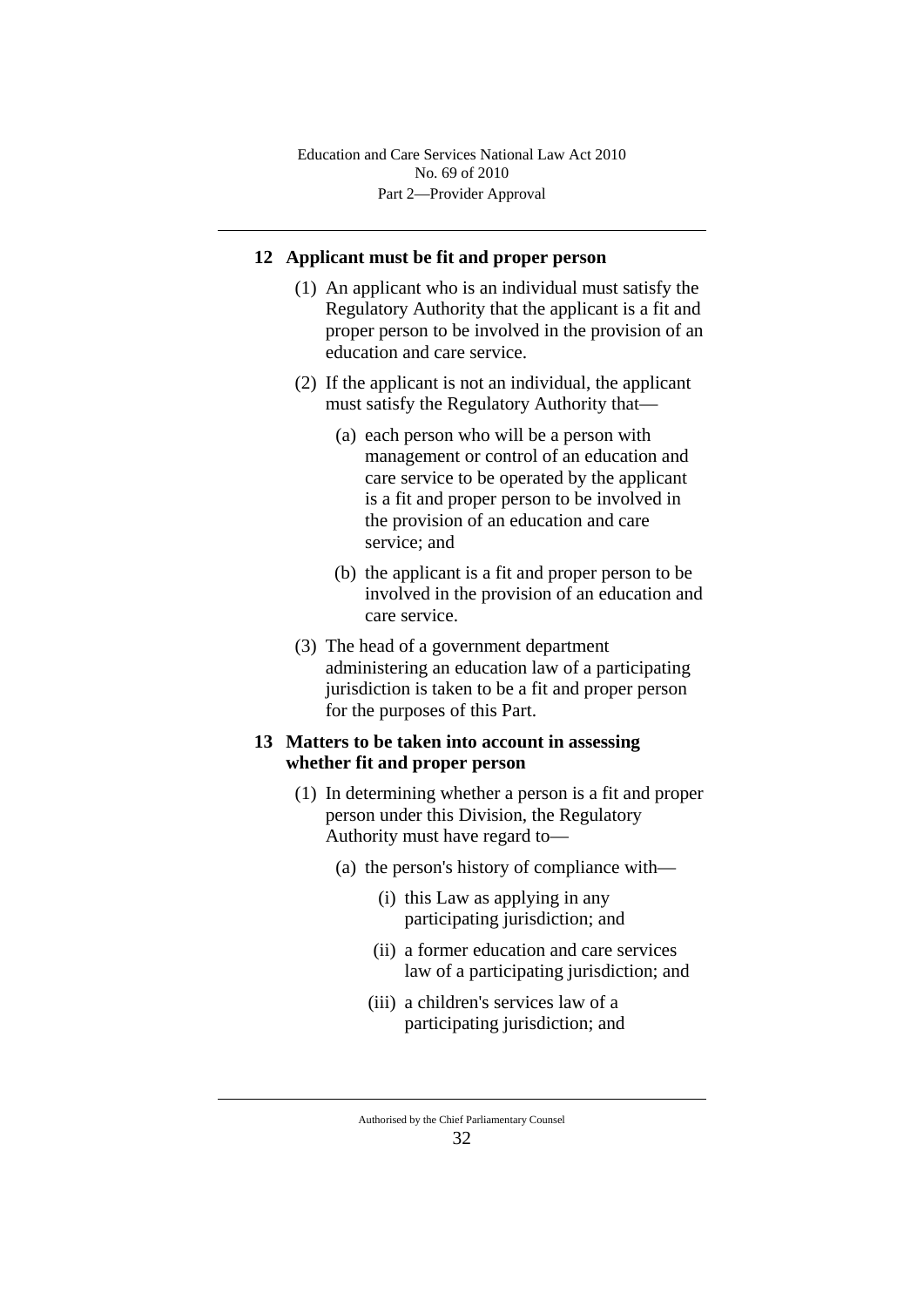### (iv) an education law of a participating jurisdiction; and

#### **Note**

If a person has been served with an infringement notice for an offence under this Law, and the person has paid the penalty, the Regulatory Authority cannot consider that conduct when determining whether the person is fit and proper. See section 291(5).

- (b) any decision under a former education and care services law, a children's services law or an education law of a participating jurisdiction to refuse, refuse to renew, suspend or cancel a licence, approval, registration or certification or other authorisation granted to the person under that law; and
- (c) either—
	- (i) any prescribed matters relating to the criminal history of the person to the extent that history may affect the person's suitability for the role of provider of an education and care service; or
	- (ii) any check of the person under a working with vulnerable people law of a participating jurisdiction; and
- (d) whether the person is bankrupt, or has applied to take the benefit of any law for the relief of bankrupt or insolvent debtors or, in the case of a body corporate, is insolvent under administration or an externallyadministered body corporate.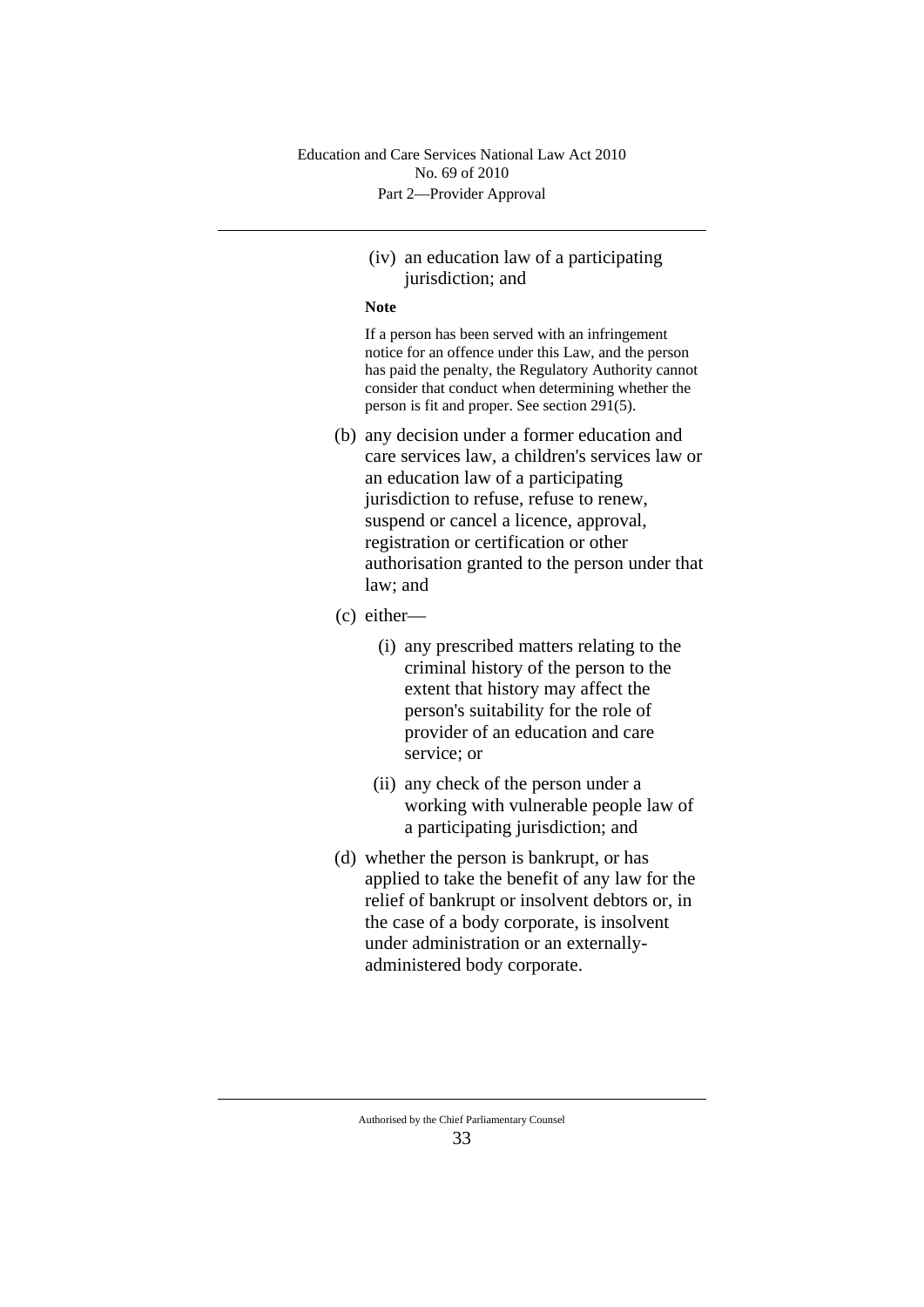- (2) Without limiting subsection (1), the Regulatory Authority may have regard to—
	- (a) whether the person has a medical condition that may cause the person to be incapable of being responsible for providing an education and care service in accordance with this Law; and
	- (b) whether the financial circumstances of the person may significantly limit the person's capacity to meet the person's obligations in providing an education and care service in accordance with this Law; and
	- (c) whether the person has the management capability to operate an education and care service in accordance with this Law; and
	- (d) any of the following actions taken under the A New Tax System (Family Assistance) (Administration) Act 1999 of the Commonwealth in relation to a child care service approved under that Act, operated by the person or in relation to which the person was a person with management or control—
		- (i) any sanction imposed under section 200 of that Act;
		- (ii) any suspension imposed under section 201A of that Act;
		- (iii) any infringement notice given under section 219TSI of that Act.
- (3) Nothing in subsection (1) or (2) limits the circumstances in which a person may be considered not to be a fit and proper person to be involved in the provision of an education and care service.

**Sch. s. 13(2)(b) amended by No. 9/2017 s. 5(a).**

**Sch. s. 13(2)(c) inserted by No. 9/2017 s. 5(b).**

**Sch. s. 13(2)(d) inserted by No. 9/2017 s. 5(b).**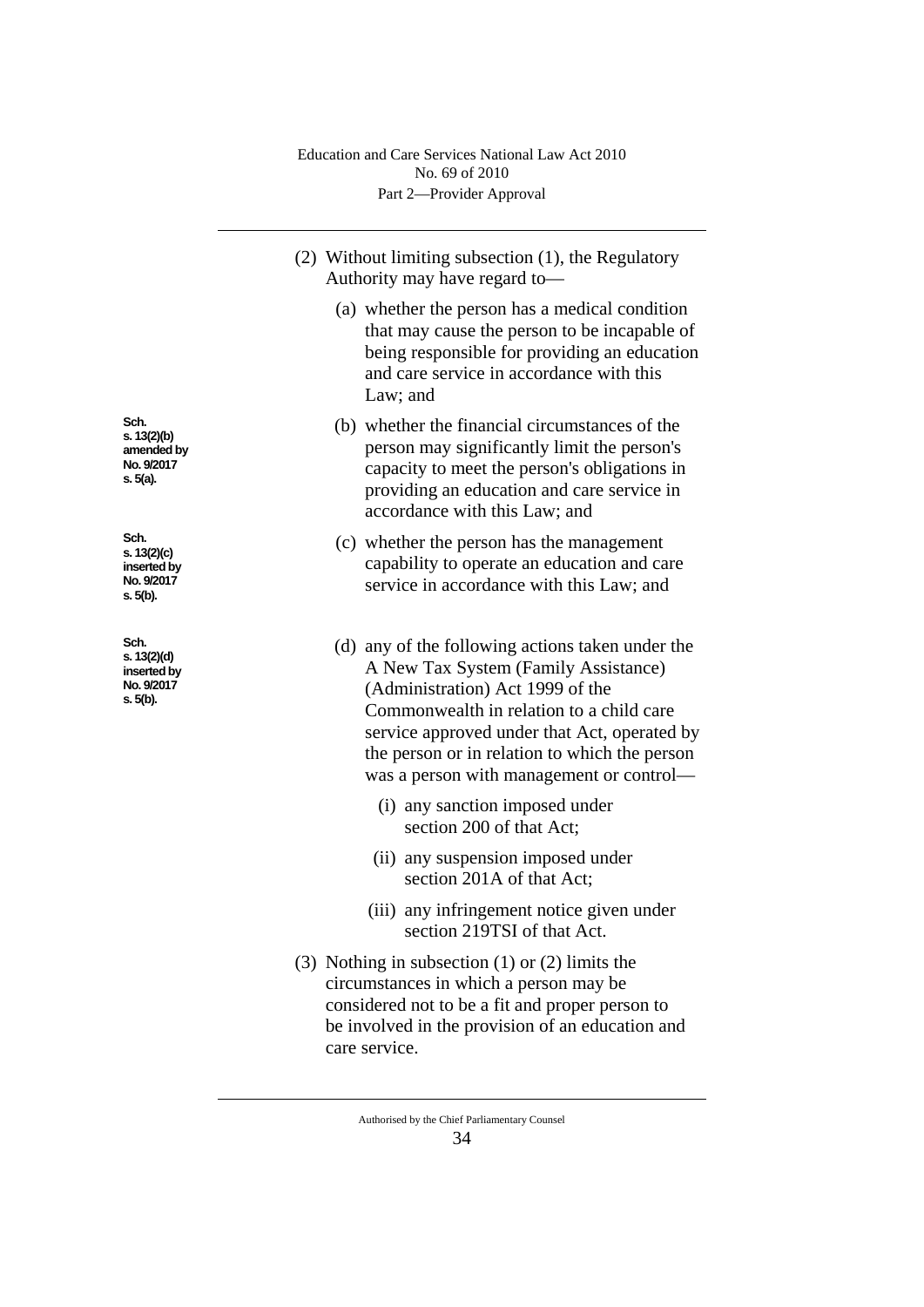## **14 Regulatory Authority may seek further information**

- (1) For the purpose of carrying out an assessment as to whether a person is a fit and proper person, the Regulatory Authority may—
	- (a) ask the person to provide further information; and
	- (b) undertake inquiries in relation to the person.
- (2) If the Regulatory Authority asks the applicant for further information under this section, the period from the making of the request until the provision of the further information is not included in the period referred to in section 15 for the Regulatory Authority to make a decision on the application.

#### **15 Grant or refusal of provider approval**

- (1) On an application under section 10, the Regulatory Authority may—
	- (a) grant the provider approval; or
	- (b) refuse to grant the provider approval.

#### **Note**

A provider approval is granted subject to conditions in accordance with section 19.

- (2) The Regulatory Authority must not grant a provider approval unless the Authority is satisfied as to the matters in section 12.
- (3) Subject to subsection (4), the Regulatory Authority must make a decision on the application within 60 days after the Regulatory Authority receives the application.

#### **Note**

If further information is requested under section 14(3), the period between the making of the request and the provision of the information is not included in the 60 day period.

**Sch. s. 14(2) amended by No. 9/2017 s. 6.**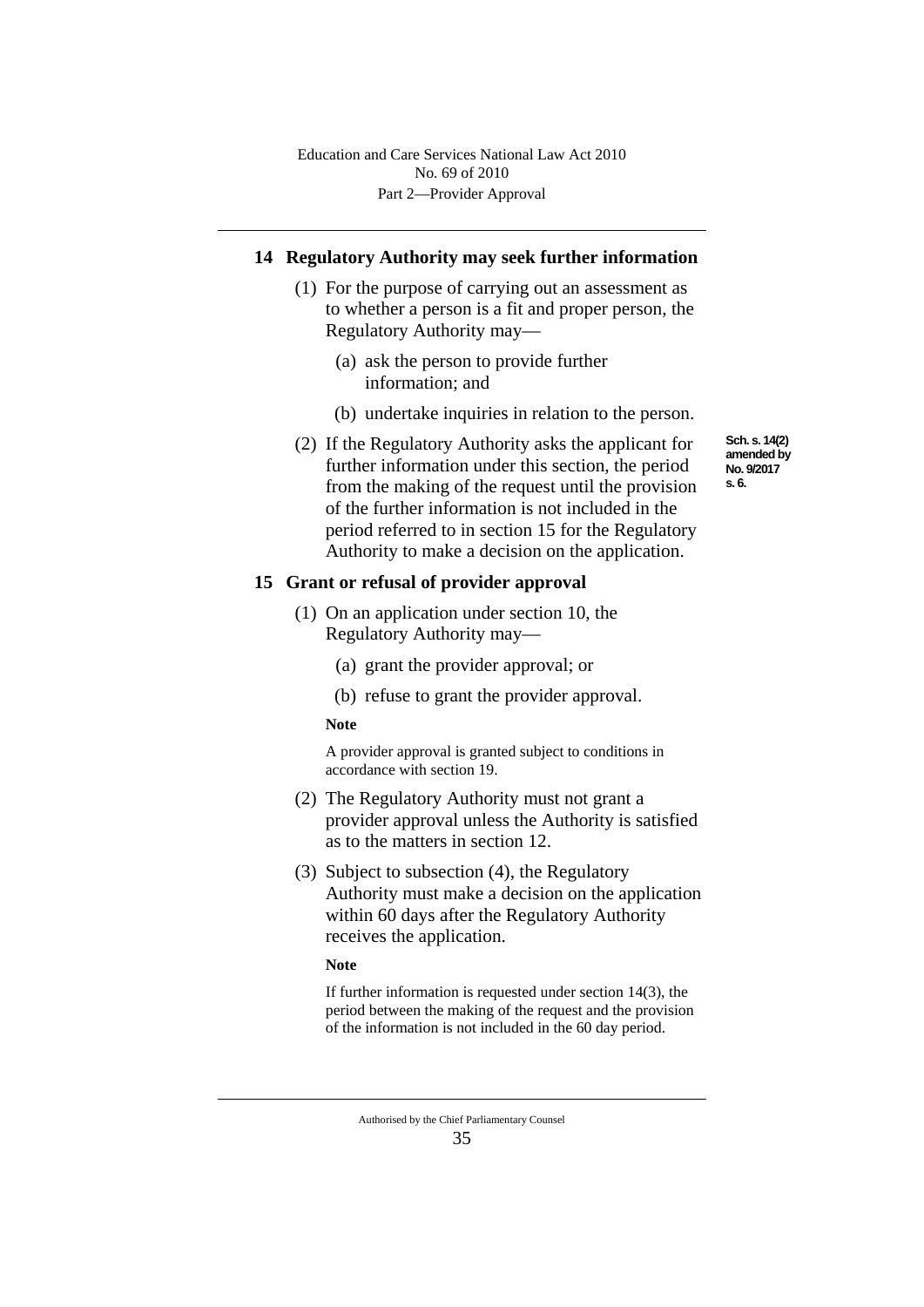- (4) The period referred to in subsection (3) may be extended by up to 30 days with the agreement of the applicant.
- (5) The Regulatory Authority is taken to have refused to grant a provider approval if the Regulatory Authority has not made a decision under subsection (1)—
	- (a) within the relevant period required under subsection (3); or
	- (b) within the period extended under subsection (4)—

as the case requires.

# **16 Notice of decision on application**

The Regulatory Authority must give written notice to the applicant of a decision under section 15 and the reasons for that decision within 7 days after the decision is made.

# **17 Duration of provider approval**

A provider approval granted under section 15 continues in force until it is cancelled or surrendered under this Law, or this Law as applying in a participating jurisdiction.

# **18 Effect of provider approval**

A provider approval authorises the approved provider to operate an approved education and care service and an associated children's service if the approved provider is the holder of the service approval for those services.

# **19 Conditions on provider approval**

(1) A provider approval may be granted subject to any conditions that are prescribed in the national regulations or that are determined by the Regulatory Authority.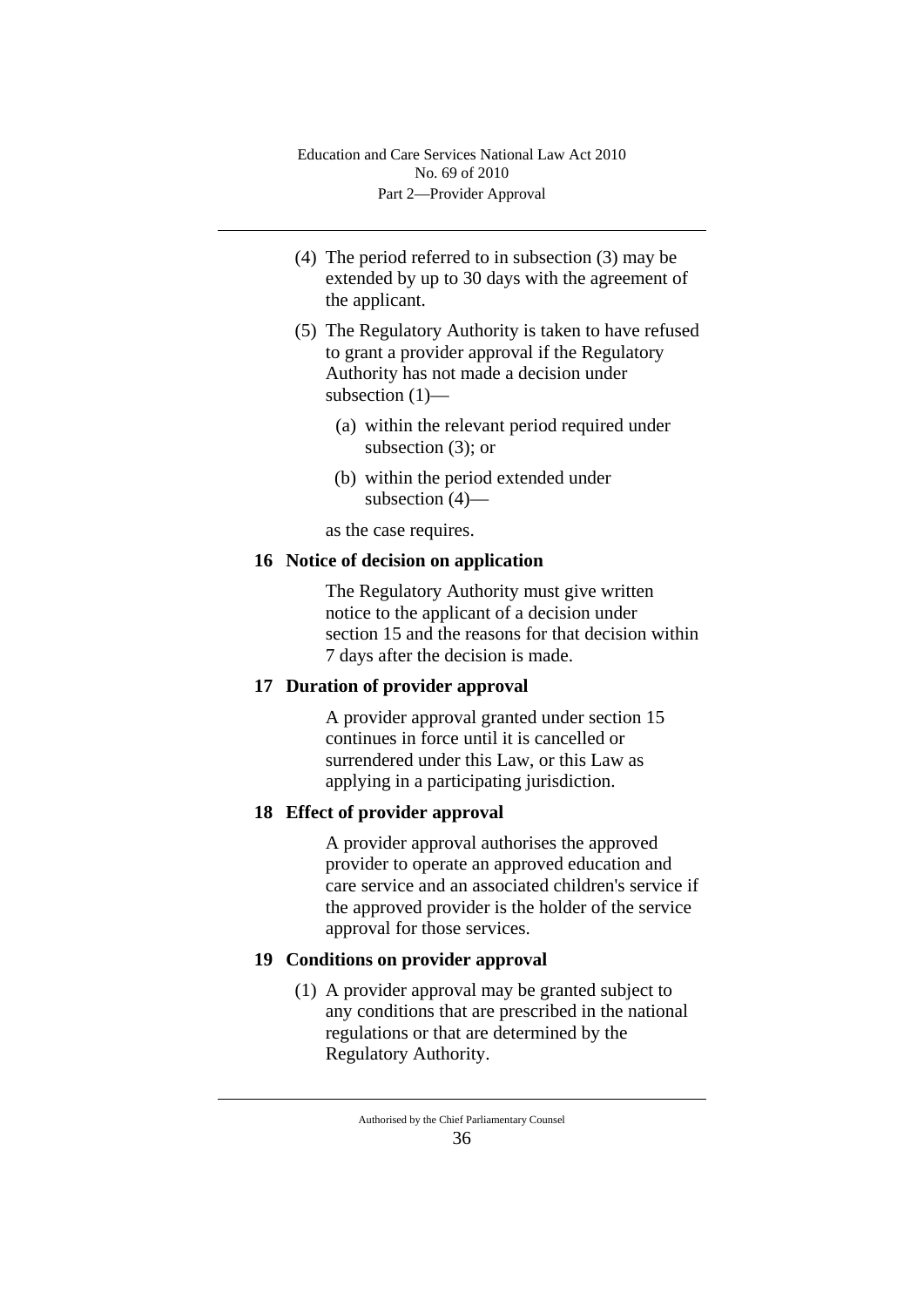- (2) Without limiting subsection (1), a provider approval is subject to the condition that the approved provider must comply with this Law.
- (3) A condition of a provider approval applies to the provider as the operator of any education and care service or associated children's service, unless the condition expressly provides otherwise.
- (4) An approved provider must comply with the conditions of the provider approval.

Penalty: \$10 000, in the case of an individual.

\$50 000, in any other case.

# **20 Copy of provider approval**

If the Regulatory Authority grants a provider approval under this Part, the Regulatory Authority must provide a copy of the provider approval to the approved provider stating—

- (a) the name of the approved provider; and
- (b) if the approved provider is not an individual, the address of the principal office of the provider; and
- (c) any conditions to which the approval is subject; and
- (d) the date that the provider approval was granted; and
- (e) the provider approval number; and
- (f) any other prescribed matters.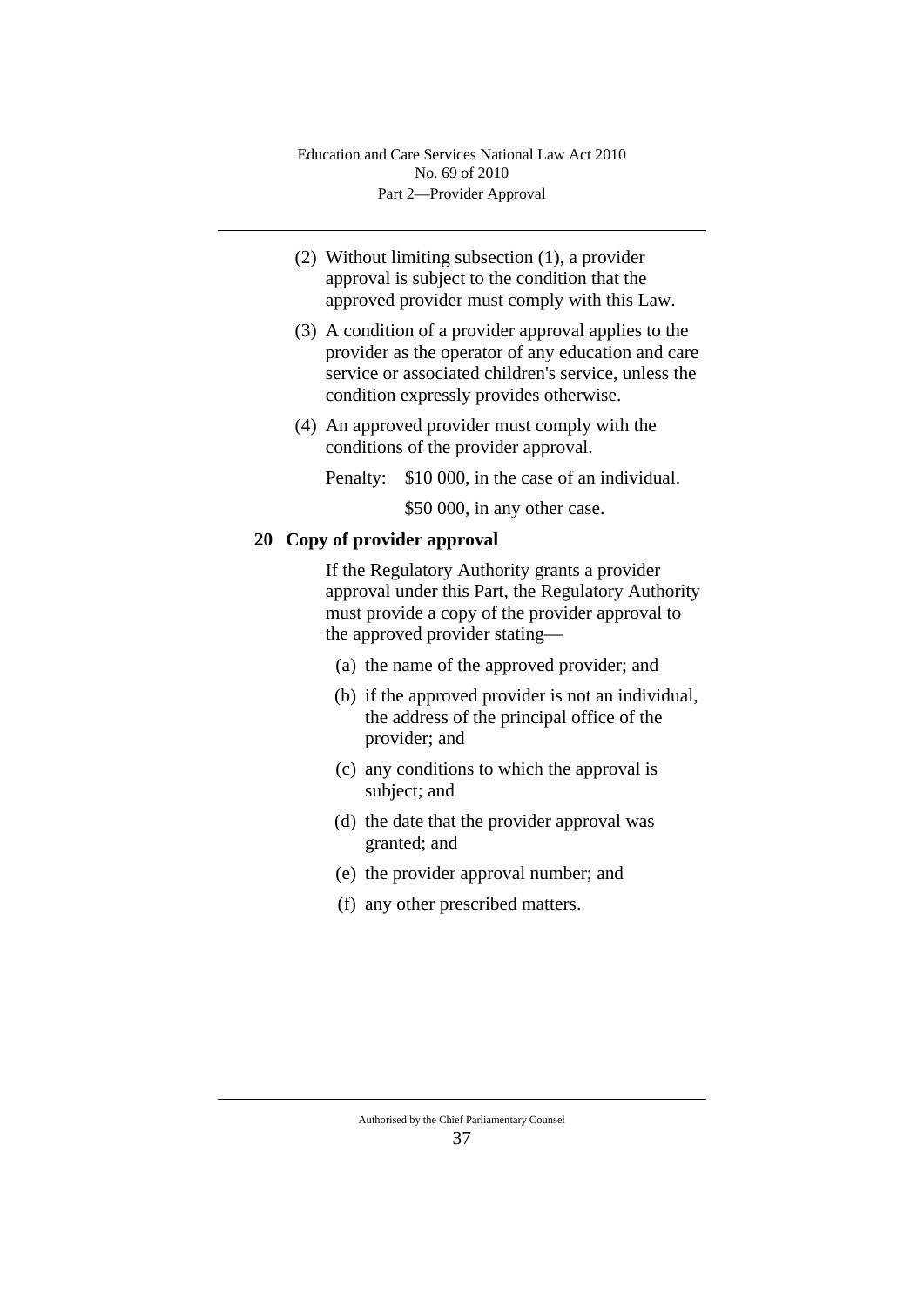#### **Division 2—Reassessment**

#### **21 Reassessment of fitness and propriety**

- (1) The Regulatory Authority may at any time assess—
	- (a) whether an approved provider continues to be a fit and proper person to be involved in the provision of an education and care service; or
	- (b) whether a person with management or control of an education and care service operated by an approved provider continues to be a fit and proper person to be involved in the provision of an education and care service; or
	- (c) whether a person who becomes a person with management or control of an education and care service operated by the approved provider after the grant of the provider approval is a fit and proper person to be involved in the provision of an education and care service.
- (2) Sections 13 and 14 apply to the reassessment.

#### **Division 3—Amendment of provider approvals**

#### **22 Amendment of provider approval on application**

- (1) An approved provider may apply to the Regulatory Authority for an amendment of the provider approval.
- (2) The application must—
	- (a) be in writing; and
	- (b) include the prescribed information; and
	- (c) include payment of the prescribed fee.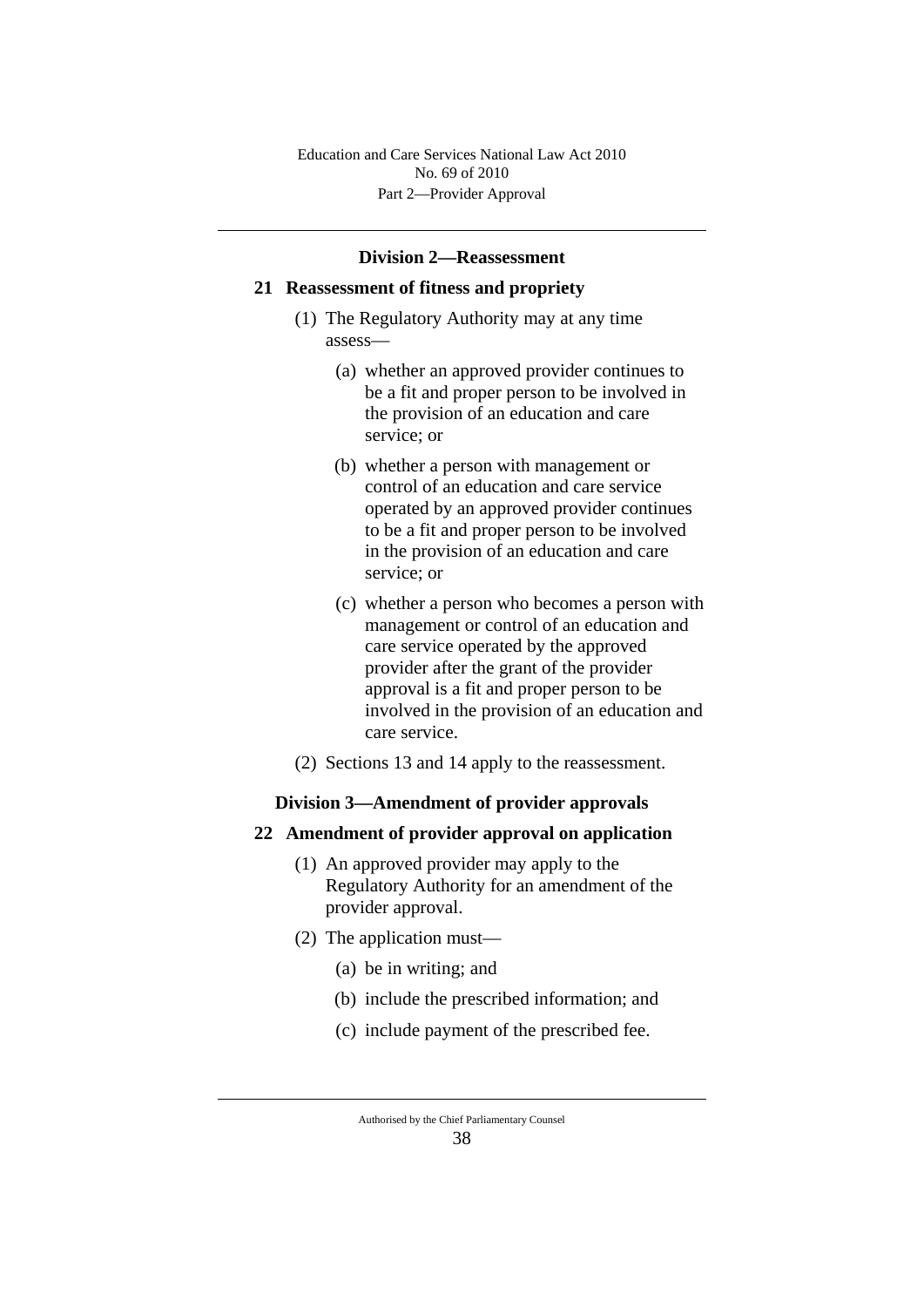- (3) The Regulatory Authority must decide the application by—
	- (a) amending the provider approval in the way applied for; or
	- (b) with the applicant's written agreement, amending the provider approval in another way; or
	- (c) refusing to amend the provider approval.
- (4) The Regulatory Authority must make a decision on the application within 30 days after the Regulatory Authority receives the application.
- (5) Without limiting subsection (3), an amendment may vary a condition of the provider approval or impose a new condition on the provider approval.

#### **23 Amendment of provider approval by Regulatory Authority**

- (1) The Regulatory Authority may amend a provider approval at any time without an application from the approved provider.
- (2) Without limiting subsection (1), an amendment may vary a condition of the provider approval or impose a new condition on the provider approval.
- (3) The Regulatory Authority must give written notice to the approved provider of the amendment.
- (4) An amendment under this section has effect—
	- (a) 14 days after the Regulatory Authority gives notice of the amendment under subsection (3); or

**Sch. s. 23(4)(a) amended by No. 80/2011 s. 64.**

(b) if another period is specified by the Regulatory Authority, at the end of that period.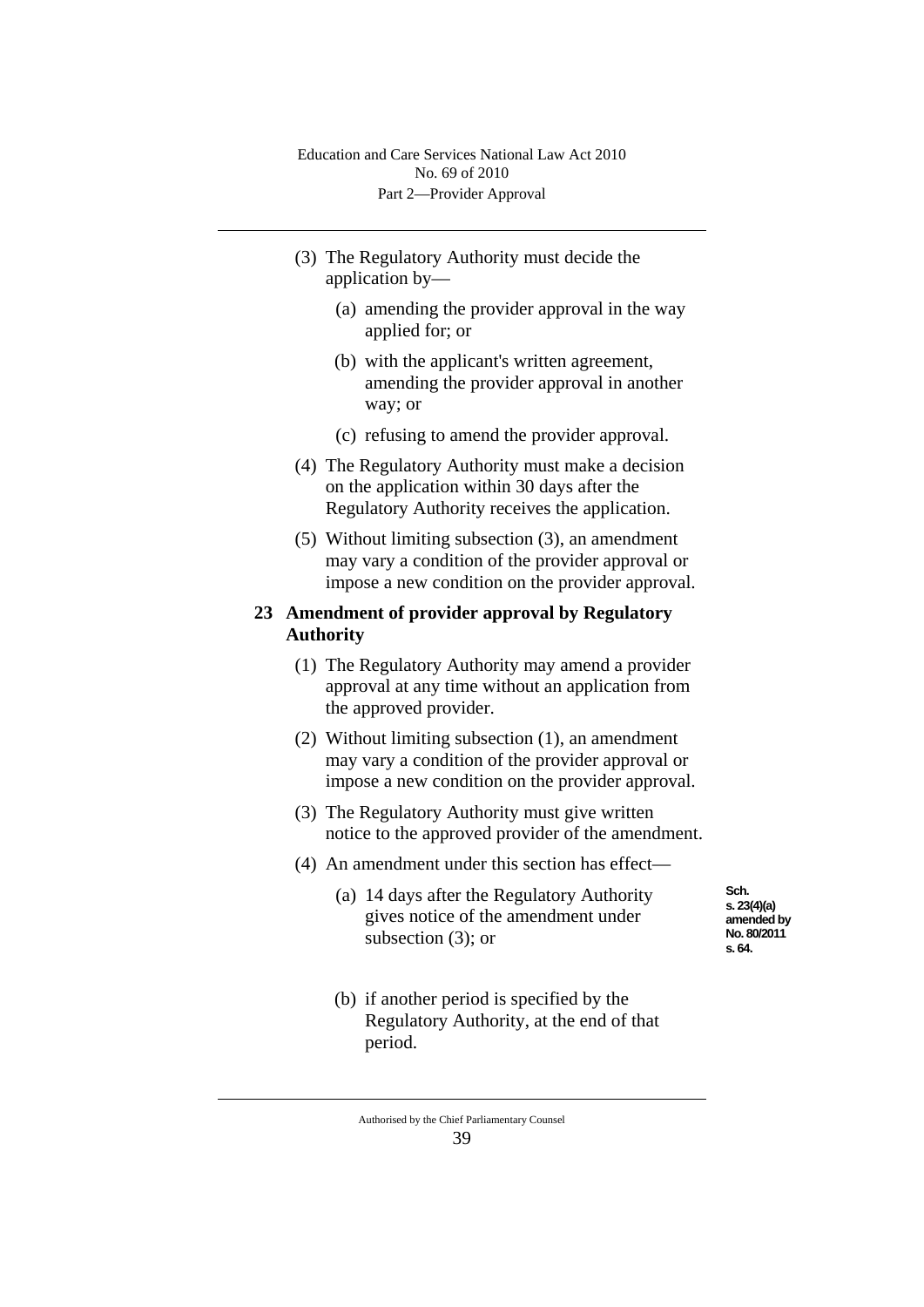# **24 Copy of amended provider approval to be provided**

If the Regulatory Authority amends a provider approval under this Division, the Regulatory Authority must—

- (a) provide an amended copy of the provider approval to the approved provider; and
- (b) make any necessary amendments to any service approval held by the provider and provide an amended copy of the service approval to the approved provider.

## **Division 4—Suspension or cancellation of provider approval**

## **25 Grounds for suspension of provider approval**

The Regulatory Authority may suspend a provider approval if—

- (a) the approved provider has been charged with an indictable offence, or with an offence that if committed in this jurisdiction would be an indictable offence, or any other circumstance indicates that the approved provider may not be a fit and proper person to be involved in the provision of an education and care service; or
- (b) the approved provider has failed to comply with a condition of the provider approval; or
- (c) the approved provider has failed to comply with this Law as applying in any participating jurisdiction; or
- (d) action is being taken under Part 7 (other than a compliance direction) in respect of more than one education and care service operated by the approved provider; or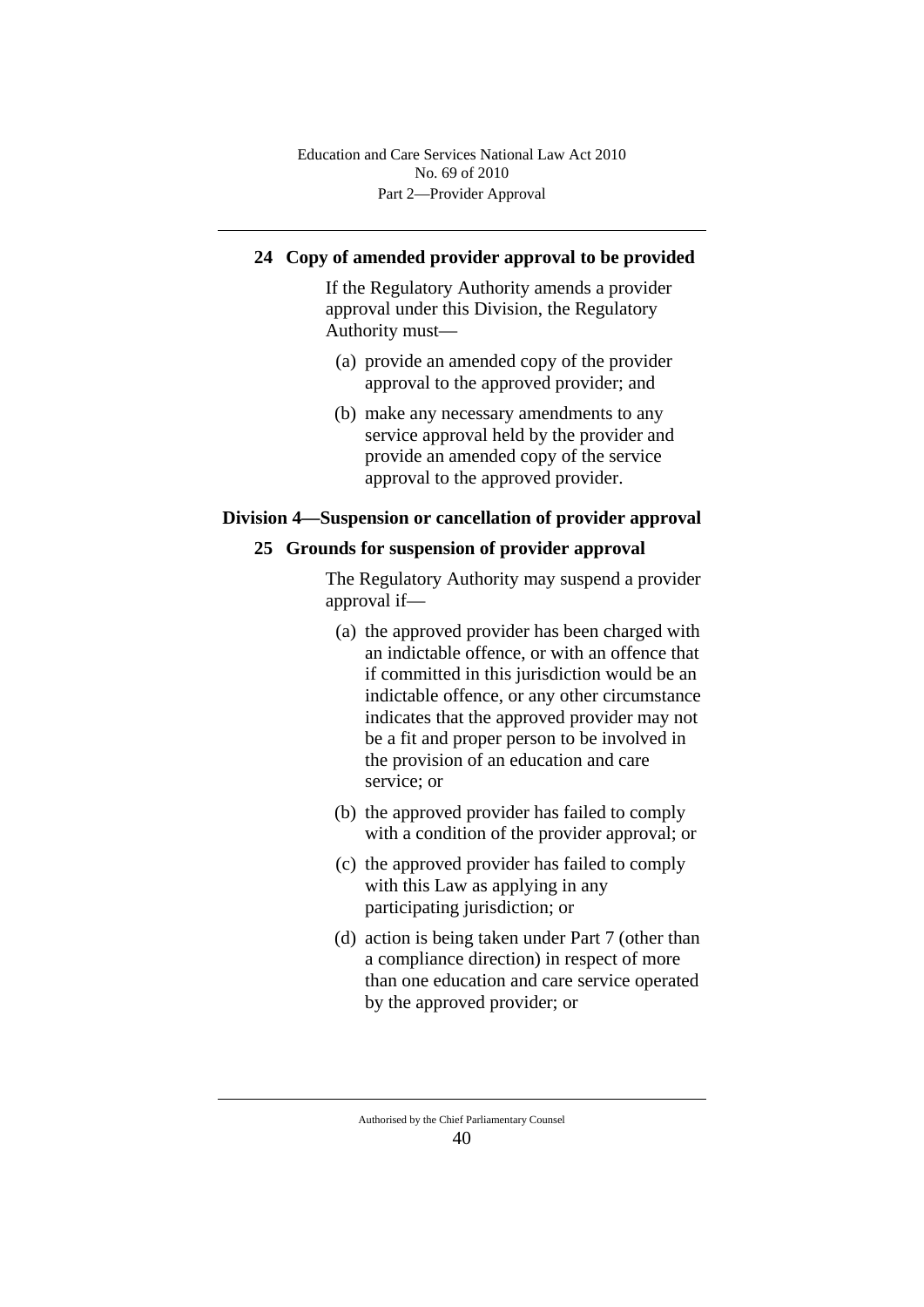- (e) the approved provider has not operated any education and care service for a period of more than 12 months (including any period of suspension); or
- (f) the approved provider purported to transfer or receive a transfer of an approved education and care service without the consent of the Regulatory Authority; or
- (g) the approved provider has not paid any outstanding prescribed fees.

## **26 Show cause notice before suspension**

- (1) This section applies if the Regulatory Authority is considering the suspension of a provider approval under section 25.
- (2) The Regulatory Authority must first give the approved provider a notice (*show cause notice*) stating—
	- (a) that the Regulatory Authority intends to suspend the provider approval; and
	- (b) the proposed period of suspension; and
	- (c) the reasons for the proposed suspension; and
	- (d) that the approved provider may, within 30 days after the notice is given, give the Regulatory Authority a written response to the proposed suspension.

## **27 Decision to suspend after show cause process**

After considering any written response from the approved provider received within the time allowed by section  $26(2)(d)$ , the Regulatory Authority may—

(a) if the suspension was proposed on a ground referred to in section 25(a), accept an undertaking from the approved provider under section 179A; or

**Sch. s. 27(a) substituted by No. 9/2017 s. 7.**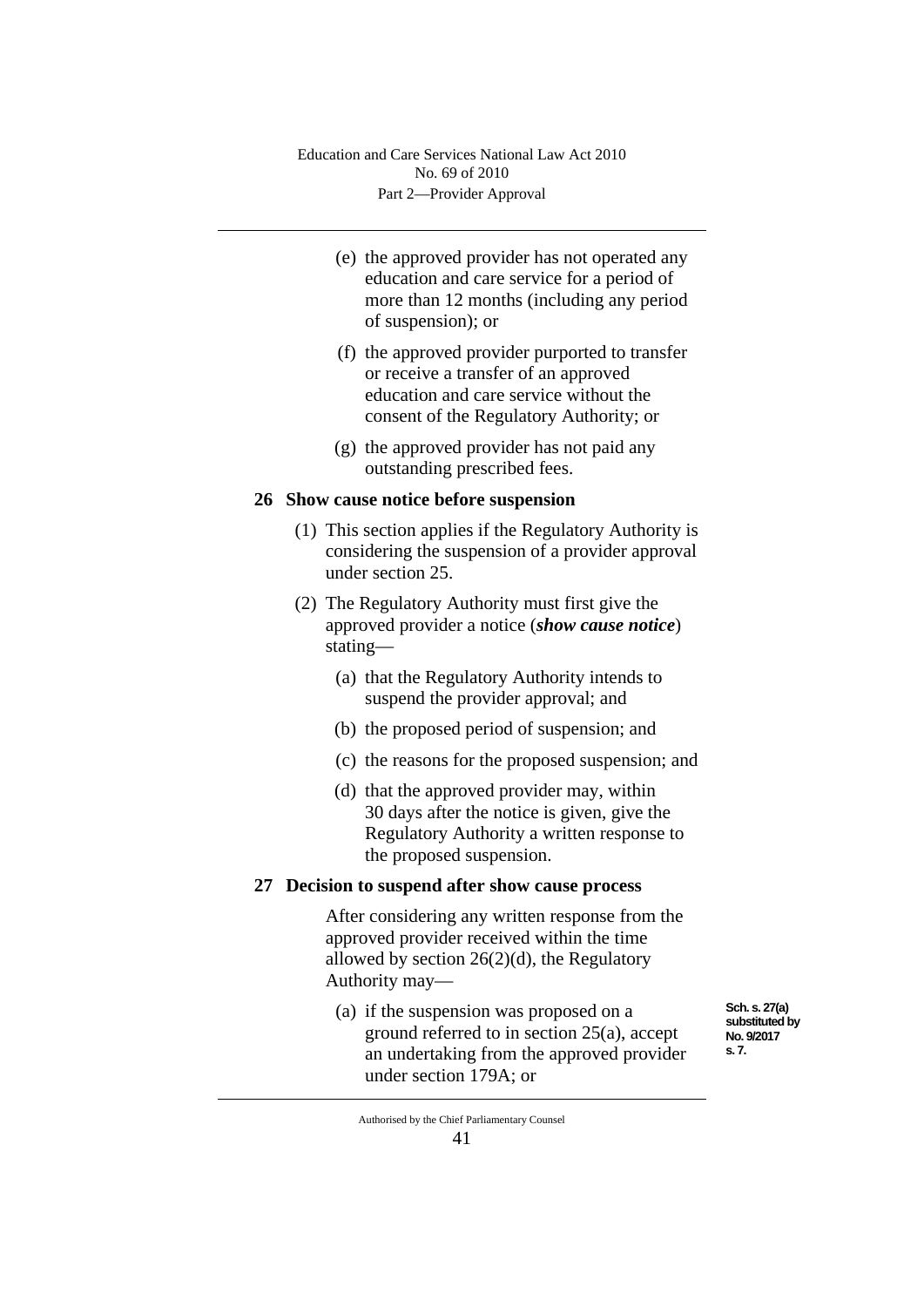**Sch. s. 27(b) substituted by No. 9/2017 s. 7.**

#### (b) in any case—

- (i) suspend the provider approval for a period not more than the prescribed period; or
- (ii) decide not to suspend the provider approval.

#### **28 Suspension without show cause notice**

- (1) The Regulatory Authority may suspend the provider approval on a ground referred to in section 25 without giving the approved provider a show cause notice under section 26 if the Regulatory Authority is satisfied that there is an immediate risk to the safety, health or wellbeing of a child or children being educated and cared for by an education and care service operated by the provider.
- (2) The suspension may not be for a period of more than 6 months.

## **29 Notice and taking effect of suspension**

- (1) The Regulatory Authority must give the approved provider written notice of the decision to suspend the provider approval.
- (2) The notice of a decision to suspend must set out the period of suspension and the date on which it takes effect.
- (3) The decision under section 27 to suspend takes effect at the end of 14 days after the date of the decision, or, if another period is specified by the Regulatory Authority, at the end of that period.
- (4) The decision under section 28 to suspend takes effect on the giving of the notice.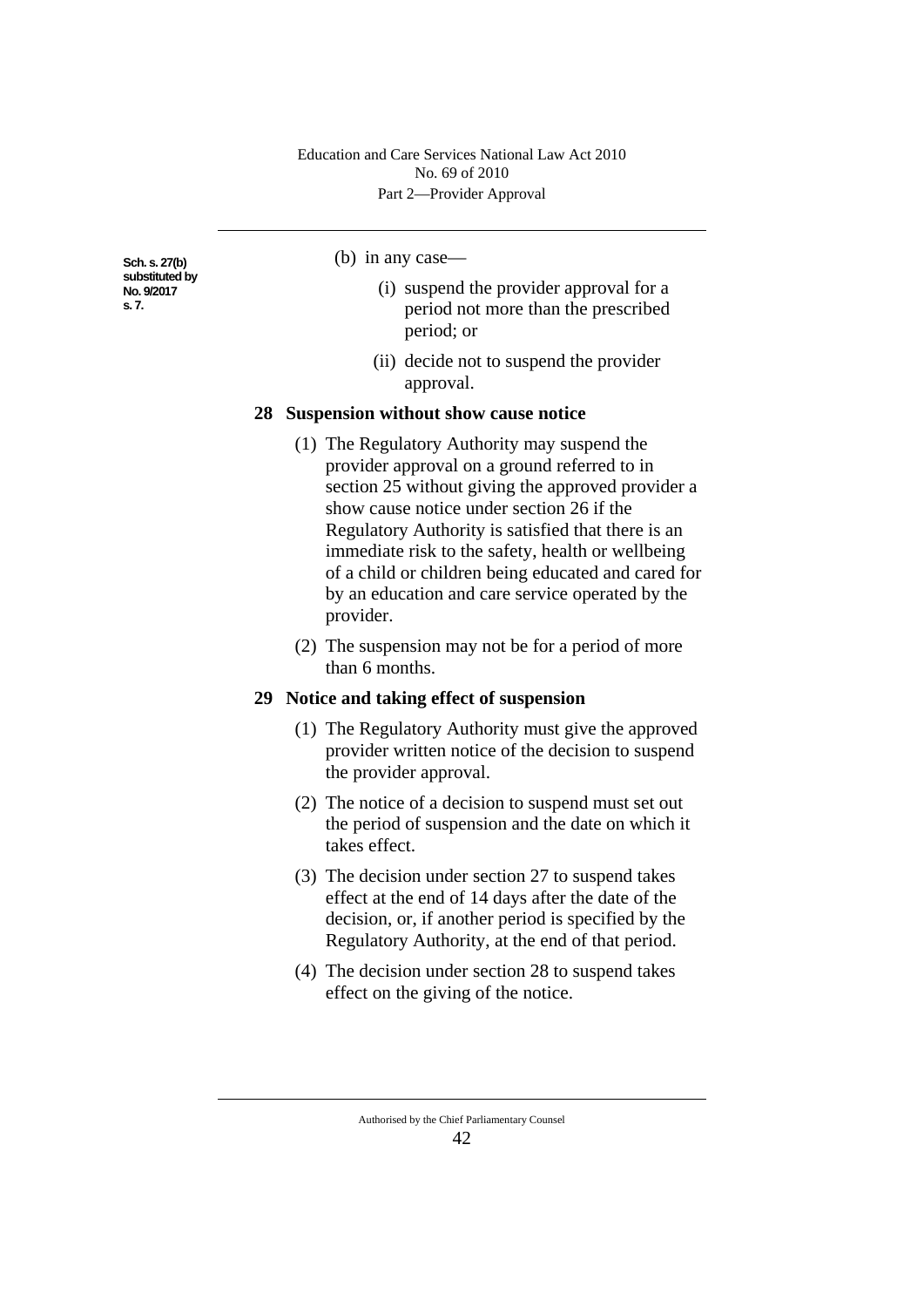# **30 Effect of suspension**

- (1) Subject to this section, if a provider approval is suspended under section 27 or 28 of this Law as applying in any participating jurisdiction, all service approvals held by the provider are also suspended for the same period.
- (2) A suspension under subsection (1) applies to both education and care services and any associated children's services.
- (3) A person whose provider approval is suspended is taken not to be an approved provider for the period of the suspension.
- (4) A service approval is not suspended under subsection (1) during any period that a person is approved under section 41 to manage or control the education and care service.
- (5) The Regulatory Authority may consent under Part 3 to the transfer of a service approval that is suspended under section 27 or 28.
- (6) The suspension of the service approval ceases on the transfer taking effect, unless the conditions imposed by the Regulatory Authority on the consent to the transfer specify a later date.

## **31 Grounds for cancellation of provider approval**

The Regulatory Authority may cancel a provider approval if—

(a) the Regulatory Authority is satisfied that the approved provider or a person with management or control of an education and care service operated by the approved provider is not a fit and proper person to be involved in the provision of an education and care service; or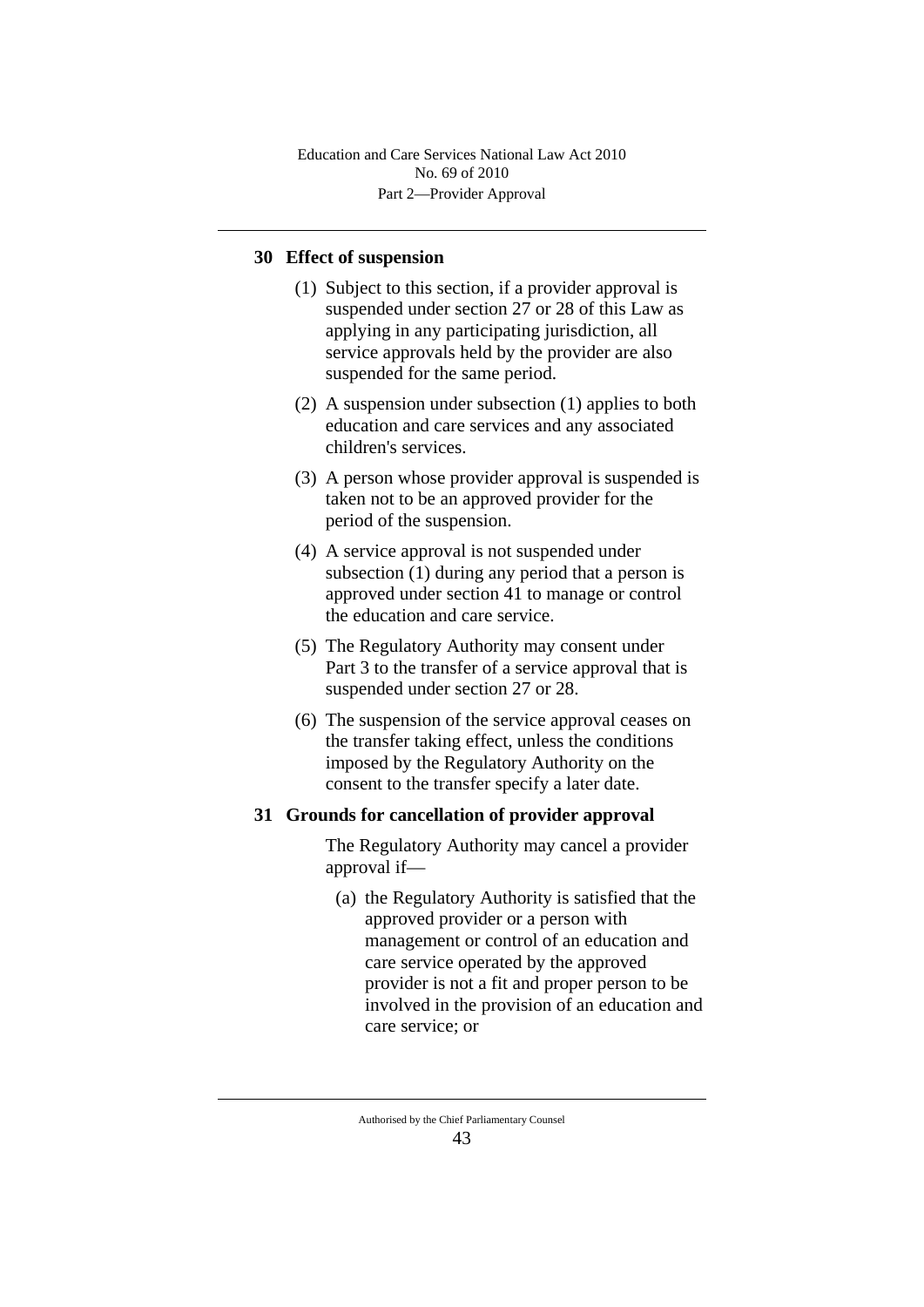- (b) the Regulatory Authority is satisfied that the continued provision of education and care services by the approved provider would constitute an unacceptable risk to the safety, health or wellbeing of any child or class of children being educated and cared for by an education and care service operated by the approved provider; or
- (c) the approved provider has been found guilty of an indictable offence or an offence that if committed in this jurisdiction would be an indictable offence; or
- (d) the approved provider has been found guilty of an offence under this Law as applying in any participating jurisdiction; or
- (e) the approved provider has breached a condition of the provider approval; or
- (f) the approved provider has not operated any education and care service for a period of more than 12 months (including any period of suspension).

# **32 Show cause notice before cancellation**

- (1) This section applies if the Regulatory Authority is considering the cancellation of a provider approval under section 31.
- (2) The Regulatory Authority must first give the approved provider a notice (*show cause notice*) stating—
	- (a) that the Regulatory Authority intends to cancel the provider approval; and
	- (b) the reasons for the proposed cancellation; and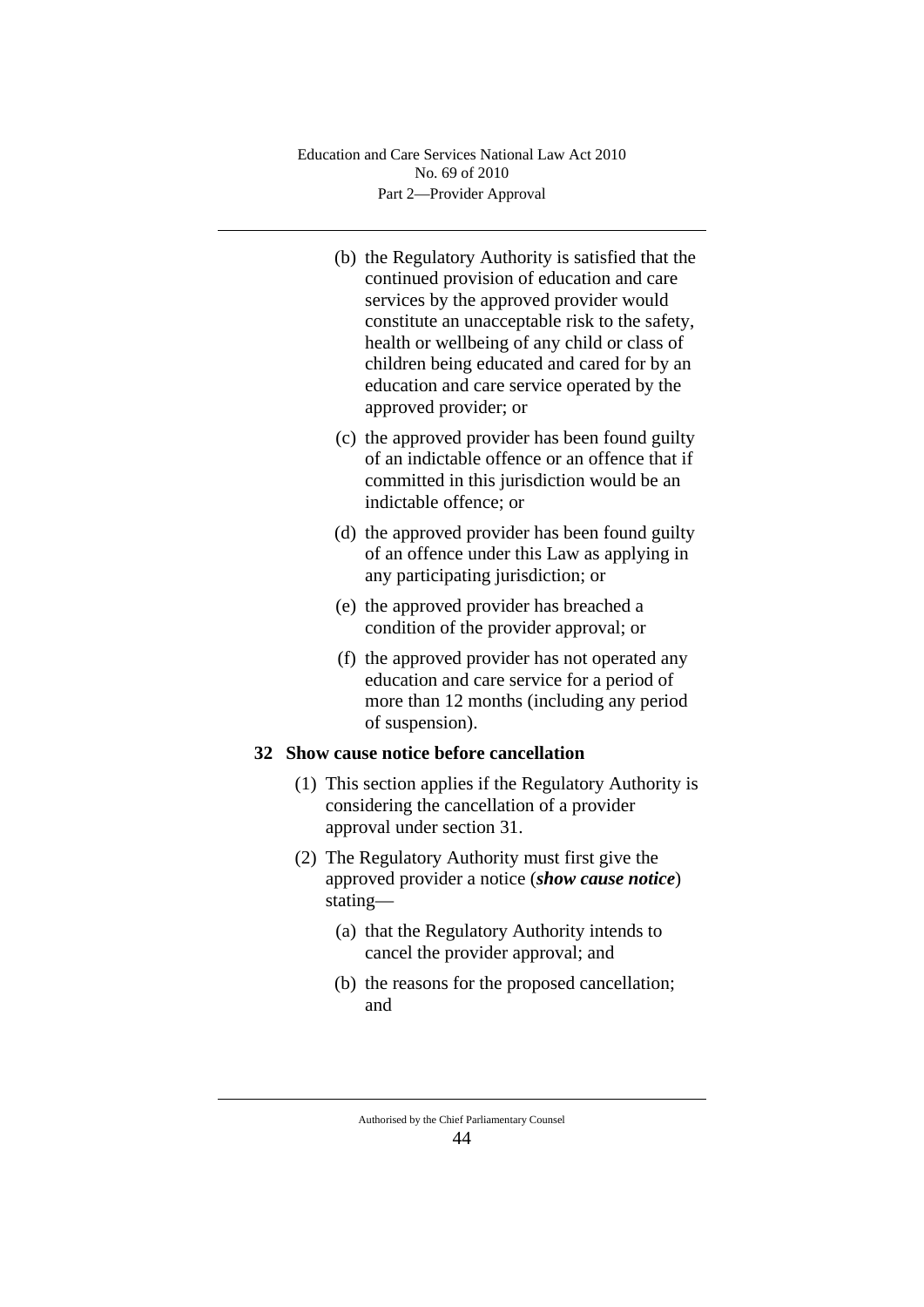(c) that the approved provider may, within 30 days after the notice is given, give the Regulatory Authority a written response to the proposed cancellation.

## **33 Decision in relation to cancellation**

- (1) After considering any written response from the approved provider received within the time allowed under section 32(2)(c), the Regulatory Authority—
	- $(a)$  may—
		- (i) cancel the provider approval; or
		- (ii) suspend the provider approval for a period not more than the prescribed period; or
- **Sch. s. 33(1)(a)(ii) amended by No. 80/2011 s. 65.**
- (iii) decide not to cancel the provider approval; and
- (b) must give the approved provider written notice of the decision.
- (2) The decision to cancel the provider approval takes effect at the end of 14 days after the date of the decision or, if another period is specified by the Regulatory Authority, at the end of that period.
- (3) The notice of a decision to cancel the provider approval must set out the date on which it takes effect.
- (4) This Law applies to a suspension of a provider approval under this section as if it were a suspension under section 27.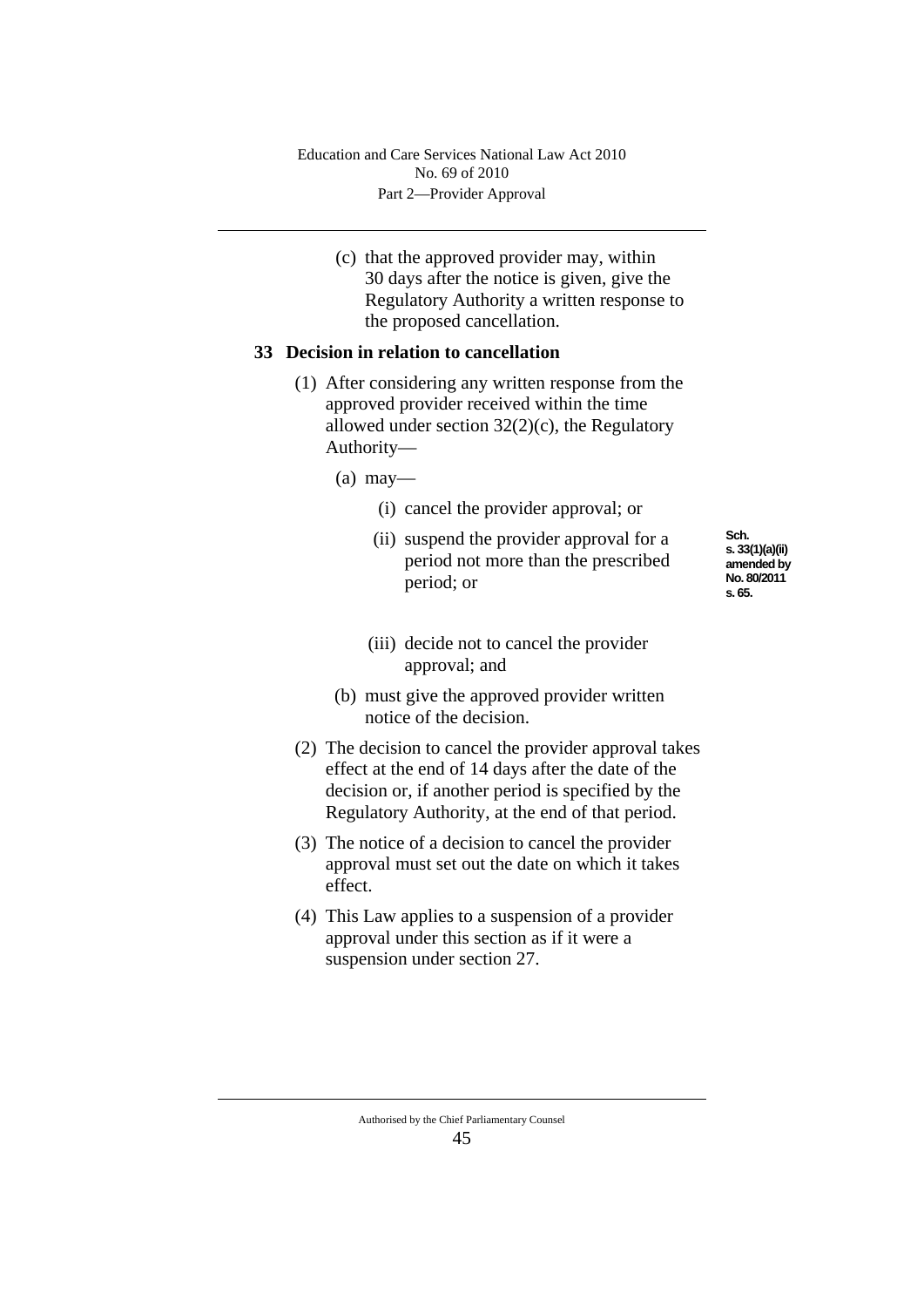# **34 Effect of cancellation**

- (1) Subject to this section, if a provider approval is cancelled under section 33 of this Law as applying in any participating jurisdiction, all service approvals held by the person who was the approved provider are also cancelled.
- (2) A cancellation under subsection (1) applies to both education and care services and any associated children's services.
- (3) A service approval is not cancelled under subsection (1) if before that cancellation a person is approved under section 41 to manage or control the education and care service.
- (4) A service approval is cancelled if a person referred to in subsection (3) ceases to manage or control the service.
- (5) A provider whose provider approval is to be cancelled under section 33 may apply to the Regulatory Authority under Part 3 for consent to transfer a service approval held by the provider.
- (6) The application for consent to transfer must be made within 14 days after the date of the decision to cancel the provider approval is made.
- (7) If an application for consent to transfer is made, the service approval is suspended until the Regulatory Authority determines the application.
- (8) The suspension of the service approval ceases on the transfer taking effect, unless the conditions of the transfer specify a later date.
- (9) If the Regulatory Authority refuses to consent to the transfer, the service approval is cancelled on the making of the decision to refuse consent.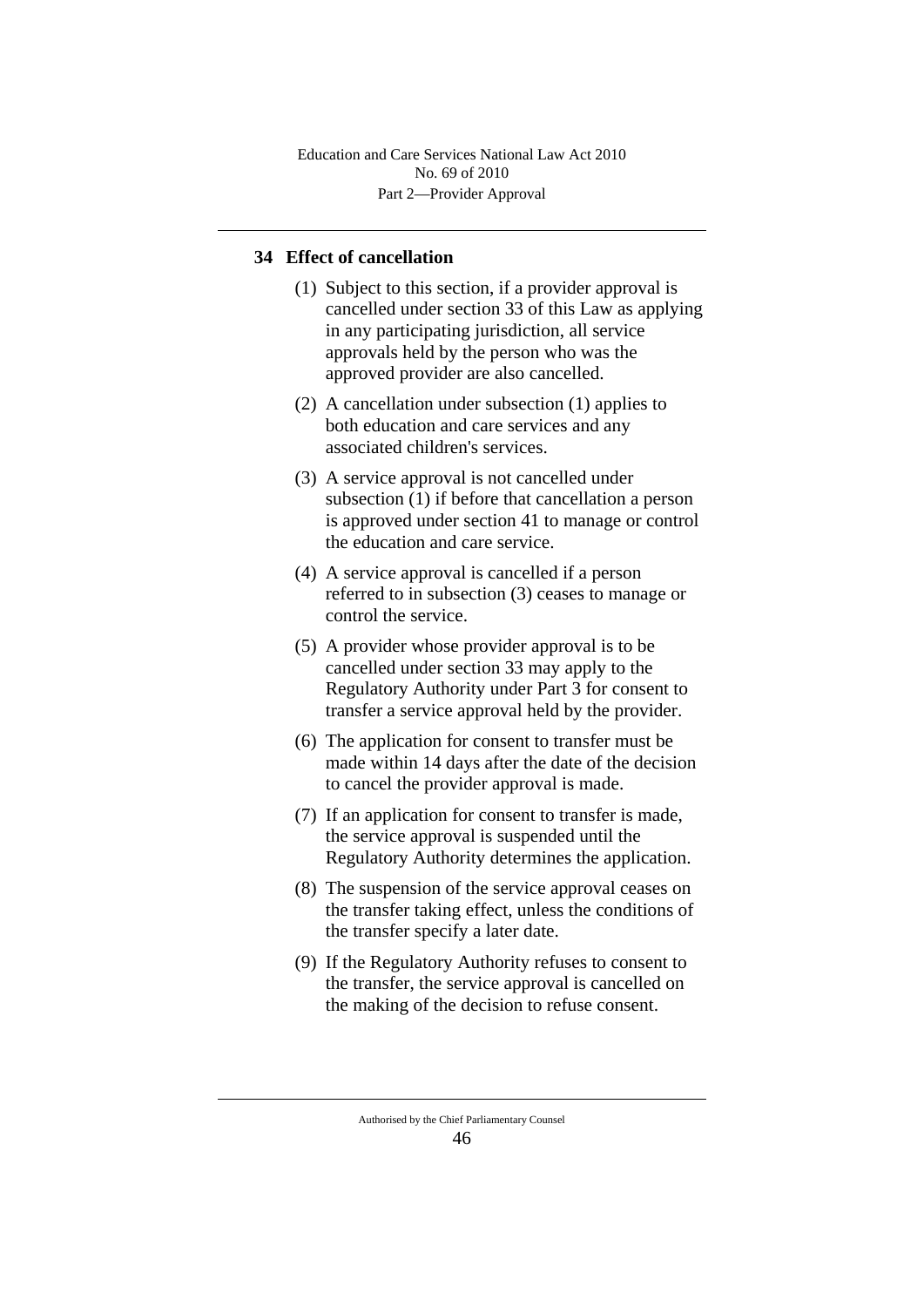# **35 Approved provider to provide information to Regulatory Authority**

- (1) This section applies if a show cause notice has been given to an approved provider under section 26 or 32.
- (2) The approved provider, at the request of the Regulatory Authority, must, within 7 days of the request, provide the Regulatory Authority with the contact details of the parents of all children enrolled at each education and care service operated by the approved provider.
- (3) The Regulatory Authority may use the information provided under subsection (2) solely to notify the parents of children enrolled at an education and care service about the suspension or cancellation.

### **36 Notice to parents of suspension or cancellation**

- (1) This section applies if a provider approval has been suspended or cancelled under section 27, 28, 33 or 34.
- (2) The Regulatory Authority may require the person who is or was the approved provider to give written notice of the suspension or cancellation and its effect to the parents of children enrolled at all or any of the education and care services operated by that person.
- (3) A person must comply with a requirement made of that person under subsection (2).
	- Penalty: \$3000 in the case of an individual.

\$15 000 in any other case.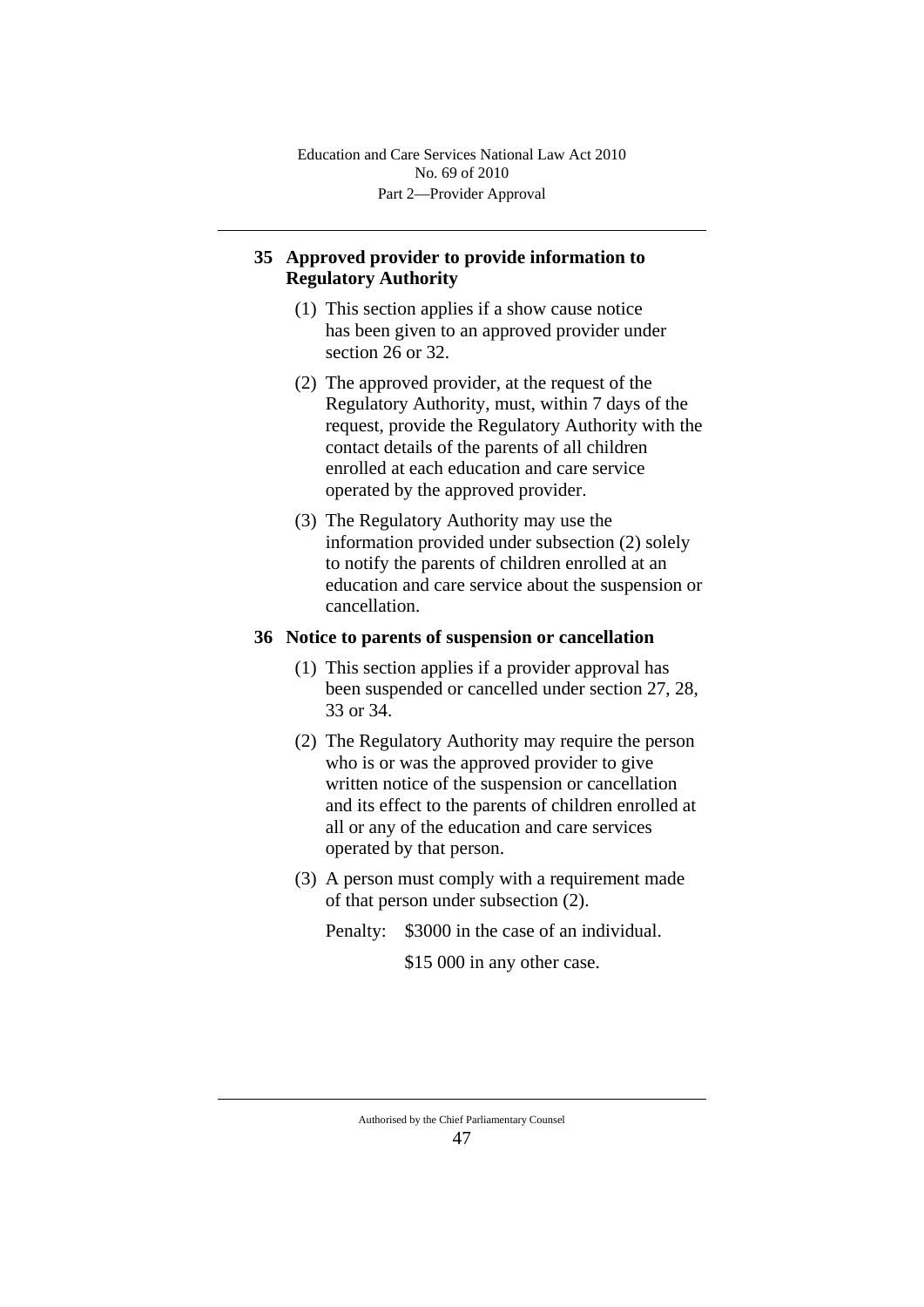#### **37 Voluntary suspension of provider approval**

- (1) An approved provider may apply to the Regulatory Authority for a suspension of the provider approval for a period of not more than 12 months.
- (2) The application must—
	- (a) be in writing; and
	- (b) include the prescribed information; and
	- (c) include payment of the prescribed fee.
- (3) The approved provider must, at least 14 days before making an application under this section, notify the parents of children enrolled at the education and care services operated by the approved provider of the intention to make the application.
- (4) The Regulatory Authority must within 30 days after the application is made decide whether or not to grant the application.
- (5) The Regulatory Authority must give written notice of its decision (including the period of suspension) to the approved provider.
- (6) If the Regulatory Authority decides to grant the application, the suspension takes effect on a date agreed between the Regulatory Authority and the approved provider.
- (7) A suspension under this section remains in force for the period of time specified in the notice.
- (8) The approved provider may apply to the Regulatory Authority to revoke the suspension before the end of the suspension period.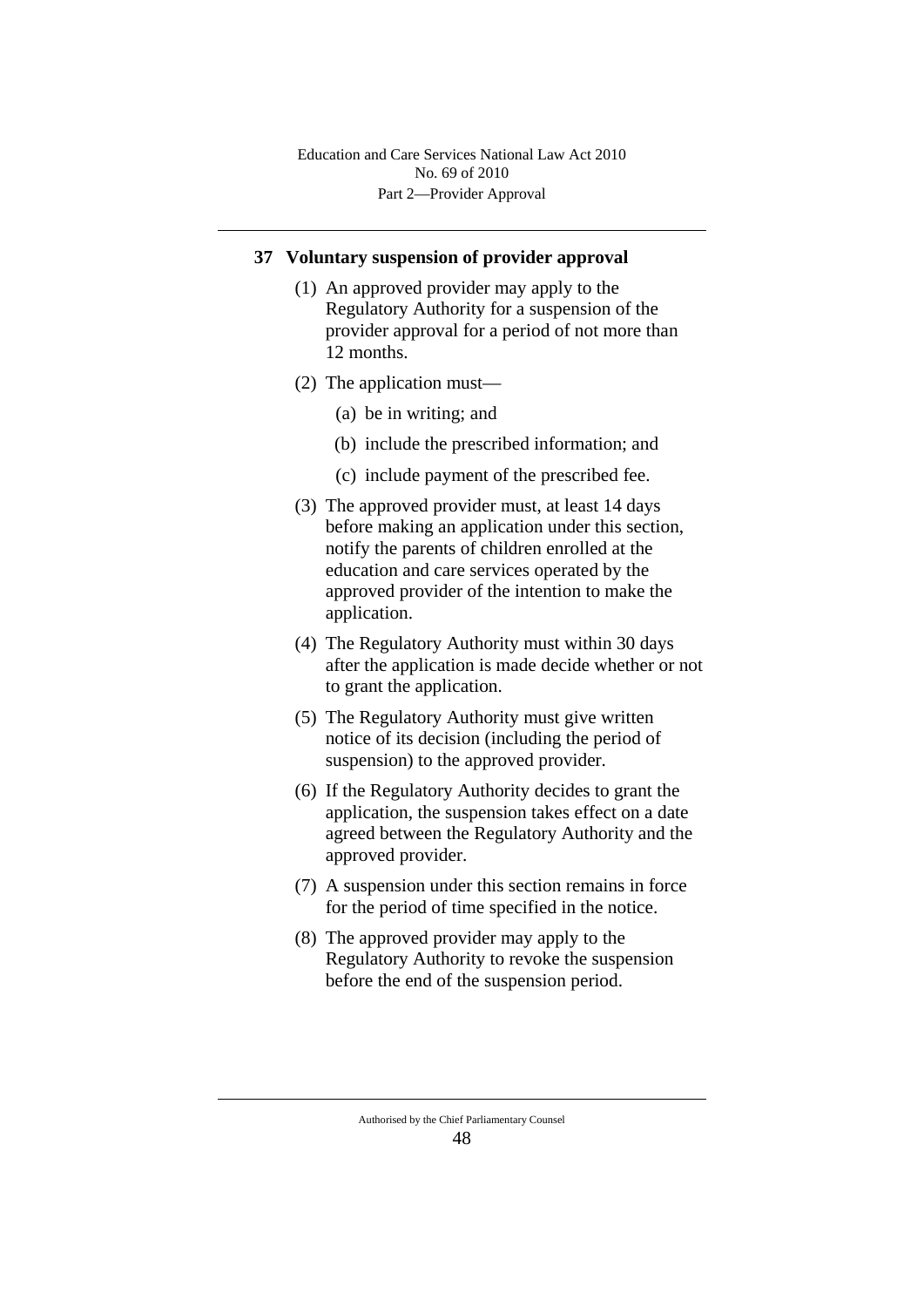- (9) If the Regulatory Authority grants the application to revoke the suspension, the suspension ceases on the date determined by agreement with the approved provider.
- (10) If a provider approval is suspended under this section, each service approval held by the provider is also suspended for the same period unless—
	- (a) a person is approved under section 41 to manage or control the education and care service to which the approval relates; or
	- (b) the service approval is transferred under Division 3 of Part 3.

# **38 Surrender of provider approval by approved provider**

- (1) An approved provider may surrender the provider approval by written notice to the Regulatory Authority.
- (2) The notice must specify a date on which the surrender is intended to take effect which must be—
	- (a) after the notice is given; and
	- (b) after the end of the period of notice required under subsection (3).
- (3) The approved provider must notify the parents of children enrolled at the education and care services operated by the approved provider of the intention to surrender the provider approval, at least 14 days before the surrender is intended to take effect.
- (4) If a provider approval is surrendered, the approval is cancelled on the date specified in the notice.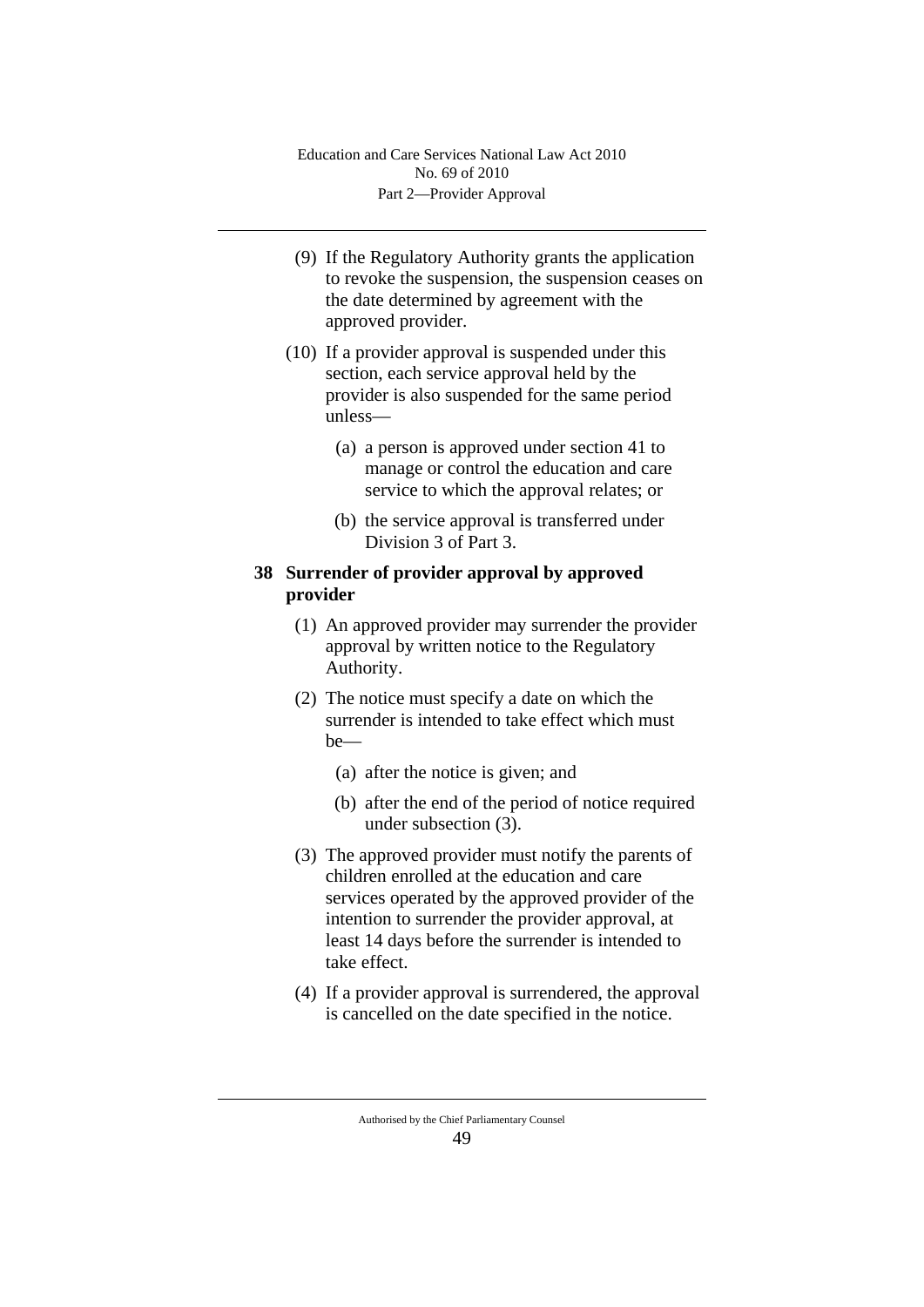(5) If a provider approval is surrendered, any service approval held by the provider is also taken to be surrendered.

#### **Note**

If a service approval is surrendered, it is cancelled—see section 86. A cancelled service approval cannot be transferred—see definition of *service approval* and also Division 3 of Part 3.

# **Division 5—Approval of executor, representative or guardian as approved provider**

#### **39 Death of approved provider**

- (1) This section applies if an approved provider dies.
- (2) A nominated supervisor or a person in day-to-day charge of an education and care service of the approved provider must notify the Regulatory Authority of the approved provider's death within 7 days after that death.
- (3) The executor of the estate of the approved provider may continue to operate any approved education and care service of the approved provider for the relevant period provided that at least one nominated supervisor continues to manage the day-to-day operation of the service.
- (4) The executor of the estate of the approved provider may transfer, surrender or apply for suspension of a service approval of the approved provider under this Law during the relevant period as if the executor were the approved provider.
- (5) The executor of the estate of the approved provider may apply to the Regulatory Authority for a provider approval.

**Sch. s. 39(2) substituted by No. 9/2017 s. 8(1).**

**Sch. s. 39(3) amended by No. 9/2017 s. 8(2).**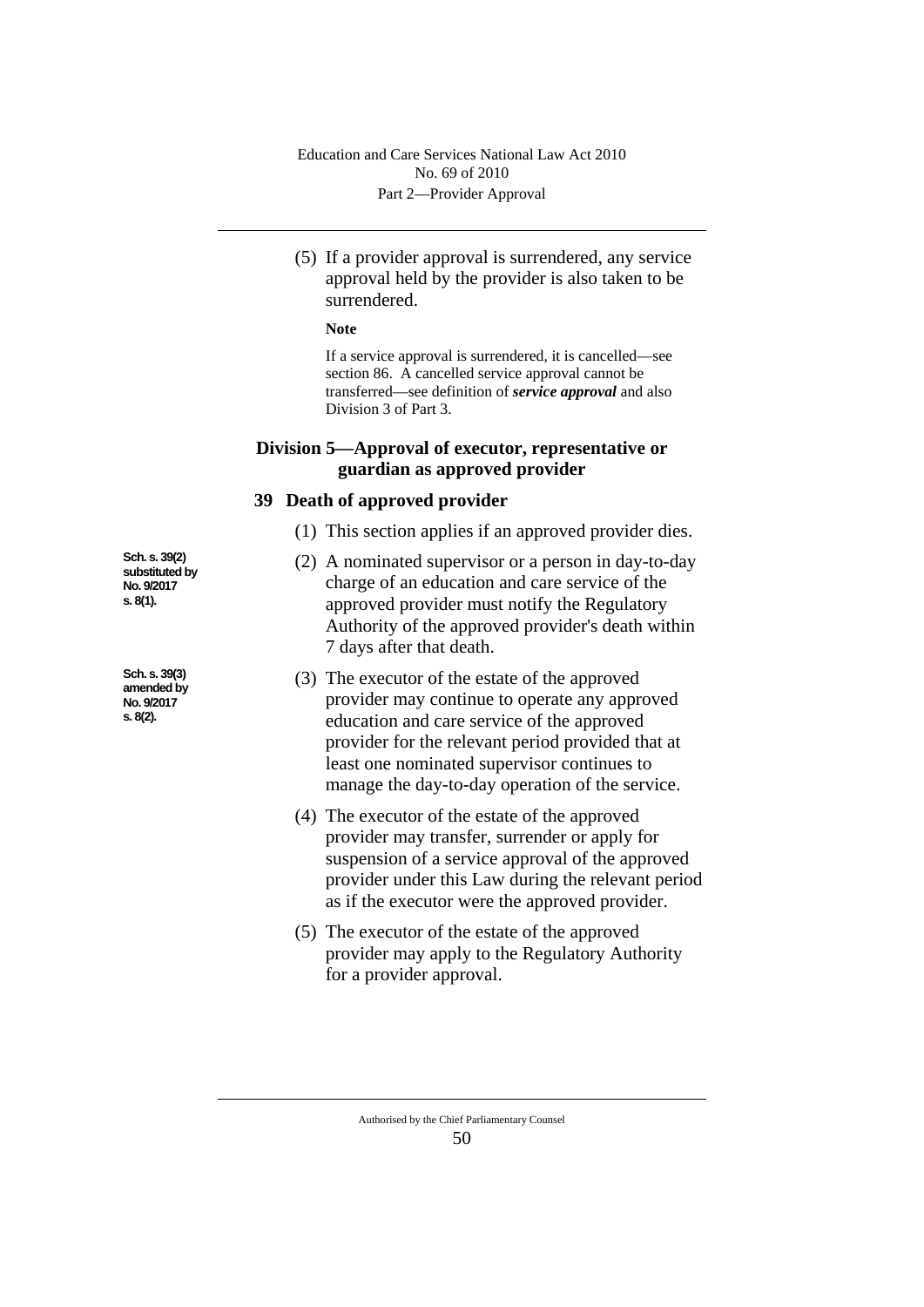- (6) The application must be made within 30 days of the death of the approved provider and must—
	- (a) be in writing; and
	- (b) include the prescribed information; and
	- (c) include payment of the prescribed fee.
- (7) In this section *relevant period* means—
	- (a) the period of 30 days after the death of the approved provider; or
	- (b) if the executor of the estate of the approved provider makes an application under subsection (5) within that period, until the application is finally determined under this Law.

#### **40 Incapacity of approved provider**

- (1) This section applies if an approved provider has become incapacitated.
- (2) The legal personal representative or guardian of an approved provider may apply to the Regulatory Authority for a provider approval.
- (3) The application must—
	- (a) be in writing; and
	- (b) include the prescribed information; and
	- (c) include payment of the prescribed fee.

#### **41 Decision on application**

- (1) The Regulatory Authority must not grant a provider approval to a person who has made an application under section 39 or 40 unless the Regulatory Authority is satisfied that the person is a fit and proper person to be involved in the provision of an education and care service.
- (2) Sections 12, 13 and 14 apply to the assessment of a person under subsection (1).

**Sch. s. 39(7)(b) amended by No. 80/2011 s. 66.**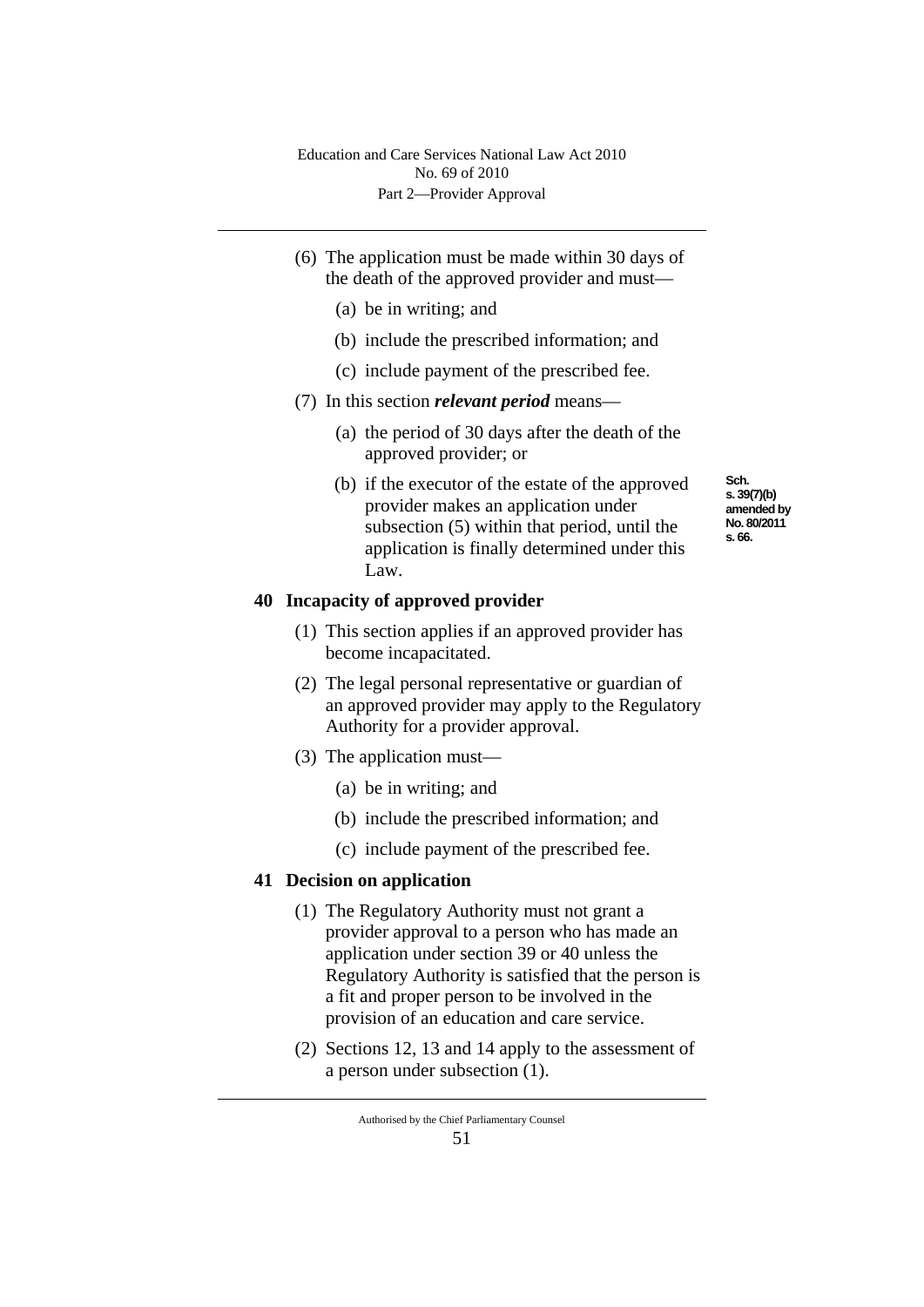- (3) Subject to this section, the Regulatory Authority may—
	- (a) grant the provider approval; or
	- (b) grant the provider approval subject to conditions; or
	- (c) refuse to grant the provider approval.
- (4) An approval under this section—
	- (a) may be granted for a period of not more than 6 months; and
	- (b) may be extended or further extended for periods of not more than 6 months—

at the discretion of the Regulatory Authority.

(5) The provider approval is granted only in relation to the operation of the approved education and care services of the approved provider for whom the applicant is the executor, legal personal representative or guardian, as the case requires.

# **Division 6—Exercise of powers by another Regulatory Authority**

## **42 Exercise of powers by another Regulatory Authority**

- (1) This section applies if the Regulatory Authority has granted a provider approval under this Part.
- (2) A Regulatory Authority of another participating jurisdiction may exercise all of the powers and perform all of the functions of the Regulatory Authority under this Part (except Division 5) in respect of the provider approval if the approved provider operates an approved education and care service in that participating jurisdiction.

**Sch. s. 41(4)(b) substituted by No. 9/2017 s. 9.**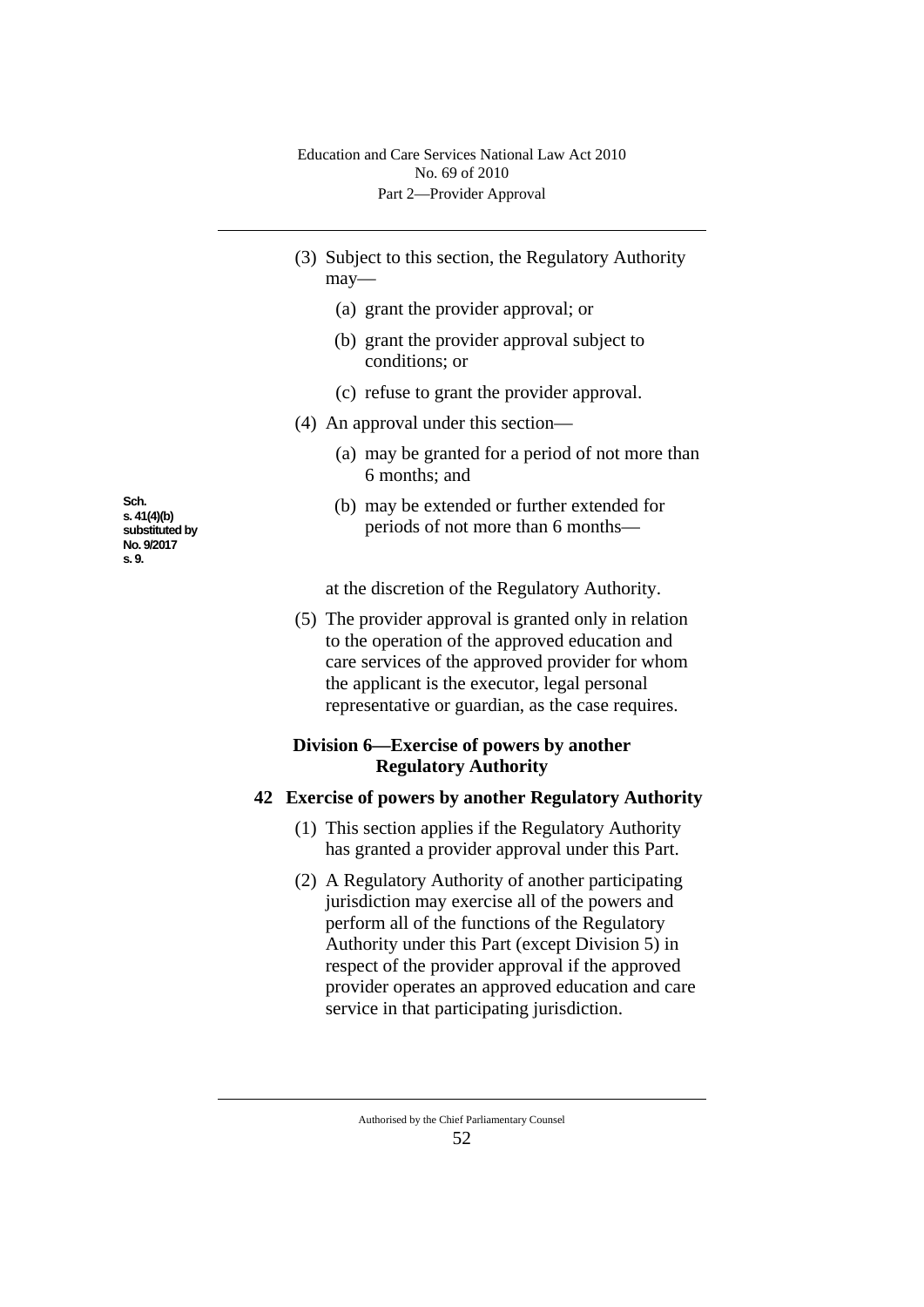- (3) A Regulatory Authority (including the Regulatory Authority of this jurisdiction) may only exercise a power to amend, suspend or cancel a provider approval after consulting with the Regulatory Authority of each participating jurisdiction in which the approved provider operates an approved education and care service.
- (4) A failure by a Regulatory Authority to comply with subsection (3) does not affect the validity of the exercise of the power.
- (5) A cancellation or suspension of a provider approval in another participating jurisdiction has effect in this jurisdiction.

\_\_\_\_\_\_\_\_\_\_\_\_\_\_\_\_\_\_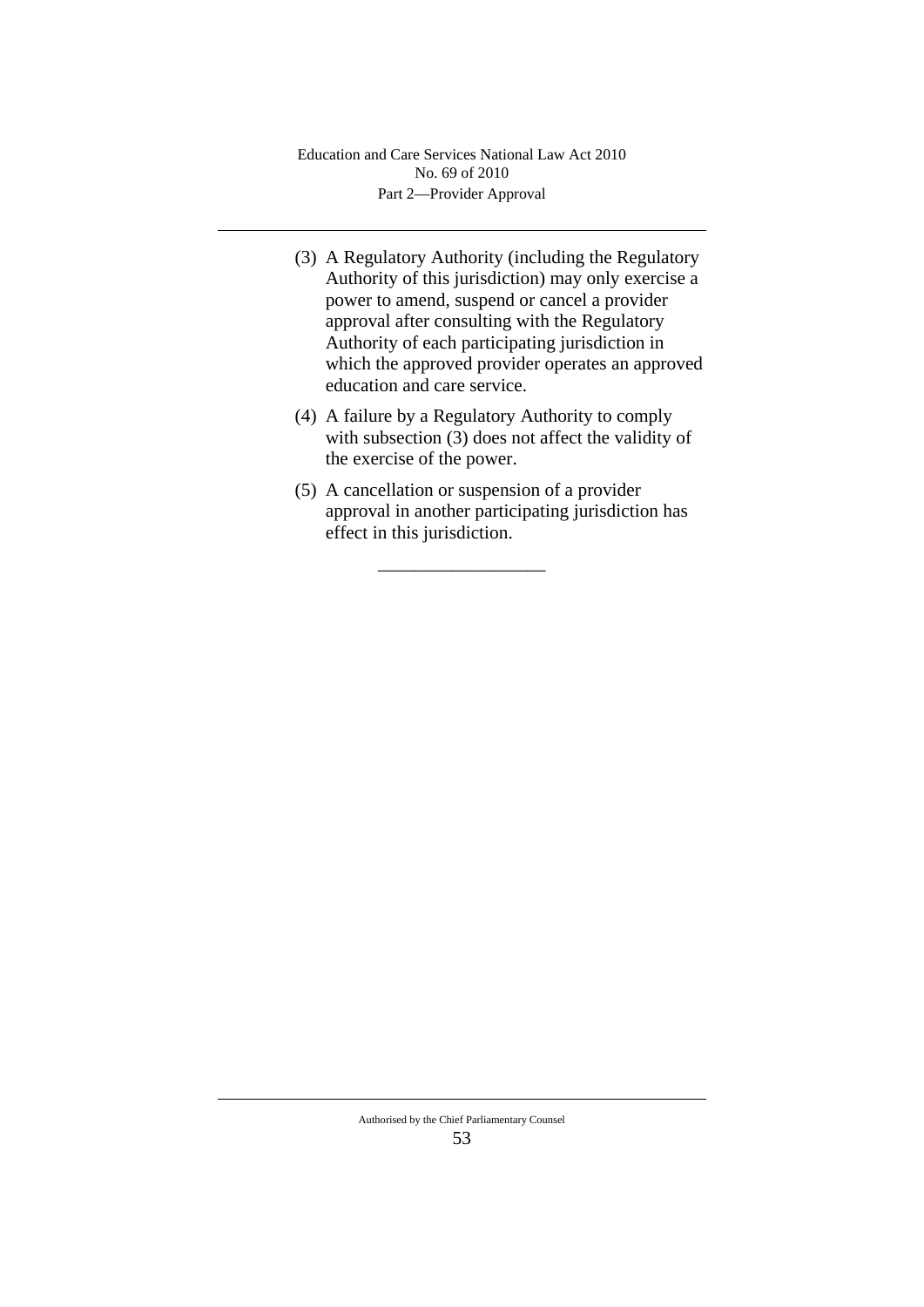### **PART 3—SERVICE APPROVAL**

#### **Division 1—Application for service approval**

#### **43 Application for service approval**

- (1) An approved provider may apply to the Regulatory Authority for a service approval for an education and care service.
- (2) An approved provider may only apply for a service approval for an education and care service if the approved provider is or will be the operator of the education and care service and is or will be responsible for the management of the staff members and nominated supervisors of that service.
- (3) A person who has applied for a provider approval may apply to the Regulatory Authority for a service approval, however the Regulatory Authority must not grant the service approval unless the provider approval is granted.

#### **44 Form of application**

- (1) An application for a service approval must—
	- (a) be made to the Regulatory Authority of the participating jurisdiction in which the service is to be located; and
	- (b) be in writing; and
	- (c) include the prescribed information; and
	- (d) nominate one or more individuals to be nominated supervisors of the service; and
	- (da) include from each nominated individual (other than the approved provider) the written consent to the nomination; and

54

**Sch. s. 44(1)(d) substituted by No. 9/2017 s. 11(1).**

**Sch. s. 43(2) amended by No. 9/2017 s. 10.**

**Sch. s. 44(1)(da) inserted by No. 9/2017 s. 11(1).**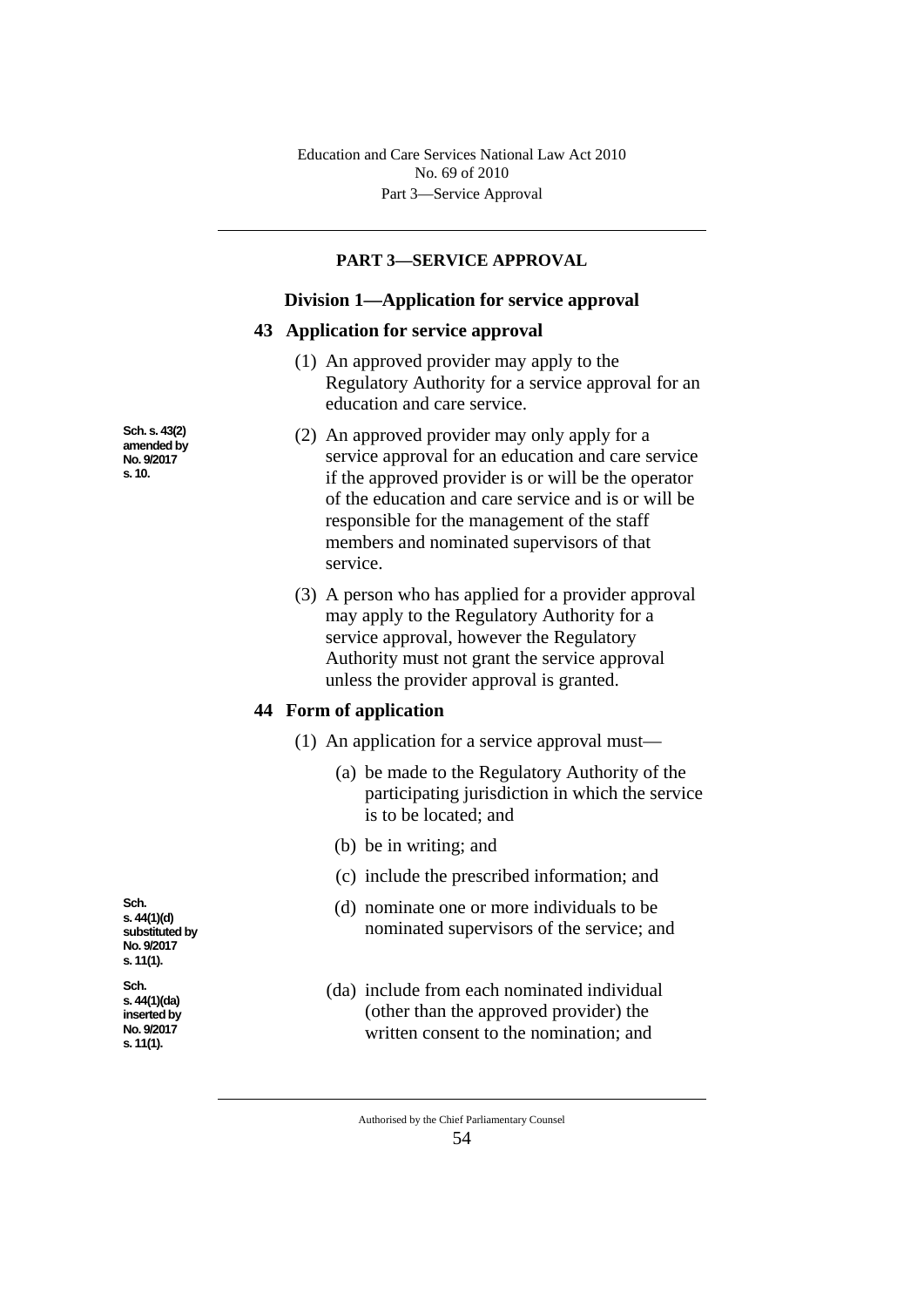- (e) include payment of the prescribed fee.
- (2) An application for service approval may include an associated children's service.
- (3) An application for a service approval for a family day care service may include a request for approval of a place (other than a residence) as a family day care venue for that service.

**Note**

This approval is granted under section 50A only if exceptional circumstances exist.

## **45 Regulatory Authority may seek further information**

- (1) The Regulatory Authority may ask an applicant for a service approval to provide any further information that is reasonably required for the purpose of assessing the application.
- (2) If the Regulatory Authority asks the applicant for further information under this section, the period from the making of the request until the provision of the further information is not included in the period referred to in section 48 for the Regulatory Authority to make a decision on the application.

## **46 Investigation of application for service approval**

- (1) For the purposes of determining an application for a service approval, the Regulatory Authority may—
	- (a) undertake inquiries and investigations, including inquiries relating to the previous licensing, accreditation or registration of the education and care service under a former education and care services law, a children's services law or an education law of any participating jurisdiction; and
	- (b) inspect the education and care service premises; and

Authorised by the Chief Parliamentary Counsel 55

**Sch. s. 44(3) substituted by No. 9/2017 s. 11(2).**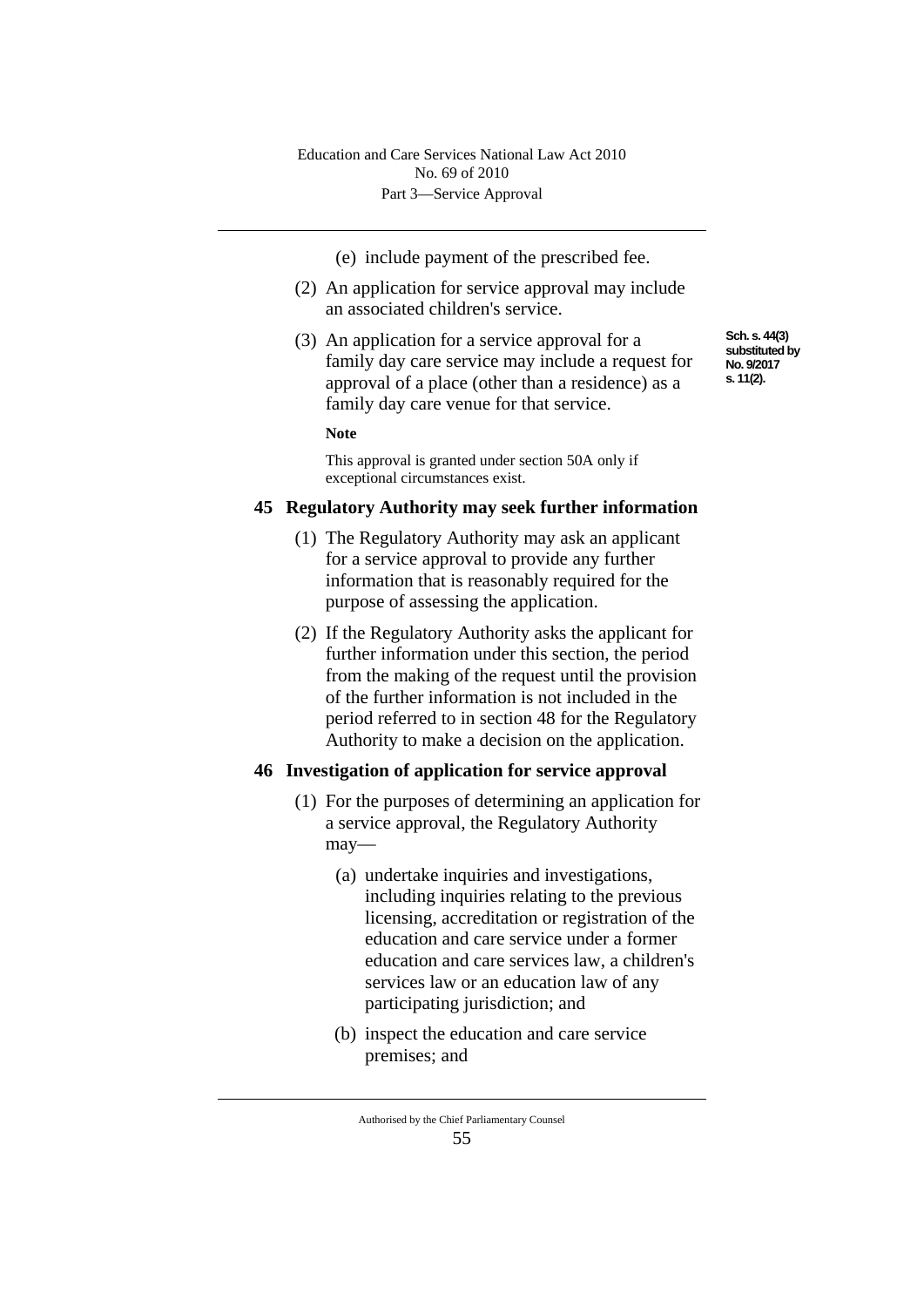- (c) inspect the policies and procedures of the service.
- (2) For the purposes of an inspection under subsection (1)(b) or (c), the Regulatory Authority may enter the education and care service premises at any reasonable time.

#### **47 Determination of application**

- (1) Subject to subsection (3), in determining an application under section 43, the Regulatory Authority must have regard to—
	- (a) the National Quality Framework; and
	- (b) except in the case of a family day care residence, the suitability of the education and care service premises and the site and location of those premises for the operation of an education and care service; and
	- (c) the adequacy of the policies and procedures of the service; and
	- (d) whether the applicant has a provider approval; and
	- (e) except in the case of a nominated supervisor who is the approved provider, whether each nominated supervisor has consented in writing to the nomination; and
	- (f) any other matter the Regulatory Authority thinks fit; and
	- (g) any other prescribed matter.
- (2) In addition, the Regulatory Authority may have regard to either of the following—
	- (a) whether the applicant is capable of operating the education and care service having regard to its financial capacity and management capability and any other matter the Regulatory Authority considers relevant;

Authorised by the Chief Parliamentary Counsel

**Sch. s. 47(1)(e) substituted by No. 9/2017 s. 12.**

**Sch. s. 47(2) amended by No. 80/2011 s. 67.**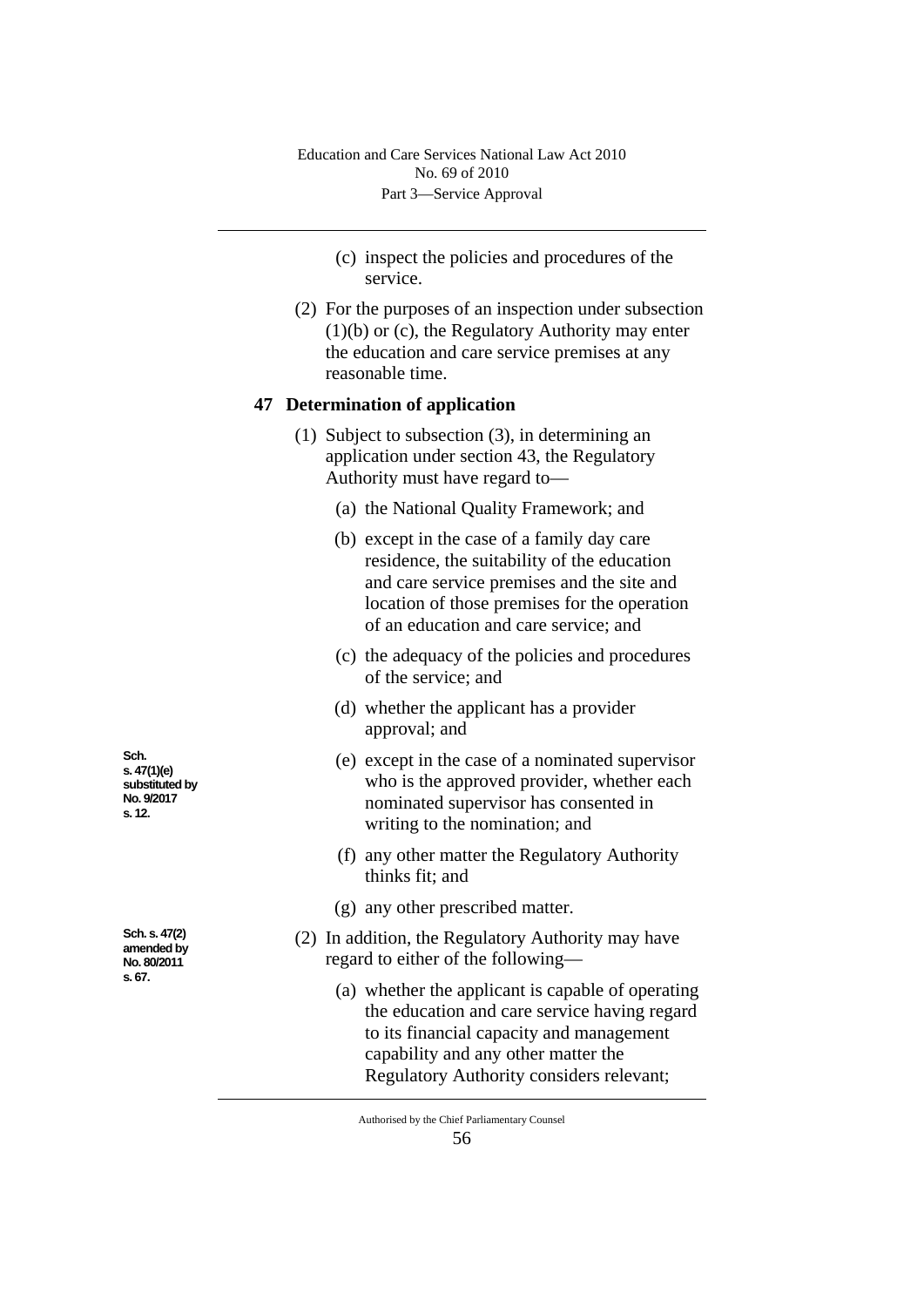- (b) the applicant's history of compliance with this Law or this Law as applying in any participating jurisdiction, including in relation to any other education and care service it operates.
- (3) Subject to subsection (4), in assessing an associated children's service for the purposes of determining whether to grant a service approval, the Regulatory Authority must have regard to the criteria under the children's services law of this jurisdiction for the grant of a children's services licence.
- (4) The criteria referred to in subsection (3) do not include criteria relating to whether the applicant is a fit and proper person.

## **48 Grant or refusal of service approval**

- (1) On an application under section 43, the Regulatory Authority may—
	- (a) grant the service approval; or
	- (b) refuse to grant the service approval.

#### **Note**

A service approval is granted subject to conditions in accordance with section 51.

(2) Subject to subsection (3), the Regulatory Authority must make a decision on the application within 90 days after the Regulatory Authority received the application.

#### **Note**

If further information is requested under section 45(2), the period between the making of the request and the provision of the information is not included in the 90 day period.

(3) The period referred to in subsection (2) may be extended with the agreement of the applicant.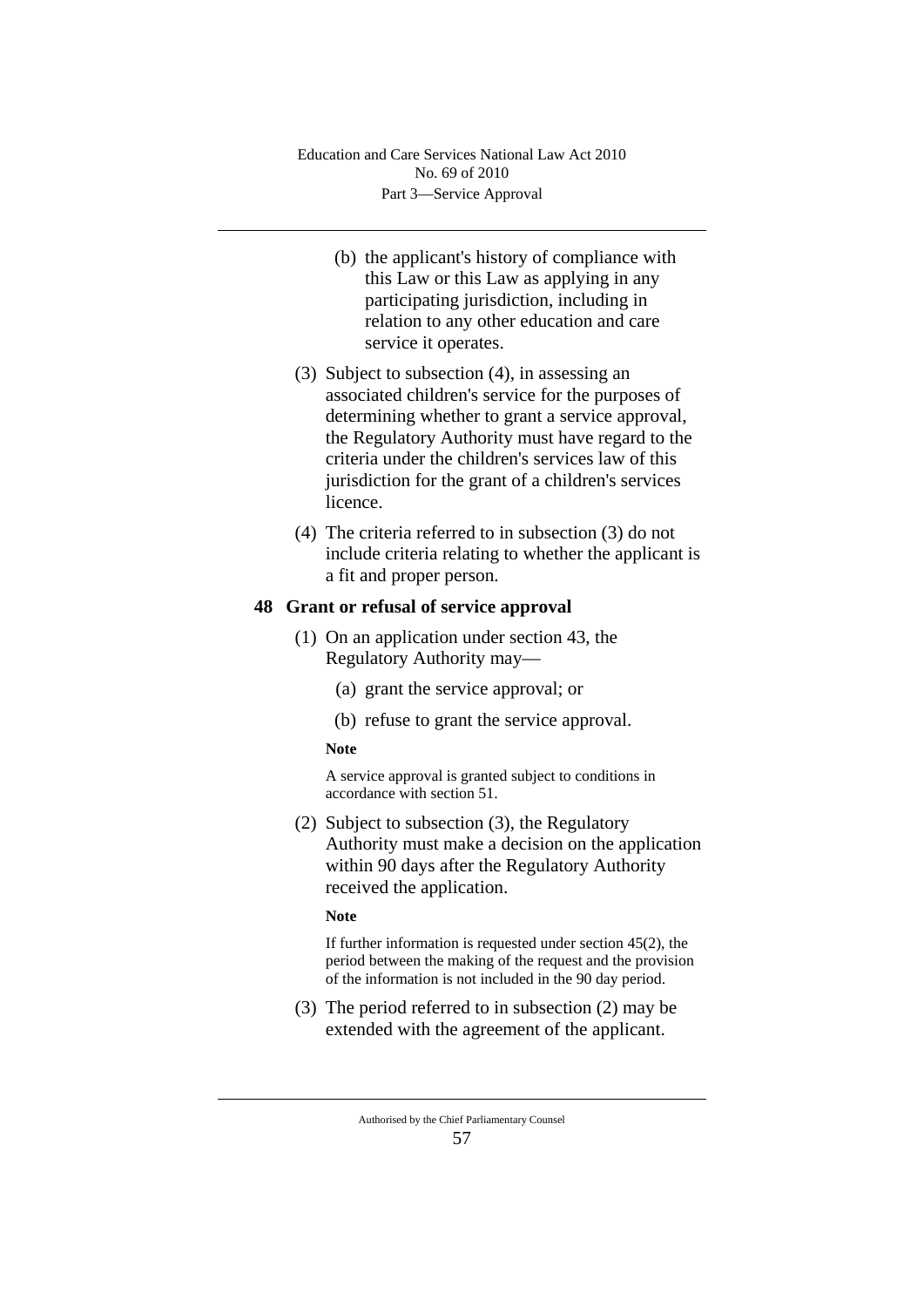- (4) The Regulatory Authority may grant a service approval solely for an education and care service if—
	- (a) the application includes an application for an associated children's service; and
	- (b) that associated children's service does not comply with the criteria referred to in section 47(3).
- (5) The Regulatory Authority is taken to have refused to grant a service approval if the Regulatory Authority has not made a decision under subsection (1)—
	- (a) within the relevant time required under subsection (2); or
	- (b) within the period extended under subsection (3)—

as the case requires.

(6) A service approval cannot be granted solely for an associated children's service.

### **49 Grounds for refusal**

- (1) The Regulatory Authority must refuse to grant a service approval if—
	- (a) the Regulatory Authority is satisfied that the service, if permitted to operate, would constitute an unacceptable risk to the safety, health or wellbeing of children who would be educated or cared for by the education and care service; or
	- (b) the applicant does not have a provider approval.

**Sch. s. 48(4)(b) amended by No. 80/2011 s. 68.**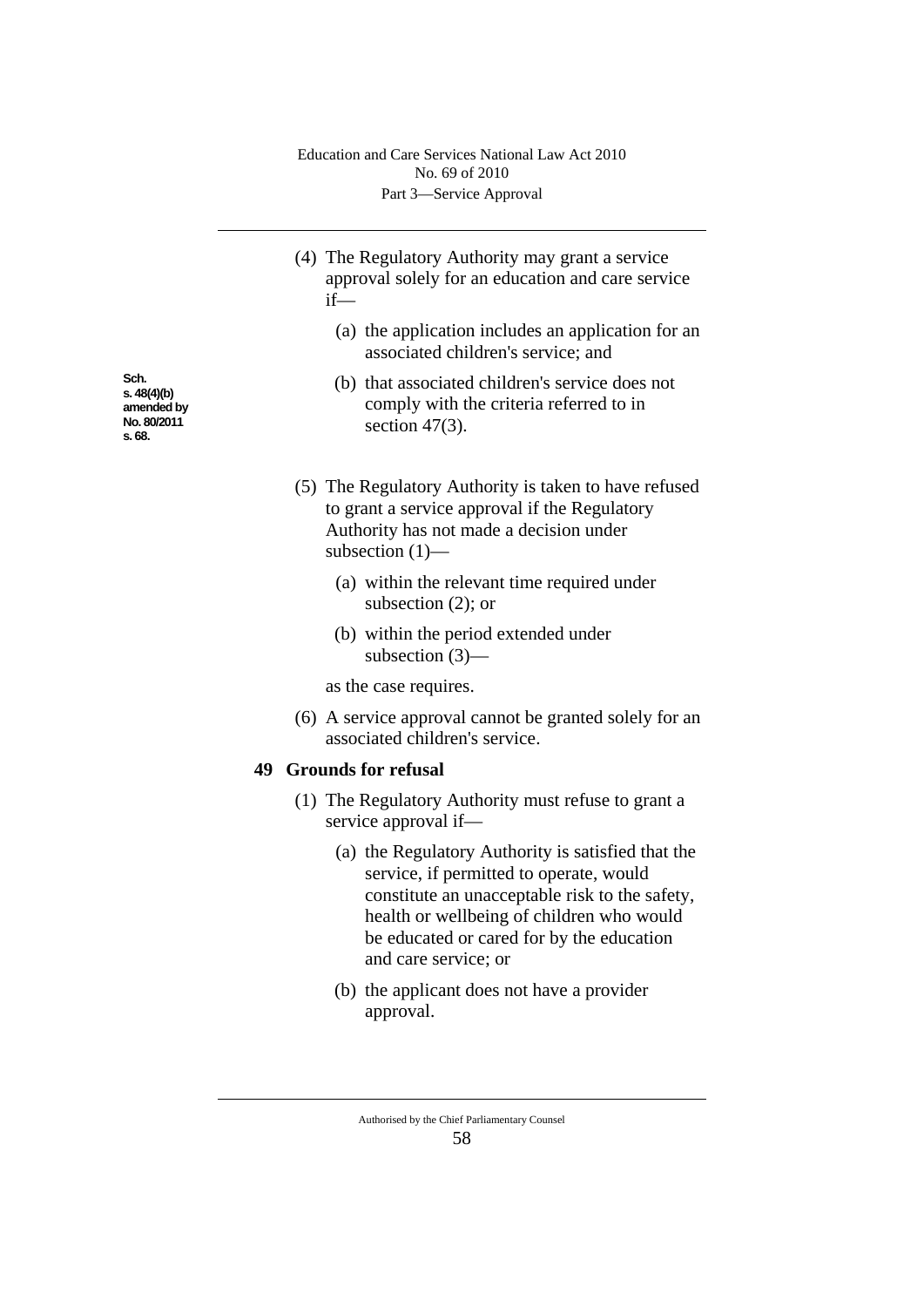(2) The Regulatory Authority may refuse to grant a service approval on any other grounds prescribed in the national regulations.

## **50 Notice of decision on application**

The Regulatory Authority must give written notice to the applicant of a decision under section 48 and the reasons for the decision within 7 days after the decision is made.

# **50A Approval of a place as a family day care venue**

The Regulatory Authority may, at the time of granting the service approval for a family day care service, approve a place (other than a residence) as a family day care venue for that service if the Regulatory Authority considers exceptional circumstances exist.

# **51 Conditions on service approval**

- (1) A service approval is granted subject to the condition that the education and care service is operated in a way that—
	- (a) ensures the safety, health and wellbeing of the children being educated and cared for by the service; and
	- (b) meets the educational and developmental needs of the children being educated and cared for by the service.
- (2) A service approval for a family day care service is granted subject to a condition that the approved provider must ensure that each family day care educator engaged by or registered with the service is adequately monitored and supported by a family day care co-ordinator.
- (2A) A service approval for a family day care service is granted subject to a condition that each family day care residence, and any approved family day care

**Sch. s. 50A inserted by No. 9/2017 s. 13.**

**Sch. s. 51(2) substituted by No. 9/2017 s. 14(1).**

**Sch. s. 51(2A) inserted by No. 9/2017 s. 14(1).**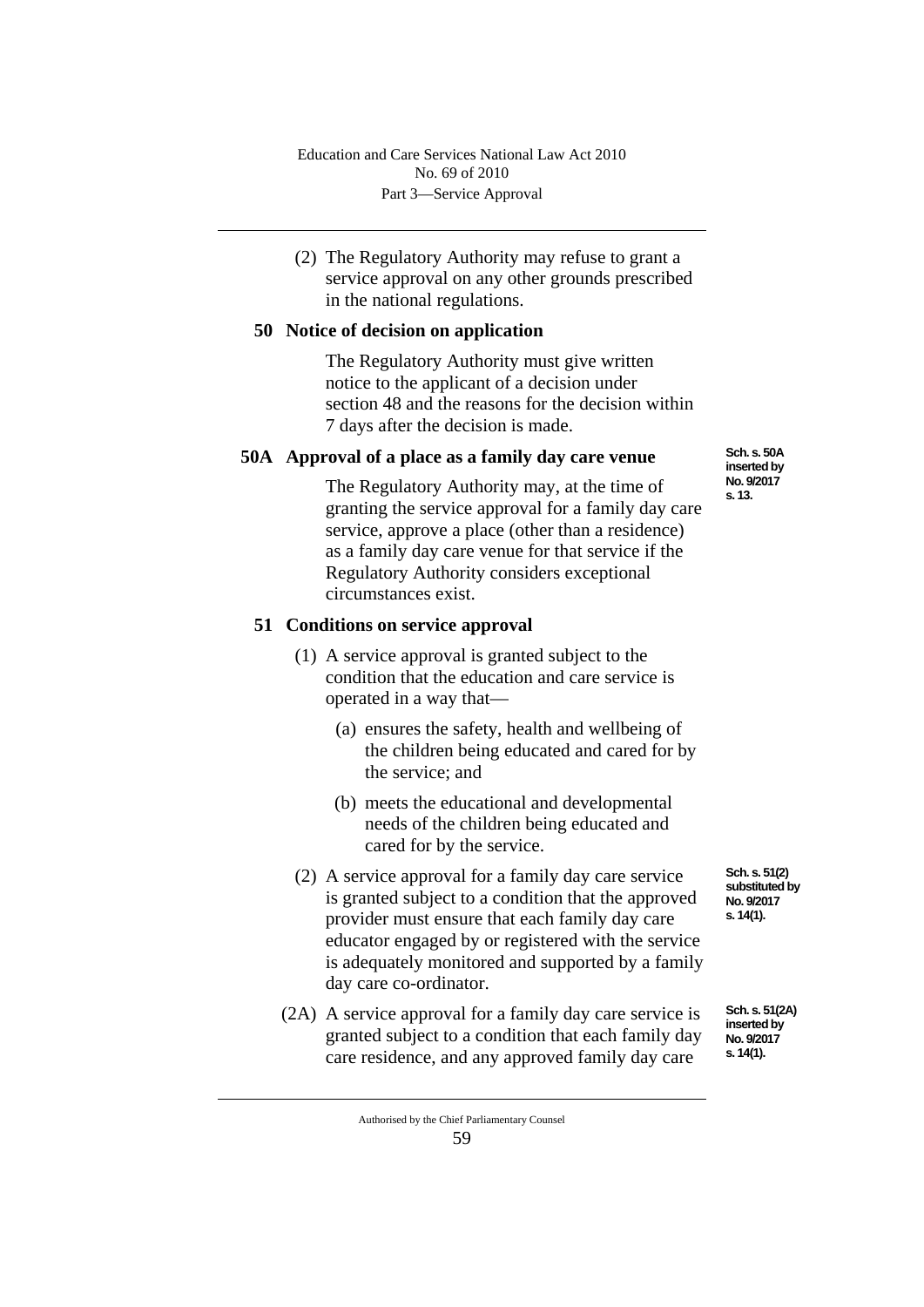venue of the service, are to be located within this jurisdiction.

- (3) A service approval is granted subject to a condition that the service must commence ongoing operation of the service within 6 months after the approval is granted unless the Regulatory Authority agrees to an extension of time.
- (4) A service approval is granted subject to a condition that the approved provider must hold the prescribed insurance in respect of the education and care service.
- (4A) A service approval for an education and care service other than a family day care service is granted subject to a condition that the approved provider must ensure that the number of children educated and cared for by the service at any one time does not exceed the maximum number of children specified in the service approval.
- (4B) An approved provider is not required to comply with subsection (4A) if—
	- (a) the maximum number of children is exceeded because a child is, or 2 or more children from the same family are, being educated and cared for by the education and care service in an emergency; and
	- (b) the approved provider is satisfied on reasonable grounds that this will not affect the health, safety and wellbeing of any other child who is attending the education and care service.

#### **Example**

An emergency under this subsection would include circumstances where a child is in need of protection under a child protection order or where the parent of a child needs urgent health care that prevents that parent caring for the child.

**Sch. s. 51(4A) inserted by No. 9/2017 s. 14(2).**

**Sch. s. 51(4B) inserted by No. 9/2017 s. 14(2).**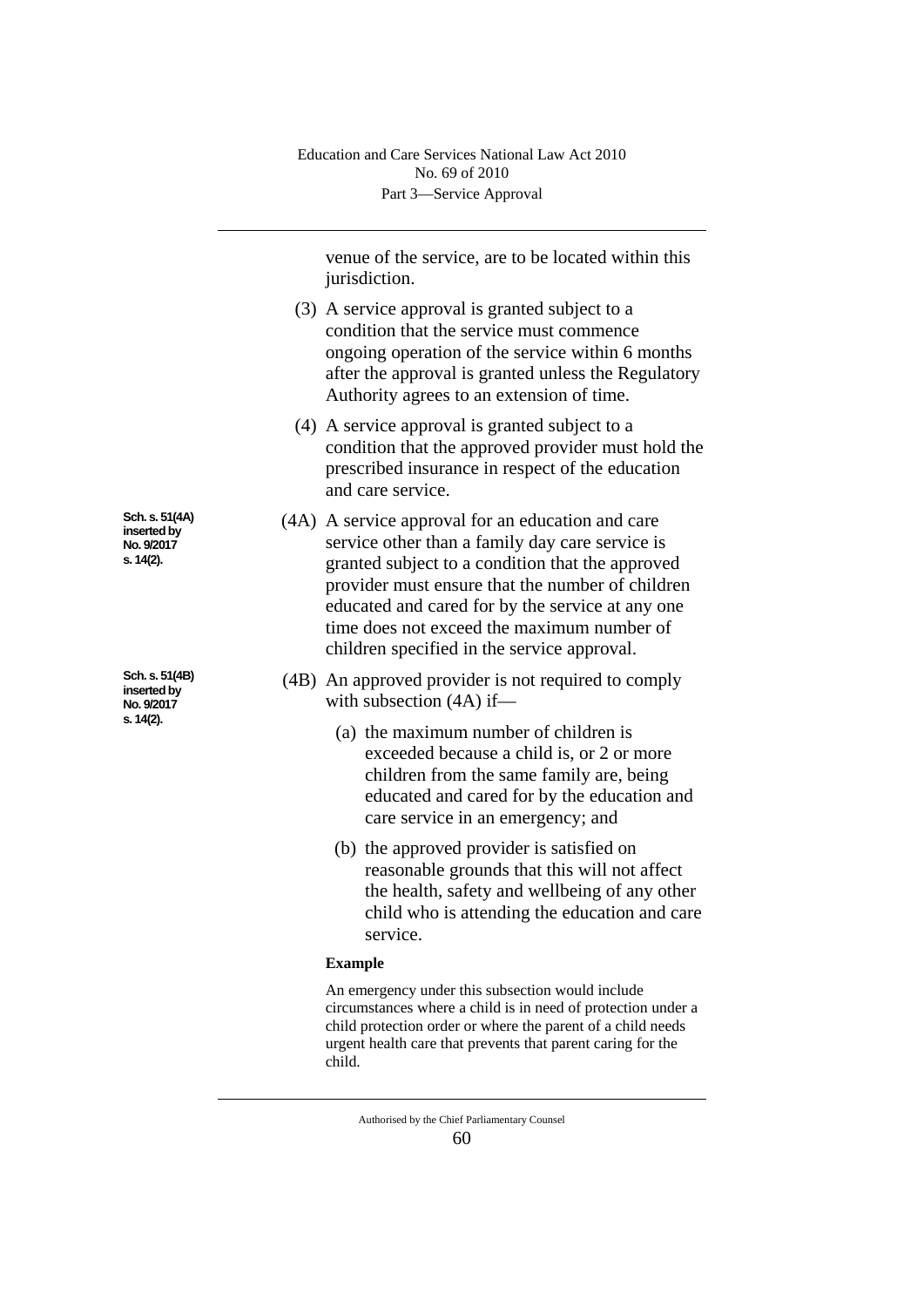- (5) A service approval is granted subject to any other conditions prescribed in the national regulations or imposed by—
	- (a) this Law; or
	- (b) the Regulatory Authority.
- (6) A condition of a service approval does not apply to an associated children's service unless the condition is expressed to apply to that associated children's service.
- (7) A condition of a service approval may be expressed to apply solely to an associated children's service only if the Regulatory Authority has first consulted with the children's services regulator.
- (8) An approved provider must comply with the conditions of a service approval held by the approved provider.

Penalty: \$10 000, in the case of an individual.

\$50,000, in any other case.

## **52 Copy of service approval to be provided**

If the Regulatory Authority grants a service approval under this Part, the Regulatory Authority must provide a copy of the service approval to the approved provider stating—

- (a) the name of the education and care service; and
- (b) the location of the education and care service or, if the education and care service is a family day care service, the location of the principal office of the service and any approved family day care venue for the service; and
- (c) any conditions to which the service approval is subject; and

**Sch. s. 52(b) amended by No. 9/2017 s. 15.**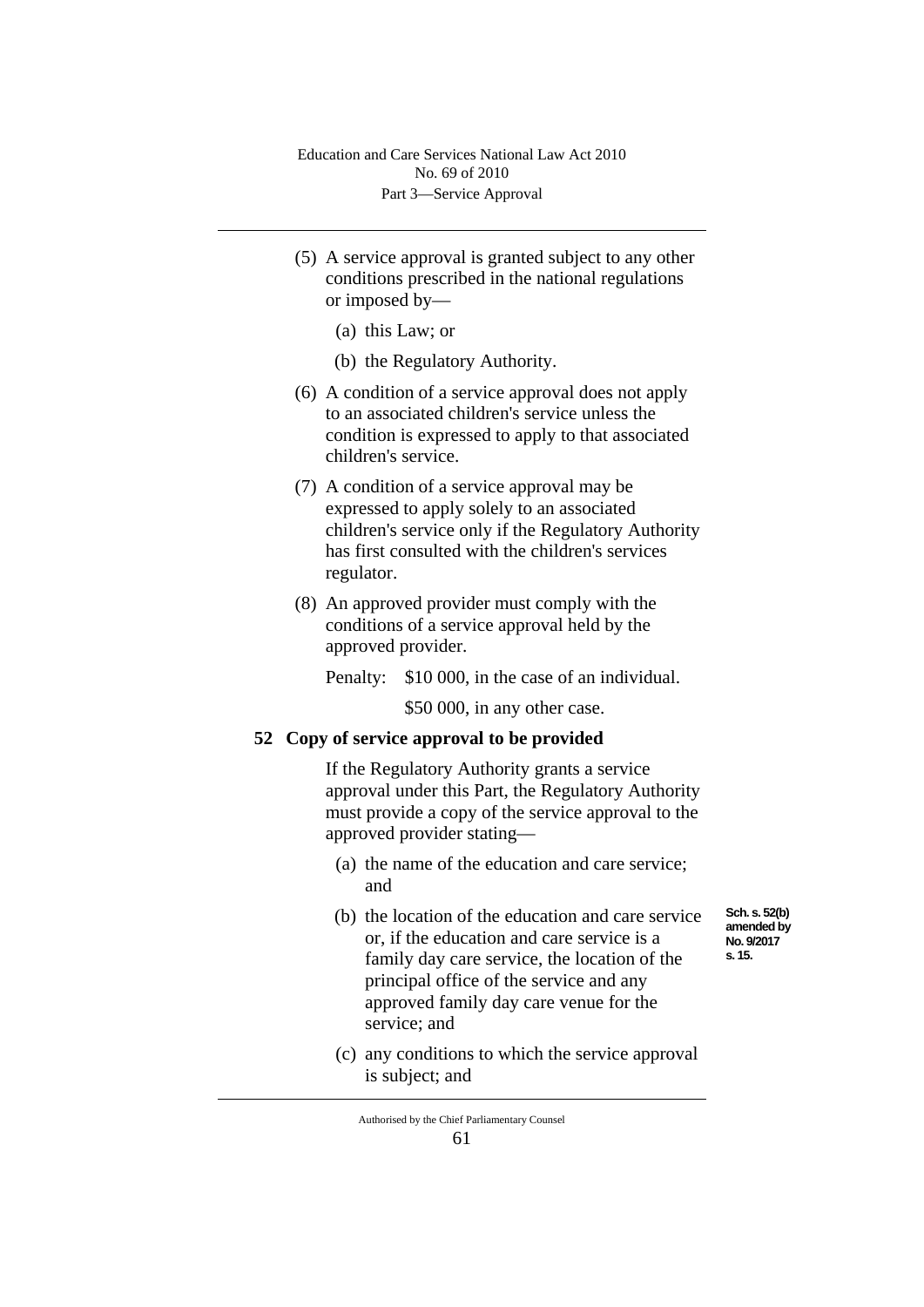- (d) the date the service approval was granted; and
- (e) the service approval number; and
- (f) the name of the approved provider; and
- (g) for a service other than a family day care service, the maximum number of children who can be educated and cared for by the service at any one time; and
- (h) the details of any service waiver under Division 5 or temporary waiver under Division 6 applying to the service; and
- (i) any other prescribed matters.

# **53 Annual fee**

An approved provider must, in accordance with the national regulations, pay the prescribed annual fee in respect of each service approval held by the approved provider.

#### **Division 2—Amendment of service approval**

#### **54 Amendment of service approval on application**

- (1) An approved provider may apply to the Regulatory Authority for an amendment of a service approval.
- (1A) An application under subsection (1) may include a request for the approval of a place (other than a residence) as a family day care venue for a family day care service.
	- (2) An application must—
		- (a) be in writing; and
		- (b) include the prescribed information; and
		- (c) include payment of the prescribed fee.

62

**Sch. s. 54(1A) inserted by No. 9/2017 s. 16(1).**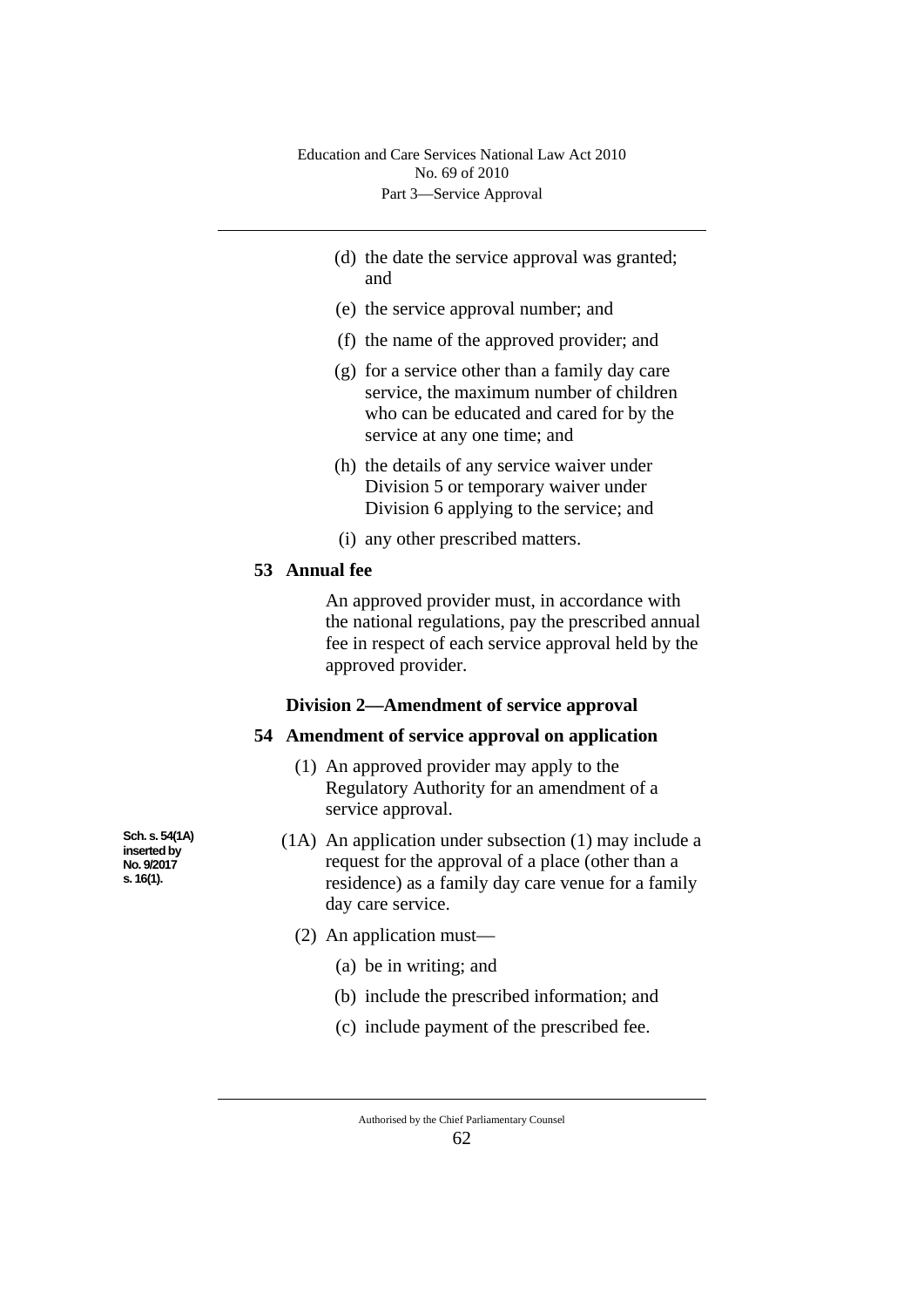- (3) The Regulatory Authority may ask the approved provider to provide any further information that is reasonably required for the purpose of assessing the application.
- (4) If the Regulatory Authority asks the applicant for further information under this section, the period from the making of the request until the provision of the further information is not included in the period referred to in subsection (5).
- (5) The Regulatory Authority must make a decision on the application within 60 days after the Regulatory Authority receives the application.
- (6) The Regulatory Authority must decide the application by—
	- (a) amending the service approval in the way applied for; or
	- (b) with the applicant's written agreement, amending the service approval in another way; or
	- (c) refusing to amend the service approval.
- (7) Without limiting subsection (6), an amendment may vary a condition of the service approval or impose a new condition on the service approval.
- (8) Subject to subsection (8A), an amendment cannot change a location of an education and care service.
- (8A) The Regulatory Authority may approve a place (other than a residence) as a family day care venue for a family day care service if the Regulatory Authority considers exceptional circumstances exist.
	- (9) The Regulatory Authority must give written notice of its decision to the approved provider.

**Sch. s. 54(8) substituted by** 

**No. 9/2017 s. 16(3).**

**Sch. s. 54(8A) inserted by No. 9/2017 s. 16(3).**

Authorised by the Chief Parliamentary Counsel 63

**Sch. s. 54(4) amended by No. 9/2017 s. 16(2).**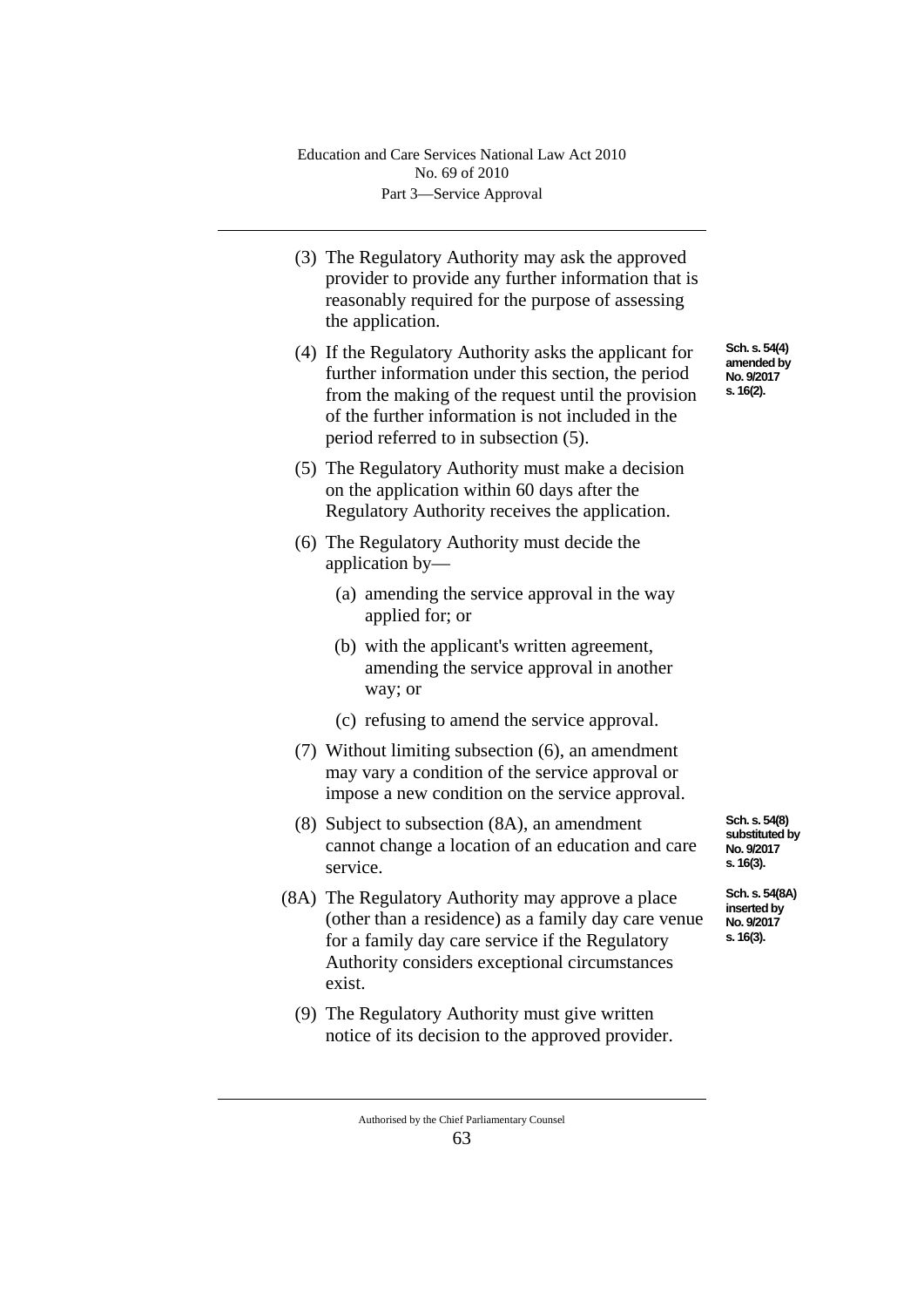# **55 Amendment of service approval by Regulatory Authority**

- (1) The Regulatory Authority may amend a service approval at any time without an application from the approved provider.
- (2) Without limiting subsection (1), an amendment may vary a condition of the service approval or impose a new condition on the service approval.
- (3) The Regulatory Authority must give written notice of the amendment to the approved provider.
- (4) An amendment under this section has effect—
	- (a) 14 days after the Regulatory Authority gives notice of the amendment under subsection (3); or
	- (b) if another period is specified by the Regulatory Authority, at the end of that period.
- (5) The Regulatory Authority must amend a service approval to the extent that it relates to an associated children's service in accordance with any direction by the children's services regulator if that direction is given in accordance with the children's services law of this jurisdiction.

## **55A Condition relating to family day care co-ordinators**

(1) Without limiting section 55, an amendment under that section may impose a condition on the service approval for a family day care service requiring the approved provider to ensure that there is a minimum of one qualified person employed or engaged as a family day care co-ordinator for each 15 family day care educators engaged by or registered with that service.

> Authorised by the Chief Parliamentary Counsel 64

**Sch. s. 55A inserted by No. 9/2017 s. 17.**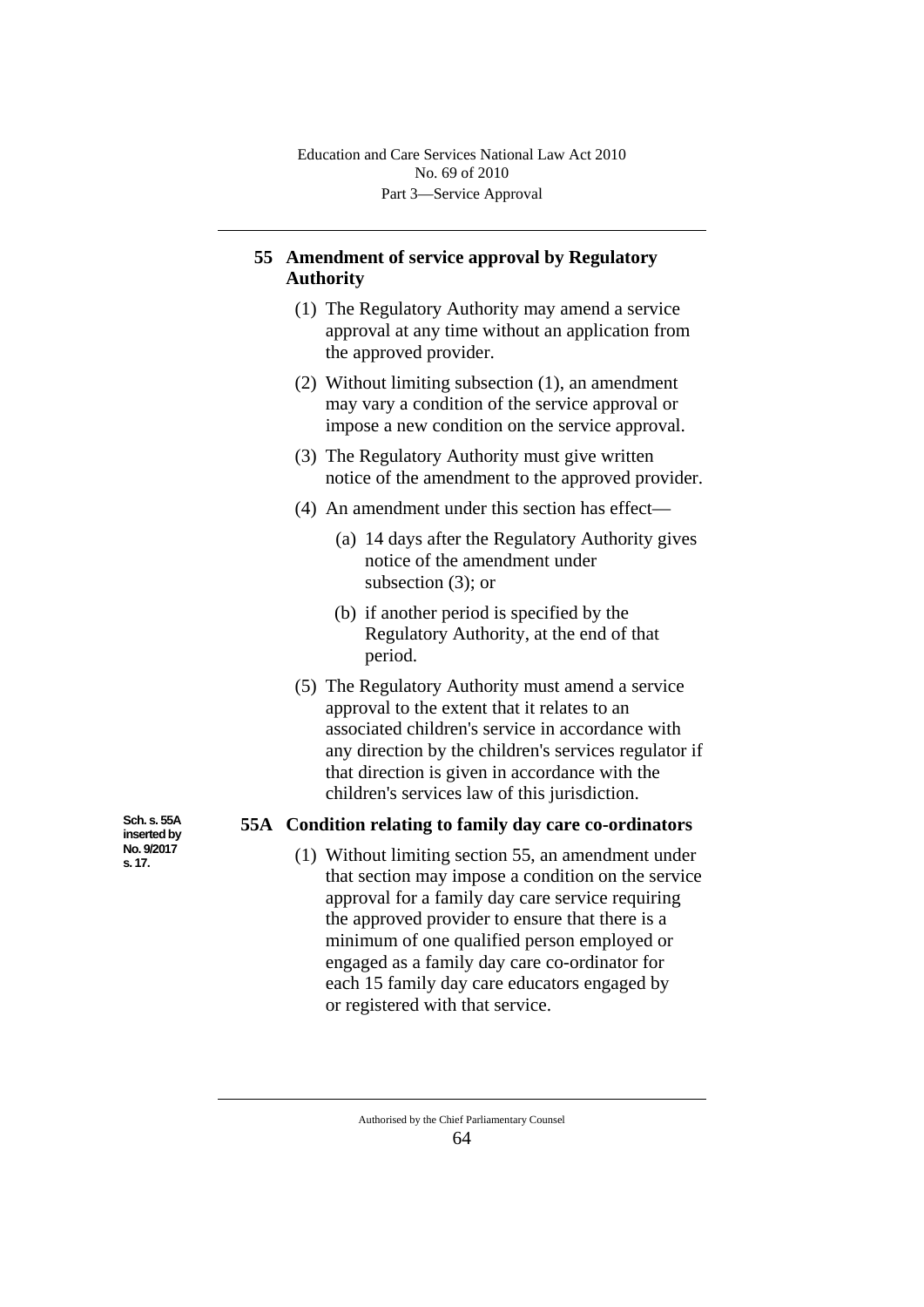- (2) A condition may only be imposed under subsection (1) if—
	- (a) the family day care service has been operating for more than 12 months; and
	- (b) the Regulatory Authority—
		- (i) has taken into account the approved provider's capability and compliance with this Law in respect of the family day care service; and
		- (ii) considers that family day care educators are not adequately monitored and supported by a family day care co-ordinator.
- (3) Section 163 does not apply if a condition is imposed under subsection (1) in respect of a family day care service.
- (4) A person is a qualified person under this section if the person has the qualifications prescribed by the national regulations.

#### **56 Notice of addition of nominated supervisor**

- (1) The approved provider of an education and care service must give written notice to the Regulatory Authority in accordance with this section if the approved provider wishes to add a new nominated supervisor of the education and care service.
- (2) The notice must—
	- (a) nominate one or more individuals to be nominated supervisors of the service and, unless the individual nominated is the approved provider, include from each nominated individual the written consent to the nomination; and
	- (b) include the prescribed information; and

**Sch. s. 56 substituted by No. 9/2017 s. 18.**

Authorised by the Chief Parliamentary Counsel 65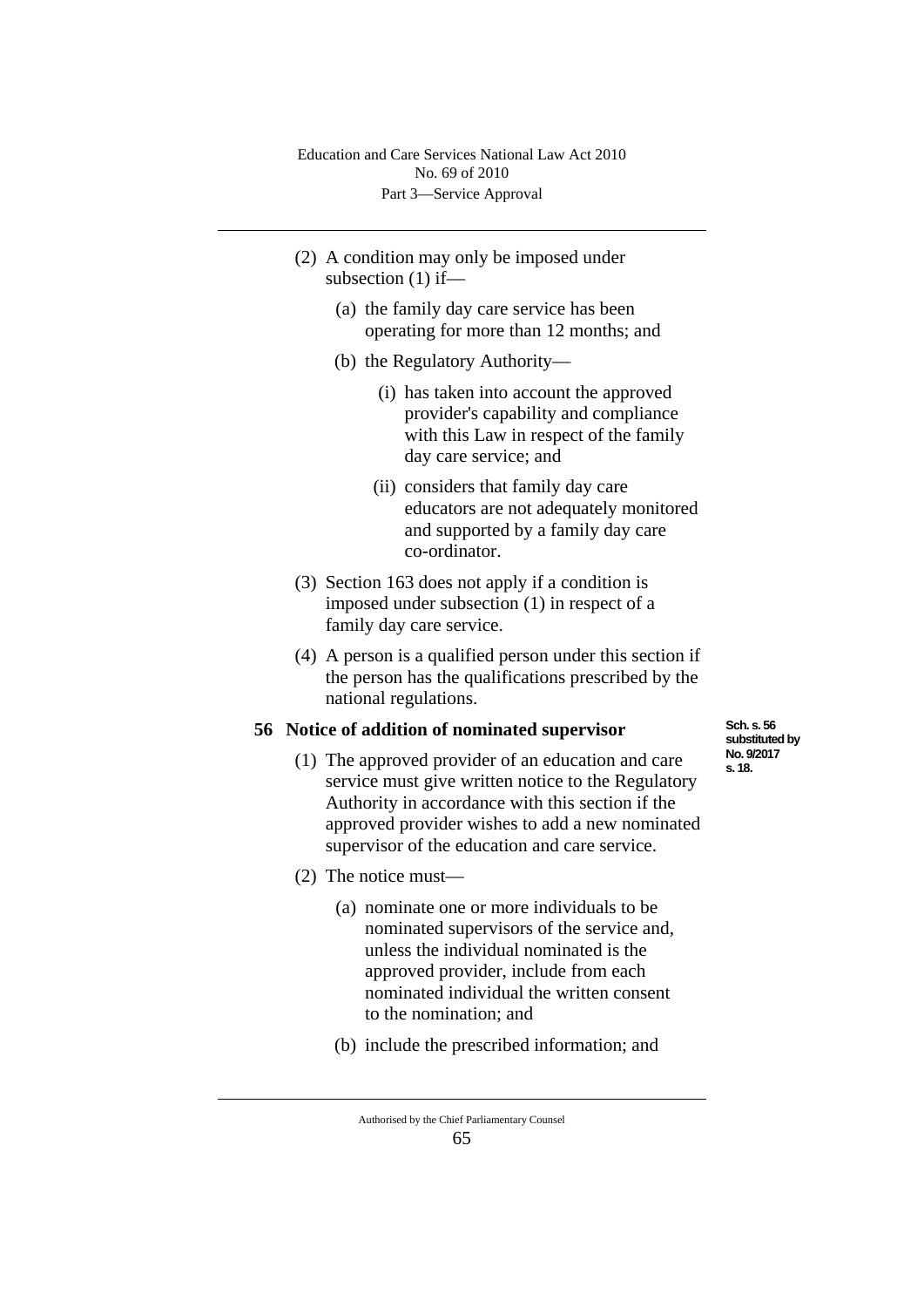#### (c) be given—

- (i) at least 7 days before the individual is to commence work as a nominated supervisor; or
- (ii) if that period of notice is not possible in the circumstances, as soon as practicable but not more than 14 days after the individual commences work as a nominated supervisor.

#### **Note**

Section 173(2)(b) requires an approved provider to notify the Regulatory Authority of the removal of a nominated supervisor.

### **56A Notice of change of a nominated supervisor's name or contact details**

The approved provider of an education and care service must give written notice to the Regulatory Authority of any change to the name or contact details of any nominated supervisor of the education and care service.

## **57 Copy of amended service approval to be provided**

If the Regulatory Authority amends a service approval under this Division, the Authority must provide an amended copy of the service approval to the approved provider.

## **Division 3—Transfer of service approval**

#### **58 Service approval may be transferred**

(1) Subject to this Division, an approved provider who holds a service approval (*transferring approved provider*) may transfer the service approval to another approved provider (*receiving approved provider*).

**Sch. s. 56A inserted by No. 9/2017 s. 19.**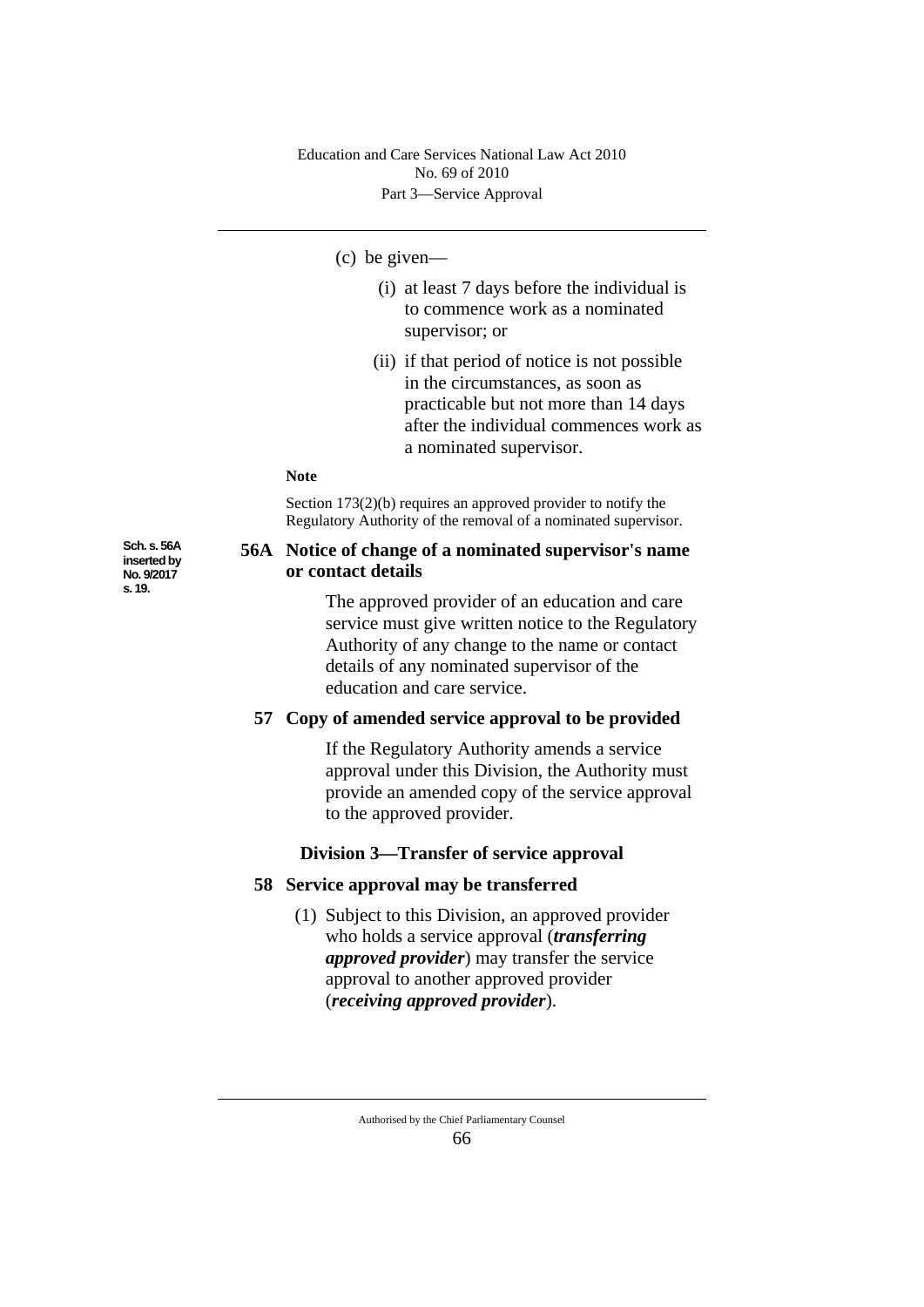- (2) If a service approval is transferred to a receiving approved provider the transfer includes the transfer of the service approval for any associated children's service.
- (3) A person who holds a provider approval may transfer a service approval held by the provider even if the provider approval or service approval is suspended.

## **59 Regulatory Authority to be notified of transfer**

- (1) The transferring approved provider and the receiving approved provider must jointly notify the Regulatory Authority of the transfer—
	- (a) at least 42 days before the transfer is intended to take effect; or
	- (b) if the Regulatory Authority considers that the circumstances are exceptional, a lesser period agreed to by the Regulatory Authority.
- (2) The notice must—
	- (a) be in writing; and
	- (b) include the prescribed information; and
	- (c) include payment of the prescribed fee.
- **60 Consent of Regulatory Authority required for transfer**

A service approval cannot be transferred without the consent of the Regulatory Authority.

# **61 Consent taken to be given unless Regulatory Authority intervenes**

The Regulatory Authority is taken to have consented to the transfer of a service approval if—

(a) the parties have given a notification under section 59; and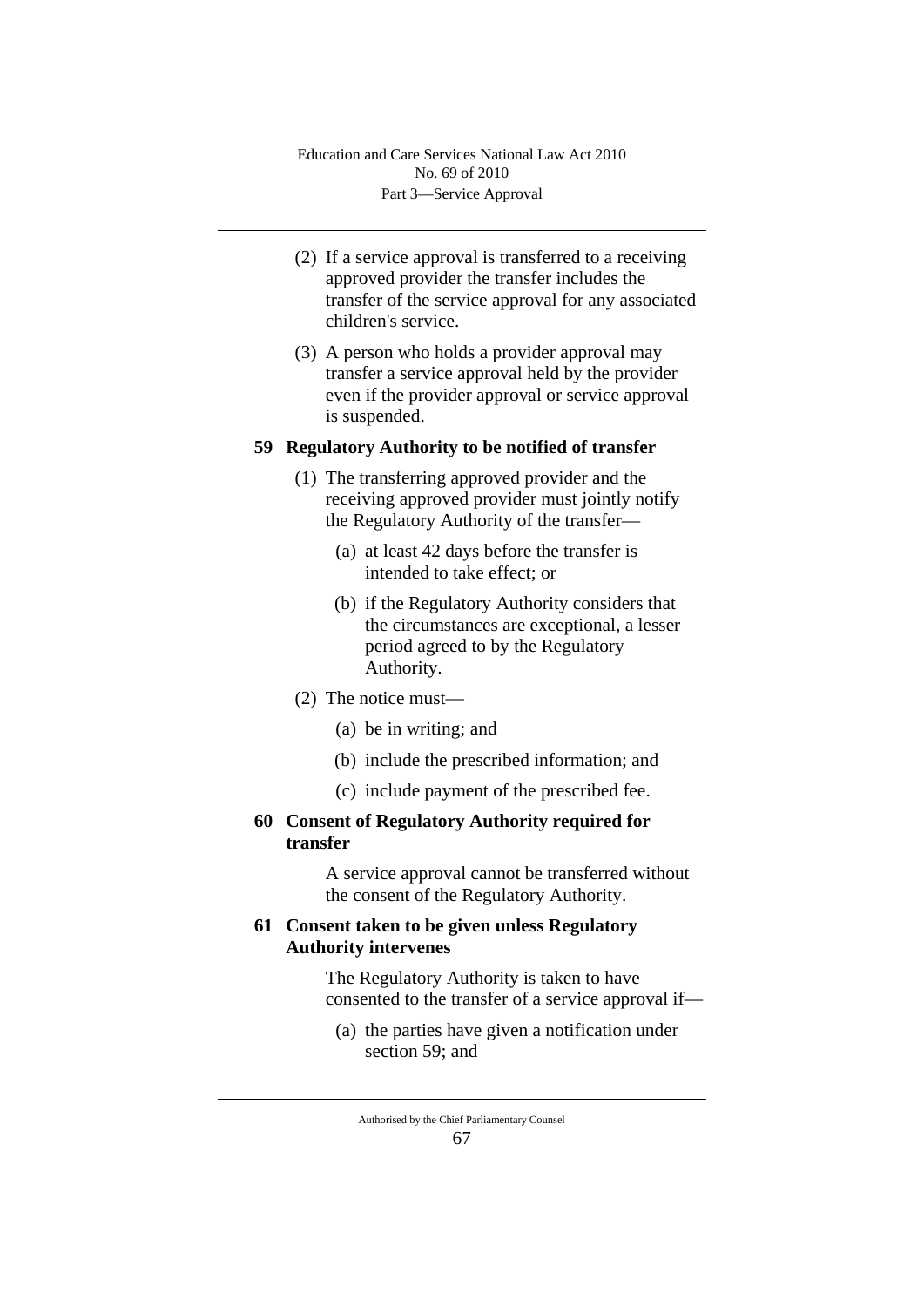(b) 28 days before the transfer is intended to take effect, the Regulatory Authority has not notified the parties that it intends to intervene under section 62.

## **62 Transfer may be subject to intervention by Regulatory Authority**

- (1) The Regulatory Authority may intervene in a transfer of a service approval if the Regulatory Authority is concerned as to any of the following matters—
	- (a) whether the receiving approved provider is capable of operating the education and care service having regard to its financial capacity and management capability and any other matter the Regulatory Authority considers relevant;
	- (b) the receiving approved provider's history of compliance with this Law as applying in a participating jurisdiction, including in relation to any other education and care service it operates;
	- (c) any other matter relevant to the transfer of the service approval.
- (2) The Regulatory Authority must notify the transferring approved provider and the receiving approved provider of the decision to intervene.
- (3) Subject to subsection (5), the notice must be given at least 28 days before the date on which the transfer is intended to take effect.
- (4) A notification under subsection (2) must—
	- (a) be in writing; and
	- (b) include the prescribed information.

**Sch. s. 62(3) amended by No. 9/2017 s. 20(1).**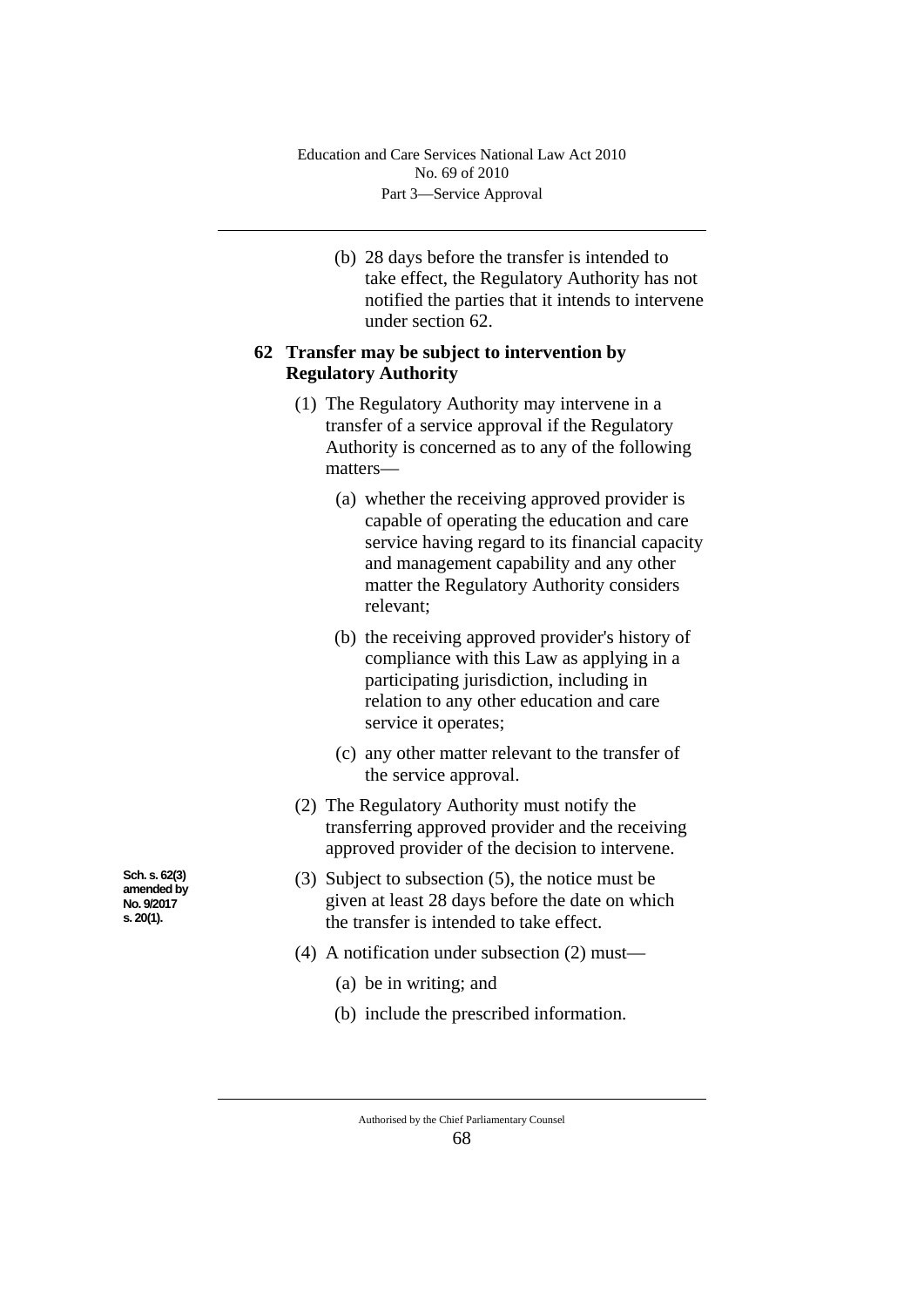(5) The period within which notice must be given under subsection (3) does not apply where the Regulatory Authority has not been notified of the intended transfer of a service approval in accordance with section 59.

# **63 Effect of intervention**

If the Regulatory Authority intervenes under section 62, the transfer must not proceed unless and until the Regulatory Authority gives written consent to the transfer.

# **64 Regulatory Authority may request further information**

If the Regulatory Authority has intervened under section 62, the Regulatory Authority may—

- (a) request further information from the transferring approved provider or receiving approved provider for the purposes of deciding whether to consent to the transfer; and
- (b) undertake inquiries in relation to the receiving approved provider for that purpose.

# **65 Decision after intervention**

- (1) If the Regulatory Authority has intervened under section 62, it may decide—
	- (a) to consent to the proposed transfer; or
	- (b) to refuse to consent to the proposed transfer.
- (2) If the Regulatory Authority consents to the proposed transfer the Regulatory Authority may impose conditions on the consent, including specifying the date on which the proposed transfer is to take effect.
- (3) The service approval must be transferred in accordance with the conditions imposed on the consent.

**Sch. s. 62(5) inserted by No. 9/2017 s. 20(2).**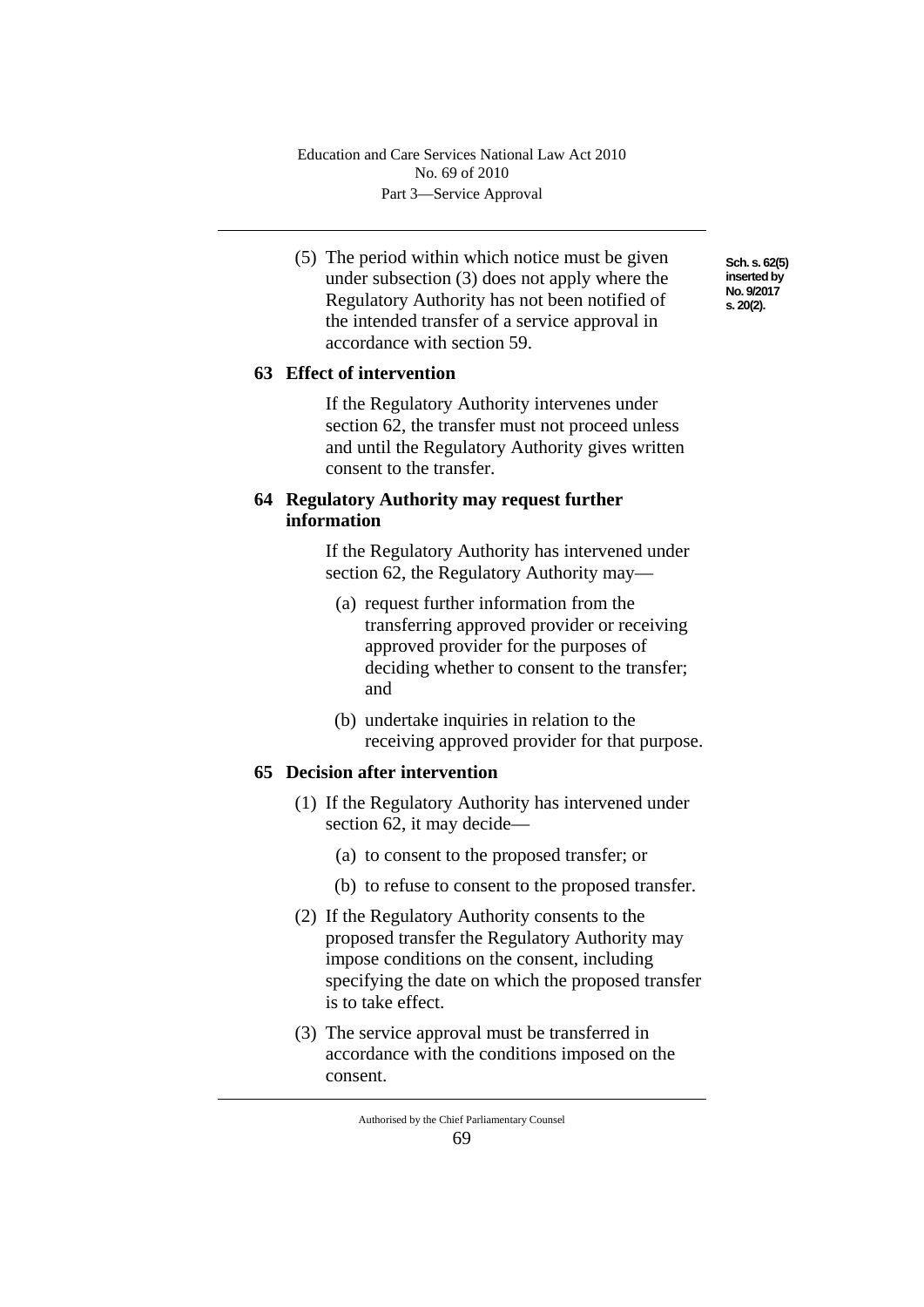# **66 Regulatory Authority to notify outcome 7 days before transfer**

- (1) If the Regulatory Authority has intervened in the transfer of a service approval, the Authority must, at least 7 days before the date on which the transfer is intended to take effect, give a notice to each party specifying that the Authority—
	- (a) consents to the transfer; or
	- (b) refuses to consent to the transfer; or
	- (c) has suspended further consideration of the transfer until further information is received and that the transfer may not proceed until a further notice is given under this section consenting to the transfer; or
	- (d) has not yet made a decision on the transfer and that the Regulatory Authority will make a decision on the transfer within 28 days and that the transfer may not proceed until a further notice is given under this section consenting to the transfer.
- (2) If the Regulatory Authority consents to the transfer, the notice—
	- (a) must specify—
		- (i) the date on which the transfer is to take effect; and
		- (ii) any conditions on the consent to the transfer; and
	- (b) may include notice of any condition that the Regulatory Authority has imposed on the provider approval or a service approval of the receiving approved provider because of the transfer.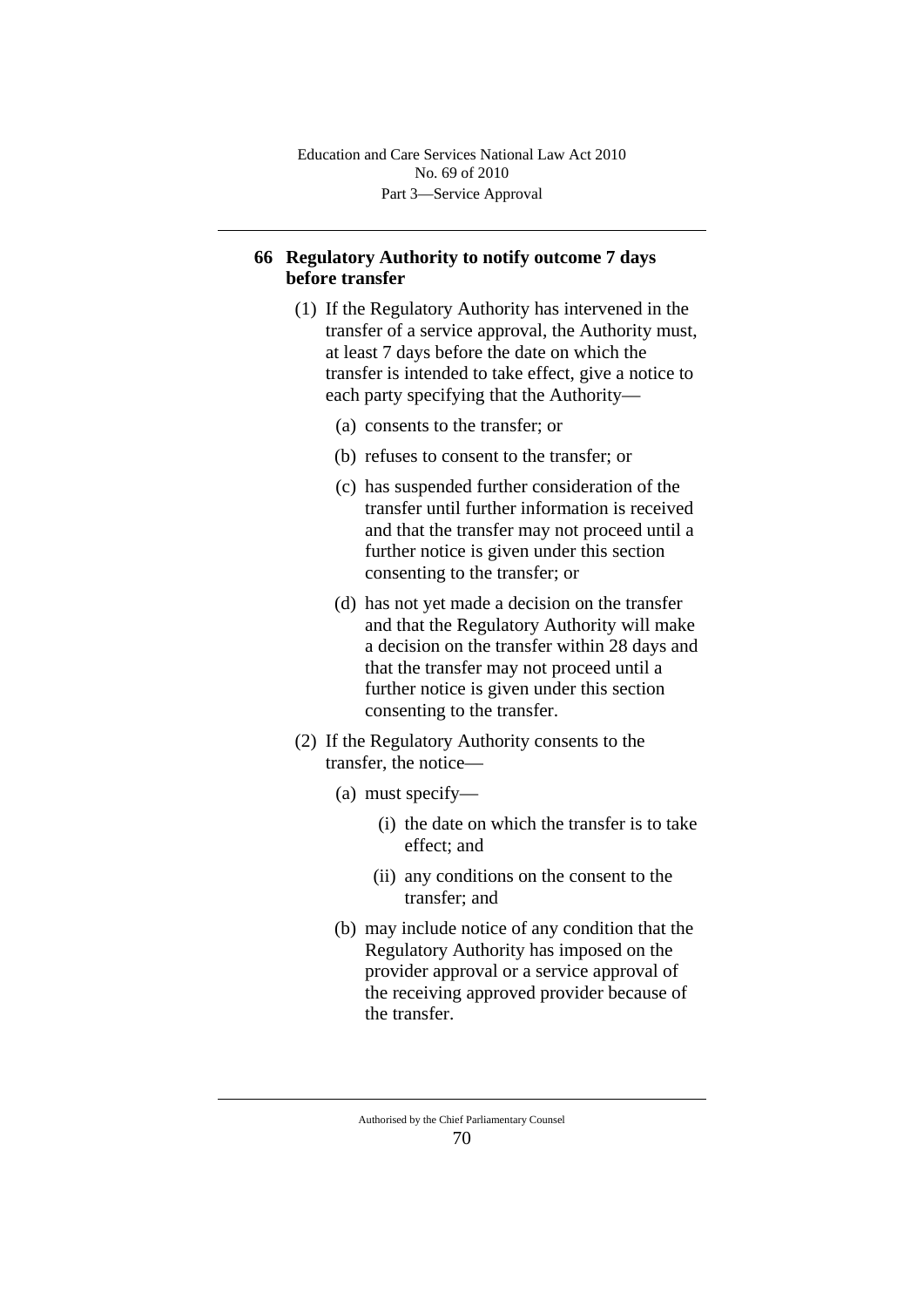(3) If the Regulatory Authority refuses to consent to the transfer, the notice must include the reasons for the refusal.

### **67 Transfer of service approval without consent is void**

A transfer of a service approval is void if—

- (a) it is made without the consent of the Regulatory Authority; or
- (b) it is made in contravention of the conditions imposed by the Regulatory Authority on the consent to the transfer; or
- (c) it is made to a person who is not the approved provider who gave the notification under section 59 as the receiving approved provider.

### **68 Confirmation of transfer**

(1) The transferring approved provider and the receiving approved provider must give written notice to the Regulatory Authority within 2 days after the transfer takes effect specifying the date of the transfer.

Penalty: \$4000, in the case of an individual.

\$20,000, in any other case.

- (2) On receipt of a notice under this section, the Regulatory Authority must amend the service approval and provide an amended copy of the service approval to the receiving approved provider.
- (3) The amendment to the service approval is taken to take effect on the date of the transfer.
- (4) An approved provider who gives notice under this section is not guilty of an offence for a failure of any other person to give that notice.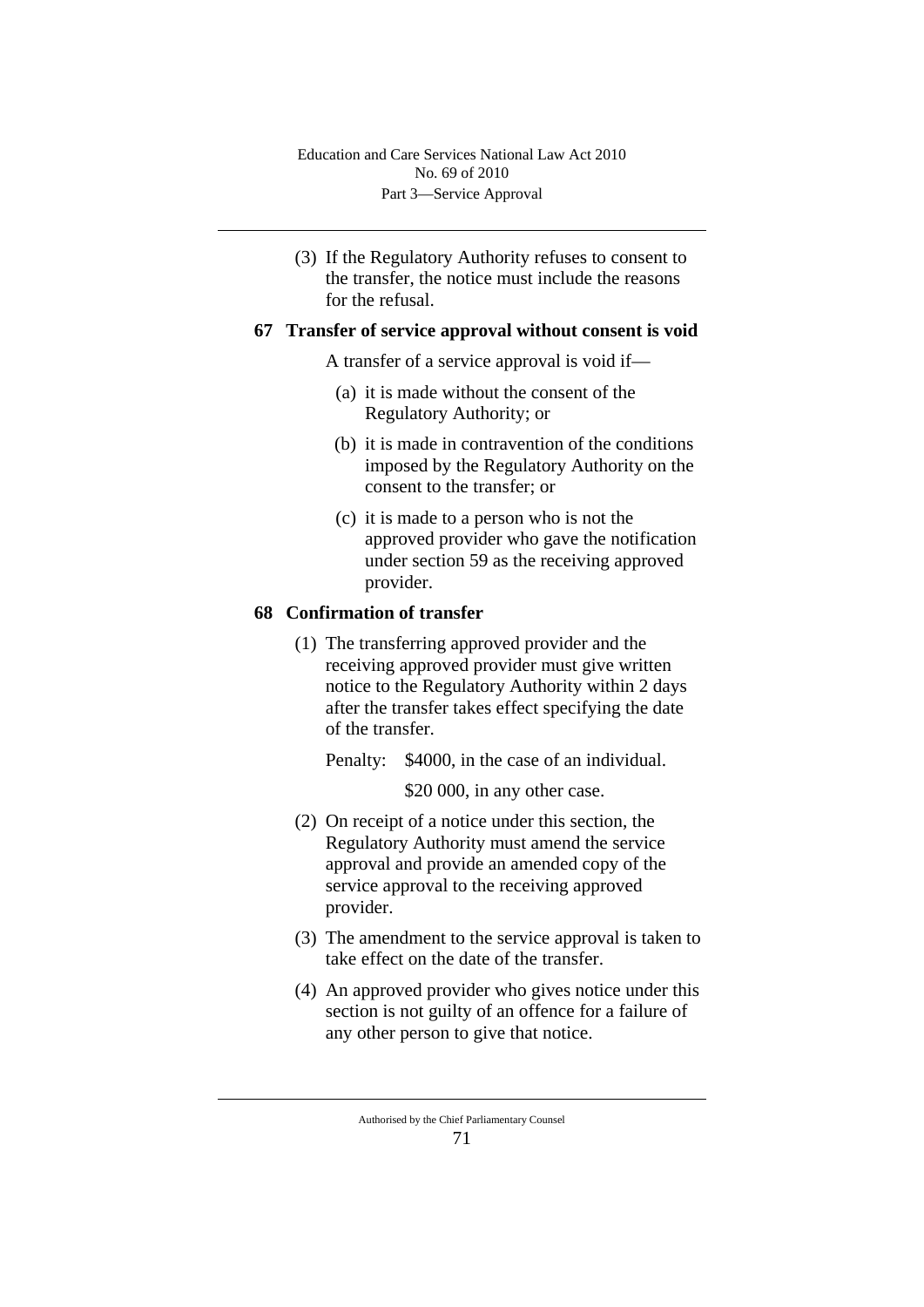## **69 Notice to parents**

(1) The receiving approved provider must give written notice to the parents of children enrolled at an education and care service of the transfer of the service approval for that service to that provider.

Penalty: \$3000, in the case of an individual.

\$15 000, in any other case.

(2) The notice must be given at least 2 days before the date on which the transfer of the service approval takes effect.

#### **Division 4—Suspension or cancellation of service approval**

#### **70 Grounds for suspension of service approval**

A Regulatory Authority may suspend a service approval if—

- (a) the Regulatory Authority reasonably believes that it would not be in the best interests of children being educated and cared for by the service for the service to continue; or
- (b) a condition of the service approval has not been complied with; or
- (c) the service is not being managed in accordance with this Law; or
- (d) the service has operated at a rating level as not meeting the National Quality Standard and—
	- (i) a service waiver or temporary waiver does not apply to the service in respect of that non-compliance; and
	- (ii) there has been no improvement in the rating level; or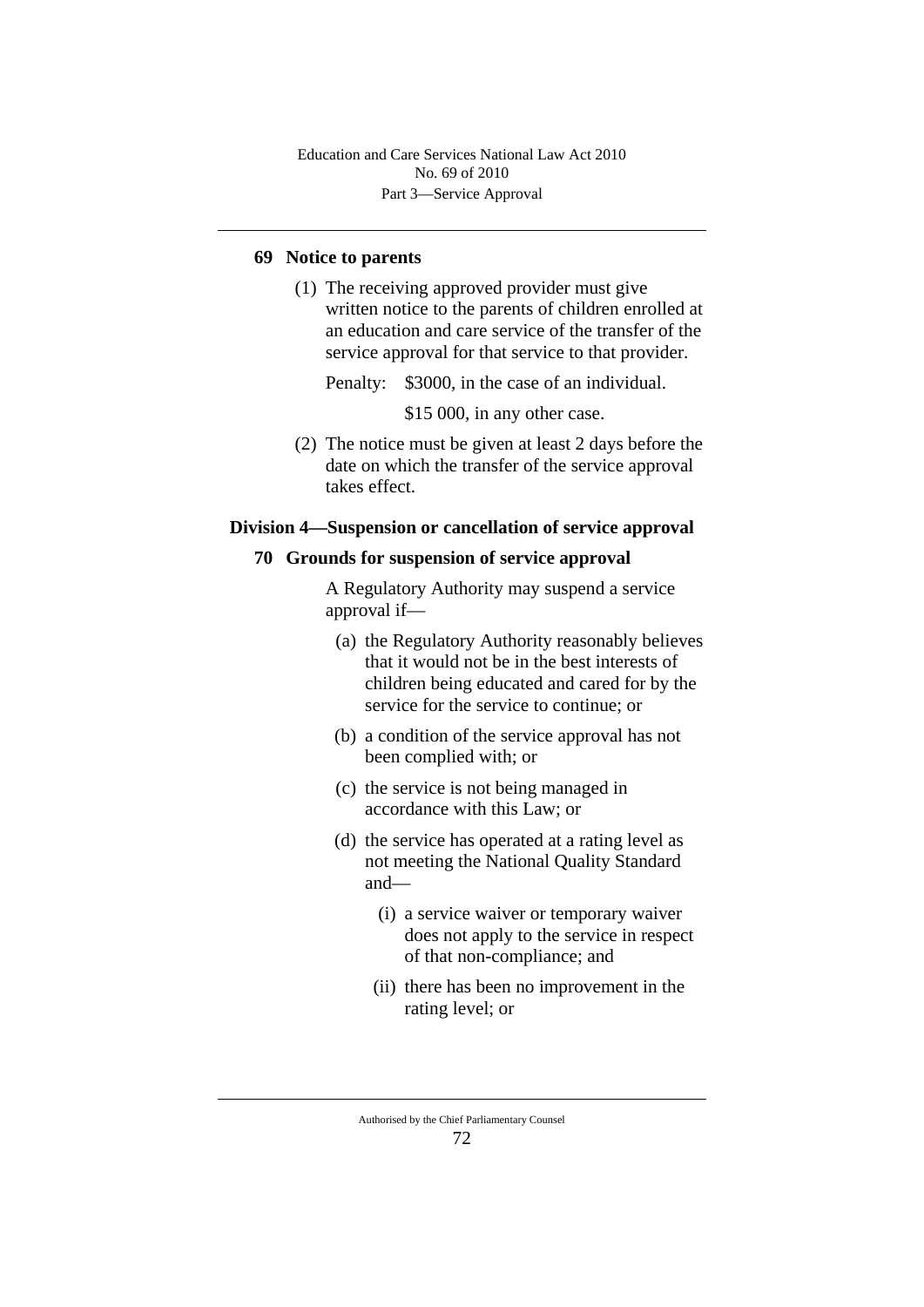- (e) the approved provider has contravened this Law as applying in any participating jurisdiction; or
- (f) the approved provider has failed to comply with a direction, compliance notice or emergency order under this Law as applying in any participating jurisdiction in relation to the service; or
- (g) the approved provider has—
	- (i) ceased to operate the education and care service at the education and care service premises for which the service approval was granted; and
	- (ii) within 6 months of ceasing to operate the service, has not transferred the service to another approved provider; or
- (h) the approved provider has not, within 6 months after being granted a service approval, commenced ongoing operation of the service; or
- (i) the approved provider has not paid the prescribed annual fee for the service approval.

## **71 Show cause notice before suspension**

- (1) This section applies if the Regulatory Authority is considering the suspension of a service approval under section 70.
- (2) The Regulatory Authority must first give the approved provider a notice (*show cause notice*) stating—
	- (a) that the Regulatory Authority intends to suspend the service approval; and
	- (b) the proposed period of suspension; and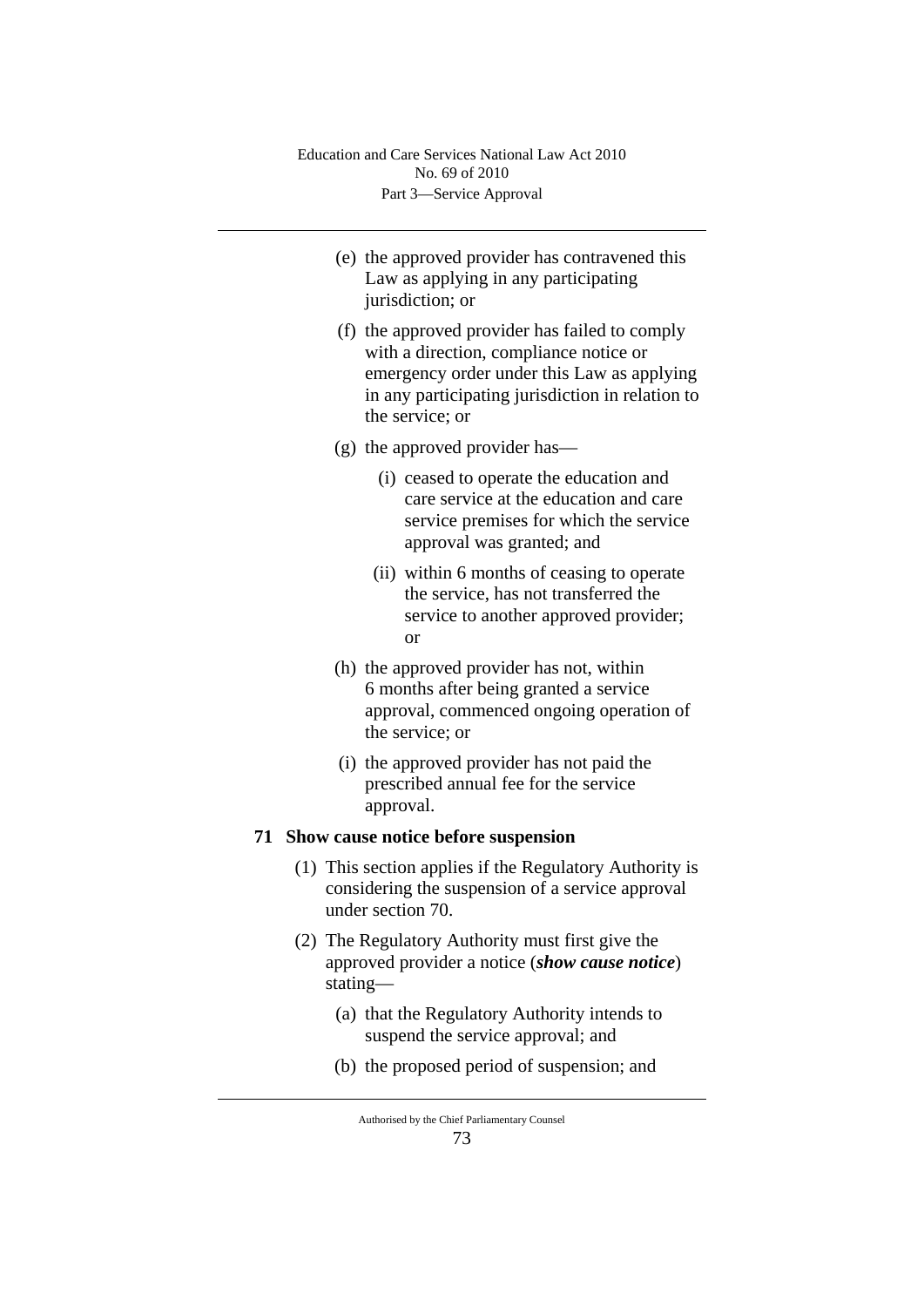- (c) the reasons for the proposed suspension; and
- (d) that the approved provider may, within 30 days after the notice is given, give the Regulatory Authority a written response to the proposed suspension.

#### **72 Decision in relation to suspension**

After considering any written response from the approved provider received within the time allowed by section  $71(2)(d)$ , the Regulatory Authority may—

- (a) if the suspension was proposed on the ground referred to in section 70(a), (c) or (d), accept an undertaking from the approved provider under section 179A; or
- (b) in any case—
	- (i) suspend the service approval for a period not more than the prescribed period; or
	- (ii) decide not to suspend the service approval.

## **73 Suspension of service approval without show cause**

The Regulatory Authority may suspend the service approval without giving the approved provider a show cause notice under section 71 if the Regulatory Authority is satisfied that there is an immediate risk to the safety, health or wellbeing of a child or children being educated and cared for by the education and care service.

#### **74 Notice and effect of decision**

- (1) The Regulatory Authority must give the approved provider written notice of the decision to suspend.
- (2) Subject to section 76, the decision under section 72 to suspend takes effect at the end of 14 days after the date of the decision, or, if

**Sch. s. 72(a) substituted by No. 9/2017 s. 21.**

**Sch. s. 72(b) substituted by No. 9/2017 s. 21.**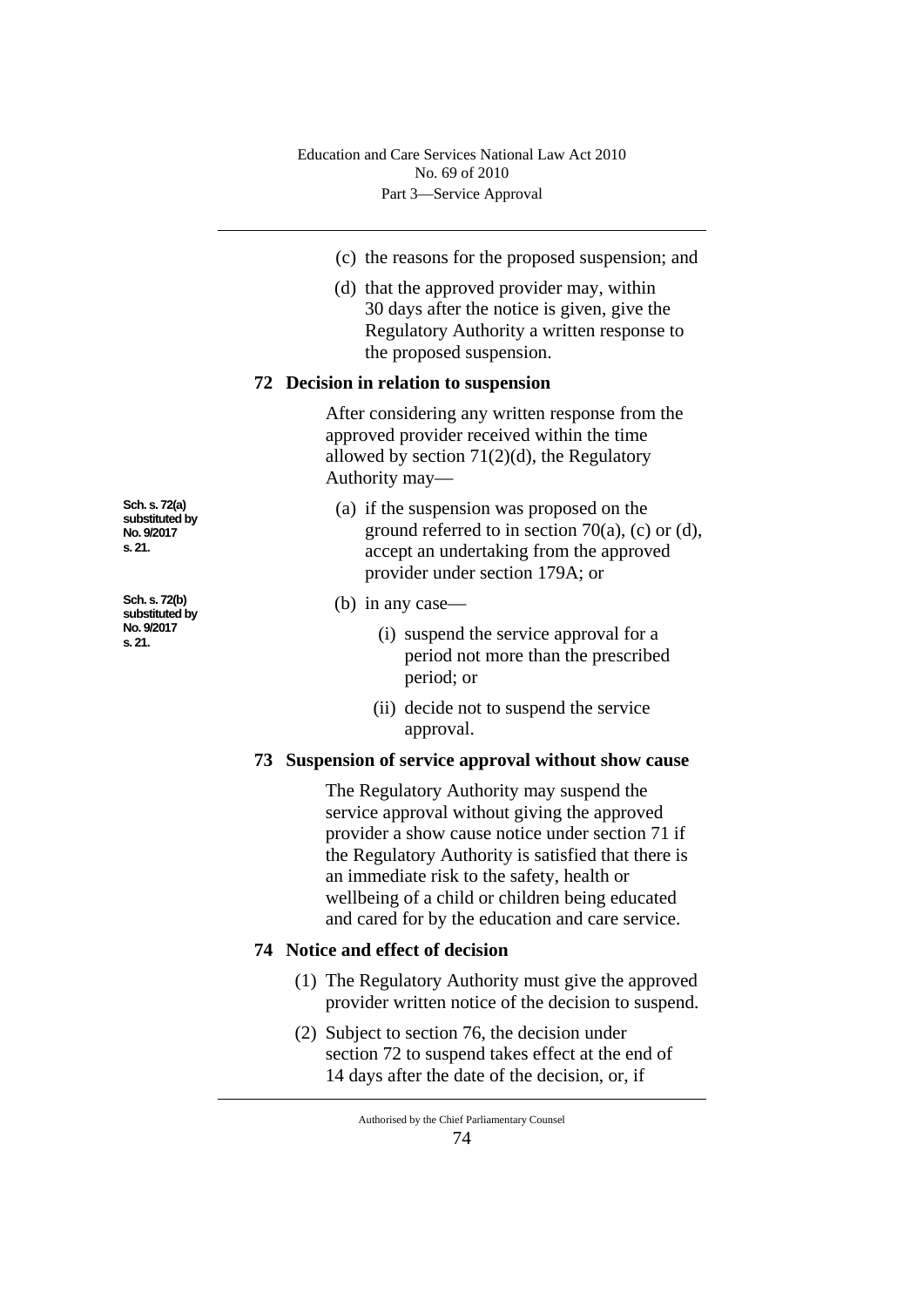another period is specified by the Regulatory Authority, at the end of that period.

- (3) Subject to section 76, the decision under section 73 to suspend takes effect on the giving of the notice.
- (4) The notice of a decision to suspend must set out—
	- (a) the period of suspension; and
	- (b) the date on which it takes effect.
- (5) A suspension of a service approval also suspends the service approval to the extent that it relates to an associated children's service.

### **75 Suspension of service approval to the extent that it relates to associated children's service**

- (1) If the Regulatory Authority considers that a service approval should be suspended to the extent only that it applies to an associated children's service, the Regulatory Authority must refer the matter to the children's services regulator of this jurisdiction for determination under the children's services law.
- (2) The children's services regulator must notify the Regulatory Authority if it proposes to conduct any investigation or inquiry into an associated children's service under the children's services law.
- (3) If a final determination is made under the children's services law of this jurisdiction that a service approval should be suspended to the extent that it relates to an associated children's service—
	- (a) the children's services regulator must advise the Regulatory Authority of that determination; and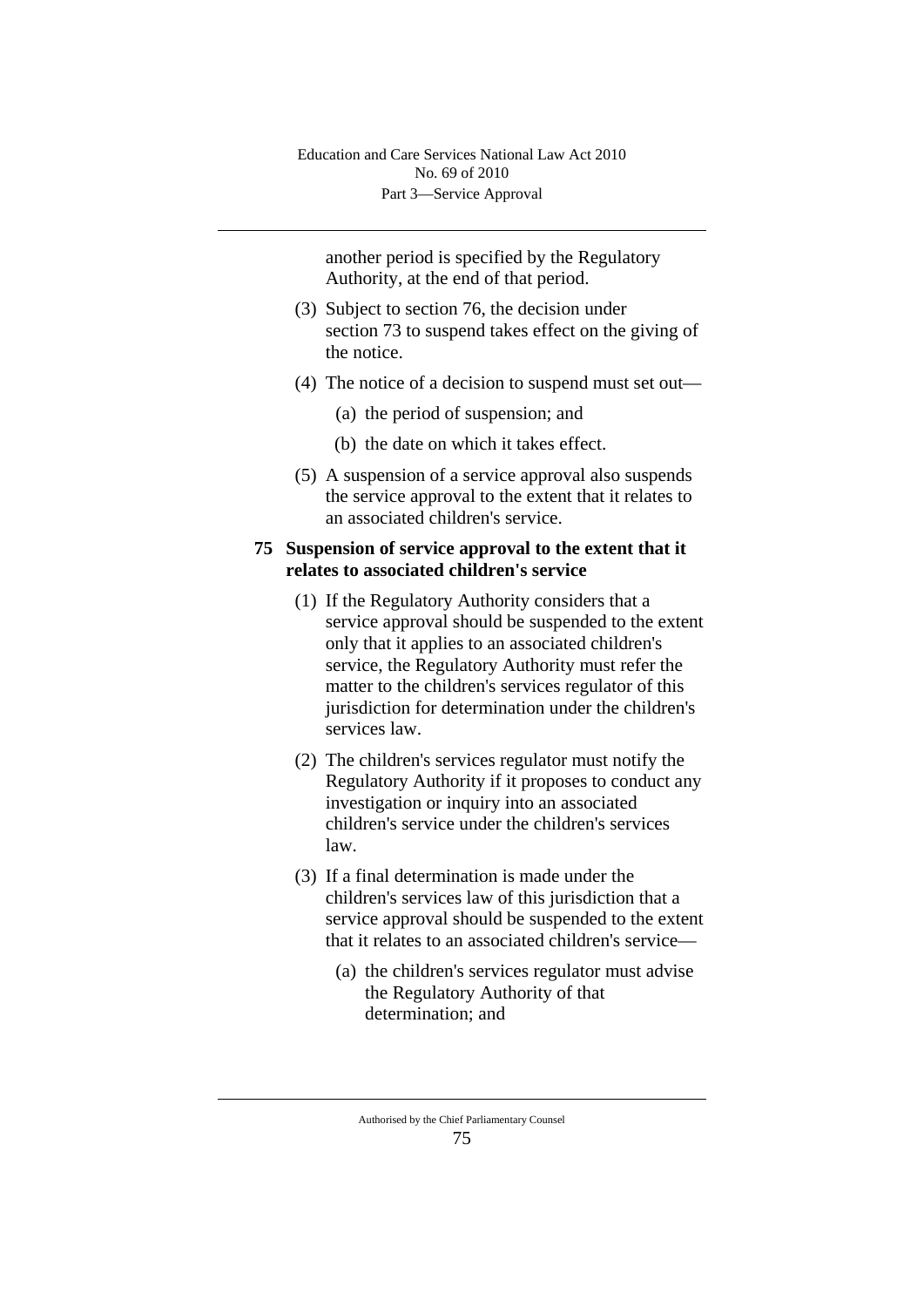(b) the service approval is suspended to the extent that it relates to the associated children's service in accordance with that determination.

# **76 Transfer of suspended service**

- (1) The Regulatory Authority may consent under this Part to the transfer of a service approval that is suspended under section 72 or 73.
- (2) The suspension of the service approval ceases on the transfer taking effect, unless the conditions of the Regulatory Authority's consent to the transfer otherwise provide.

# **77 Grounds for cancellation of service approval**

A Regulatory Authority may cancel a service approval if—

- (a) the Regulatory Authority reasonably believes that the continued operation of the education and care service would constitute an unacceptable risk to the safety, health or wellbeing of any child or class of children being educated and cared for by the education and care service; or
- (b) the service has been suspended under section 72 or 73 and the reason for the suspension has not been rectified at or before the end of the period of suspension; or
- (c) the service approval was obtained improperly; or
- (d) a condition of the service approval has not been complied with.

## **78 Show cause notice before cancellation**

(1) This section applies if the Regulatory Authority is considering the cancellation of a service approval under section 77.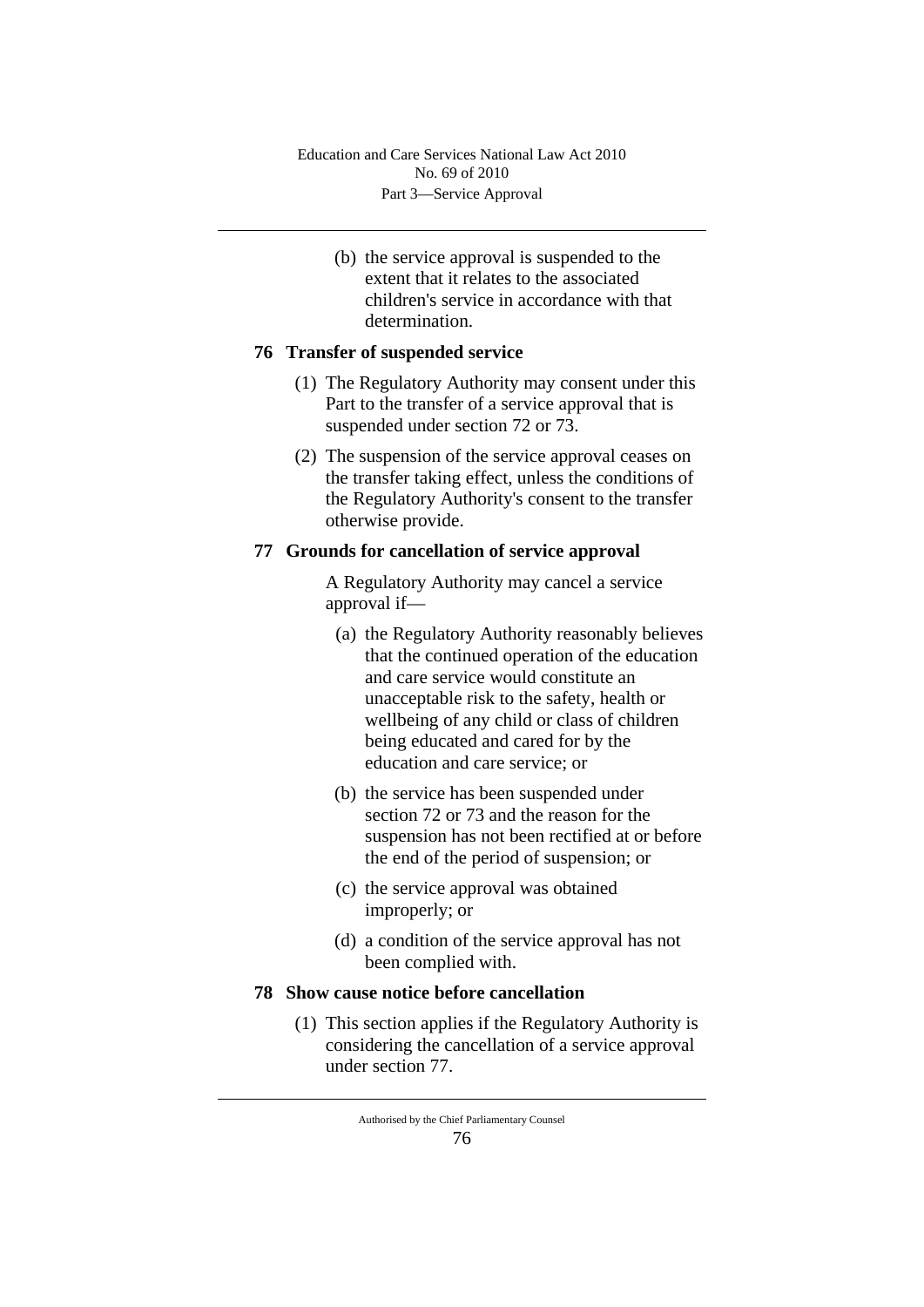- (2) The Regulatory Authority must first give the approved provider a notice (*show cause notice*) stating—
	- (a) that the Regulatory Authority intends to cancel the service approval; and
	- (b) the reasons for the proposed cancellation; and
	- (c) that the approved provider may, within 30 days after the notice is given, give the Regulatory Authority a written response to the proposed cancellation.

#### **79 Decision in relation to cancellation**

- (1) After considering any written response from the approved provider received within the time allowed by section 78(2)(c), the Regulatory Authority—
	- $(a)$  may—
		- (i) cancel the service approval; or
		- (ii) suspend the service approval for a period not more than the prescribed period; or
		- (iii) decide not to cancel the service approval; and
	- (b) must give the approved provider written notice of the decision.
- (2) Subject to section 81, the decision to cancel the service approval takes effect—
	- (a) at the end of 14 days after the date of the decision; or
	- (b) if another period is specified by the Regulatory Authority, at the end of that period.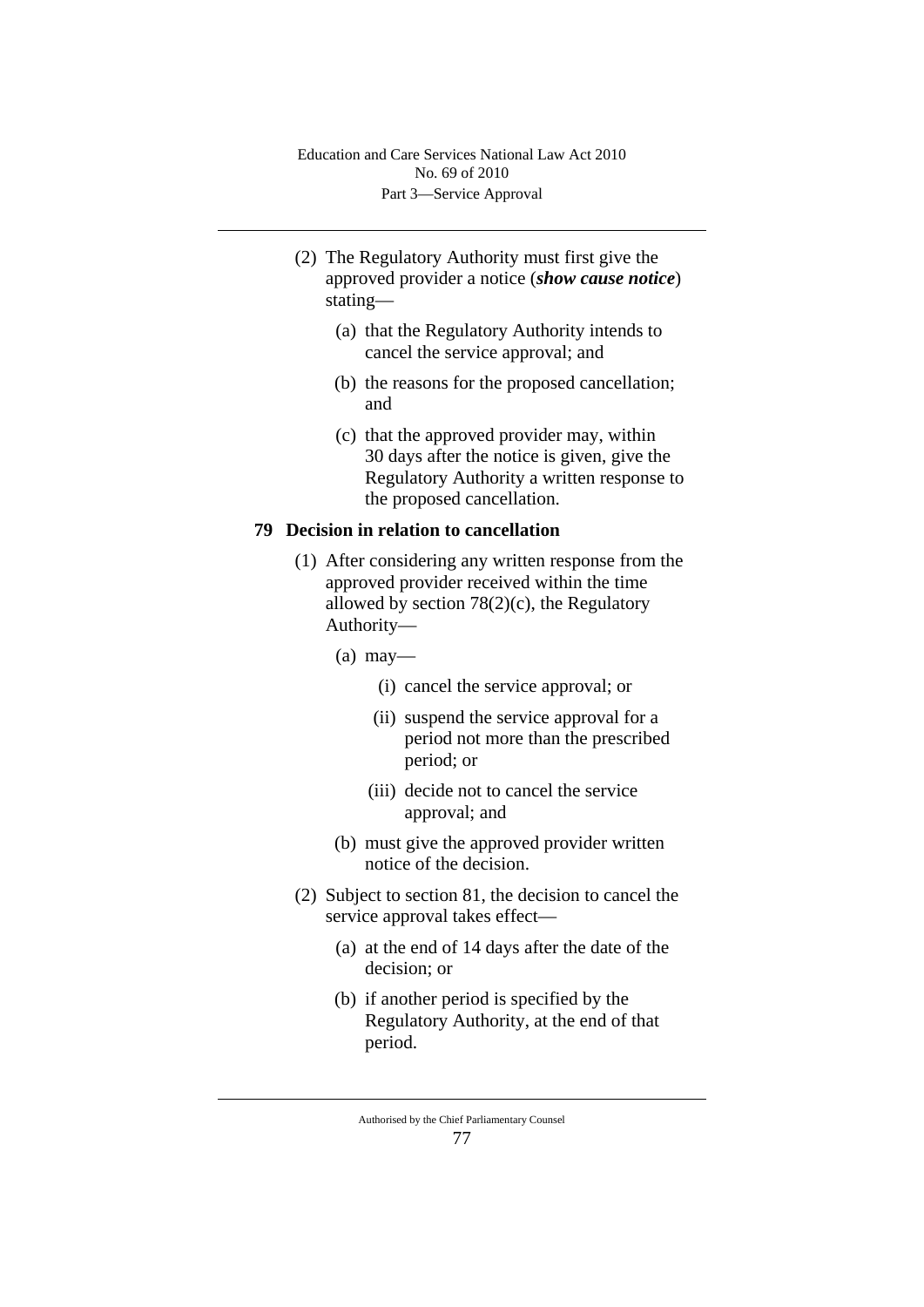- (3) The notice of a decision to cancel must set out the date on which it takes effect.
- (4) A cancellation of a service approval includes the cancellation of the service approval to the extent that it relates to an associated children's service.
- (5) This Law applies to a suspension of a service approval under this section as if it were a suspension under section 72.

## **80 Cancellation of service approval to the extent that it relates to associated children's service**

- (1) If the Regulatory Authority considers that a service approval should be cancelled to the extent only that it applies to an associated children's service, the Regulatory Authority must refer the matter to the children's services regulator of this jurisdiction for determination under the children's services law.
- (2) The children's services regulator must notify the Regulatory Authority if it proposes to conduct any investigation or inquiry into an associated children's service under the children's services law.
- (3) If a final determination is made under the children's services law of this jurisdiction that a service approval should be cancelled to the extent that it relates to an associated children's service—
	- (a) the children's services regulator must advise the Regulatory Authority of that determination; and
	- (b) the service approval is cancelled to the extent that it relates to the associated children's service in accordance with that determination.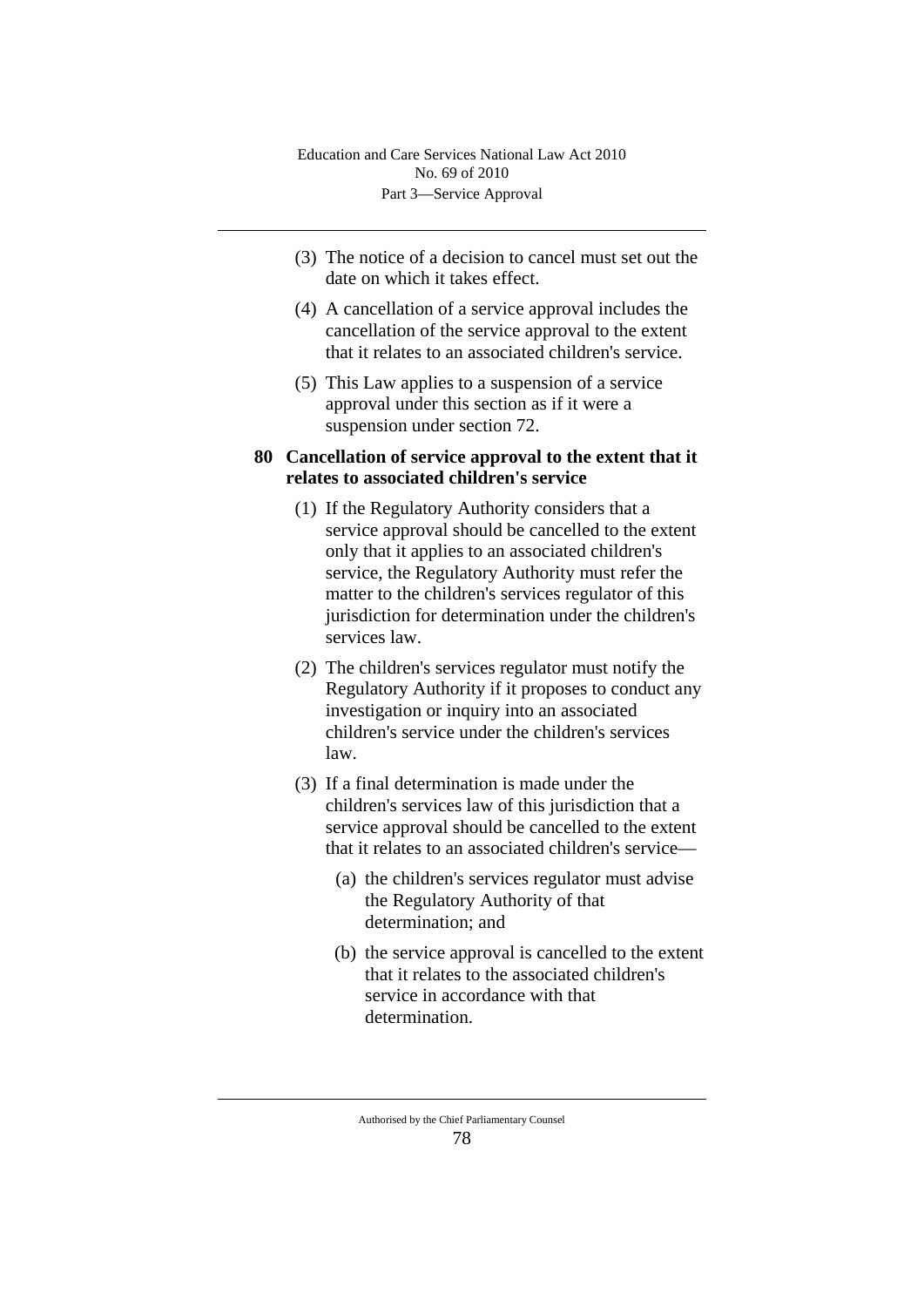## **81 Application for transfer of cancelled service**

- (1) An approved provider may apply to the Regulatory Authority under this Part for consent to transfer a service approval that is to be cancelled under this Part.
- (2) The application for consent to transfer must be made within 14 days after the decision to cancel the service approval is made.
- (3) If an application for consent to transfer is made, the cancellation of the service approval does not take effect, and the service approval is suspended, until the Regulatory Authority determines the application.
- (4) An application cannot be made under this section for consent to transfer a cancelled service approval if the cancellation relates only to an associated children's service.

#### **82 Decision on application to transfer cancelled service**

- (1) If the Regulatory Authority consents to the transfer—
	- (a) the decision to cancel the service approval is revoked; and
	- (b) the suspension of the service approval ceases on the transfer taking effect, unless the conditions imposed by the Regulatory Authority on the consent to the transfer specify a later date for the suspension to cease.
- (2) If the Regulatory Authority refuses to consent to the transfer, the service approval is cancelled on the making of the decision to refuse to consent.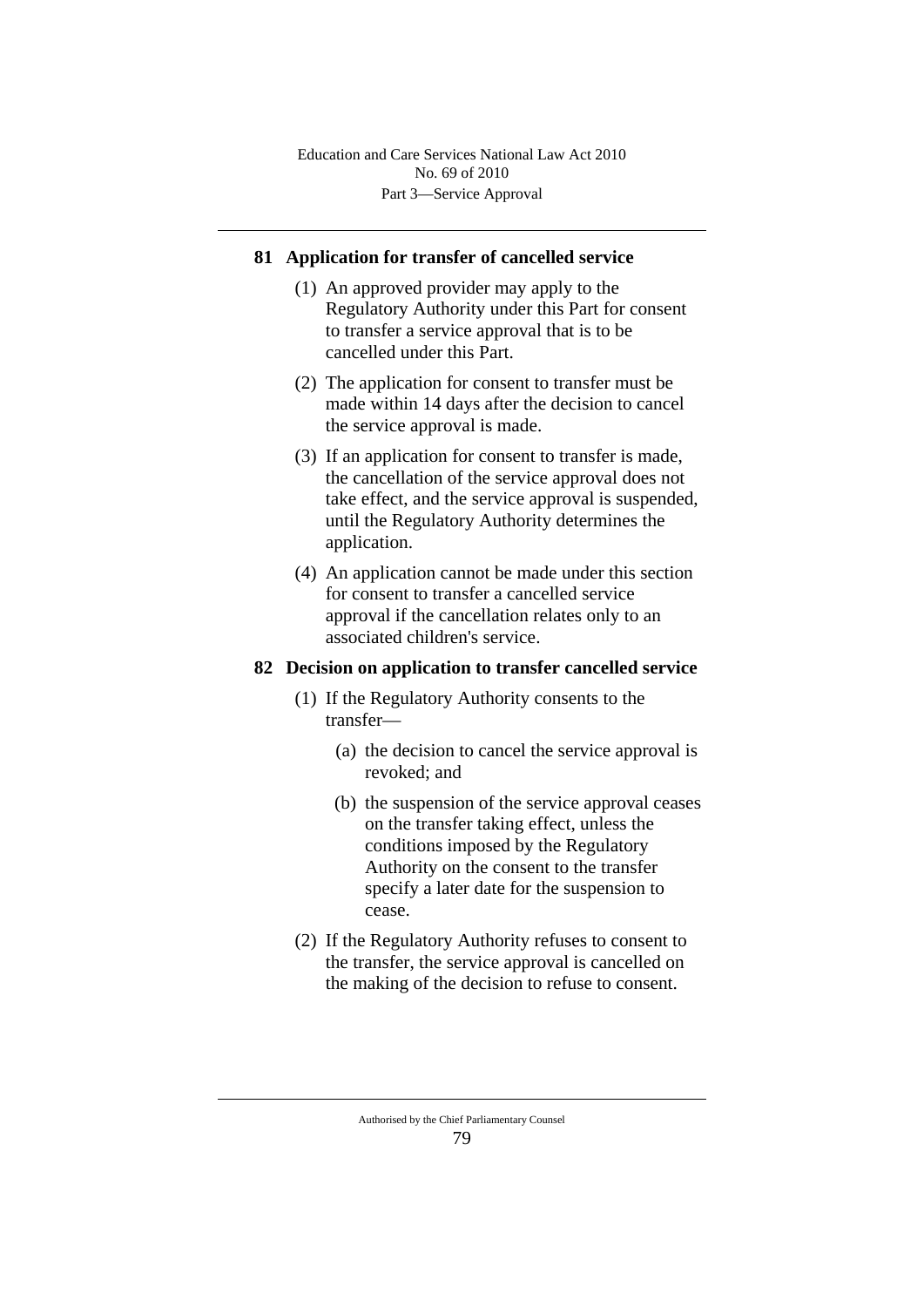# **83 Approved provider to provide information to Regulatory Authority**

- (1) This section applies if a show cause notice has been given to an approved provider under section 71 or 78.
- (2) The approved provider, at the request of the Regulatory Authority, must provide the Authority with the contact details of the parents of all children enrolled at the education and care service.
- (3) The Regulatory Authority may use the information provided under subsection (2) solely to notify the parents of children enrolled at an approved education and care service of a suspension or cancellation of the service approval for the service.

### **84 Notice to parents of suspension or cancellation**

- (1) This section applies if a service approval has been suspended or cancelled under section 72, 73, 79 or 82.
- (2) The Regulatory Authority may require the approved provider to give written notice of the suspension or cancellation and its effect to the parents of children enrolled at the education and care service to which the approval relates and any associated children's service.
- (3) The approved provider must comply with a requirement made under subsection (2).

Penalty: \$3000 in the case of an individual.

\$15 000 in any other case.

**Sch. s. 84(1) amended by No. 9/2017 s. 22.**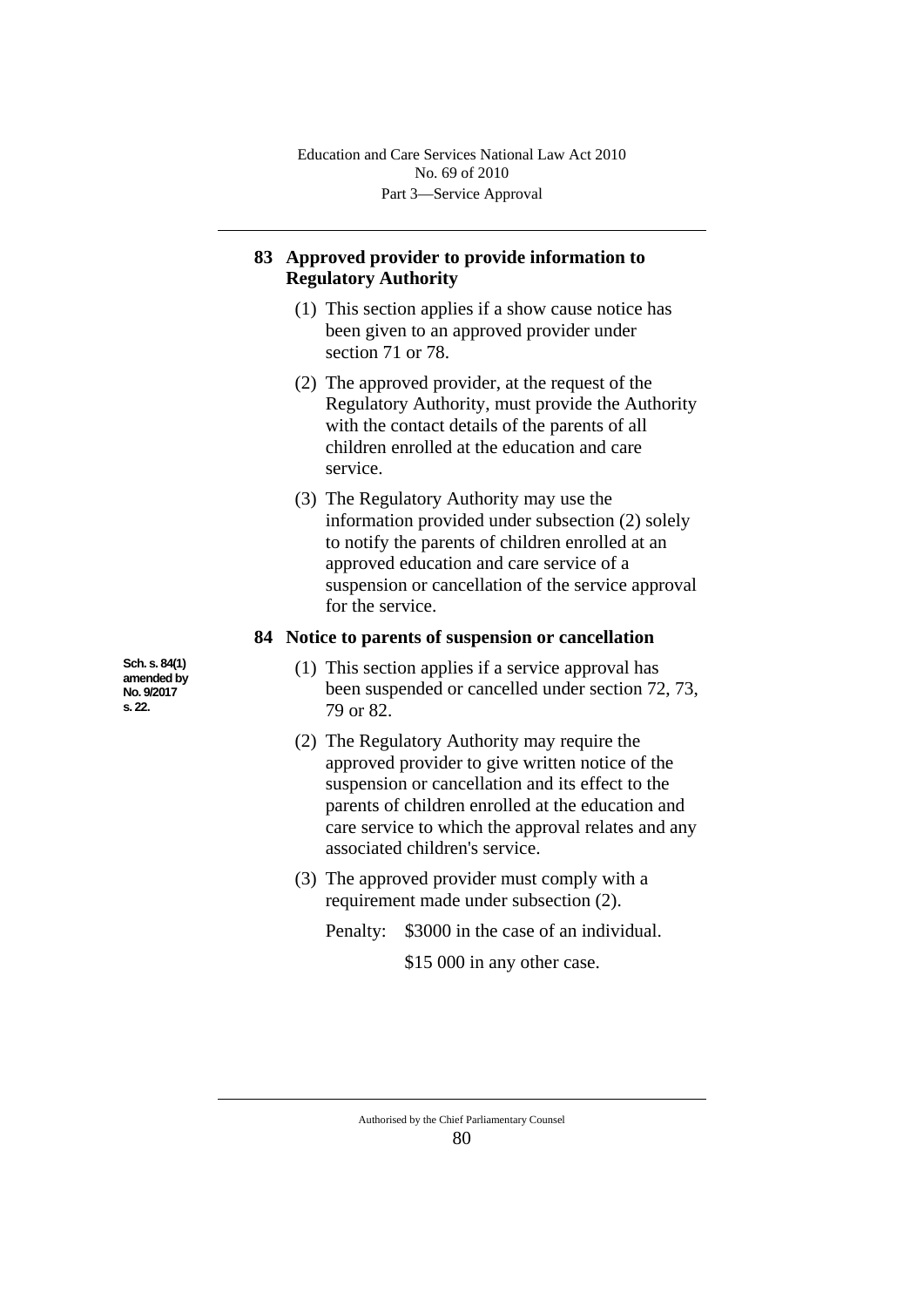#### **85 Voluntary suspension of service approval**

- (1) An approved provider may apply to the Regulatory Authority for the suspension of a service approval for a period of not more than 12 months.
- (2) The application must—
	- (a) be in writing; and
	- (b) include the prescribed information; and
	- (c) include payment of the prescribed fee.
- (3) The Regulatory Authority may agree to the suspension, having regard to whether the suspension is reasonable in the circumstances.
- (4) The approved provider must, at least 14 days before making an application under this section, notify the parents of children enrolled at the education and care service and any associated children's service of the intention to make the application.
- (5) The Regulatory Authority must, within 30 days after the application is made, decide whether or not to grant the application.
- (6) If the Regulatory Authority decides to grant the application, the suspension takes effect on a date agreed between the Regulatory Authority and the approved provider.

#### **86 Surrender of service approval**

- (1) An approved provider may surrender a service approval by written notice to the Regulatory Authority.
- (2) The notice must specify a date on which the surrender is intended to take effect which must be—
	- (a) after the notice is given; and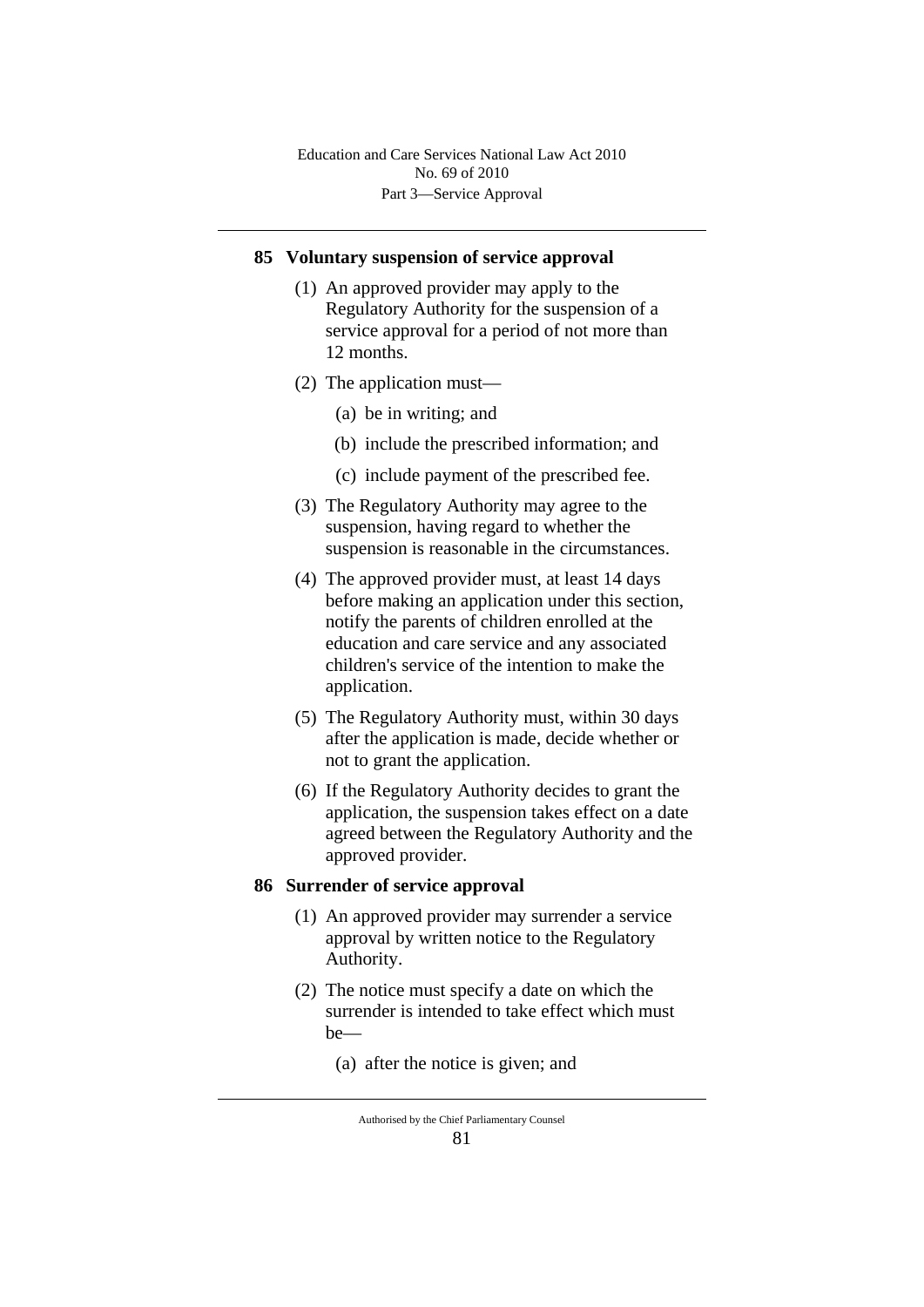- (b) after the end of the period of notice required under subsection (3).
- (3) The approved provider must notify the parents of children enrolled at the education and care service to which the approval relates and any associated children's service of the intention to surrender the service approval, at least 14 days before the surrender is intended to take effect.
- (4) If a service approval is surrendered, the approval is cancelled on the date specified in the notice.

## **Division 5—Application for service waiver**

### **87 Application for service waiver for service**

- (1) An approved provider may apply to the Regulatory Authority for a waiver from a requirement that an approved education and care service comply with a prescribed element or elements of the National Quality Standard and the national regulations as provided for in the national regulations.
- (2) A person who applies for a service approval may apply for a service waiver under this section together with the application for the service approval.
- (3) The Regulatory Authority must not grant a service waiver to a person who applies under subsection (2) unless the service approval is granted to that person.

## **88 Form of application**

An application under section 87 must—

- (a) be in writing; and
- (b) include the prescribed information; and
- (c) include payment of the prescribed fee.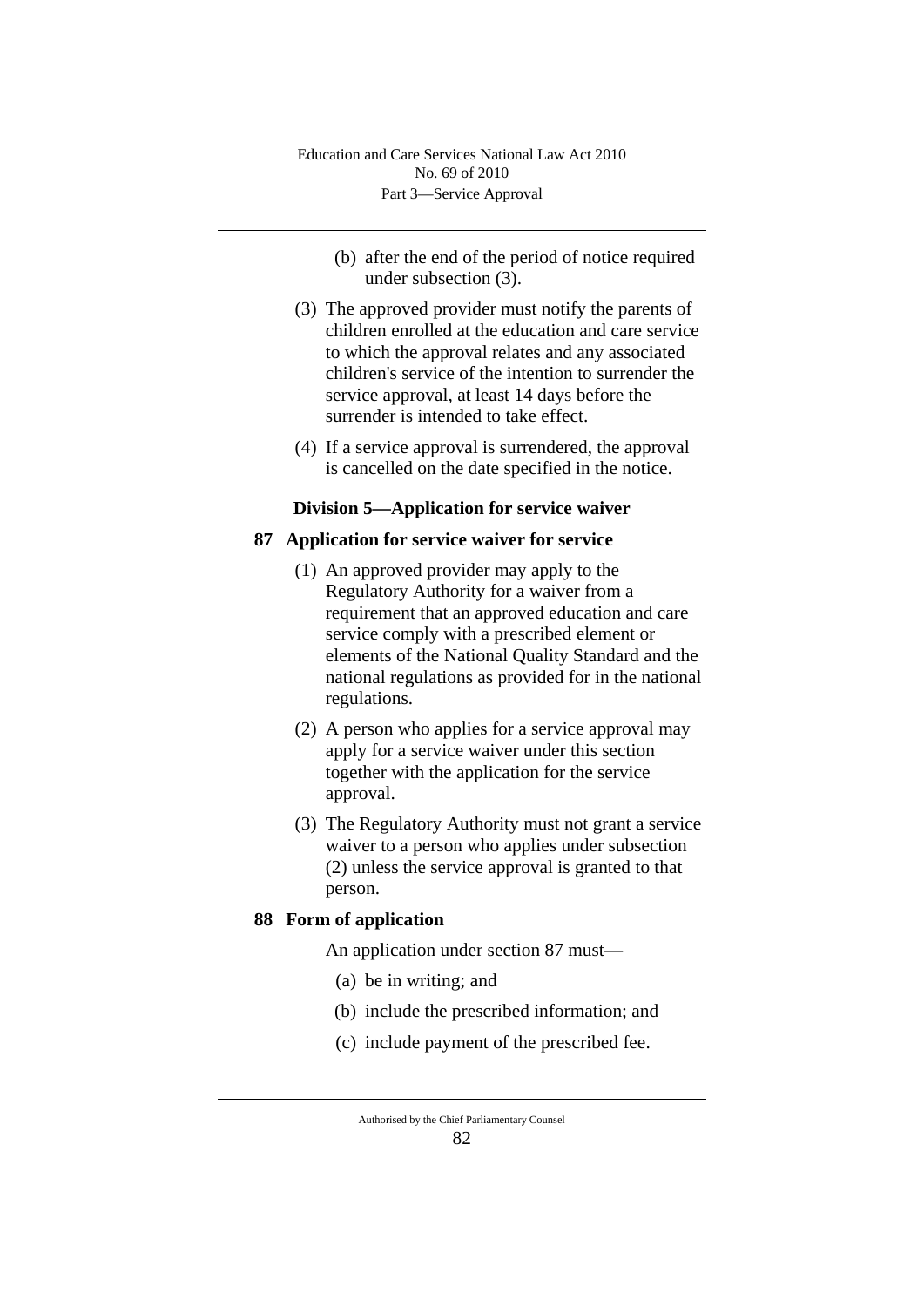# **89 Powers of Regulatory Authority in considering application**

- (1) For the purpose of determining an application under this Division, the Regulatory Authority may—
	- (a) ask the applicant to provide further information; and
	- (b) inspect the education and care service premises and the office of the applicant.
- (2) If the Regulatory Authority asks the applicant for further information under this section, the period from the making of that request until the provision of further information is not included in the period referred to in section 91(2) for the Regulatory Authority to make a decision on the application.

## **90 Matters to be considered**

In considering whether the grant of a service waiver is appropriate, the Regulatory Authority may have regard to either or both of the following—

- (a) whether the education and care service is able to meet the prescribed element or elements of the National Quality Standard and the national regulations by alternative means that satisfy the objectives of those elements;
- (b) any matters disclosed in the application that are relevant to the application for the service waiver.

## **91 Decision on application**

(1) On an application under this Division, the Regulatory Authority may decide to grant the service waiver or refuse the application.

**Sch. s. 89 amended by No. 9/2017 s. 23 (ILA s. 39B(3)).**

**Sch. s. 89(2) inserted by No. 9/2017 s. 23.**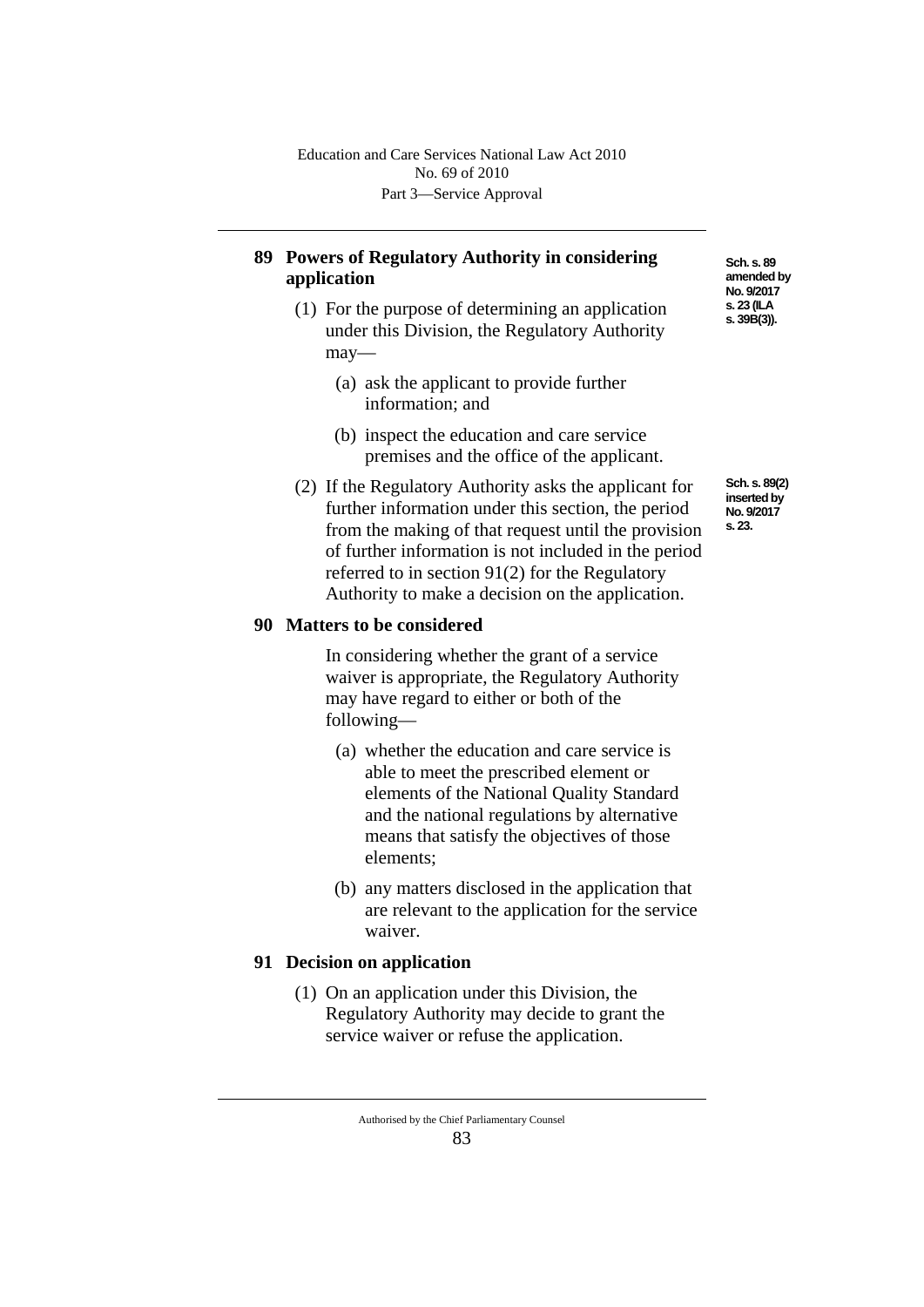- (2) Subject to subsection (3), the Regulatory Authority must notify the applicant within 60 days after the application is made of the Authority's decision on the application. (3) If an application for a service waiver has been made together with an application for service approval, the Regulatory Authority may notify the applicant of the Authority's decision on the application at the same time as the notice of the decision on the application for the service approval. (4) If a service waiver is granted, the Regulatory Authority may place any conditions on the service waiver, including any condition limiting the use of the service waiver. (5) The Regulatory Authority may, at any time remove, add to or vary any conditions placed on a service waiver under subsection (4). (6) If a service waiver is granted or its conditions are amended under subsection (5), the Regulatory Authority must issue or reissue the service approval specifying— (a) the element or elements of the National Quality Standard and the national regulations that have been waived; and (b) any conditions placed on the waiver. **92 Revocation of service waiver** (1) The Regulatory Authority may, at its discretion, **Sch. s. 91(4)** 
	- revoke a service waiver.
	- (2) An approved provider may apply to the Regulatory Authority for the revocation of a service waiver applying to any education and care service that it operates.

**substituted by No. 9/2017 s. 24.**

**Sch. s. 91(5) inserted by No. 9/2017 s. 24.**

**Sch. s. 91(6) inserted by No. 9/2017 s. 24.**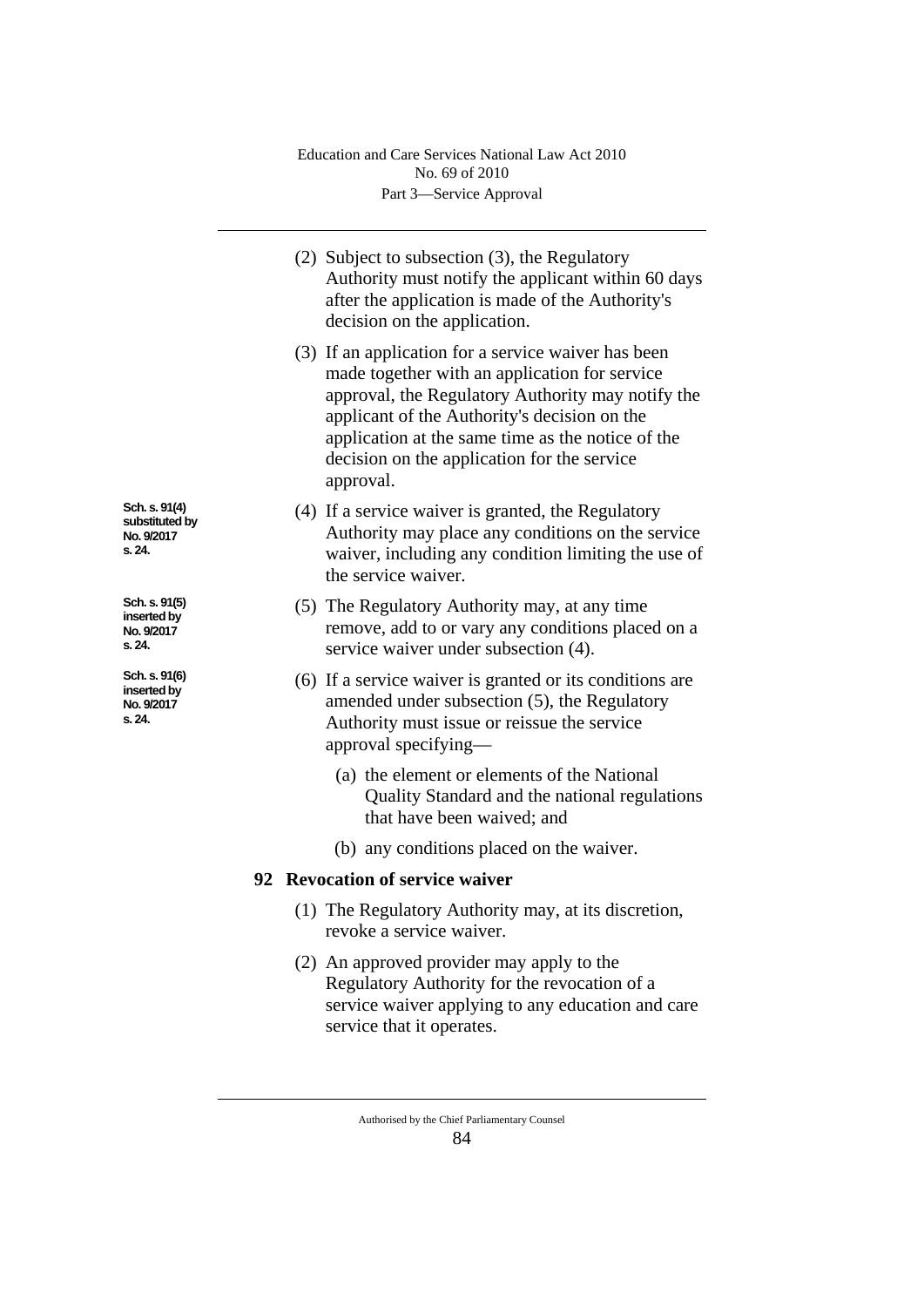(3) A revocation under this section takes effect at the end of the period prescribed in the national regulations.

## **93 Effect of service waiver**

While a service waiver is in force, the approved education and care service is taken to comply with the element or elements of the National Quality Standard and the national regulations that are specified in the service waiver.

#### **Division 6—Temporary waiver**

### **94 Application for temporary waiver**

An approved provider may apply to the Regulatory Authority for a temporary waiver from a requirement that an approved education and care service comply with any prescribed element or elements of the National Quality Standard and the national regulations as provided for in the national regulations.

# **95 Form of application**

An application under section 94 must—

- (a) be in writing; and
- (b) include the prescribed information; and
- (c) include payment of the prescribed fee.

#### **96 Regulatory Authority may seek further information**

- (1) For the purpose of determining an application under this Division, the Regulatory Authority may—
	- (a) ask the applicant to provide further information; and
	- (b) inspect the education and care service premises and the office of the applicant.

**Sch. s. 96 amended by No. 9/2017 s. 25 (ILA s. 39B(3)).**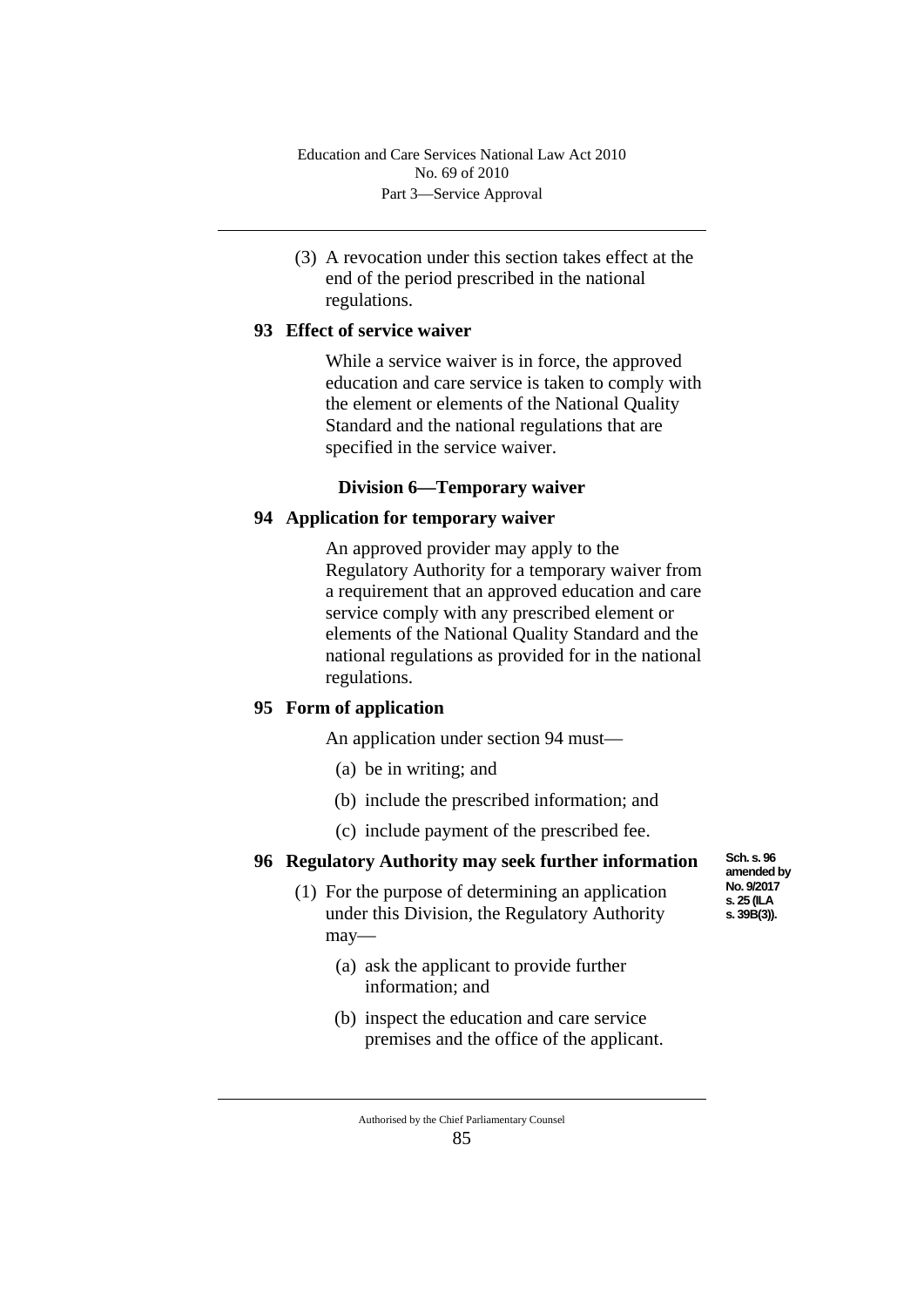**Sch. s. 96(2) inserted by No. 9/2017 s. 25.**

(2) If the Regulatory Authority asks the applicant for further information under this section, the period from the making of that request until the provision of further information is not included in the period referred to in section 98(1) for the Regulatory Authority to make a decision on the application.

### **97 Special circumstances**

In considering whether the grant of a temporary waiver is appropriate, the Regulatory Authority must have regard to whether special circumstances disclosed in the application reasonably justify the grant of the temporary waiver.

### **98 Decision on application**

- (1) The Regulatory Authority must notify the applicant within 60 days after the application is made of the Authority's decision on the application.
- (2) A temporary waiver must specify the period of the waiver which cannot be for a period of more than 12 months.
- (3) The Regulatory Authority, on the application of the approved provider, may—
	- (a) extend and further extend the period of a temporary waiver by periods of not more than 12 months; and
	- (b) grant a further temporary waiver for an education and care service under this Division.
- (4) An application under subsection (3) must include payment of the prescribed fee.

**Sch. s. 98(4) substituted by No. 9/2017 s. 26.**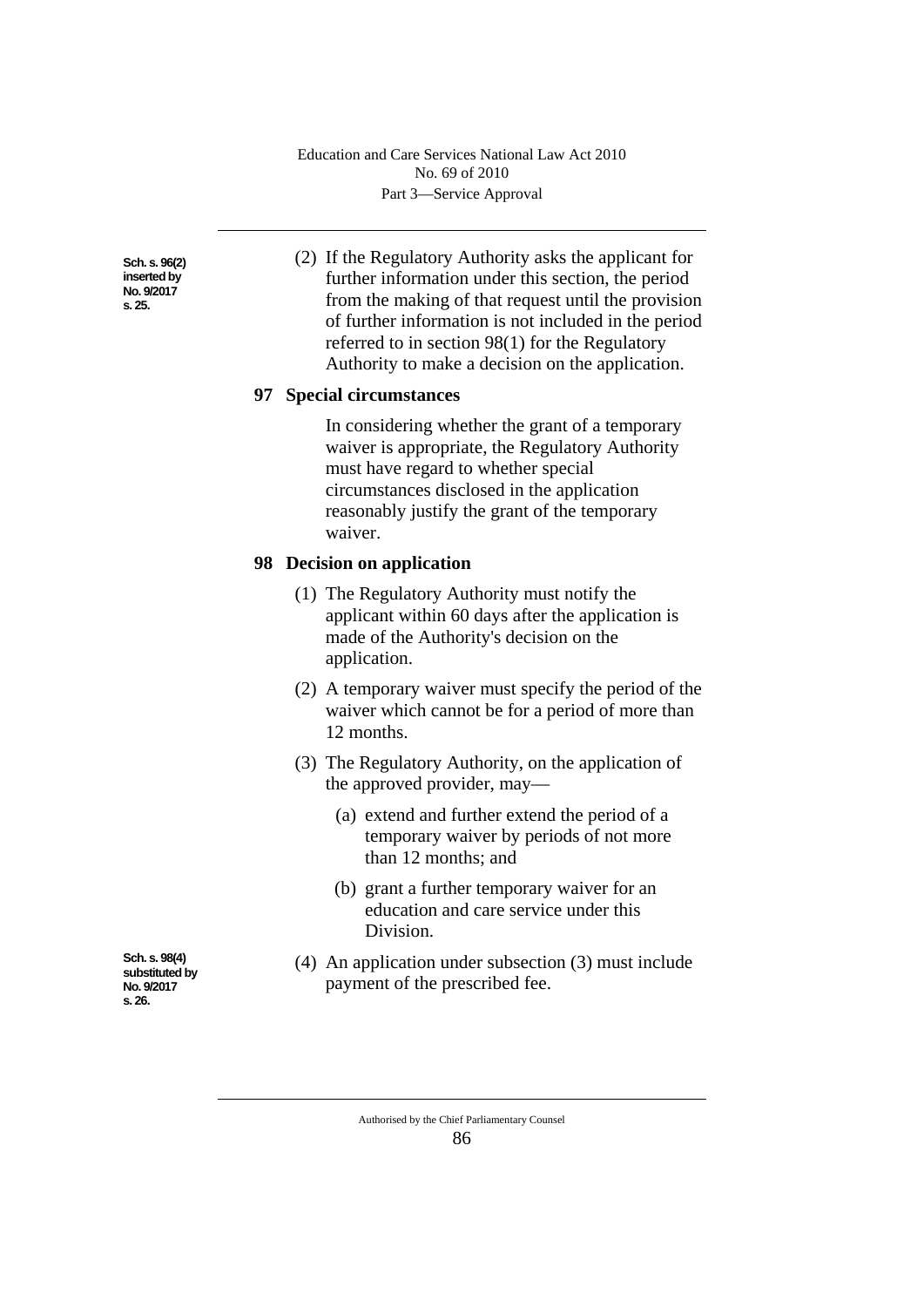- (5) If a temporary waiver is granted, the Regulatory Authority may place any conditions on the temporary waiver, including any condition limiting the use of the temporary waiver.
- (6) The Regulatory Authority may, at any time remove, add to or vary any conditions placed on a temporary waiver under subsection (5).
- (7) If a temporary waiver is granted or its conditions are amended under subsection (6), the Regulatory Authority must issue or reissue the service approval specifying—
	- (a) the element or elements of the National Quality Standard and the national regulations that have been temporarily waived; and
	- (b) the period of the waiver; and
	- (c) any conditions placed on the waiver.

#### **99 Revocation of temporary waiver**

The Regulatory Authority may, at its discretion, revoke a temporary waiver.

## **100 Effect of temporary waiver**

While a temporary waiver is in force, the approved education and care service is not required to comply with the element or elements of the National Quality Standard and the national regulations that have been temporarily waived.

# **Division 7—Exercise of powers by another Regulatory Authority**

# **101 Exercise of powers by another Regulatory Authority—family day care services**

(1) This section applies if the Regulatory Authority has granted a service approval under this Part to an approved provider for a family day care service.

**Sch. s. 98(5) inserted by No. 9/2017 s. 26.**

**Sch. s. 98(6) inserted by No. 9/2017 s. 26.**

**Sch. s. 98(7) inserted by No. 9/2017 s. 26.**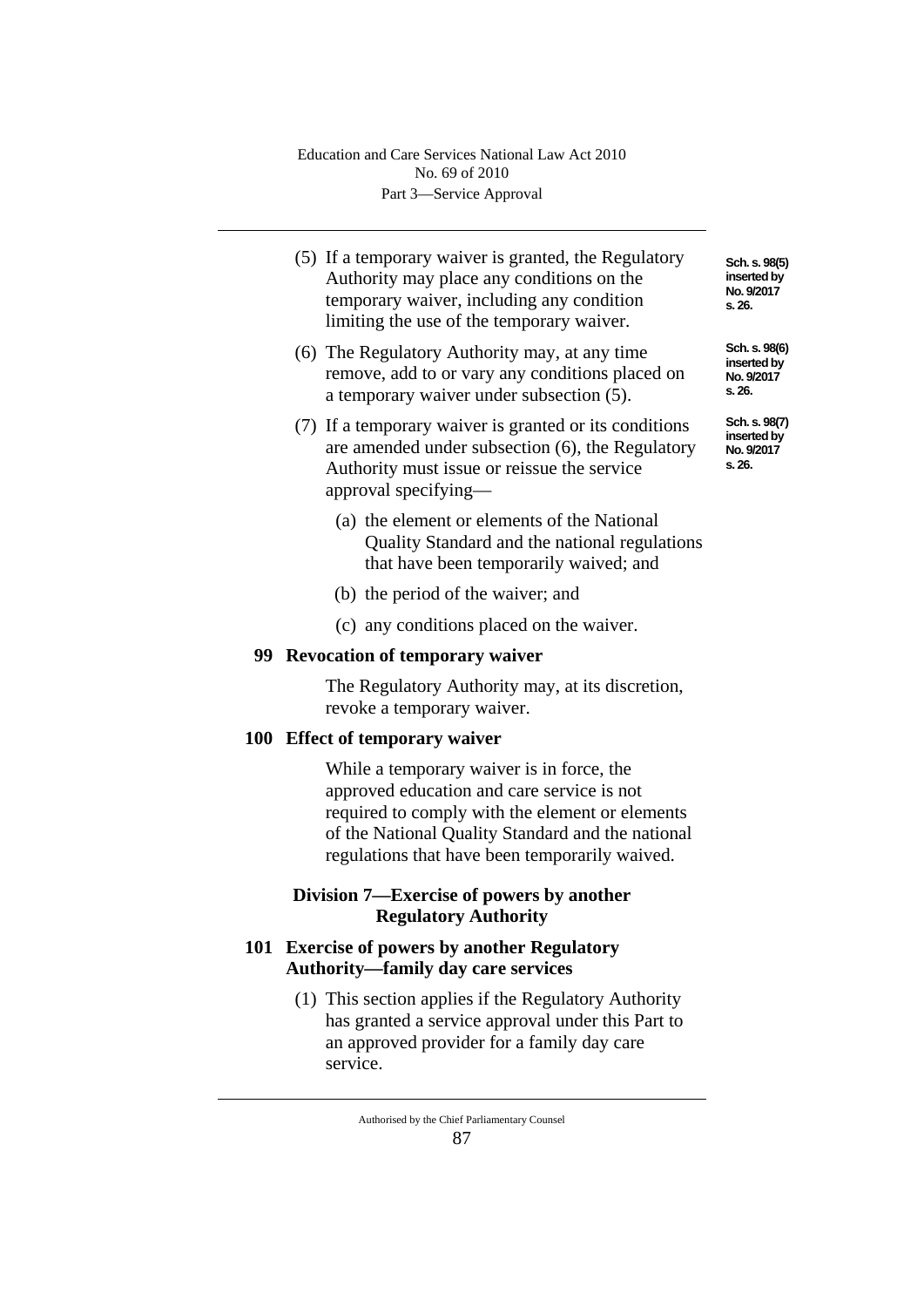- (2) A Regulatory Authority of another participating jurisdiction may exercise all the powers and perform all the functions of a Regulatory Authority under this Part (except Division 3 or section 76, 81 or 82) in respect of the service approval if the family day care service operates in that participating jurisdiction.
- (3) A Regulatory Authority (including the Regulatory Authority of this jurisdiction) may only exercise a power to amend, suspend or cancel a service approval after consulting with the Regulatory Authority of each participating jurisdiction in which the family day care service operates.
- (4) A failure by a Regulatory Authority to comply with subsection (3) does not affect the validity of the exercise of the power.
- (5) A cancellation or suspension of a service approval for a family day care service in another participating jurisdiction has effect in this jurisdiction.

#### **Division 8—Associated children's services**

## **102 Application of this Law to associated children's services**

This Law does not apply to an associated children's service except as expressly provided in this Law.

#### **Division 9—Offences**

## **103 Offence to provide an education and care service without service approval**

- (1) A person must not provide an education and care service unless—
	- (a) the person is an approved provider in respect of that service; and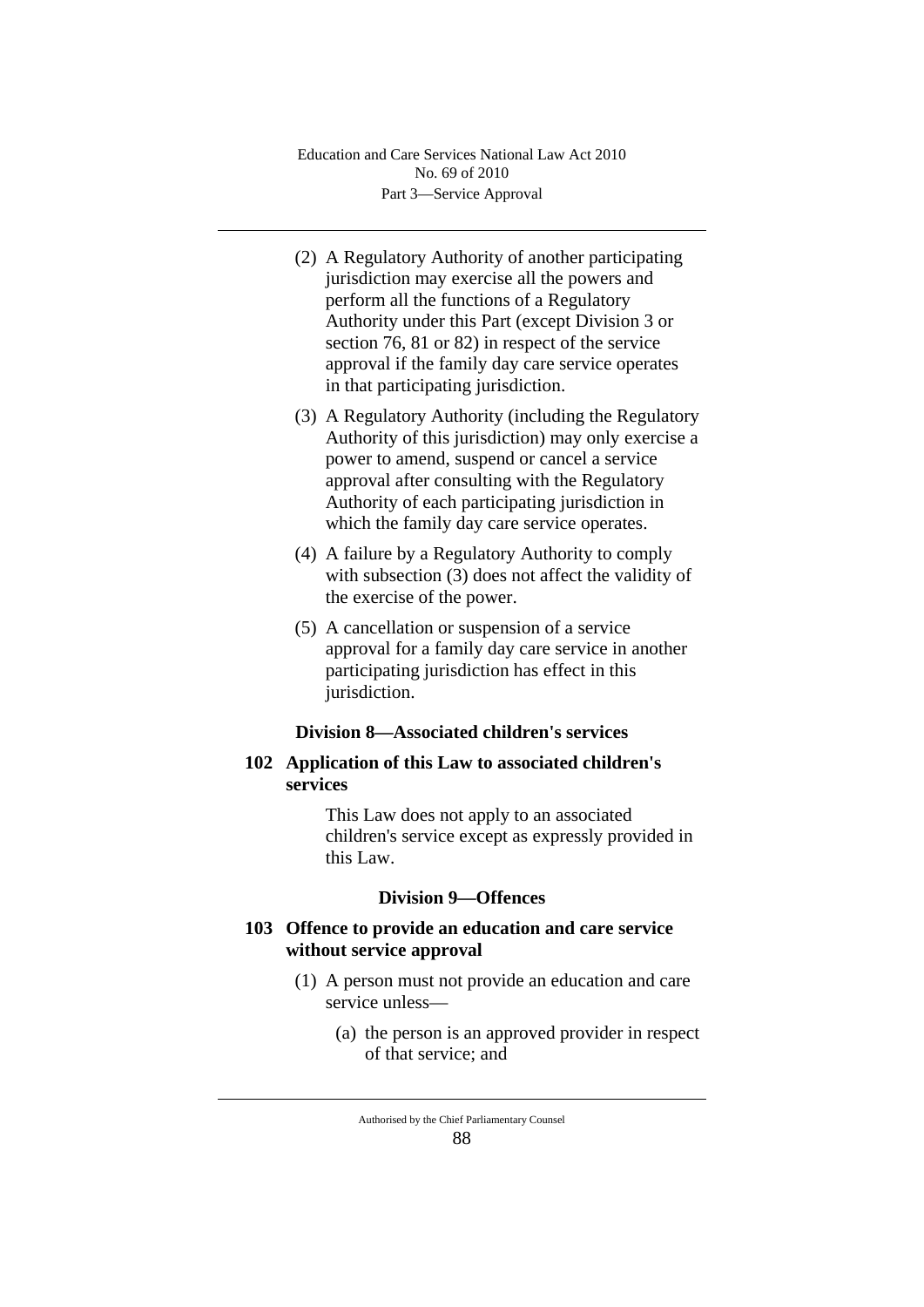(b) the education and care service is an approved education and care service.

Penalty: \$20 000, in the case of an individual.

\$100 000, in any other case.

(2) Subsection (1) does not apply to a family day care educator providing education and care to children as part of an approved family day care service.

# **103A Offence relating to places where education and care is provided as part of a family day care service**

**Sch. s. 103A inserted by No. 9/2017 s. 27.**

An approved provider of a family day care service must ensure that education and care is not provided to children, as part of the service, from a place that is not a family day care residence or an approved family day care venue unless otherwise permitted by this Law.

Penalty: \$20 000, in the case of an individual.

\$100 000, in any other case.

# **104 Offence to advertise education and care service without service approval**

- (1) A person must not knowingly publish or cause to be published an advertisement for an education and care service unless it is an approved education and care service.
	- Penalty: \$6000, in the case of an individual.

\$30 000, in any other case.

(2) Subsection (1) does not apply if an application for a service approval in respect of the education and care service has been made under this Law but has not been decided.

\_\_\_\_\_\_\_\_\_\_\_\_\_\_\_\_\_\_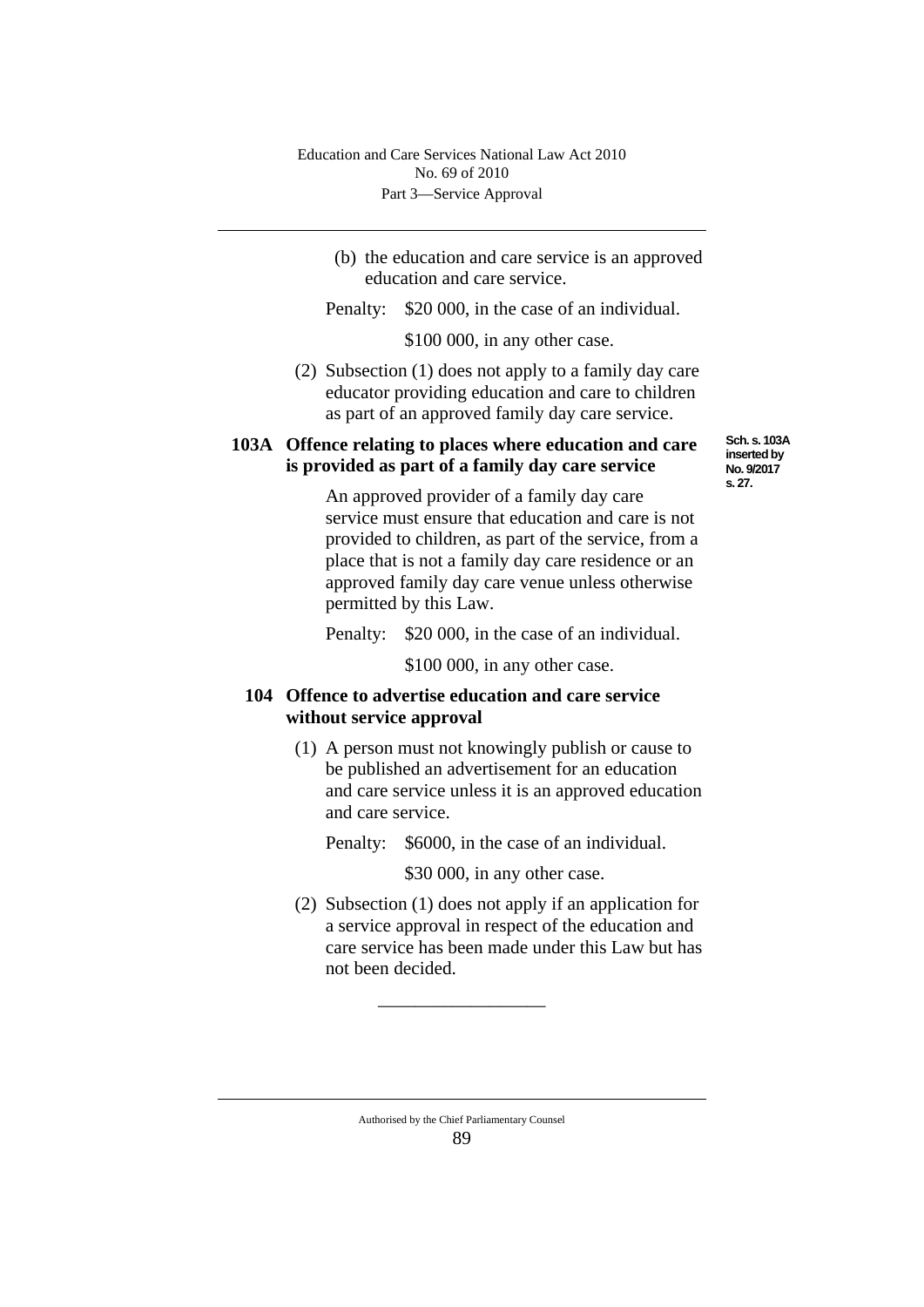#### Education and Care Services National Law Act 2010 No. 69 of 2010

**Sch. Pt 4** \* \* \* \* \* **(Headings and Sch. ss 105‒132) amended by No. 80/2011 s. 69, repealed by No. 9/2017 s. 28.**

> Authorised by the Chief Parliamentary Counsel 90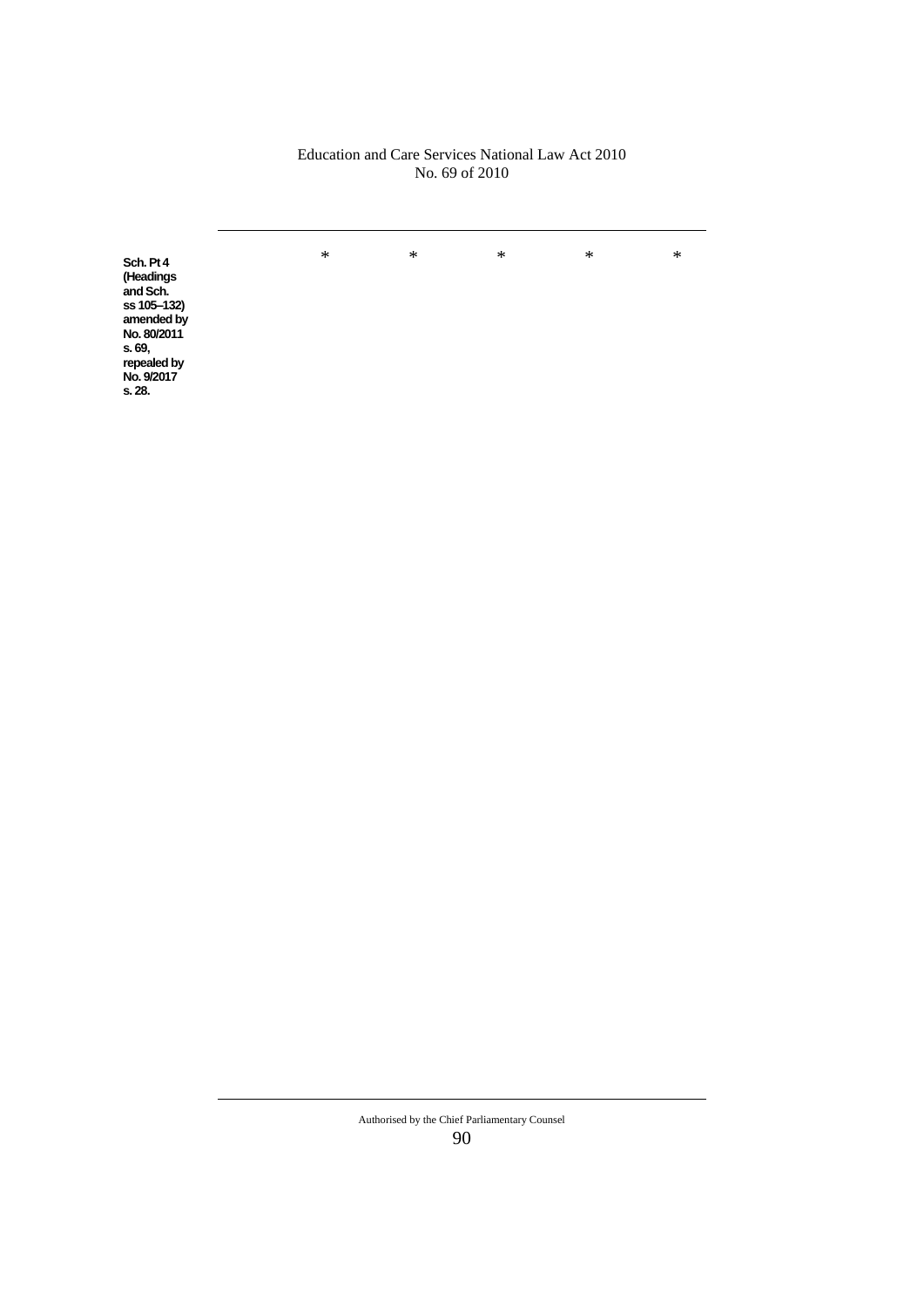## **PART 5—ASSESSMENTS AND RATINGS**

#### **Division 1—Assessment and rating**

#### **133 Assessment for rating purposes**

- (1) The Regulatory Authority that granted the service approval for an education and care service may at any time assess the service in accordance with the national regulations to determine whether and at what rating level the service meets the National Quality Standard and the requirements of the national regulations.
- (2) Until an approved education and care service is first assessed under this Part, it is taken to have the prescribed provisional rating.

### **134 Rating levels**

- (1) The rating levels for the purposes of this Law are the levels prescribed by the national regulations.
- (2) The highest rating level prescribed by the national regulations can only be given by the National Authority under this Part.

#### **135 Rating of approved education and care service**

- (1) After carrying out a rating assessment of an approved education and care service, the Regulatory Authority must determine the rating level (other than the highest rating level)—
	- (a) for each quality area stated in the National Quality Standard; and
	- (b) for the overall rating of the service.
- (2) In determining a rating level, the Regulatory Authority may have regard to—
	- (a) any information obtained in the rating assessment; and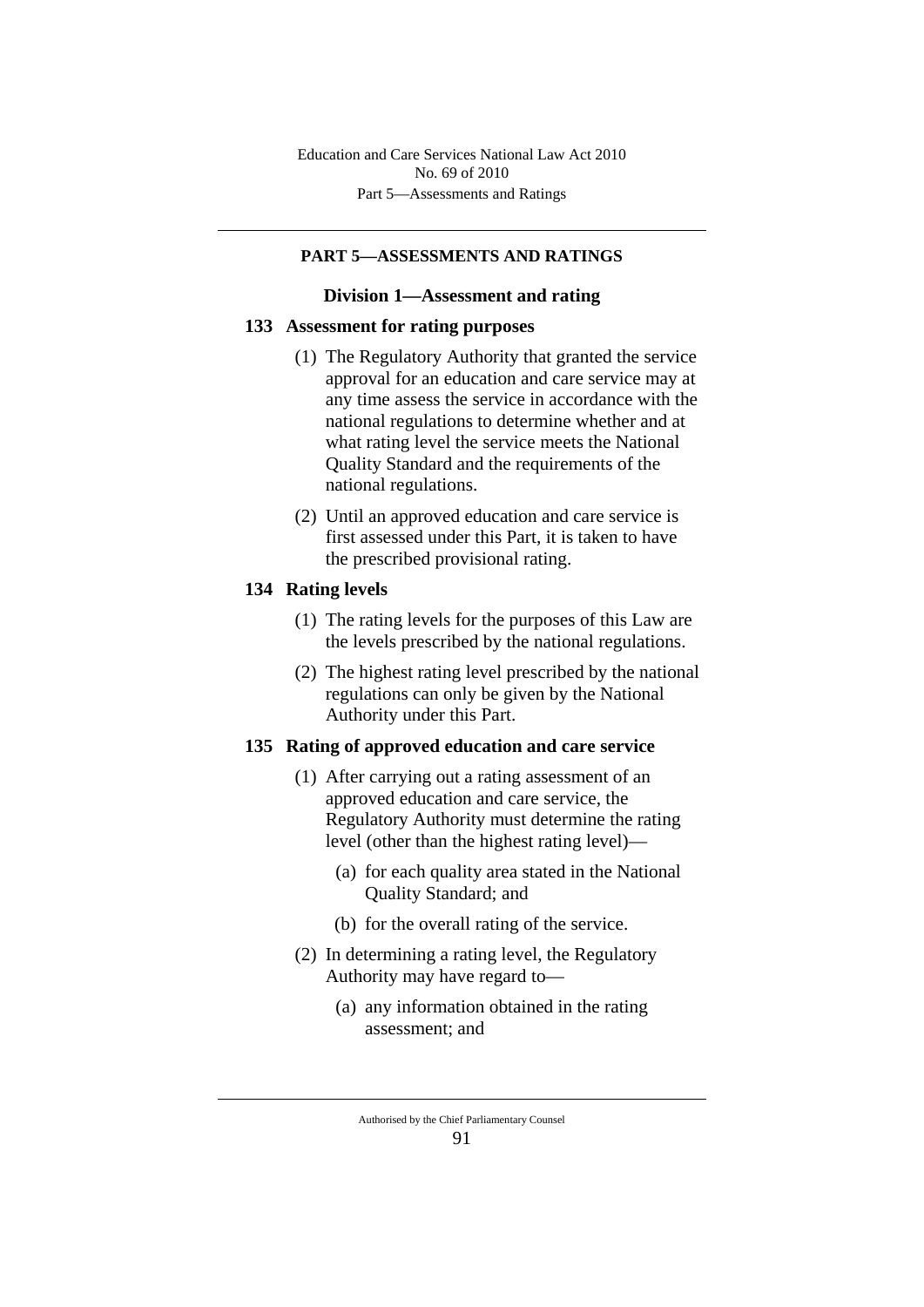- (b) any information obtained in any monitoring or investigation of the service under this Law; and
- (c) the service's history of compliance with this Law as applying in any participating jurisdiction; and
- (d) any other prescribed information.

# **136 Notice to approved education and care service of rating**

- (1) The Regulatory Authority must give written notice to the approved provider of an approved education and care service of the outcome of the rating assessment and the rating levels for that service determined under section 135.
- (2) The notice under subsection (1) must be given within 60 days—
	- (a) after the completion of the assessment by an authorised officer under Part 9 of the premises of the approved education and care service for the purpose of the rating assessment; or
	- (b) if section 137 applies, after the end of the final period for review of the applicable decision or action referred to in section 137(1).
- (3) A rating level set out in the notice is to be a rating level for the education and care service for the purposes of this Law unless a review of the rating level is sought under Division 3 or 4.

# **137 Suspension of rating assessment**

(1) This section applies in respect of a rating assessment of an approved education and care service if the assessment has not been completed and—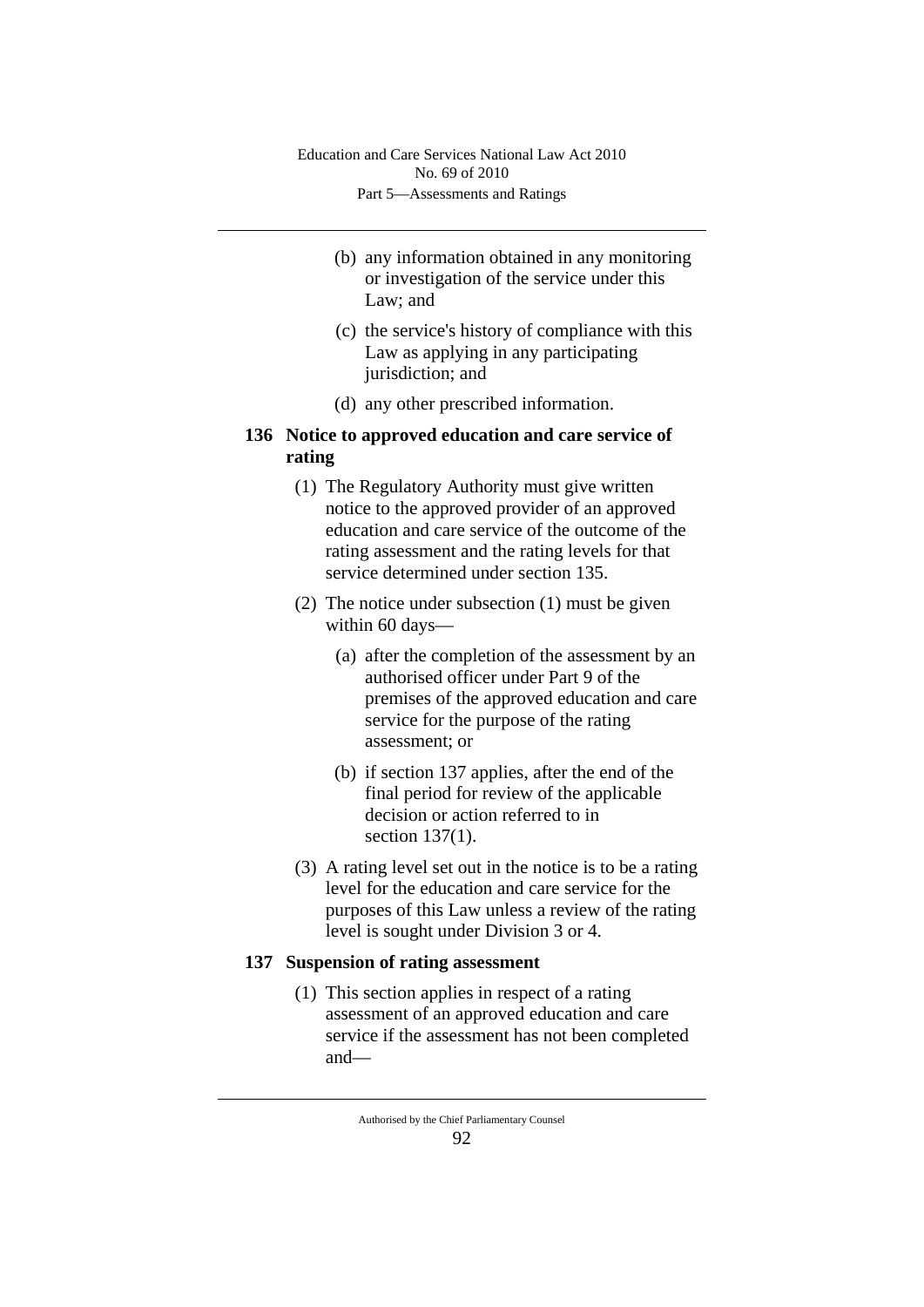- (a) the provider approval or the service approval for the service is suspended or cancelled; or
- (b) a compliance notice has been given to the approved provider in respect of the service; or
- (c) a notice has been given under section 179 in respect of the service; or
- (d) an action has been taken under section 189 in respect of a child or children being educated and cared for by the service.
- (2) The Regulatory Authority must give the approved provider a written notice stating that notice of the outcome of the rating assessment will be given under section 136 within 60 days after—
	- (a) the end of the final period for review of the decision or action referred to in subsection (1); or
	- (b) if that review is sought, the determination of the review.

## **Division 2—Reassessment and re-rating**

# **138 Regulatory Authority may reassess and re-rate approved education and care service**

The Regulatory Authority may at any time reassess an approved education and care service or any aspect or element of an approved education and care service in accordance with the national regulations to determine whether and at what rating level it meets the National Quality Standard and the requirements of the national regulations for the purpose of rating that service.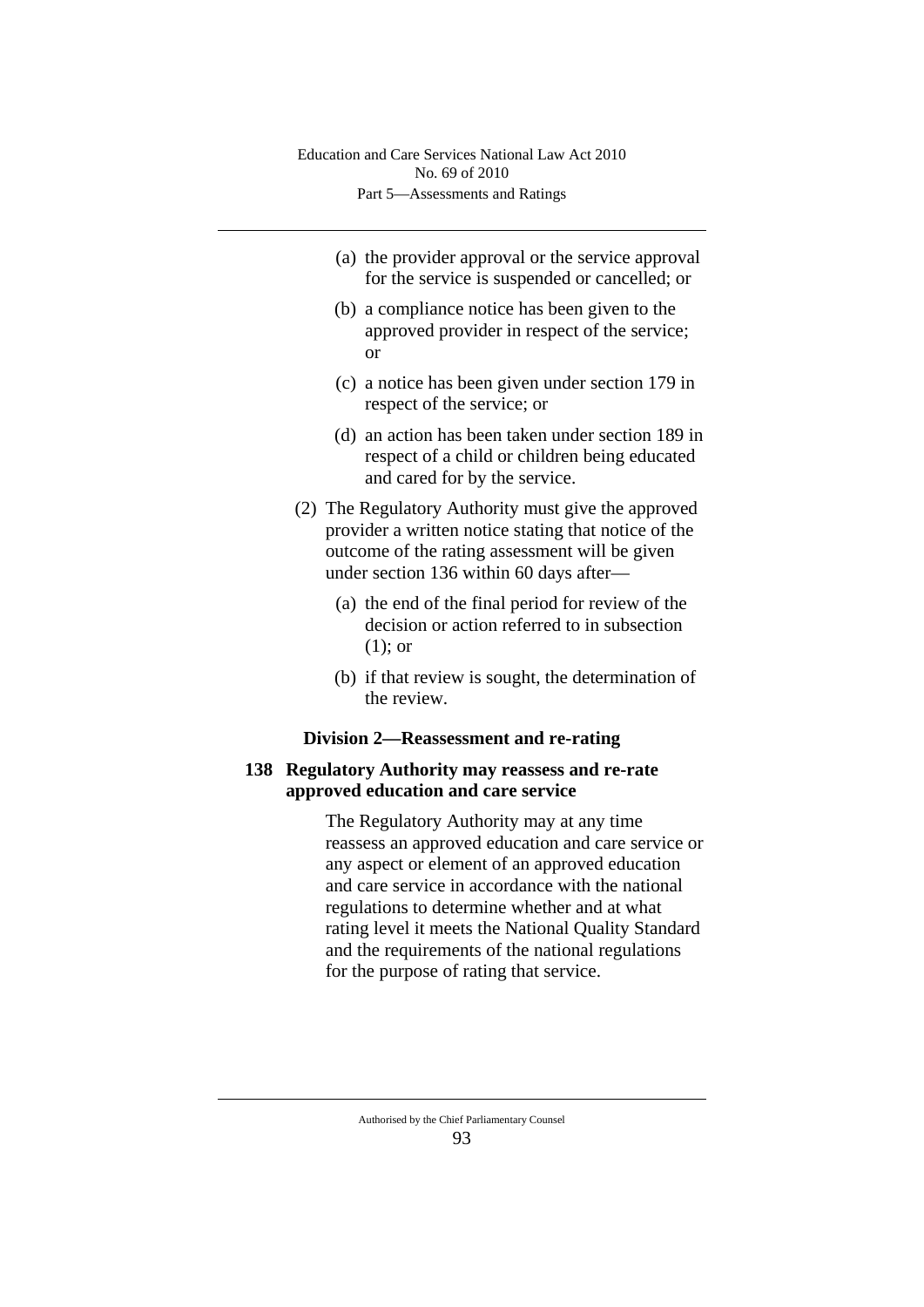Part 5—Assessments and Ratings Education and Care Services National Law Act 2010 No. 69 of 2010

# **139 Application for reassessment and re-rating by approved provider**

- (1) An approved provider may apply to the Regulatory Authority for a reassessment and re-rating of an approved education and care service or any aspect or element of an approved education and care service which is rateable against the National Quality Standard or the national regulations.
- (2) An application must—
	- (a) be in writing; and
	- (b) include the prescribed information; and
	- (c) include payment of the prescribed fee.
- (3) An application under this section can only be made once in every 2 year period, unless the Regulatory Authority agrees otherwise.

## **140 Application of Division 1**

Division 1 applies (with any necessary changes) to a reassessment and re-rating of an approved education and care service or any aspect or element of an approved education and care service under this Division.

## **Division 3—Review by Regulatory Authority**

## **141 Review by Regulatory Authority**

- (1) This section applies to an approved provider that is given a notice under section 136.
- (2) The approved provider may ask the Regulatory Authority that determined the rating levels to review the rating levels.
- (3) A request must be made within 14 days after the approved provider receives the notice.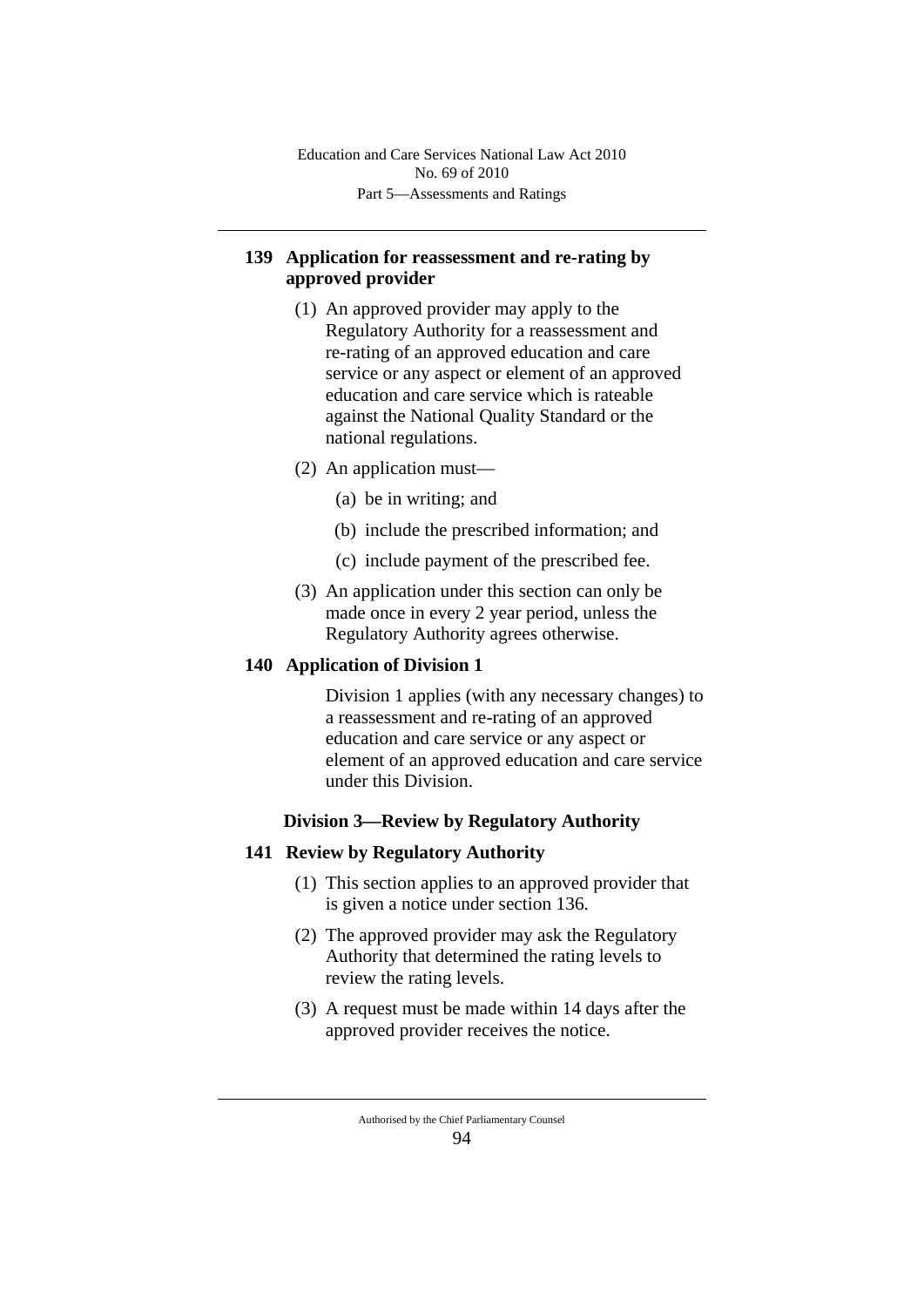- (4) A request must—
	- (a) be in writing; and
	- (b) set out the grounds on which review is sought; and
	- (c) be accompanied by the prescribed information; and
	- (d) include payment of the prescribed fee.

#### **142 Process for review**

- (1) The person who conducts a review of rating levels for an approved education and care service for the Regulatory Authority must not be a person who was involved in the assessment or rating of the service.
- (2) The person conducting the review may ask the approved provider and any person who was involved in the assessment or rating of the service for further information.
- (3) A review under this section must be conducted within 30 days after the application for review is received.
- (4) The Regulatory Authority may extend the 30 day review period under subsection (3) in one of the following circumstances—
	- (a) for an additional period of up to 30 days, if a request for further information is made under subsection (2);
	- (b) for an additional period of up to 30 days, by agreement between the approved provider and the Regulatory Authority;
	- (c) for an additional period of up to 60 days, where the Regulatory Authority considers there are special circumstances that warrant an extension of time to conduct the review.

**Sch. s. 142(4) substituted by No. 9/2017 s. 29.**

Authorised by the Chief Parliamentary Counsel 95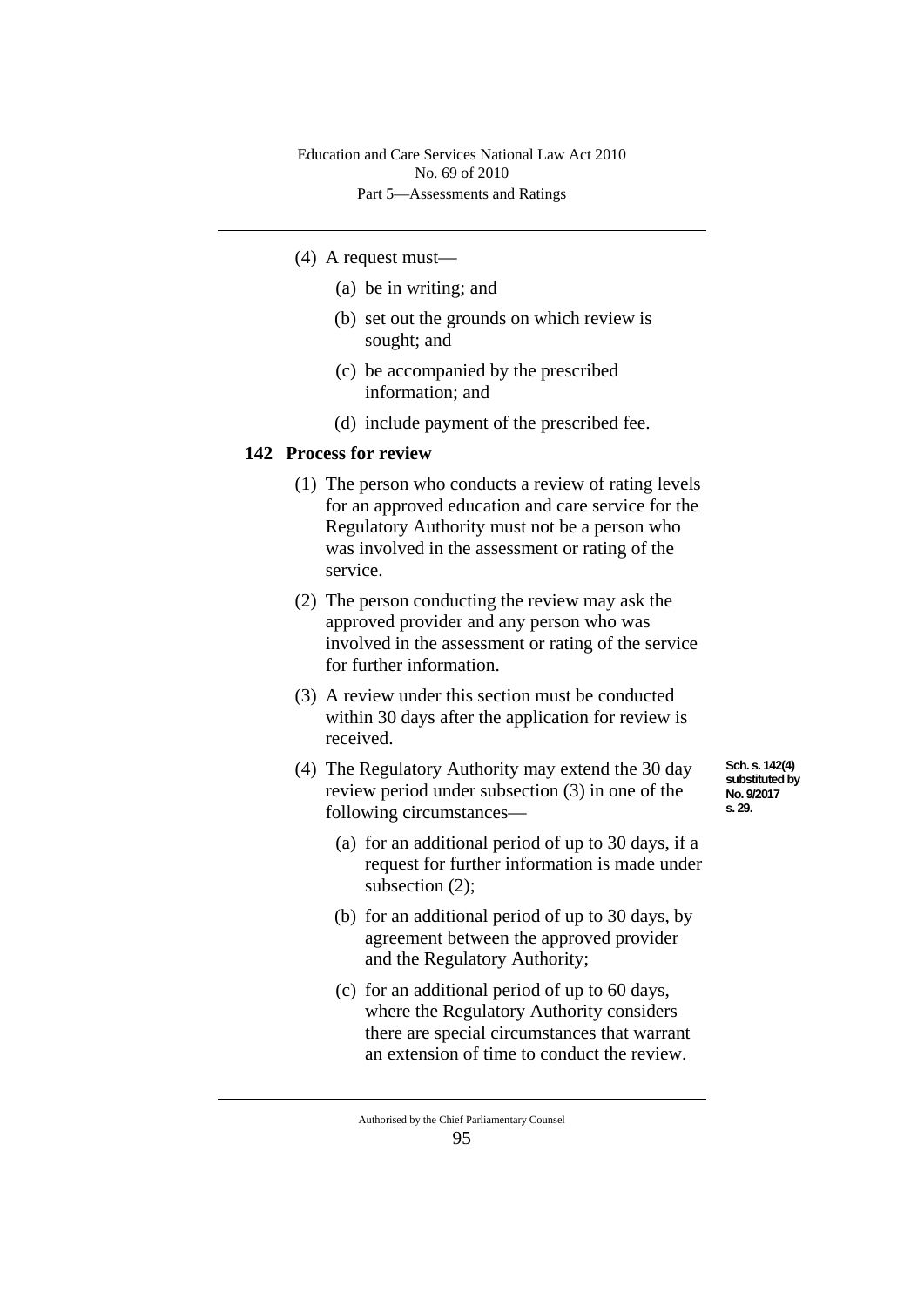### **143 Outcome of review by Regulatory Authority**

- (1) Following a review under section 142, the Regulatory Authority may—
	- (a) confirm the specific rating levels or the overall rating or both; or
	- (b) amend the specific rating levels or the overall rating or both.
- (2) The Regulatory Authority must give the approved provider written notice of the decision on the review within 30 days after the decision is made.
- (3) The notice must set out—
	- (a) the rating levels and overall rating for the approved education and care service; and
	- (b) the reasons for the decision.
- (4) Unless an application is made under Division 4 for a review of the rating levels, the rating levels set out in the notice are the rating levels for the approved education and care service for the purposes of this Law.

# **Division 4—Review by Ratings Review Panel**

#### **Subdivision 1—Application for review**

### **144 Application for further review by Ratings Review Panel**

- (1) This section applies if the Regulatory Authority has conducted a review of any rating levels of an approved education and care service under Division 3.
- (2) The approved provider may apply to the National Authority for a further review by a Ratings Review Panel of the rating levels confirmed or amended by the Regulatory Authority under Division 3.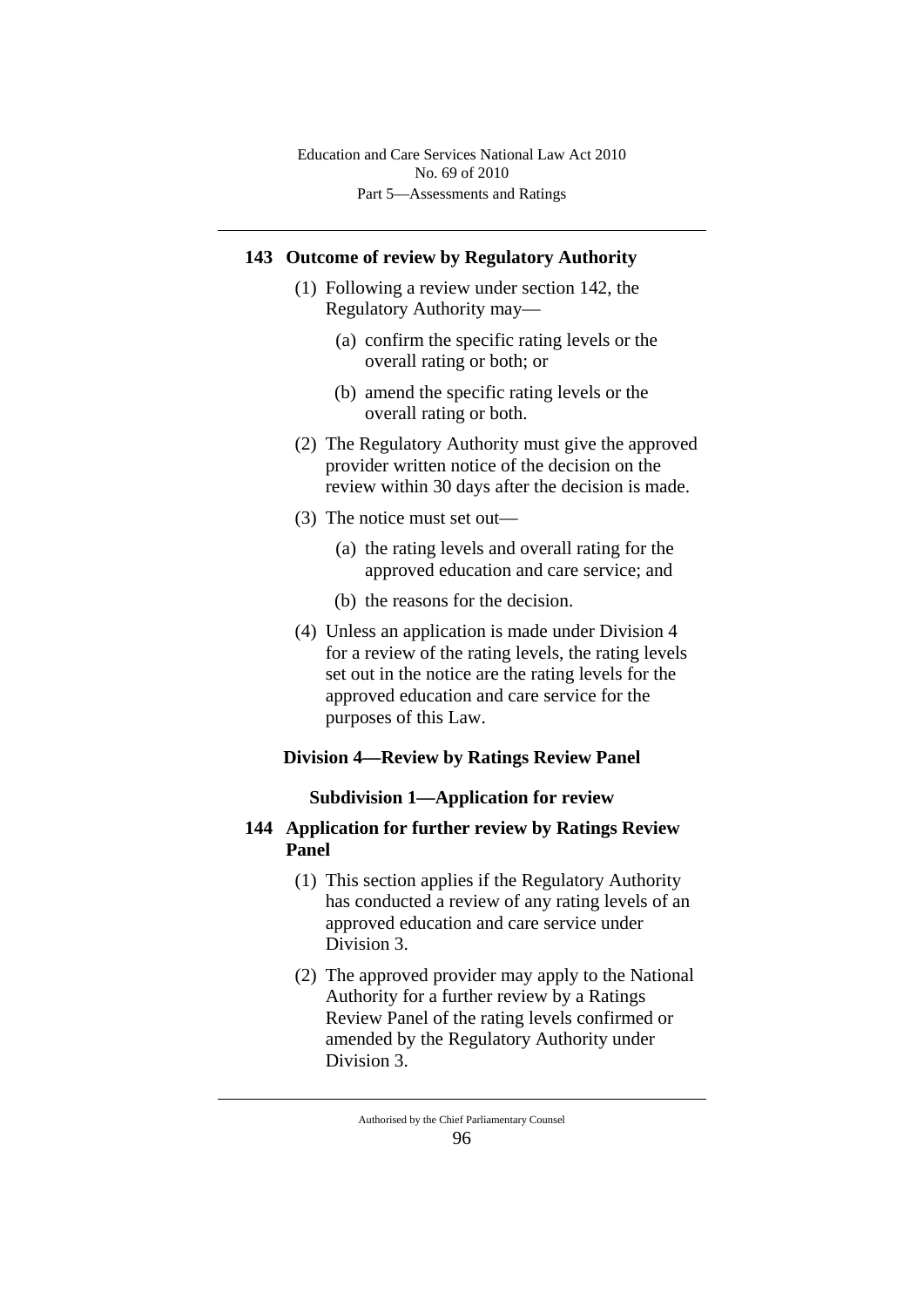- (3) An application may only be made on the ground that the Regulatory Authority—
	- (a) did not appropriately apply the prescribed processes for determining a rating level; or
	- (b) failed to take into account or give sufficient weight to special circumstances existing or facts existing at the time of the rating assessment.

#### **145 Form and time of application**

- (1) An application must be made under section 144 within 14 days after the decision of the Regulatory Authority is received under Division 3.
- (2) An application must—
	- (a) be in writing; and
	- (b) include the prescribed information; and
	- (c) include payment of the prescribed fee.
- (3) An application must not include information or evidence that was not given to the Regulatory Authority for the purpose of a determination under Division 1, 2 or 3.
- (4) The National Authority must—
	- (a) within 7 days after receipt of the application, give written notice to the Regulatory Authority of an application under this Division to review a determination of the Regulatory Authority; and
	- (b) invite the Regulatory Authority to make submissions to the review.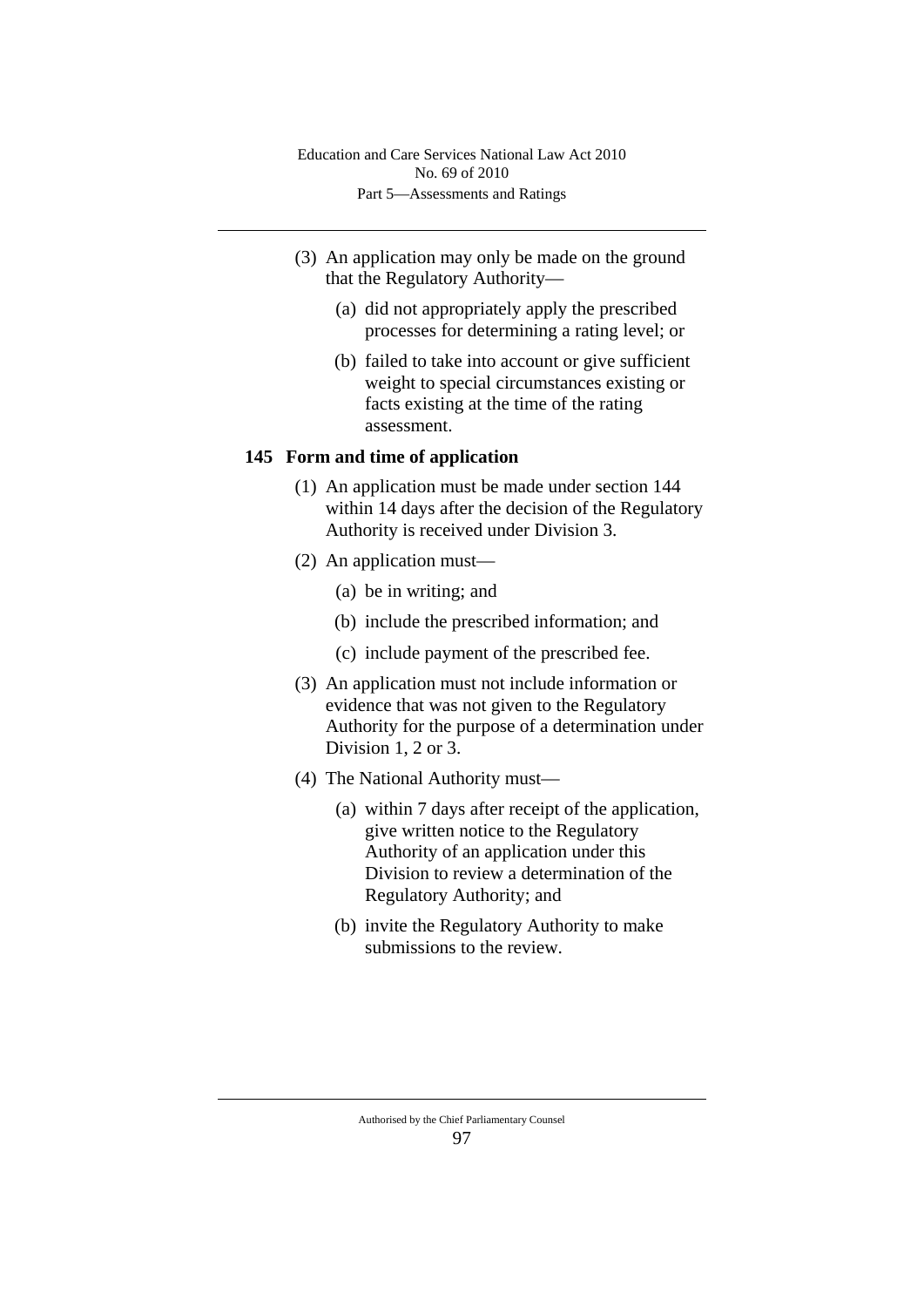# **Subdivision 2—Establishment of Ratings Review Panel**

### **146 Establishment of Ratings Review Panel**

- (1) The Board must establish a Ratings Review Panel for the purposes of conducting a review under this Division.
- (2) The Panel is to consist of up to 3 members appointed by the Board.
- (3) One of the members is to be appointed as chairperson.
- (4) The members are to be appointed from the Review Panel pool established under section 147.

# **147 Review Panel pool**

- (1) The Board must establish a pool of persons to act as members of a Ratings Review Panel.
- (2) The pool may consist of persons nominated by the Regulatory Authorities of each participating jurisdiction and the Commonwealth Minister.
- (3) Subject to subsection (4), the persons approved as members of the pool must have expertise or expert knowledge in one or more of the following areas—
	- (a) early learning and development research or practice;
	- (b) law;
	- (c) a prescribed area.
- (4) A member of staff of the National Authority may be approved as a member of the pool.

# **148 Procedure of Panel**

- (1) Subject to this Law, the procedure of a Ratings Review Panel is in its discretion.
- (2) The chairperson of a Panel must convene meetings of the Panel.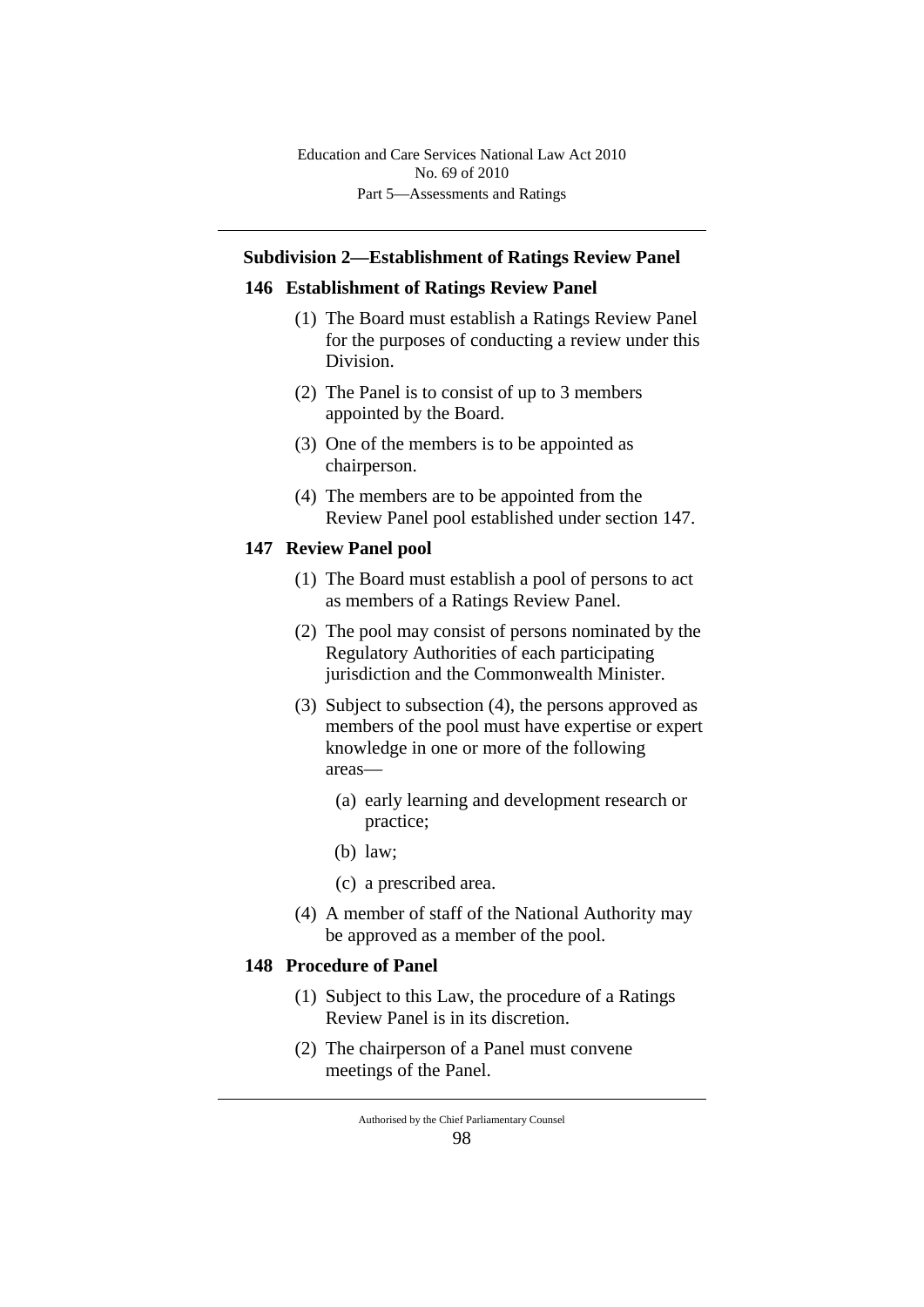- (3) A Panel must keep minutes of its deliberations setting out—
	- (a) the dates and duration of its deliberations; and
	- (b) its decisions on the review.
- (4) The Panel must seek to make decisions by consensus.
- (5) In the absence of a consensus, a decision of the Panel is a decision of the majority of the members of the Panel.
- (6) If a majority decision is not reached, the Panel is taken to have confirmed the rating levels determined by the Regulatory Authority.

#### **149 Transaction of business by alternative means**

- (1) A Ratings Review Panel may, if it thinks fit, transact any of its business by the circulation of papers among all the members of the Panel for the time being, and a resolution in writing approved in writing by a majority of those members is taken to be a decision of the Panel.
- (2) The Panel may, if it thinks fit, transact any of its business at a meeting at which members (or some members) participate by telephone, closed-circuit television or other means, but only if any member who speaks on a matter before the meeting can be heard by the other members.
- (3) Papers may be circulated among the members for the purposes of subsection (1) by facsimile, email or other transmission of the information in the papers concerned.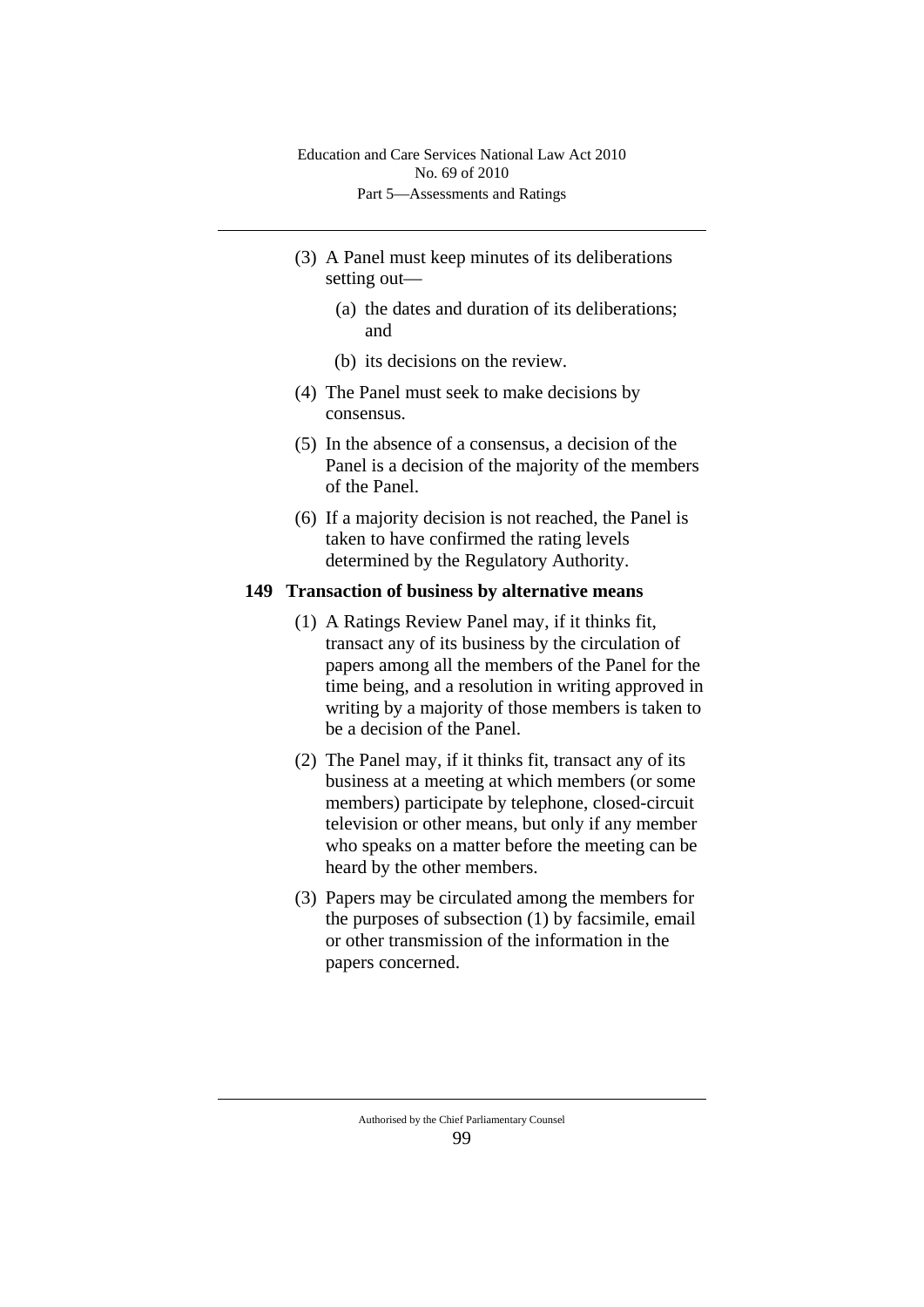#### **Subdivision 3—Conduct of review**

#### **150 Conduct of review**

- (1) In conducting a review, the Ratings Review Panel may consider—
	- (a) any documents or other information or plans, photographs or video or other evidence available to the Regulatory Authority in carrying out the rating assessment; and
	- (b) the approved provider's history of compliance with this Law as applying in any participating jurisdiction; and
	- (c) the approved education and care service's history of compliance with this Law as applying in any participating jurisdiction; and
	- (d) the application for review to the Regulatory Authority; and
	- (e) any submissions made by the approved provider to the review by the Regulatory Authority; and
	- (f) the written findings on the review by the Regulatory Authority; and
	- (g) the application for review to the Ratings Review Panel; and
	- (h) any written submissions or responses made to the Ratings Review Panel by the approved provider; and
	- (i) any written submissions or responses made to the Ratings Review Panel by the Regulatory Authority relating to the stated grounds for review; and
	- (j) any advice received from the National Authority, at the request of the Ratings Review Panel, about how the prescribed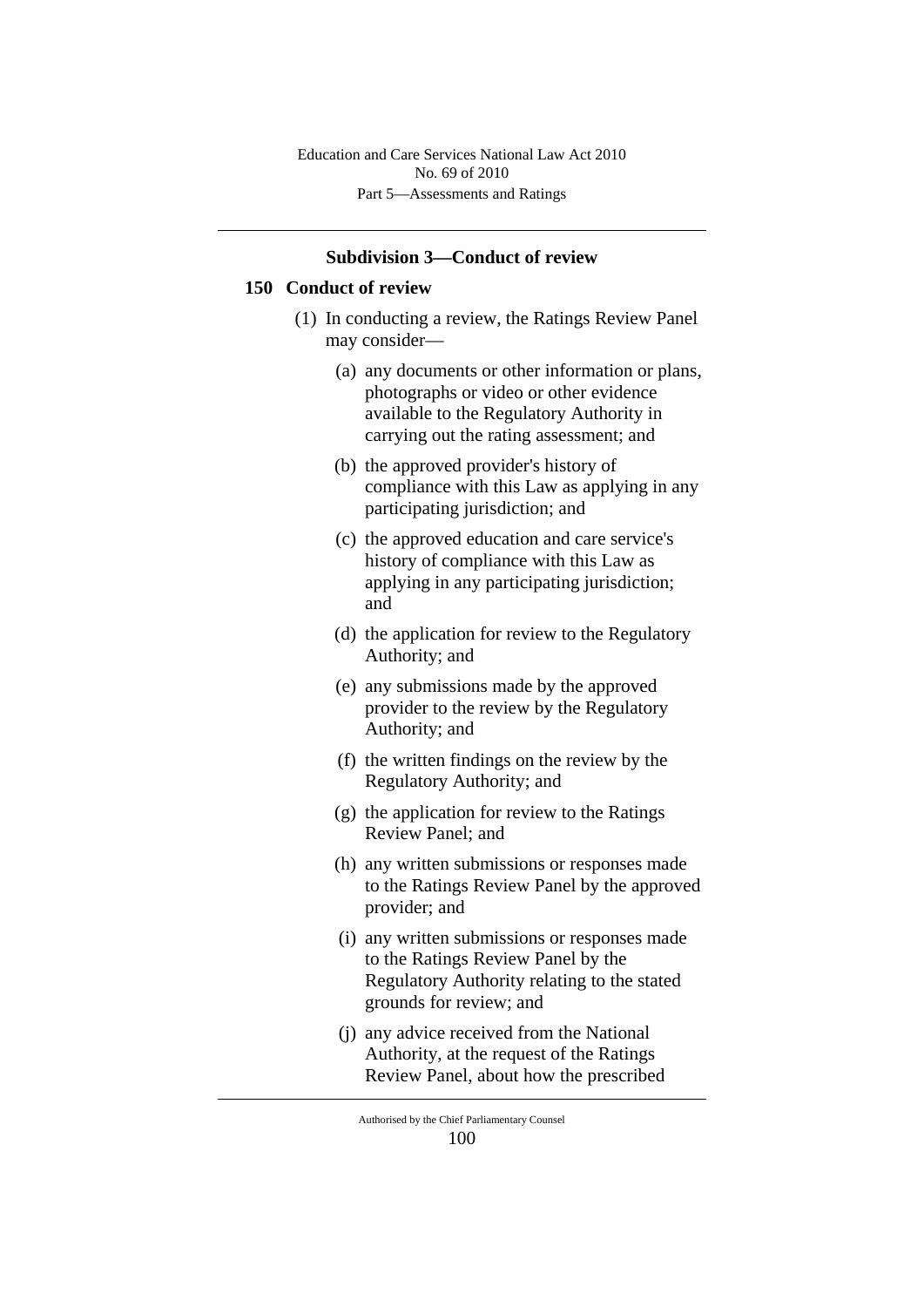processes for rating assessments are intended to be applied that is relevant to the review.

- (2) The Ratings Review Panel is not required to hold an oral hearing for a review.
- (3) The Ratings Review Panel may ask the Regulatory Authority to provide in writing any information in relation to the assessment.
- (4) The Ratings Review Panel may ask the approved provider for further written information in relation to its application.
- (5) The Ratings Review Panel must ensure that the approved provider is provided with a copy of, and an opportunity to respond in writing to, any documents, information or evidence provided to the Panel by the Regulatory Authority.

### **151 Decision on review by Ratings Review Panel**

- (1) Following a review, the Ratings Review Panel may—
	- (a) confirm the rating levels determined by the Regulatory Authority; or
	- (b) amend the rating levels.
- (2) The Ratings Review Panel must make a decision on the review within 60 days after the application for review was made.
- (3) The chairperson of the Panel may extend the period for the making of a decision by a Ratings Review Panel if the chairperson considers there are special circumstances that warrant that extension.
- (4) The period for the making of a decision by a Ratings Review Panel may be extended by agreement between the chairperson of the Panel and the approved provider.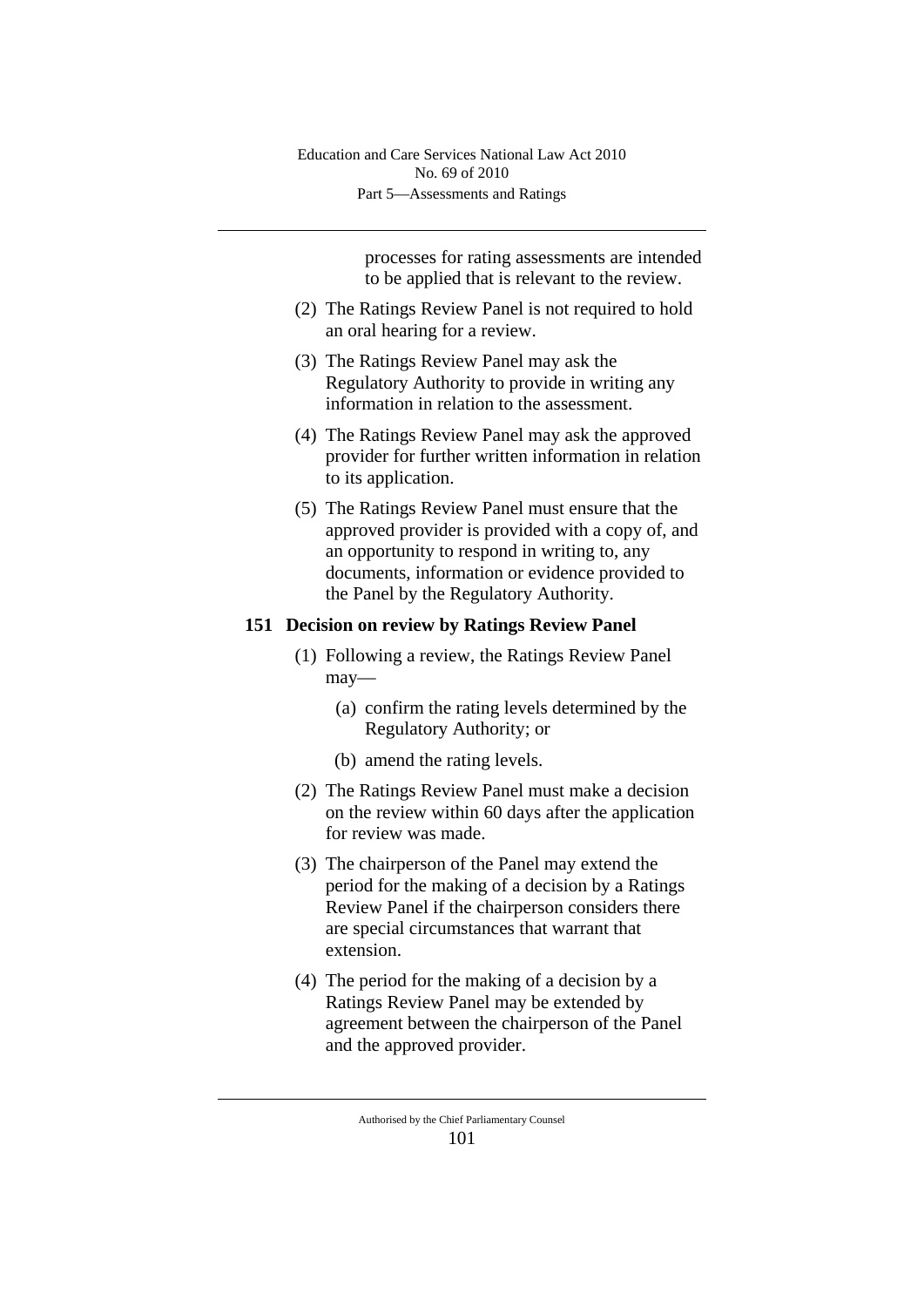- (5) The Ratings Review Panel must give the approved provider, the Regulatory Authority and the National Authority written notice of the decision on the review within 14 days after the decision is made setting out its findings on each review ground.
- (6) A rating level confirmed or amended on a review under this Division by the Ratings Review Panel is the rating level for the approved education and care service for the purposes of this Law.

# **Division 5—Awarding of highest rating**

# **152 Application for highest rating**

- (1) An approved provider may apply to the National Authority for an approved education and care service operated by that provider to be assessed for the highest rating level for the education and care service if the criteria determined by the National Authority are met.
- (2) The highest rating level is an overall rating of the education and care service.
- (3) An application must—
	- (a) be in writing; and
	- (b) include the prescribed information; and
	- (c) include payment of the prescribed fee.
- (4) An application may be made only once every 3 years, unless the National Authority determines otherwise in a particular case.
- (5) An application may be made for the highest rating level only if the approved education and care service holds the rating levels prescribed for the purposes of this section.

Authorised by the Chief Parliamentary Counsel 102

**Sch. s. 152(5) substituted by No. 9/2017 s. 30.**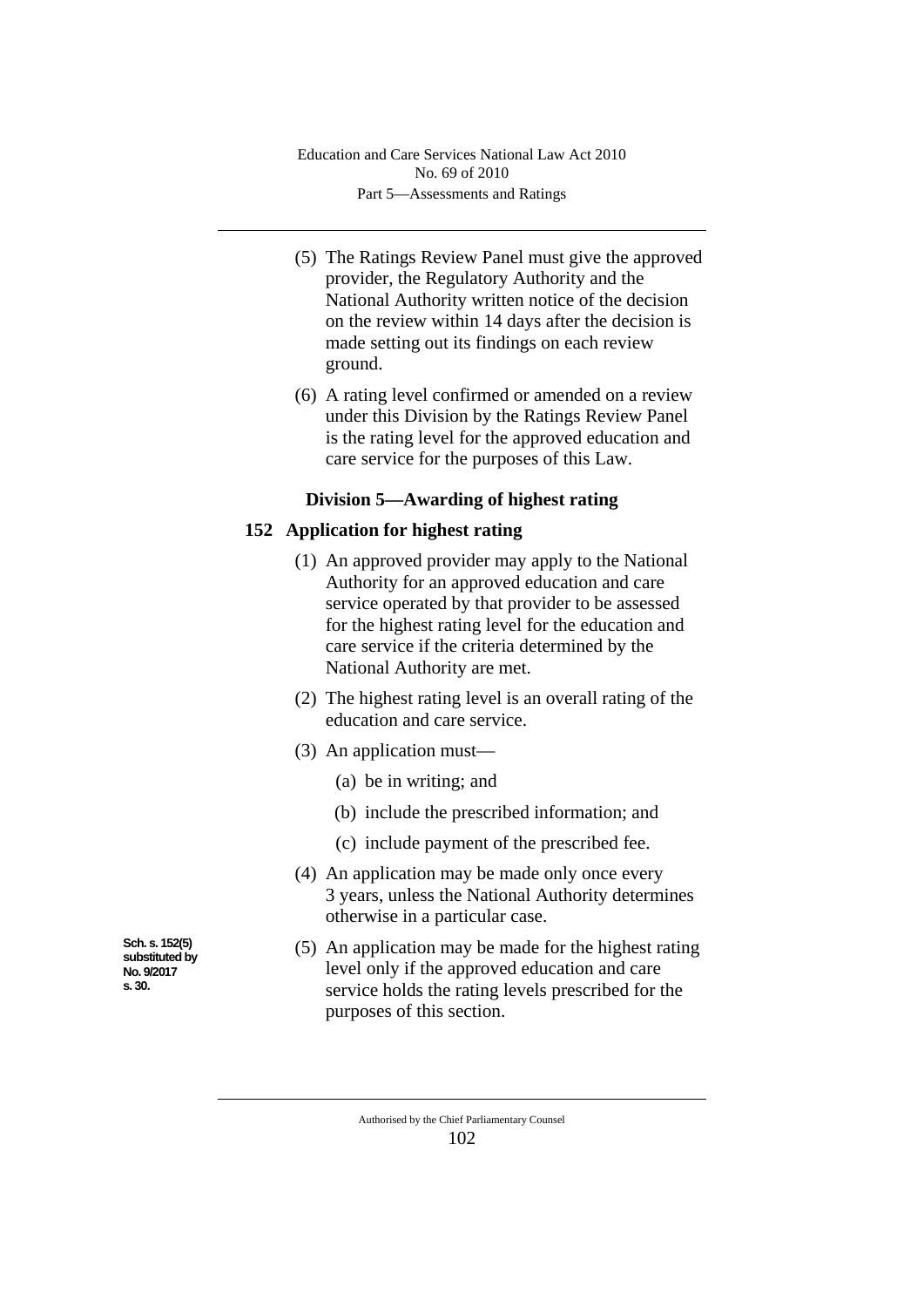### **153 Assessment of education and care service**

- (1) The National Authority may determine and publish criteria that must be met by approved education and care services in respect of the award of the highest rating level.
- (2) The Board must assess the approved education and care service in accordance with the criteria published under subsection (1) to determine whether the service meets the highest rating level in meeting the National Quality Standard and the requirements of the national regulations.
- (3) The Board must ask for, and take into account, the advice of the Regulatory Authority in carrying out the assessment.
- (4) The advice of the Regulatory Authority may include—
	- (a) previous rating assessments and ratings for the education and care service; and
	- (b) information about the service's compliance history; and
	- (c) any other relevant information.

### **154 Board may seek information and documents**

- (1) The Board for the purposes of the rating assessment may—
	- (a) ask the approved provider of the approved education and care service for any information and documents; and
	- (b) make any inquiries it considers appropriate.
- (2) If the Board asks the approved provider for further information and documents under subsection (1), the period from the making of the request until the provision of the further information and documents is not included in the period referred to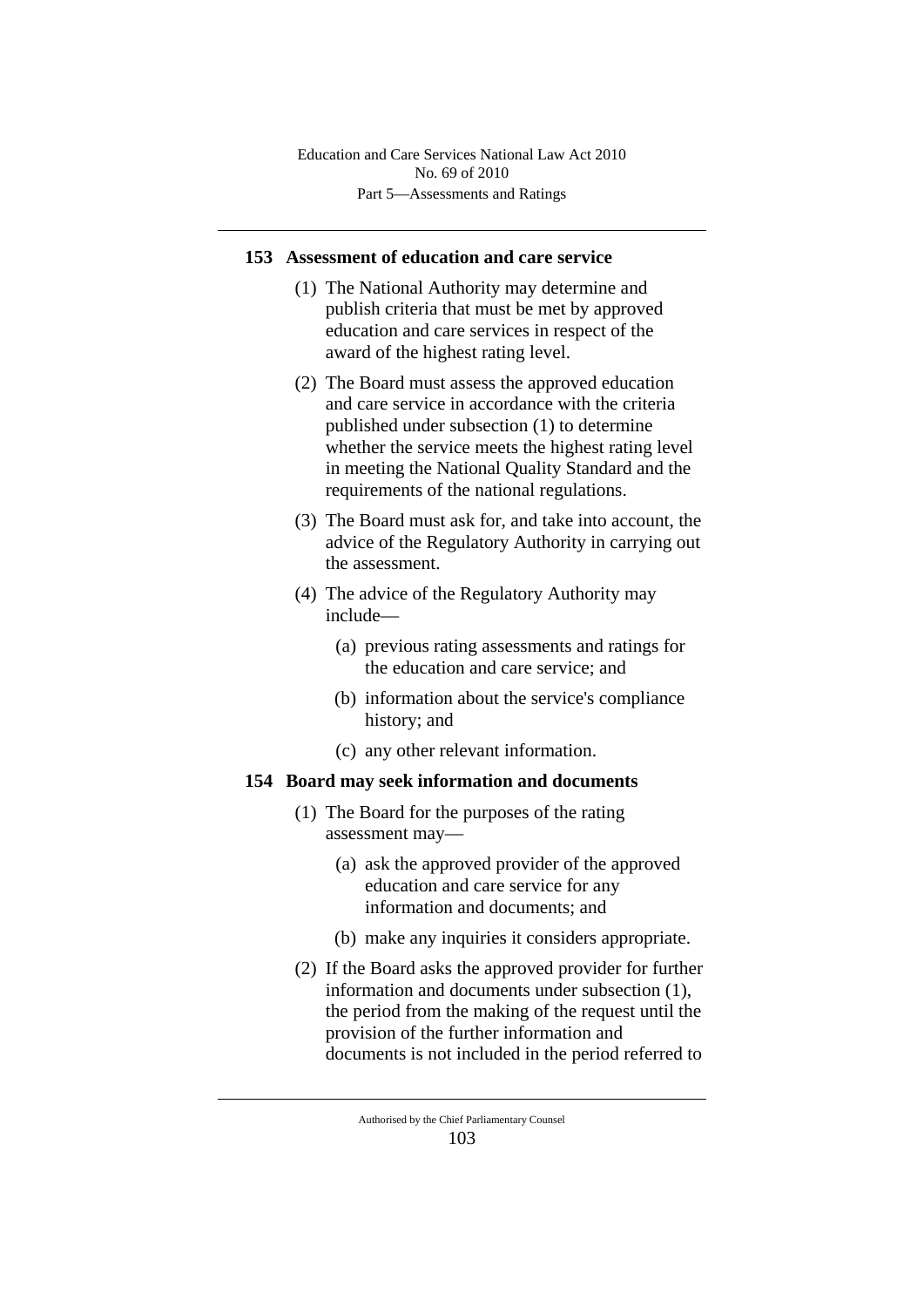in section 155(2) for the Board to make a decision on the application.

#### **155 Decision on application**

- (1) After assessing the approved education and care service, the Board must—
	- (a) if it is satisfied that it is appropriate to do so, give the approved education and care service the highest rating level; or
	- (b) otherwise refuse to give that rating.
- (2) The Board must make its decision within 60 days after the application is received.
- (3) The period specified in subsection (2) may be extended by up to 30 days—
	- (a) if a request for information and documents is made under section 154; or
	- (b) by agreement between the approved provider and the Board.
- (4) If the Board gives the highest rating level to an approved education and care service, that rating becomes the rating level for that service.
- (5) The highest rating level awarded to an approved education and care service applies to that service for 3 years, unless sooner revoked.

# **156 Notice of decision**

- (1) The Board must give written notice of its decision under section 155 in relation to an approved education and care service to—
	- (a) the approved provider; and
	- (b) the Regulatory Authority.
- (2) The notice must be given within 14 days of making the decision.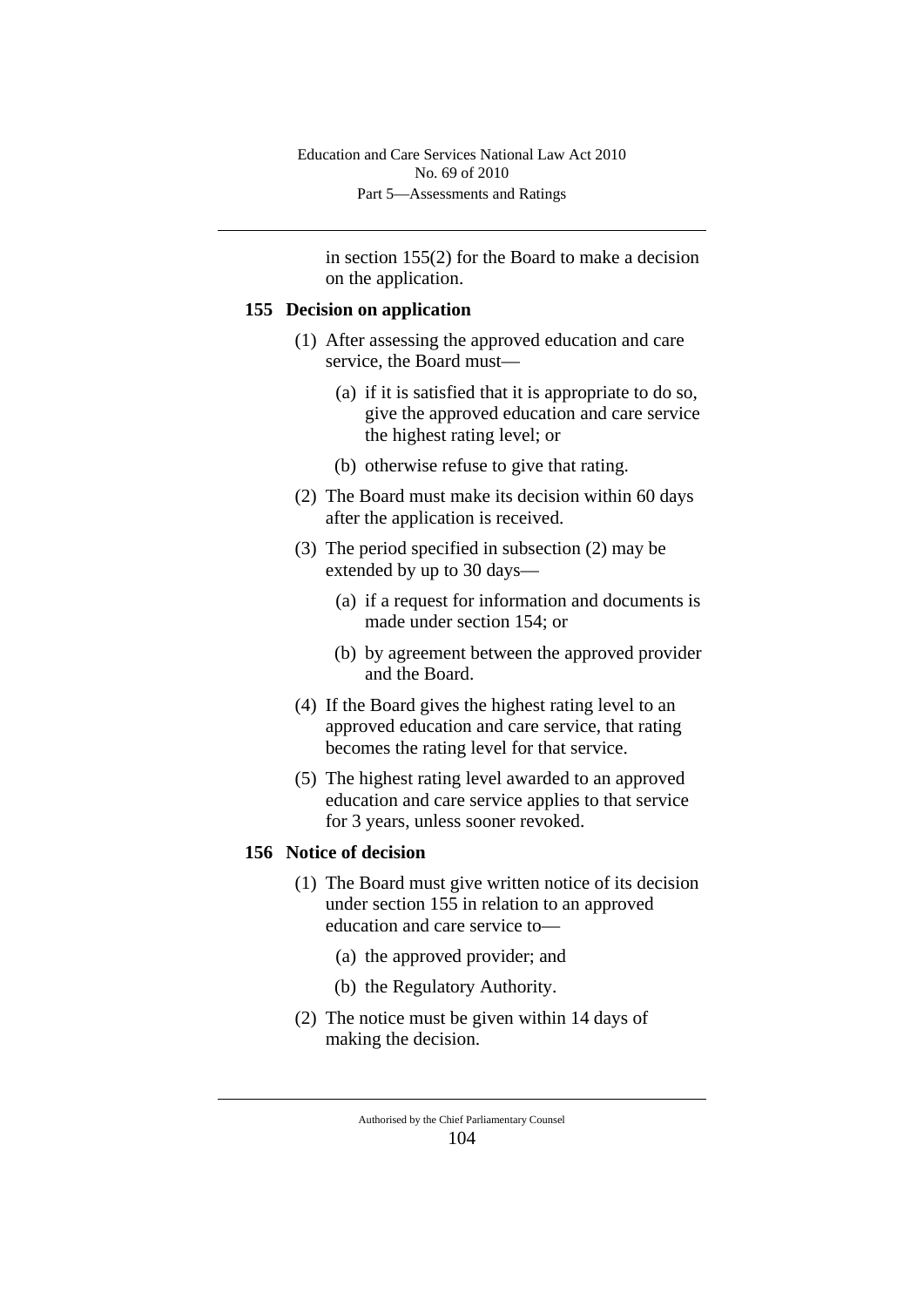# **157 Reassessment of highest rating level**

The Board may at any time reassess an approved education and care service in accordance with section 153.

# **158 Revocation of highest rating level**

The Board must revoke the highest rating level of an approved education and care service if—

- (a) it determines that the service no longer meets the criteria for the highest rating level; or
- (b) the Regulatory Authority advises the Board that the service no longer meets the requirements for the rating levels prescribed for the purposes of section 152(5).

# **159 Re-application for highest rating level**

- (1) An approved provider of an approved education and care service that has been awarded the highest rating level may reapply for the award of the highest rating level for the service.
- (2) The application must be made within 90 days before the expiry of the existing highest rating level for the approved education and care service.
- (3) The application must—
	- (a) be in writing; and
	- (b) include the prescribed information; and
	- (c) include payment of the prescribed fee.

# **Division 6—Publication of rating levels**

# **160 Publication of ratings**

(1) The National Authority must publish the rating levels for an approved education and care service in accordance with this section.

**Sch. s. 158(b) substituted by No. 9/2017 s. 31.**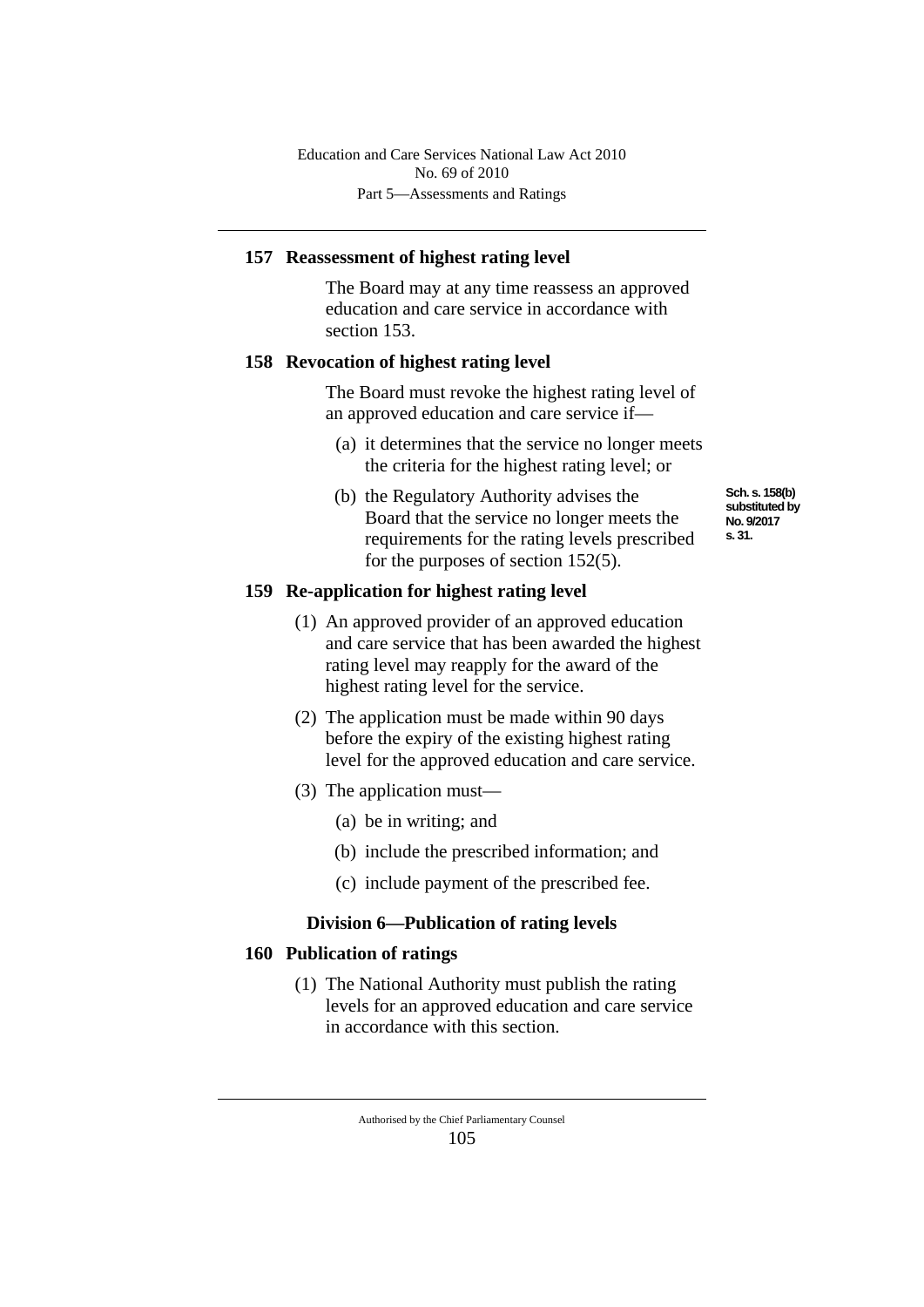- (2) The National Authority must publish any rating levels determined under Division 1 or 2 at the end of the period for requesting a review of the rating levels under Division 3 if no request for review is received in that period.
- (3) If a review by the Regulatory Authority is requested under Division 3, the rating levels must be published at the end of the period for requesting a further review of the rating under Division 4 if no request for further review is received in that period.
- (4) If a further review is requested under Division 4, the rating levels must be published after the notification to the approved provider of the decision on the review.
- (5) The National Authority must publish notice of the giving of the highest rating level to an approved education and care service under Division 5, as soon as possible after the Regulatory Authority and the approved provider are notified of the decision of the Board under that Division.

\_\_\_\_\_\_\_\_\_\_\_\_\_\_\_\_\_\_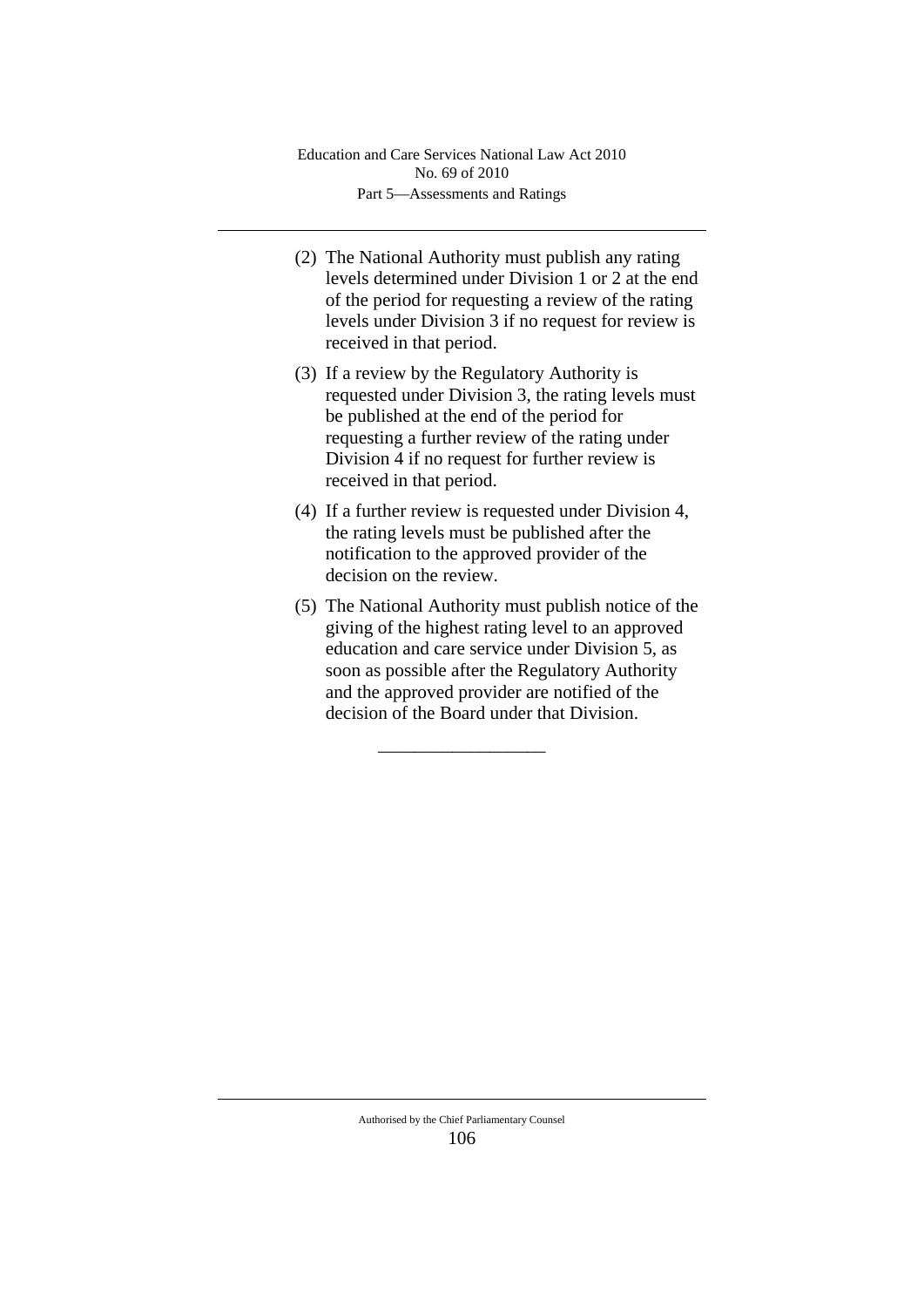### **PART 6—OPERATING AN EDUCATION AND CARE SERVICE**

### **161 Offence to operate education and care service without nominated supervisor**

The approved provider of an education and care service must not operate the service unless there is at least one nominated supervisor for that service.

Penalty: \$5000, in the case of an individual.

\$25 000, in any other case.

# **161A Offence for nominated supervisor not to meet prescribed minimum requirements**

The approved provider of an education and care service must not nominate an individual to be a nominated supervisor of that service unless that individual meets the prescribed minimum requirements for nomination as a nominated supervisor.

Penalty: \$5000, in the case of an individual.

\$25,000, in any other case.

# **162 Offence to operate education and care service unless responsible person is present**

- (1) The approved provider of an education and care service must ensure that one of the following persons is present at all times that the service is educating and caring for children—
	- (a) the approved provider, if the approved provider is an individual or, in any other case, a person with management or control of an education and care service operated by the approved provider;
	- (b) a nominated supervisor of the service;

**Sch. s. 162(1)(b) substituted by No. 9/2017 s. 34.**

**Sch. s. 161 amended by No. 9/2017 s. 32.**

**Sch. s. 161A inserted by No. 9/2017 s. 33.**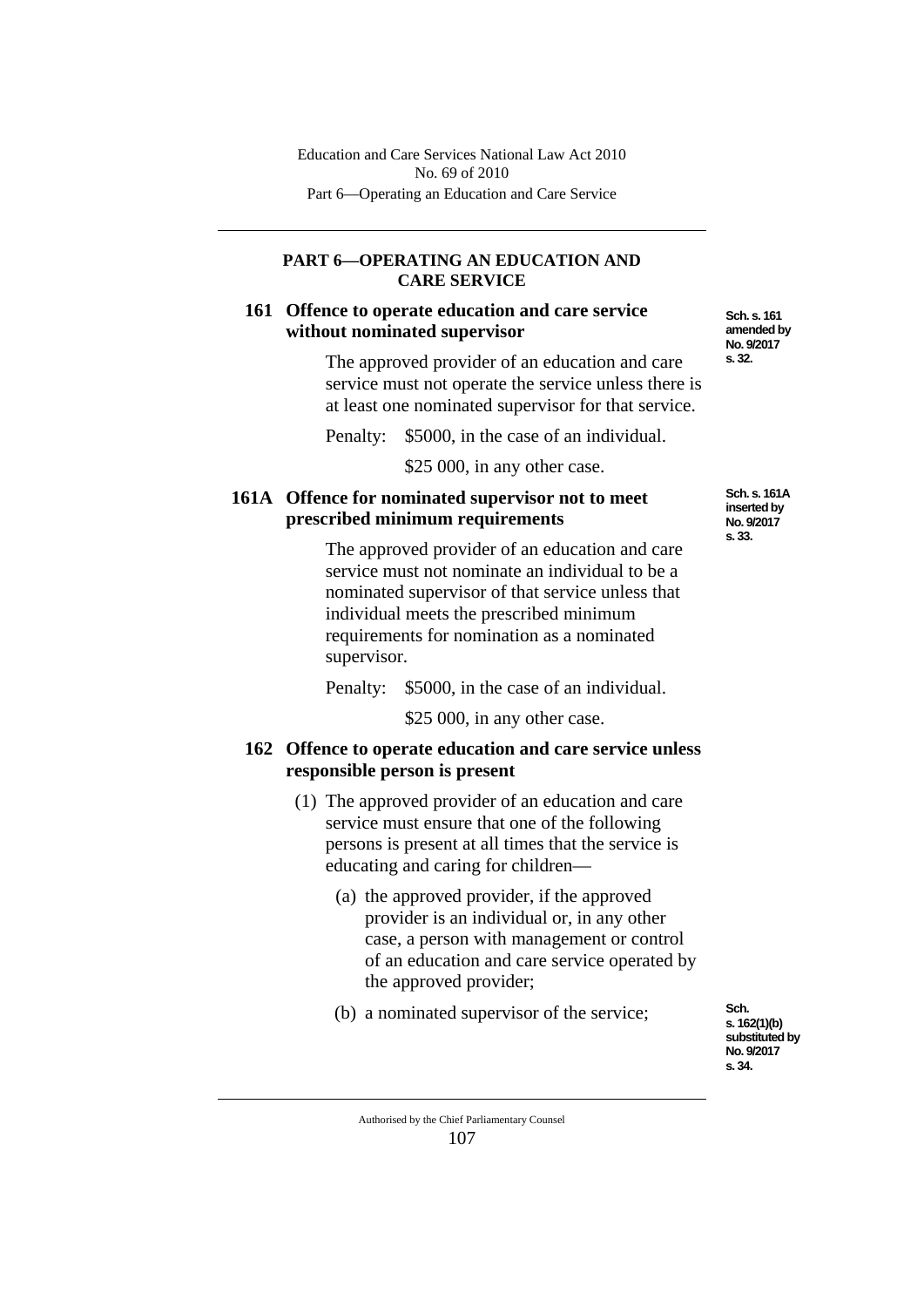**Sch. s. 162(1)(c) substituted by No. 9/2017 s. 34.**

(c) a person in day-to-day charge of the service.

Penalty: \$5000, in the case of an individual.

\$25 000, in any other case.

(2) This section does not apply to an approved family day care service.

# **162A Persons in day-to-day charge and nominated supervisors to have child protection training**

The approved provider of an education and care service must ensure that each nominated supervisor and each person in day-to-day charge of the service has successfully completed the child protection training (if any) required by or under the law of this jurisdiction, a Government protocol applying to the approved provider in this jurisdiction or otherwise required by this jurisdiction.

### **163 Offence relating to appointment or engagement of family day care co-ordinators**

- (1) The approved provider of a family day care service must ensure that at all times the prescribed minimum number of qualified persons are employed or engaged as family day care co-ordinators of the family day care service—
	- (a) to assist with the operation of the family day care service; and
	- (b) to support, monitor and train the family day care educators of that service.
	- Penalty: \$5000, in the case of an individual.

\$25 000, in any other case.

Authorised by the Chief Parliamentary Counsel 108

**Sch. s. 162A inserted by No. 9/2017 s. 35.**

**Sch. s. 163(1) amended by No. 9/2017 s. 36.**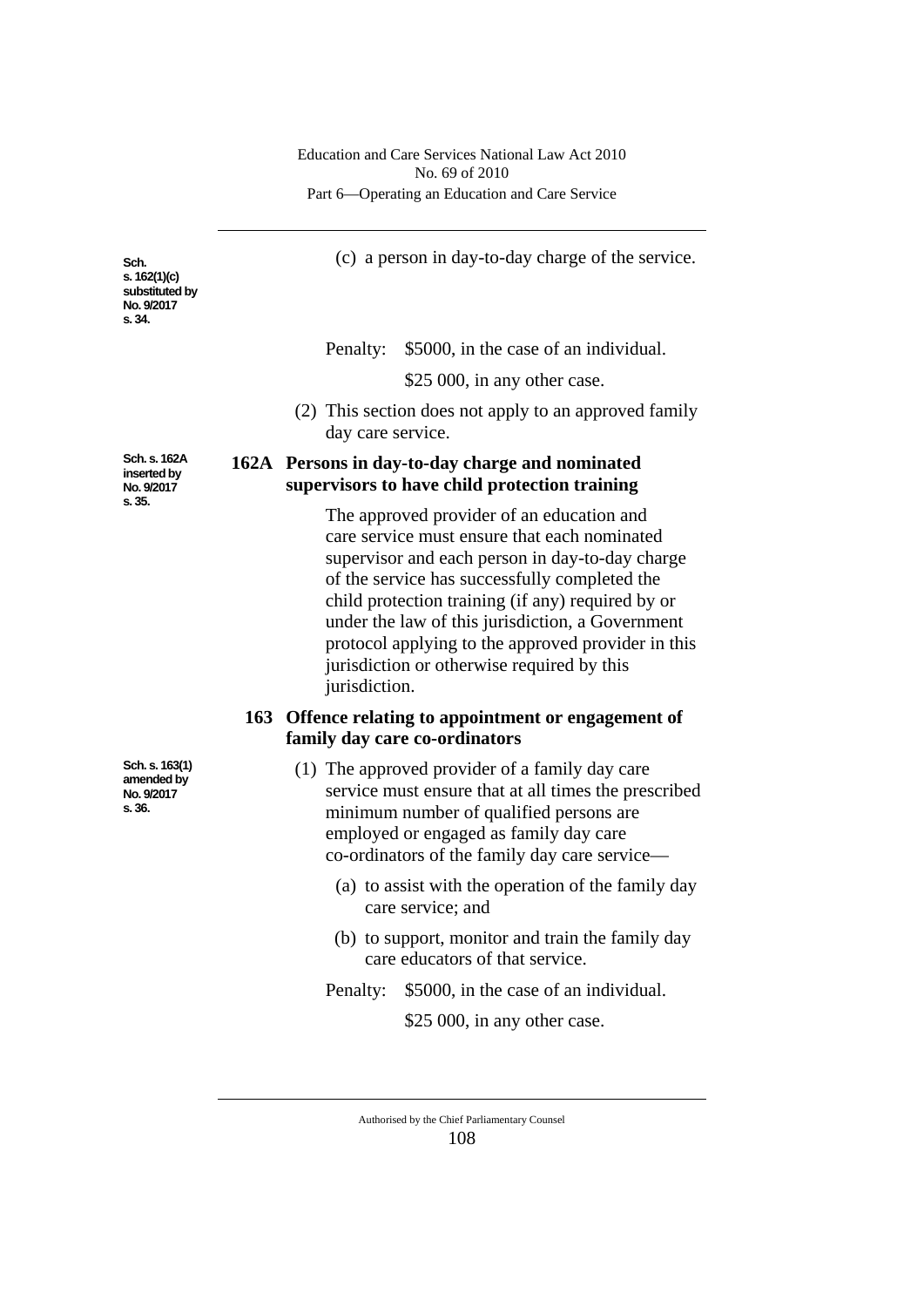(2) A person is a qualified person under this section if the person has the qualifications prescribed by the national regulations.

# **164 Offence relating to assistance to family day care educators**

- (1) The approved provider of a family day care service must ensure that, at all times that a family day care educator is educating and caring for a child as part of the service, one of the following persons is available to provide support to the family day care educator—
	- (a) the approved provider, if the approved provider is an individual, or a person with management or control of the family day care service, in any other case;
	- (b) a nominated supervisor of the service;

**Sch. s. 164(1)(b) substituted by No. 9/2017 s. 37.**

(c) a person in day-to-day charge of the service.

**Sch. s. 164(1)(c) substituted by No. 9/2017 s. 37.**

Penalty: \$5000, in the case of an individual.

\$25 000, in any other case.

(2) For the purposes of this section, the requirement to be available to provide support to a family day care educator includes being available to be contacted by telephone to provide advice and assistance to the family day care educator.

# **164A Offence relating to the education and care of children by family day care service**

(1) The approved provider of a family day care service must ensure that any child being educated and cared for as part of the service is not educated **Sch. s. 164A inserted by No. 9/2017 s. 38.**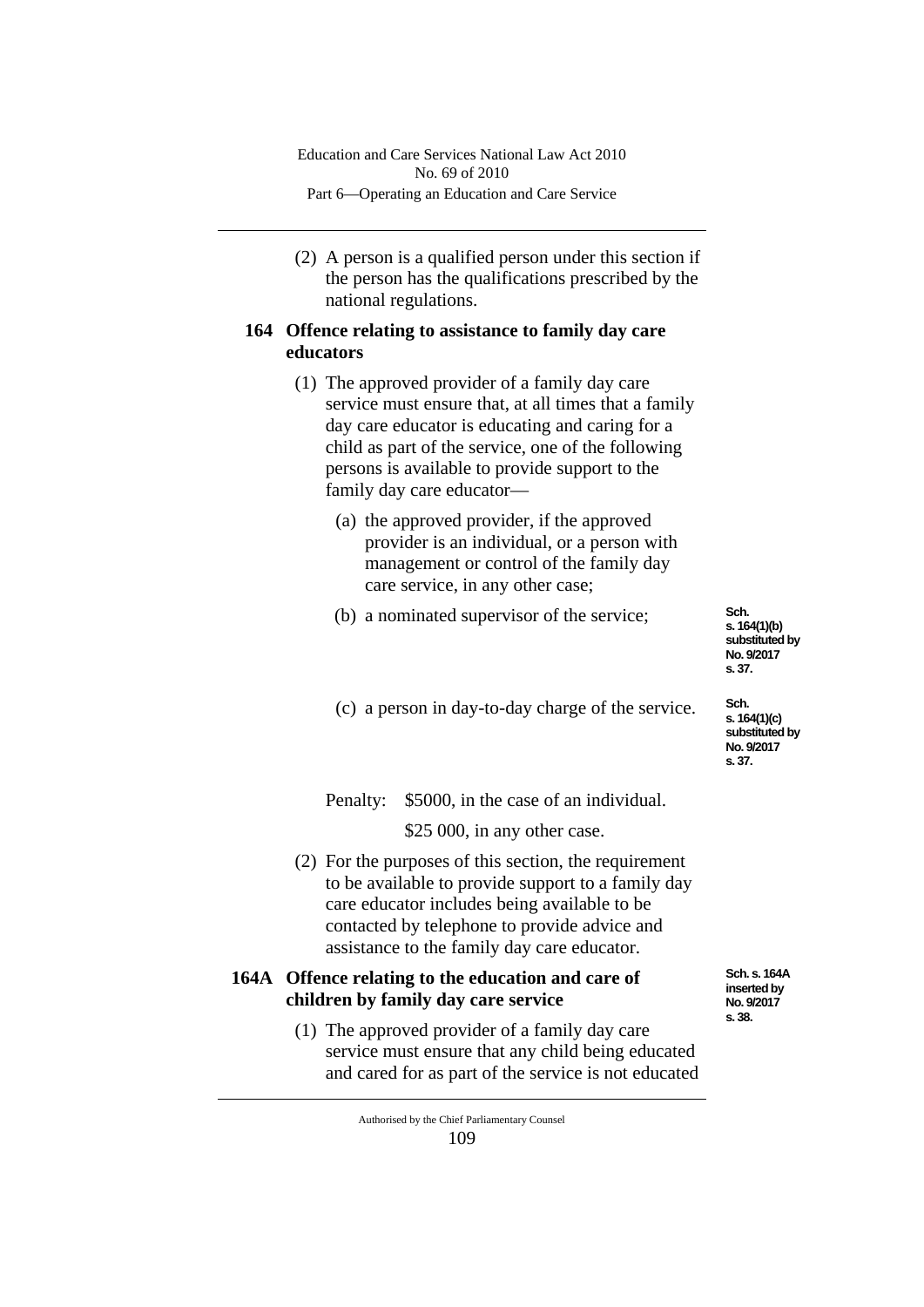and cared for by a person other than a family day care educator, except in the circumstances prescribed by the national regulations.

Penalty: \$10 000, in the case of an individual.

\$50 000, in any other case.

(2) A family day care educator must ensure that any child being educated and cared for by the educator as part of a family day care service is not educated or cared for by any other person at the family day care residence or approved family day care venue, except in the circumstances prescribed by the national regulations.

Penalty: \$2000.

### **165 Offence to inadequately supervise children**

(1) The approved provider of an education and care service must ensure that all children being educated and cared for by the service are adequately supervised at all times that the children are in the care of that service.

Penalty: \$10 000, in the case of an individual.

\$50 000, in any other case.

(2) A nominated supervisor of an education and care service must ensure that all children being educated and cared for by the service are adequately supervised at all times that the children are in the care of that service.

Penalty: \$10 000.

(3) A family day care educator must ensure that any child being educated and cared for by the educator as a part of a family day care service is adequately supervised.

Penalty: \$10 000.

**Sch. s. 165(2) amended by No. 9/2017 s. 39(1).**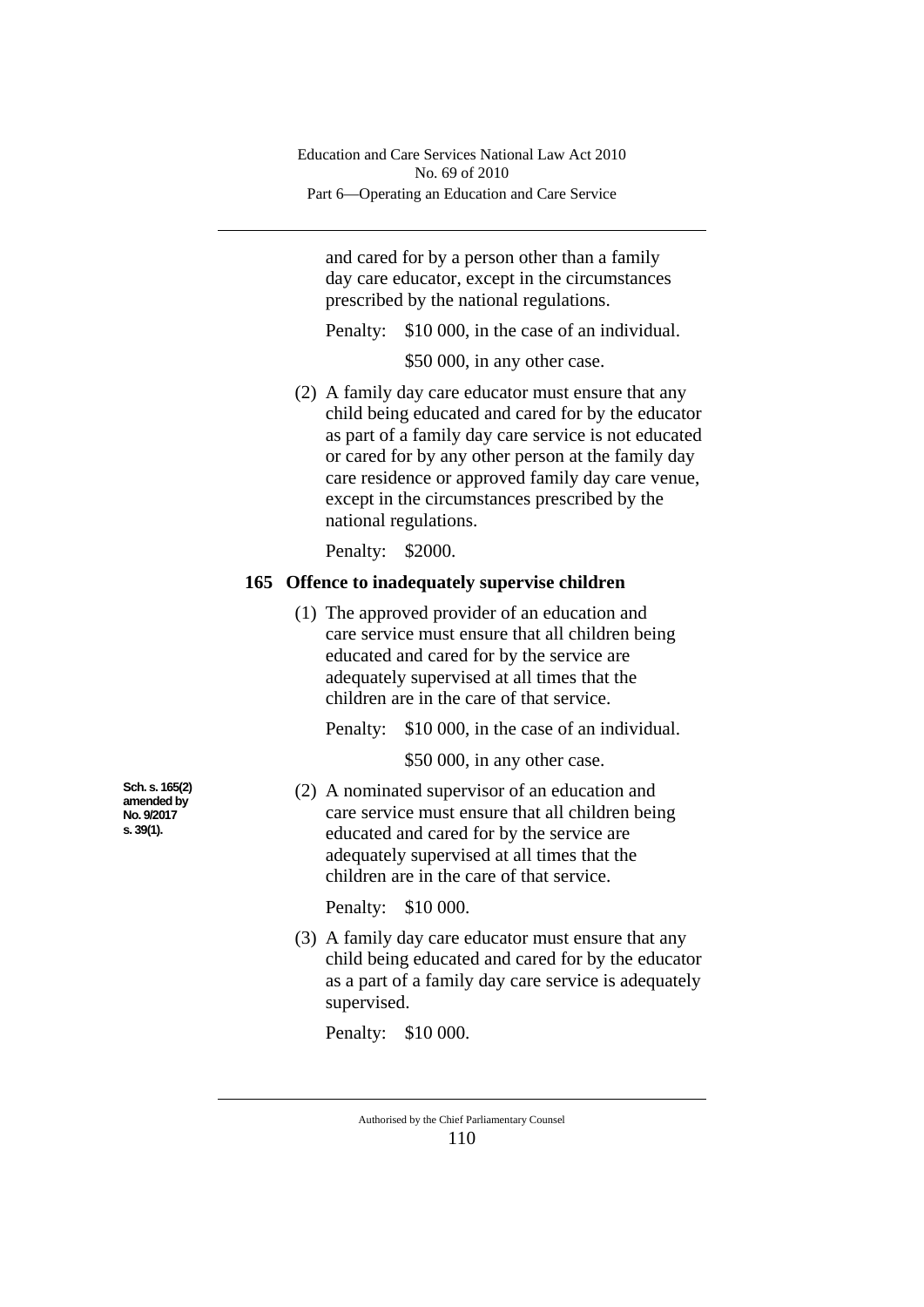#### **166 Offence to use inappropriate discipline**

- (1) The approved provider of an education and care service must ensure that no child being educated and cared for by the service is subjected to—
	- (a) any form of corporal punishment; or
	- (b) any discipline that is unreasonable in the circumstances.
	- Penalty: \$10 000, in the case of an individual.

\$50,000, in any other case.

- (2) A nominated supervisor of an education and care service must ensure that no child being educated and cared for by the service is subjected to—
- **Sch. s. 166(2) amended by No. 9/2017 s. 39(1).**
- (a) any form of corporal punishment; or
- (b) any discipline that is unreasonable in the circumstances.

Penalty: \$10 000.

- (3) A staff member of, or a volunteer at, an education and care service must not subject any child being educated and cared for by the service to—
	- (a) any form of corporal punishment; or
	- (b) any discipline that is unreasonable in the circumstances.

Penalty: \$10 000.

- (4) A family day care educator must not subject any child being educated and cared for by the educator as part of a family day care service to—
	- (a) any form of corporal punishment; or
	- (b) any discipline that is unreasonable in the circumstances.

Penalty: \$10 000.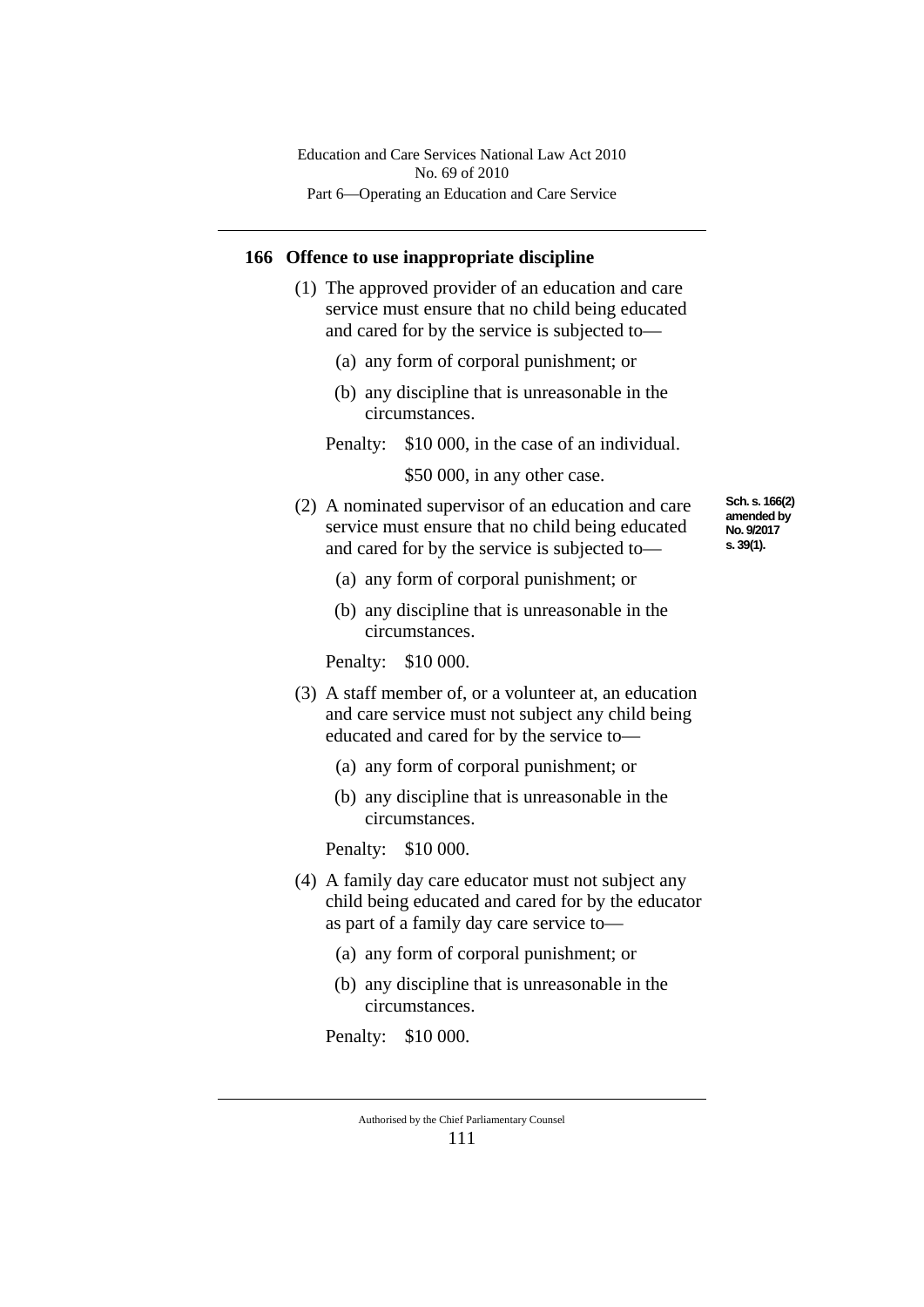# **167 Offence relating to protection of children from harm and hazards**

(1) The approved provider of an education and care service must ensure that every reasonable precaution is taken to protect children being educated and cared for by the service from harm and from any hazard likely to cause injury.

Penalty: \$10 000, in the case of an individual.

\$50 000, in any other case.

(2) A nominated supervisor of an education and care service must ensure that every reasonable precaution is taken to protect children being educated and cared for by the service from harm and from any hazard likely to cause injury.

Penalty: \$10 000.

(3) A family day care educator must ensure that every reasonable precaution is taken to protect a child being educated and cared for as part of a family day care service from harm and from any hazard likely to cause injury.

Penalty: \$10 000.

# **168 Offence relating to required programs**

- (1) The approved provider of an education and care service must ensure that a program is delivered to all children being educated and cared for by the service that—
	- (a) is based on an approved learning framework; and
	- (b) is delivered in a manner that accords with the approved learning framework; and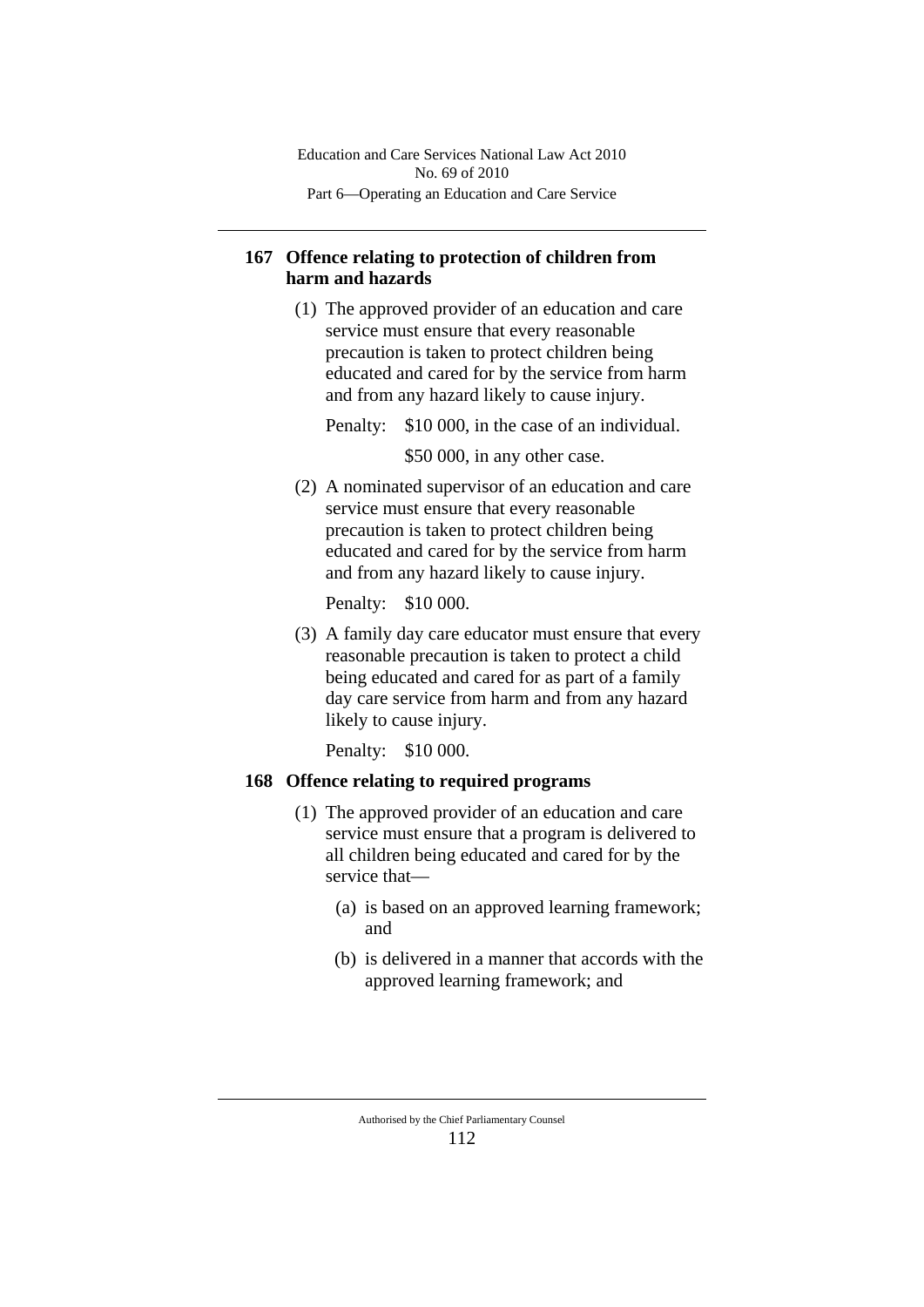- (c) is based on the developmental needs, interests and experiences of each child; and
- (d) is designed to take into account the individual differences of each child.

Penalty: \$4000, in the case of an individual.

\$20 000, in any other case.

- (2) A nominated supervisor of an education and care service must ensure that a program is delivered to all children being educated and cared for by the service that—
	- (a) is based on an approved learning framework; and
	- (b) is delivered in a manner that accords with the approved learning framework; and
	- (c) is based on the developmental needs, interests and experiences of each child; and
	- (d) is designed to take into account the individual differences of each child.

Penalty: \$4000.

#### **169 Offence relating to staffing arrangements**

- (1) An approved provider of an education and care service must ensure that, whenever children are being educated and cared for by the service, the relevant number of educators educating and caring for the children is no less than the number prescribed for this purpose.
	- Penalty: \$10 000, in the case of an individual.

\$50 000, in any other case.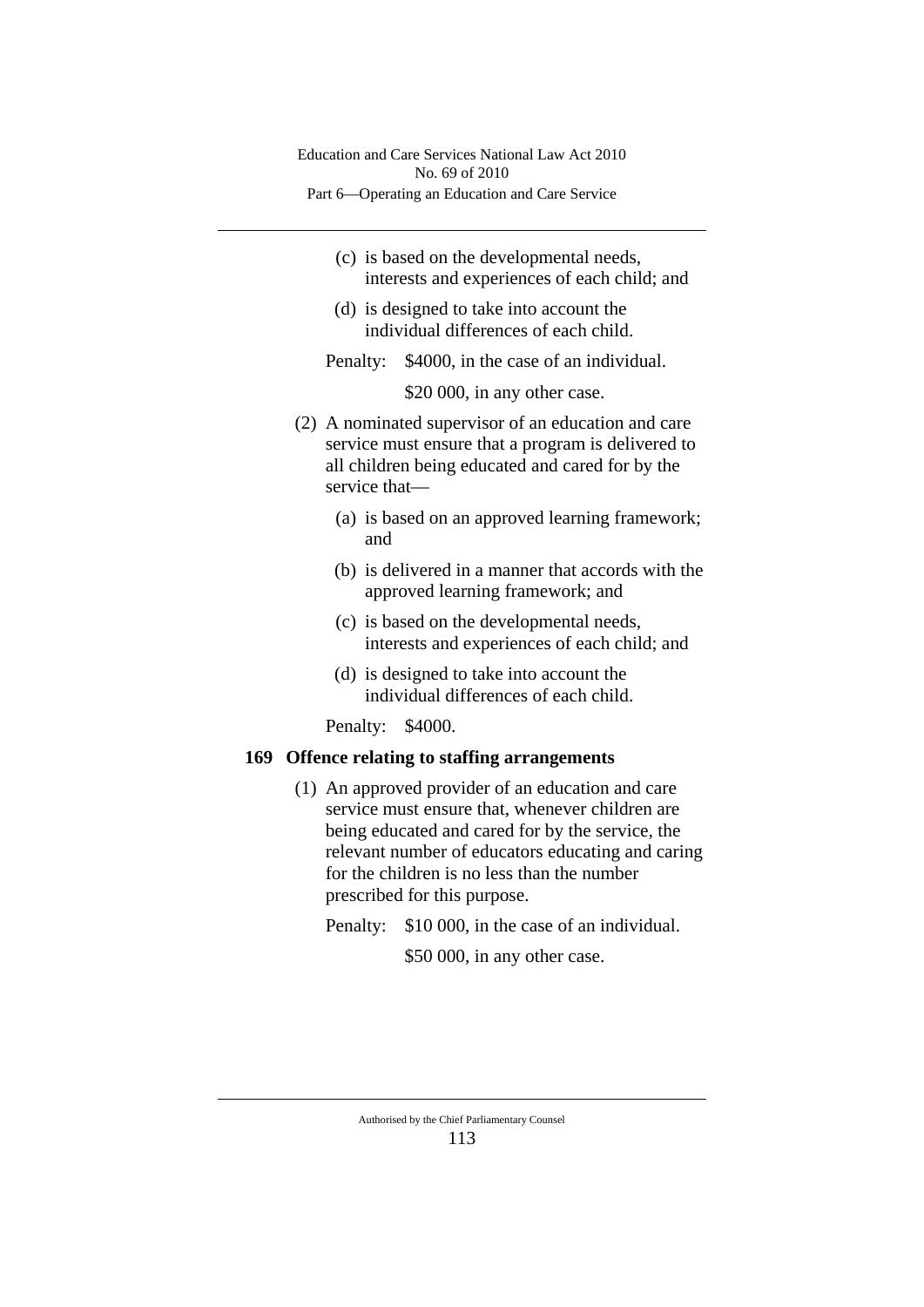(2) An approved provider of an education and care service must ensure that each educator educating and caring for children for the service meets the qualification requirements relevant to the educator's role as prescribed by the national regulations.

Penalty: \$10 000, in the case of an individual.

\$50 000, in any other case.

(3) A nominated supervisor of an education and care service must ensure that, whenever children are being educated and cared for by the service, the relevant number of educators educating and caring for the children is no less than the number prescribed for this purpose.

Penalty: \$10 000.

(4) A nominated supervisor of an education and care service must ensure that each educator educating and caring for children for the service meets the qualification requirements relevant to the educator's role as prescribed by the national regulations.

Penalty: \$10 000.

(5) A family day care educator must ensure that the number of children being educated and cared for by the family day care educator at any one time is no more than the number prescribed for this purpose.

Penalty: \$10 000.

- (6) Subsections (1), (2), (3), (4) and (5) do not apply in respect of an education and care service—
	- (a) to the extent that it holds a temporary waiver under Division 6 of Part 3 in respect of this requirement; or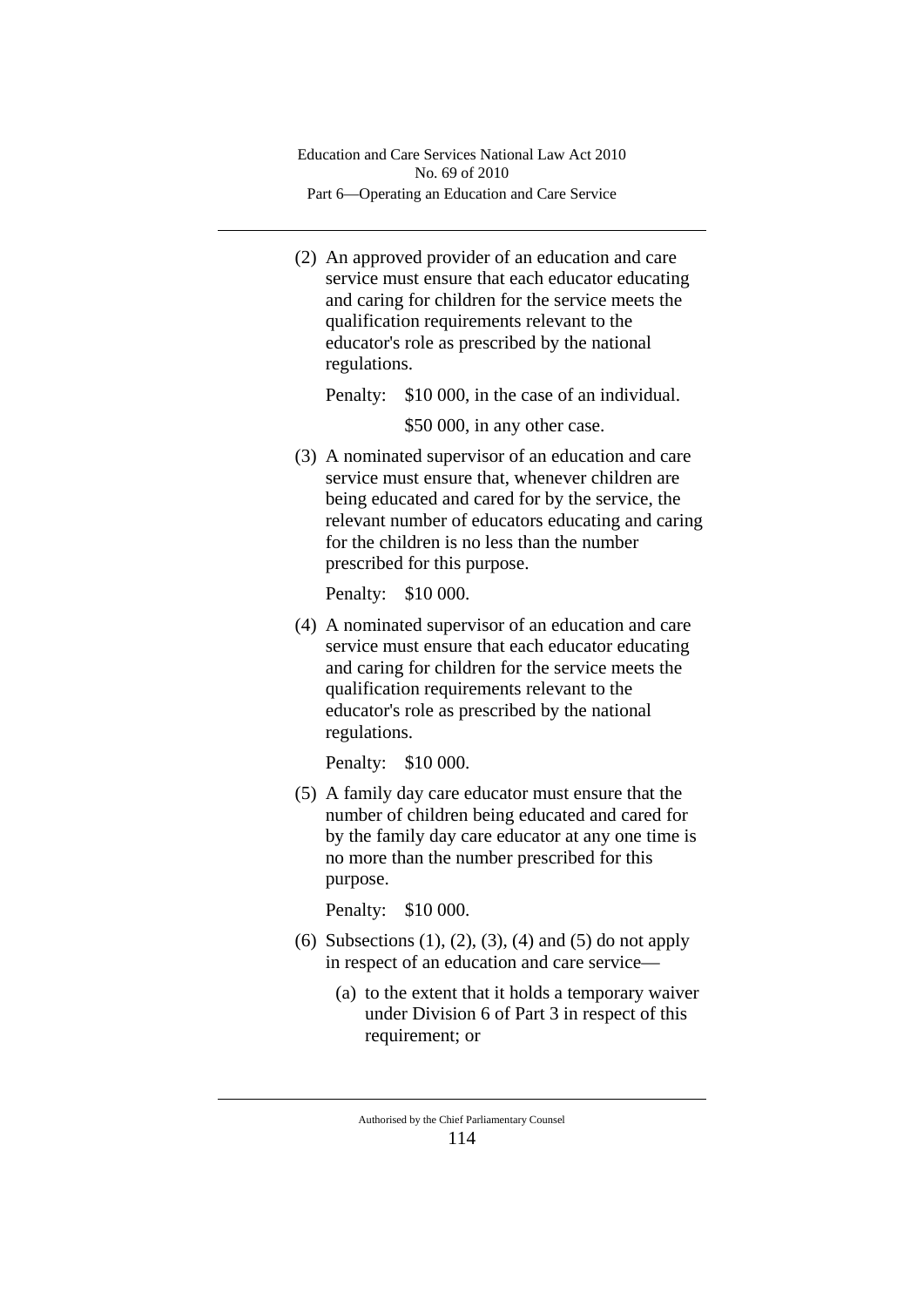- (b) to the extent that it holds a service waiver under Division 5 of Part 3 in respect of this requirement*.*
- (7) The National Authority may, on application, determine qualifications, including foreign qualifications, to be equivalent to the qualifications required by the national regulations.
- (8) If a determination is made under subsection (7), any person holding the qualification is to be taken to be qualified in accordance with the national regulations.

### **170 Offence relating to unauthorised persons on education and care service premises**

- (1) This section applies to an education and care service operating in a participating jurisdiction that has a working with children law.
- (2) The approved provider of the education and care service must ensure that a person does not remain at the education and care service premises while children are being educated and cared for at the premises, unless—
	- (a) the person is an authorised person; or
	- (b) the person is under the direct supervision of an educator or other staff member of the service.
	- Penalty: \$1000, in the case of an individual.

\$5000, in any other case.

- (3) A nominated supervisor of the education and care service must ensure that a person does not remain at the education and care service premises while children are being educated and cared for at the premises, unless—
	- (a) the person is an authorised person; or

Authorised by the Chief Parliamentary Counsel

115

**Sch. s. 170(2) substituted by No. 9/2017 s. 40(1).**

**Sch. s. 170(3) substituted by No. 9/2017 s. 40(1).**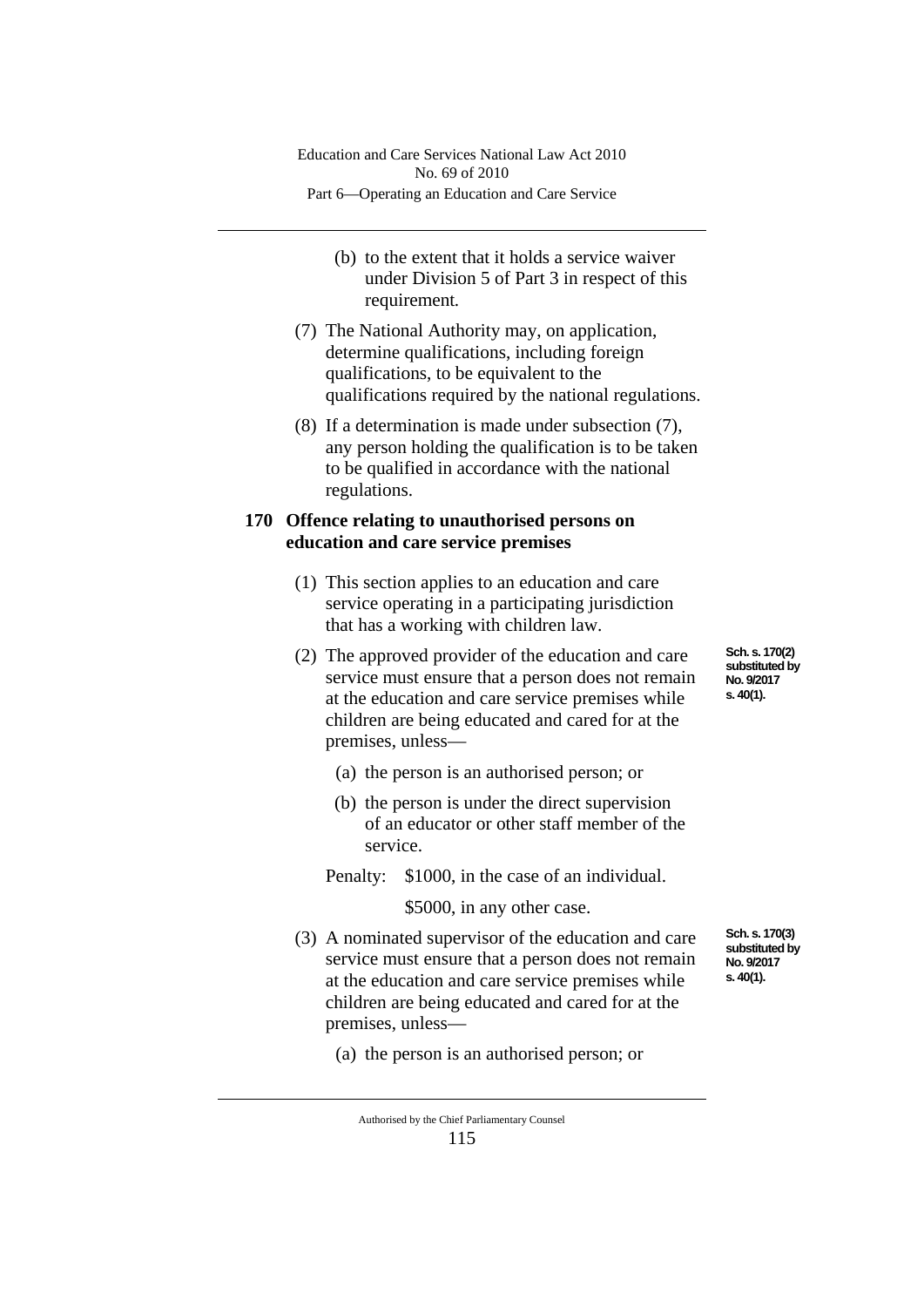|                                                                 | Education and Care Services National Law Act 2010<br>No. 69 of 2010                                                                                                                                                                              |  |  |  |  |  |
|-----------------------------------------------------------------|--------------------------------------------------------------------------------------------------------------------------------------------------------------------------------------------------------------------------------------------------|--|--|--|--|--|
|                                                                 | Part 6—Operating an Education and Care Service                                                                                                                                                                                                   |  |  |  |  |  |
|                                                                 | (b) the person is under the direct supervision of<br>an educator or other staff member of the<br>service.                                                                                                                                        |  |  |  |  |  |
|                                                                 | Penalty: \$1000.                                                                                                                                                                                                                                 |  |  |  |  |  |
| Sch. s. 170(4)<br>substituted by<br>No. 9/2017<br>s. 40(1).     | (4) A family day care educator must ensure that a<br>person does not remain at the family day care<br>residence or approved family day care venue at<br>which the educator is educating and caring for<br>children, unless-                      |  |  |  |  |  |
|                                                                 | (a) the person is an authorised person; or                                                                                                                                                                                                       |  |  |  |  |  |
|                                                                 | (b) the person is under the direct supervision of<br>the educator.                                                                                                                                                                               |  |  |  |  |  |
|                                                                 | Penalty: \$1000.                                                                                                                                                                                                                                 |  |  |  |  |  |
|                                                                 | $(5)$ In this section—                                                                                                                                                                                                                           |  |  |  |  |  |
|                                                                 | <i>authorised nominee</i> , in relation to a child, means<br>a person who has been given permission by a<br>parent or family member of the child to<br>collect the child from the education and care<br>service or the family day care educator; |  |  |  |  |  |
| Sch. s. 170(5)<br>def. of                                       | <i>authorised person</i> means a person who is—                                                                                                                                                                                                  |  |  |  |  |  |
| unauthorised<br>person<br>amended as<br>authorised<br>person by | (a) a person who holds a current working<br>with children check or working with<br>children card; or                                                                                                                                             |  |  |  |  |  |
| No. 9/2017<br>s. 40(2).                                         | (b) a parent or family member of a child<br>who is being educated and cared for by<br>the education and care service or the<br>family day care educator; or                                                                                      |  |  |  |  |  |
|                                                                 | (c) an authorised nominee of a parent or<br>family member of a child who is being<br>educated and cared for by the education<br>and care service or the family day care<br>educator; or                                                          |  |  |  |  |  |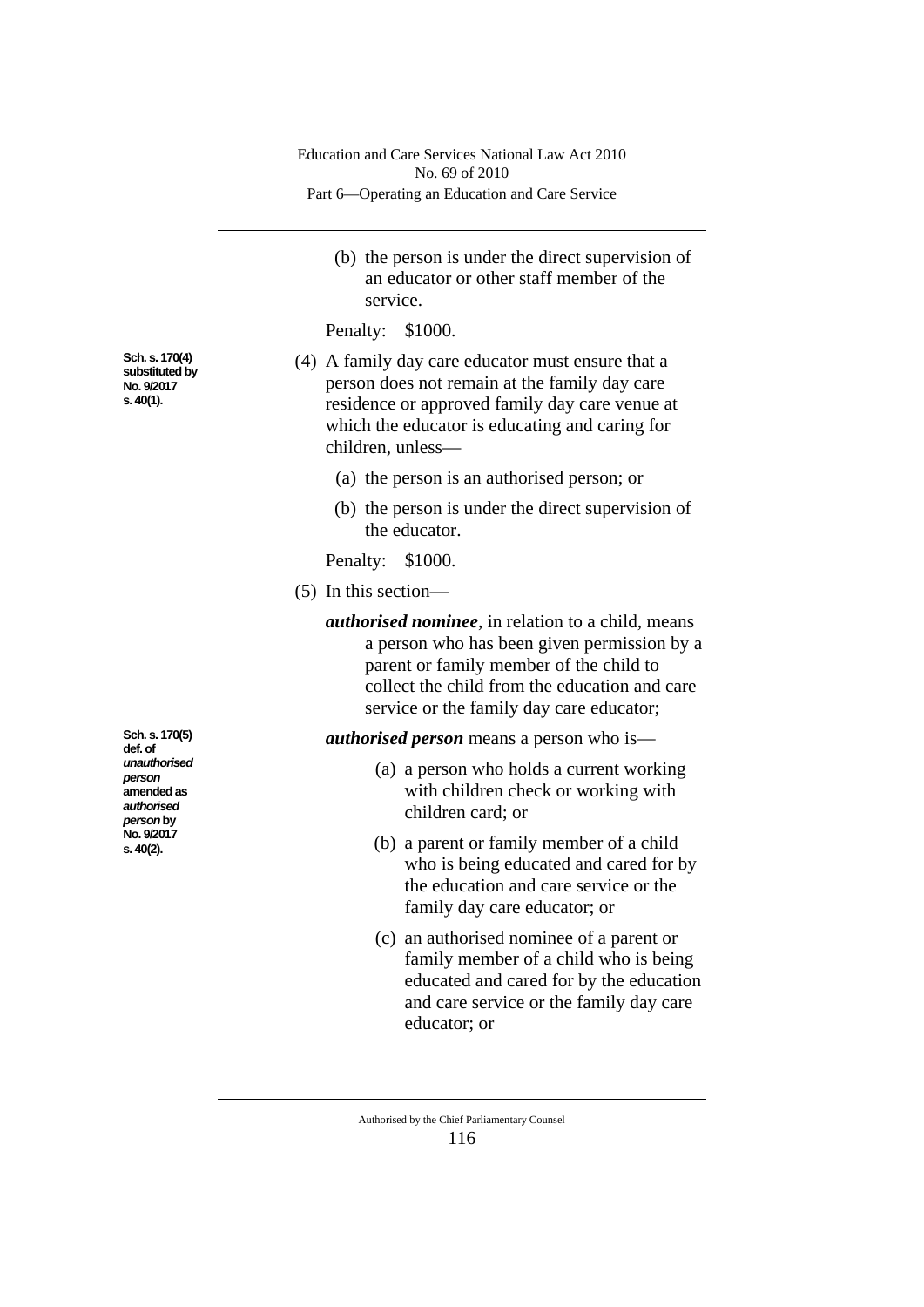- (d) in the case of an emergency, medical personnel or emergency service personnel; or
- (e) a person who is permitted under the working with children law of this jurisdiction to remain at the education and care service premises without holding a working with children check or a working with children card.
- (6) A reference in subsection (5) to a parent or family member of a child does not include a person—
	- (a) whose access to the child is prohibited or restricted by an order of a court or tribunal of which the approved provider, nominated supervisor or family day care educator (as the case requires) is aware; or
	- (b) who is an inappropriate person within the meaning of section 171.

# **171 Offence relating to direction to exclude inappropriate persons from education and care service premises**

- (1) The Regulatory Authority may direct an approved provider, a nominated supervisor or a family day care educator to exclude a person whom the Authority is satisfied is an inappropriate person from the education and care service premises while children are being educated and cared for at the premises for such time as the Authority considers appropriate.
- (2) A person to whom a direction is given under subsection (1) must comply with the direction.

Penalty: \$10 000, in the case of an individual.

\$50 000, in any other case.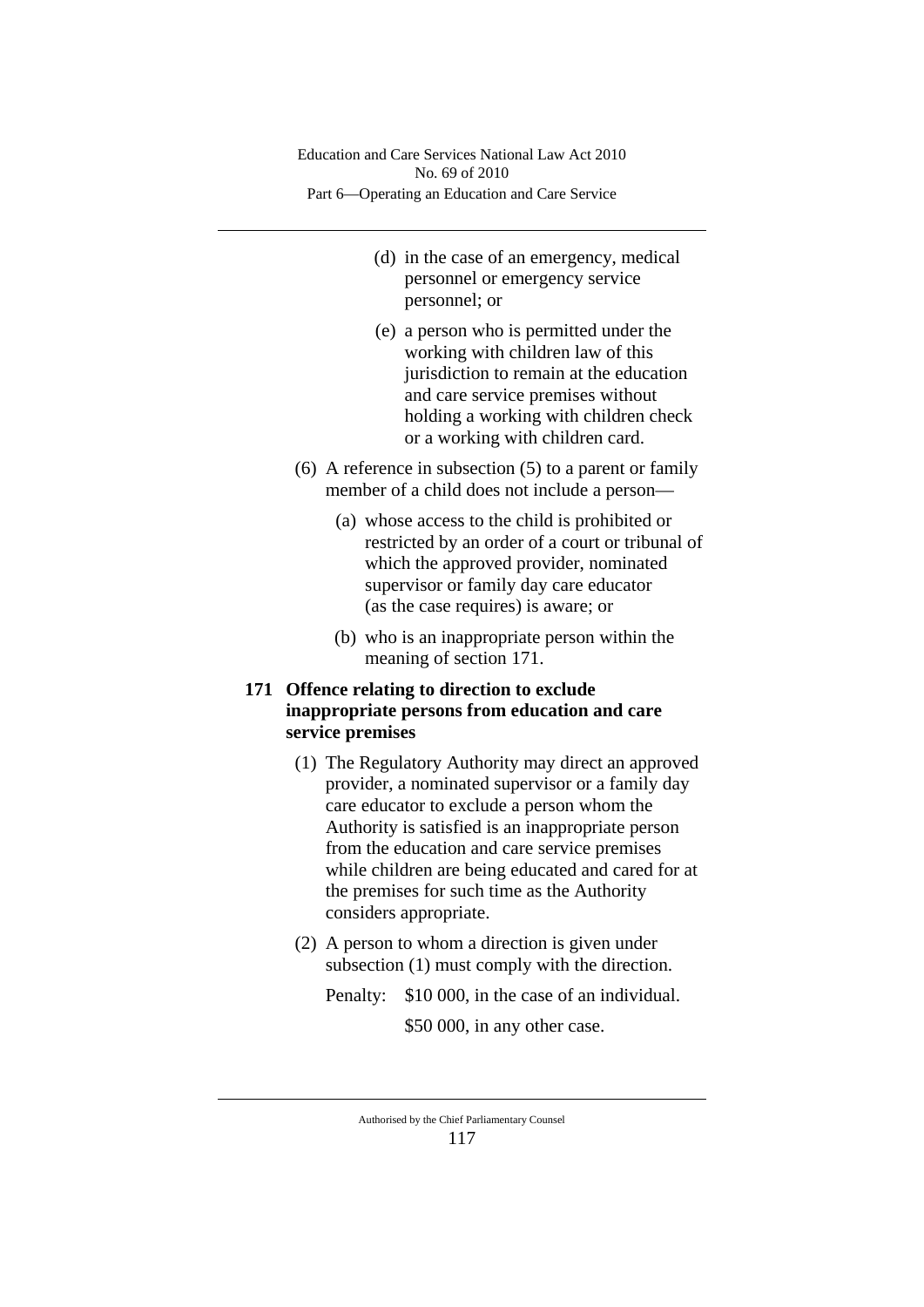# (3) In this section—

*inappropriate person* means a person—

- (a) who may pose a risk to the safety, health or wellbeing of any child or children being educated and cared for by the education and care service; or
- (b) whose behaviour or state of mind or whose pattern of behaviour or common state of mind is such that it would be inappropriate for him or her to be on the education and care service premises while children are being educated and cared for by the education and care service.

#### **Example**

A person who is under the influence of drugs or alcohol.

#### **172 Offence to fail to display prescribed information**

An approved provider of an education and care service must ensure that the prescribed information about the following is positioned so that it is clearly visible to anyone from the main entrance to the education and care service premises*—*

- (a) the provider approval;
- (b) the service approval;
- (c) each nominated supervisor of the service;

**Sch. s. 172(c) substituted by No. 9/2017 s. 41.**

- (d) the rating of the service;
- (e) any service waivers or temporary waivers held by the service;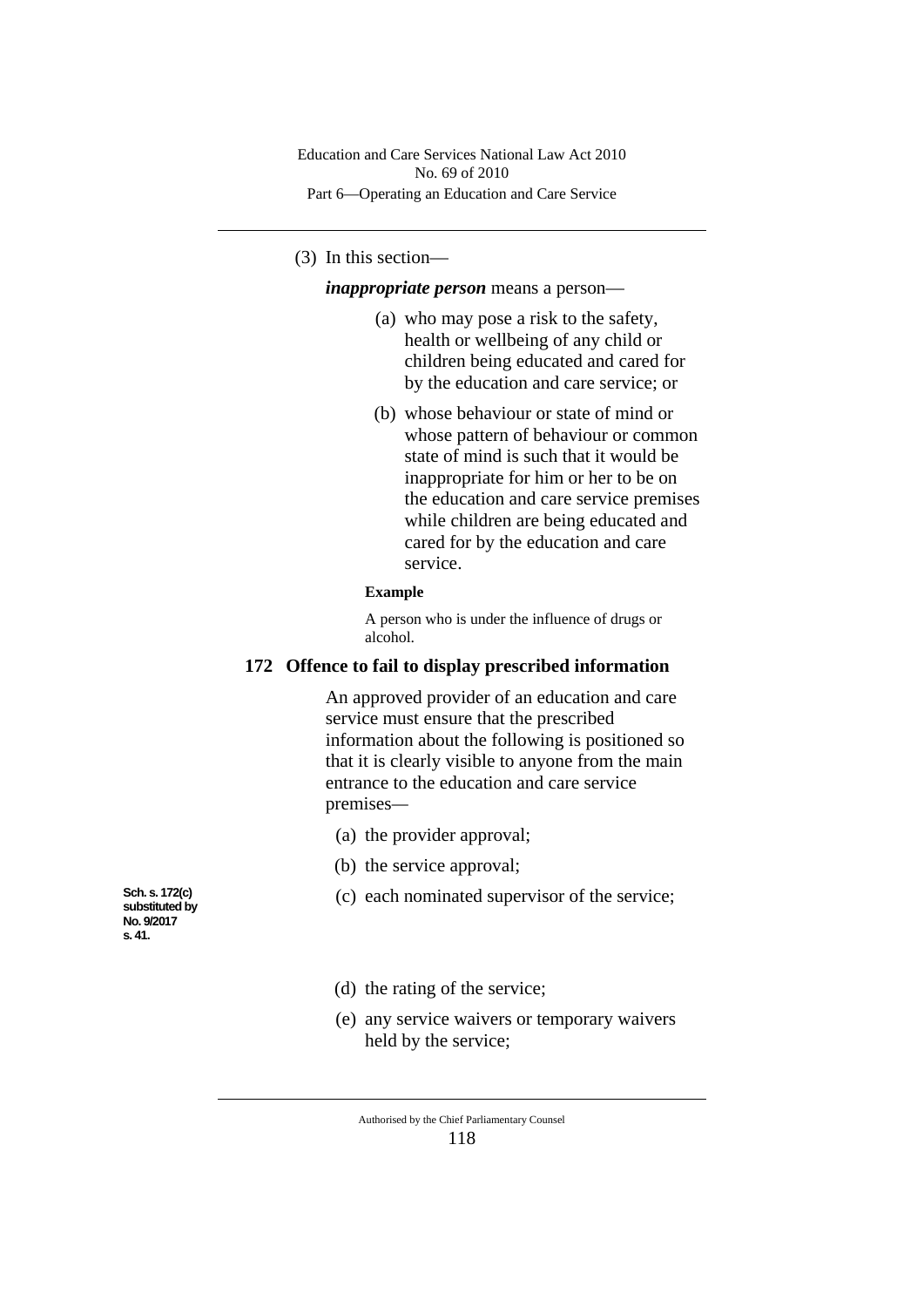(f) any other prescribed matters.

Penalty: \$3000, in the case of an individual.

\$15 000, in any other case.

### **173 Offence to fail to notify certain circumstances to Regulatory Authority**

- (1) An approved provider must notify the Regulatory Authority of the following in relation to the approved provider or each approved education and care service operated by the approved provider—
	- (a) a change in the name of the approved provider;
	- (b) any appointment or removal of a person with management or control of an education and care service operated by the approved provider;
	- (c) a failure to commence operating an education and care service within 6 months (or within the time agreed with the Regulatory Authority) after being granted a service approval for the service.
	- Penalty: \$4000, in the case of an individual.

\$20 000, in any other case.

- (2) An approved provider must notify the Regulatory Authority of the following in relation to an approved education and care service operated by the approved provider—
	- (a) if the approved provider is notified of the suspension or cancellation of a working with children card or teacher registration of, or disciplinary proceedings under an education law of a participating jurisdiction in respect of, a nominated supervisor engaged by the service;

**Sch. s. 173(2)(a) amended by No. 9/2017 s. 42(1)(a).**

Authorised by the Chief Parliamentary Counsel 119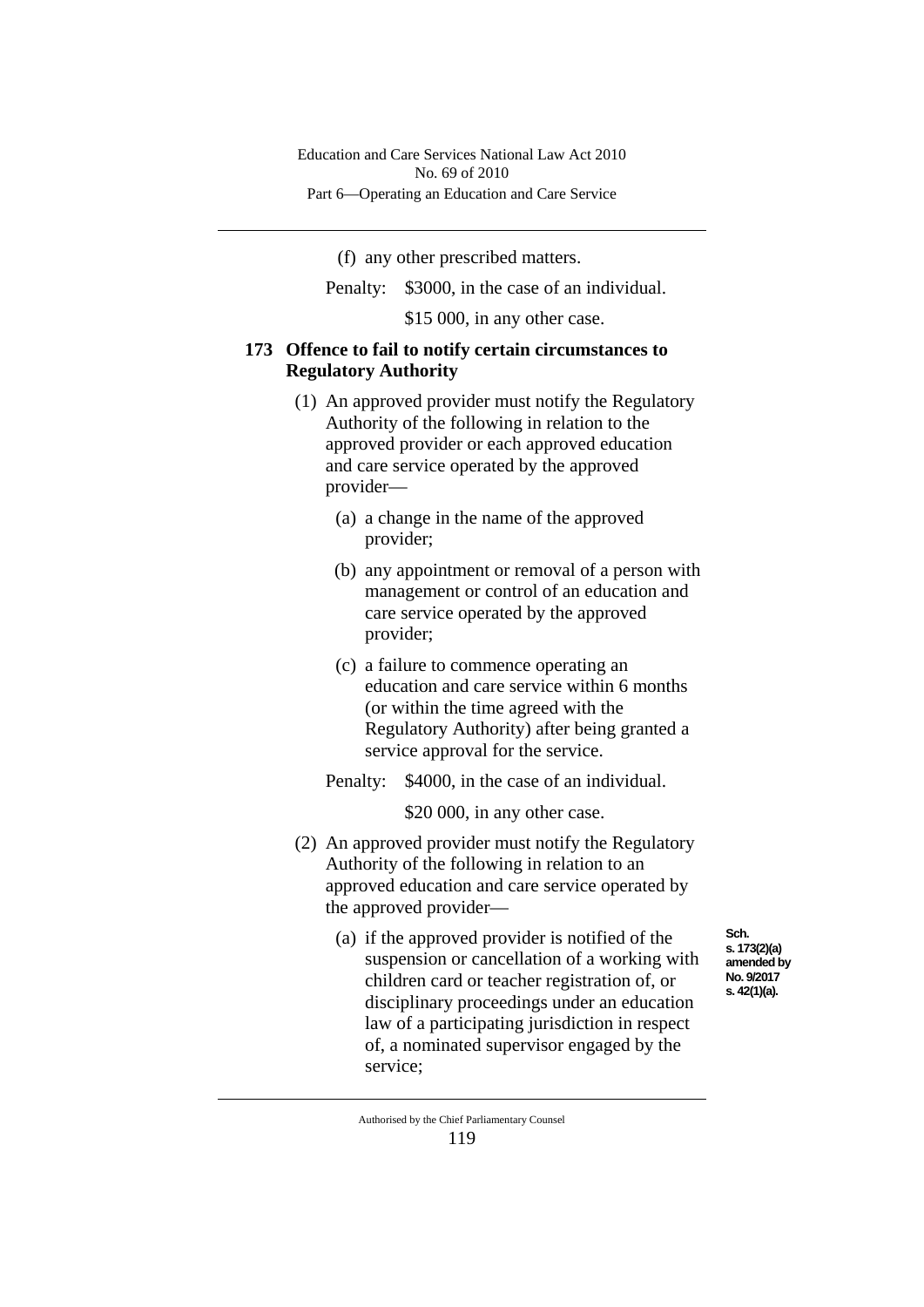|                                                                      | Education and Care Services National Law Act 2010<br>No. 69 of 2010<br>Part 6—Operating an Education and Care Service                                                                           |  |  |  |  |  |
|----------------------------------------------------------------------|-------------------------------------------------------------------------------------------------------------------------------------------------------------------------------------------------|--|--|--|--|--|
|                                                                      |                                                                                                                                                                                                 |  |  |  |  |  |
| Sch.<br>s. 173(2)(b)<br>substituted by<br>No. 9/2017<br>s. 42(1)(b). | (b) if a nominated supervisor of an approved<br>education and care service—                                                                                                                     |  |  |  |  |  |
|                                                                      | (i) ceases to be employed or engaged by<br>the service; or                                                                                                                                      |  |  |  |  |  |
|                                                                      | (ii) is removed from the role of nominated<br>supervisor; or                                                                                                                                    |  |  |  |  |  |
|                                                                      | (iii) withdraws consent to the nomination;                                                                                                                                                      |  |  |  |  |  |
|                                                                      | (c) any proposed change to the education and<br>care service premises of an approved<br>education and care service (other than a<br>family day care residence);                                 |  |  |  |  |  |
| Sch.<br>s. 173(2)(d)<br>amended by<br>No. 9/2017<br>s. 42(1)(c).     | (d) if the approved provider ceases to operate the<br>education and care service;                                                                                                               |  |  |  |  |  |
|                                                                      | (e) in the case of an approved family day care<br>service, a change in the location of the<br>principal office of the service;                                                                  |  |  |  |  |  |
|                                                                      | (f) an intention to transfer a service approval, as<br>required under section 59.                                                                                                               |  |  |  |  |  |
|                                                                      | \$4000, in the case of an individual.<br>Penalty:                                                                                                                                               |  |  |  |  |  |
|                                                                      | \$20 000, in any other case.                                                                                                                                                                    |  |  |  |  |  |
| Sch. s. 173(3)<br>substituted by<br>No. 9/2017<br>s. 42(2).          | (3) A notice under subsection (1) or (2) must—                                                                                                                                                  |  |  |  |  |  |
|                                                                      | (a) be in writing; and                                                                                                                                                                          |  |  |  |  |  |
|                                                                      | (b) include any prescribed information.                                                                                                                                                         |  |  |  |  |  |
| Sch. s. 173(4)<br>substituted by<br>No. 9/2017<br>s. 42(2).          | $(4)$ A notice under subsection $(1)$ must be provided<br>within the relevant prescribed time to the<br>Regulatory Authority that granted the provider<br>approval to which the notice relates. |  |  |  |  |  |
| Sch. s. 173(5)<br>inserted by<br>No. 9/2017<br>s. 42(2).             | $(5)$ A notice under subsection $(2)$ must be provided<br>within the relevant prescribed time to the<br>Regulatory Authority that granted the service                                           |  |  |  |  |  |

Authorised by the Chief Parliamentary Counsel 120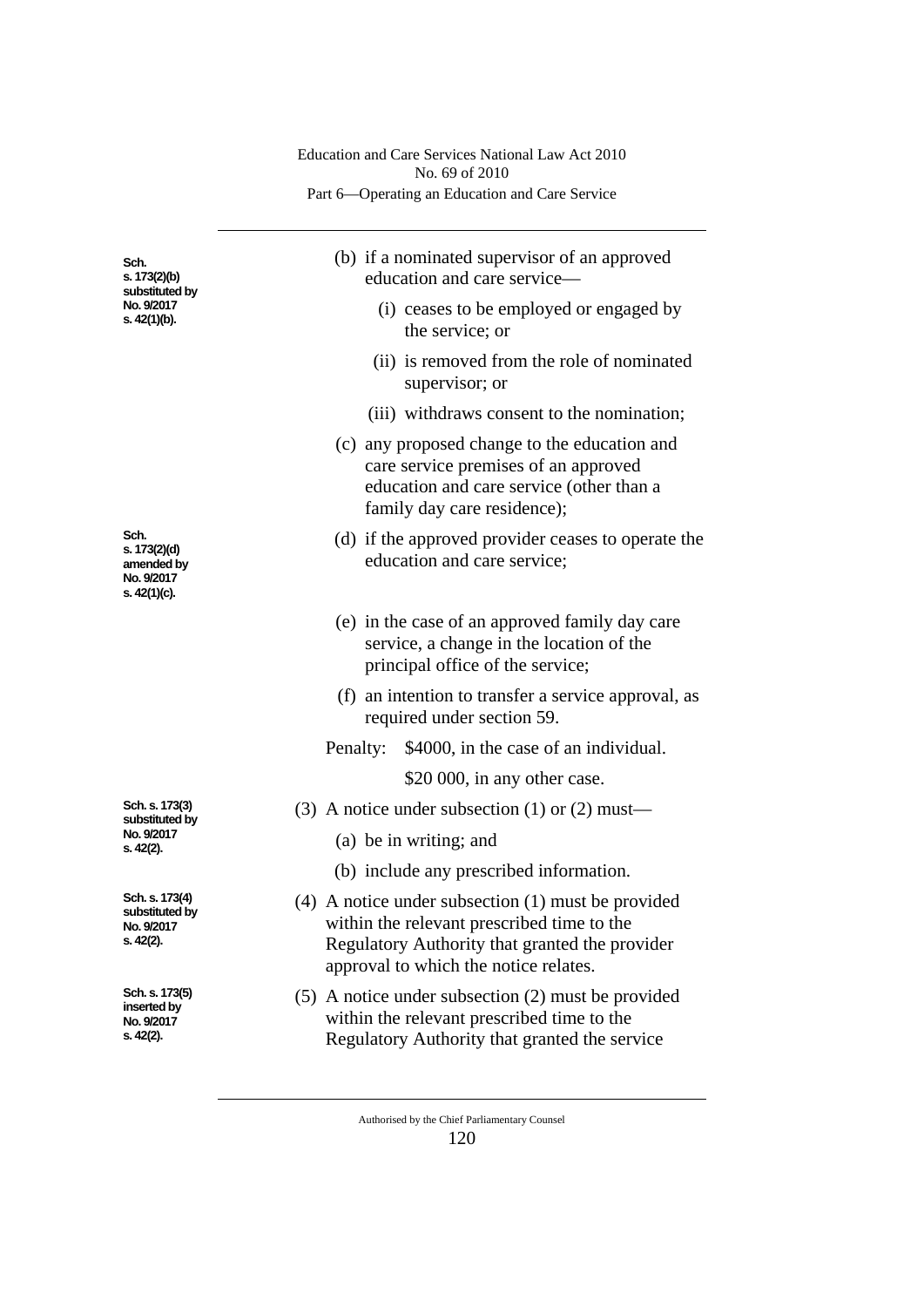approval for the education and care service to which the notice relates.

# **174 Offence to fail to notify certain information to Regulatory Authority**

- (1) An approved provider must notify the Regulatory Authority of the following information in relation to the approved provider or each approved education and care service operated by the approved provider—
	- (a) any change relevant to whether the approved provider is a fit and proper person to be involved in the provision of an education and care service;
	- (b) information in respect of any other prescribed matters.
	- Penalty: \$4000, in the case of an individual.

\$20 000, in any other case.

- (2) An approved provider must notify the Regulatory Authority of the following information in relation to an approved education and care service operated by the approved provider—
	- (a) any serious incident at the approved education and care service;
	- (b) any complaints alleging—
		- (i) that a serious incident has occurred or is occurring while a child was or is being educated and cared for by the approved education and care service; or
		- (ii) that this Law has been contravened;
	- (c) information in respect of any other prescribed matters.
	- Penalty: \$4000, in the case of an individual.

\$20 000, in any other case.

Authorised by the Chief Parliamentary Counsel 121

**Sch. s. 174(2)(b) substituted by No. 9/2017 s. 43(1).**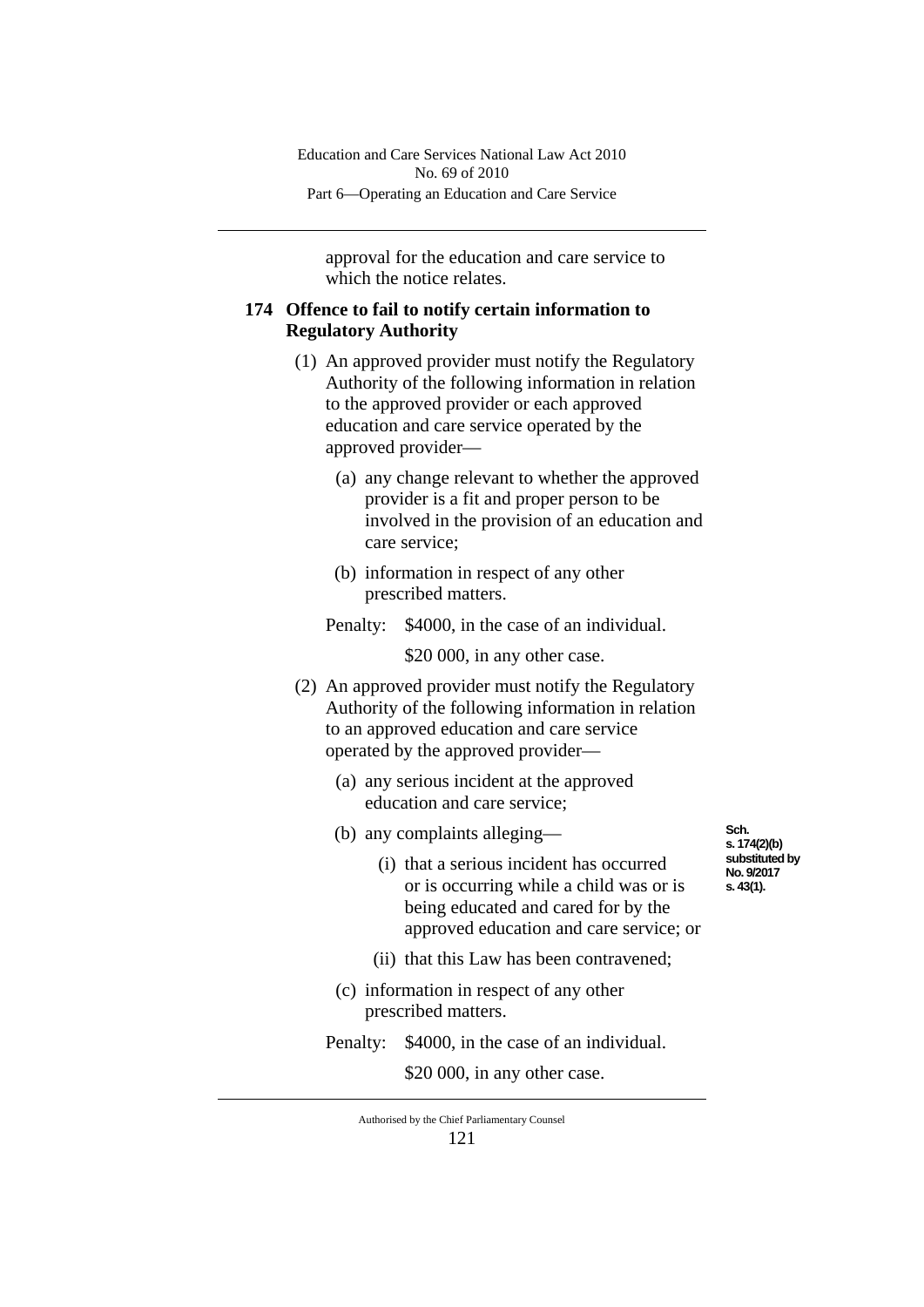|                                                          | Education and Care Services National Law Act 2010<br>No. 69 of 2010<br>Part 6-Operating an Education and Care Service                                             |                                                                                                                                                                                                                                                                                    |   |        |   |   |  |  |
|----------------------------------------------------------|-------------------------------------------------------------------------------------------------------------------------------------------------------------------|------------------------------------------------------------------------------------------------------------------------------------------------------------------------------------------------------------------------------------------------------------------------------------|---|--------|---|---|--|--|
|                                                          |                                                                                                                                                                   | $(3)$ A notice under subsection $(1)$ must be in writing<br>and be provided within the relevant prescribed<br>time to the Regulatory Authority that granted the<br>provider approval.                                                                                              |   |        |   |   |  |  |
|                                                          | $(4)$ A notice under subsection $(2)$ must be in writing<br>and be provided within the relevant prescribed<br>$time$ to $-$                                       |                                                                                                                                                                                                                                                                                    |   |        |   |   |  |  |
|                                                          | (a) the Regulatory Authority that granted the<br>service approval for the education and care<br>service to which the notice relates; and                          |                                                                                                                                                                                                                                                                                    |   |        |   |   |  |  |
|                                                          | (b) in the case of a family day care service, the<br>Regulatory Authority in each participating<br>jurisdiction in which the family day care<br>service operates. |                                                                                                                                                                                                                                                                                    |   |        |   |   |  |  |
| Sch. s. 174(5)<br>repealed by<br>No. 9/2017<br>s. 43(2). |                                                                                                                                                                   | ∗                                                                                                                                                                                                                                                                                  | ∗ | $\ast$ | * | * |  |  |
| Sch. s. 174A<br>inserted by<br>No. 9/2017<br>s. 44.      |                                                                                                                                                                   | 174A Family day care educator to notify certain<br>information to approved provider<br>A family day care educator who educates and<br>cares for children as part of a family day care<br>service must notify the approved provider of the<br>service of the following information- |   |        |   |   |  |  |

- (a) any serious incident that occurs while a child is being educated and cared for by the educator as part of the service;
- (b) any complaints alleging—
	- (i) that a serious incident has occurred or is occurring while a child was or is being educated and cared for by the educator; or
	- (ii) that this Law has been contravened;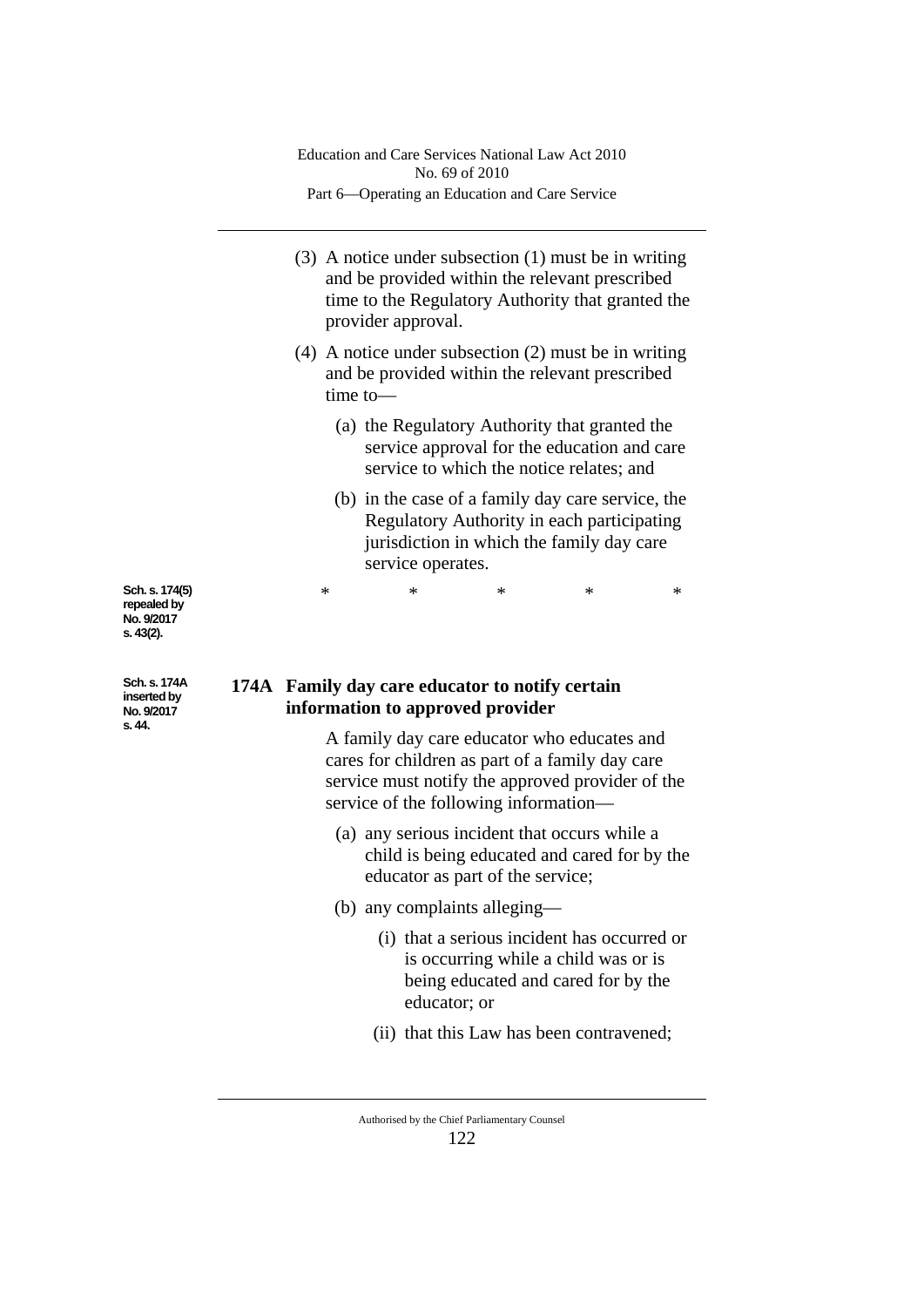> (c) information in respect of any other prescribed matters.

Penalty: \$2000.

### **175 Offence relating to requirement to keep enrolment and other documents**

- (1) An approved provider of an education and care service must keep the prescribed documents available for inspection by an authorised officer in accordance with this section.
	- Penalty: \$4000, in the case of an individual.

\$20 000, in any other case.

- (2) Documents referred to in subsection (1)—
	- (a) must, to the extent practicable, be kept at the education and care service premises if they relate to—
		- (i) the operation of the service; or
		- (ii) any staff member employed or engaged by the service; or
		- (iii) any child cared for, or educated at, those premises—
		- in the previous 12 months; and
	- (b) in any other case, must be kept at a place, and in a manner, that they are readily accessible by an authorised officer.
- (3) A family day care educator who educates and cares for a child at a residence or approved family day care venue, as part of a family day care service, must keep the prescribed documents available for inspection by an authorised officer at that residence or venue.

Penalty: \$4000.

\_\_\_\_\_\_\_\_\_\_\_\_\_\_\_\_\_\_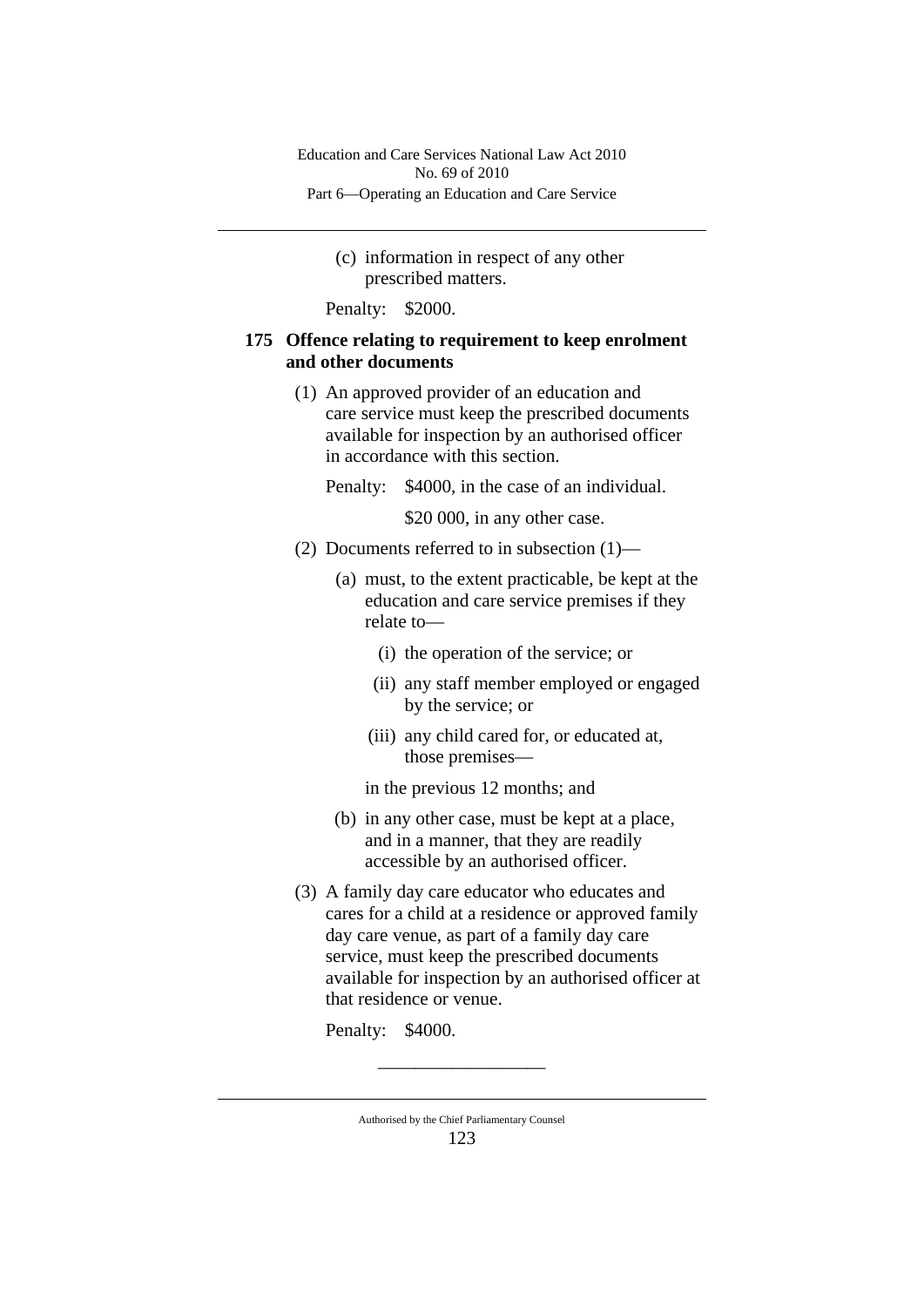# **PART 7—COMPLIANCE WITH THIS LAW**

### **Division 1—Notices**

### **176 Compliance directions**

- (1) This section applies if the Regulatory Authority is satisfied that an education and care service has not complied with a provision of this Law that is prescribed by the national regulations.
- (2) The Regulatory Authority may give the approved provider a written direction (a *compliance direction*) requiring the approved provider to take the steps specified in the direction to comply with that provision.
- (3) An approved provider must comply with a direction under subsection (2) within the period (being not less than 14 days) specified in the direction.

Penalty: \$2000, in the case of an individual.

\$10 000, in any other case.

# **177 Compliance notices**

- (1) This section applies if the Regulatory Authority is satisfied that an education and care service is not complying with any provision of this Law.
- (2) The Regulatory Authority may give the approved provider a notice (a *compliance notice*) requiring the approved provider to take the steps specified in the notice to comply with that provision.
- (3) An approved provider must comply with a compliance notice under subsection (2) within the period (being not less than 14 days) specified in the notice.

Penalty: \$6000, in the case of an individual.

\$30 000, in any other case.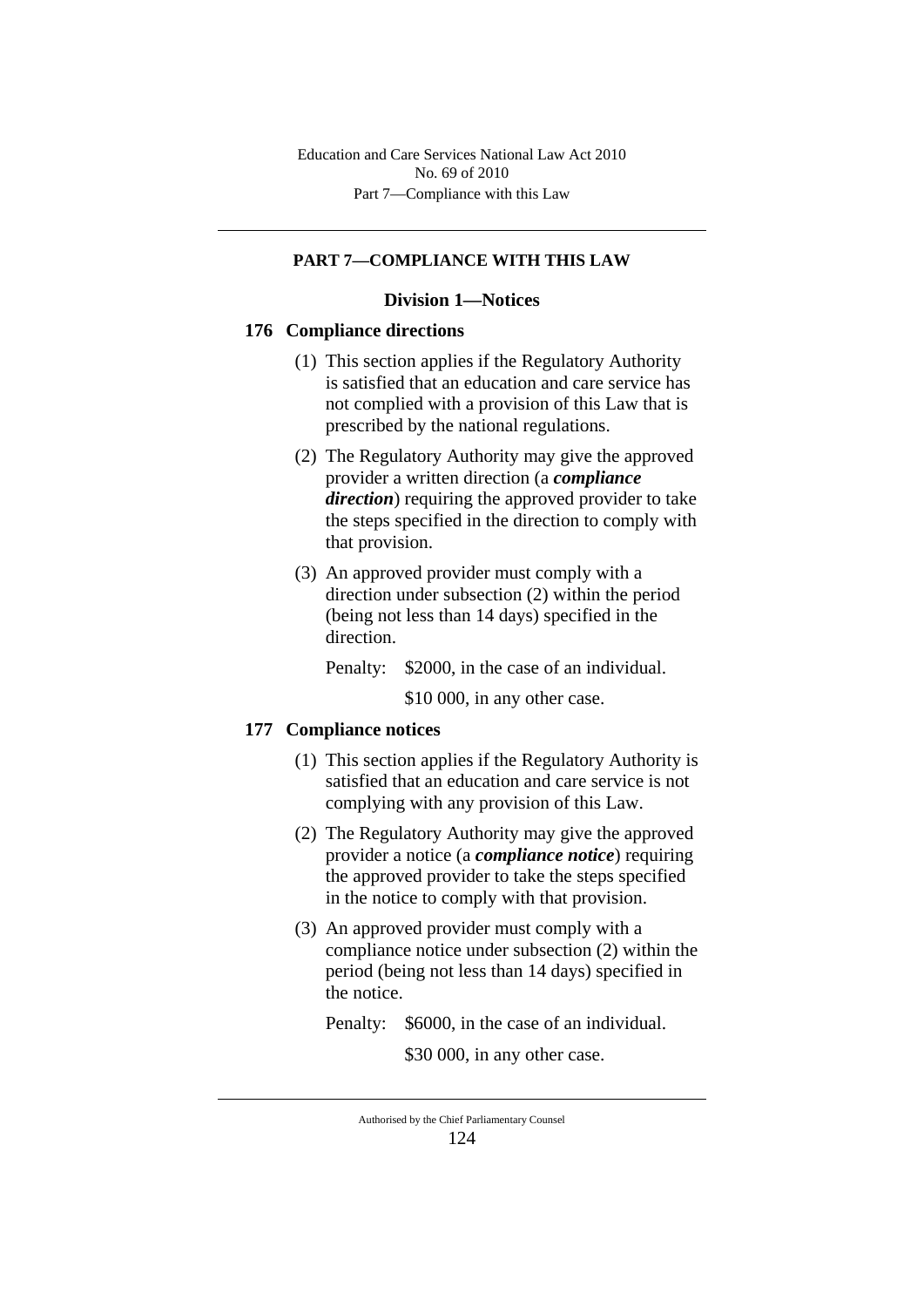# **178 Notice to suspend education and care by a family day care educator**

- (1) This section applies if the Regulatory Authority is satisfied that because of the conduct of, or the inadequacy of the service provided by, a family day care educator engaged by or registered with a family day care service—
	- (a) the approved provider or a nominated supervisor of an approved family day care service is not complying with any provision of this Law; or

**Sch. s. 178(1)(a) amended by No. 9/2017 s. 39(2).**

- (b) there is a risk to the safety, health or wellbeing of children being educated and cared for by the family day care educator.
- (2) The Regulatory Authority may give the approved provider, the nominated supervisor (if applicable) and the educator a notice (*show cause notice*) stating—
	- (a) that the Regulatory Authority intends to give the approved provider a notice directing the provider to suspend the provision of education and care by the educator; and
	- (b) the reasons for the proposed direction; and
	- (c) that the approved provider, nominated supervisor or educator, (as the case requires) may, within 14 days after the show cause notice is given, make submissions to the Regulatory Authority in respect of the proposed direction.
- (3) The show cause notice must be served by delivering it personally to the family day care educator.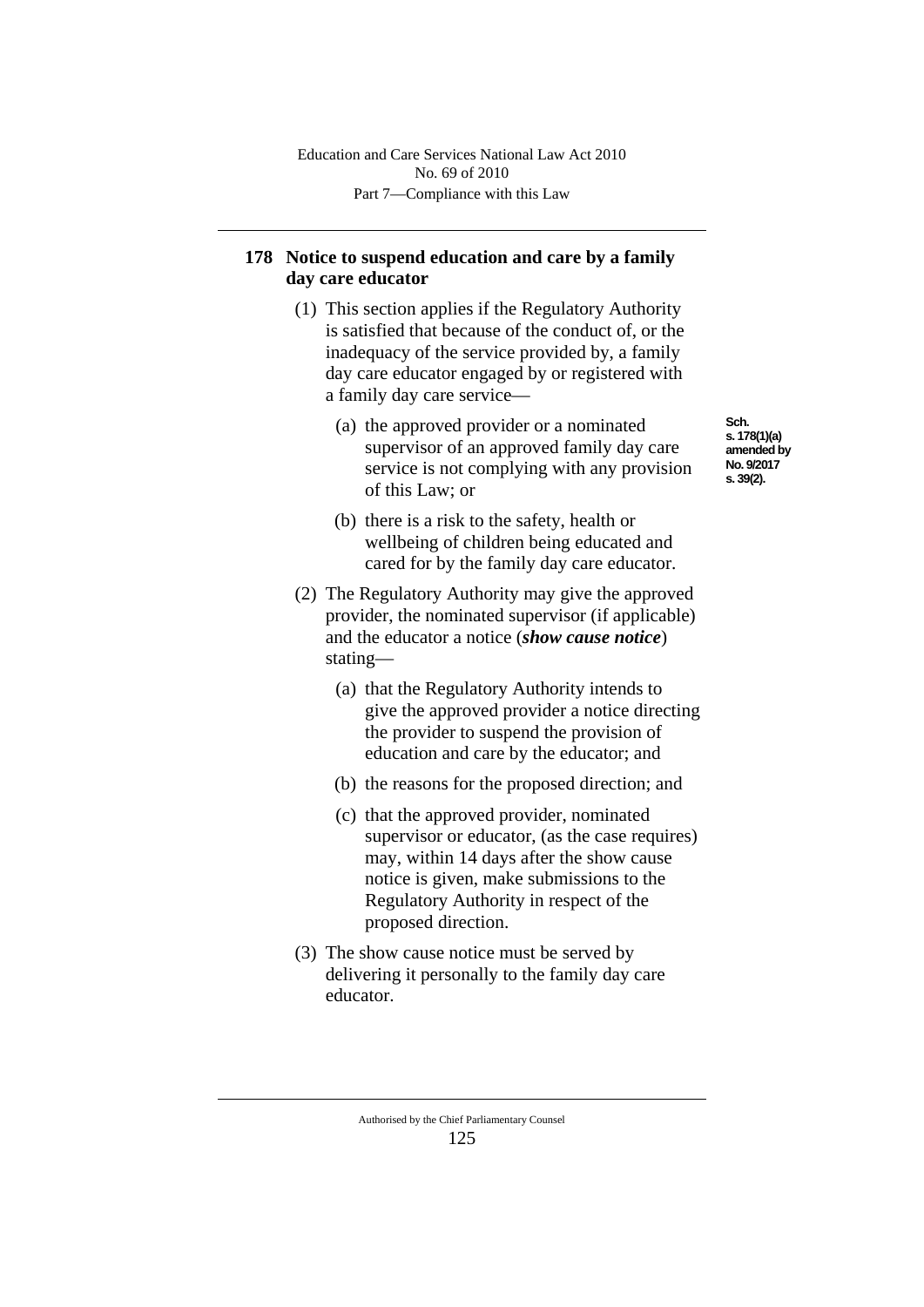Part 7—Compliance with this Law Education and Care Services National Law Act 2010 No. 69 of 2010

- (4) The Regulatory Authority—
	- (a) must consider any submissions from the approved provider, the nominated supervisor and the family day care educator received within the time allowed by subsection  $(2)(c)$ ; and
	- (b) may consider any other submissions and any matters the Regulatory Authority considers relevant; and
	- $(c)$  may—
		- (i) give the approved provider a notice directing the provider to suspend the provision of education and care of children by the family day care educator; or
		- (ii) decide not to give that direction.
- (5) The Regulatory Authority must give the family day care educator a notice of the decision under subsection  $(4)$ .
- (6) If the Regulatory Authority decides not to give the direction to suspend, the Regulatory Authority must give the approved provider notice of the decision.
- (7) A person must comply with a direction under subsection (4).
	- Penalty: \$6000, in the case of an individual.

\$30 000, in any other case.

# **179 Emergency action notices**

(1) This section applies if the Regulatory Authority is satisfied that an education and care service is operating in a manner that poses, or is likely to pose, an immediate risk to the safety, health or wellbeing of a child or children being educated and cared for by the service.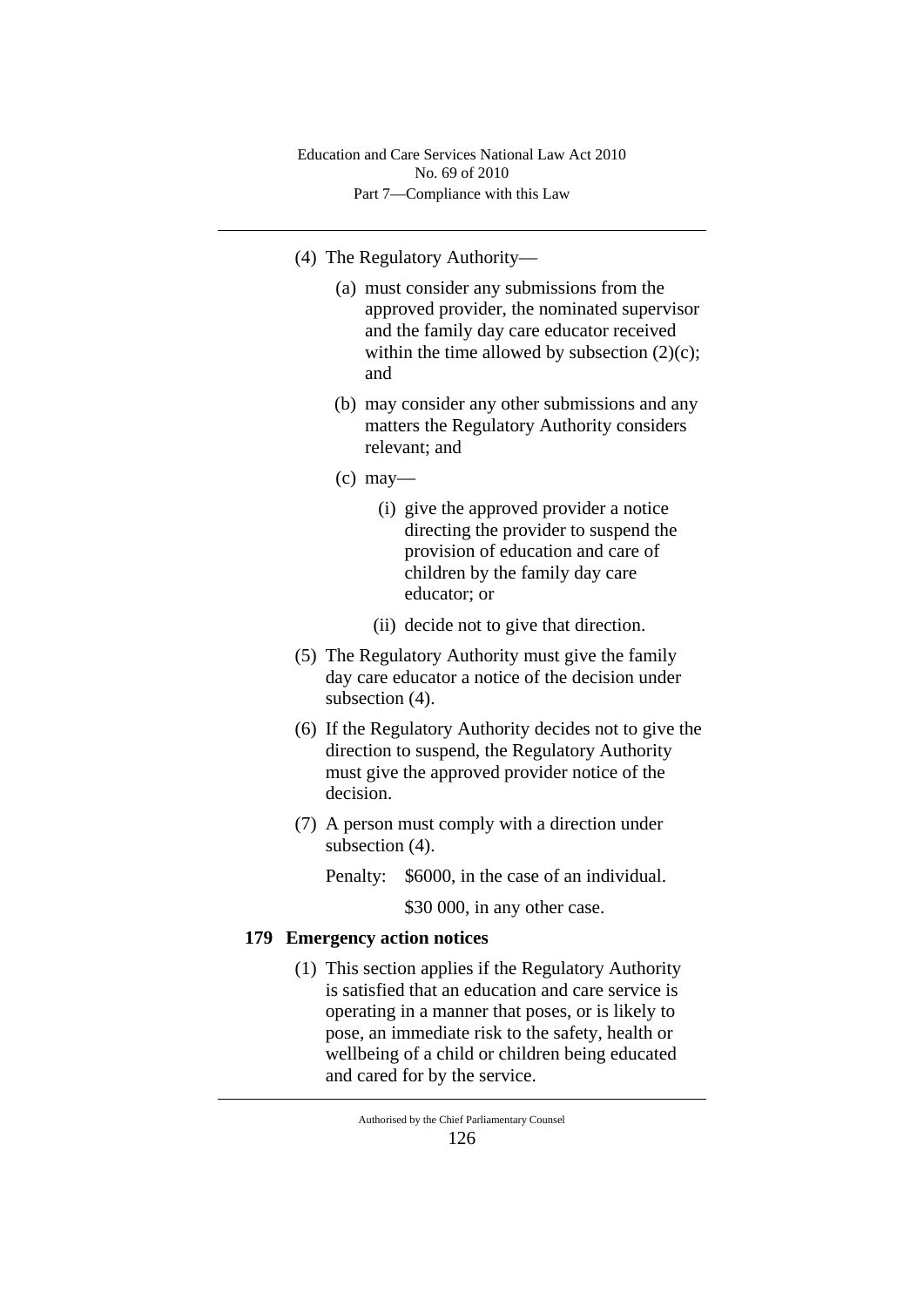- (2) The Regulatory Authority may, by written notice, direct the approved provider of the education and care service to take the steps specified in the notice to remove or reduce the risk within the time (not more than 14 days) specified in the notice.
- (3) An approved provider must comply with a direction given under subsection (2).

Penalty: \$6000, in the case of an individual.

\$30,000, in any other case.

# **Division 2—Enforceable undertakings**

**Sch. Pt 7 Div. 2 (Heading and Sch. ss 180, 181) substituted as Sch. Pt 7 Div. 2 (Heading and Sch. ss 179A‒181) by No. 9/2017 s. 45.**

# **179A Enforceable undertakings**

- (1) This section applies—
	- (a) if a person has contravened, or if the Regulatory Authority alleges a person has contravened, a provision of this Law; or
	- (b) in the circumstances set out in section 27(a), 72(a) or 184(3).
- (2) If subsection (1)(a) applies, the Regulatory Authority may accept a written undertaking from the person, under which the person undertakes to take certain actions, or refrain from taking certain actions, to comply with this Law.
- (3) If subsection (1)(b) applies in relation to the approved provider of an education and care service, the Regulatory Authority may accept a written undertaking from the approved provider,

**Sch. s. 179A inserted by No. 9/2017 s. 45.**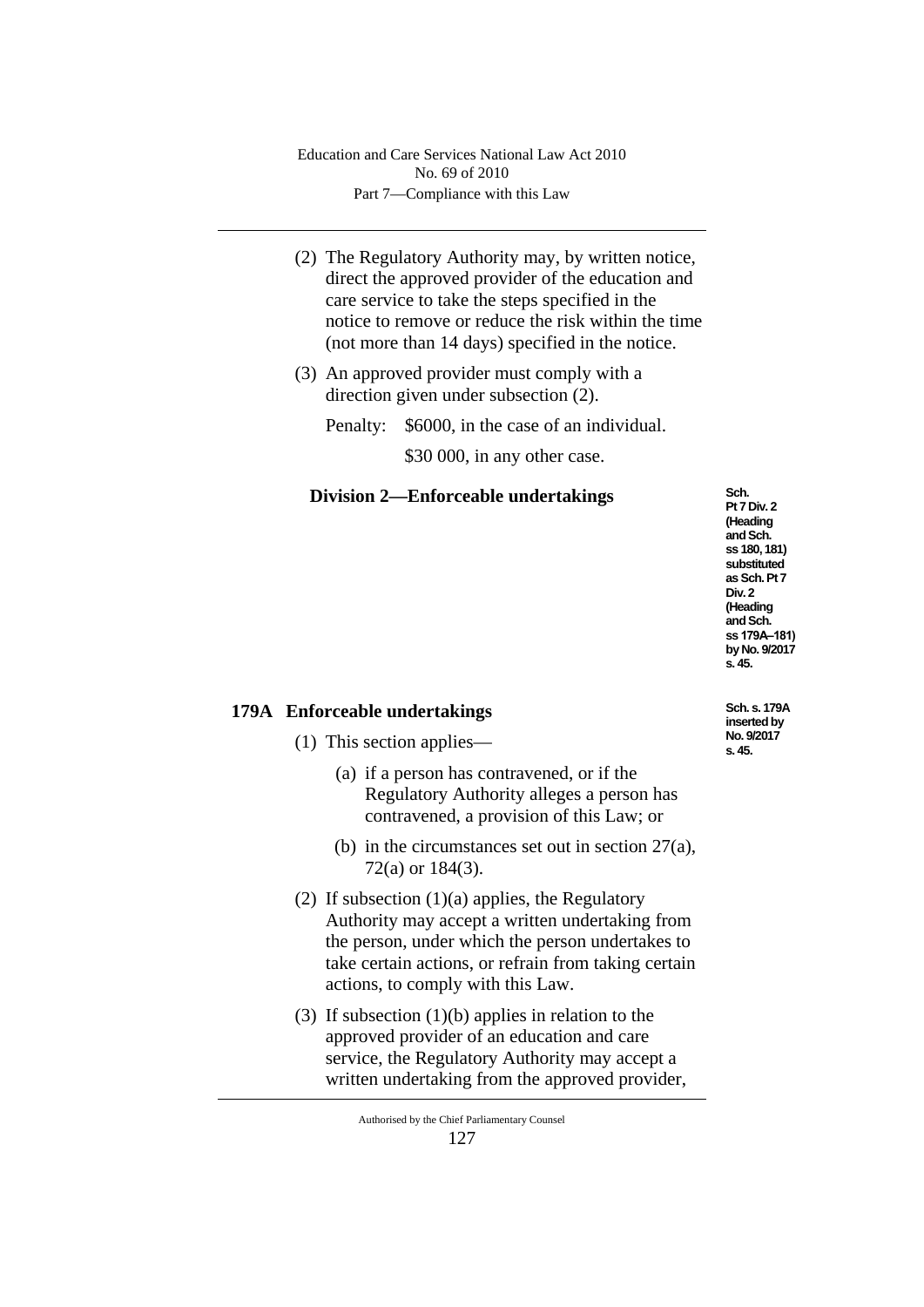under which the approved provider undertakes to take certain actions, or refrain from taking certain actions in relation to the education and care service.

- (4) If subsection (1)(b) applies in relation to a person other than the approved provider of an education and care service, the Regulatory Authority may accept a written undertaking from the person, under which the person undertakes to take certain actions, or refrain from taking certain actions in relation to an education and care service.
- (5) A person may, with the consent of the Regulatory Authority, withdraw or amend an undertaking.
- (6) The Regulatory Authority may withdraw its acceptance of the undertaking at any time and the undertaking ceases to be in force on that withdrawal.
- (7) The Regulatory Authority may publish on the Regulatory Authority's website an undertaking accepted under this section.

# **179B Certain actions prohibited while undertaking is in force**

- (1) While an undertaking is in force under section 179A(2), proceedings may not be brought for any offence constituted by the contravention or alleged contravention in respect of which the undertaking is given.
- (2) While an undertaking is in force under section 179A(3), the Regulatory Authority must not (as the case requires)—
	- (a) suspend the provider approval under section 27 in relation to a matter that is the subject of the undertaking; or

**Sch. s. 179B inserted by No. 9/2017 s. 45.**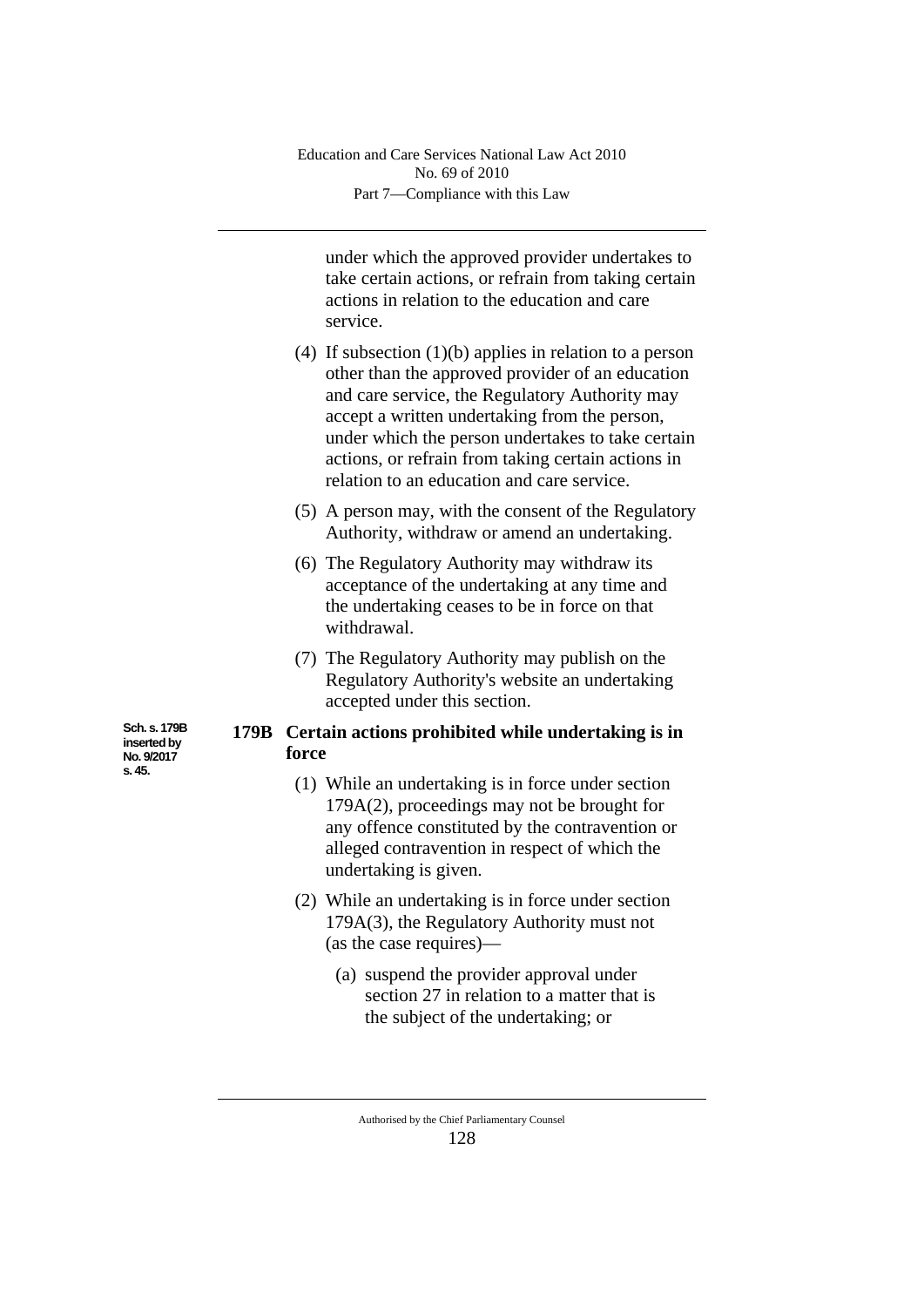- (b) suspend the service approval under section 72 in relation to a matter that is the subject of the undertaking; or
- (c) give a prohibition notice under section 182 in relation to a matter that is the subject of the undertaking.
- (3) While an undertaking is in force under section 179A(4), the Regulatory Authority must not give a prohibition notice under section 182 in relation to a matter that is the subject of the undertaking.

# **180 Certain actions prohibited if undertaking is complied with**

- (1) If a person complies with the requirements of an undertaking under section 179A(2), no further proceedings may be brought for any offence constituted by the contravention or alleged contravention in respect of which the undertaking was given.
- (2) If an approved provider complies with the requirements of an undertaking under section 179A(3), the Regulatory Authority must not (as the case requires)—
	- (a) suspend the provider approval under section 27 in relation to a matter that is the subject of the undertaking; or
	- (b) suspend the service approval under section 72 in relation to a matter that is the subject of the undertaking; or
	- (c) give a prohibition notice under section 182 in relation to a matter that is the subject of the undertaking.

**Sch. s. 180 substituted by No. 9/2017 s. 45.**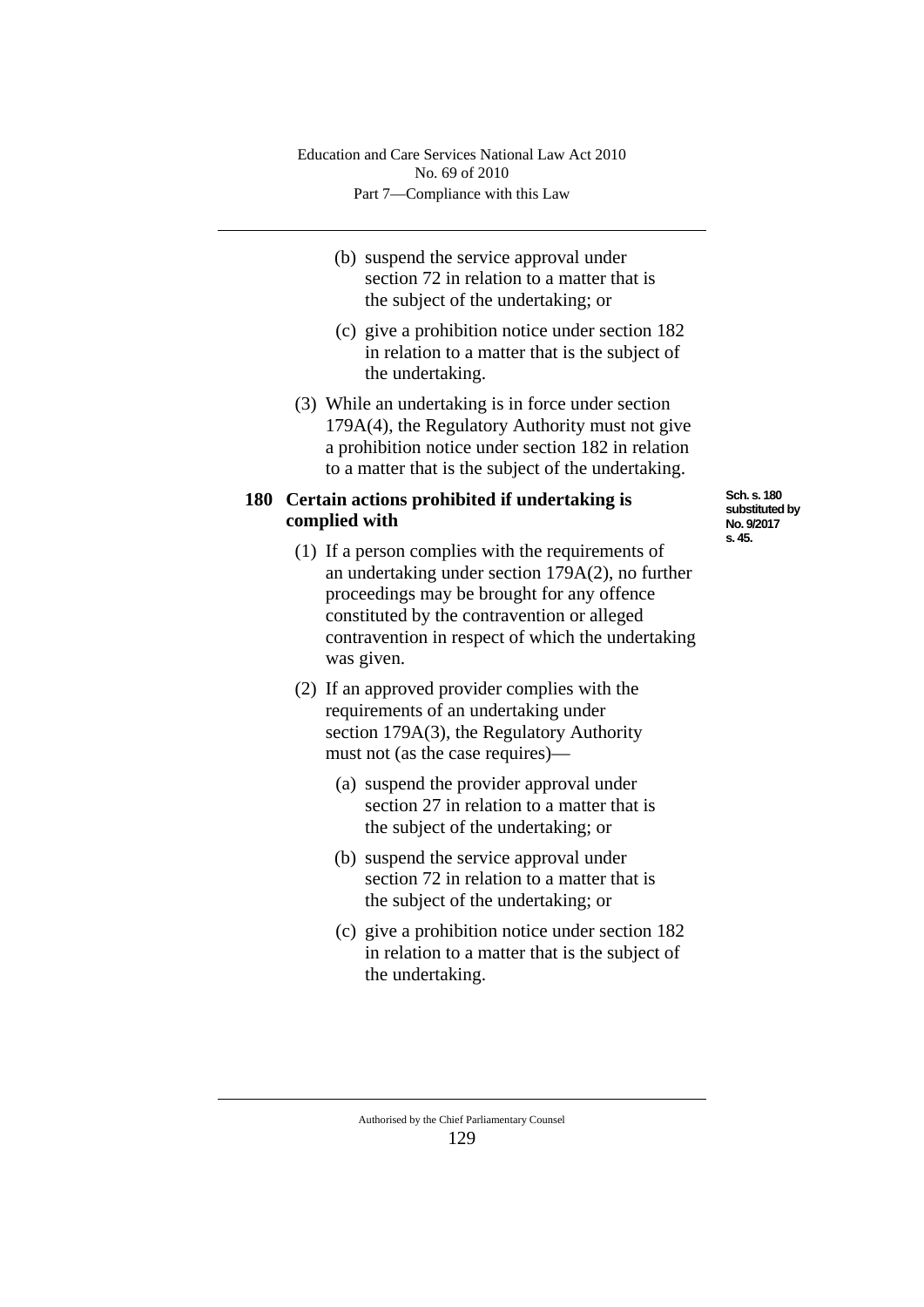Part 7—Compliance with this Law Education and Care Services National Law Act 2010 No. 69 of 2010

(3) If a person complies with the requirements of an undertaking under section 179A(4), the Regulatory Authority must not give a prohibition notice under section 182 in relation to a matter that is the subject of the undertaking.

#### **181 Failure to comply with enforceable undertakings**

- (1) If the Regulatory Authority considers that a person who gave an undertaking under section 179A has failed to comply with any of its terms, the Regulatory Authority may apply to the relevant tribunal or court for an order under subsection (2) to enforce the undertaking.
- (2) If the relevant tribunal or court is satisfied that the person has failed to comply with a term of the undertaking, the relevant tribunal or court may make any of the following orders—
	- (a) an order directing the person to comply with the term of the undertaking;
	- (b) an order that the person take any specified action for the purpose of complying with the undertaking;
	- (c) any other order that the relevant tribunal or court considers appropriate in the circumstances.
- (3) If the relevant tribunal or court determines that the person has failed to comply with a term of an undertaking under section 179A(2), proceedings may be brought for any offence constituted by the contravention or alleged contravention in respect of which the undertaking was given.
- (4) If the relevant tribunal or court determines that an approved provider has failed to comply with a term of an undertaking under section 179A(3), the Regulatory Authority may without further notice—

**Sch. s. 181 substituted by No. 9/2017 s. 45.**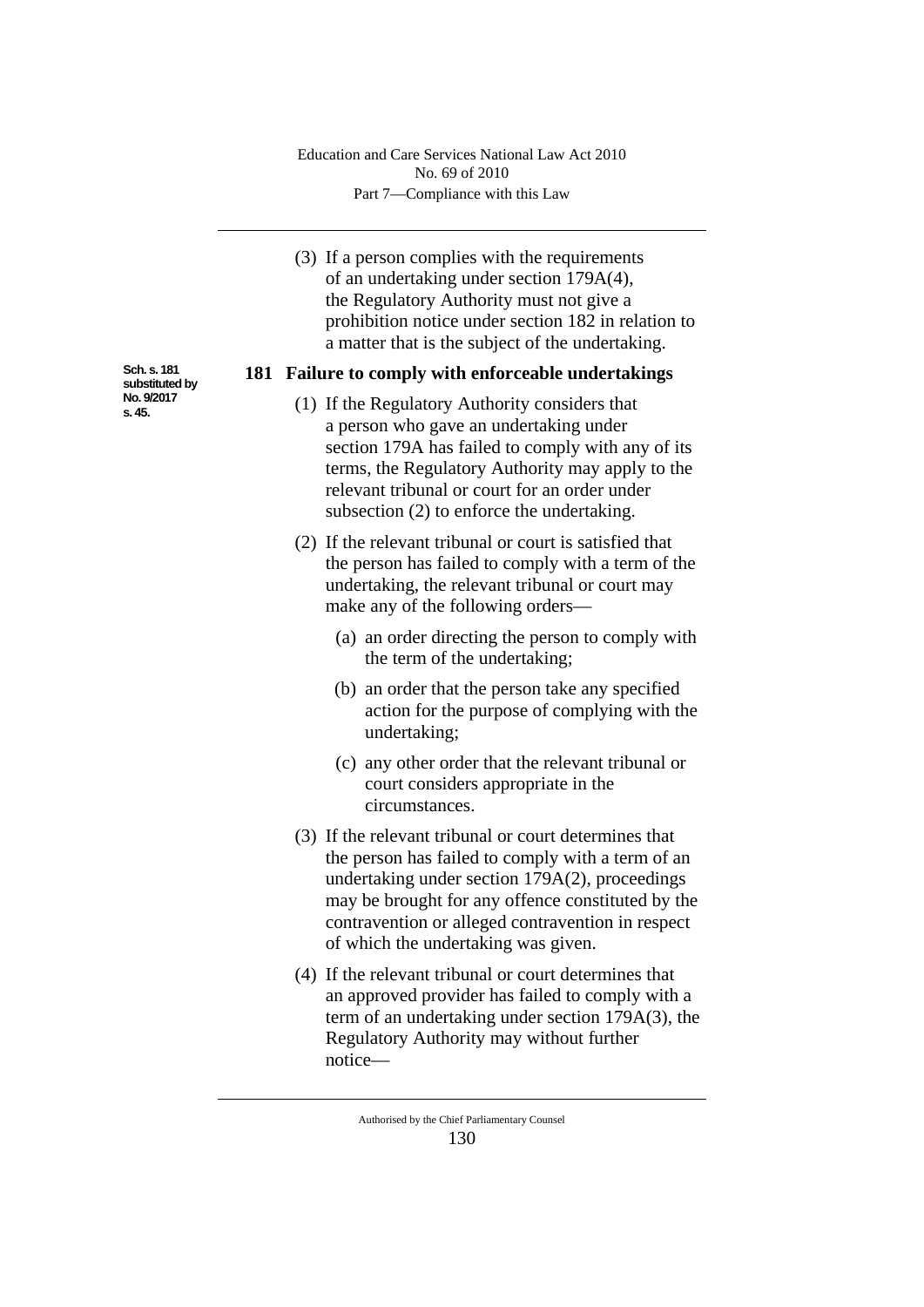Part 7—Compliance with this Law Education and Care Services National Law Act 2010 No. 69 of 2010

- (a) if the undertaking was given in circumstances set out in section 27(a), suspend the provider approval under section 27; or
- (b) if the undertaking was given in circumstances set out in section 72(a), suspend the service approval under section 72; or
- (c) if the undertaking was given in circumstances set out in section 184(3), give a prohibition notice under section 182 in relation to a matter that is the subject of the undertaking.
- (5) If the relevant tribunal or court determines that a person has failed to comply with a term of an undertaking under section 179A(4), the Regulatory Authority may, without further notice, give a prohibition notice under section 182 in relation to a matter that is the subject of the undertaking.
- (6) Proceedings referred to in subsection (3) may be brought within 6 months of the determination or within 2 years of the date of the alleged offence, whichever occurs last.

# **Division 3—Prohibition notices**

### **182 Grounds for giving prohibition notice**

- (1) The Regulatory Authority may give a prohibition notice to a person who is in any way involved in the provision of an approved education and care service if it considers that there may be an unacceptable risk of harm to a child or children if the person were allowed—
	- (a) to remain on the education and care service premises; or
	- (b) to provide education and care to children.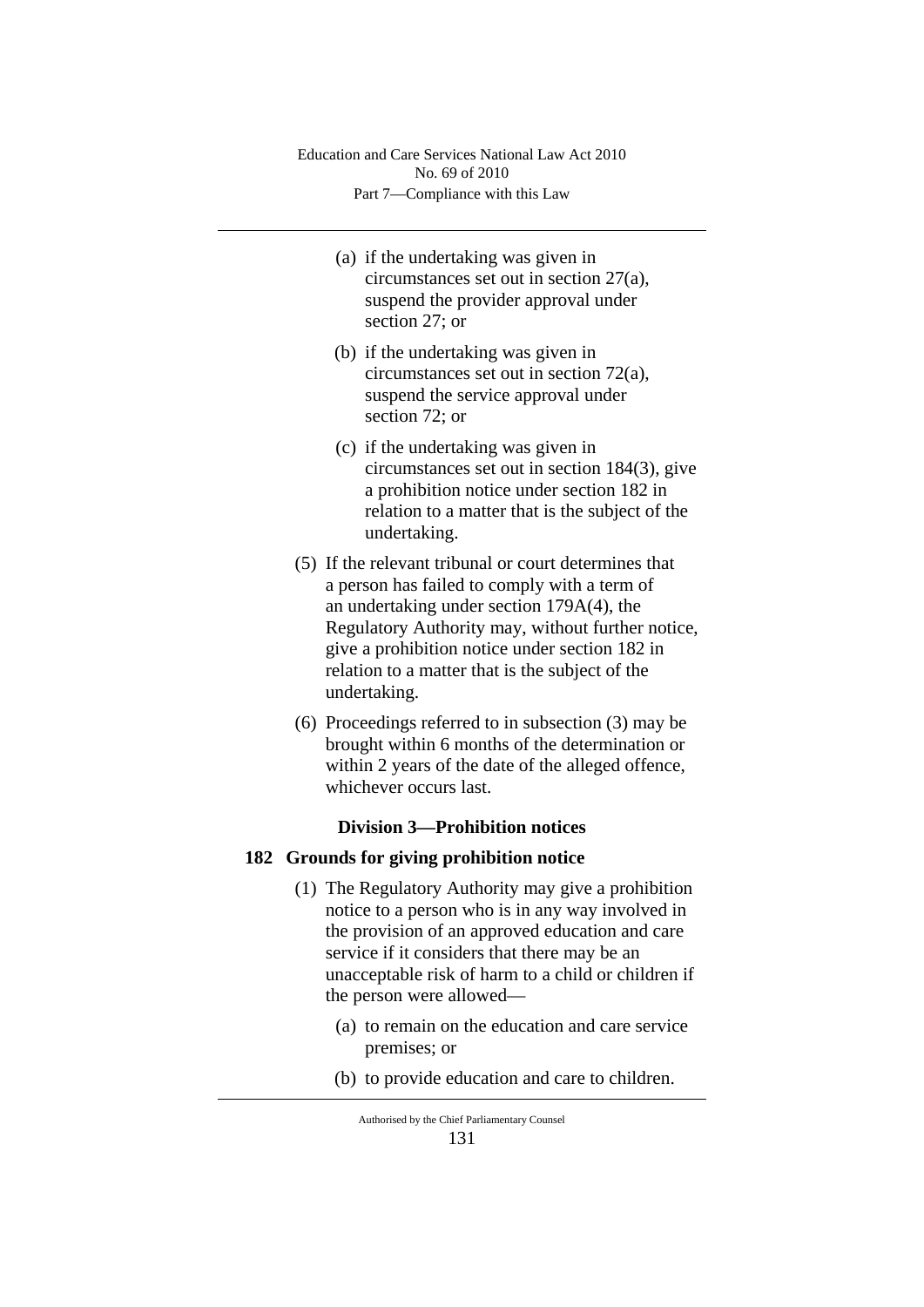Part 7—Compliance with this Law Education and Care Services National Law Act 2010 No. 69 of 2010

- (2) For the purposes of subsection (1), a person may be involved in the provision of an approved education and care service as any of the following—
	- (a) an approved provider;
	- (b) a nominated supervisor;
	- (c) an educator;
	- (d) a family day care educator;
	- (e) an employee;
	- (f) a contractor;
	- (g) a volunteer;
	- (h) a person who was formerly a person referred to in paragraphs (a) to (g) in relation to the approved education and care service—

or in any other capacity.

- (3) The Regulatory Authority may give a prohibition notice to a person to—
	- (a) prohibit the person from being nominated as a nominated supervisor if the Regulatory Authority considers the person is not a fit and proper person to be nominated as a nominated supervisor of a service; or
	- (b) impose one or more conditions on the nomination of the person as a nominated supervisor that the Regulatory Authority considers appropriate, if the Regulatory Authority considers the person is a fit and

Authorised by the Chief Parliamentary Counsel 132

**Sch. s. 182(2)(b) substituted by No. 9/2017 s. 46(1)(a).**

**Sch. s. 182(2)(g) substituted by No. 9/2017 s. 46(1)(b).**

**Sch. s. 182(2)(h) inserted by No. 9/2017 s. 46(1)(b).**

**Sch. s. 182(3) inserted by No. 9/2017 s. 46(2).**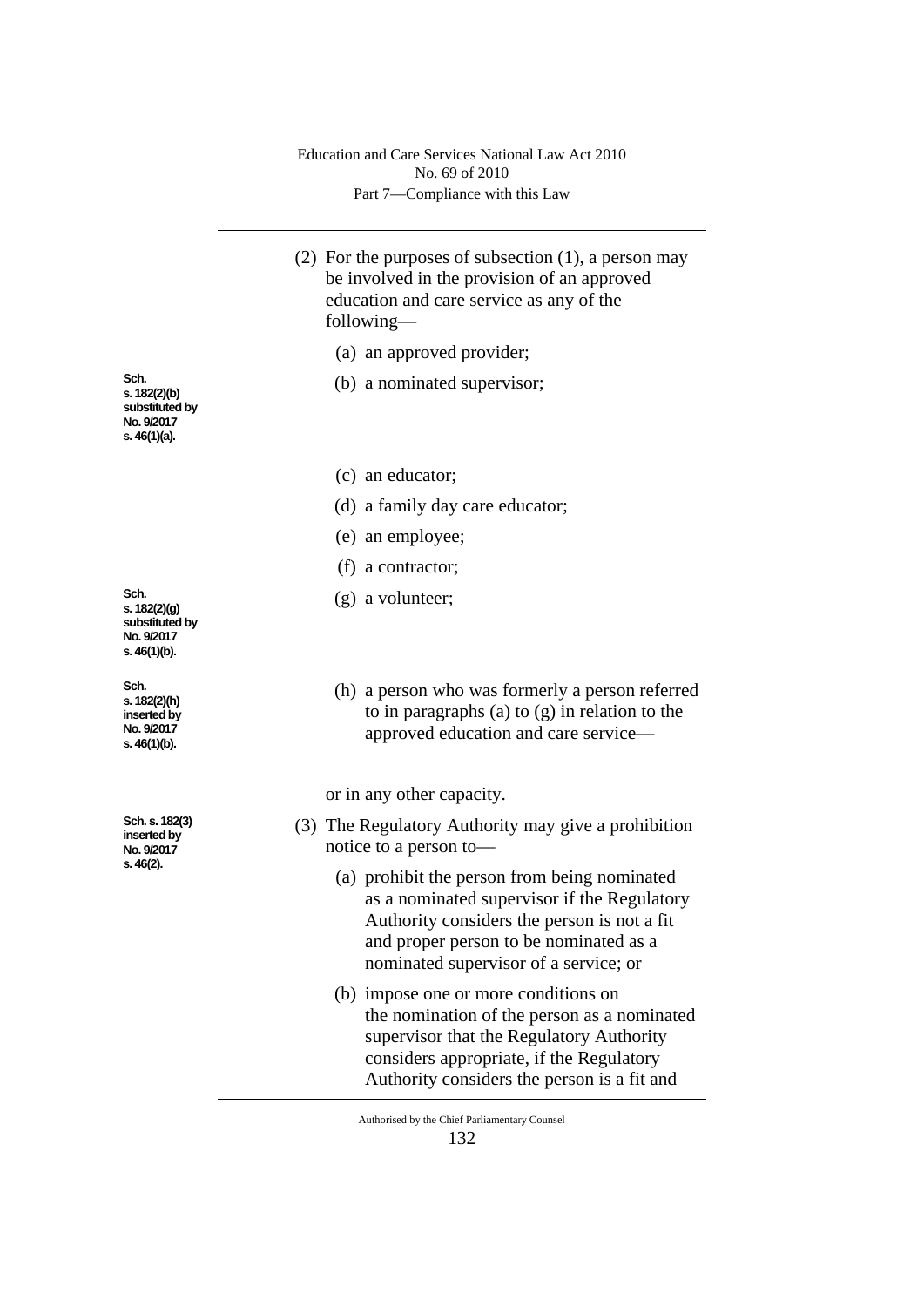proper person to be nominated as a nominated supervisor of a service subject to those conditions.

# **183 Show cause notice to be given before prohibition notice**

- (1) Before giving a person a prohibition notice, the Regulatory Authority must give the person a notice (a *show cause notice*)—
	- (a) stating that the Regulatory Authority proposes to give the person a prohibition notice; and
	- (b) stating the reasons for the proposed prohibition; and
	- (c) inviting the person to make a written submission to the Regulatory Authority, within a stated time of at least 14 days, about the proposed prohibition.
- (2) Subsection (1) does not apply if the Regulatory Authority is satisfied it is necessary, in the interests of the safety, health or wellbeing of a child or children, to immediately issue a prohibition notice to the person.

# **184 Deciding whether to give prohibition notice**

- (1) If the Regulatory Authority gives a show cause notice under section 183 to a person, the Regulatory Authority must have regard to any written submission received from the person within the time stated in the show cause notice before deciding whether to give the person a prohibition notice.
- (2) If the Regulatory Authority decides not to issue a prohibition notice to the person, the Regulatory Authority must give the person notice of the decision.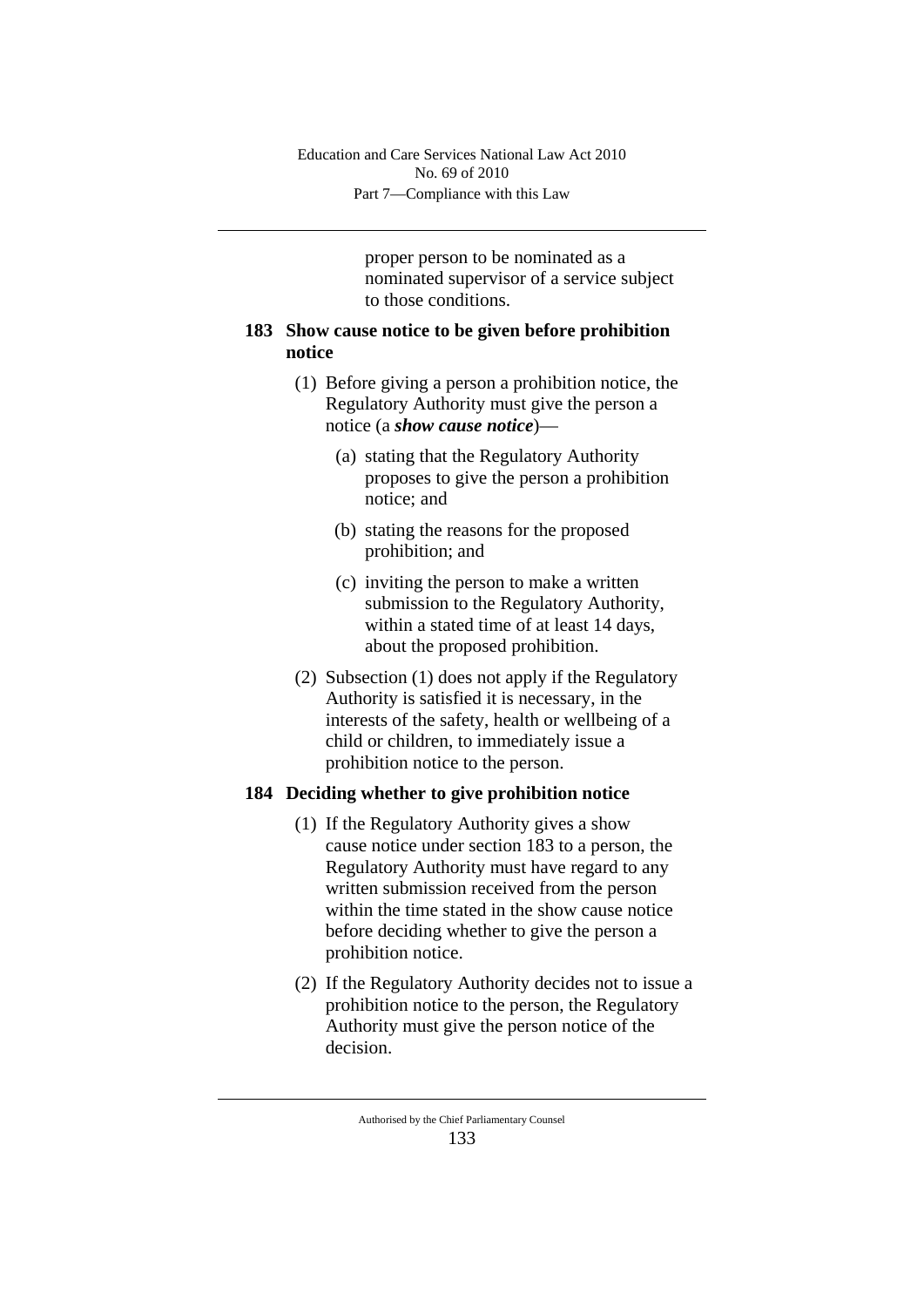Part 7—Compliance with this Law Education and Care Services National Law Act 2010 No. 69 of 2010

**Sch. s. 184(3) inserted by No. 9/2017 s. 47.**

**Sch. s. 185 substituted by No. 9/2017 s. 48.**

(3) The Regulatory Authority may accept an undertaking from a person under section 179A instead of giving a prohibition notice under this Division.

# **185 Content of prohibition notice**

- (1) A prohibition notice given to a person under section 182(1) must state that the person is prohibited from doing one or more of the following—
	- (a) providing education and care to children for an education and care service;
	- (b) being engaged as an educator, family day care educator, employee, contractor or staff member of, or being a volunteer at, an education and care service;
	- (c) carrying out any other activity relating to an education and care service.
- (2) A prohibition notice given to a person under section 182(3) must state that either—
	- (a) the person is prohibited from being nominated as a nominated supervisor of an education and care service; or
	- (b) the person may only be nominated as a nominated supervisor of an education and care service on the condition or conditions specified by the Regulatory Authority in the notice.
- (3) A prohibition notice given to a person under section  $182(1)$  or (3) must state—
	- (a) that the person may apply for cancellation of the notice; and
	- (b) how an application for cancellation must be made.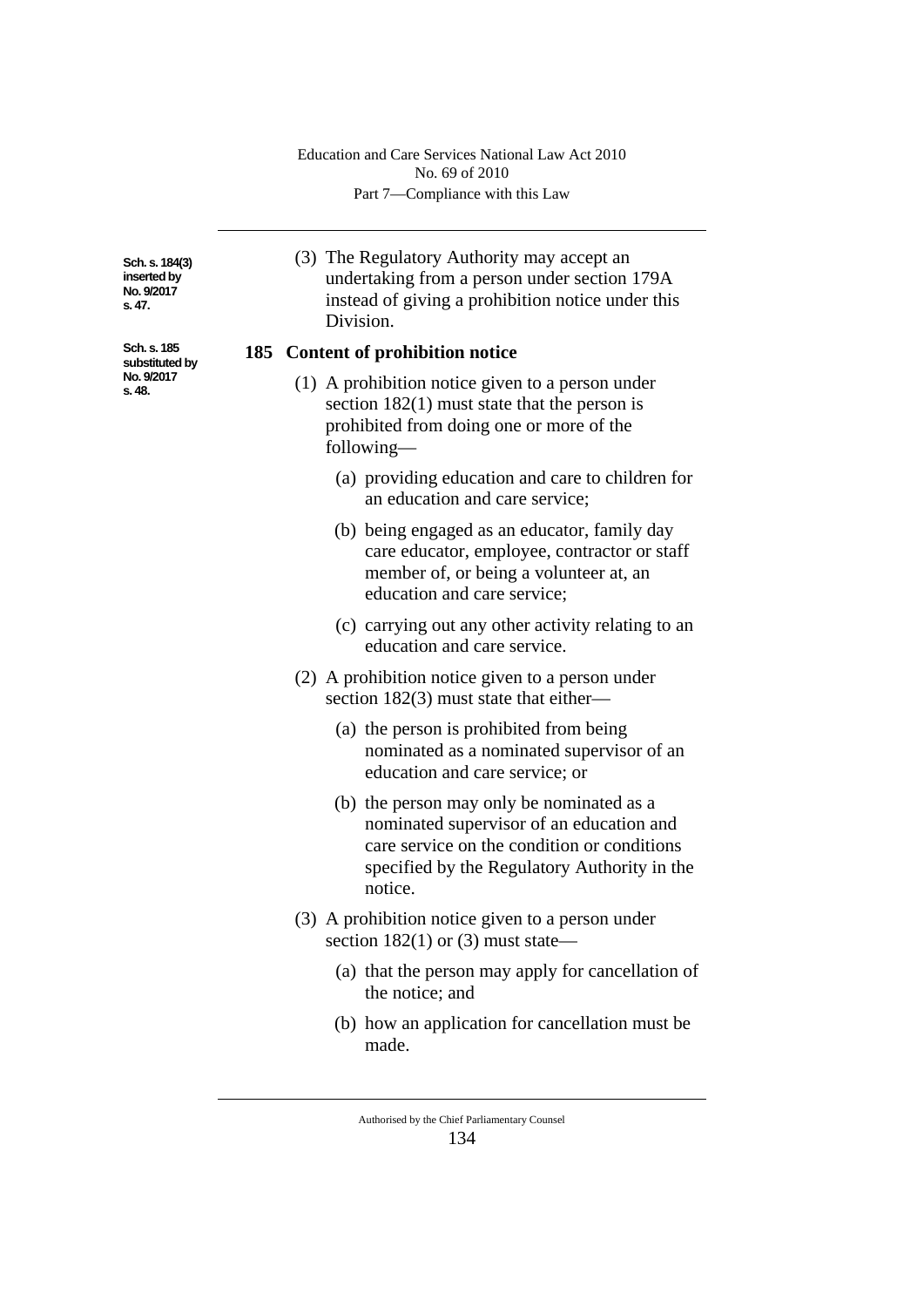Part 7—Compliance with this Law Education and Care Services National Law Act 2010 No. 69 of 2010

# **186 Cancellation of prohibition notice**

- (1) If the Regulatory Authority is satisfied there is not a sufficient reason for a prohibition notice to remain in force for a person, the Regulatory Authority must cancel the prohibition notice and give the person notice of the cancellation.
- (2) A person for whom a prohibition notice is in force may apply to the Regulatory Authority to cancel the notice.
- (3) The application must—
	- (a) be in writing; and
	- (b) include the prescribed information; and
	- (c) be signed by the person.
- (4) The person may state in the application anything the person considers relevant to the Regulatory Authority's decision about whether there would be an unacceptable risk of harm to children if the person were—
	- (a) to remain at the education and care service premises; or
	- (b) to provide education and care to children.
- (4A) The person may state in the application anything the person considers relevant to the Regulatory Authority's decision about whether the person is a fit and proper person to be nominated as a nominated supervisor with or without conditions.
	- (5) The application may include a statement setting out any change in the person's circumstances since the prohibition notice was given or since any previous application under this section that would warrant the cancellation of the notice.
	- (6) The Regulatory Authority must decide the application as soon as practicable after its receipt.

**Sch. s. 186(4A) inserted by No. 9/2017 s. 49.**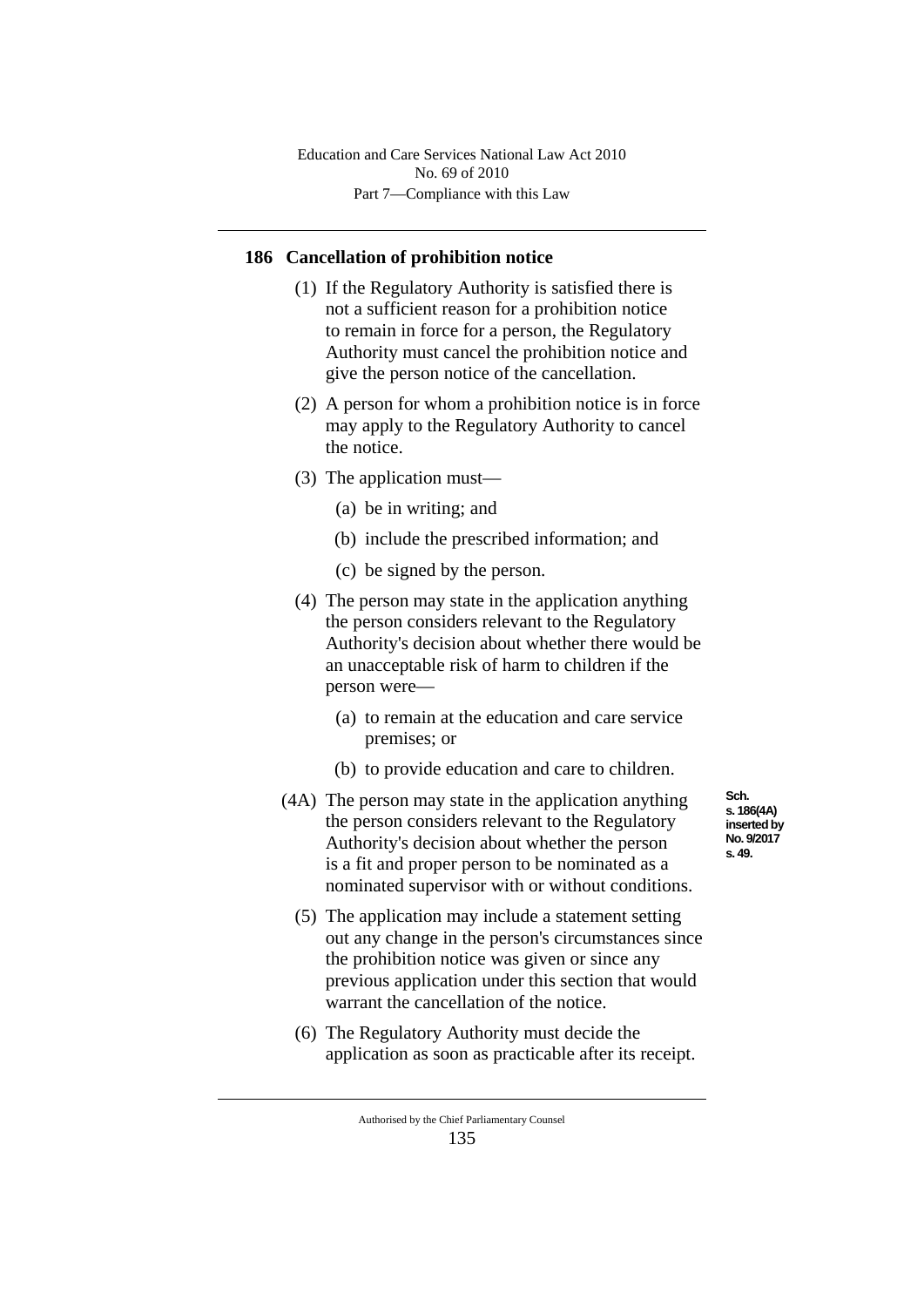|                                                                                 | Education and Care Services National Law Act 2010<br>No. 69 of 2010<br>Part 7—Compliance with this Law                                                                                                                                                                  |
|---------------------------------------------------------------------------------|-------------------------------------------------------------------------------------------------------------------------------------------------------------------------------------------------------------------------------------------------------------------------|
| Sch. s. 187<br>amended by<br>No. 9/2017<br>s. $50(1)(a)(2)$<br>(ILA s. 39B(3)). | 187 Person must not contravene prohibition notice<br>(1) While a prohibition notice under section $182(1)$<br>is in force under this Law as applying in any<br>participating jurisdiction for a person, the person<br>must not-                                         |
|                                                                                 | (a) provide education and care to children for an<br>education and care service; or                                                                                                                                                                                     |
| Sch.<br>s. 187(1)(b)<br>amended by<br>No. 9/2017<br>s. 50(1)(b).                | (b) be engaged as an educator, family day care<br>educator, employee, contractor or staff<br>member of, or perform volunteer services<br>for, an education and care service; or                                                                                         |
|                                                                                 | (c) carry out any other activity relating to<br>education and care services.                                                                                                                                                                                            |
|                                                                                 | Penalty: \$20 000.                                                                                                                                                                                                                                                      |
| Sch. s. 187(2)<br>inserted by<br>No. 9/2017<br>s. 50(2).                        | (2) While a prohibition notice under section $182(3)$<br>is in force under this Law as applying in any<br>participating jurisdiction for a person, the person<br>$must not$ —                                                                                           |
|                                                                                 | (a) in the case of a prohibition notice<br>under section $182(3)(a)$ , consent<br>to a nomination of that person as a<br>nominated supervisor of an education<br>and care service; or                                                                                   |
|                                                                                 | (b) in the case of a prohibition notice<br>under section $182(3)(b)$ , consent to<br>a nomination of that person as a<br>nominated supervisor of an education<br>and care service in contravention of<br>a condition or conditions stated in the<br>prohibition notice. |
|                                                                                 | Penalty:<br>\$20 000.                                                                                                                                                                                                                                                   |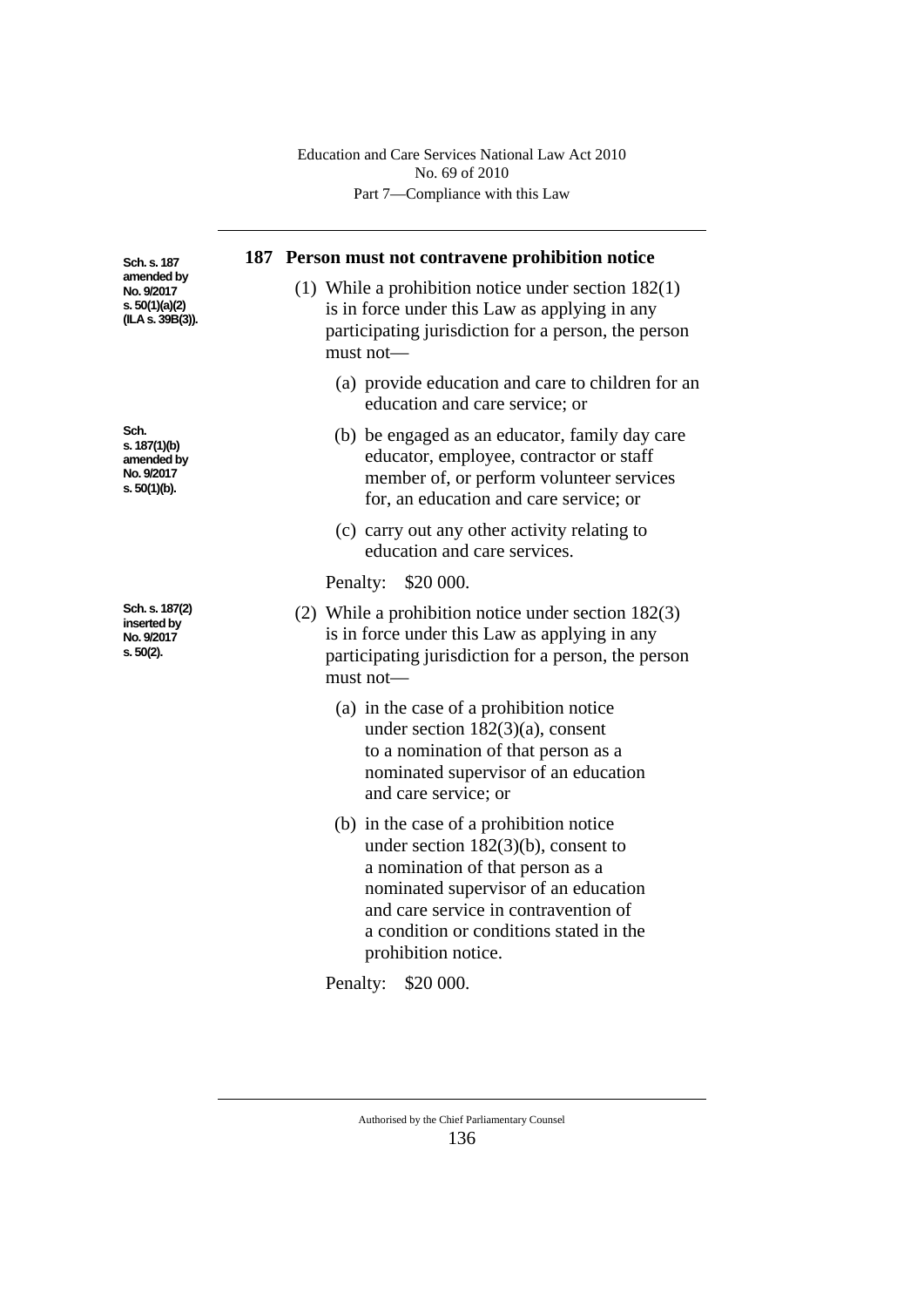# **188 Offence to engage person to whom prohibition notice applies**

(1) An approved provider must not engage a person as an educator, family day care educator, employee, contractor or staff member of, or allow a person to perform volunteer services for, an education and care service if the provider knows, or ought reasonably to know, a prohibition notice is in force under this Law as applying in any participating jurisdiction in respect of the person.

Penalty: \$20 000, in the case of an individual.

\$100 000, in any other case.

(2) An approved provider must not nominate a person as a nominated supervisor of an education and care service if the approved provider knows, or ought reasonably to know, that a prohibition notice is in force under this Law as applying in any participating jurisdiction prohibiting the nomination of that person as a nominated supervisor of an education and care service.

Penalty: \$20 000, in the case of an individual.

\$100 000, in any other case.

(3) An approved provider must not nominate a person as a nominated supervisor of an education and care service if the approved provider knows, or ought reasonably to know, that the nomination would place the person in contravention of a condition of a prohibition notice in force under this Law as applying in any participating jurisdiction.

Penalty: \$20 000, in the case of an individual.

\$100 000, in any other case.

**Sch. s. 188 amended by No. 9/2017 s. 51(1)(2) (ILA s. 39B(3)).**

**Sch. s. 188(2) inserted by No. 9/2017 s. 51(2).**

**Sch. s. 188(3) inserted by No. 9/2017 s. 51(2).**

Authorised by the Chief Parliamentary Counsel 137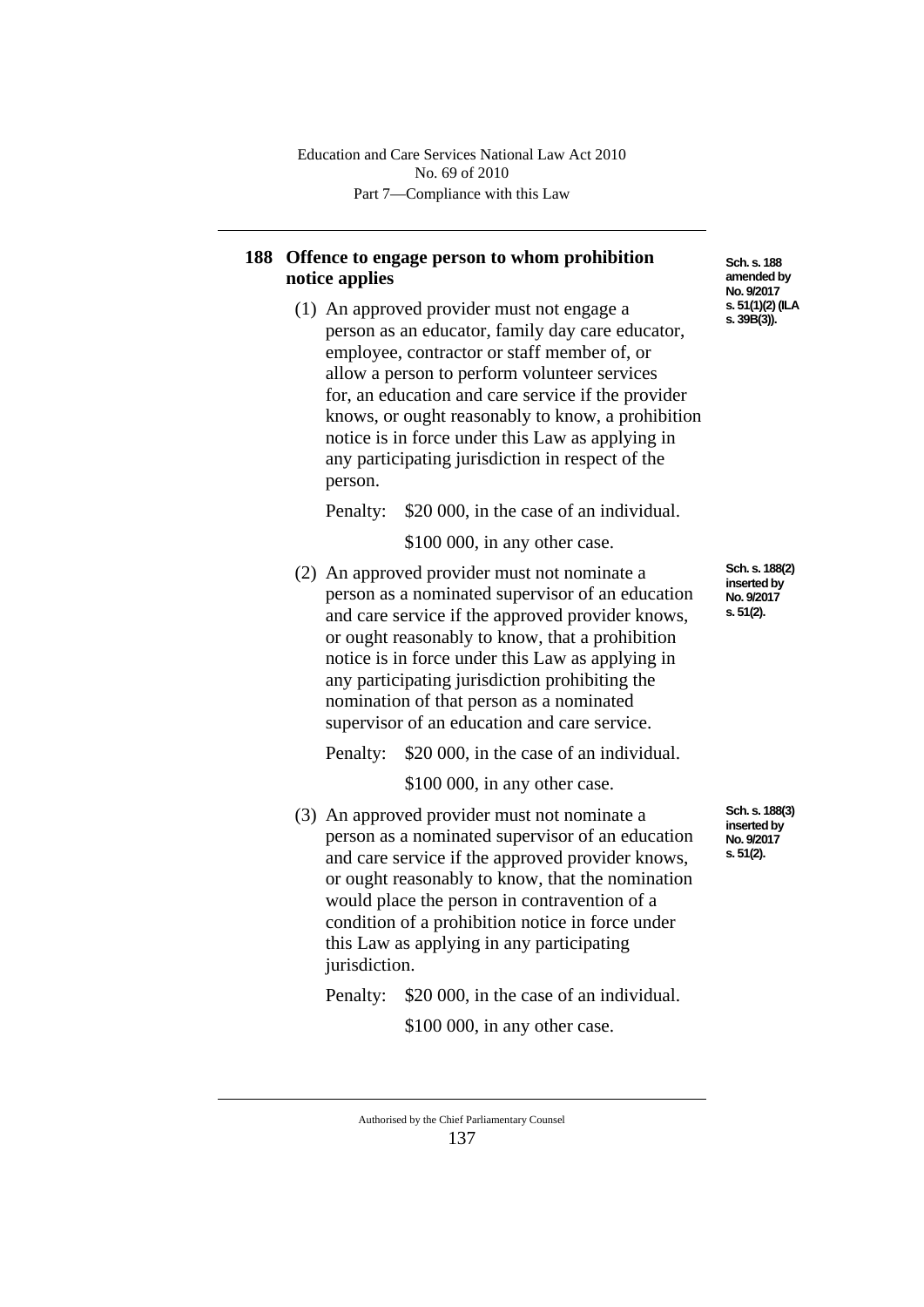Part 7—Compliance with this Law Education and Care Services National Law Act 2010 No. 69 of 2010

**Sch. s. 188A inserted by No. 9/2017 s. 52.**

# **188A False or misleading information about prohibition notice**

A person who is subject to a prohibition notice under this Law as applying in any participating jurisdiction must not give an approved provider any information about the content or existence of the prohibition notice that is false or misleading in any material particular.

Penalty: \$6000.

### **Division 4—Emergency removal of children**

#### **189 Emergency removal of children**

- (1) This section applies if the Regulatory Authority considers, on reasonable grounds, that there is an immediate danger to the safety or health of a child or children being educated and cared for by an education and care service.
- (2) The Regulatory Authority may remove, or cause the removal of, the child or children from the education and care service premises.
- (3) In exercising a power under subsection (2)—
	- (a) the Regulatory Authority may be given such assistance by other persons (including police officers) as is reasonably required; and
	- (b) the Regulatory Authority and any person assisting the Regulatory Authority may—
		- (i) enter the education and care service premises, without warrant; and
		- (ii) use reasonable force as necessary.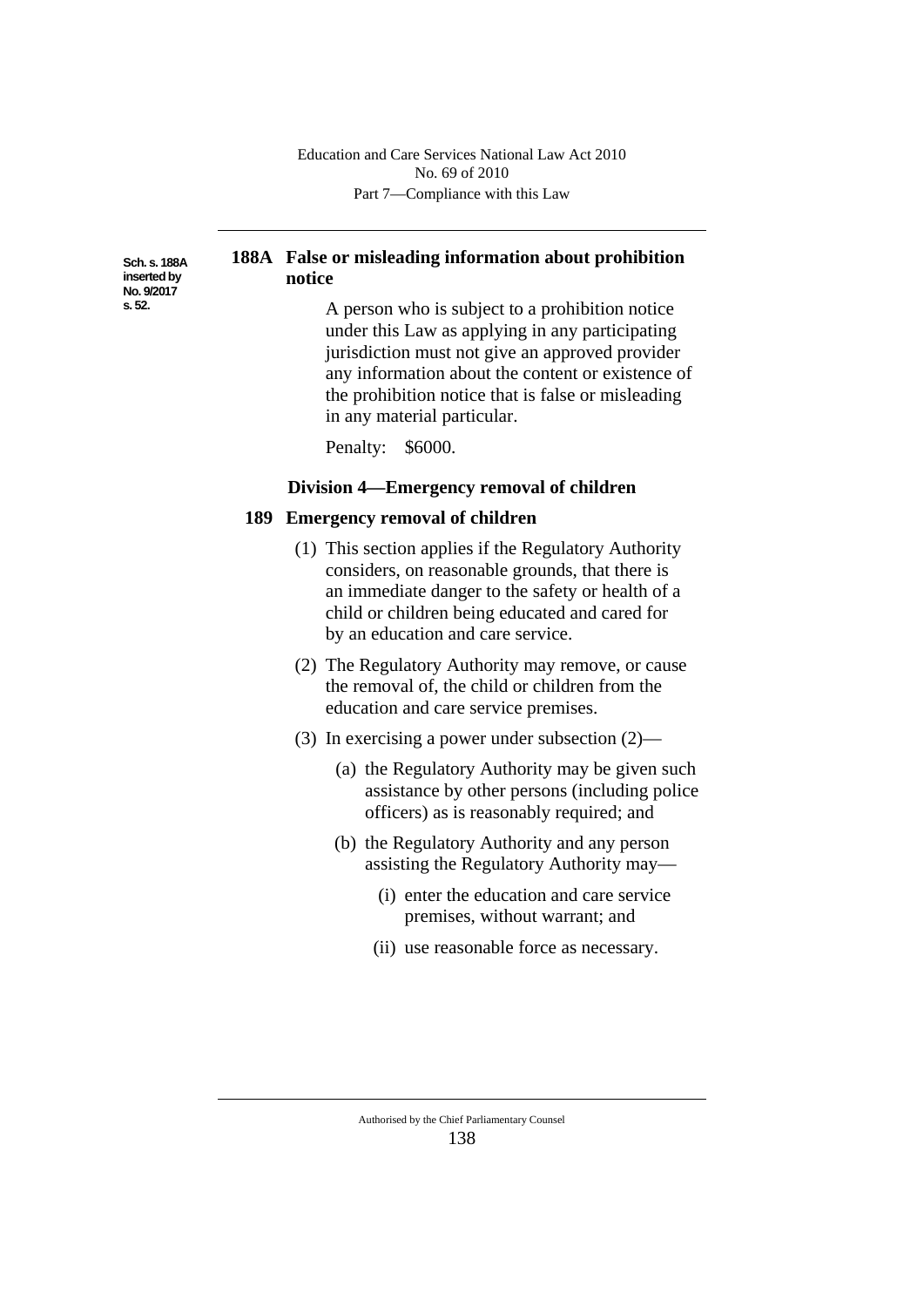Part 7—Compliance with this Law Education and Care Services National Law Act 2010 No. 69 of 2010

(4) If a child is removed from the education and care service premises under subsection (2), the Regulatory Authority must ensure that the child's parents are immediately notified of the situation and the child's current location.

\_\_\_\_\_\_\_\_\_\_\_\_\_\_\_\_\_\_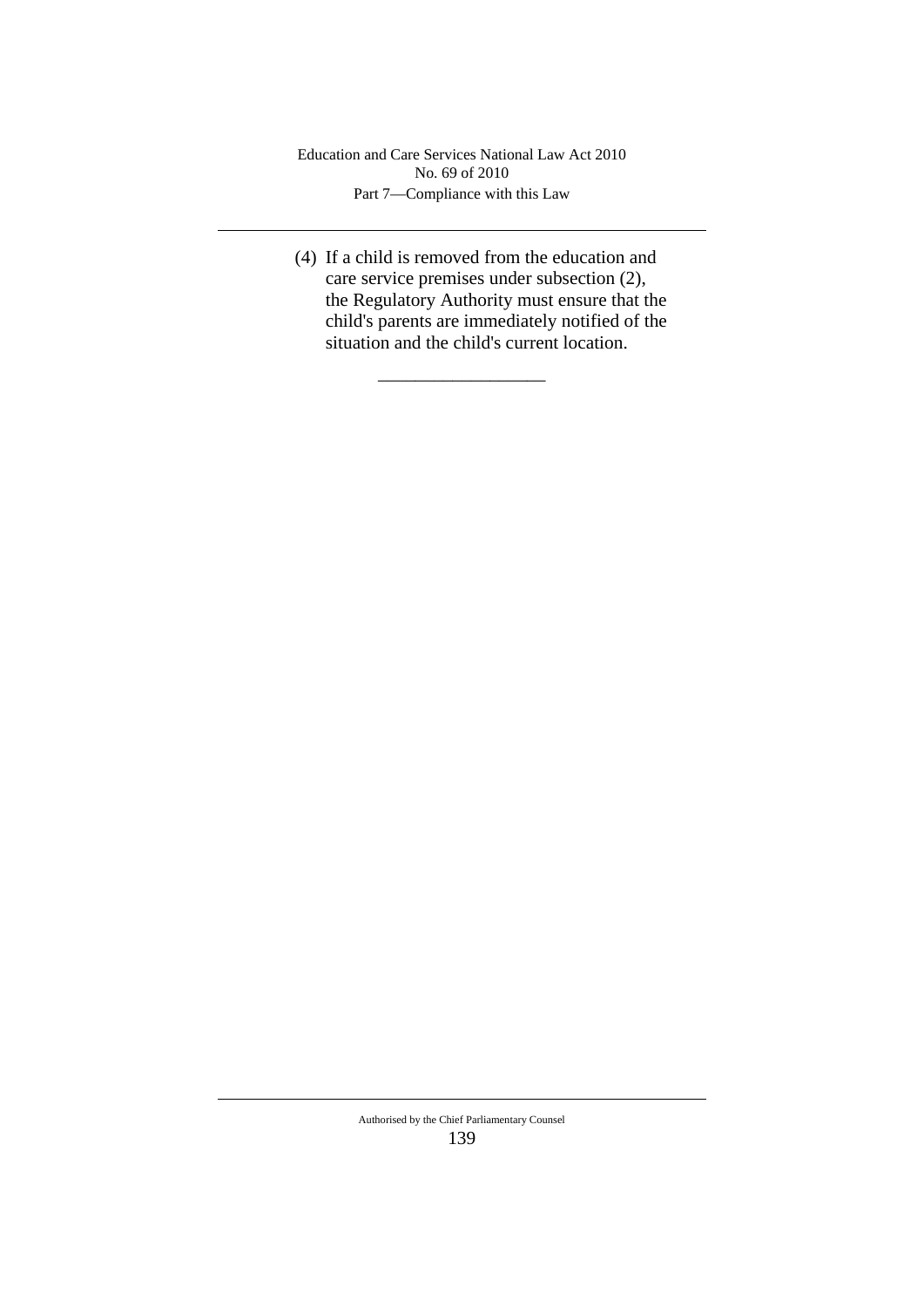Part 8—Review Education and Care Services National Law Act 2010 No. 69 of 2010

#### **PART 8—REVIEW**

# **Division 1—Internal review**

## **190 Reviewable decision—internal review**

A reviewable decision for internal review is a decision of the Regulatory Authority under this Law as applying in any participating jurisdiction—

- (a) to refuse to grant a provider approval or a service approval; or
- (b) to amend or refuse to amend a provider approval or a service approval; or
- (c) to impose a condition on a provider approval or a service approval; or
- (d) to suspend—
	- (i) a provider approval under section 28; or
	- (ii) a service approval under section 73; or

\* \* \* \* \*

- (e) to refuse to consent to the transfer of a service approval; or
- (f) to revoke a service waiver; or
	- Authorised by the Chief Parliamentary Counsel 140

**No. 9/2017 s. 53(1)(a). Sch. s. 190(b) amended by No. 9/2017** 

**s. 53(1)(a).**

**Sch. s. 190(a) amended by** 

**Sch. s. 190(c) amended by No. 9/2017 s. 53(1)(a).**

**Sch. s. 190(d)(i) amended by No. 80/2011 s. 70(a).**

**Sch. s. 190(d)(ii) amended by No. 80/2011 s. 70(b).**

**Sch. s. 190(d)(iii) repealed by No. 9/2017 s. 53(1)(b).**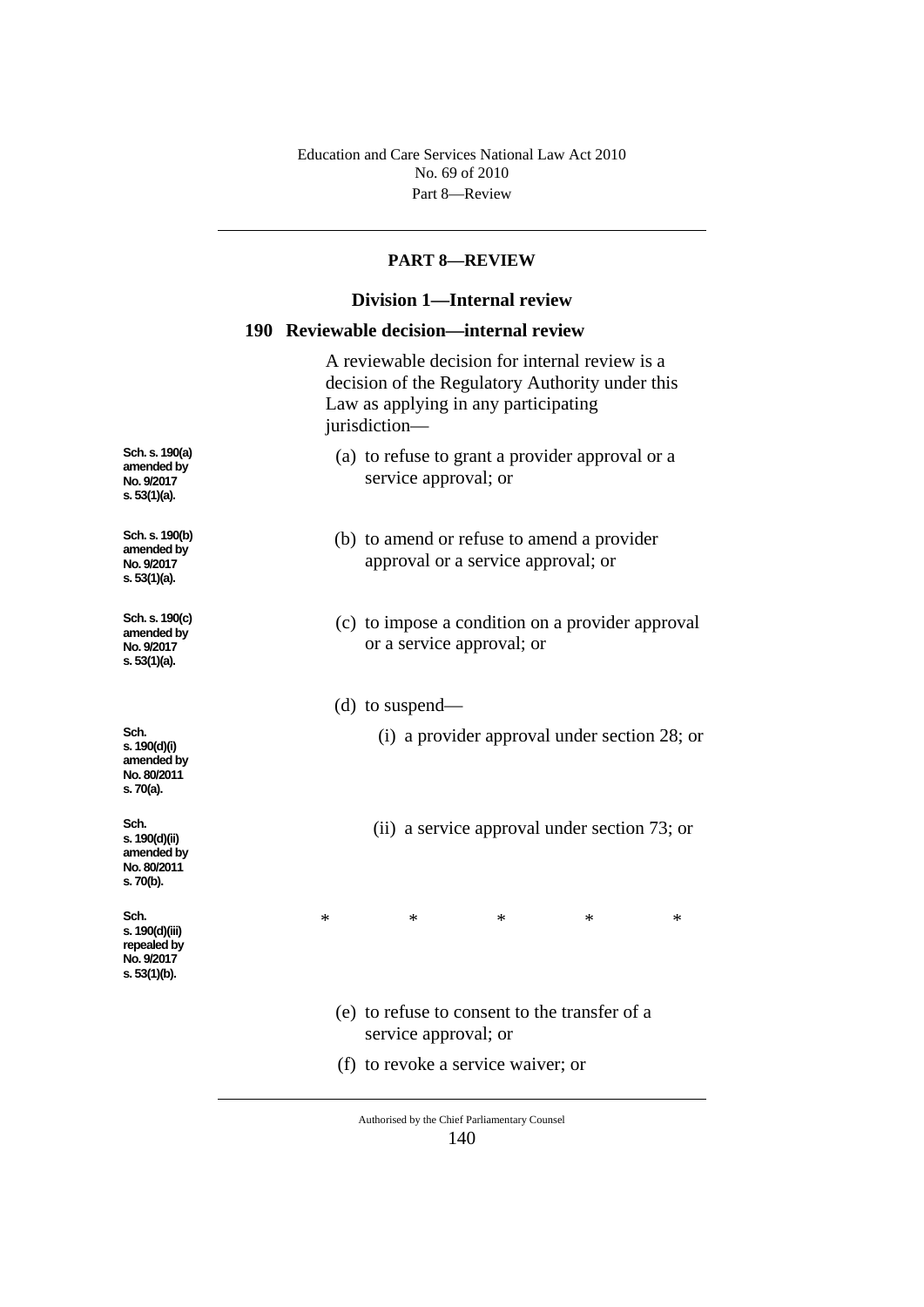- (g) to issue a compliance direction; or
- (h) to issue a compliance notice.

#### **191 Internal review of reviewable decisions**

- (1) A person who is the subject of a reviewable decision for internal review may apply to the Regulatory Authority in writing for review of the decision.
- (2) An application under subsection (1) must be made—
	- (a) within 14 days after the day on which the person is notified of the decision; or
	- (b) if the person is not notified of the decision, within 14 days after the person becomes aware of the decision.
- (3) The person who conducts the review for the Regulatory Authority must not be a person who was involved in the assessment or investigation of the person or service to whom or which the decision relates.
- (4) The person conducting the review may ask the person who applied for the review for further information.
- (5) A review under this section must be conducted within 30 days after the application is made.
- (6) The period specified in subsection (5) may be extended by up to 30 days—
	- (a) if a request for further information is made under subsection (4); or
	- (b) by agreement between the person who applied for the review and the Regulatory Authority.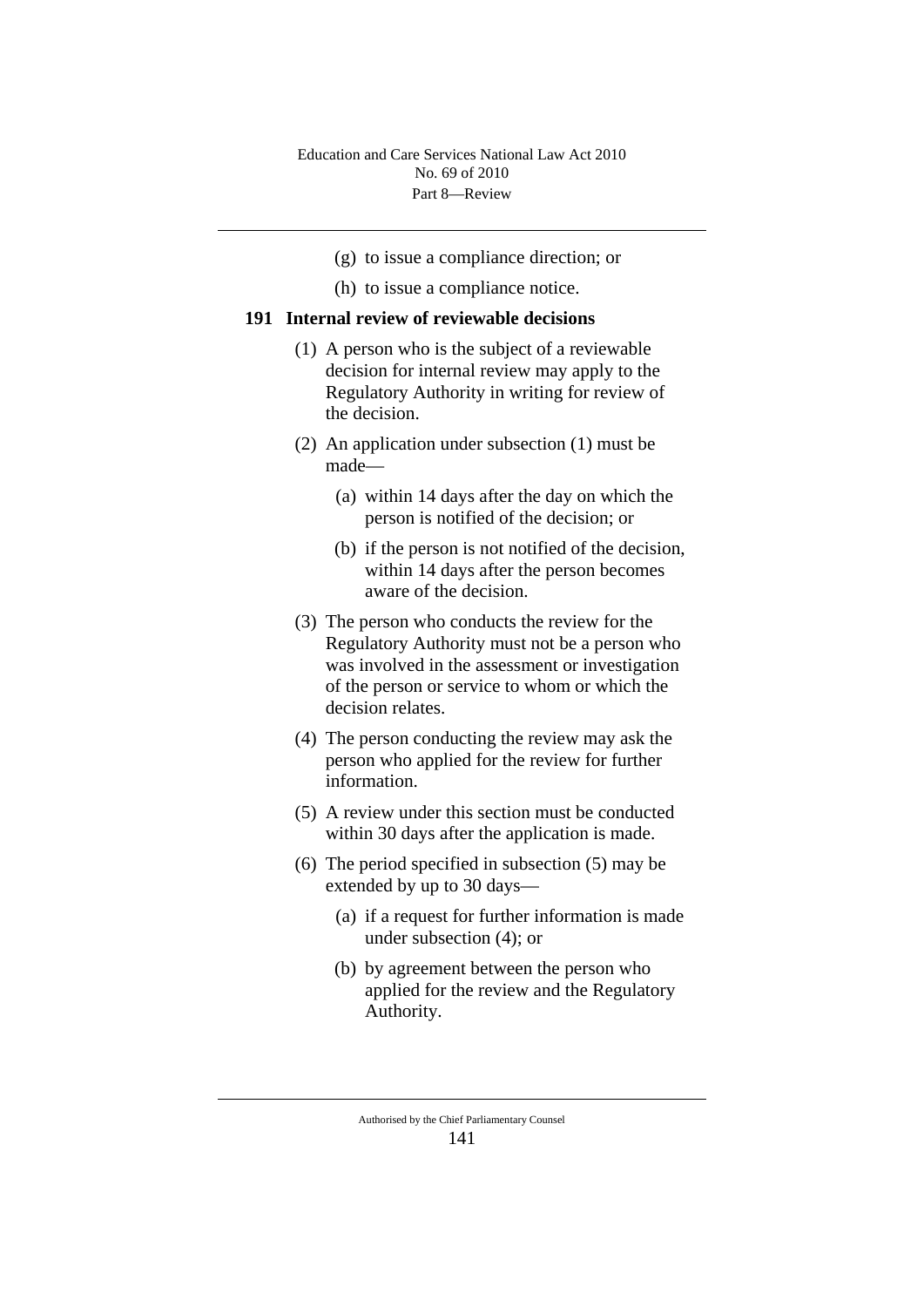- (7) The Regulatory Authority may, in relation to an application under subsection (1)—
	- (a) confirm the decision; or
	- (b) make any other decision that the Regulatory Authority thinks appropriate.

## **Division 2—External review**

# **192 Reviewable decision—external review**

A reviewable decision for external review is—

- (a) a decision of the Regulatory Authority made under section 191 (other than a decision in relation to the issue of a compliance direction or a compliance notice); or
- (b) a decision of the Regulatory Authority under this Law as applying in any participating jurisdiction—
	- (i) to suspend a provider approval under section 27; or
	- (ii) to cancel a provider approval under section 33; or
	- (iii) to suspend a service approval under section 72; or
	- (iv) to cancel a service approval under section 79 or 307; or

\* \* \* \* \*

**Sch. s. 192(b)(v) repealed by No. 9/2017 s. 53(2).**

- (vi) to direct the approved provider of a family day care service to suspend the care and education of children by a
	- family day care educator; or

Authorised by the Chief Parliamentary Counsel 142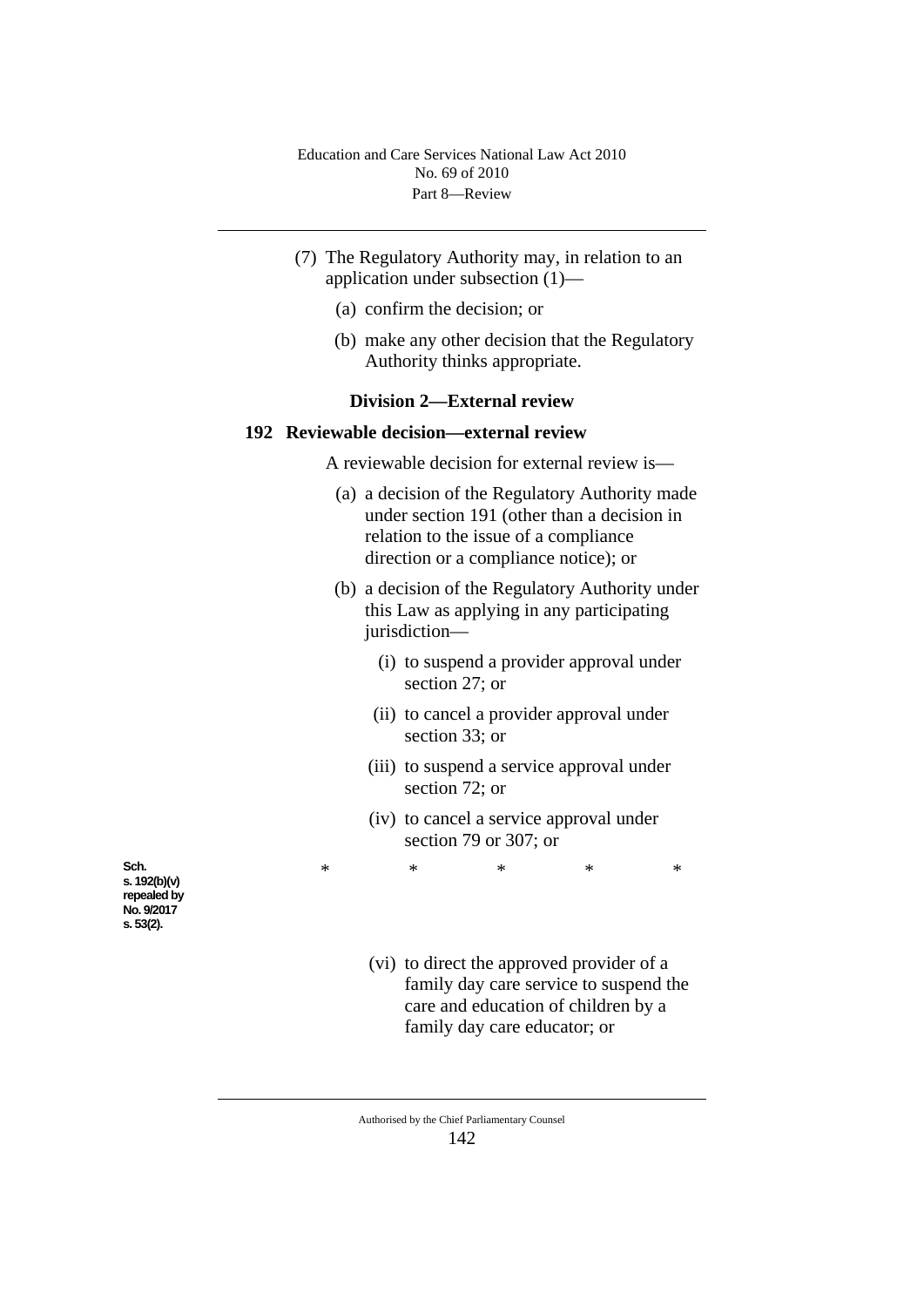## (vii) to give a prohibition notice or to refuse to cancel a prohibition notice.

#### **Note**

A person is not entitled to a review under this section in respect of a suspension or cancellation of a service approval if that suspension or cancellation relates only to an associated children's service. Any right of review would be under the children's services law.

# **193 Application for review of decision of the Regulatory Authority**

- (1) A person who is the subject of a reviewable decision for external review may apply to the relevant tribunal or court for a review of the decision.
- (2) An application must be made within 30 days after the day on which the applicant is notified of the decision that is to be reviewed.
- (3) After hearing the matter, the relevant tribunal or court may—
	- (a) confirm the decision of the Regulatory Authority; or
	- (b) amend the decision of the Regulatory Authority; or
	- (c) substitute another decision for the decision of the Regulatory Authority.
- (4) In determining any application under this section, the relevant tribunal or court may have regard to any decision under this Law as applying in another participating jurisdiction of a relevant tribunal or court of that jurisdiction.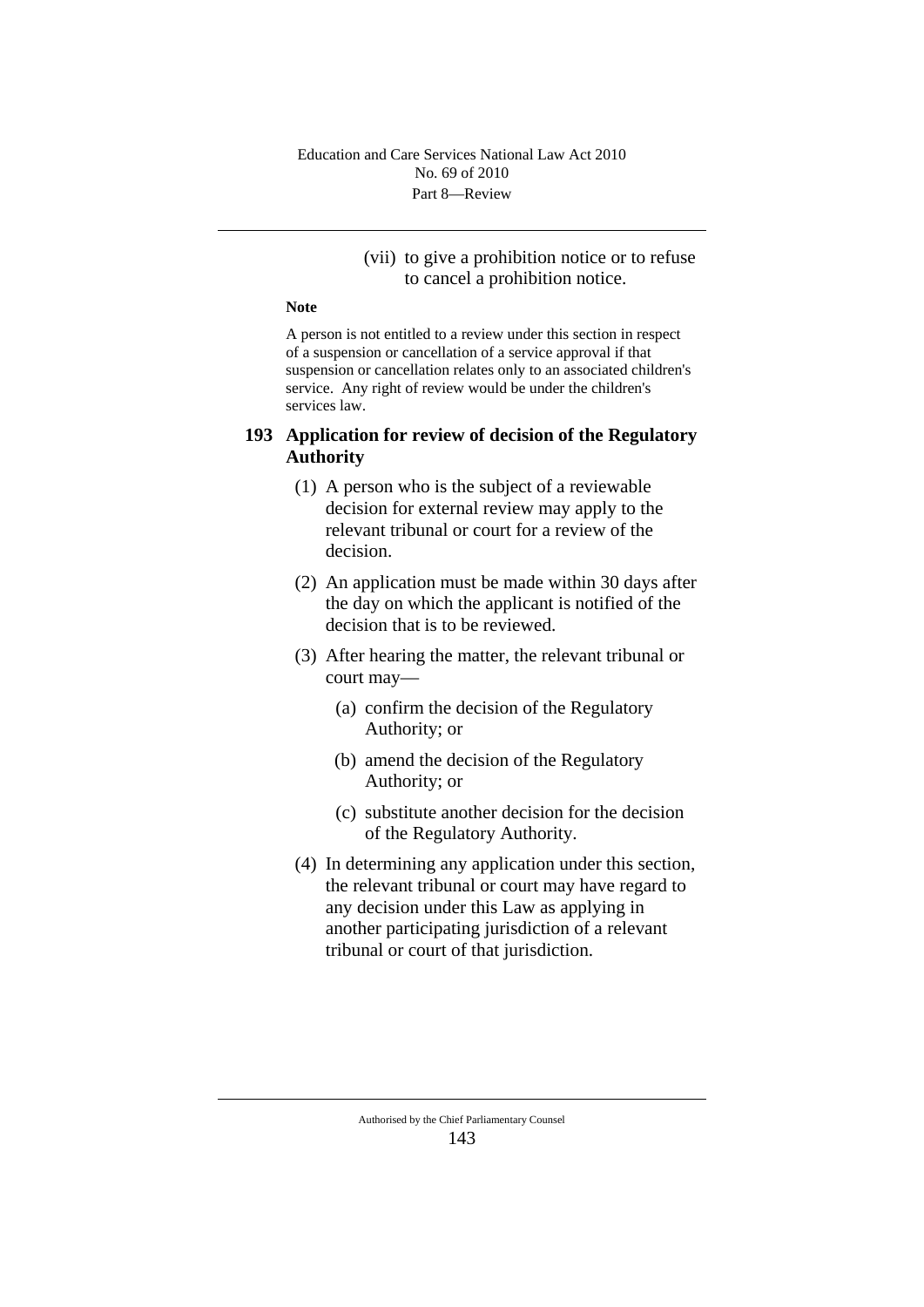Part 8—Review Education and Care Services National Law Act 2010 No. 69 of 2010

# **Division 3—General**

# **194 Relationship with Act establishing administrative body**

\_\_\_\_\_\_\_\_\_\_\_\_\_\_\_\_\_\_

This Part applies despite any provision to the contrary in the Act that establishes the relevant tribunal or court but does not otherwise limit that Act.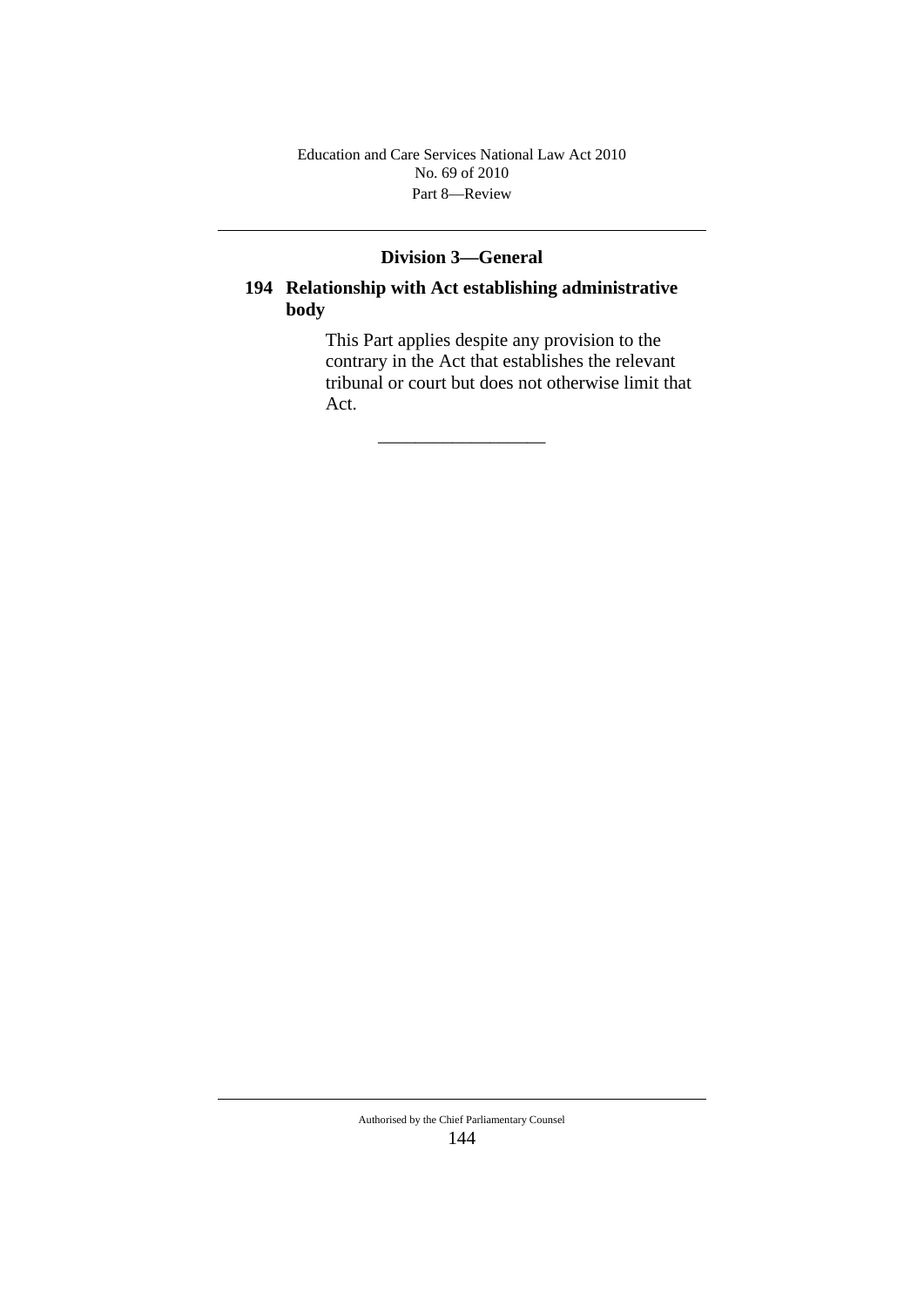## **PART 9—MONITORING AND ENFORCEMENT**

## **Division 1—Authorised officers**

## **195 Authorisation of authorised officers**

- (1) The Regulatory Authority may authorise any person who the Regulatory Authority is satisfied is an appropriate person to be an authorised officer for the purposes of this Law.
- (2) In considering whether a person is an appropriate person to be an authorised officer, the Regulatory Authority must take into account the requirements for the authorisation of authorised officers determined by the National Authority under subsection (5).
- (3) An authorised officer holds office on any terms and conditions stated in the authorisation.
- (4) A defect in the authorisation of an authorised officer does not affect the validity of any action taken or decision made by the authorised officer under this Law.
- (5) The National Authority may determine the requirements for the authorisation of authorised officers under this section.
- (6) A determination under subsection (5) must be published on the website of the National Authority.

# **196 Identity card**

- (1) The Regulatory Authority must issue to each authorised officer an identity card in the form prescribed by the national regulations.
- (2) The identity card must identify the authorised officer as an authorised officer authorised by the Regulatory Authority under this Law.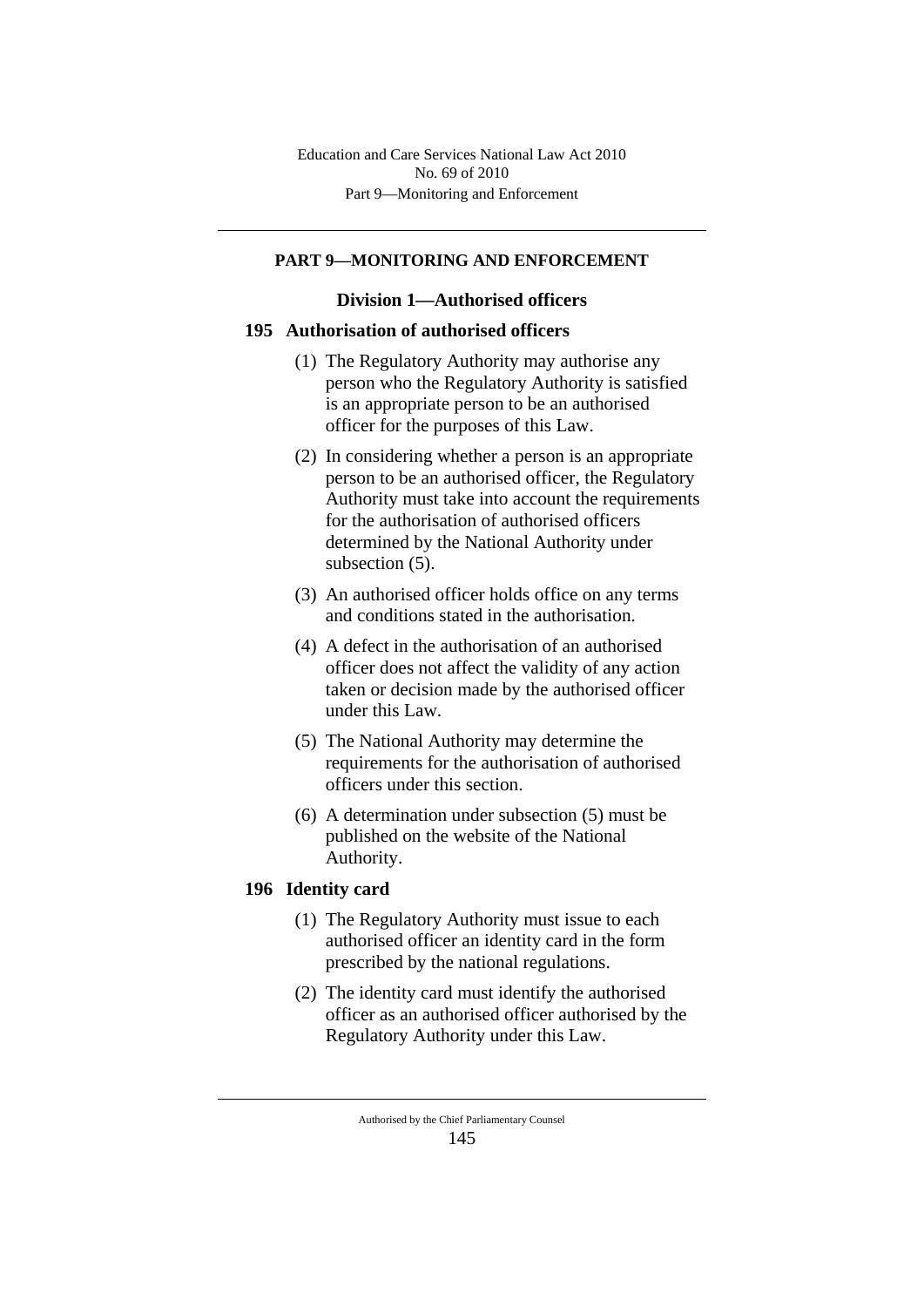- (3) An authorised officer must—
	- (a) carry the identity card whenever the officer is exercising his or her functions under this Law; and
	- (b) show the identity card—
		- (i) before exercising a power of entry under this Law; and
		- (ii) at any time during the exercise of a power under this Law when asked to do so.

Penalty: \$1000.

- (4) An authorised officer who fails to comply with subsection (3)(b) in relation to the exercise of a power ceases to be authorised to exercise the power in relation to the matter.
- (5) An authorised officer must return his or her identity card to the Regulatory Authority on ceasing to be authorised as an authorised officer for the purposes of this Law.

Penalty: \$1000.

## **Division 2—Powers of entry**

## **197 Powers of entry for assessing and monitoring approved education and care service**

- (1) An authorised officer may exercise a power under this section for any of the following purposes—
	- (a) monitoring compliance with this Law;
	- (b) a rating assessment of an approved education and care service under Part 5;
	- (c) obtaining information requested under section 35 or 83.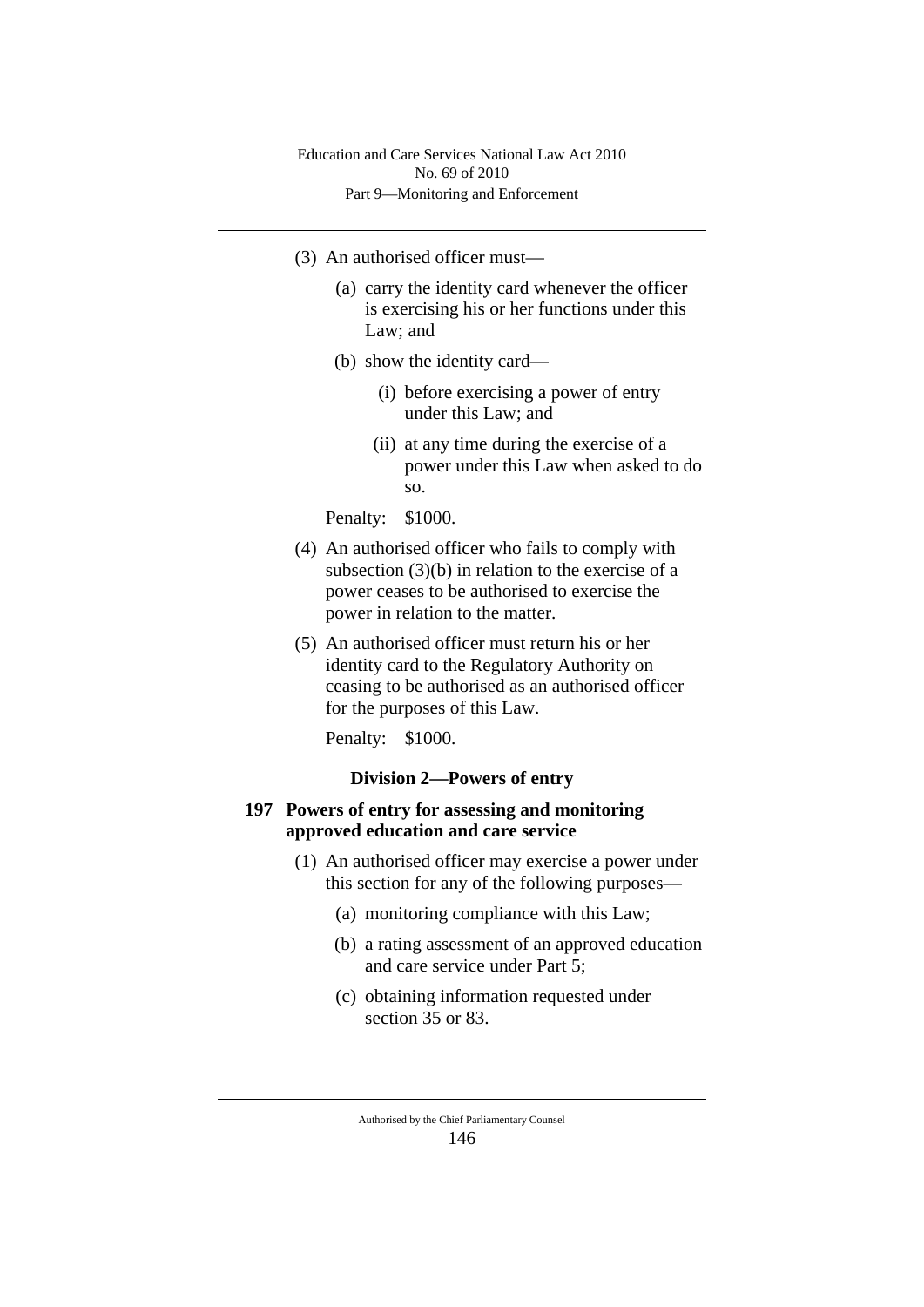(2) An authorised officer may, at any reasonable time and with such assistants as may reasonably be required, enter any education and care service premises and do any of the following—

- (a) inspect the premises and any plant, equipment, vehicle or other thing;
- (b) photograph or film, or make audio recordings or make sketches of, any part of the premises or anything at the premises;
- (c) inspect and make copies of, or take extracts from, any document kept at the premises;
- (d) take any document or any other thing at the premises;
- (e) ask a person at the premises—
	- (i) to answer a question to the best of that person's knowledge, information and belief; or

**Sch. s. 197(2)(e)(i) amended by No. 80/2011 s. 71(1).**

- (ii) to take reasonable steps to provide information or produce a document.
- (3) A power under subsections  $(2)(a)$  to  $(d)$  is limited to a document or thing that is used or likely to being used in the provision of the education and care service.
- (4) If the authorised officer takes any document or thing under subsection (2), he or she must—
	- (a) give notice of the taking of the document or thing to the person apparently in charge of it or to an occupier of the premises; and
	- (b) return the document or thing to that person or the premises within 7 days after taking it.

Authorised by the Chief Parliamentary Counsel 147

**Sch. s. 197(3) amended by No. 80/2011 s. 71(2).**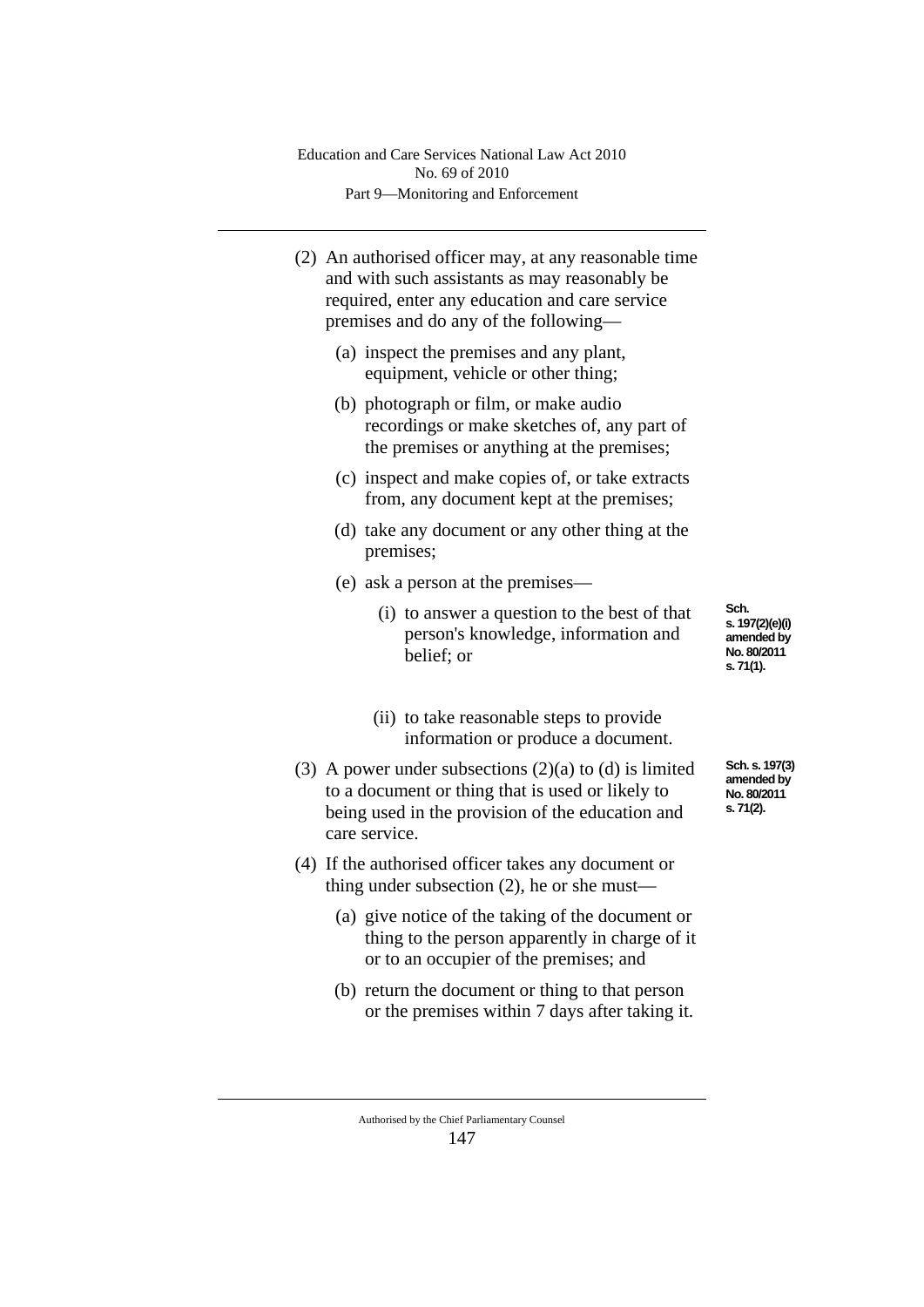- (5) An authorised officer may not, under this section, enter a residence unless—
	- (a) an approved education and care service is operating at the residence at the time of entry; or
	- (b) the occupier of the residence has consented in writing to the entry and the inspection.

# **198 National Authority representative may enter service premises in company with Regulatory Authority**

- (1) A person authorised by the National Authority, in company with an authorised officer, may enter premises used by an approved education and care service within the usual hours of operation of the service at those premises.
- (2) The entry by the person authorised by the National Authority is solely for the purpose of informing the National Authority of the rating assessment processes of the Regulatory Authority under Part 5 to assist the National Authority in promoting consistency across participating jurisdictions.

# **199 Powers of entry for investigating approved education and care service**

- (1) An authorised officer may exercise the powers under this section to investigate an approved education and care service if the authorised officer reasonably suspects that an offence may have been or may be being committed against this Law.
- (2) The authorised officer, with any necessary assistants, may with or without the consent of the occupier of the premises, enter the education and care service premises at any reasonable time and do any of the following—

(a) search any part of the premises;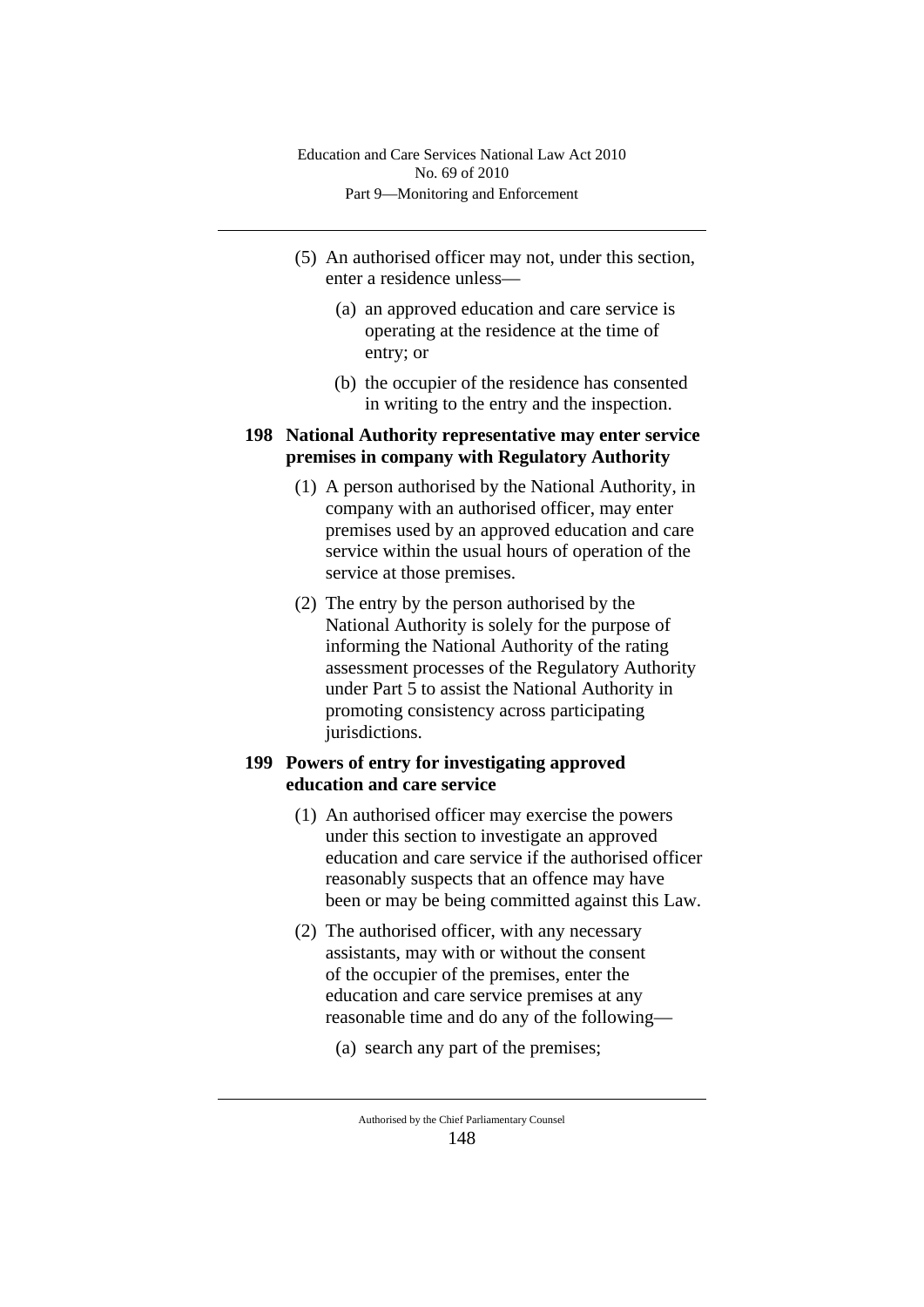| (b) inspect, measure, test, photograph or film, or |
|----------------------------------------------------|
| make audio recordings of, any part of the          |
| premises or anything at the premises;              |

- (c) take a thing, or a sample of or from a thing, at the premises for analysis, measurement or testing;
- (d) copy, or take an extract from, a document, at the premises;
- (e) take into or onto the premises any person, equipment and materials the authorised officer reasonably requires for exercising a power under this subsection;
- (f) require the occupier of the premises, or a person at the premises, to give the authorised officer information to help the authorised officer in conducting the investigation.
- (3) A power under subsections  $(2)(b)$  to  $(d)$  is limited to a document or thing that is used or likely to be used in the provision of the education and care service.
- (4) An authorised officer may not, under this section, enter a residence unless—
	- (a) the authorised officer reasonably believes that an approved education and care service is operating at the residence at the time of entry; or
	- (ab) the register of family day care educators records that the approved education and care service operates at the residence at the time of entry; or
	- (b) the occupier of the residence has consented in writing to the entry and the inspection.

**Sch. s. 199(3) amended by No. 80/2011 s. 72.**

**Sch. s. 199(4)(a) substituted by No. 9/2017 s. 54.**

**Sch. s. 199(4)(ab) inserted by No. 9/2017 s. 54.**

Authorised by the Chief Parliamentary Counsel 149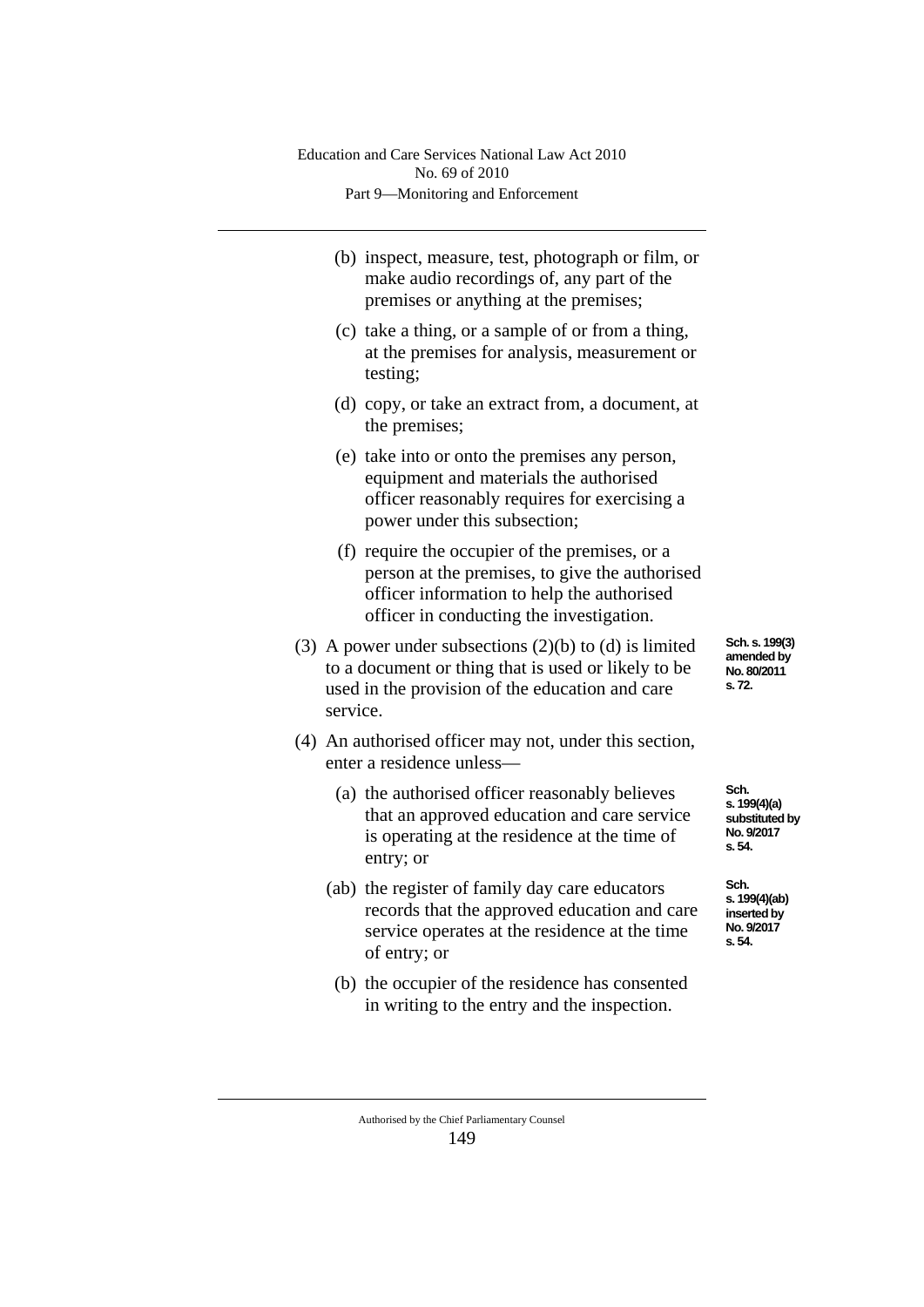#### **200 Powers of entry to business premises**

(1) An authorised officer may exercise powers under this section if the authorised officer reasonably suspects that documents or other evidence relevant to the possible commission of an offence against this Law are present at the principal office of the approved provider of the service or any other business office of the approved provider of the service.

- (2) The authorised officer, with the consent of the occupier of the premises, may enter the premises and do any of the following—
	- (a) search any part of the premises;
	- (b) inspect, measure, test, photograph or film, or make audio recordings of, any part of the premises or anything at the premises;
	- (c) take a thing, or a sample of or from a thing, at the premises for analysis, measurement or testing;
	- (d) copy, or take an extract from, a document, at the premises;
	- (e) take into or onto the premises any person, equipment and materials the authorised officer reasonably requires for exercising a power under this subsection;
	- (f) require the occupier of the premises, or a person at the premises, to give the authorised officer information to help the authorised officer in conducting the investigation.
- (3) An authorised officer must not enter and search the premises with the consent of the occupier unless, before the occupier consents to that entry, the authorised officer has—
	- (a) produced his or her identity card for inspection; and

Authorised by the Chief Parliamentary Counsel 150

**Sch. s. 200(1) amended by No. 9/2017 s. 55.**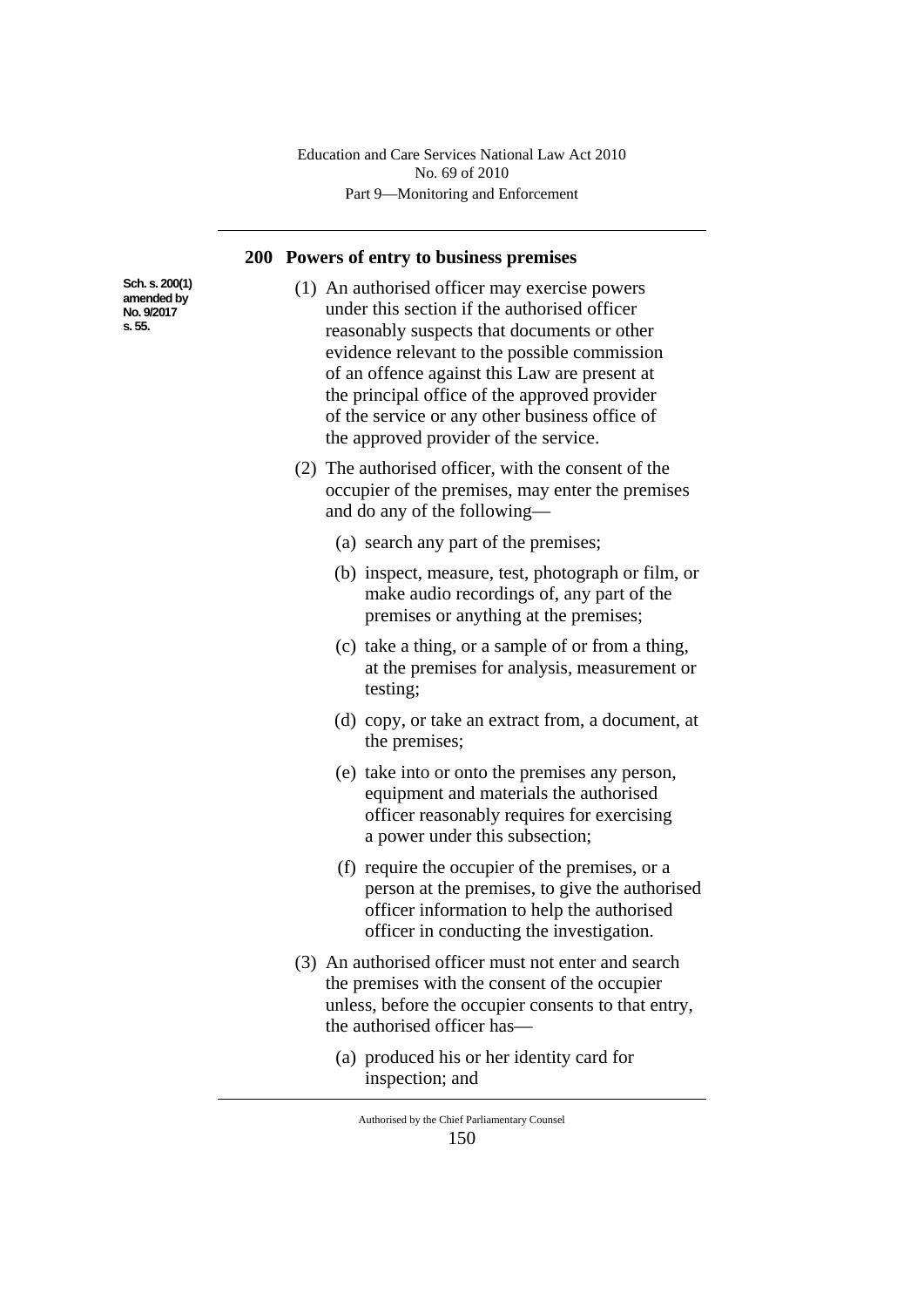### (b) informed the occupier—

- (i) of the purpose of the search and the powers that may be exercised; and
- (ii) that the occupier may refuse to give consent to the entry and search or to the taking of anything found during the search; and
- (iii) that the occupier may refuse to consent to the taking of any copy or extract from a document found on the premises during the search.

### **200A Entry to premises without search warrant**

- (1) An authorised officer may enter any premises (including residential or business premises) for the purpose of determining whether an education and care service is operating without a service approval at or from the premises, if—
	- (a) the authorised officer reasonably believes that a person is operating an education and care service in contravention of section 103 at the premises; and
	- (b) the occupier of the premises has consented in writing to the entry and inspection.
- (2) An authorised officer must not enter and search the premises under this section unless, before the occupier consents to the entry, the authorised officer has—
	- (a) produced the authorised officer's identity card for inspection; and
	- (b) informed the occupier—
		- (i) of the purpose of the search and the powers that may be exercised; and

Authorised by the Chief Parliamentary Counsel 151

**Sch. s. 200A inserted by No. 9/2017 s. 56.**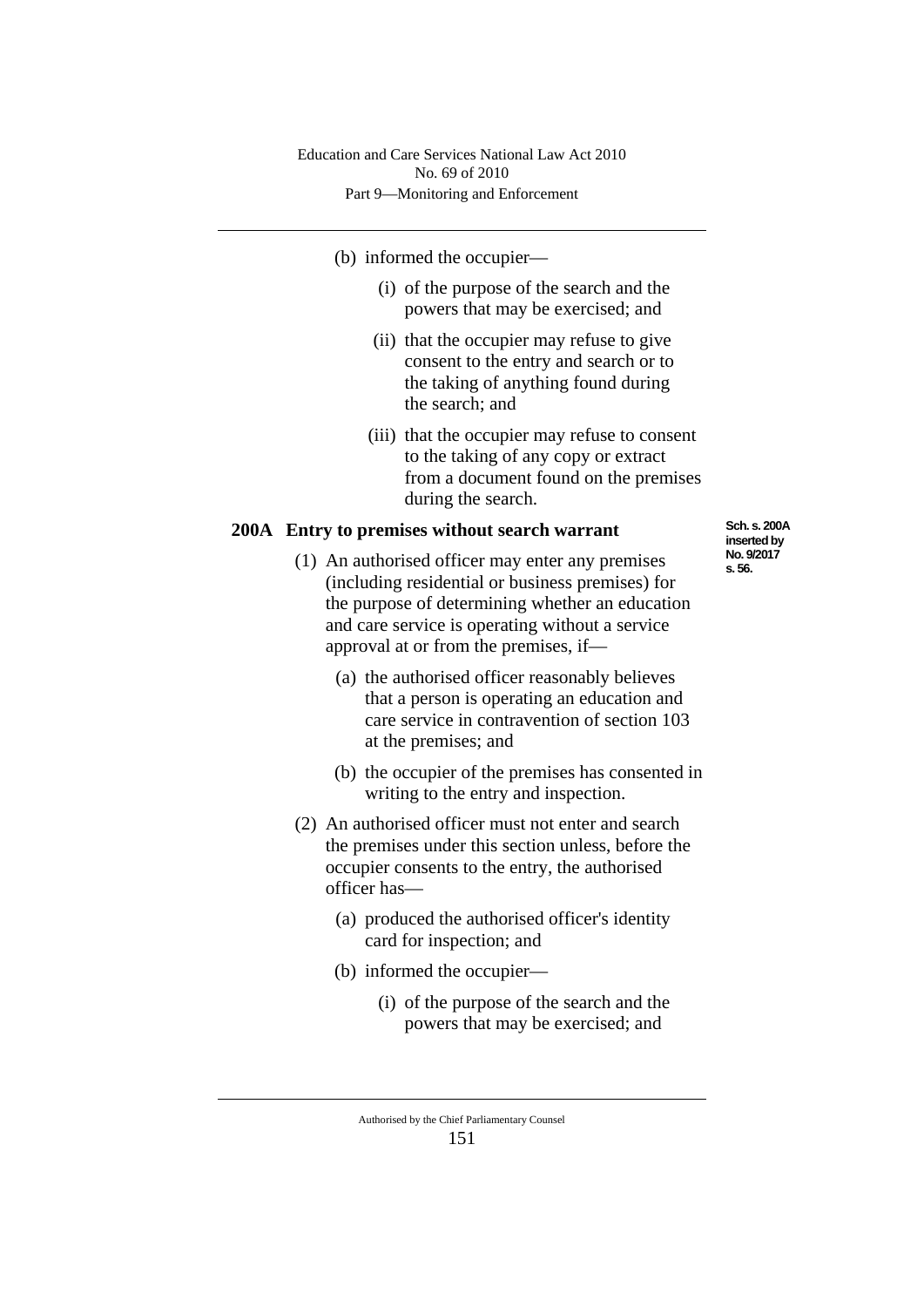- (ii) that the occupier may refuse to consent to the entry and search or the taking of anything found during the search; and
- (iii) that the occupier may refuse to consent to the taking of any copy or extract from a document found on the premises during the search.
- (3) An authorised officer who exercises a power of entry under this section may for the purposes of the investigation do any of the things referred to in clause  $5(2)(a)$  to (e) of Schedule 2 as if a reference to that Schedule included a reference to this section.

## **201 Entry to premises with search warrant**

- (1) An authorised officer under the authority of a search warrant may enter premises if the authorised officer reasonably believes that a person is operating an education and care service in contravention of section 103 at or from the premises.
- (2) An authorised officer under the authority of a search warrant may enter any education and care service premises or any premises where the authorised officer reasonably believes that an approved education and care service is operating if the authorised officer reasonably believes that the education and care service is operating in contravention of this Law.
- (3) An authorised officer under the authority of a search warrant may enter the principal office of the approved provider of the service or any other business office of the approved provider of the service if the authorised officer reasonably believes that documents or other evidence relevant to the possible commission of an offence against this Law are present at those premises.

**Sch. s. 201(3) amended by No. 9/2017 s. 57.**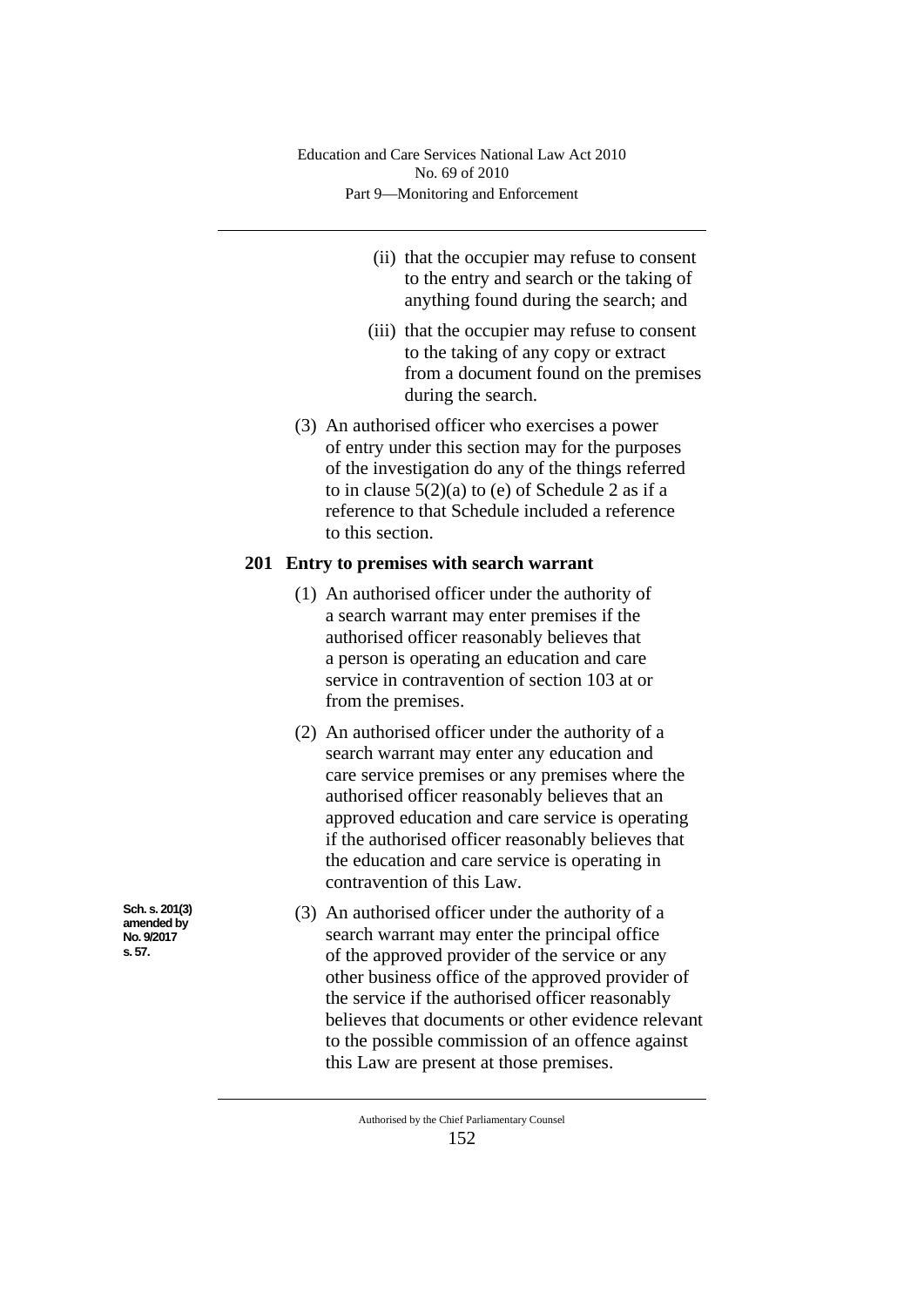(4) Schedule 2 applies in relation to the issue of the search warrant and the powers of the authorised officer on entry.

## **202 Seized items**

- (1) If an authorised officer has taken a thing under section 199, 200 or 200A or under a search warrant under section 201, the authorised officer must take reasonable steps to return the thing to the person from whom it was taken if the reason for the taking no longer exists.
- (2) If the thing has not been returned within 60 days after it was taken, the authorised officer must take reasonable steps to return it unless—
	- (a) proceedings have been commenced within the period of 60 days and those proceedings (including any appeal) have not been completed; or
	- (b) a court makes an order under section 203 extending the period the thing can be retained.
- (3) If an authorised officer has taken a thing under section 199, 200 or 200A or under a search warrant under section 201, the authorised officer must provide the owner of the thing with reasonable access to the thing.

### **203 Court may extend period**

- (1) An authorised officer may apply to a court within the period of 60 days referred to in section 202 or within a period extended by the court under this section for an extension of the period for which the thing can be held.
- (2) The court may order the extension if satisfied that retention of the thing is necessary—
	- (a) for the purposes of an investigation into whether an offence has been committed; or

**Sch. s. 202(1) amended by No. 9/2017 s. 58.**

**Sch. s. 202(3) amended by No. 9/2017 s. 58.**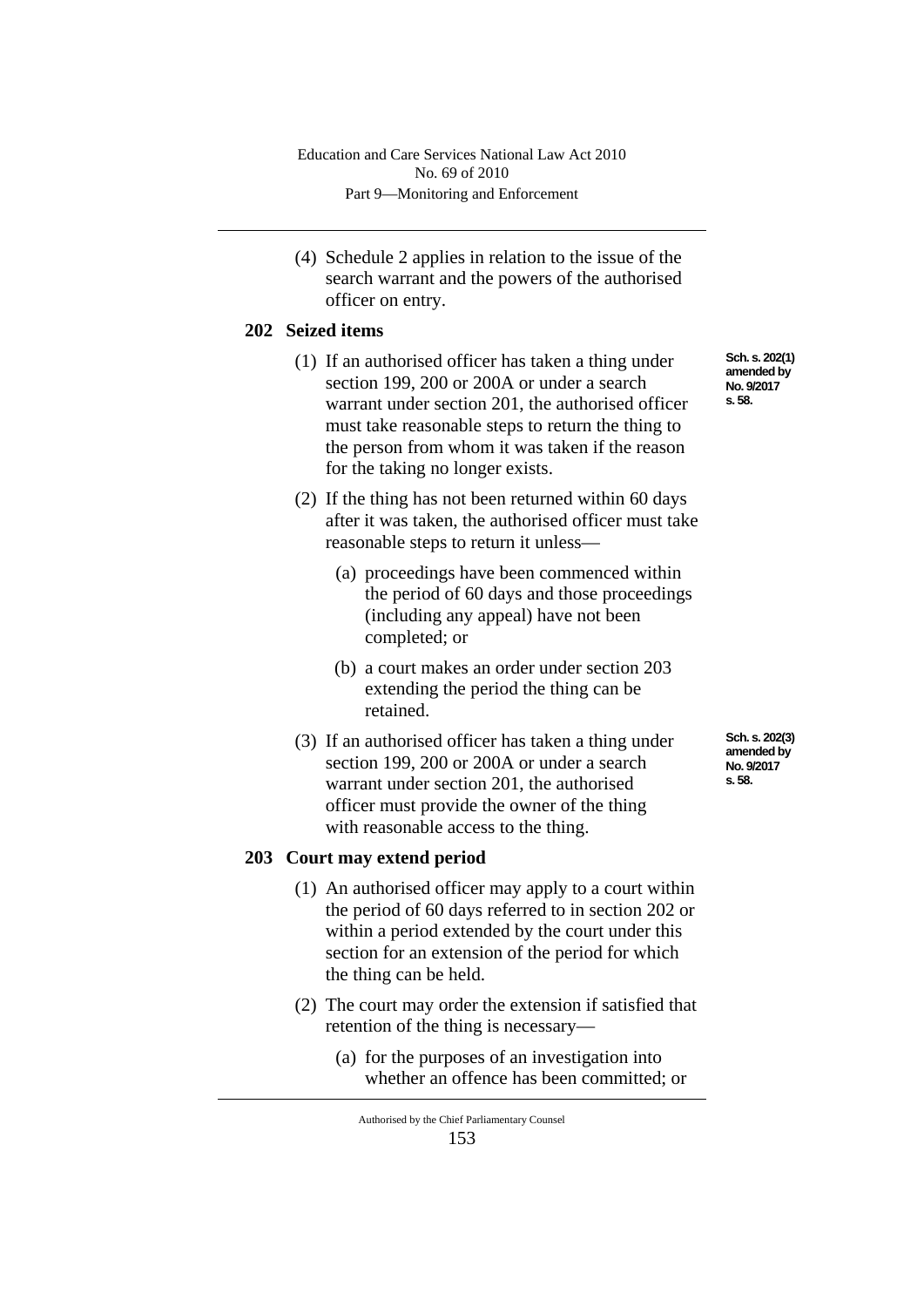- (b) to enable evidence of an offence to be obtained for the purposes of a prosecution.
- (3) The court may adjourn an application to enable notice of the application to be given to any person.

# **Division 3—Other powers**

#### **204 Power to require name and address**

- (1) This section applies if—
	- (a) an authorised officer finds a person committing an offence against this Law; or
	- (b) an authorised officer finds a person in circumstances that lead, or the authorised officer has information that leads, the officer to reasonably suspect the person is committing, or has committed, an offence against this Law.
- (2) The authorised officer may require the person to state the person's name and residential address.
- (3) The authorised officer may require the person to give evidence of the correctness of the stated name or residential address if the officer reasonably suspects the stated name or address to be false.

# **205 Power to require evidence of age, name and address of person**

- (1) This section applies if—
	- (a) the national regulations require a staff member, a family day care educator or a volunteer to have attained a prescribed minimum age; and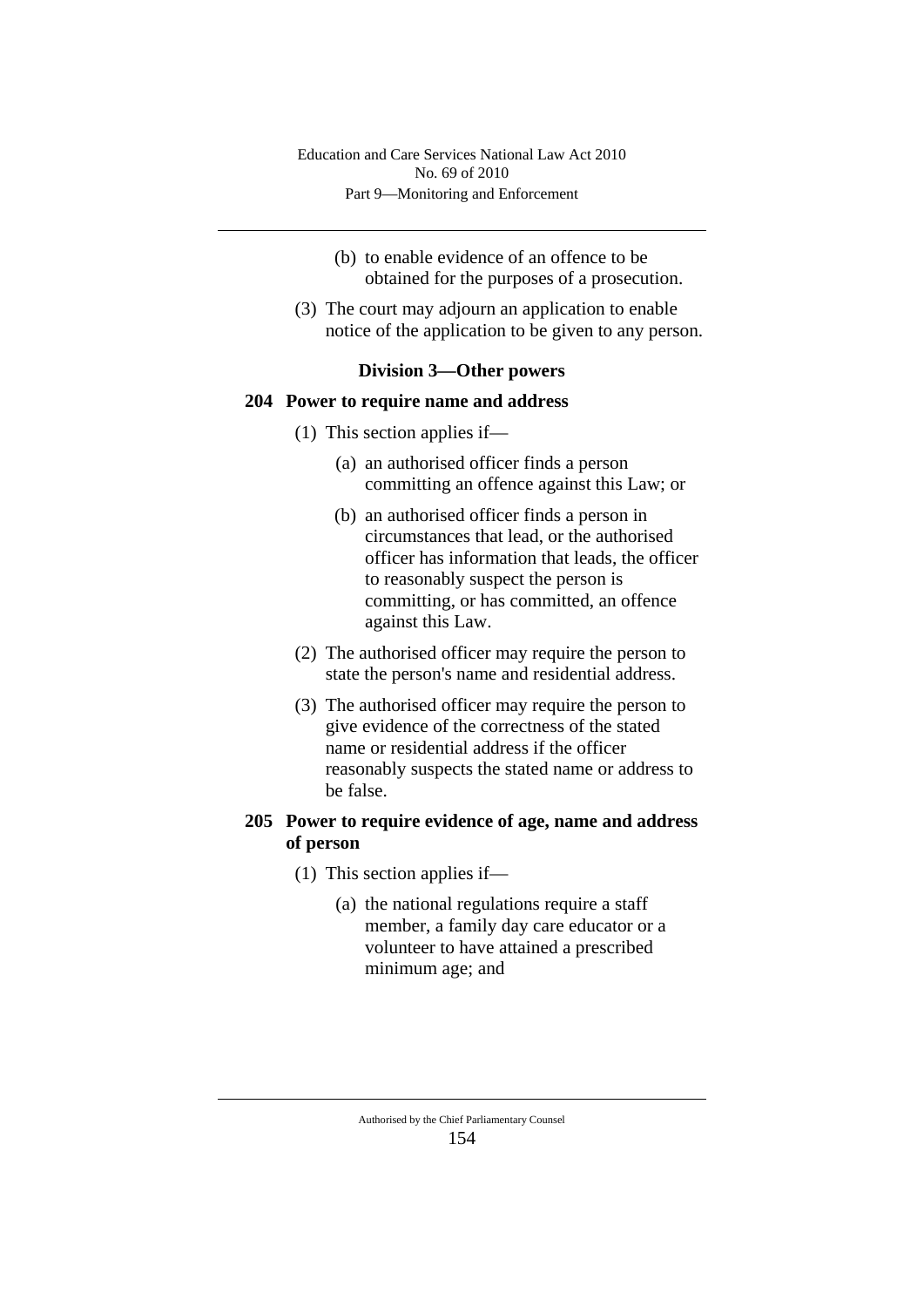- (b) an authorised officer reasonably suspects that a person—
	- (i) is employed or engaged as a staff member or a family day care educator by, or is a volunteer at, an education and care service; and
	- (ii) has not attained that prescribed minimum age.
- (2) The authorised officer may require the person to state the person's correct date of birth, whether or not when requiring the person to state the person's correct name and address.
- (3) Also, the authorised officer may require the person to provide evidence of the correctness of the stated date of birth—
	- (a) at the time of making the requirement under subsection (2) if, in the circumstances, it would be reasonable to expect the person to be in possession of evidence of the correctness of the stated date of birth; or
	- (b) otherwise, within 14 days of making the requirement under subsection (2).
- (4) The authorised officer may require the person to state the person's name and residential address if—
	- (a) the person refuses or is unable to comply with a requirement under subsection  $(2)$ or (3); or
	- (b) according to the date of birth the person states, or the evidence of the person's age the person gives, the person has not attained the prescribed minimum age.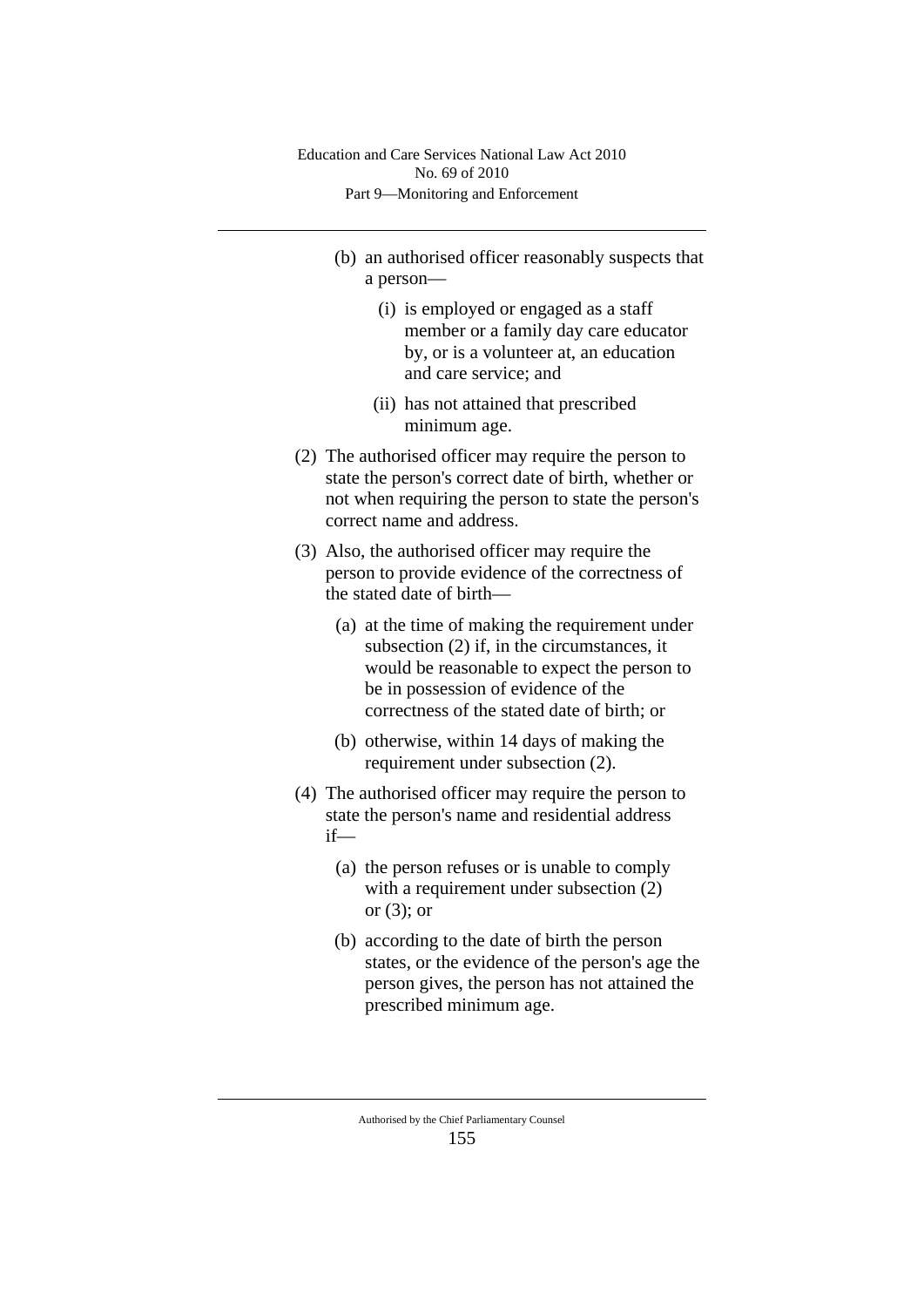# **206 Power of authorised officers to obtain information documents and evidence**

- (1) An authorised officer may exercise a power under this section for any of the following purposes—
	- (a) monitoring compliance with this Law;
	- (b) a rating assessment of an approved education and care service under Part 5;
	- (c) obtaining information requested under section 35 or 83.
- (2) An authorised officer may, by written notice, require a specified person to provide to the authorised officer, by writing signed by that person or, if the person is not an individual, by a competent officer of that person, within the time and in the manner specified in the notice, any relevant information that is specified in the notice.
- (3) The time specified in the notice must not be less than 14 days from the date the notice is issued.
- (4) In this section
	- *specified person* means a person who is or has been—
		- (a) an approved provider, a nominated supervisor or a staff member of, or a volunteer at, an approved education and care service; or
		- (b) a family day care educator.

# **Division 4—Offences relating to enforcement**

## **207 Offence to obstruct authorised officer**

A person must not obstruct an authorised officer in exercising his or her powers under this Law.

Penalty: \$8000, in the case of an individual.

\$40 000, in any other case.

**Sch. s. 206(4) def. of**  *specified person* **amended by No. 9/2017 s. 53(3).**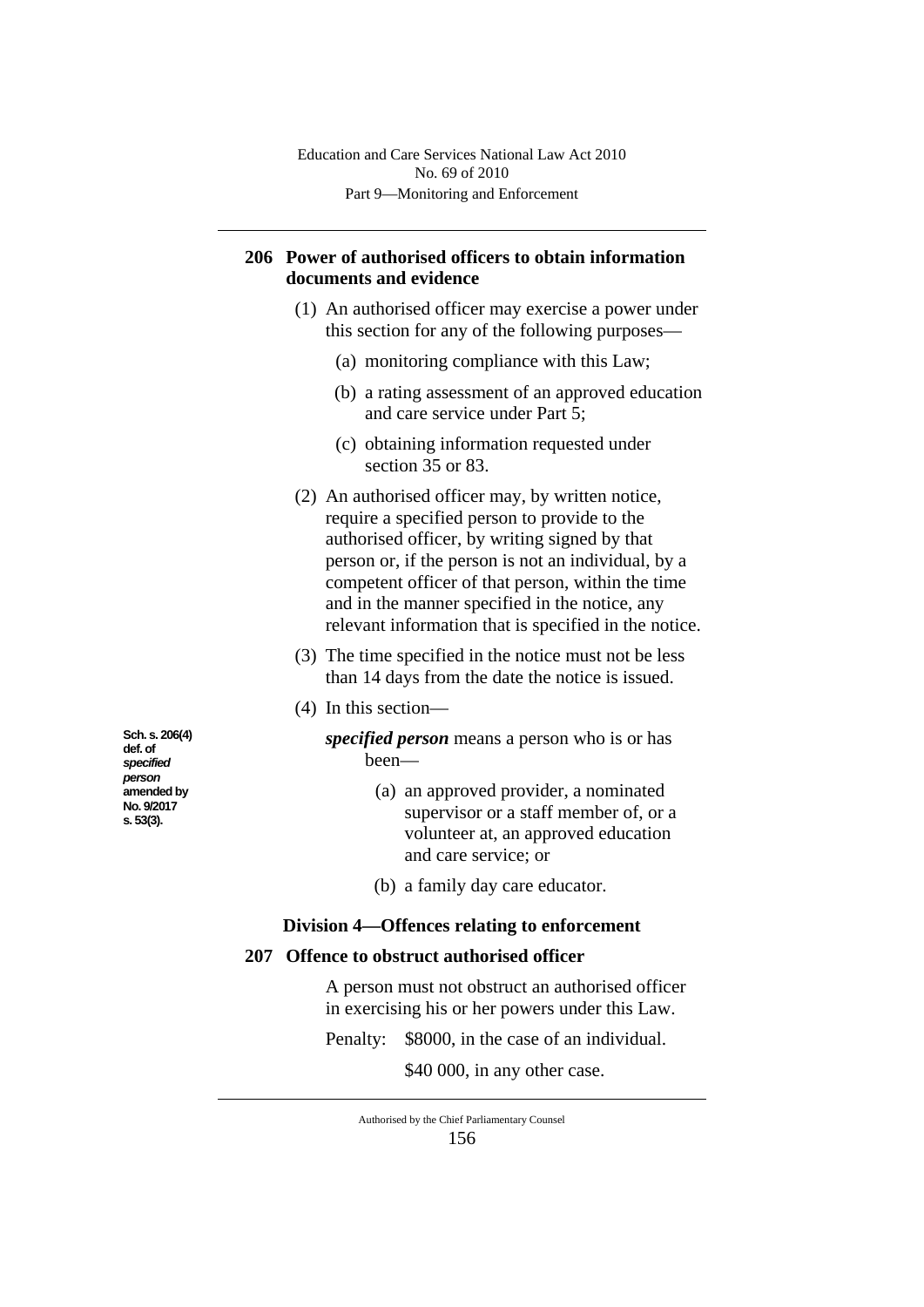## **208 Offence to fail to assist authorised officer**

A person must not, without reasonable excuse—

- (a) refuse to answer a question lawfully asked by an authorised officer (other than a question asked under section 197(2)(e)); or
- (b) refuse to provide information or produce a document lawfully required by an authorised officer; or
- (c) fail to comply with a requirement made by an authorised officer under clause 5(2)(f) or (g) of Schedule 2.
- Penalty: \$8000, in the case of an individual.

\$40 000, in any other case.

### **209 Offence to destroy or damage notices or documents**

A person must not, without lawful authority, destroy or damage any notice or document given or prepared or kept under this Law.

Penalty: \$8000, in the case of an individual.

\$40 000, in any other case.

### **210 Offence to impersonate authorised officer**

A person must not impersonate an authorised officer.

Penalty: \$8000.

### **211 Protection against self incrimination**

(1) An individual may refuse or fail to give information or do any other thing that the individual is required to do by or under this Law if giving the information or doing the thing might incriminate the individual.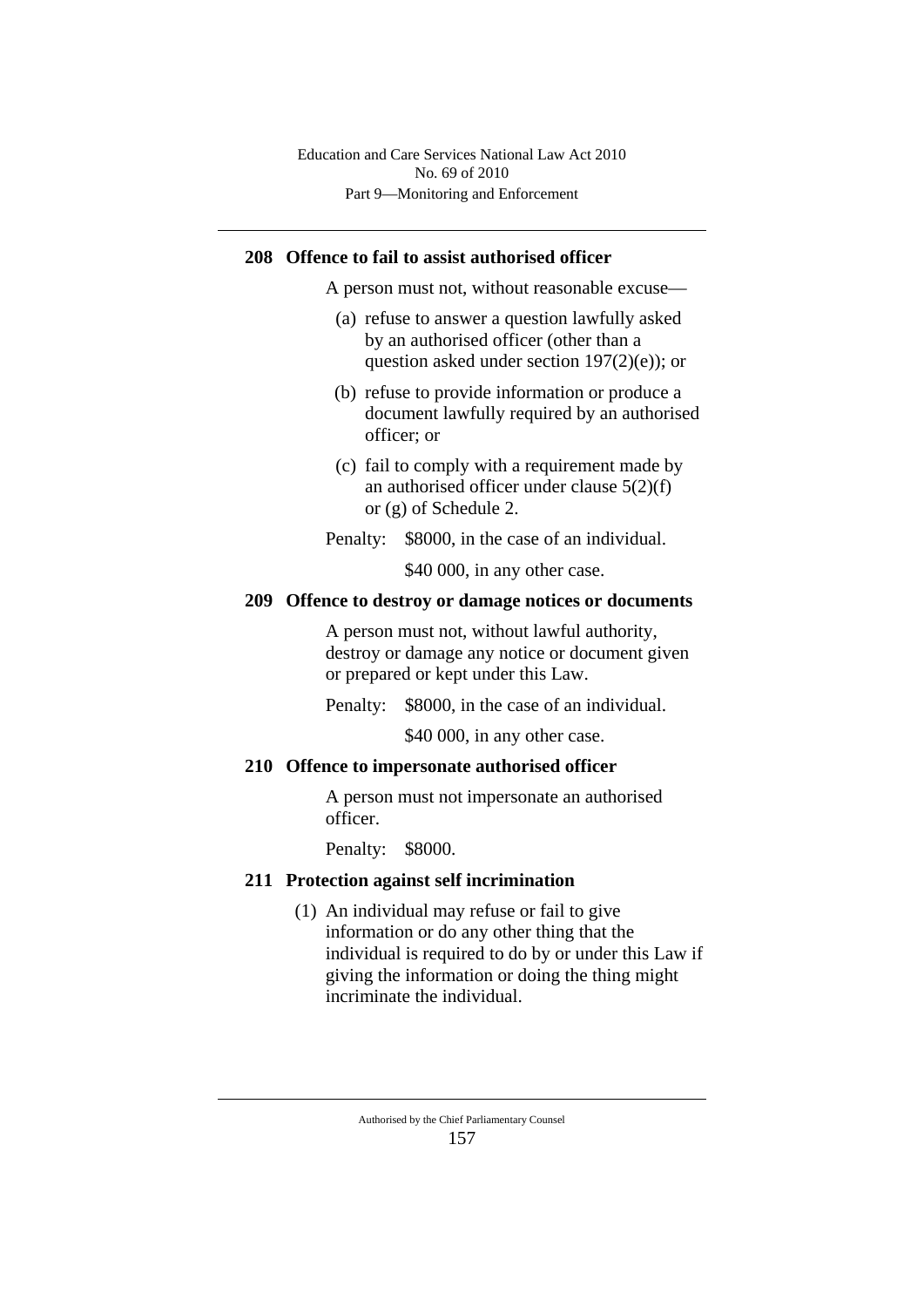- (2) However, subsection (1) does not apply to—
	- (a) the production of a document or part of a document that is required to be kept under this Law; or
	- (b) the giving of the individual's name or address in accordance with this Law; or
	- (c) anything required to be done under section 215 or 216.
- (3) Any document referred to in subsection (2)(a) that is produced by an individual or any information obtained directly or indirectly from that document produced by an individual is not admissible in evidence against the individual in any criminal proceedings (except for criminal proceedings under this Law) or in any civil proceedings.

# **212 Warning to be given**

- (1) Before requiring a person to answer a question or provide information or a document under this Part or Schedule 2, an authorised officer must—
	- (a) identify himself or herself to the person as an authorised officer by producing the officer's identity card; and
	- (b) warn the person that a failure to comply with the requirement or to answer the question, without reasonable excuse, would constitute an offence; and
	- (c) in the case of an individual, warn the person about the effect of section 211.
- (2) Nothing in this section prevents an authorised officer from obtaining and using evidence given to the authorised officer voluntarily by any person.
- (3) This section does not apply to a request made under section 197.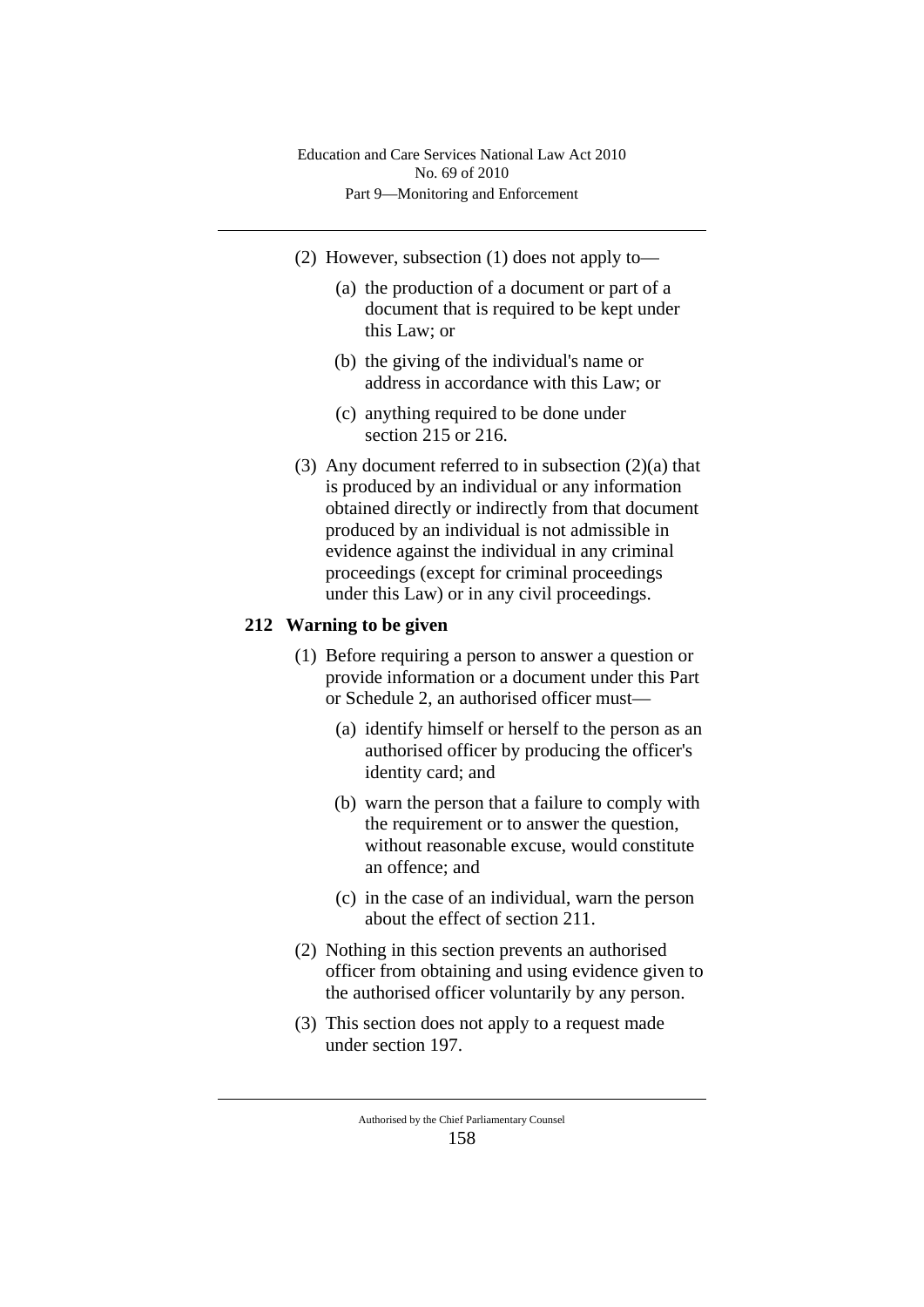## **213 Occupier's consent to search**

- (1) An occupier who consents in writing to the entry and inspection of his or her premises under Division 2 must be given a copy of the signed consent immediately.
- (2) If, in any proceeding, a written consent is not produced to the court, it must be presumed until the contrary is proved that the occupier did not consent to the entry and search.

## **Division 5—Powers of Regulatory Authority**

# **214 Powers of Regulatory Authority to obtain information for rating purposes**

The Regulatory Authority may, for the purpose of a rating assessment—

- (a) ask the approved provider of the approved education and care service for any information and documents; and
- (b) make any inquiries it considers appropriate.

# **215 Power of Regulatory Authority to obtain information, documents and evidence by notice**

- (1) This section applies if the Regulatory Authority reasonably suspects that an offence has or may have been committed against this Law.
- (2) The Regulatory Authority may, by written notice, require a specified person—
	- (a) to provide to the Regulatory Authority, in writing signed by that person or, if the person is not an individual, by a competent officer of that person, within the time and in the manner specified in the notice, any relevant information that is specified in the notice; or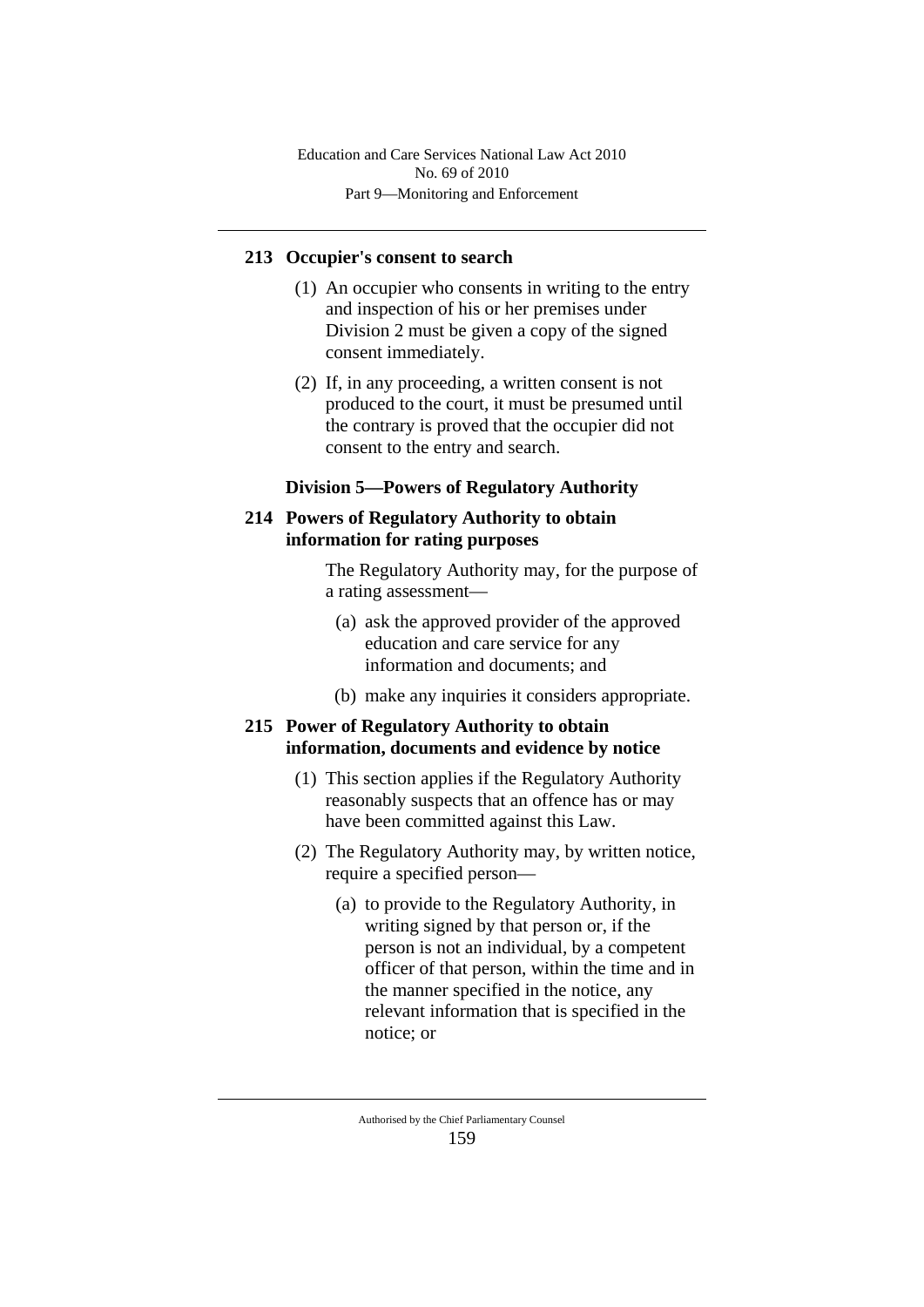- (b) to produce to the Regulatory Authority, or to a person specified in the notice acting on the Regulatory Authority's behalf, in accordance with the notice, any relevant document referred to in the notice; or
- (c) to appear before the Regulatory Authority, or a person specified in the notice acting on the Regulatory Authority's behalf, at a time and place specified in the notice to give any evidence or to produce any relevant document specified in the notice.
- (3) The notice must—
	- (a) warn the person that failure or refusal to comply with the notice would constitute an offence; and
	- (b) warn the person about the effect of sections 217, 218 and 219.
- (4) The Regulatory Authority or the person specified in the notice acting on the Regulatory Authority's behalf may require the evidence referred to in subsection  $(2)(c)$  to be given on oath or affirmation and for that purpose may administer an oath or affirmation.
- (5) The person may give evidence under subsection (2)(c) by telephone or video conference or other electronic means unless the Regulatory Authority, on reasonable grounds, requires the person to give that evidence in person.
- (6) In this section, *specified person* has the meaning given in section 206(4).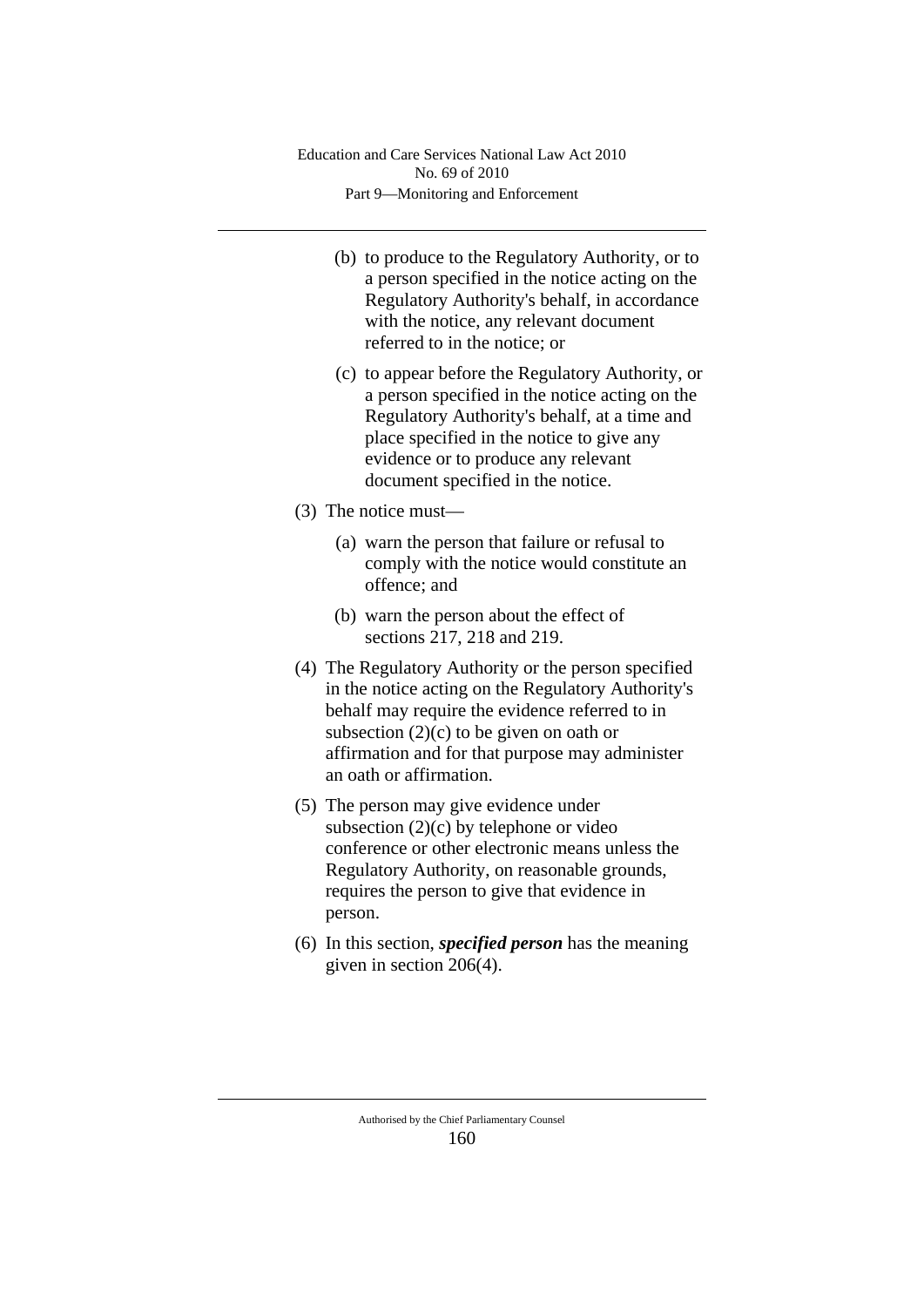# **216 Power of Regulatory Authority to obtain information, documents and evidence at education and care service**

- (1) This section applies if the Regulatory Authority reasonably suspects that an offence has or may have been committed against this Law.
- (2) The Regulatory Authority may require a specified person at an education and care service—
	- (a) to provide the Regulatory Authority, or a person acting on the Regulatory Authority's behalf, with any specified information that is relevant to the suspected offence; or
	- (b) to produce to the Regulatory Authority, or to a person acting on the Regulatory Authority's behalf, any specified document that is relevant to the suspected offence.
- (3) The Regulatory Authority must—
	- (a) warn the person that failure or refusal to comply with the requirement would constitute an offence; and
	- (b) warn the person about the effect of sections 217, 218 and 219.
- (4) The Regulatory Authority must not require a person to remain at the education and care service more than a reasonable time for the purposes of providing information or producing documents under subsection (2).
- (5) In this section, *specified person* has the meaning given in section 206(4).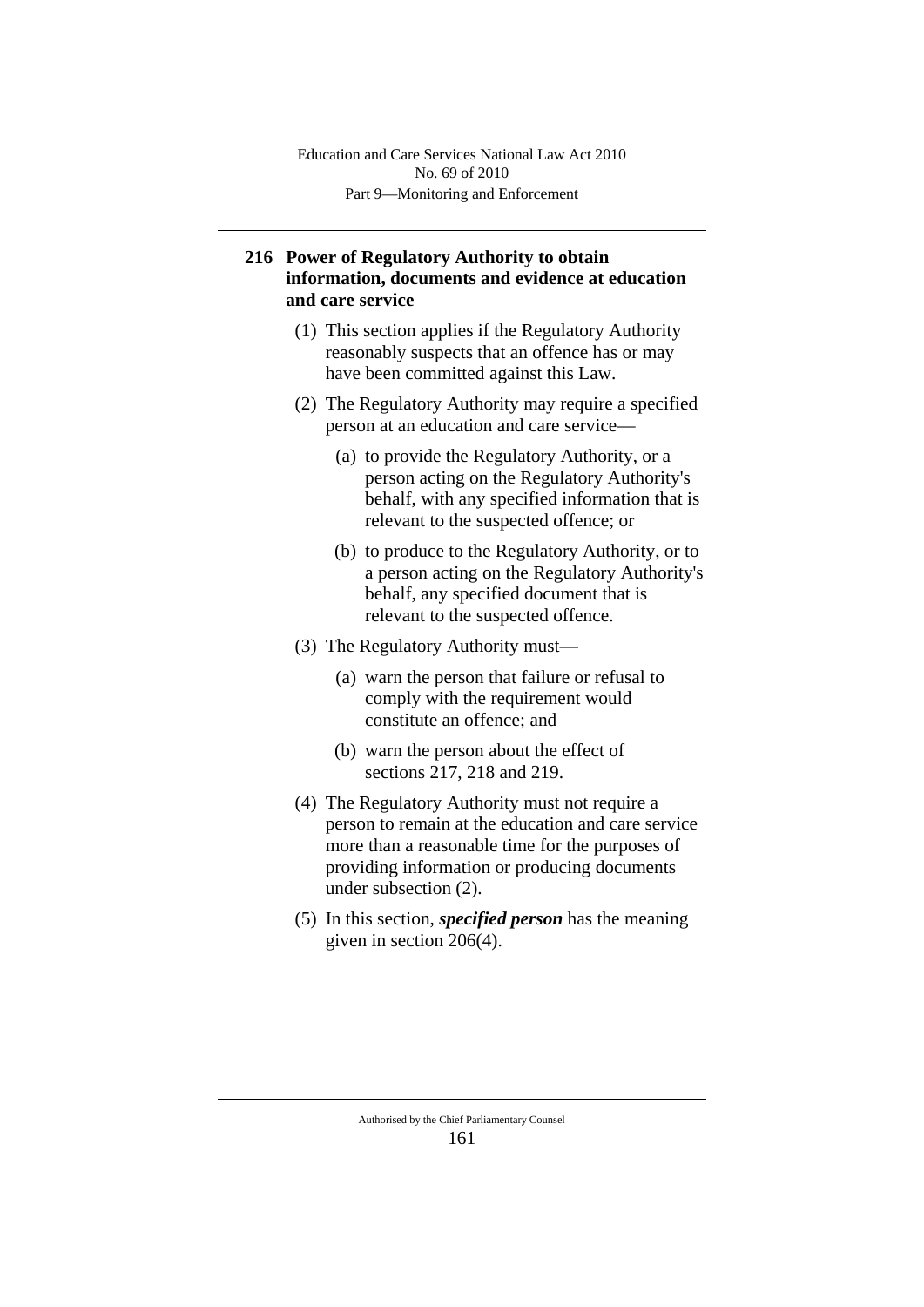# **217 Offence to fail to comply with notice or requirement**

A person must not refuse or fail to comply with a requirement under section 215 or 216 to the extent that the person is capable of complying with that requirement.

Penalty: \$8000, in the case of an individual.

\$40 000, in any other case.

# **218 Offence to hinder or obstruct Regulatory Authority**

A person must not obstruct or hinder the Regulatory Authority in exercising a power under section 215 or 216.

Penalty: \$8000, in the case of an individual.

\$40,000, in any other case.

## **219 Self incrimination not an excuse**

- (1) A person is not excused from complying with a notice or requirement under section 215 or 216 on the ground that complying with the notice or requirement may result in information being provided that might tend to incriminate the person.
- (2) Subject to subsection (3), disclosed information is not admissible in evidence against the individual in any criminal proceedings (other than proceedings under section 218 or 295) or in any civil proceedings.
- (3) Despite subsection (2), any information obtained from a document or documents required to be kept under this Law that is produced by a person is admissible in evidence against the person in criminal proceedings under this Law.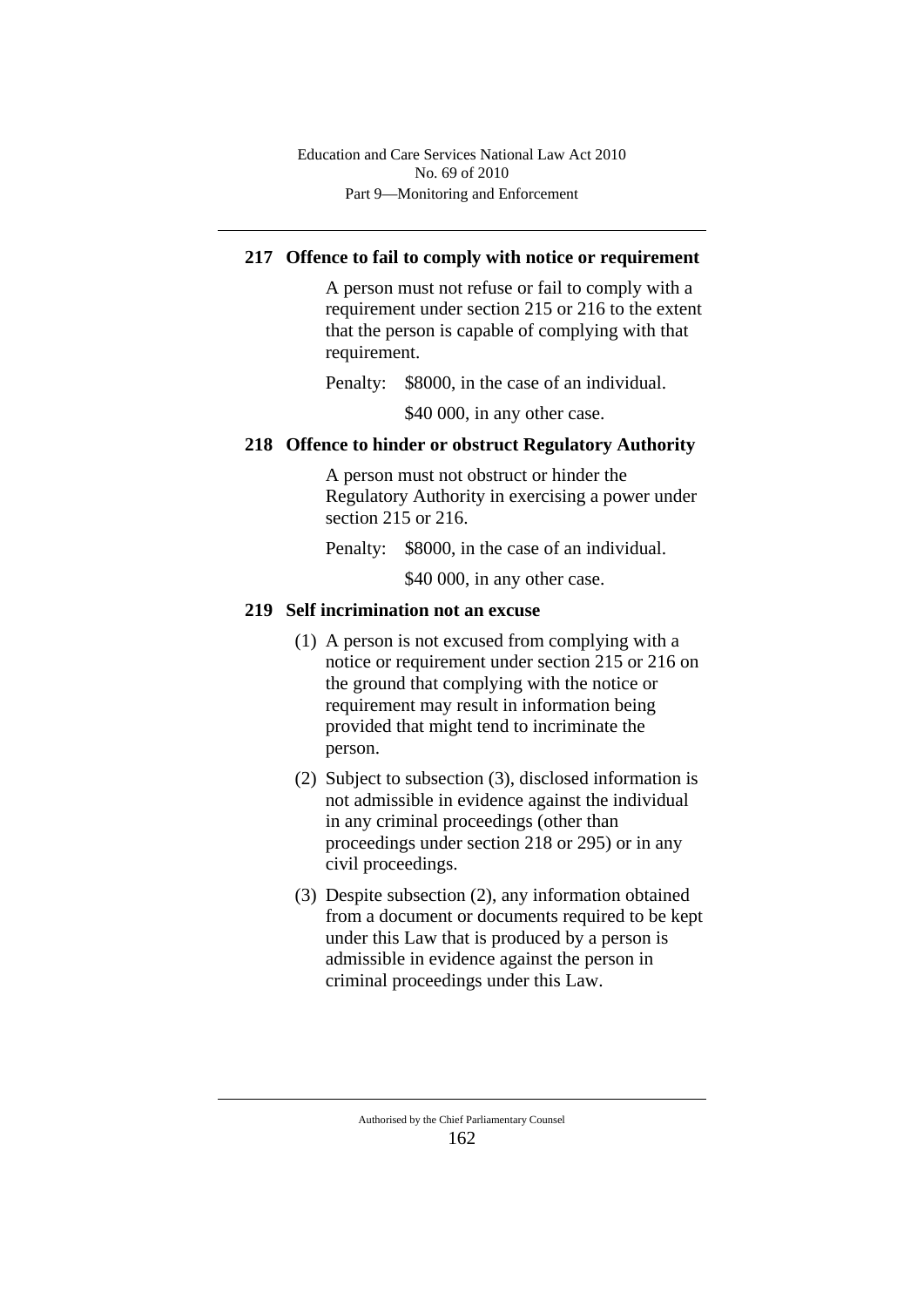(4) In this section—

*disclosed information* means—

\_\_\_\_\_\_\_\_\_\_\_\_\_\_\_\_\_\_

- (a) the answer by an individual to any question asked under section 215 or 216; or
- (b) the provision by an individual of any information in compliance with section 215 or 216; or
- (c) any information obtained directly or indirectly because of that answer or the provision of that information.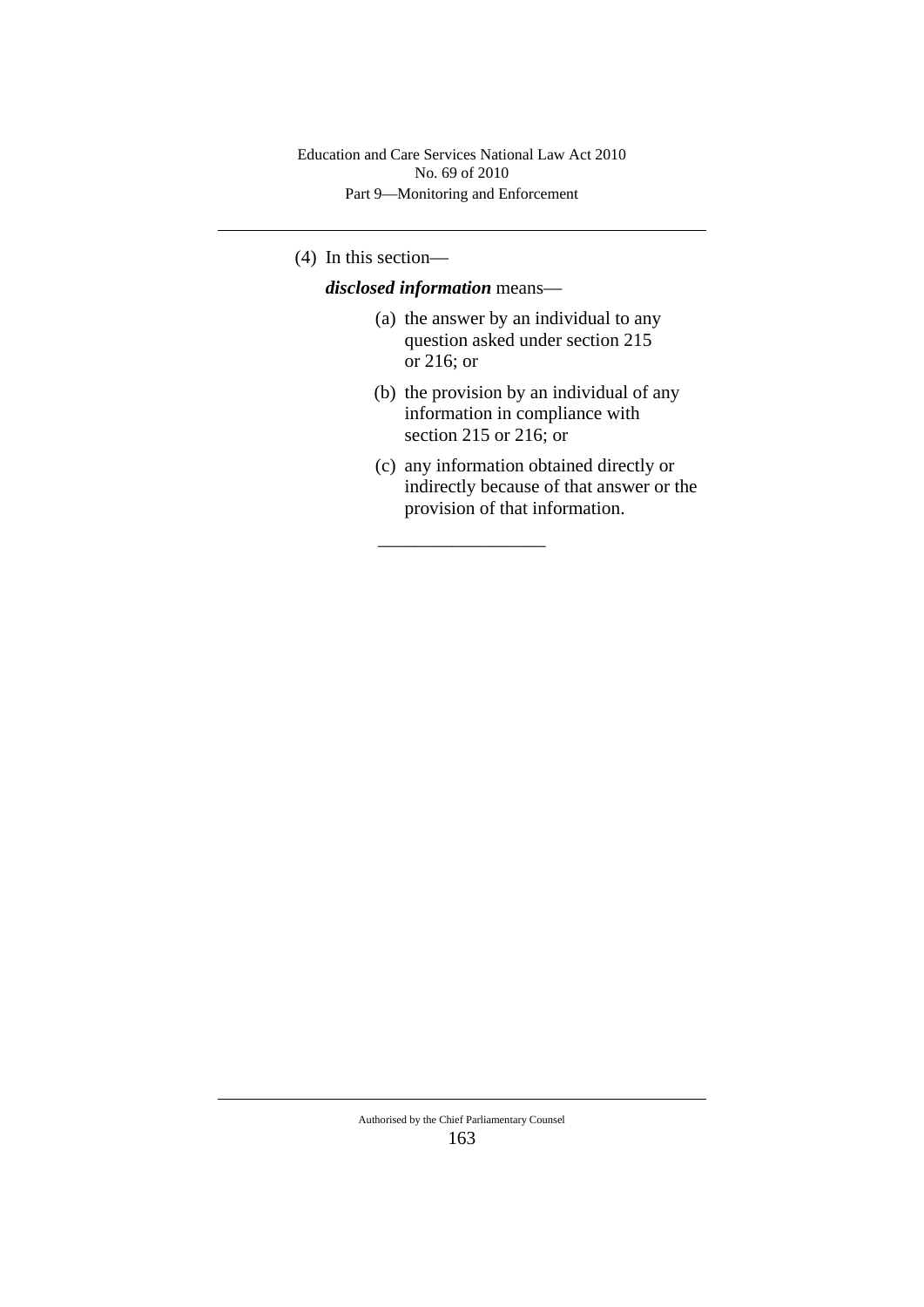Part 10—Ministerial Council Education and Care Services National Law Act 2010 No. 69 of 2010

#### **PART 10—MINISTERIAL COUNCIL**

# **220 Functions of Ministerial Council**

- (1) The Ministerial Council has the following functions under this Law—
	- (a) to oversee the implementation and administration of the National Quality Framework;
	- (b) to promote uniformity in the application and enforcement of the National Quality Framework;
	- (c) to review and approve the National Quality Standard and set specific standards for education and care services and classes of education and care services;
	- (d) to review and approve the rating level system to be used in rating education and care services;
	- (e) to review and approve the fee structure under this Law;
	- (f) to review and approve new learning frameworks for the purposes of this Law;
	- (g) to monitor the implementation and operation of, and recommend or approve amendments to, this Law;
	- (h) to monitor the implementation and operation of the national regulations;
	- (i) to review the education and care services to which this Law applies and recommend, or amend the national regulations to provide for, the inclusion of new classes of education and care services under this Law;
	- (j) to appoint the members of the Board;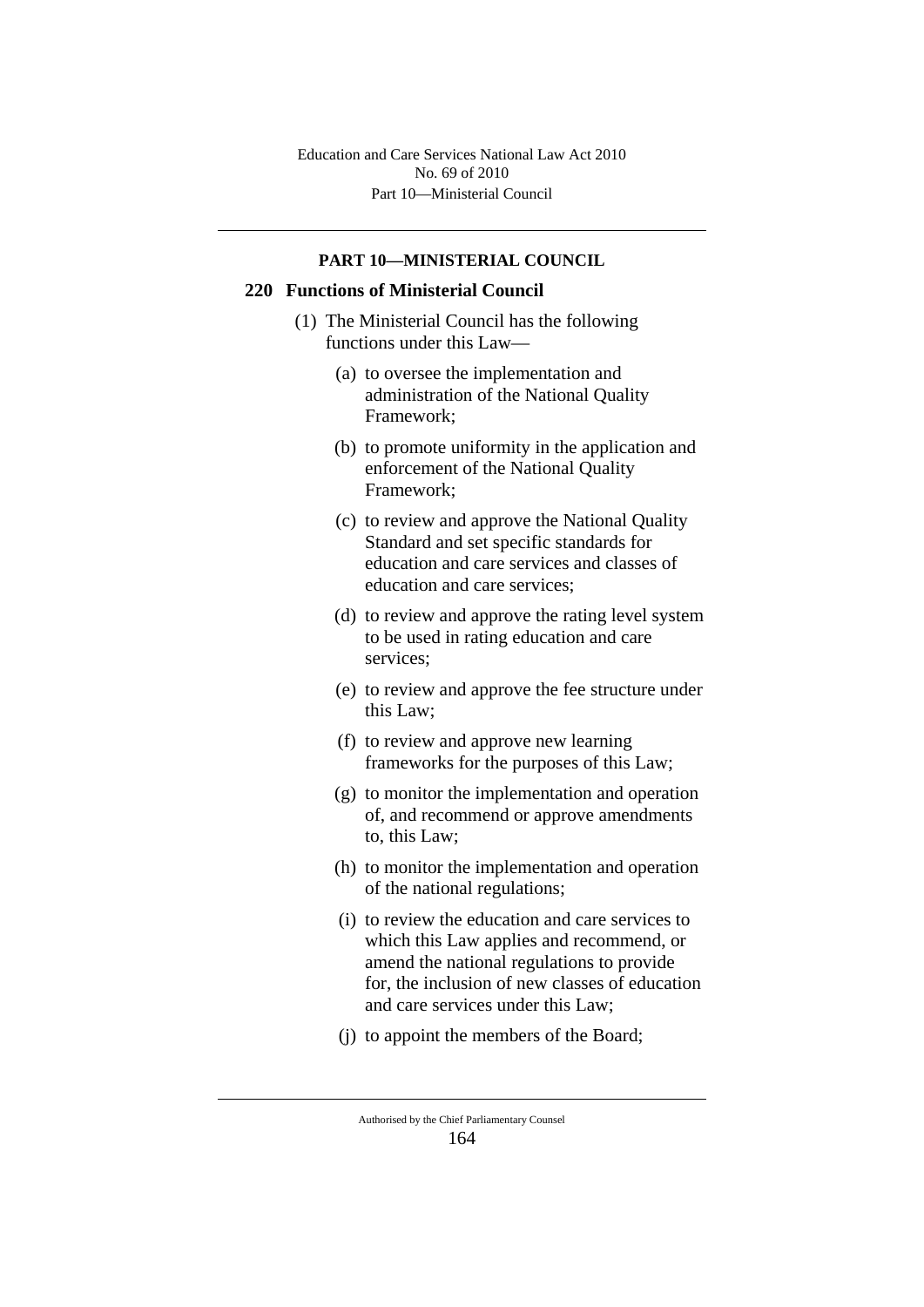- (k) to monitor and review the performance of the National Authority;
- (l) any other functions given to the Ministerial Council by or under this Law.
- (2) The Ministerial Council must have regard to the objectives and guiding principles of the National Quality Framework in carrying out its functions.

## **221 Powers of Ministerial Council**

The Ministerial Council may—

- (a) make recommendations to the Board in relation to the exercise of the National Authority's functions under this Law; and
- (b) refer any matter to the Board for consideration and advice; and
- (c) make regulations in accordance with this Law; and
- (d) do anything necessary or convenient to be done in carrying out its functions.

### **222 Directions**

- (1) The Ministerial Council may give directions to the Board in relation to the carrying out of the National Authority's functions under this Law, including the following—
	- (a) reporting and accountability to the Ministerial Council and Regulatory Authorities;
	- (b) the application of the National Quality Framework;
	- (c) the rating level system to be used in rating education and care services;
	- (d) the collection and use of information.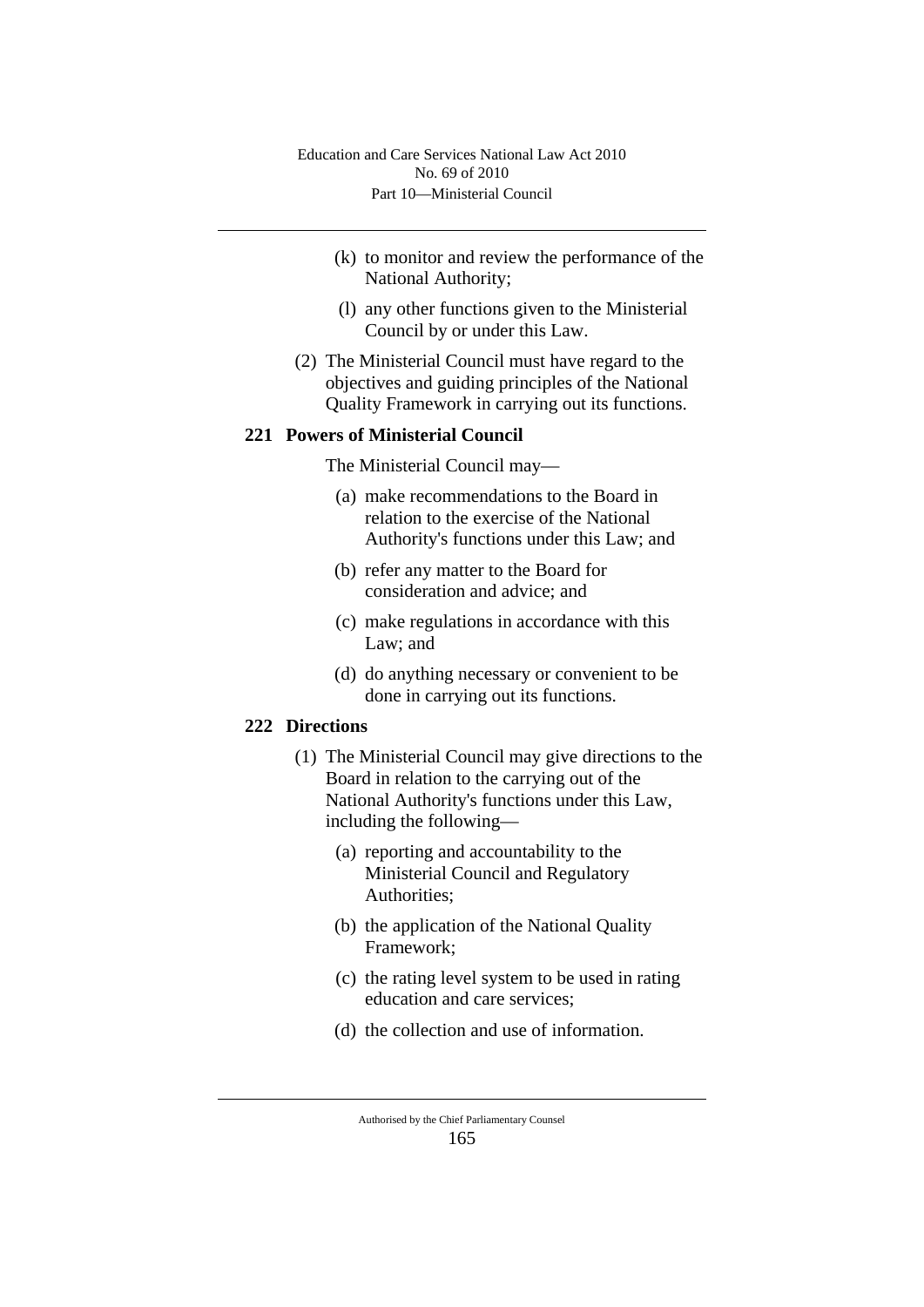- (2) The Ministerial Council may give directions to a Regulatory Authority with respect to the administration of the National Quality Framework.
- (3) A direction under this section cannot be about—
	- (a) a particular person or education and care service; or
	- (b) a particular application, approval, notification, assessment or proceeding; or
	- (c) the determination of a rating for a particular education and care service.
- (4) A direction must be in writing.
- (5) A direction must not be inconsistent with this Law.
- (6) A direction is not a legislative instrument or an instrument of a legislative character.
- (7) A direction to the Board under this section must be given to the Chairperson of the Board.
- (8) The Board or a Regulatory Authority must comply with a direction given to the Board or the Authority by the Ministerial Council under this section.

# **223 How Ministerial Council exercises powers**

- (1) The Ministerial Council is to give a direction for the purposes of this Law by resolution of the Council passed in accordance with procedures determined by the Council.
- (2) An act or thing done by the Ministerial Council (whether by resolution, instrument or otherwise) does not cease to have effect merely because of a change in the Council's membership.

\_\_\_\_\_\_\_\_\_\_\_\_\_\_\_\_\_\_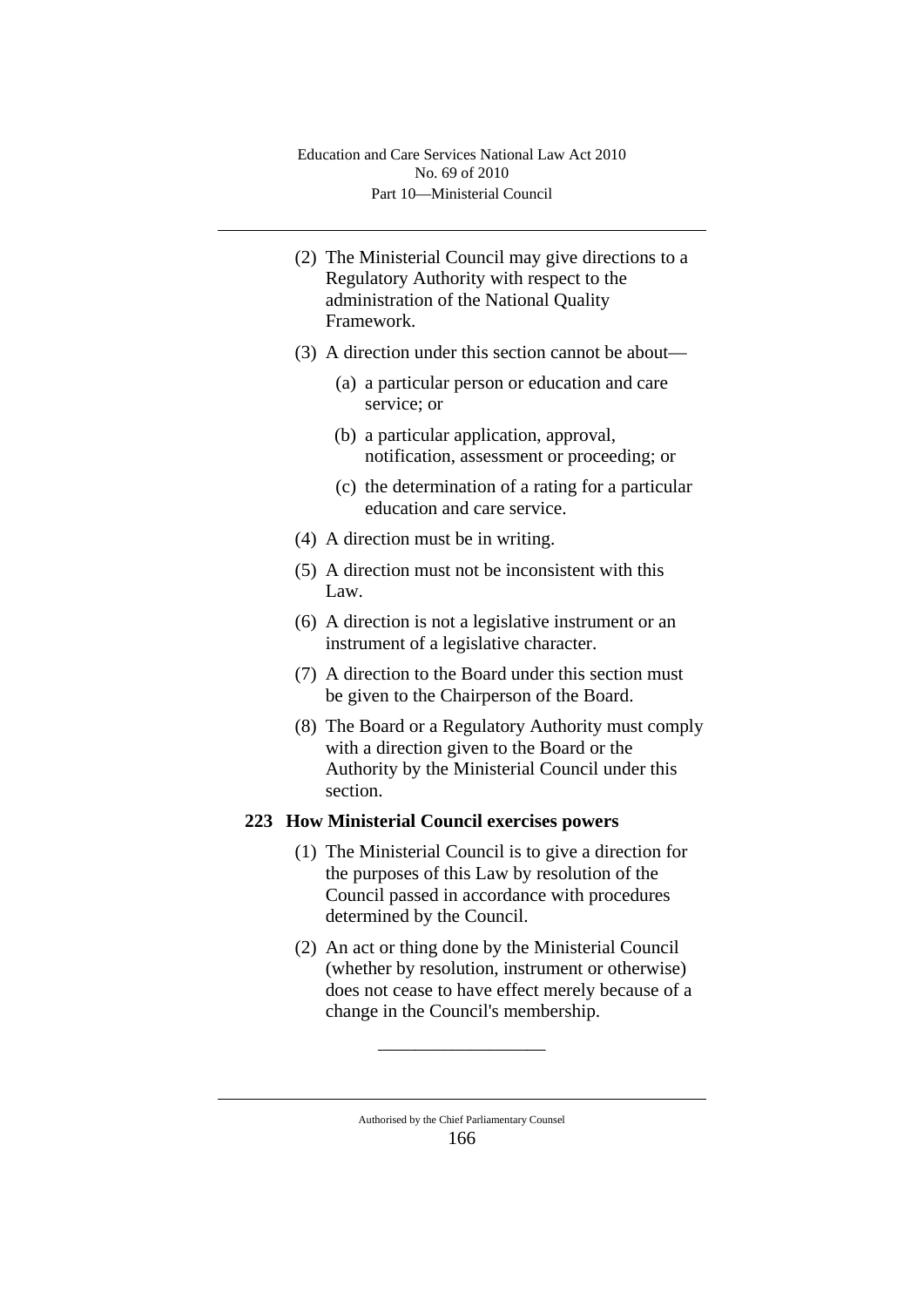#### **PART 11—AUSTRALIAN CHILDREN'S EDUCATION AND CARE QUALITY AUTHORITY**

#### **Division 1—The National Authority**

# **224 National Authority**

- (1) The Australian Children's Education and Care Quality Authority is established.
- (2) The National Authority—
	- (a) is a body corporate with perpetual succession; and
	- (b) has a common seal; and
	- (c) may sue and be sued in its corporate name.
- (3) The National Authority represents the State.

## **225 Functions of National Authority**

- (1) The functions of the National Authority are as follows—
	- (a) to guide the implementation and administration of the National Quality Framework and to monitor and promote consistency in its implementation and administration;
	- (b) to report to and advise the Ministerial Council on the National Quality Framework;
	- (c) to report to the Regulatory Authorities and the relevant Commonwealth Department in relation to the following—
		- (i) the collection of information under this Law;
		- (ii) the evaluation of the National Quality Framework;
	- (d) to establish consistent, effective and efficient procedures for the operation of the National Quality Framework;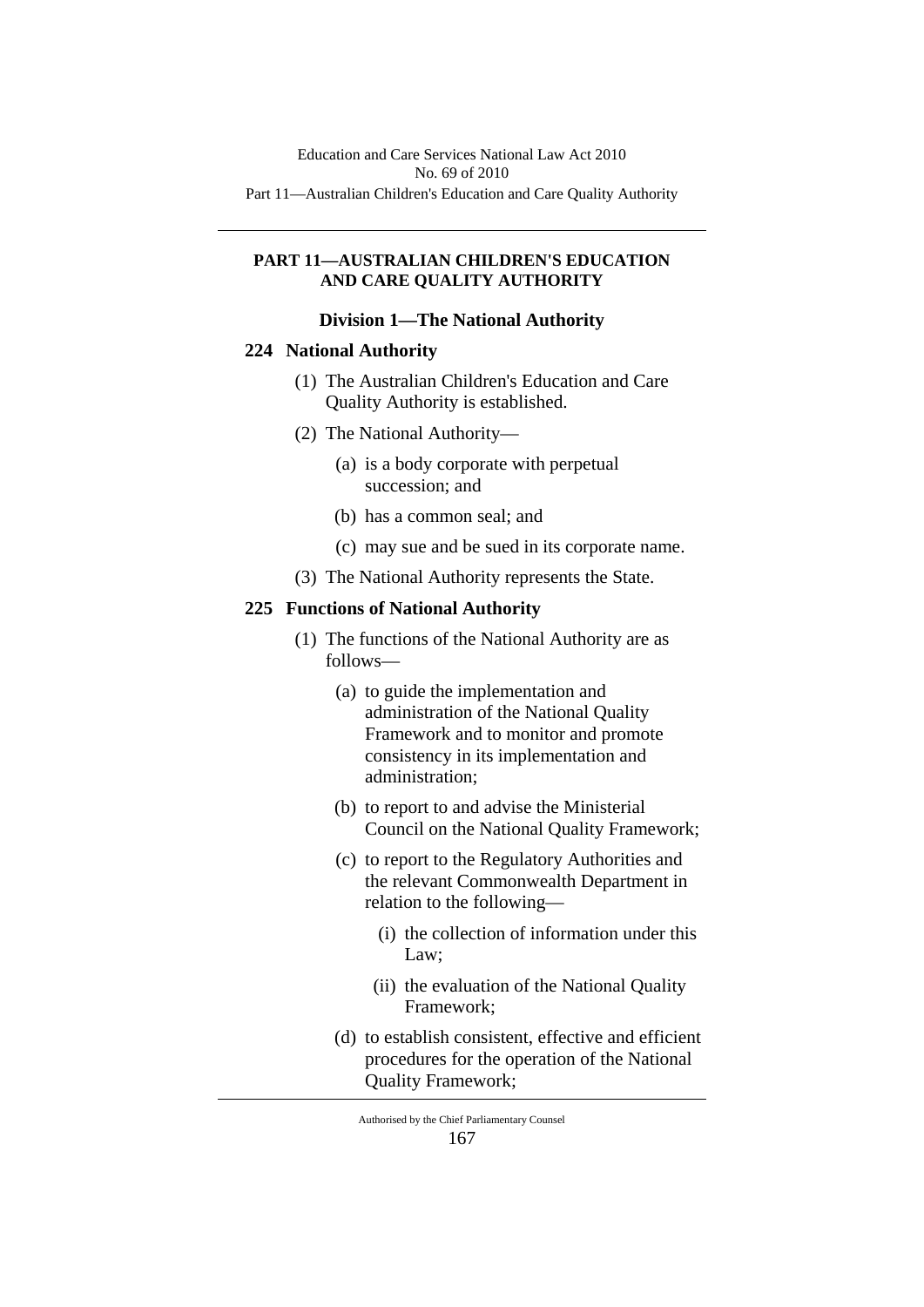|                                                                   | Education and Care Services National Law Act 2010<br>No. 69 of 2010<br>Part 11—Australian Children's Education and Care Quality Authority                                                   |
|-------------------------------------------------------------------|---------------------------------------------------------------------------------------------------------------------------------------------------------------------------------------------|
|                                                                   | (e) to determine the arrangements for national<br>auditing for the purposes of this Law;                                                                                                    |
|                                                                   | (f) to keep national information on the<br>assessment, rating and regulation of<br>education and care services;                                                                             |
| Sch.<br>s. 225(1)(g)<br>substituted by<br>No. 9/2017<br>s. 59(a). | (g) to establish and maintain national registers of<br>approved providers and approved education<br>and care services and to publish those<br>registers;                                    |
|                                                                   | (h) to promote and foster continuous quality<br>improvement by approved education and<br>care services;                                                                                     |
|                                                                   | (i) to publish, monitor and review ratings of<br>approved education and care services;                                                                                                      |
|                                                                   | (i) to make determinations with respect to the<br>highest level of rating for approved<br>education and care services;                                                                      |
|                                                                   | (k) in conjunction with the Regulatory<br>Authorities, to educate and inform education<br>and care services and the community about<br>the National Quality Framework;                      |
|                                                                   | (1) to publish guides and resources—                                                                                                                                                        |
|                                                                   | (i) to support parents and the community<br>in understanding quality in relation to<br>education and care services; and                                                                     |
|                                                                   | (ii) to support the education and care<br>services sector in understanding the<br><b>National Quality Framework;</b>                                                                        |
|                                                                   | (m) to publish information about the<br>implementation and administration of the<br>National Quality Framework and its effect<br>on developmental and educational outcomes<br>for children; |

**Sch. s. 225(1)(g)**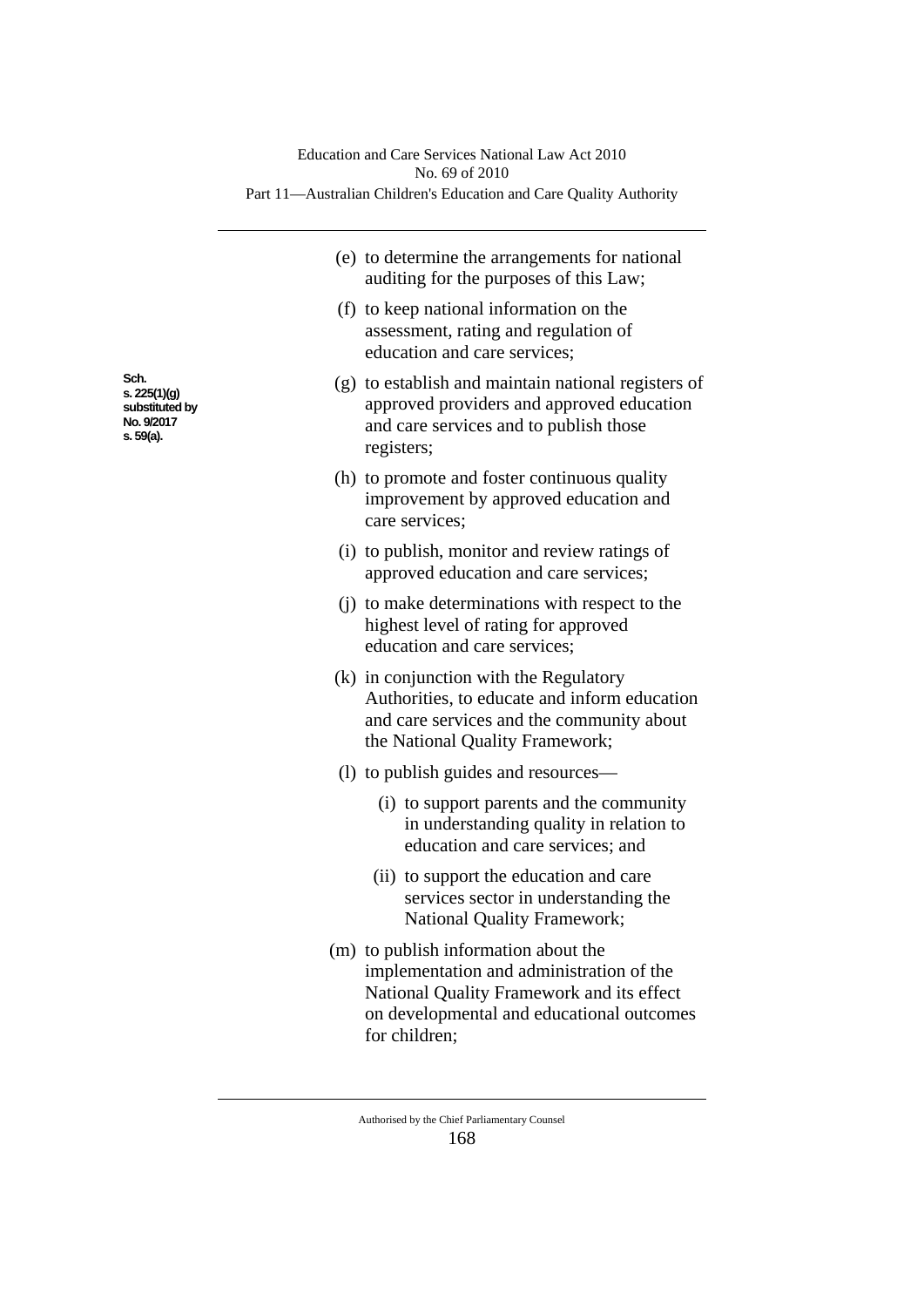- (n) to publish practice notes and guidelines for the application of this Law;
- (o) to provide support and training for staff of Regulatory Authorities;
- (p) to determine the qualifications required to be held by educators, including the assessment of equivalent qualifications;
- (q) any other function given to the National Authority by or under this Law.
- (2) In carrying out its functions, the National Authority must ensure that the regulatory burden on education and care services is minimised as far as possible.
- (3) In carrying out its functions, the National Authority must have regard to the objectives and guiding principles of the National Quality Framework.

## **226 National Authority may advise and seek guidance of Ministerial Council**

The National Authority may provide advice to and seek the guidance of the Ministerial Council if the National Authority considers it necessary in carrying out its functions under this Law.

# **227 Powers of National Authority**

- (1) The National Authority has all the powers of an individual and, in particular, may—
	- (a) enter into contracts; and
	- (b) acquire, hold, dispose of, and deal with, real and personal property; and
	- (c) borrow and invest money; and

**Sch. s. 225(1)(o) substituted by No. 9/2017 s. 59(b).**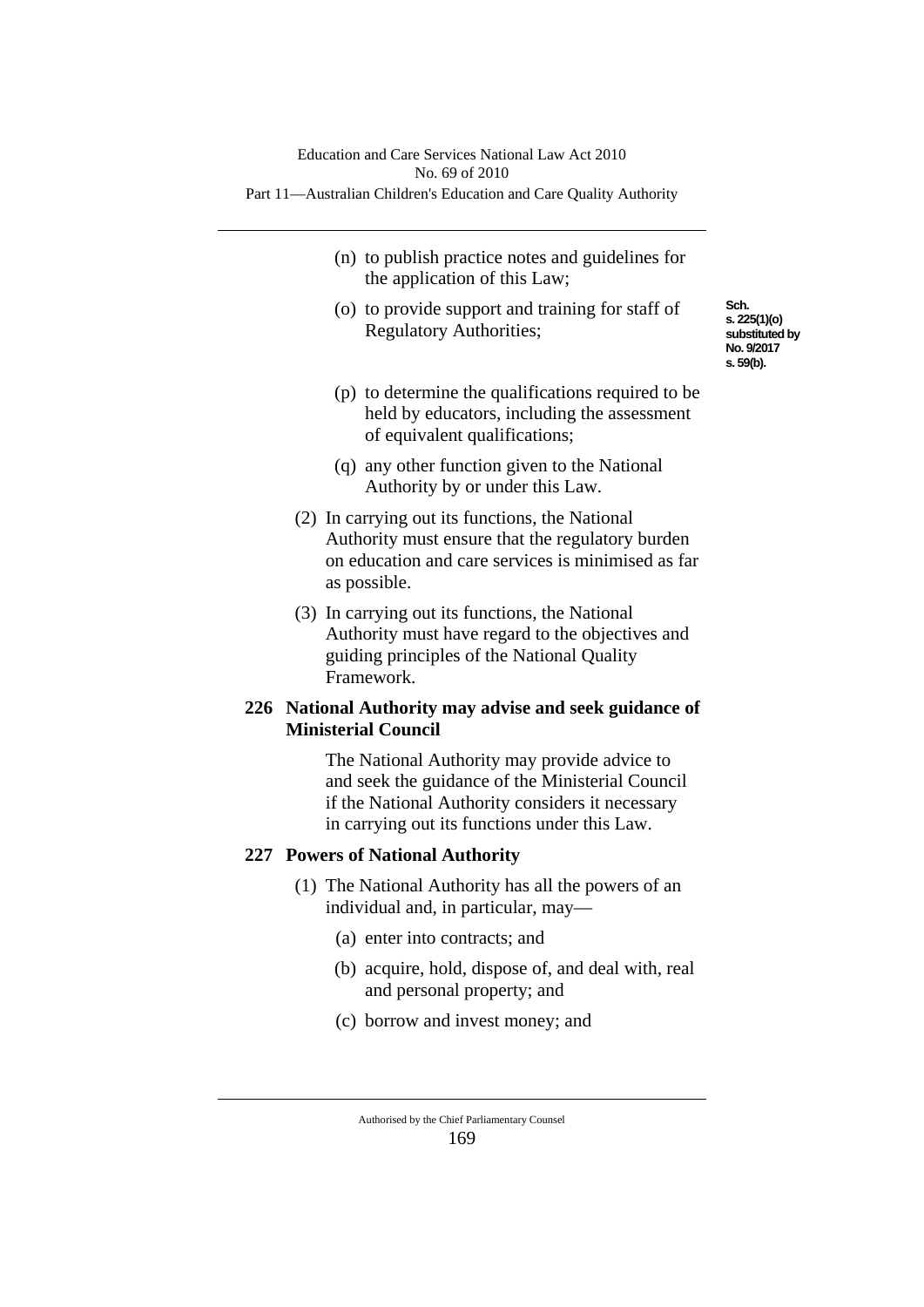- (d) develop and supply resources and consultancy services to the education and care sector on a commercial basis; and
- (e) do anything necessary or convenient to be done in carrying out its functions.
- (2) Without limiting subsection (1), the National Authority may—
	- (a) collect, hold and use information obtained under this Law by the National Authority or a Regulatory Authority about the provision of education and care to children including information about outcomes for children and about providers of education and care services in each participating jurisdiction; and

#### **Note**

See section 270, which provides for the National Authority to publish information about approved providers.

- (b) develop protocols for communication and dispute resolution among the National Authority, the Regulatory Authorities and the relevant Commonwealth Department to provide for consistency in the implementation and administration of the National Quality Framework; and
- (c) collect, waive, reduce, defer and refund fees and enter into agreements in relation to fees in accordance with the national regulations; and
- (d) enter into agreements in relation to fees and funding with the Regulatory Authorities; and
- (e) undertake research and evaluation activities for the purpose of its functions under this Law.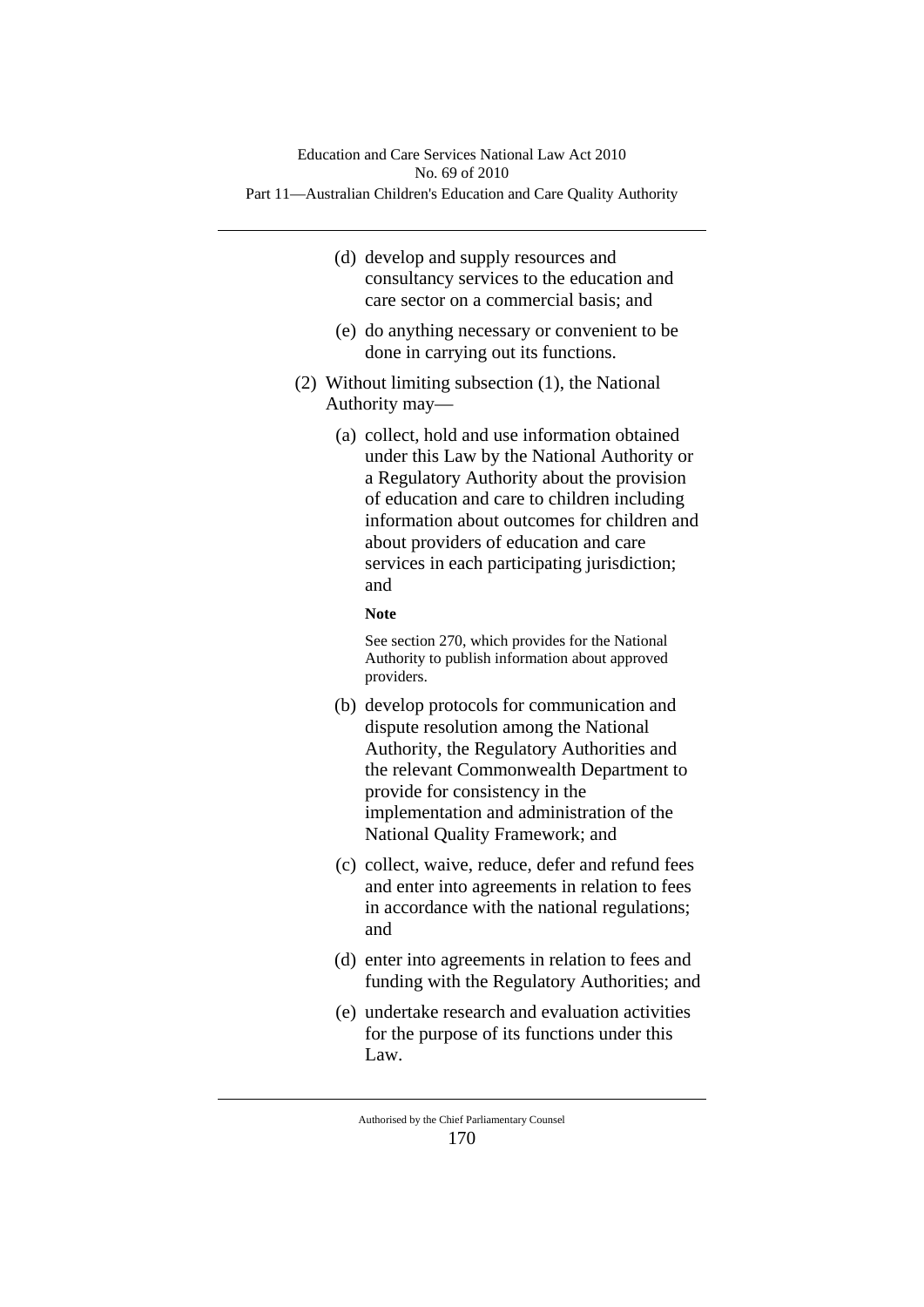# **228 Co-operation with participating jurisdictions and Commonwealth**

- (1) The National Authority may exercise any of its functions in co-operation with or with the assistance of a participating jurisdiction or the Commonwealth, including in co-operation with or with the assistance of any of the following—
	- (a) a government agency of a participating jurisdiction or of the Commonwealth; or
	- (b) an educational body or other body established by or under a law of a participating jurisdiction or the Commonwealth; or
	- (c) a prescribed body or body in a prescribed class of bodies.
- (2) In particular, the National Authority may—
	- (a) ask a person or body referred to in subsection (1) for information that the Authority requires to carry out its functions under this Law; and
	- (b) use the information to carry out its functions under this Law.
- (3) A person or body referred to in subsection (1) that receives a request for information from the National Authority is authorised to give the information to the National Authority.

## **229 National audit functions**

- (1) The National Authority is to undertake national audits of the administration of the National Quality Framework and—
	- (a) review the findings of the national audit processes; and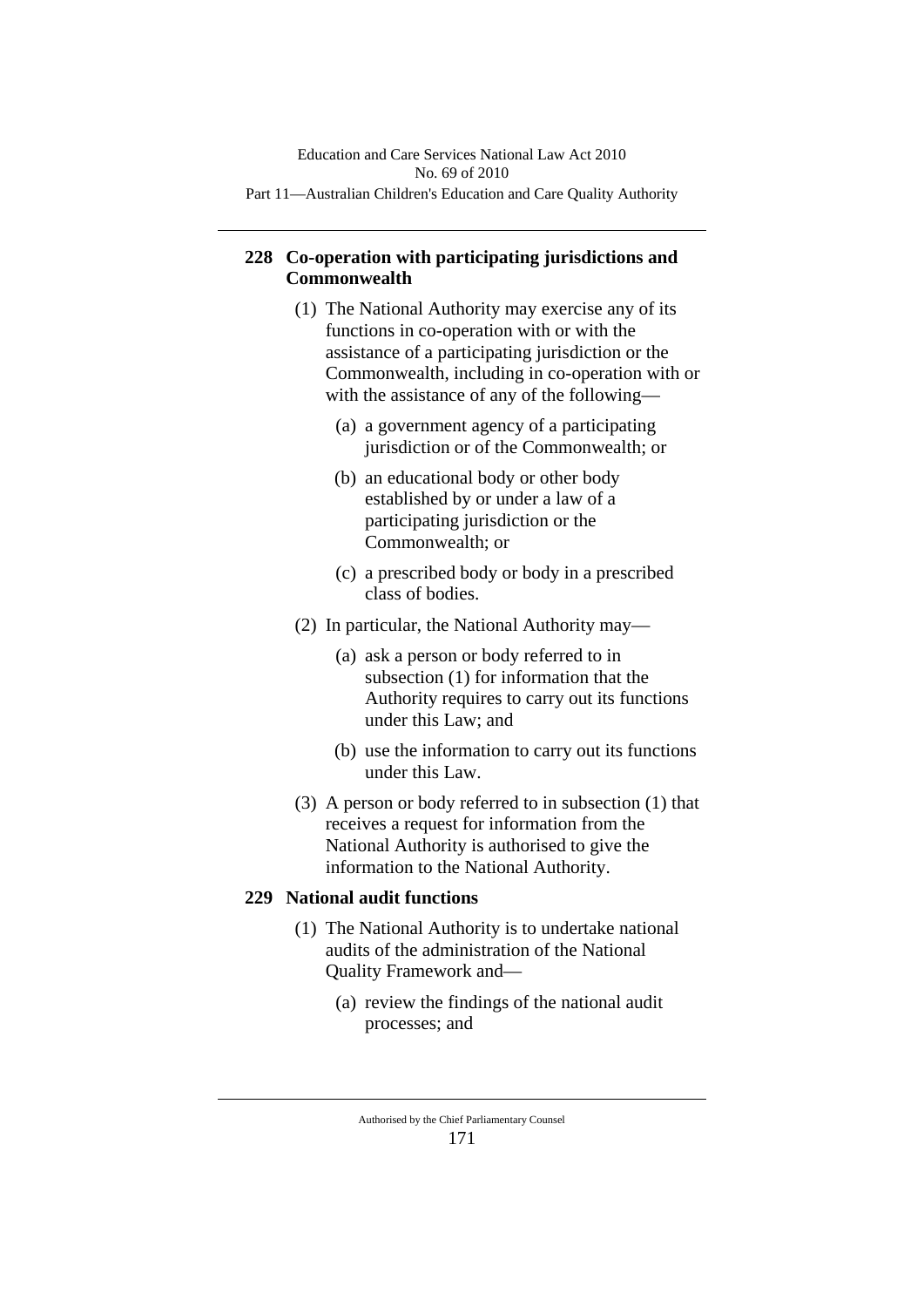- (b) evaluate trends in the administration of the National Quality Framework across participating jurisdictions; and
- (c) advise the Regulatory Authorities about the outcomes of the national audit processes and its evaluations; and
- (d) report to the Ministerial Council on the outcomes of the national audit and evaluation processes.
- (2) The audits are to be undertaken at the intervals, and by the means, determined by the National Authority.

# **Division 2—The Board of the National Authority**

# **Subdivision 1—Establishment and responsibilities**

# **230 National Authority Board**

The National Authority has a governing body known as the Australian Children's Education and Care Quality Authority Board.

# **231 Responsibilities of Board**

- (1) The affairs of the National Authority are to be controlled by the Board.
- (2) The Board has all the powers and duties and all the functions of the National Authority.
- (3) All acts and things done in the name of, or on behalf of, the National Authority by or with the authority of the Board are taken to have been done by the National Authority.
- (4) The Board must ensure that the National Authority carries out its functions and duties and exercises its powers in a proper, effective and efficient way.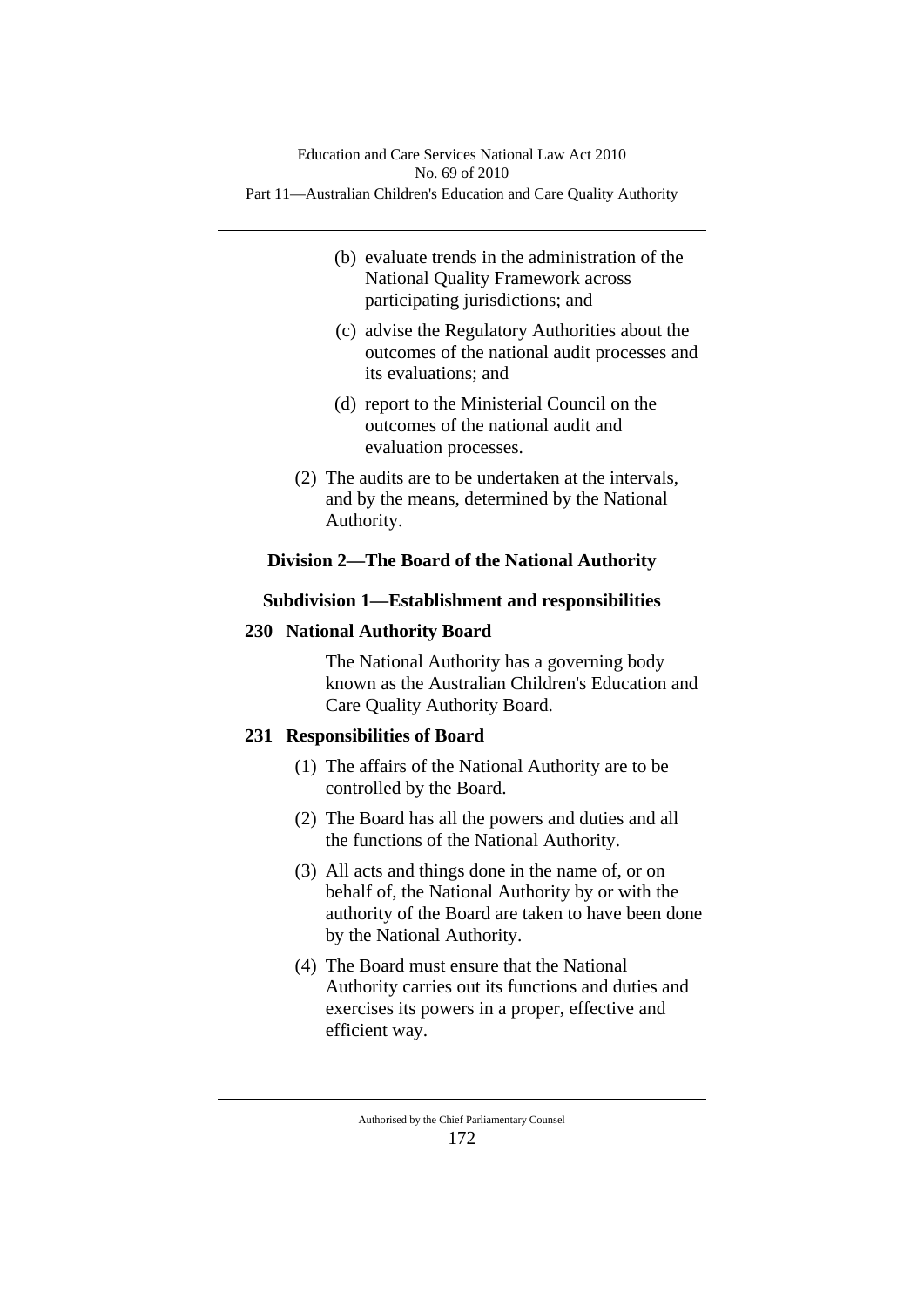- (5) The Board has any other functions given to it under this Law.
- (6) Any report to the Ministerial Council under this Law is to be made by or through the Board.
- (7) The Board must act in accordance with any directions given to the National Authority by the Ministerial Council under section 222.
- (8) The Board must work collaboratively with the Regulatory Authorities and the relevant Commonwealth Department to support and promote the National Quality Framework.

## **232 Membership of Board**

- (1) The Board consists of up to 13 members appointed by consensus of the Ministerial Council.
- (2) The Ministerial Council must appoint by consensus one person to be the Chairperson of the Board.
- (3) One member is to be appointed for each State and Territory from 2 persons nominated by each State or Territory Minister on the Ministerial Council.
- (4) The Commonwealth Minister may nominate up to 8 persons for appointment to the Board.
- (5) Four of the persons nominated under subsection (4) must be appointed to the Board.
- (6) The Ministerial Council must appoint by consensus one of the members referred to in subsection (3) or (5) to be the Deputy Chairperson of the Board.
- (7) The members appointed to the Board must have professional skills and expertise in one or more of the following areas—
	- (a) assessment of quality in education and care services or other relevant services;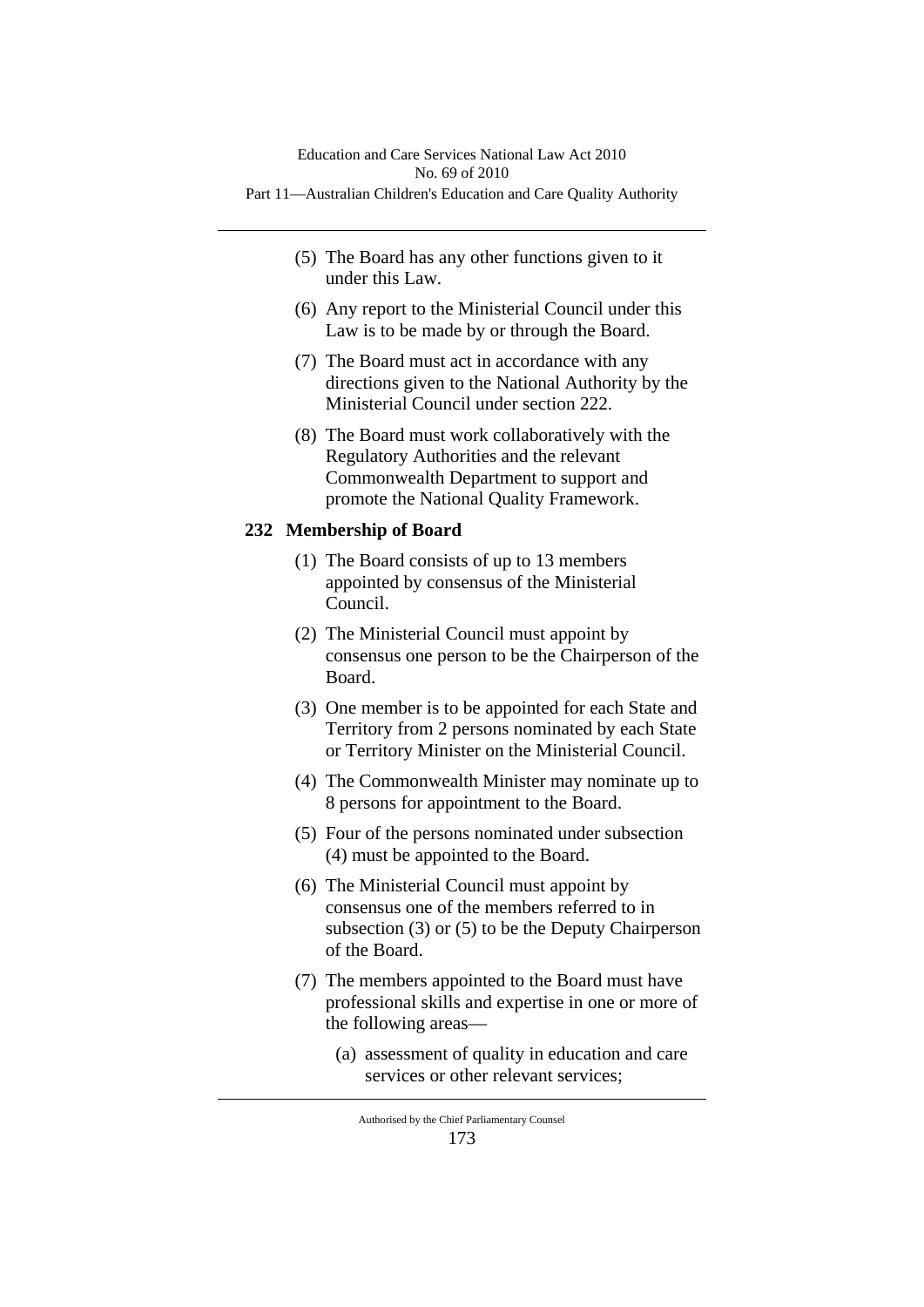- (b) early childhood development;
- (c) labour market and workforce participation and development;
- (d) best practice regulation;
- (e) financial management and corporate governance;
- (f) research, evaluation and performance;
- (g) any other areas of skill determined by the Ministerial Council.
- (8) In appointing members of the Board, the Ministerial Council must have regard to the need for the Board to have an appropriate balance of skills and expertise among its members.

# **Subdivision 2—Members**

## **233 Terms of office of members**

- (1) Subject to this Subdivision, members of the Board hold office on the terms and conditions determined by the Ministerial Council.
- (2) Subject to this Subdivision, a member of the Board holds office for a period, being not more than 3 years, specified in the member's appointment.
- (3) A member may be reappointed for a further period of not more than 3 years.
- (4) The maximum consecutive period of appointment of a member is 2 terms.

# **234 Remuneration**

The remuneration and allowances (if any) to be paid to members of the Board are to be determined from time to time by the Ministerial Council.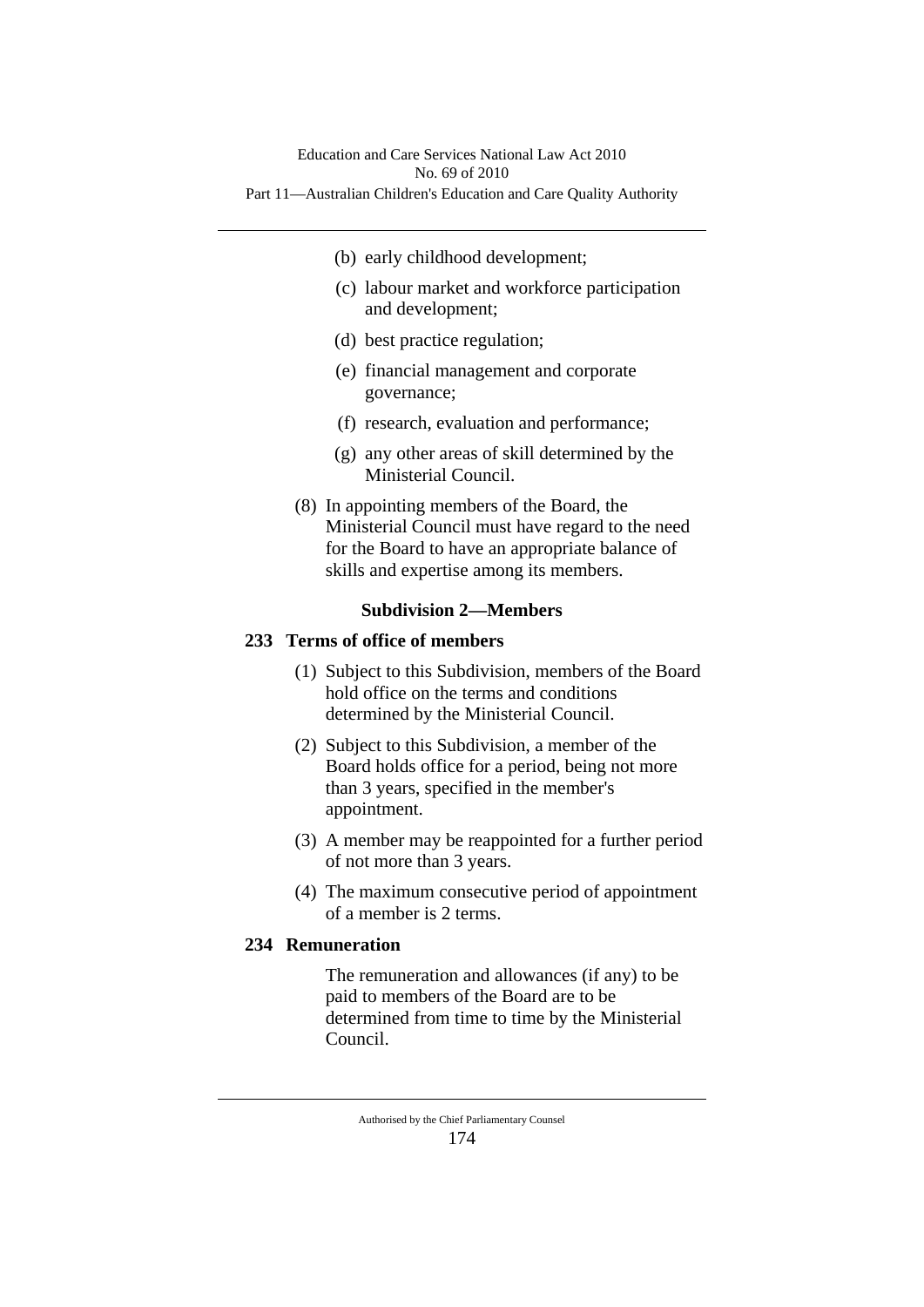### **235 Vacancy in the office of member**

- (1) The office of a member of the Board becomes vacant if the member—
	- (a) completes a term of office; or
	- (b) resigns the office by instrument addressed to the Chairperson of the Board; or
	- (c) is removed from office by the Ministerial Council under this section; or
	- (d) in the case of the Chairperson of the Board, is absent, without leave first being granted by the Chairperson of the Ministerial Council, from 3 or more consecutive meetings of the Board; or
	- (e) in the case of any other member, is absent, without leave first being granted by the Chairperson of the Board, from 3 or more consecutive meetings of the Board of which reasonable notice has been given to the member personally or by post; or
	- (f) dies.
- (2) The Chairperson of the Ministerial Council may remove a member of the Board from office if—
	- (a) the member has been found guilty of an offence (whether in a participating jurisdiction or elsewhere) that, in the opinion of the Chairperson of the Ministerial Council, renders the member unfit to continue to hold the office of member; or
	- (b) the member becomes bankrupt, applies to take the benefit of any law for the relief of bankrupt or insolvent debtors, compounds with the member's creditors or makes an assignment of the member's remuneration for their benefit; or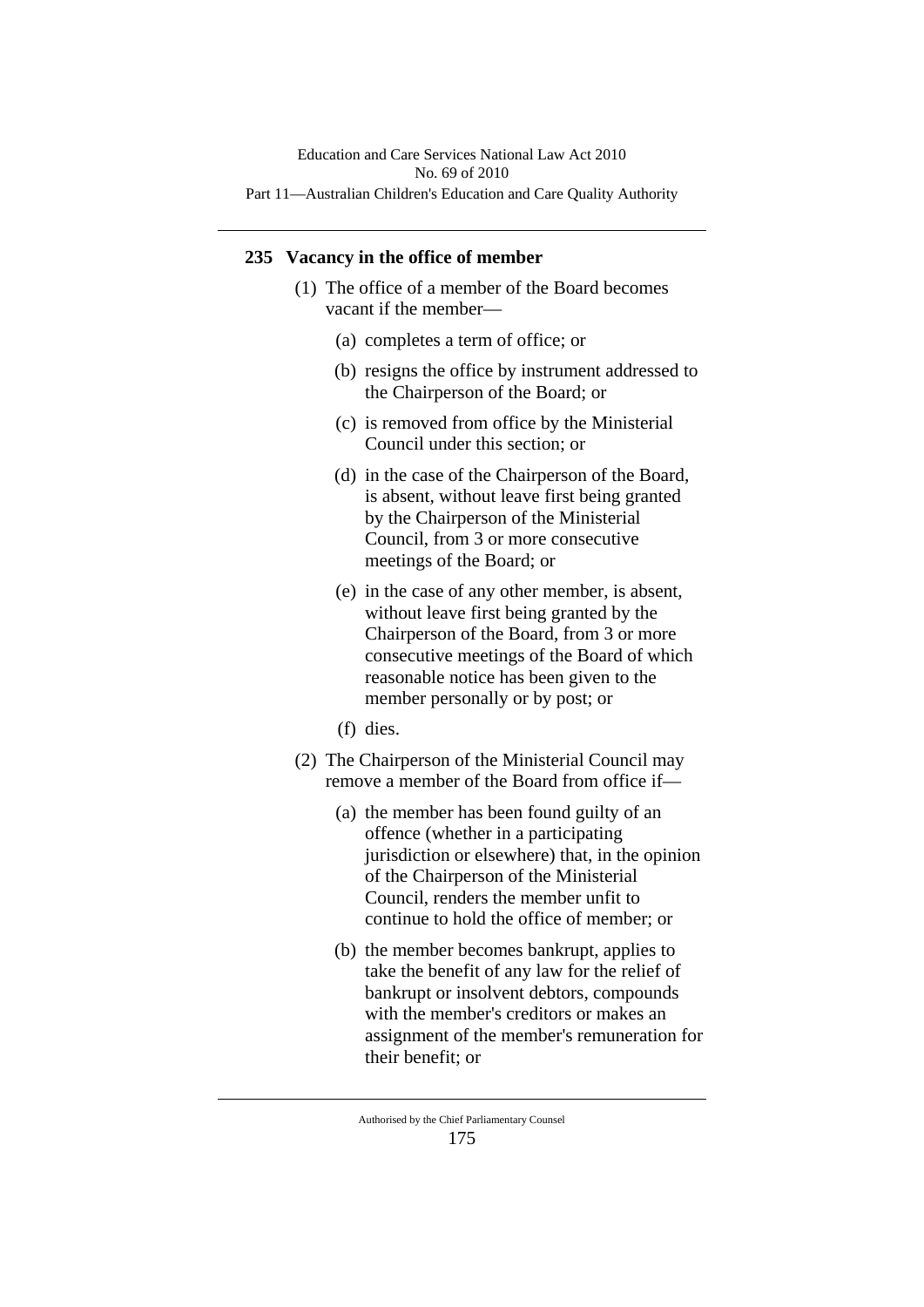- (c) the Board recommends the removal of the member, on the basis that the member has engaged in misconduct or has failed, or is unable, to properly carry out the member's functions as a member.
- (3) The Chairperson of the Board may resign by written notice addressed to the Chairperson of the Ministerial Council.
- (4) A resignation takes effect on the day that it is received by the Chairperson of the Board or the Chairperson of the Ministerial Council (as the case requires) or a later day specified in the notice of resignation.
- (5) If the office of a member of the Board becomes vacant, the Chairperson of the Board must notify the Chairperson of the Ministerial Council of the vacancy.
- (6) If the office of the Chairperson of the Board becomes vacant, the Deputy Chairperson of the Board must notify the Chairperson of the Ministerial Council of the vacancy.

# **236 Acting positions**

- (1) The Deputy Chairperson of the Board is to act as the Chairperson of the Board—
	- (a) during a vacancy in the office of Chairperson; or
	- (b) during any period that the Chairperson—
		- (i) is absent from duty; or
		- (ii) is, for any reason, unable to carry out the duties of that office.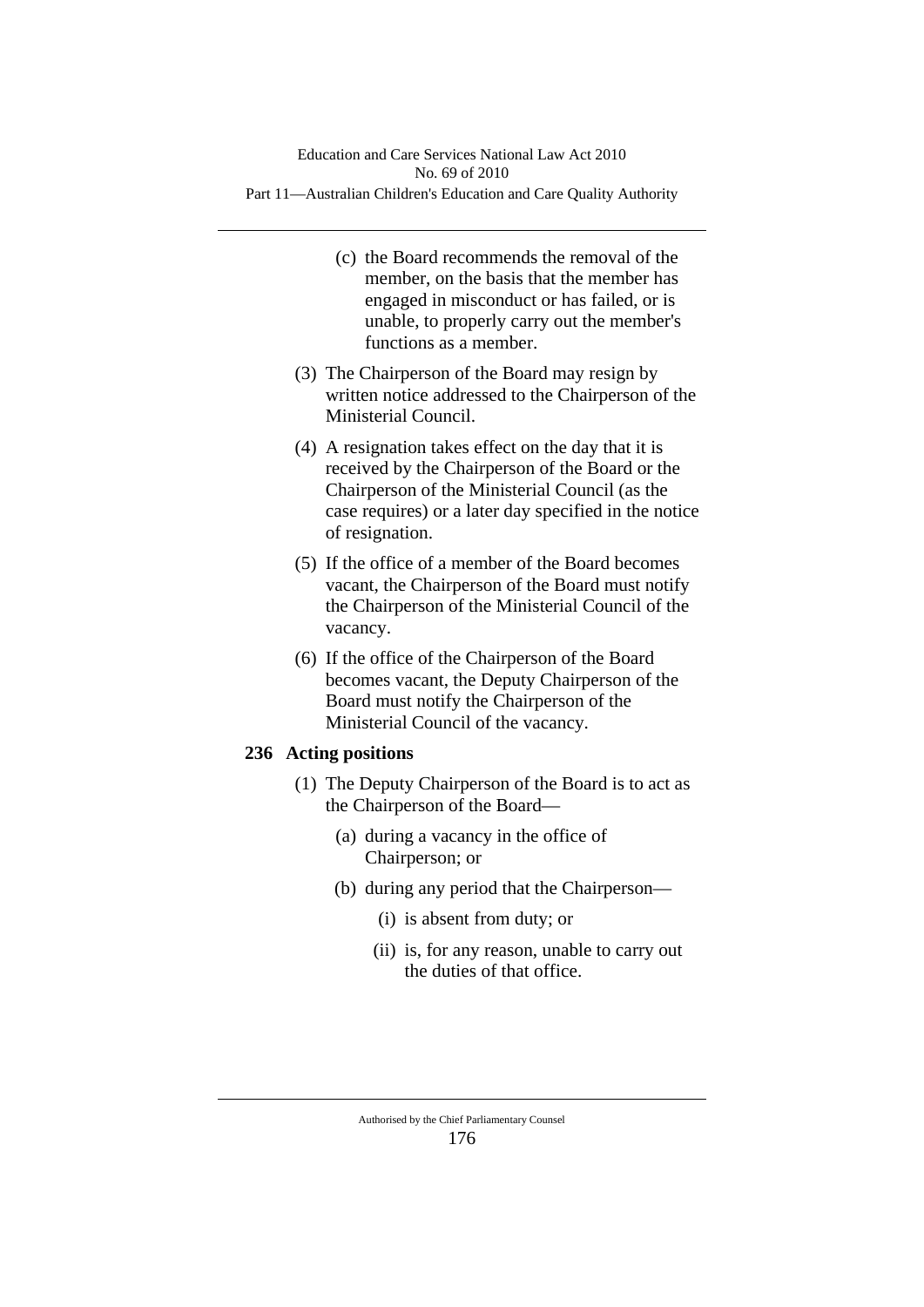- (2) While the Deputy Chairperson of the Board is acting in the office of Chairperson—
	- (a) he or she has all the powers and functions of the Chairperson; and
	- (b) this Law and other laws apply to the Deputy Chairperson as if he or she were Chairperson.
- (3) Anything done by or in relation to the Deputy Chairperson when purporting to act in the office of Chairperson is not invalid merely because the occasion for the Deputy Chairperson to act had not arisen or had ceased.
- (4) The Ministerial Council may, by consensus, appoint a member of the Board to be the Deputy Chairperson of the Board—
	- (a) during a vacancy in the office of Deputy Chairperson; or
	- (b) during any period that the Deputy Chairperson—
		- (i) is acting as the Chairperson; or
		- (ii) is absent from duty; or
		- (iii) is, for any reason, unable to carry out the duties of that office.
- (5) A person nominated by a Minister on the Ministerial Council may, with the approval of the Chairperson of the Board, act as a member of the Board in the place of the member appointed on the nomination of that Minister if that member is unable to attend a meeting of the Board.

# **237 Leave of absence**

(1) The Chairperson of the Ministerial Council may grant the Chairperson of the Board a leave of absence on the terms and conditions determined by the Chairperson of the Ministerial Council.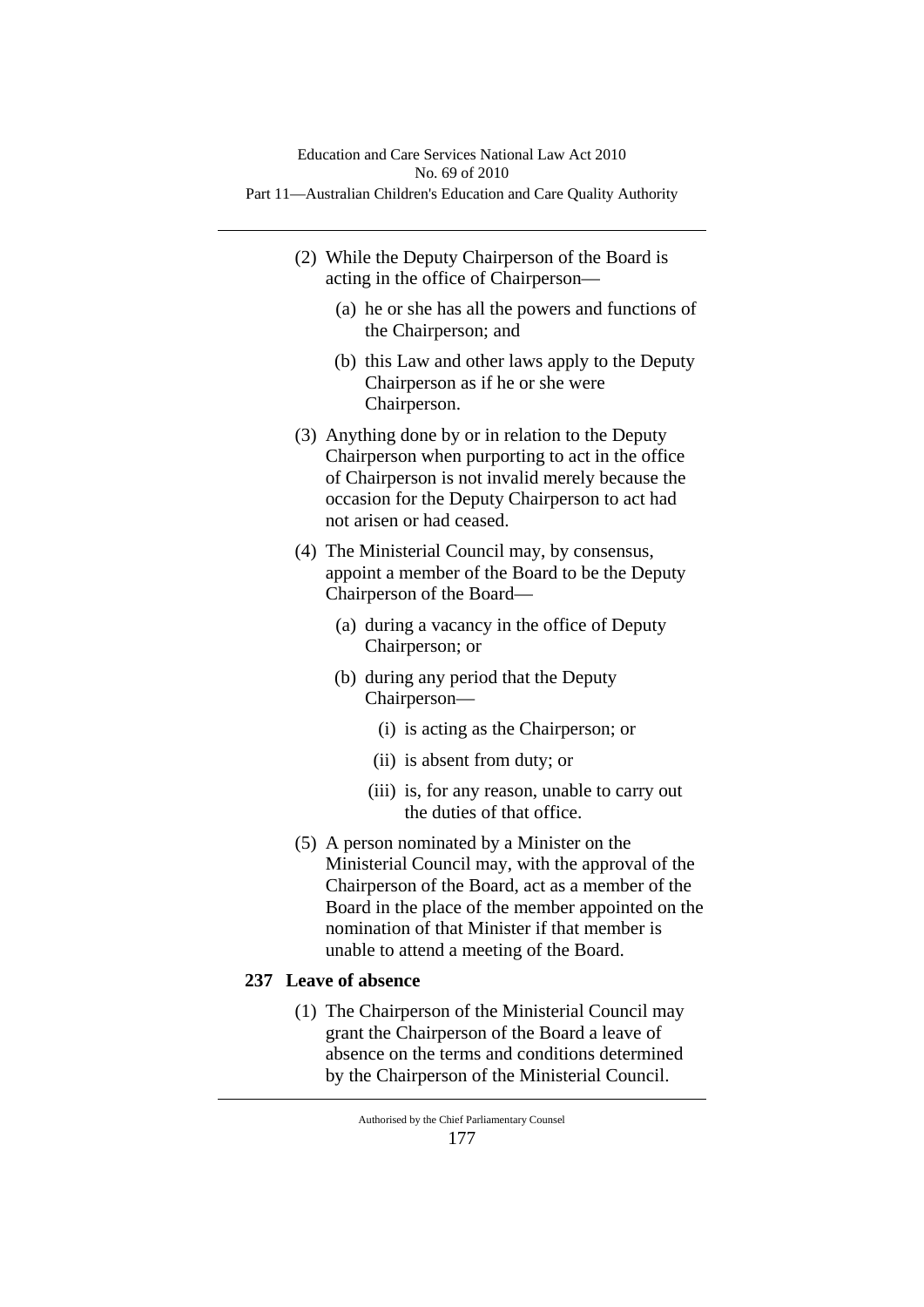- (2) The Chairperson of the Board may grant leave of absence to any other member of the Board on the terms and conditions determined by the Chairperson of the Board.
- (3) The Chairperson of the Board must notify the Chairperson of the Ministerial Council if the Chairperson of the Board grants to a member a leave of absence of more than 6 months.
- (4) If a member of the Board has been granted a leave of absence of 3 months or more, the Ministerial Council may appoint a person nominated by the Minister who nominated the member to act as a member of the Board in the place of the member during that leave of absence.

# **238 Disclosure of conflict of interest**

- $(1)$  If—
	- (a) a member of the Board has a direct or indirect pecuniary or other interest in a matter being considered or about to be considered at a meeting of the Board; and
	- (b) the interest appears to raise a conflict with the proper performance of the member's duties in relation to the consideration of the matter—

the member must, as soon as possible after the relevant facts have come to the member's knowledge, disclose the nature of the interest at a meeting of the Board.

- (2) Particulars of any disclosure made under subsection (1) must be recorded by the Board.
- (3) After a member has disclosed the nature of an interest in any matter, the member must not, unless the Ministerial Council or the Board otherwise determines—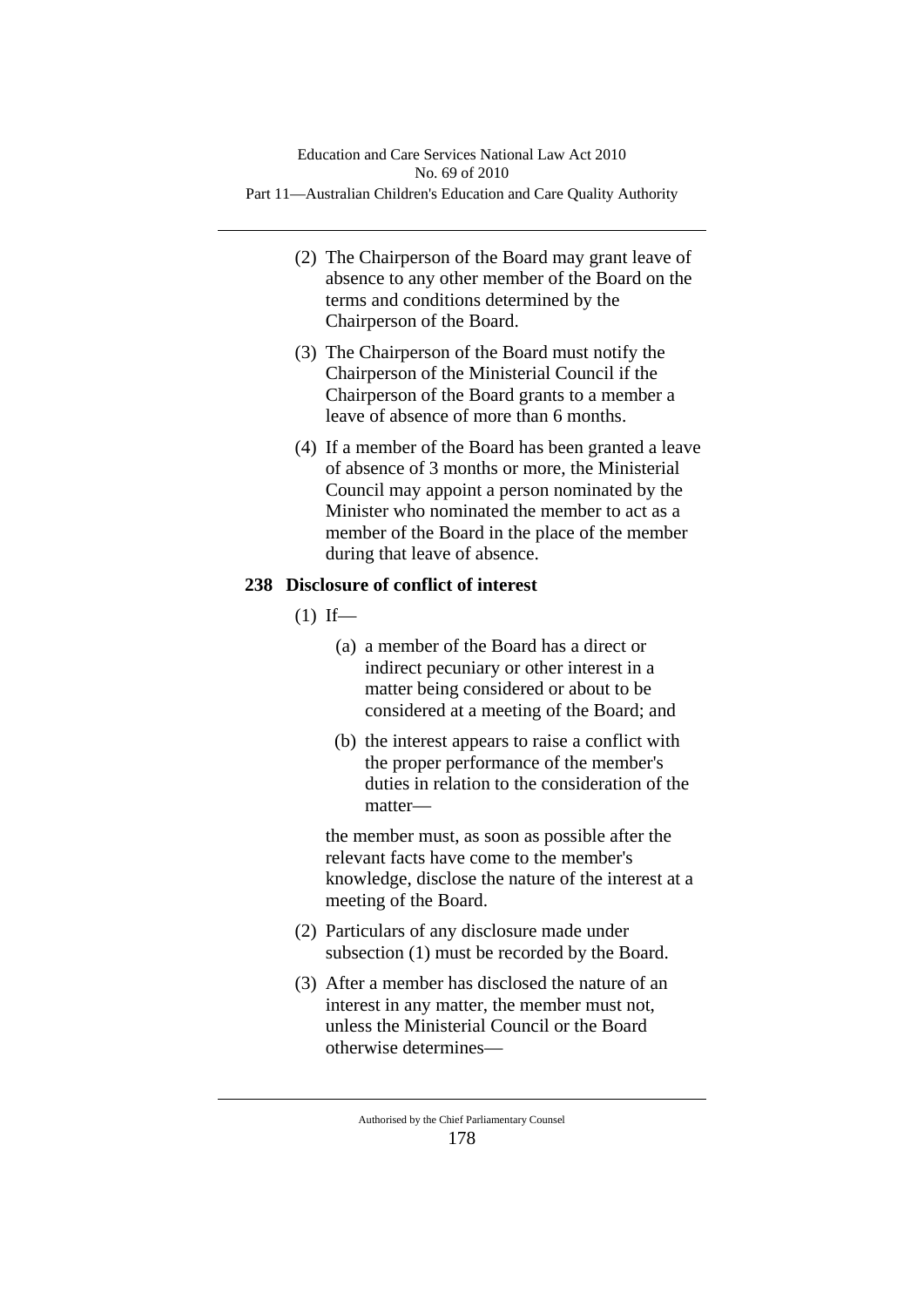- (a) be present during any deliberation of the Board with respect to the matter; or
- (b) take part in any decision of the Board with respect to the matter; or
- (c) be provided with any written material in relation to the matter.
- (4) For the purposes of the making of a determination by the Board under subsection (3), a member who has a direct or indirect pecuniary or other interest in a matter to which the disclosure relates must not—
	- (a) be present during any deliberation of the Board for the purpose of making the determination; or
	- (b) take part in the making of the determination by the Board.
- (5) A contravention of this section does not invalidate any decision of the Board.

# **Subdivision 3—Procedure of Board**

# **239 General procedure**

- (1) The Board must hold such meetings as are necessary for it to perform its functions.
- (2) Subject to this Law, the procedure for the calling of meetings of the Board and for the conduct of business at those meetings is to be as determined by the Board.
- (3) The Chairperson of the Board may convene any meetings of the Board that are, in his or her opinion, necessary for the efficient performance of the functions of the Board.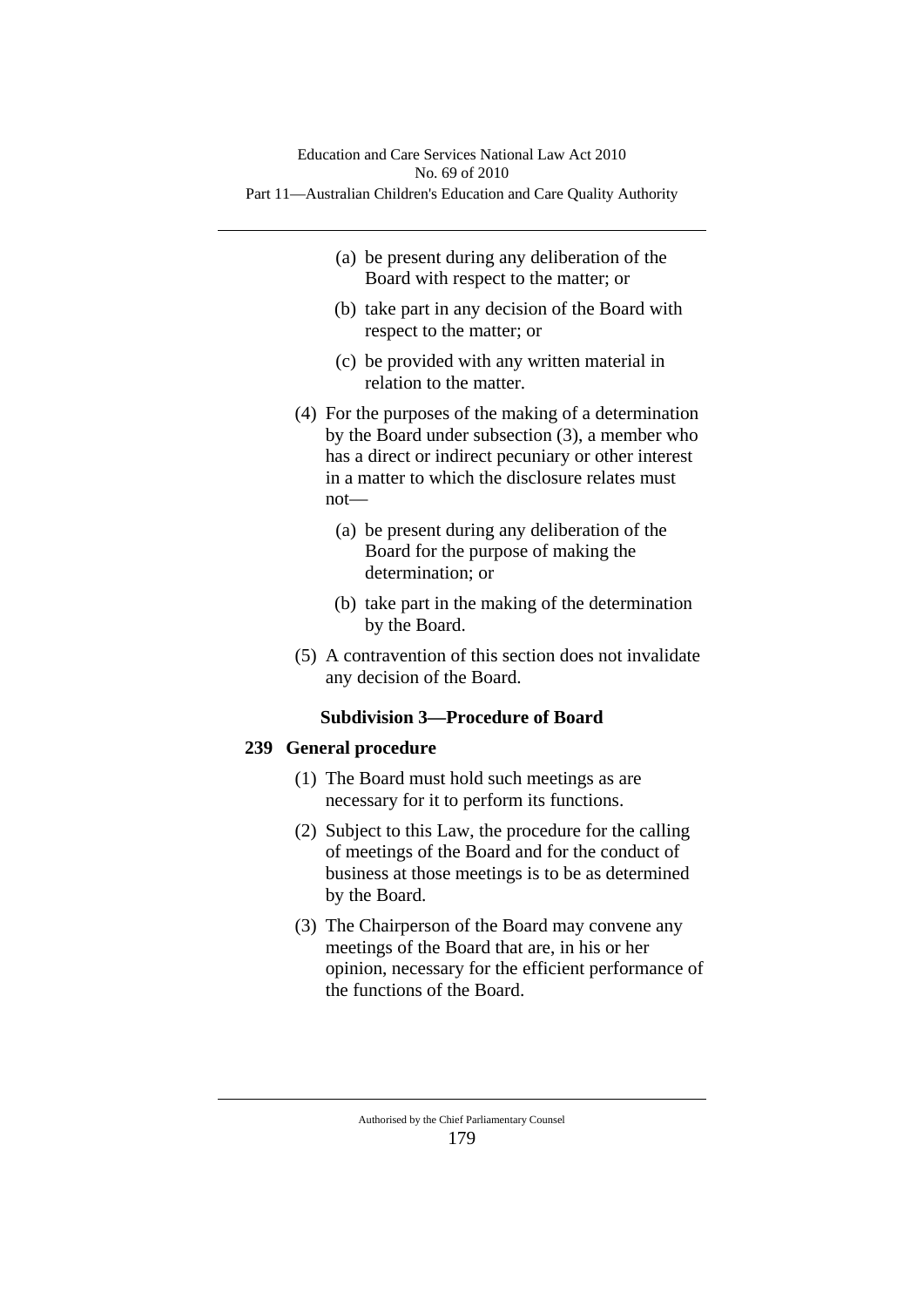- (4) The Chairperson of the Board must convene a meeting of the Board at the written request of the Ministerial Council.
- (5) The Board must keep minutes of its meetings.

## **240 Quorum**

The quorum for a meeting of the Board is 9 members of whom—

- (a) one must be the Chairperson or Deputy Chairperson; and
- (b) five must be members appointed on the nomination of State and Territory Ministers; and
- (c) one may be a member appointed on the nomination of the Commonwealth Minister.

# **241 Chief executive officer may attend meetings of the Board**

- (1) The chief executive officer of the National Authority, subject to the policies and procedures of the Board, may attend meetings of the Board and participate in its deliberations but—
	- (a) is not a member of the Board; and
	- (b) is not entitled to vote at a meeting of the Board.
- (2) Section 238 applies to the chief executive officer in relation to attendance at meetings of the Board as if the chief executive officer were a member of the Board.

# **242 Presiding member**

The Chairperson (or, in the absence of the Chairperson, the Deputy Chairperson) is to preside at a meeting of the Board.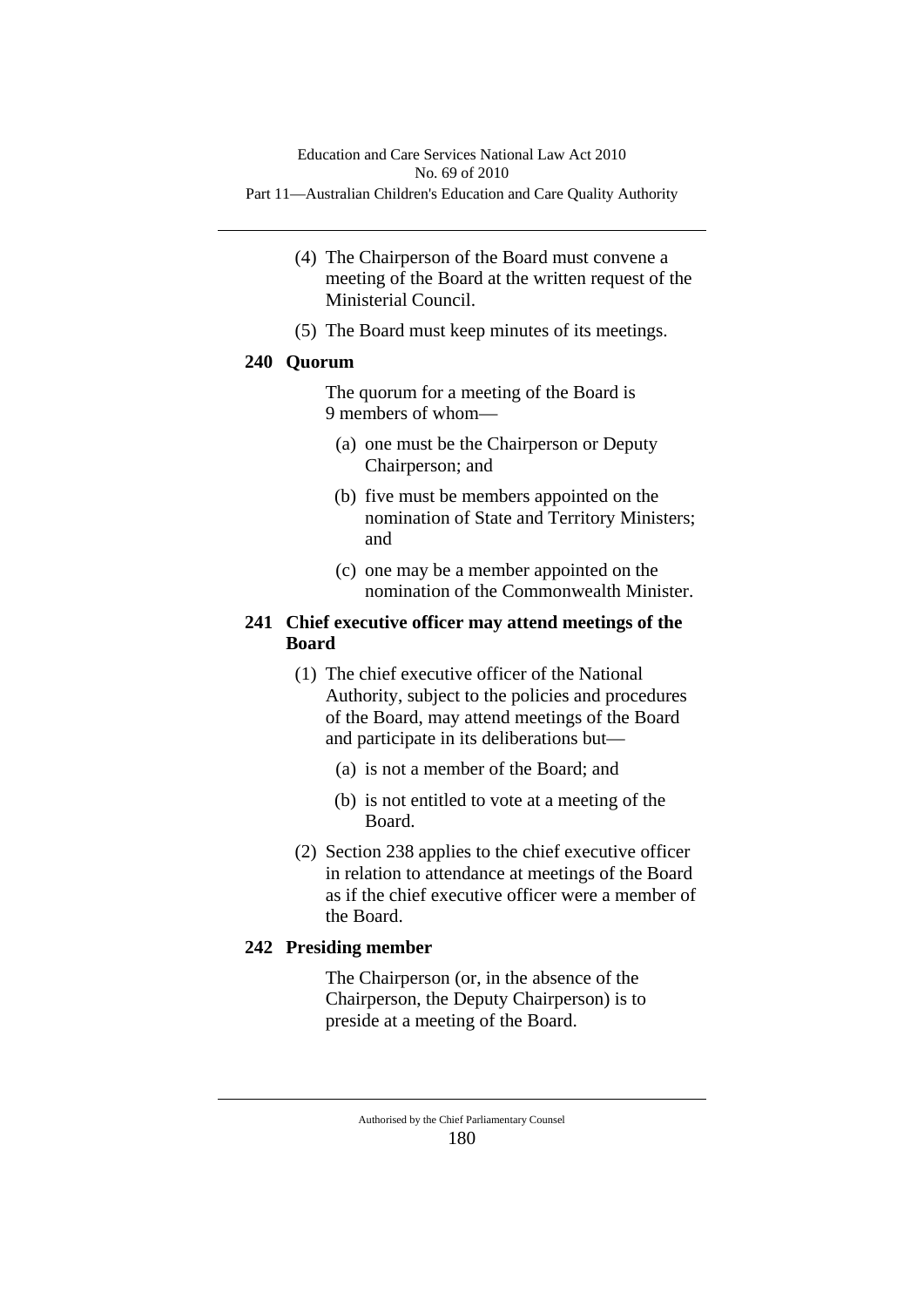# **243 Voting**

- (1) At a meeting of the Board each member will have a deliberative vote.
- (2) A decision supported by a majority of the votes cast at the meeting of the Board at which a quorum is present is the decision of the Board.
- (3) In the event of an equality of votes the Chairperson (or the Deputy Chairperson if the Chairperson is not present), will have a second or casting vote.
- (4) The Board must keep a record of all decisions made at a meeting.
- (5) If a decision of the Board to recommend a matter to the Ministerial Council is not arrived at unanimously, the Chairperson of the Board must advise the Ministerial Council of the reasons for and extent of the minority opinions.

### **244 Defects in appointment of members**

A decision of the Board is not invalidated by any defect or irregularity in the appointment of any member (or acting member) of the Board.

# **245 Transaction of business by alternative means**

- (1) The Board may, if it thinks fit, transact any of its business by the provision of papers to all the members of the Board for the time being, and a resolution in writing approved in writing by a majority of the members constituting a quorum of the Board is taken to be a decision of the Board.
- (2) The Board may, if it thinks fit, transact any of its business at a meeting at which members (or some members) participate by telephone, closed-circuit television or other means, but only if any member who speaks on a matter before the meeting can be heard by the other members.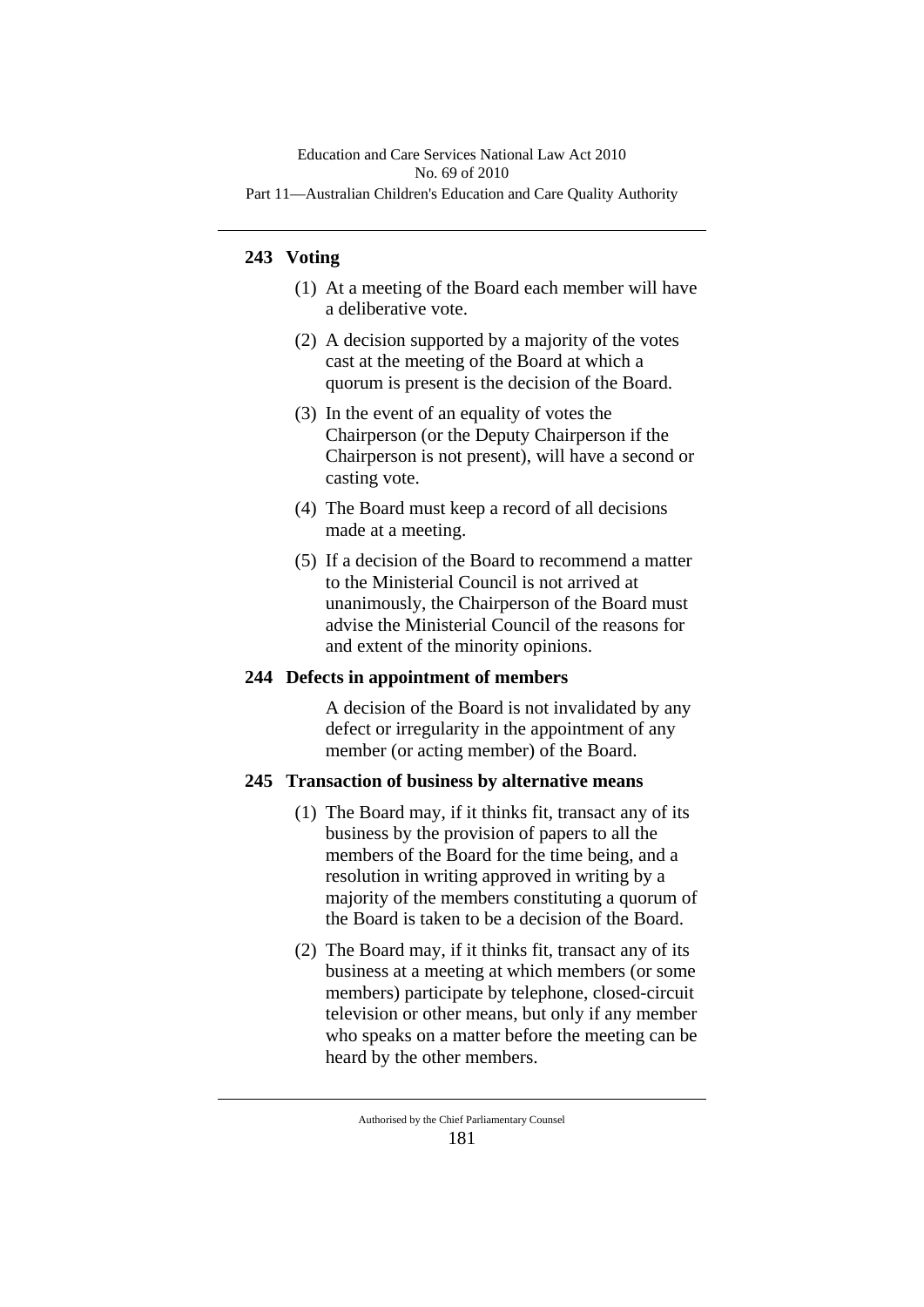- (3) For the purposes of—
	- (a) the approval of a resolution under subsection (1); or
	- (b) a meeting held in accordance with subsection (2)—

the Chairperson and each member have the same voting rights as they have at an ordinary meeting of the Board.

(4) Papers may be circulated among the members for the purposes of subsection (1) by facsimile, email or other transmission of the information in the papers concerned.

# **246 Delegation by Board**

- (1) The Board may, in writing, delegate any of its functions, powers or duties to—
	- (a) a Regulatory Authority; or
	- (b) the chief executive of an entity or the head of a government department of a participating jurisdiction nominated by the member of the Ministerial Council who represents that jurisdiction; or
	- (c) the chief executive officer of the National Authority; or
	- (d) a committee established by the Board; or
	- (e) any other entity with the approval of the Ministerial Council.
- (2) Subject to the delegation under subsection (1), a chief executive of an entity or head of a government department may subdelegate a delegated function, power or duty to a member of staff of the entity or department.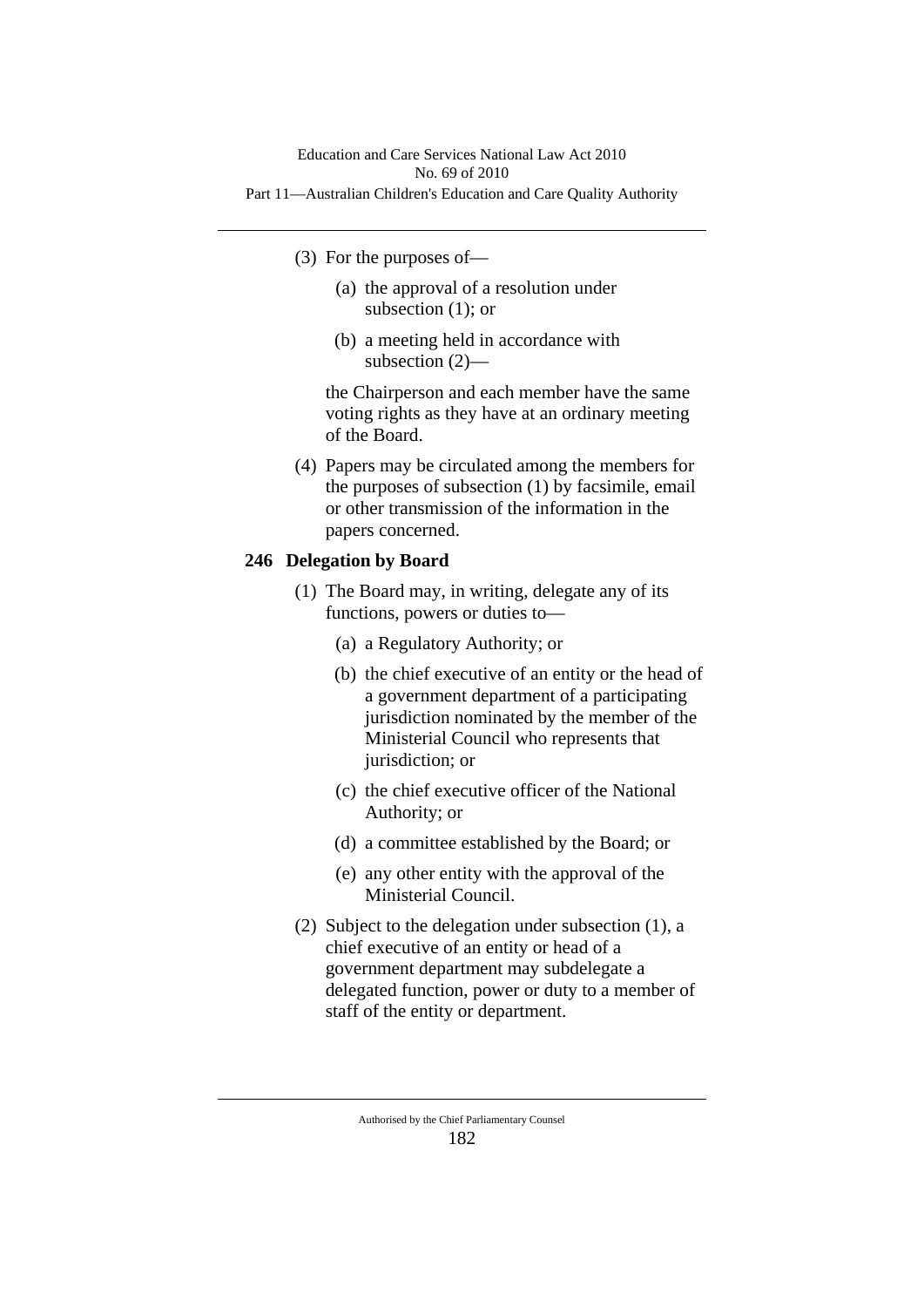(3) The chief executive officer of the National Authority may subdelegate a delegated power, function or duty to a member of the staff of the National Authority.

# **247 Committees**

- (1) The Board may establish committees to assist it in carrying out its functions.
- (2) The Board must determine—
	- (a) the membership and functions of a committee; and

**Sch. s. 247(2)(a) amended by No. 80/2011 s. 73(a).**

- (b) the procedure at or in relation to meetings of the committee including—
	- (i) the convening of meetings; and
	- (ii) the quorum for meetings; and
	- (iii) the selection of a committee member to be the chairperson of the committee; and
	- (iv) the manner in which questions arising at meetings of the committee are to be decided; and

**Sch. s. 247(2)(b)(iv) amended by No. 80/2011 s. 73(b).**

(c) the procedures for reporting to the Board.

- (3) A committee must give the Board any reports, documents and information relating to the committee's functions and activities that the Board requests.
- (4) The Board must report to the Ministerial Council on any committees it establishes.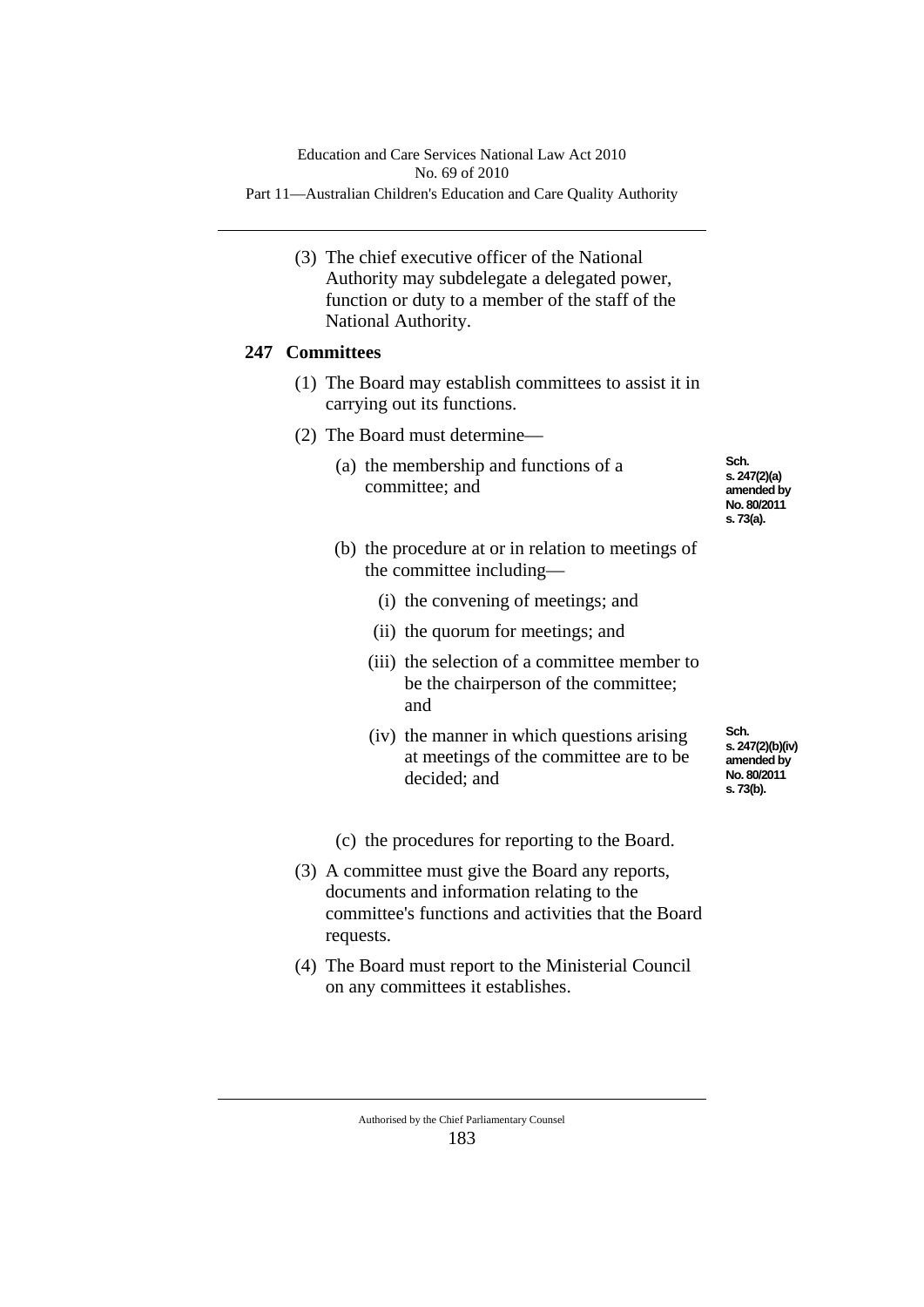# **Subdivision 4—Chief executive officer of the National Authority**

#### **248 Chief executive officer**

- (1) Subject to this section, the Chairperson of the Board is to appoint a person as chief executive officer of the National Authority.
- (2) The appointment may only be made after the Ministerial Council has first endorsed the appointment on the recommendation of the Board.

### **249 Functions of chief executive officer**

- (1) The chief executive officer is responsible for the day-to-day management of the affairs of the National Authority.
- (2) The chief executive officer has any other functions given to him or her or delegated to him or her under this Law.
- (3) Subject to this Law, the chief executive officer must comply with the directions and policies of the Board in carrying out his or her functions.
- (4) The chief executive officer is to report to the Board.
- (5) The chief executive officer must manage the affairs of the National Authority in a way that—
	- (a) promotes the effective use of the resources of the National Authority; and
	- (b) is consistent with this Law.
- (6) The chief executive officer must work collaboratively with the Regulatory Authorities and the relevant Commonwealth Department to support and promote the National Quality Framework.

**Sch. s. 249(1) amended by No. 9/2017 s. 60.**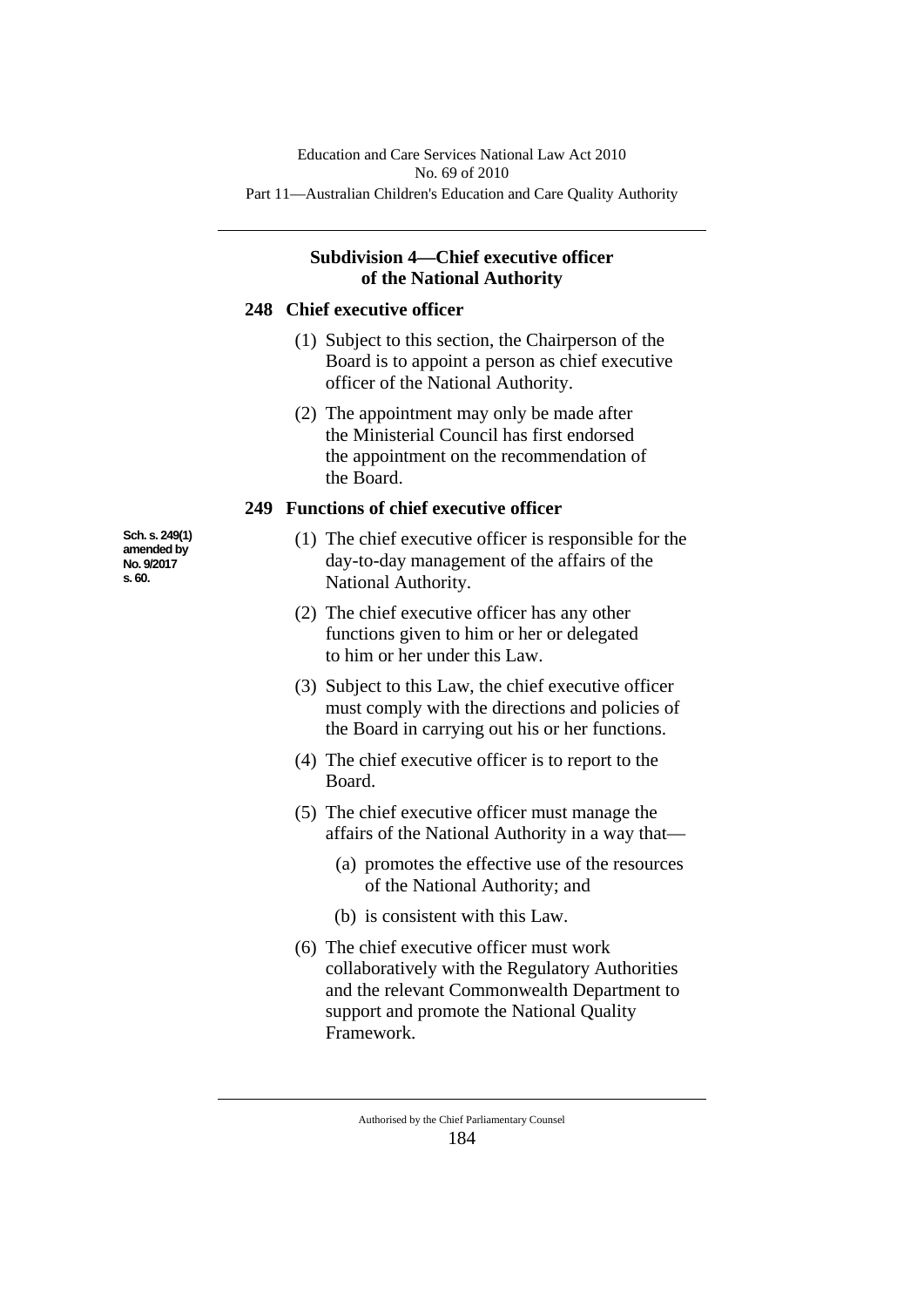## **250 Terms and conditions of appointment**

- (1) The chief executive officer of the National Authority is to be appointed for a period, not more than 3 years, specified in the officer's appointment, but is eligible for reappointment.
- (2) A member of the Board cannot be appointed as chief executive officer.
- (3) Subject to this Law, the chief executive officer holds office subject to any terms and conditions that are decided by the Board.
- (4) The chief executive officer must not engage in paid employment outside the duties of his or her office without the approval of the Chairperson of the Board.
- (5) The Chairperson of the Board must notify the Chairperson of the Ministerial Council of any approval given under subsection (4).
- (6) The chief executive officer of the National Authority is taken, while holding that office, to be a member of the staff of the National Authority.

### **251 Remuneration**

The chief executive officer is to be paid the remuneration and allowances decided by the Board.

### **252 Vacancy in office**

The office of the chief executive officer of the National Authority becomes vacant if—

(a) the chief executive officer resigns from office by written notice addressed to the Chairperson of the Board; or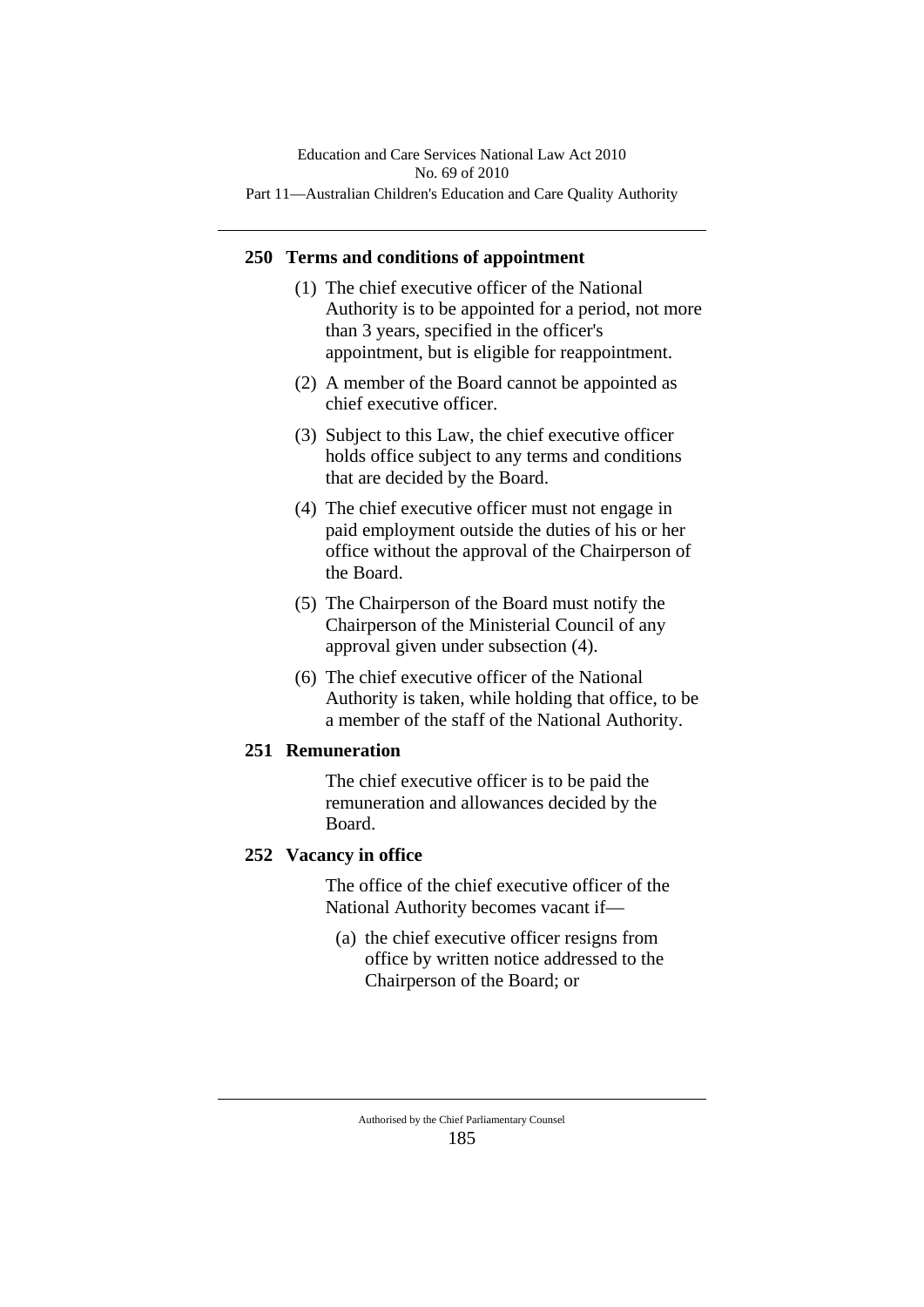- (b) the appointment of the chief executive officer is terminated by the Board under this Law; or
- (c) the chief executive officer dies.

# **253 Resignation**

- (1) The chief executive officer may resign the office by written notice addressed to the Chairperson of the Board.
- (2) The resignation takes effect on the day that it is received by the Chairperson of the Board or a later day specified in the notice of resignation.
- (3) The Chairperson of the Board must notify the Ministerial Council of that resignation.

## **254 Termination of appointment**

- (1) The Board may terminate the appointment of the chief executive officer—
	- (a) for misconduct or for physical or mental incapacity that significantly impacts on the ability of the chief executive officer to perform the role; or
	- (b) if the Board is satisfied that the performance of the chief executive officer has been unsatisfactory; or
	- (c) if the chief executive officer engages in paid employment outside the duties of his or her office without the approval of the Chairperson of the Board; or
	- (d) if the chief executive officer has been found guilty of an offence (whether in a participating jurisdiction or elsewhere) that, in the opinion of the Board, makes the chief executive officer unfit to continue to be appointed.

**Sch. s. 254(1)(c) amended by No. 80/2011 s. 74.**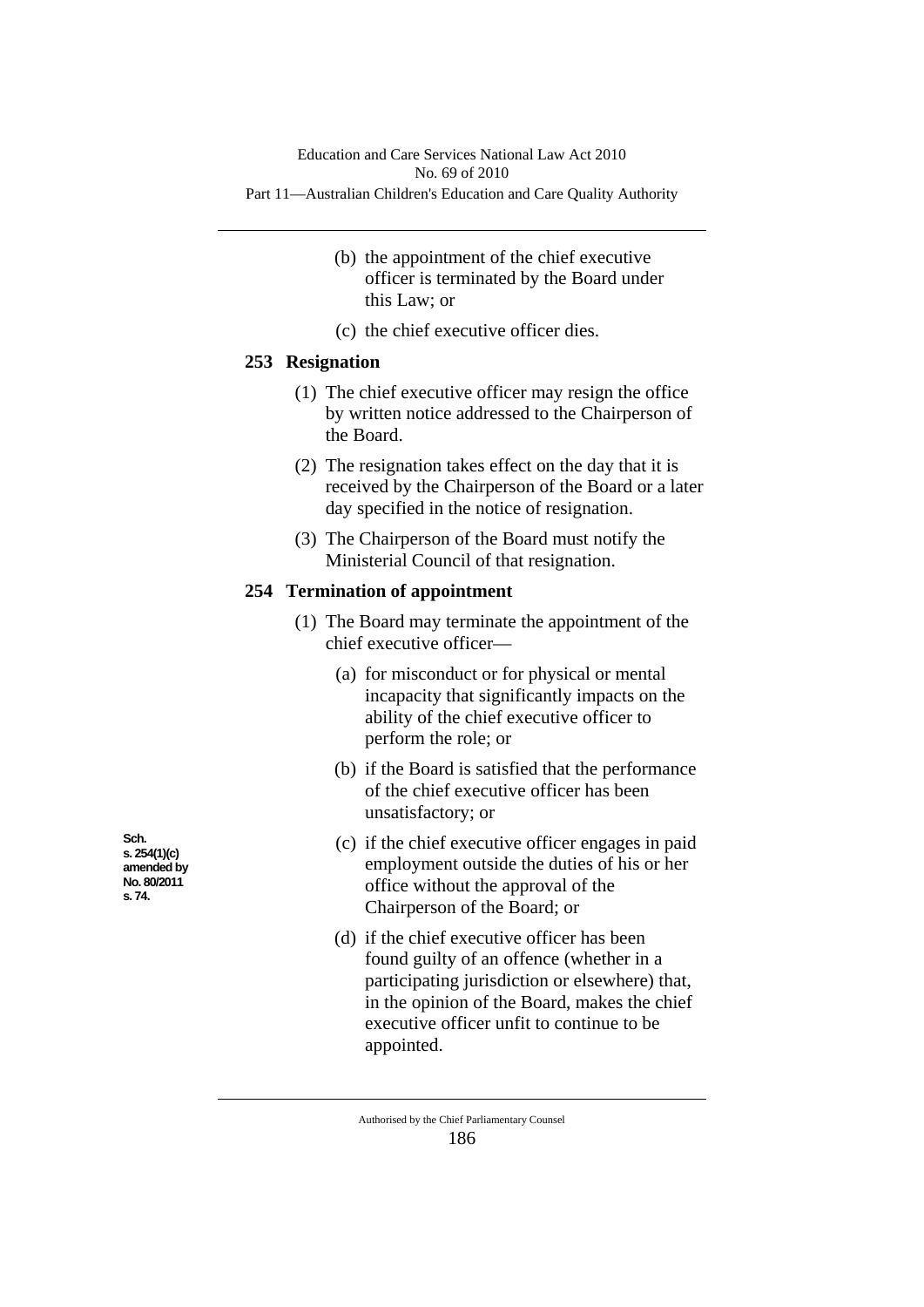- (2) The Board must terminate the appointment of the chief executive officer if the chief executive officer—
	- (a) becomes bankrupt, applies to take the benefit of any law for the relief of bankrupt or insolvent debtors, compounds with the chief executive officer's creditors or makes an assignment of the chief executive officer's remuneration for their benefit; or
	- (b) is absent, except on a leave of absence approved by the Chairperson of the Board, for 14 consecutive days or for 28 days in any period of 12 months; or
	- (c) fails, without reasonable excuse, to comply with section 256.
- (3) The Chairperson of the Board must notify the Chairperson of the Ministerial Council of the termination of the appointment of the chief executive officer.

# **255 Acting chief executive officer**

- (1) The Board may appoint a person to act as the chief executive officer—
	- (a) during any vacancy in the office of chief executive officer; or
	- (b) during any period that the chief executive officer—
		- (i) is absent from duty; or
		- (ii) is, for any reason, unable to perform the duties of that office.
- (2) The period of the acting appointment must not exceed 6 months.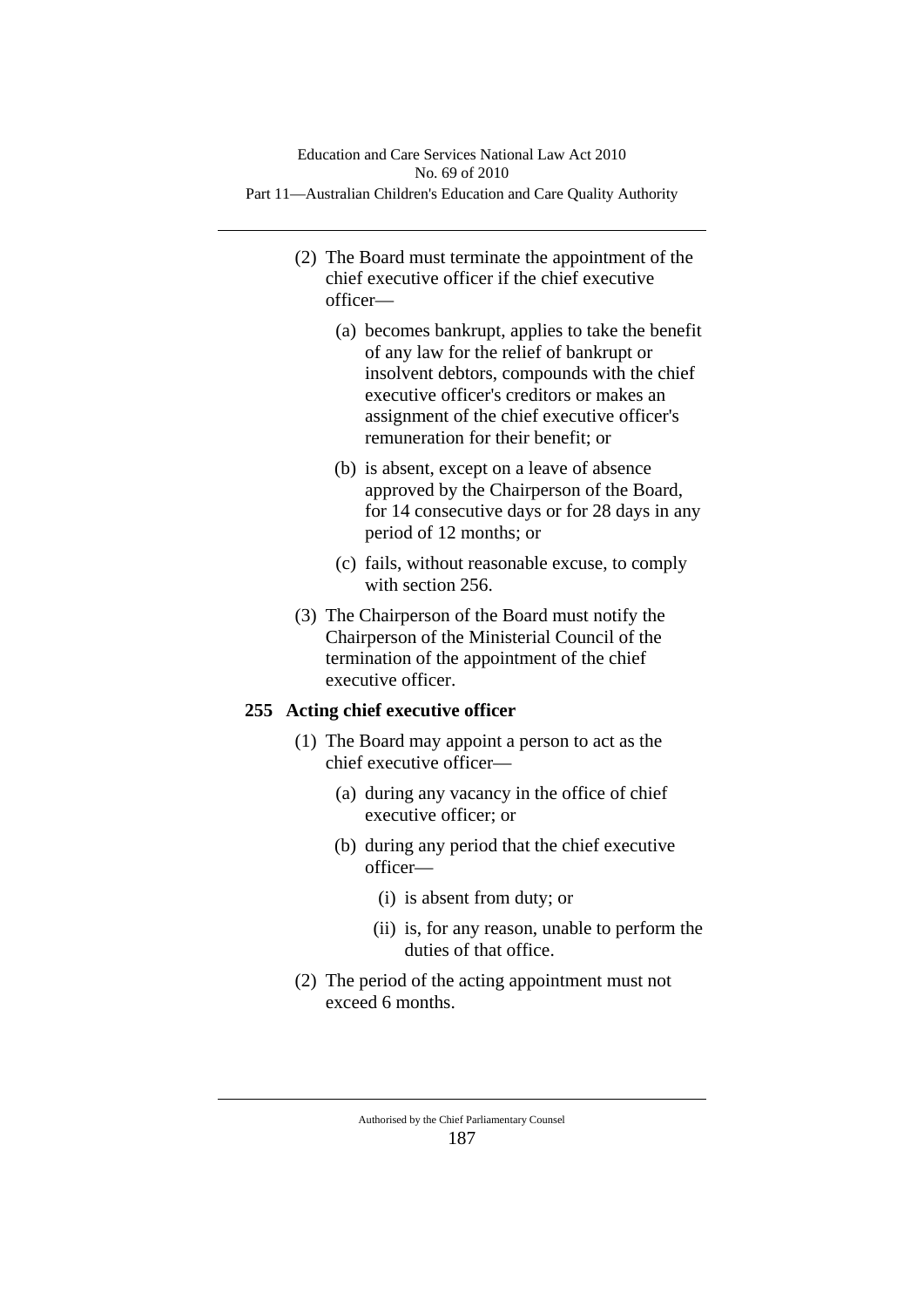## **256 Disclosure of interests**

The chief executive officer must give written notice to the Chairperson of the Board as soon as possible of any direct or indirect personal or pecuniary interest that the chief executive officer has, or acquires, or may acquire, that conflicts or could conflict with the proper carrying out of the chief executive officer's functions.

### **Subdivision 5—Staff, consultants and contractors**

## **257 Staff of National Authority**

- (1) The National Authority may, for the purpose of carrying out its functions, employ staff.
- (2) The staff of the National Authority are to be employed on the terms and conditions determined by the National Authority from time to time.
- (3) Subsection (2) is subject to any relevant industrial award or agreement that applies to the staff.

### **258 Staff seconded to National Authority**

The National Authority may, in consultation with the relevant Regulatory Authority or the relevant Commonwealth Department, make arrangements for the secondment of staff.

### **259 Consultants and contractors**

- (1) The National Authority may engage persons with suitable qualifications and experience as consultants or contractors.
- (2) The terms and conditions of engagement of consultants or contractors are as decided by the National Authority from time to time.

\_\_\_\_\_\_\_\_\_\_\_\_\_\_\_\_\_\_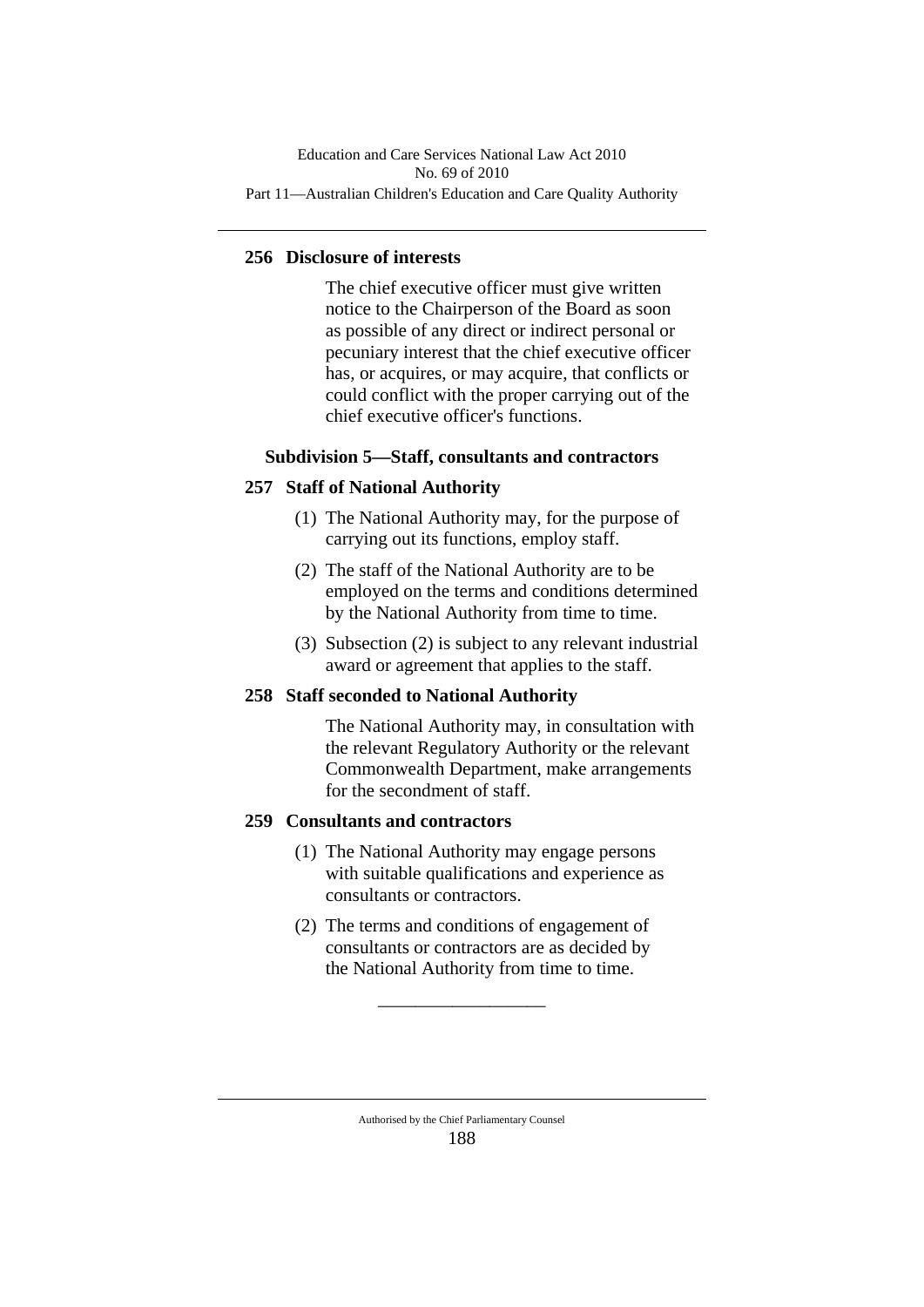Part 12—Regulatory Authority Education and Care Services National Law Act 2010 No. 69 of 2010

#### **PART 12—REGULATORY AUTHORITY**

### **260 Functions of Regulatory Authority**

The Regulatory Authority has the following functions under this Law in relation to this jurisdiction—

- (a) to administer the National Quality Framework;
- (b) to assess approved education and care services against the National Quality Standard and the national regulations and determine the ratings of those services;
- (c) to monitor and enforce compliance with this Law;
- (d) to receive and investigate complaints arising under this Law;
- (e) in conjunction with the National Authority and the relevant Commonwealth Department, to educate and inform education and care services and the community in relation to the National Quality Framework;
- (f) to work in collaboration with the National Authority to support and promote continuous quality improvements in education and care services;
- (g) to undertake information collection, review and reporting for the purposes of—
	- (i) the regulation of education and care services; and
	- (ii) reporting on the administration of the National Quality Framework; and
	- (iii) the sharing of information under this Law;

Authorised by the Chief Parliamentary Counsel 189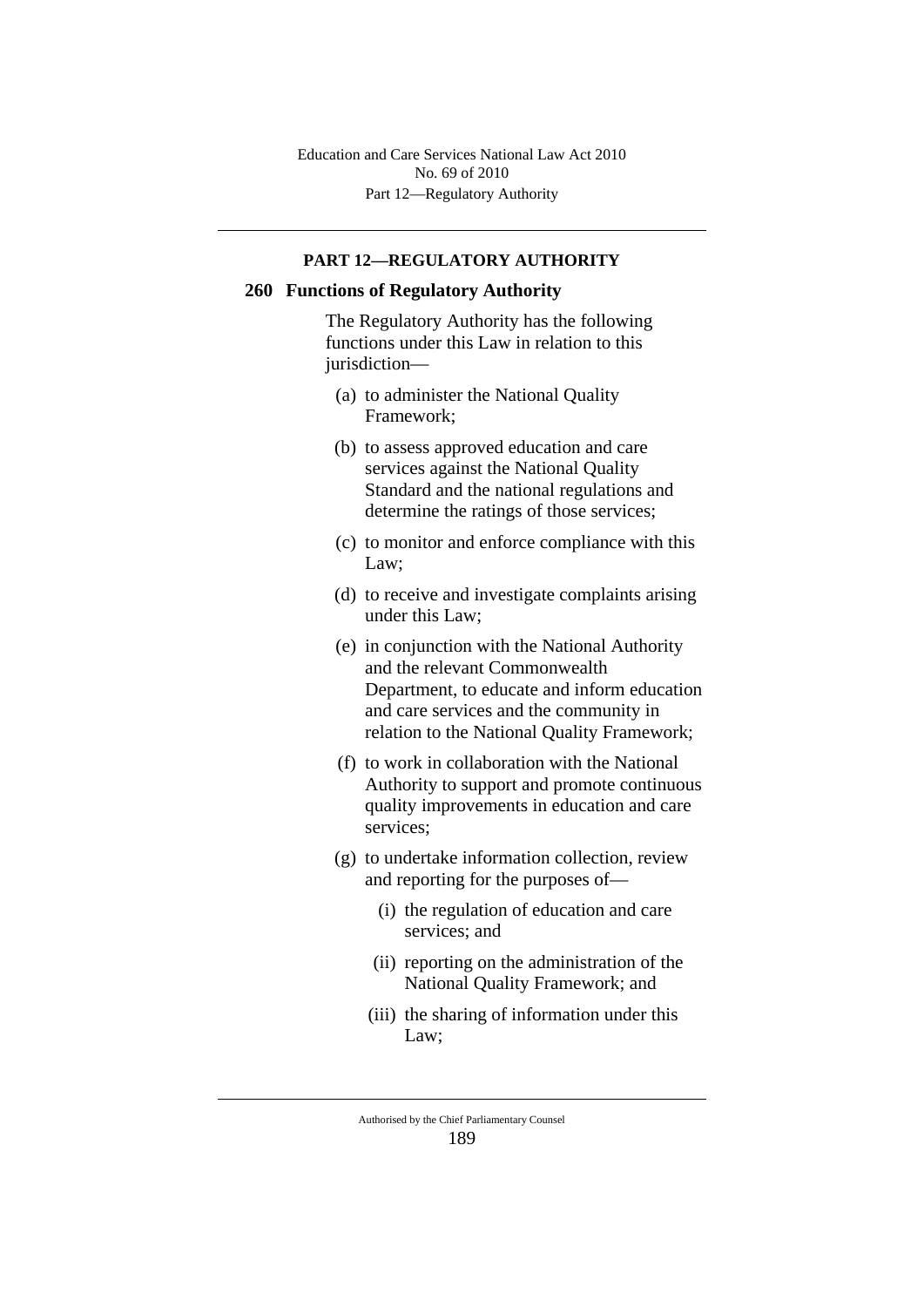(h) any other functions conferred on the Regulatory Authority under this Law.

## **261 Powers of Regulatory Authority**

- (1) The Regulatory Authority has the power to do all things that are necessary or convenient to be done for, or in connection with, or that are incidental to the carrying out of its functions under this Law.
- (2) Without limiting subsection (1), the Regulatory Authority has the following powers under this Law in relation to this jurisdiction—
	- (a) to collect, hold and use information obtained under this Law by the Regulatory Authority or the National Authority about the provision of education and care to children including information about outcomes for children and information about providers of education and care services in each participating jurisdiction;
	- (b) subject to the Privacy Act 1988 of the Commonwealth, to collect, hold and use information about providers of education and care services, family day care educators and nominated supervisors;
	- (c) to maintain and publish registers of approved providers and approved education and care services;
	- (d) to publish information about the National Quality Framework, including ratings and prescribed information about compliance with this Law;
	- (e) to collect, waive, reduce, defer and refund fees (including late payment fees) and enter into agreements in relation to fees;

**Sch. s. 261(2)(b) substituted by No. 9/2017 s. 53(4).**

**Sch. s. 261(2)(c) substituted by No. 9/2017 s. 53(4).**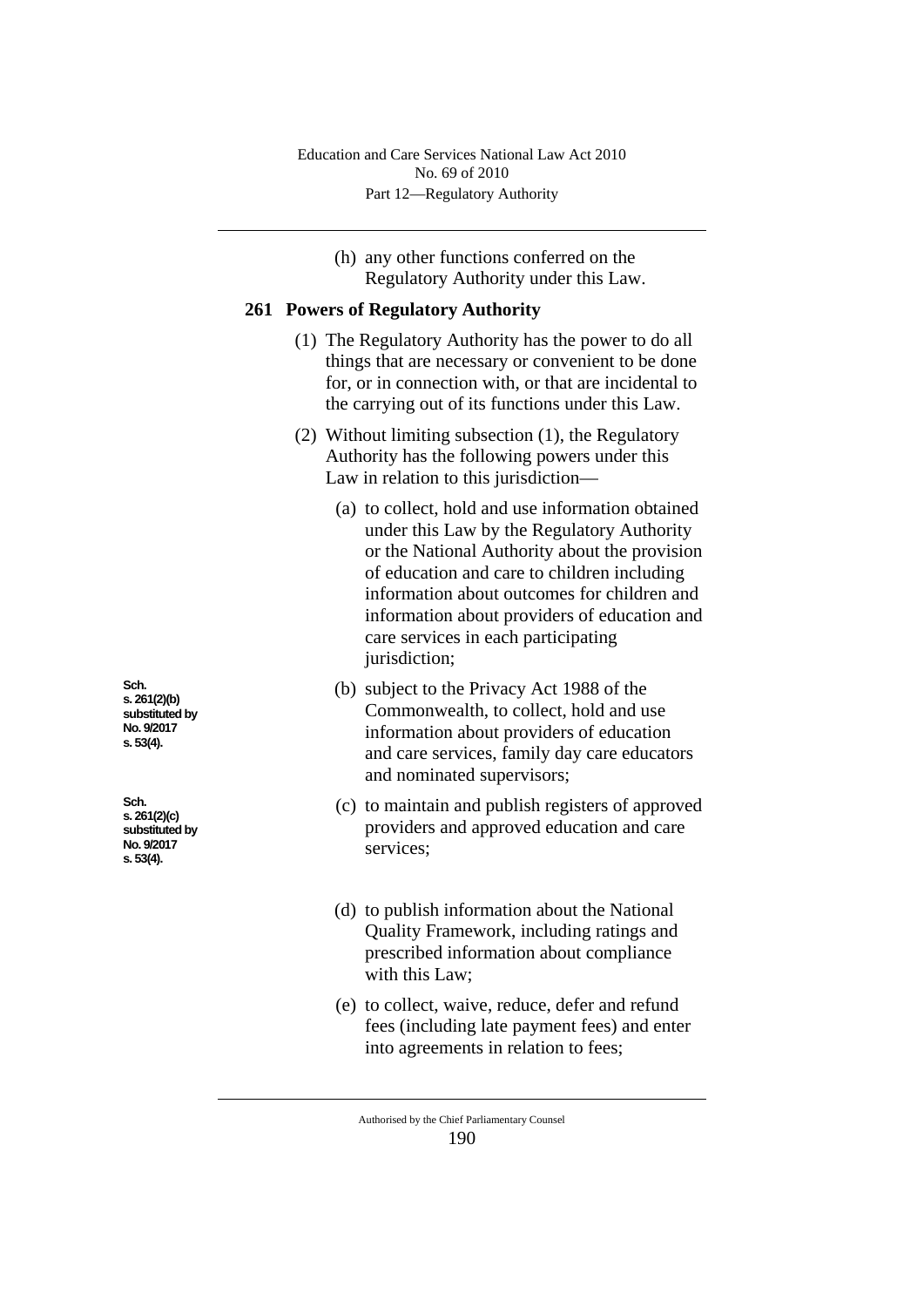- (f) to enter into agreements relating to fees and funding with the National Authority;
- (g) to exercise any other powers conferred on it by this Law.

## **262 Delegations**

- (1) The Regulatory Authority may in writing delegate any of its functions and powers under this Law (other than this power of delegation) to—
	- (a) any person employed under a public sector law of this jurisdiction; or
	- (b) a prescribed person or a person in a prescribed class of persons.
- (2) A delegate of the Regulatory Authority must disclose to the Regulatory Authority, at the request of the Authority, any direct or indirect personal or pecuniary interest the delegate may have in relation to the delegated functions and powers.

\_\_\_\_\_\_\_\_\_\_\_\_\_\_\_\_\_\_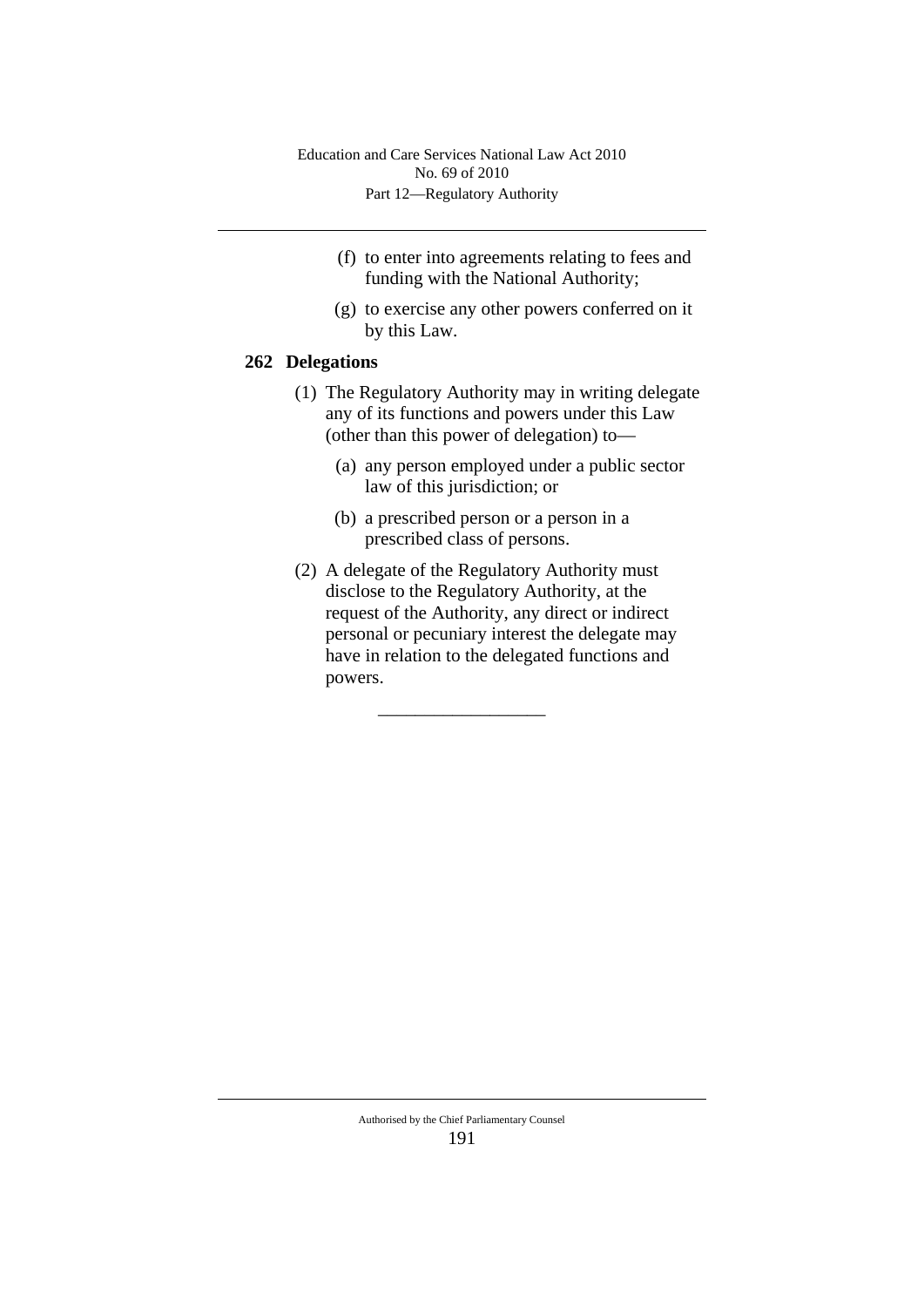#### **PART 13—INFORMATION, RECORDS AND PRIVACY**

#### **Division 1—Privacy**

### **263 Application of Commonwealth Privacy Act**

- (1) The Privacy Act applies as a law of a participating jurisdiction for the purposes of the National Quality Framework.
- (2) For the purposes of subsection (1), the Privacy Act applies—
	- (a) as if a reference to the Office of the Privacy Commissioner were a reference to the Office of the National Education and Care Services Privacy Commissioner; and
	- (b) as if a reference to the Privacy Commissioner were a reference to the National Education and Care Services Privacy Commissioner; and
	- (c) with any other modifications made by the national regulations.
- (3) Without limiting subsection  $(2)(c)$ , the national regulations may—
	- (a) provide that the Privacy Act applies under subsection (1) as if a provision of the Privacy Act specified in the national regulations were omitted; or
	- (b) provide that the Privacy Act applies under subsection (1) as if an amendment to the Privacy Act made by a law of the Commonwealth, and specified in the national regulations, had not taken effect; or
	- (c) confer jurisdiction on a tribunal or court of a participating jurisdiction.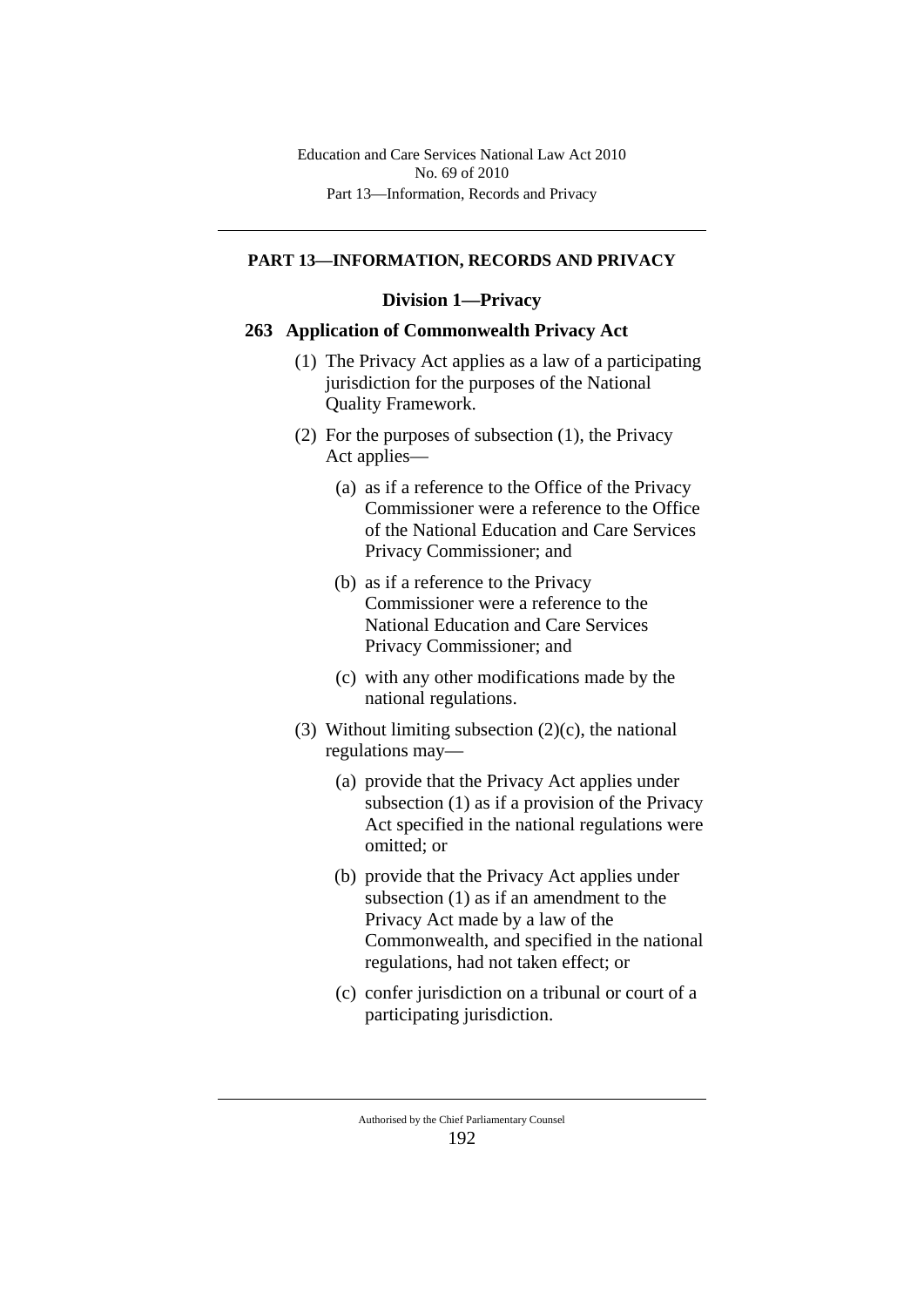(4) In this section—

*Privacy Act* means the Privacy Act 1988 of the Commonwealth, as in force from time to time.

## **Division 2—Application of Commonwealth FOI Act**

### **264 Application of Commonwealth FOI Act**

- (1) The FOI Act applies as a law of a participating jurisdiction for the purposes of the National Quality Framework.
- (2) For the purposes of subsection (1), the FOI Act applies—
	- (a) as if a reference to the Office of the Victorian Information Commissioner were a reference to the Office of the National Education and Care Services Freedom of Information Commissioner; and
	- (b) as if a reference to the Information Commissioner were a reference to the National Education and Care Services Freedom of Information Commissioner; and
	- (c) with any other modifications made by the national regulations.
- (3) Without limiting subsection (2), the national regulations may—
	- (a) provide that the FOI Act applies under subsection (1) as if a provision of the FOI Act specified in the national regulations were omitted; or
	- (b) provide that the FOI Act applies under subsection (1) as if an amendment to the FOI Act made by a law of the Commonwealth, and specified in the national regulations, had not taken effect; or

**S. 264(2)(a) amended by No. 20/2017 s. 134(Sch. 1 item 7(a)).**

**S. 264(2)(b) amended by No. 20/2017 s. 134(Sch. 1 item 7(b)).**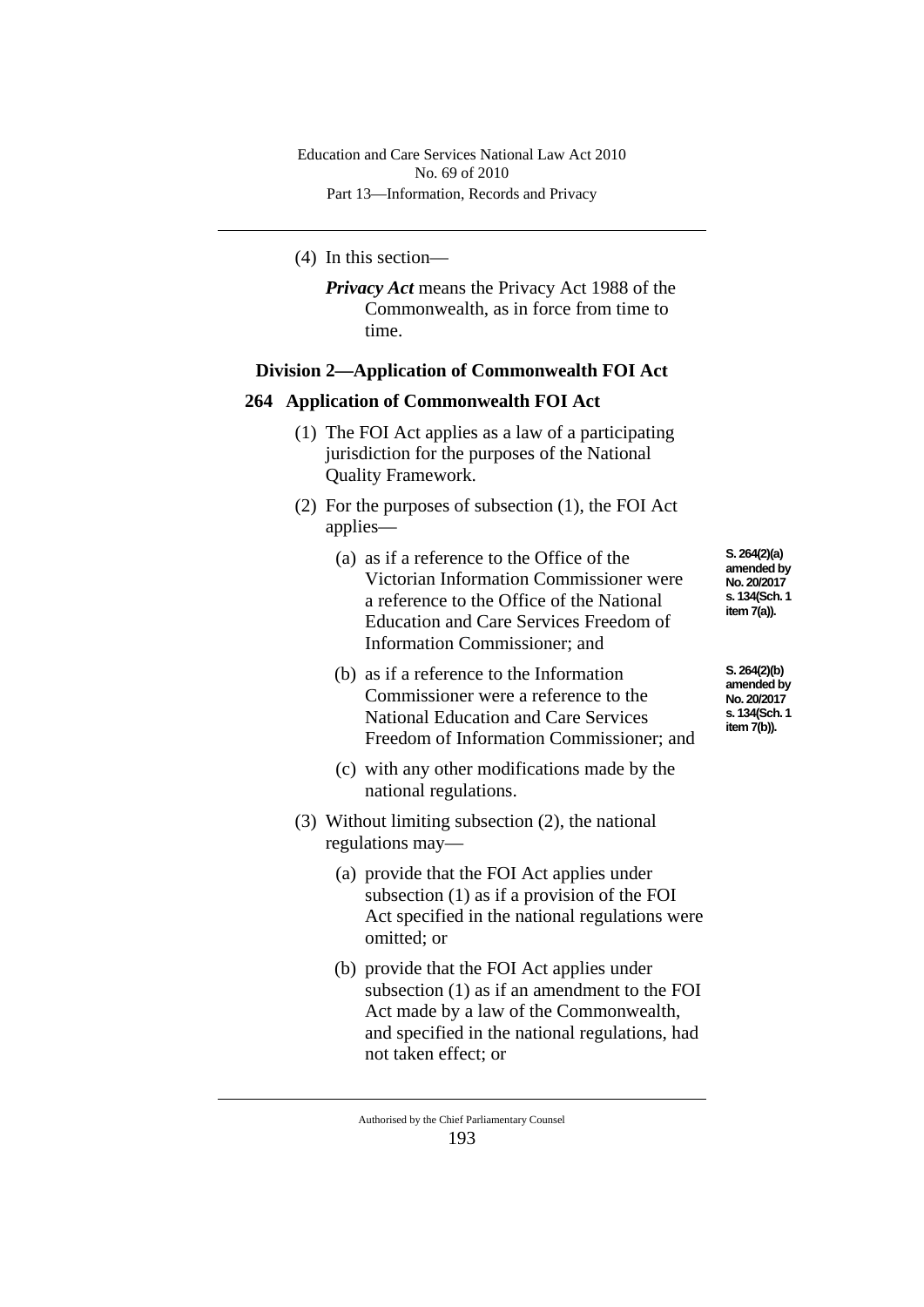- (c) confer jurisdiction on a tribunal or court of a participating jurisdiction.
- (4) In this section—
	- *FOI Act* means the Freedom of Information Act 1982 of the Commonwealth, as in force from time to time.

# **Division 3—Application of New South Wales State Records Act**

## **265 Application of State Records Act**

- (1) The State Records Act applies as a law of a participating jurisdiction for the purposes of the National Quality Framework except to the extent that this Law applies to a Regulatory Authority and the records of a Regulatory Authority.
- (2) The national regulations may modify the State Records Act for the purposes of this Law.
- (3) Without limiting subsection (2), the national regulations may—
	- (a) provide that the State Records Act applies under subsection (1) as if a provision of the State Records Act specified in the national regulations were omitted; or
	- (b) provide that the State Records Act applies under subsection (1) as if an amendment to the State Records Act made by a law of New South Wales, and specified in the national regulations, had not taken effect; or
	- (c) confer jurisdiction on a tribunal or court of a participating jurisdiction.
- (4) In this section—
	- *State Records Act* means the State Records Act 1998 of New South Wales, as in force from time to time.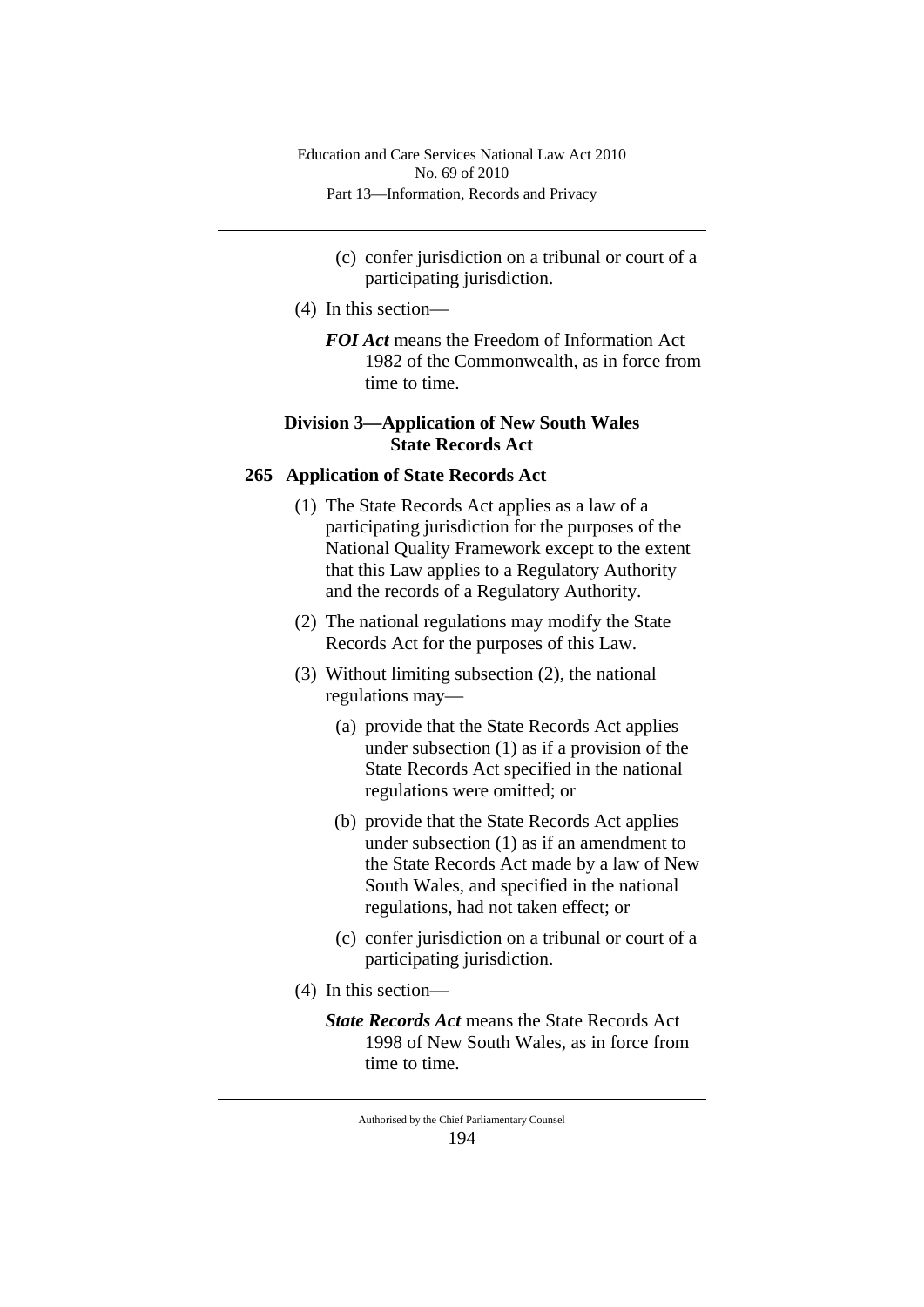### **Division 4—Registers**

## **266 Register of approved providers**

- (1) The National Authority must keep a register of approved providers.
- (2) The register must contain—
	- (a) the name of each approved provider; and
	- (b) any other prescribed information.
- (3) The register of approved providers may be inspected at the office of the National Authority during normal office hours without charge.
- (4) A person may obtain a copy of, or extract from, the register of approved providers on payment of the prescribed fee.

#### **267 Register of education and care services**

- (1) The Regulatory Authority must keep a register of approved education and care services operating in the participating jurisdiction.
- (2) The register of approved education and care services must contain the following information—
	- (a) the name of each service;
	- (b) the name of the approved provider of each service;
	- (c) except in the case of a family day care service, the address of each education and care service premises;
	- (d) in the case of an approved family day care service, the address of the principal office of the service;
	- (e) the rating levels for each service;
	- (f) any other prescribed information.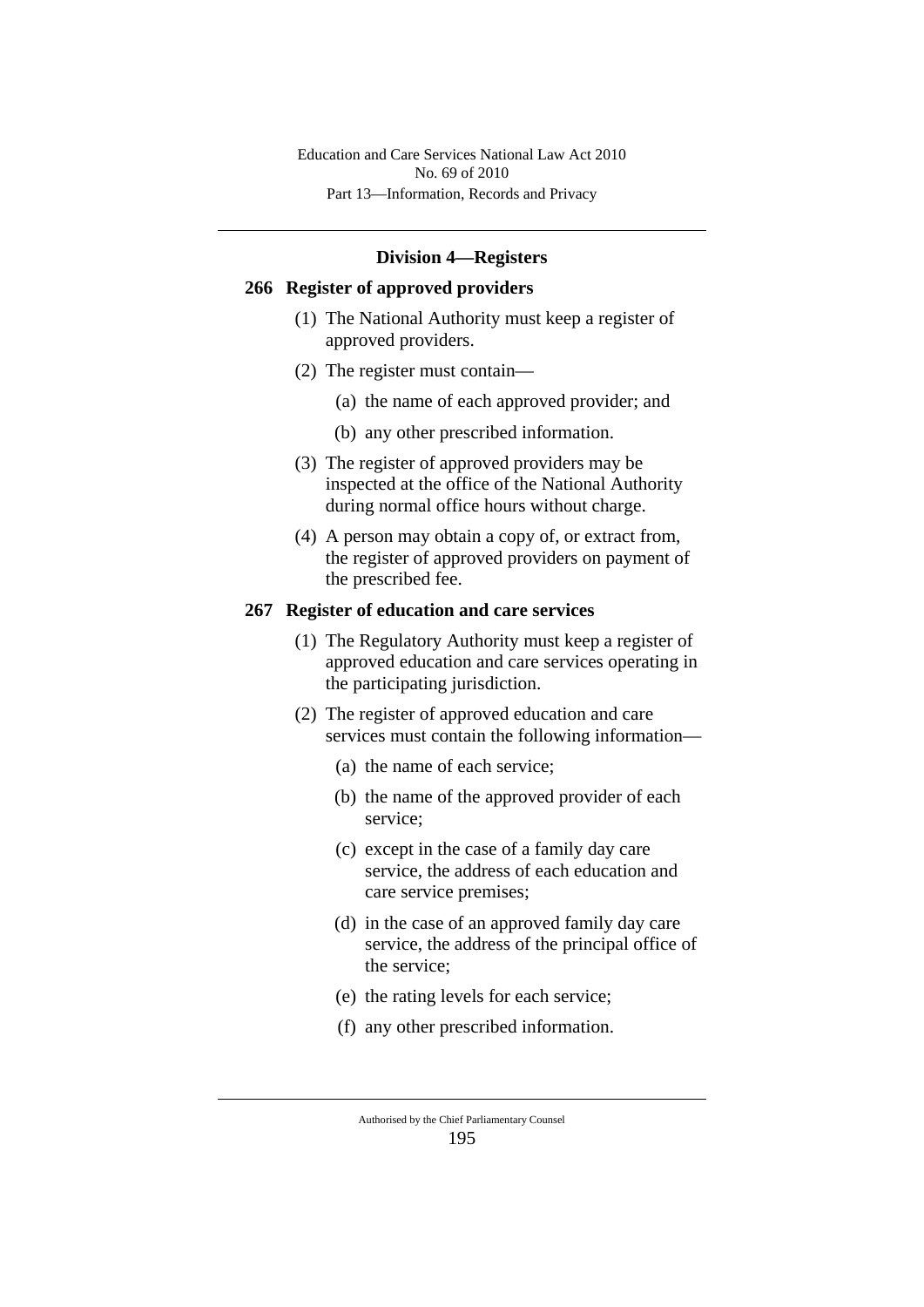- (3) The register of approved education and care services may be inspected at the office of the Regulatory Authority during normal office hours without charge.
- (4) A person may obtain a copy of, or extract from, the register of approved education and care services on payment of the prescribed fee.
- (5) The Regulatory Authority must provide a copy of the register of approved education and care services (as updated from time to time) to the National Authority and the relevant Commonwealth Department.

\* \* \* \* \*

**Sch. s. 268 amended by No. 80/2011 s. 75, repealed by No. 9/2017 s. 61.**

**Sch. s. 269 substituted by No. 9/2017 s. 62.**

### **269 Register of family day care educators, co-ordinators and assistants**

- (1) The approved provider of a family day care service must keep a register at the principal office of the service that contains the prescribed information in respect of the following persons—
	- (a) each family day care educator engaged by or registered with the service;
	- (b) each family day care co-ordinator employed or engaged by the service;
	- (c) each family day care educator assistant engaged by or registered with the service.

Penalty: \$4000, in the case of an individual.

\$20 000, in any other case.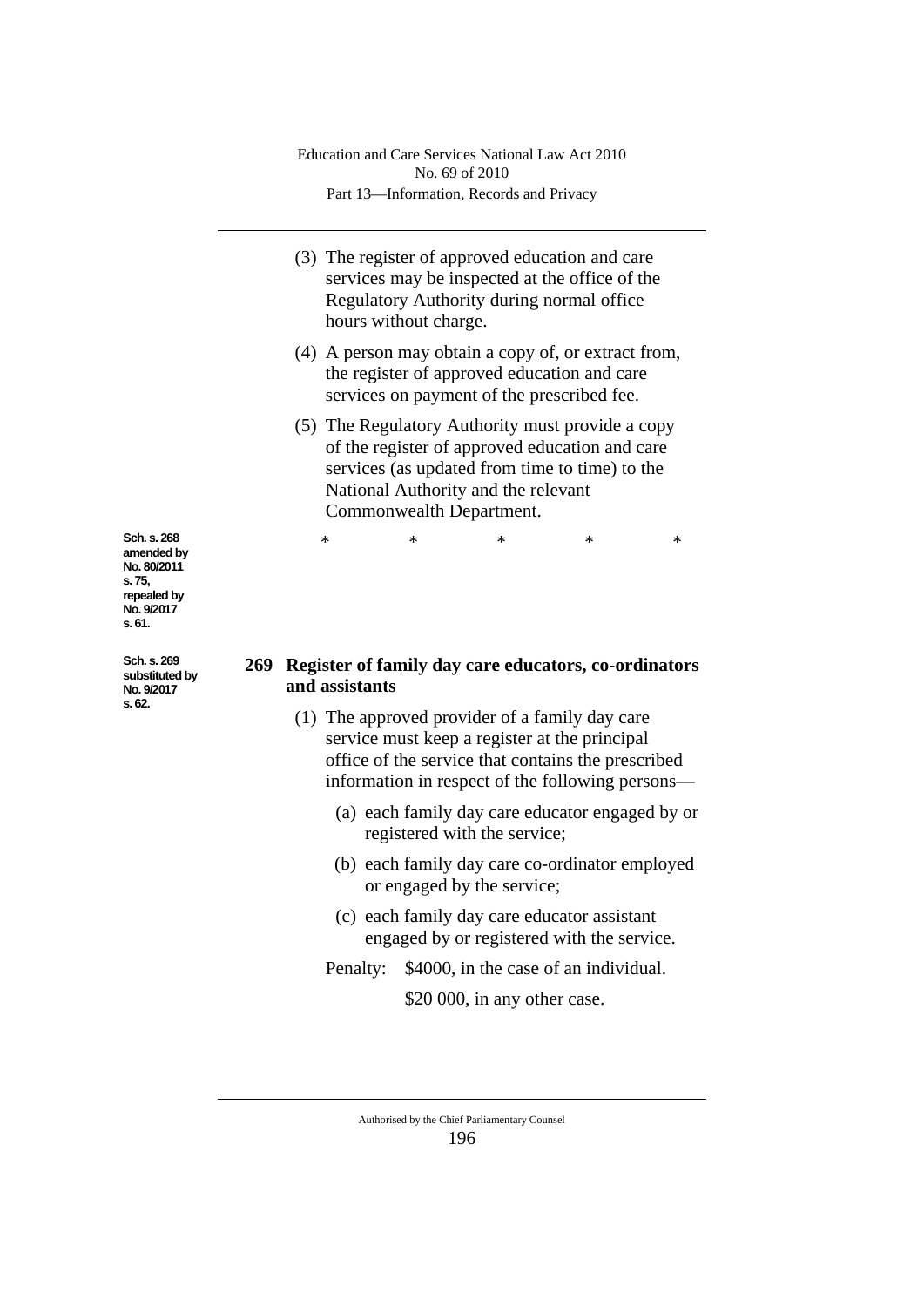(2) The approved provider must take reasonable steps to ensure that the information contained in the register is accurate.

Penalty: \$2000.

(3) The approved provider must provide any information on the register and any changes to the information on the register to the Regulatory Authority on request within 24 hours of the Regulatory Authority's request.

Penalty: \$4000, in the case of an individual.

\$20 000, in any other case.

# **Division 5—Publication of information**

# **270 Publication of information**

- (1) The National Authority and the Regulatory Authority may publish the following information about approved providers, approved education and care services and nominated supervisors—
	- (a) the name of each provider, service or supervisor;
	- (b) except in the case of approved family day care services, the address of each education and care service premises;
	- (c) in the case of approved family day care services, the address of the principal office of each service;
	- (d) the rating levels of each approved education and care service;
	- (e) other prescribed information in respect of approved education and care services.
		- Authorised by the Chief Parliamentary Counsel 197

**Sch. s. 270(1) amended by No. 9/2017 s. 63(1).**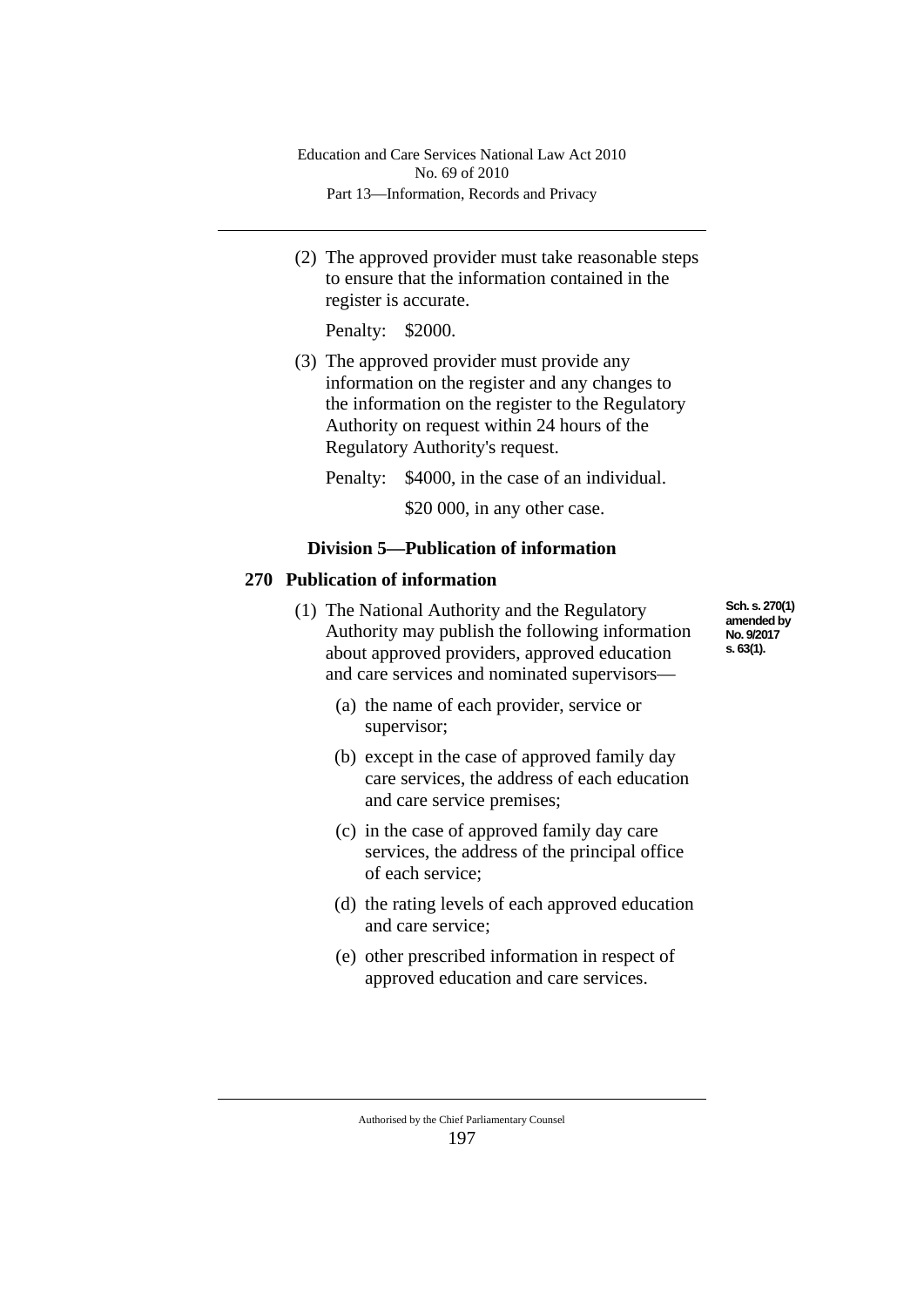|                                                                     | Education and Care Services National Law Act 2010<br>No. 69 of 2010                                                                                                                            |
|---------------------------------------------------------------------|------------------------------------------------------------------------------------------------------------------------------------------------------------------------------------------------|
|                                                                     | Part 13-Information, Records and Privacy                                                                                                                                                       |
|                                                                     | (2) The National Authority-                                                                                                                                                                    |
| Sch.<br>s. 270(2)(a)<br>substituted by<br>No. 9/2017<br>s. 63(2).   | (a) must publish on its website the register of<br>approved providers; and                                                                                                                     |
|                                                                     | (b) may publish on its website the register of<br>approved education and care services as kept<br>by a Regulatory Authority.                                                                   |
|                                                                     | (3) The Regulatory Authority must publish on its<br>website the register of approved education and<br>care services kept by the Regulatory Authority.                                          |
|                                                                     | (4) The relevant Commonwealth Department is<br>authorised to publish the register of approved<br>education and care services on a website kept by<br>that department.                          |
|                                                                     | (5) The Regulatory Authority may publish the<br>prescribed information about—                                                                                                                  |
| Sch.<br>s. 270(5)(a)<br>amended by<br>No. 9/2017<br>S. 63(3).       | (a) enforcement actions taken under this Law,<br>including information about compliance<br>notices, prosecutions, enforceable<br>undertakings, suspension or cancellation<br>of approvals; and |
|                                                                     | (b) any prescribed matters.                                                                                                                                                                    |
|                                                                     | (6) Information published under this section must not<br>include information that could identify or lead to<br>the identification of an individual other than—                                 |
| Sch.<br>s. 270(6)(a)<br>amended by<br>No. 9/2017<br>s. 63(4)(a).    | (a) an approved provider or nominated<br>supervisor; or                                                                                                                                        |
| Sch.<br>s. 270(6)(b)<br>amended by<br>No. 9/2017<br>$s. 63(4)(b)$ . | (b) a person who is being prosecuted for an<br>offence against this Law; or                                                                                                                    |
|                                                                     |                                                                                                                                                                                                |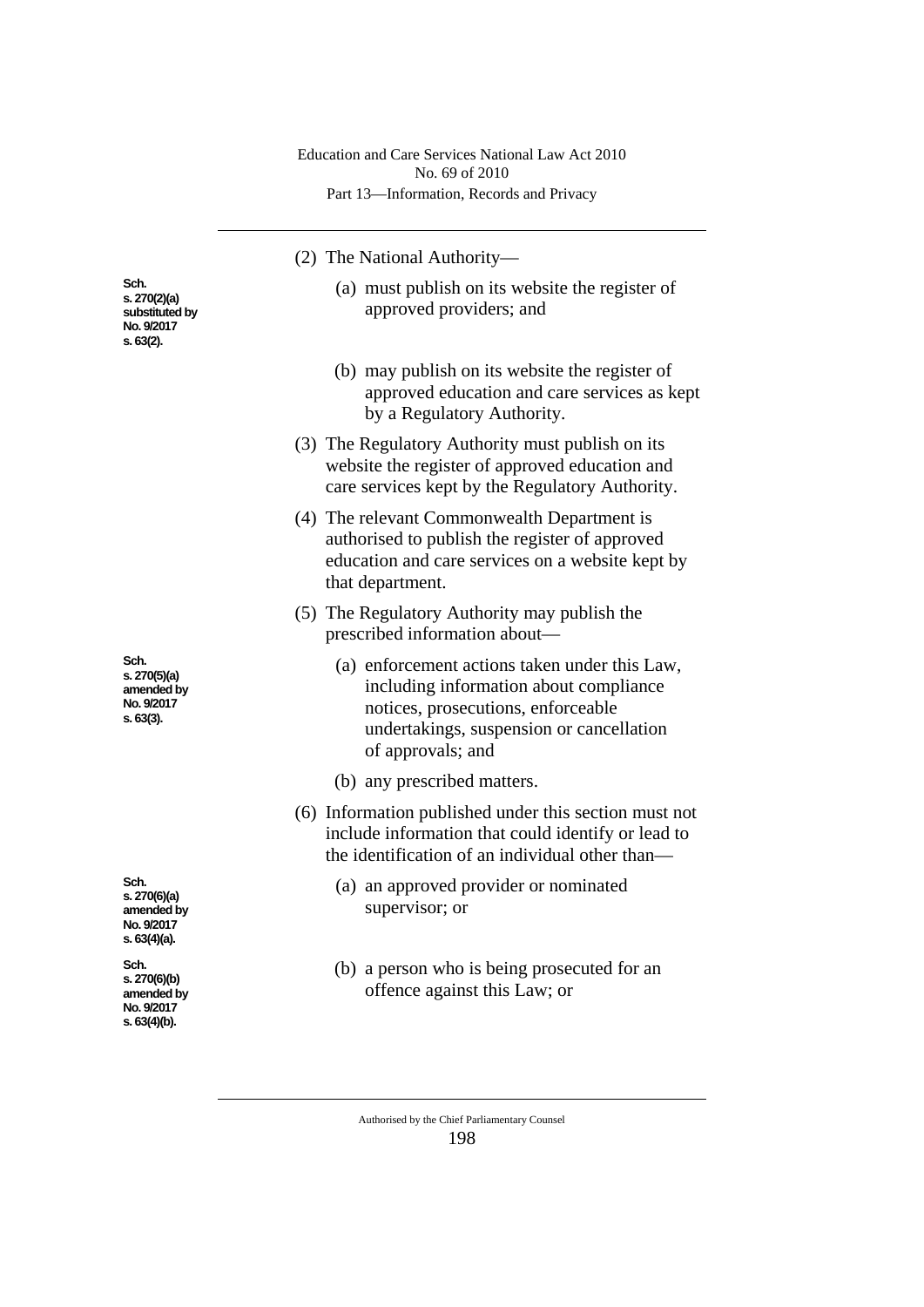(c) if the Regulatory Authority is satisfied that it is in the public interest to do so, a person with management or control of an education and care service.

## **Division 6—Disclosure of information**

#### **271 Disclosure of information to other authorities**

- (1) The National Authority may disclose information in respect of an education and care service for a purpose listed in subsection (4), to—
	- (a) a relevant Commonwealth Government Department; or
	- (b) any State or Territory Government Department; or
	- (c) any Commonwealth, State or Territory public authority; or
	- (d) any State or Territory local authority; or
	- (e) a Regulatory Authority of a participating jurisdiction.
- (2) The Regulatory Authority may disclose information in respect of an education and care service for a purpose listed in subsection (4), to—
	- (a) a relevant Commonwealth Government Department; or
	- (b) any State or Territory Government Department; or
	- (c) any Commonwealth, State or Territory public authority; or
	- (d) any State or Territory local authority; or
	- (e) a Regulatory Authority of another participating jurisdiction.

Authorised by the Chief Parliamentary Counsel 199

**Sch. s. 270(6)(c) inserted by No. 9/2017 s. 63(4)(c).**

**Sch. s. 271 substituted by No. 9/2017 s. 64.**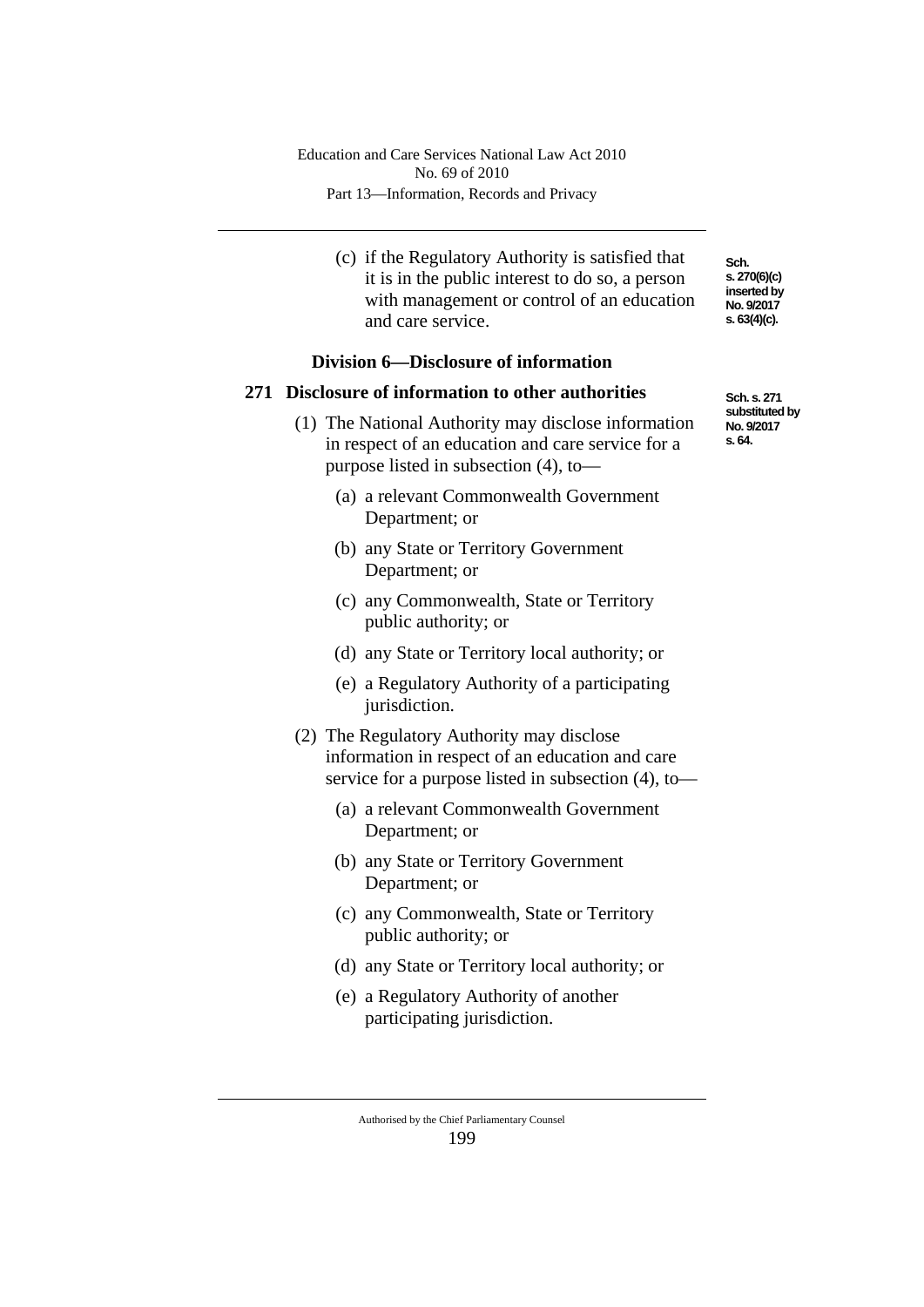- (3) The National Authority, the Regulatory Authority and any Government Department, public authority or local authority may disclose information to each other in respect of an education and care service for a purpose listed in subsection (4).
- (4) The purposes for disclosure of information under this section are—
	- (a) the disclosure is reasonably necessary to promote the objectives of the national education and care services quality framework; or
	- (b) the disclosure is for the purposes of enabling or assisting the other entity to perform or exercise any of its functions or powers under this Law; or
	- (c) the disclosure is for the purposes of research or the development of National, State or Territory policy with respect to education and care services; or
	- (d) the disclosure is for a purpose relating to the funding of education and care services; or
	- (e) the disclosure is for a purpose relating to the payment of benefits or allowances to persons using education and care services, provided the disclosure of information is not otherwise prohibited by law.
- (5) The Regulatory Authority must disclose to the Regulatory Authorities of other participating jurisdictions the suspension or cancellation of a working with children check, working with children card or teacher registration of a nominated supervisor of which it is notified under this Law.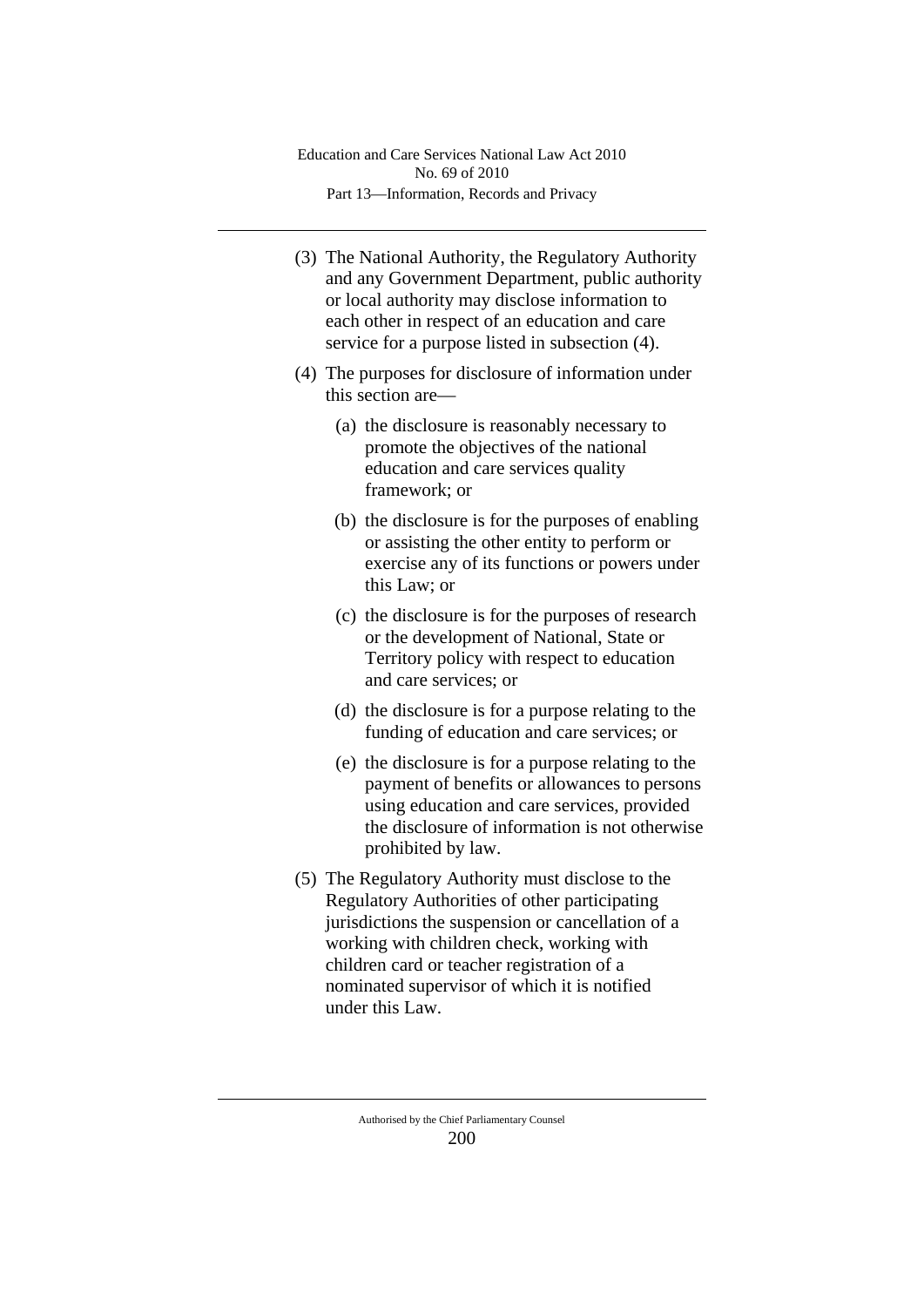- (6) The Regulatory Authority may disclose to the head of the government department responsible for the administration of a working with children law, any prohibition notice given under this Law as applying in any participating jurisdiction in respect of the person.
- (7) A disclosure of information under this section is subject to Division 1 and any protocol agreed for the purposes of this section by—
	- (a) the National Authority, all participating jurisdictions and the Commonwealth; and
	- (b) subject to any protocol referred to in paragraph (a), the National Authority and the Regulatory Authority, or the National Authority, the Regulatory Authority and any Regulatory Authority of another participating jurisdiction.
- (8) Information disclosed under this section for the purpose of research or the development of National, State or Territory policy with respect to education and care services must not include information that could identify or lead to the identification of an individual other than—
	- (a) an approved provider or a nominated supervisor; or
	- (b) a family day care educator who has been suspended from providing education and care to children as part of a family day care service; or
	- (c) a person to whom a prohibition notice applies; or
	- (d) a person who is being prosecuted for an offence against this Law.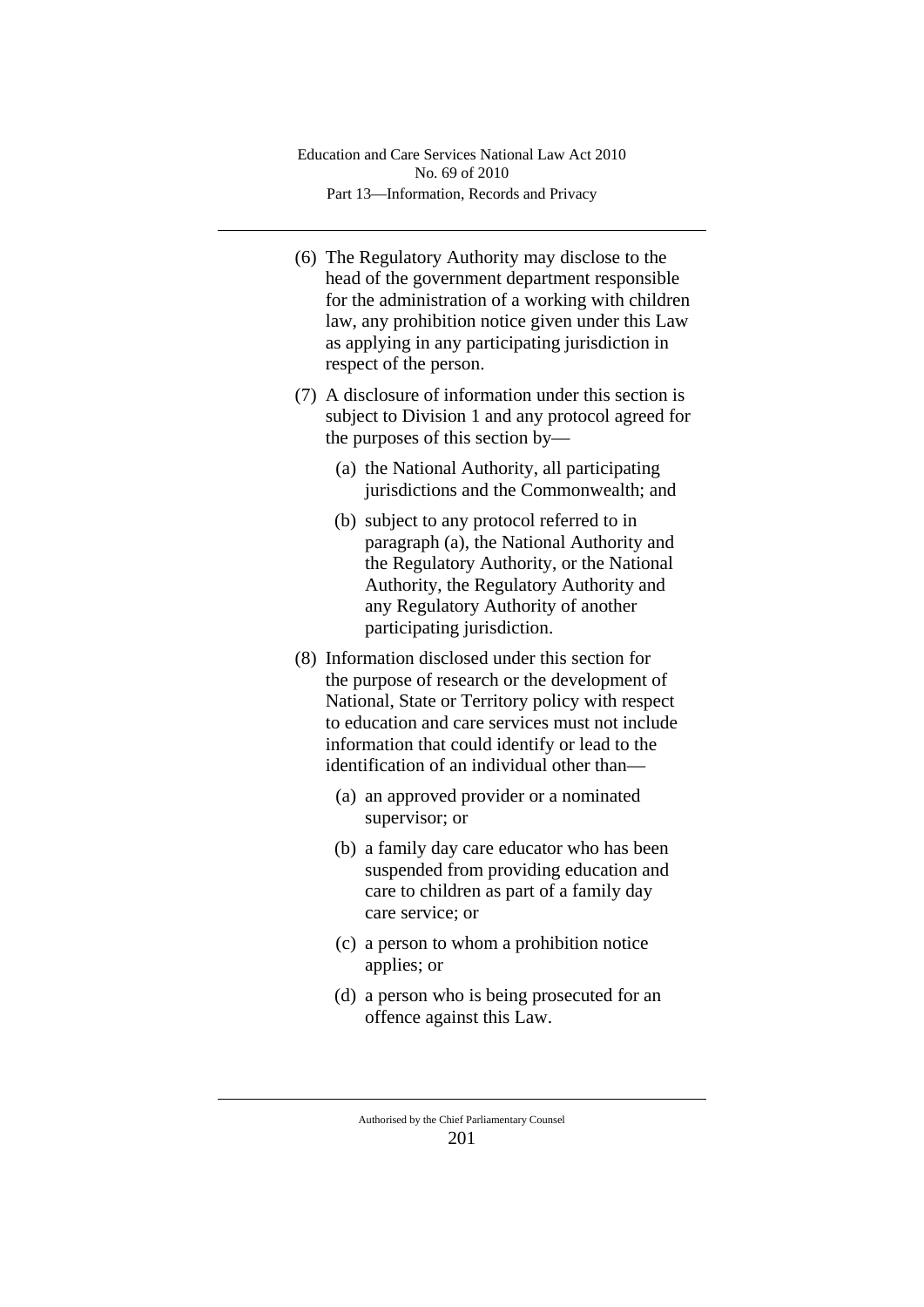**Sch. s. 272 substituted by No. 9/2017 s. 64.**

# **272 Disclosure of information to education and care services**

- (1) At the request of an approved provider, the National Authority or the Regulatory Authority may disclose the following information to the provider, if the National Authority or Regulatory Authority considers on reasonable grounds that the provider requires the information to comply with the provider's obligations under this Law—
	- (a) whether a person named in the request is subject to a prohibition notice given under section 182;
	- (b) whether a family day care educator named in the request has been suspended from providing education and care to children as part of a family day care service under section 178.
- (2) A disclosure of information under this section is subject to Division 1 and any protocol agreed for the purposes of this section by—
	- (a) the National Authority, all participating jurisdictions and the Commonwealth; and
	- (b) subject to any protocol referred to in paragraph (a), the National Authority and the Regulatory Authority, or the National Authority, the Regulatory Authority and any Regulatory Authority of another participating jurisdiction.

# **273 Duty of confidentiality**

(1) An individual who is, or who has been, a person exercising functions under this Law must not disclose to another person protected information.

Penalty: \$5000.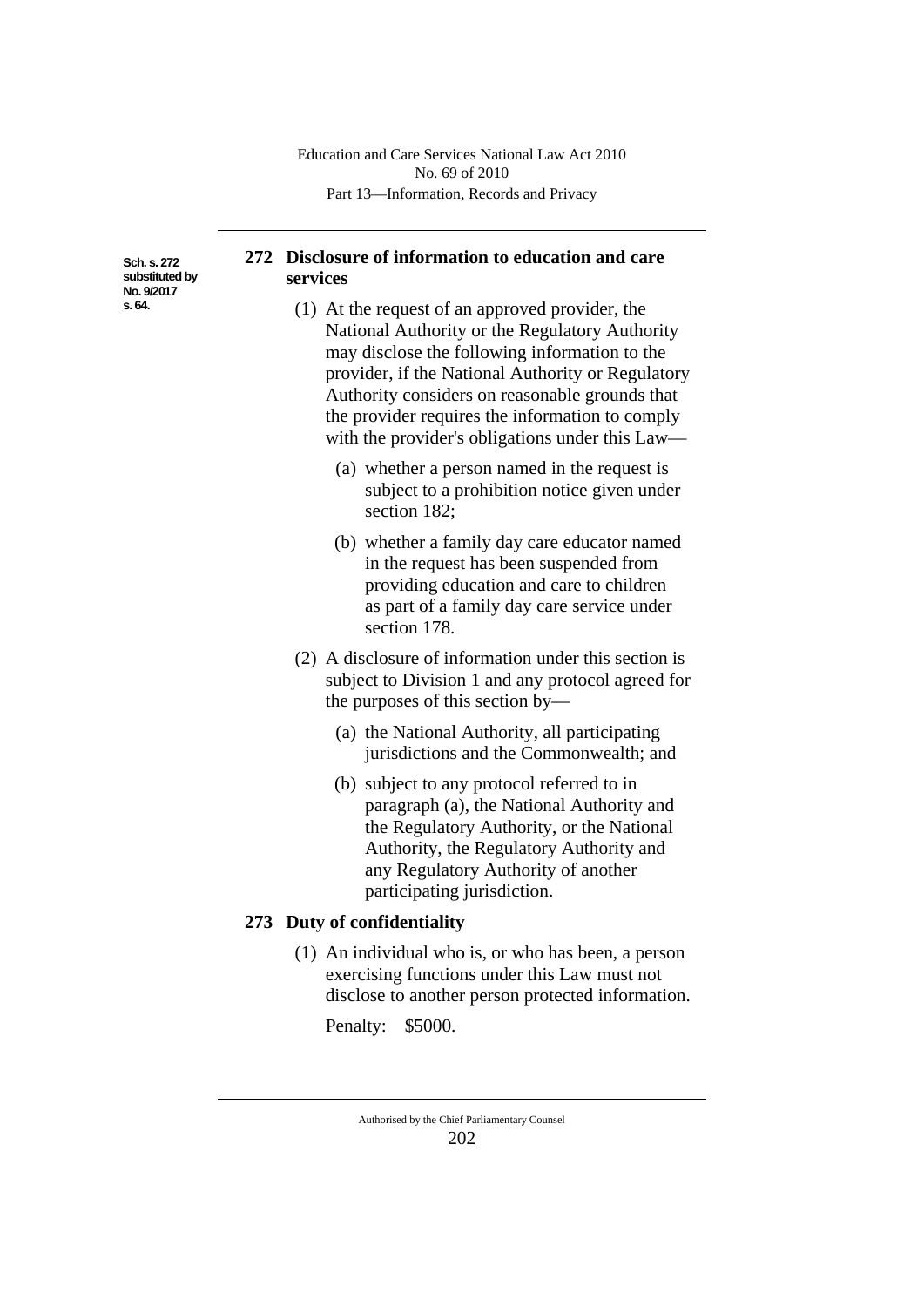Part 13—Information, Records and Privacy Education and Care Services National Law Act 2010 No. 69 of 2010

- (2) However, subsection (1) does not apply if—
	- (a) the information is disclosed in the exercise of a function under, or for the purposes of, or in accordance with, this Law; or
	- (b) the disclosure is authorised or required by any law of a participating jurisdiction, or is otherwise required or permitted by law; or
	- (c) the disclosure is with the agreement of the person to whom the information relates; or
	- (d) the information relates to proceedings before a court or tribunal and the proceedings are or were open to the public; or
	- (e) the information is, or has been accessible to the public, including because it was published for the purposes of, or in accordance with, this Law; or
	- (f) the disclosure is otherwise authorised by the Ministerial Council.
- (3) In this section—

*protected information* means information—

- (a) that is personal to a particular individual and that identifies or could lead to the identification of the individual; and
- (b) that comes to a person's knowledge in the course of, or because of, the person exercising functions under this Law.

\_\_\_\_\_\_\_\_\_\_\_\_\_\_\_\_\_\_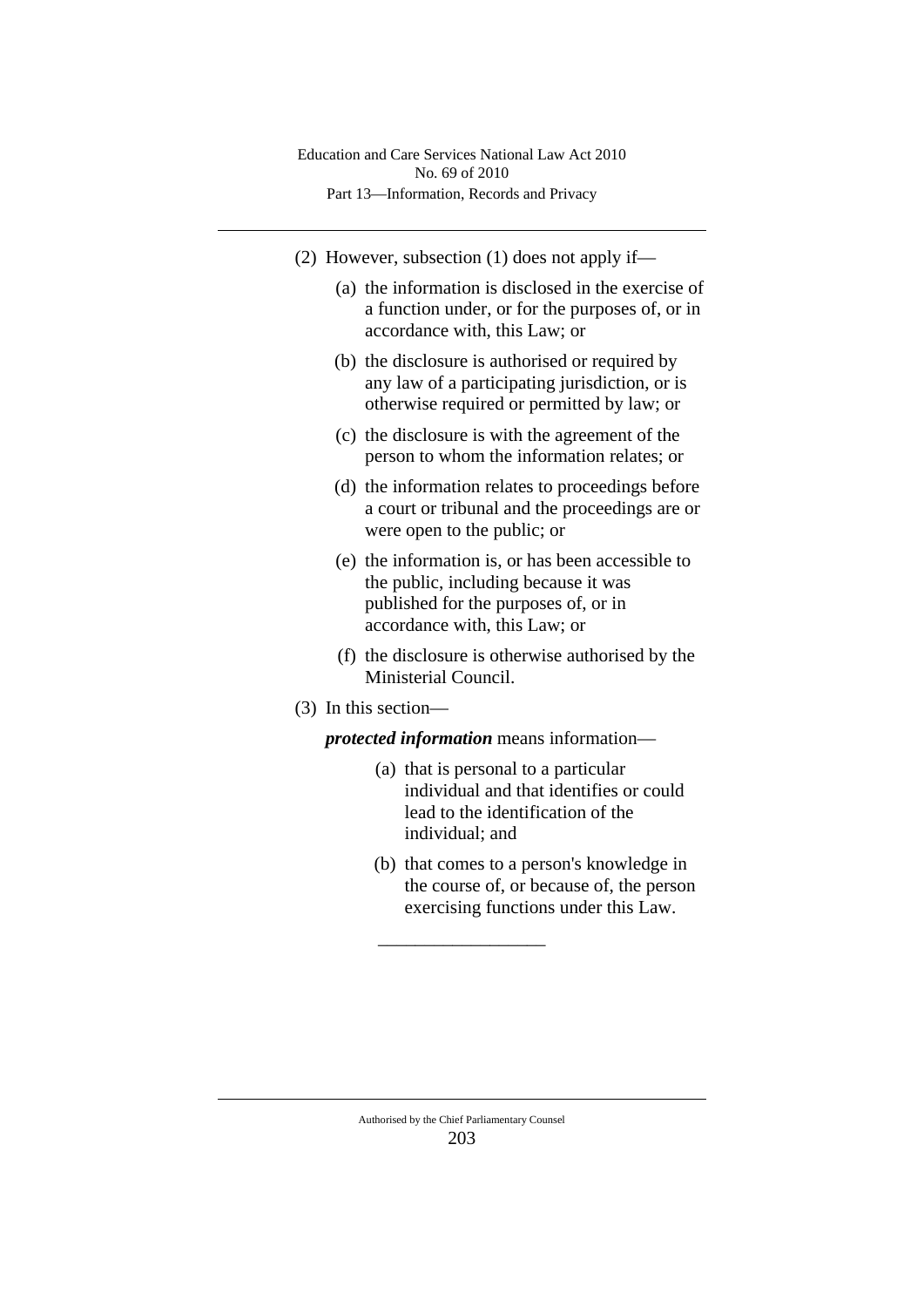### **PART 14—MISCELLANEOUS**

### **Division 1—Finance**

## **274 Australian Children's Education and Care Quality Authority Fund**

- (1) The Australian Children's Education and Care Quality Authority Fund is established.
- (2) The Authority Fund is a fund to be administered by the National Authority.
- (3) The National Authority may establish accounts with any financial institution for money in the Authority Fund.
- (4) The Authority Fund does not form part of the consolidated fund or consolidated account of a participating jurisdiction or the Commonwealth.

#### **275 Payments into Authority Fund**

There is payable into the Authority Fund—

- (a) all money provided by a participating jurisdiction or the Commonwealth for the purposes of the Fund; and
- (b) the proceeds of the investment of money in the Fund; and
- (c) all grants, gifts and donations made to the National Authority, but subject to any trusts declared in relation to the grants, gifts or donations; and
- (d) all money directed or authorised to be paid into the Fund by or under this Law, any law of a participating jurisdiction or any law of the Commonwealth; and
- (e) any other money and property prescribed by the national regulations; and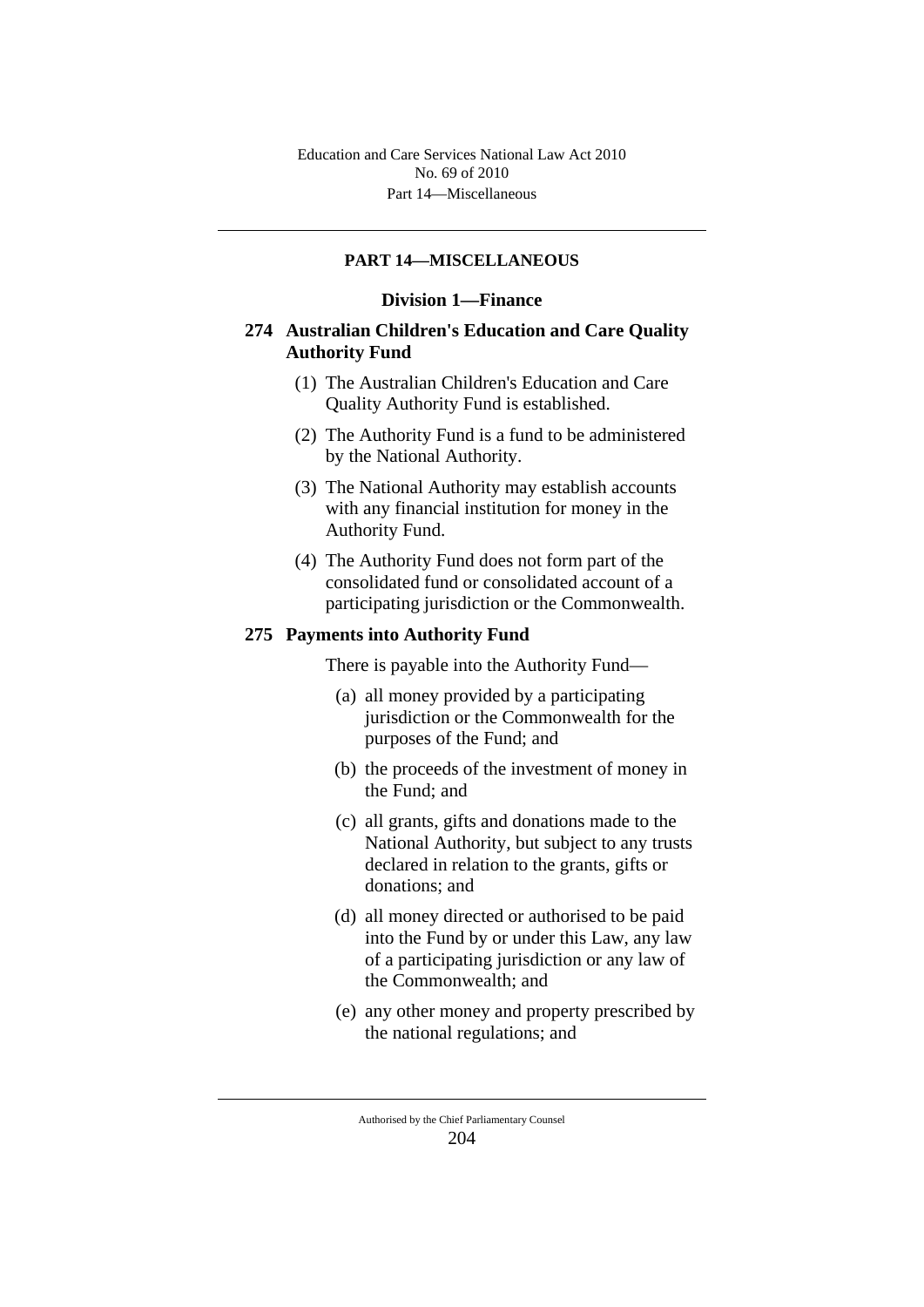(f) any other money or property received by the National Authority in connection with the exercise of its functions.

### **276 Payments out of Authority Fund**

Payments may be made from the Authority Fund for the purpose of—

- (a) paying any costs or expenses, or discharging any liabilities, incurred by the National Authority in the administration or enforcement of this Law or in the performance of its functions or duties or the exercise of its powers; and
- (b) paying any remuneration or allowances payable under this Law by the National Authority; and
- (c) allocating, transferring or reimbursing money to a participating jurisdiction in accordance with the national regulations; and
- (d) any other payments recommended by the National Authority and approved by the Ministerial Council.

## **277 Investment of money in Authority Fund**

The National Authority may invest money in the Authority Fund in accordance with the national regulations.

#### **278 Financial management duties of National Authority**

The National Authority must—

- (a) ensure that its operations are carried out efficiently, effectively and economically; and
- (b) keep proper books and records in relation to the Authority Fund; and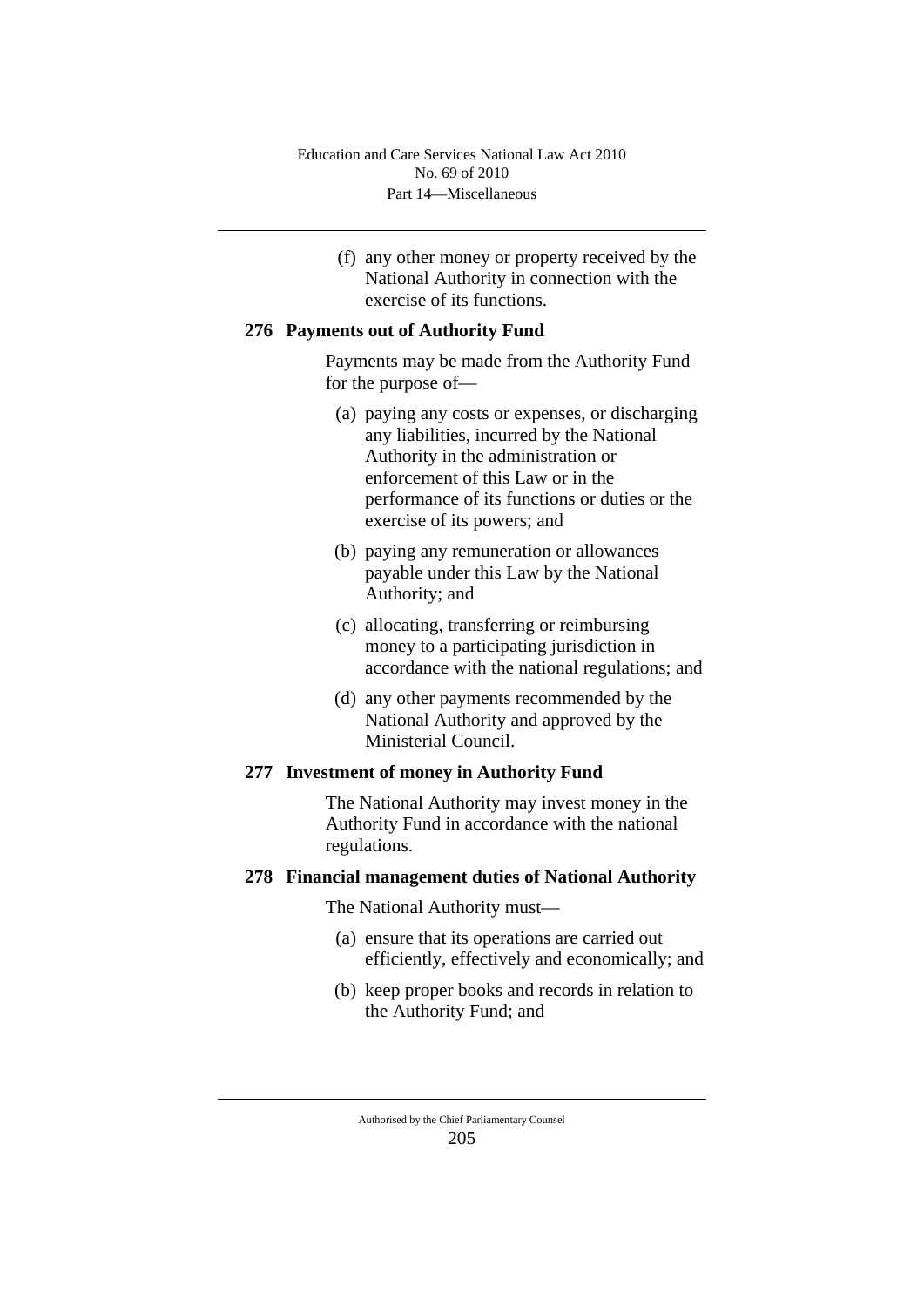- (c) ensure that expenditure is made from the Authority Fund for lawful purposes only and, as far as possible, reasonable value is obtained for money expended from the Fund; and
- (d) ensure that its procedures, including internal control procedures, afford adequate safeguards with respect to—
	- (i) the correctness, regularity and propriety of payments made from the Authority Fund; and
	- (ii) receiving and accounting for payments made to the Authority Fund; and
	- (iii) prevention of fraud or mistake; and
- (e) take any action necessary to ensure the preparation of accurate financial statements in accordance with Australian Accounting Standards for inclusion in its annual report; and
- (f) take any action necessary to facilitate the audit of those financial statements in accordance with this Law; and
- (g) arrange for any further audit by a qualified person of the books and records kept by the National Authority in relation to the Authority Fund, if directed to do so by the Ministerial Council.

# **Division 2—Reporting**

# **279 Annual report**

(1) The Board must, within 4 months after the end of each financial year, submit an annual report of the National Authority for the financial year to the Ministerial Council.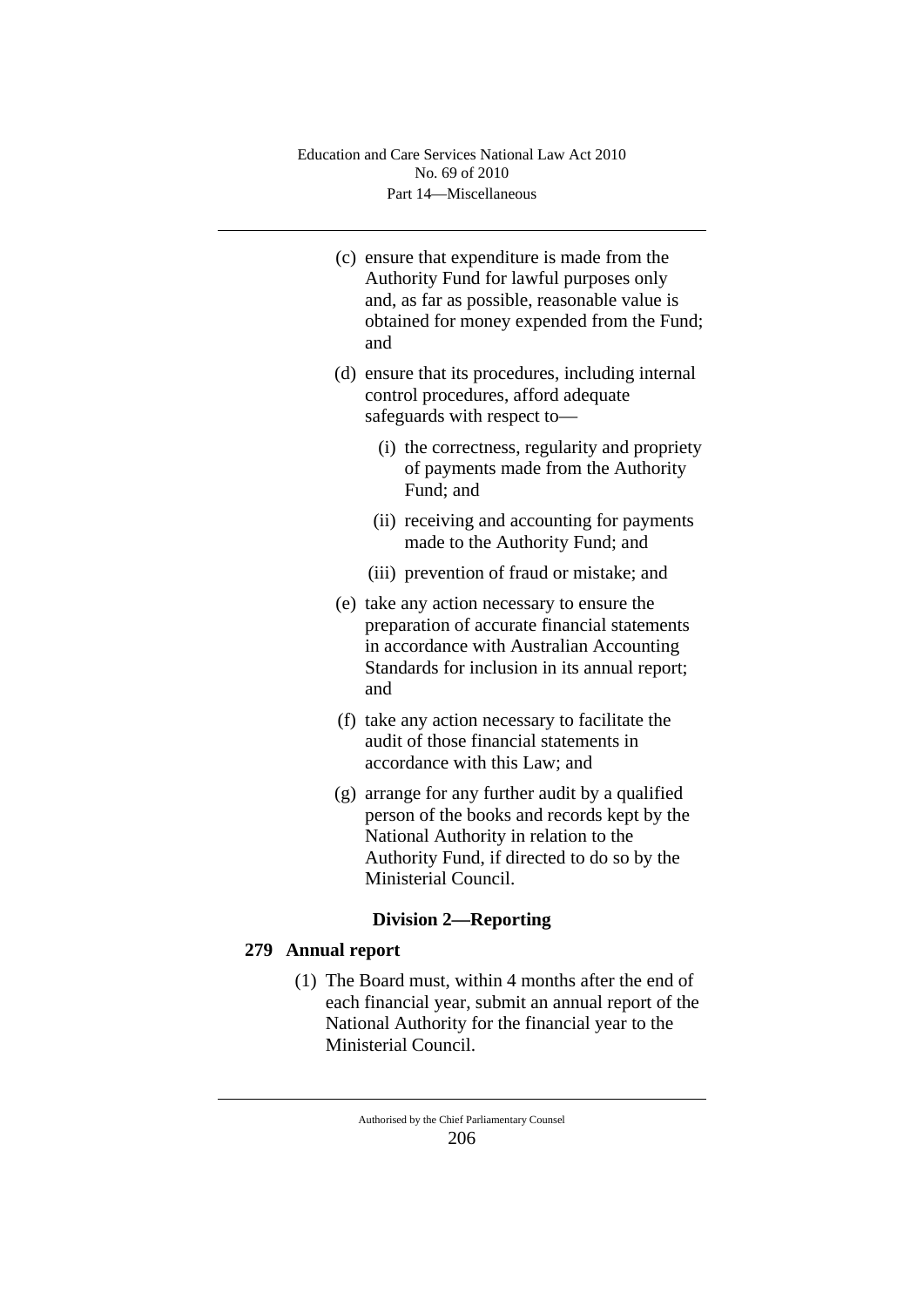- (2) The annual report must include—
	- (a) an audited financial statement for the period to which the report relates; and
	- (b) a report about the National Authority's performance of its functions under this Law during the period to which the annual report relates; and
	- (c) an assessment of the implementation and administration of the National Quality Framework; and
	- (d) all directions given to the National Authority by the Ministerial Council and the Authority's response; and
	- (e) all directions given to the Regulatory Authorities by the Ministerial Council and the Regulatory Authorities' responses; and
	- (f) a report on any committees established by the Board; and
	- (g) any other matter determined by the Ministerial Council.
- (3) The financial statement is to be prepared in accordance with Australian Accounting Standards.
- (4) The financial statement is to be audited by a public sector auditor and a report is to be provided by the auditor.
- (5) The Ministerial Council may extend, or further extend, the period for submission of an annual report to the Council by a total period of up to 3 months.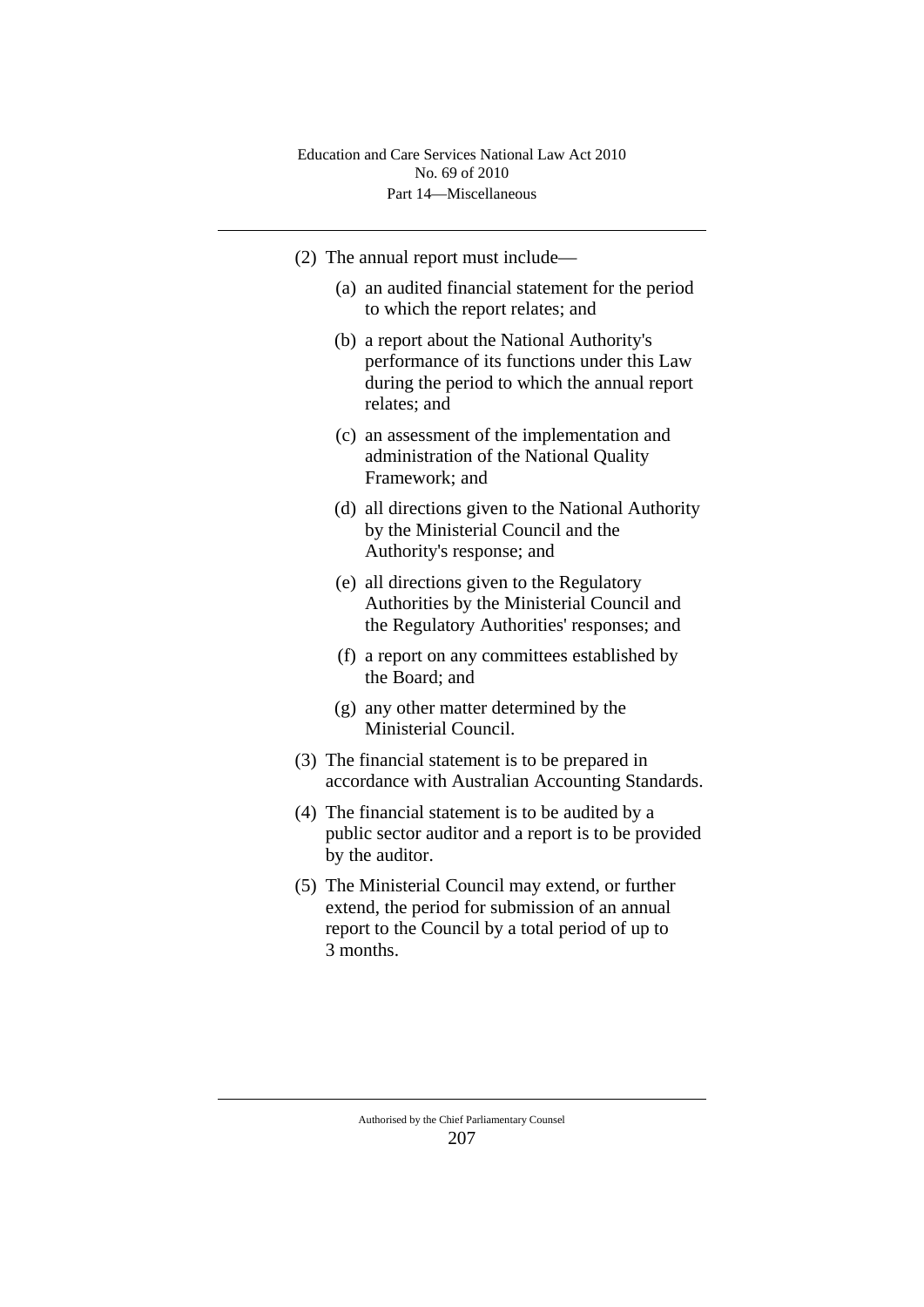## (6) In this section—

*public sector auditor* means—

- (a) the Auditor-General (however described) of a participating jurisdiction or the Commonwealth; or
- (b) an auditor employed, appointed or otherwise engaged by an Auditor-General of a participating jurisdiction or the Commonwealth.

## **280 Tabling and publication of annual report**

- (1) The Ministerial Council must make arrangements for the tabling of the annual report of the National Authority, and the report of the public sector auditor with respect to the financial statement in the report, in the Parliament of a participating jurisdiction determined by the Ministerial Council.
- (2) As soon as practicable after the annual report has been tabled in the Parliament determined under subsection (1), the National Authority must publish a copy of the report on its website.

# **281 Other reporting**

- (1) The National Authority may make any reports to the Ministerial Council that it considers necessary in the performance of its functions.
- (2) The Chairperson of the Board must provide to the Ministerial Council any other reports and documents and information relating to the operations of the National Authority that the Ministerial Council requires.
- (3) The Chairperson of the Board may provide to the responsible Minister of a participating jurisdiction and the Commonwealth Minister any reports and documents and information relating to the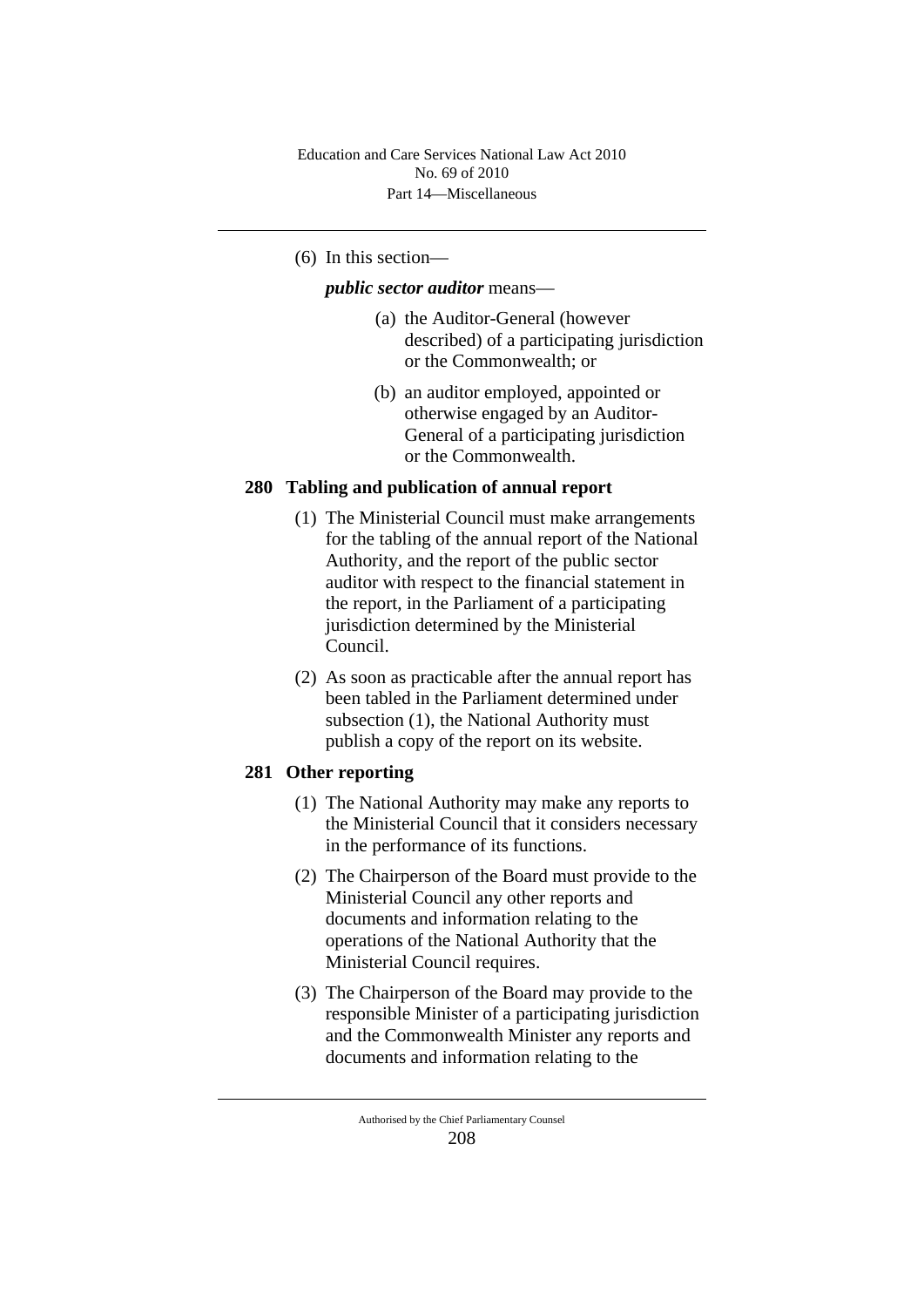operations of the National Authority that the responsible Minister requires.

(4) The reports, documents and information referred to in subsection (2) must be provided within the time set by the Ministerial Council.

### **Division 3—Application of Commonwealth Ombudsman Act**

### **282 Application of Commonwealth Ombudsman Act**

- (1) The Ombudsman Act applies as a law of a participating jurisdiction for the purposes of this Law except to the extent that this Law applies to a Regulatory Authority and the employees, decisions, actions and records of a Regulatory Authority.
- (2) For the purposes of subsection (1), the Ombudsman Act applies—
	- (a) as if a reference to the Commonwealth Ombudsman were a reference to the Education and Care Services Ombudsman; and
	- (b) with any other modifications made by the national regulations.
- (3) Without limiting subsection (2), the national regulations may—
	- (a) provide that the Ombudsman Act applies under subsection (1) as if a provision of the Ombudsman Act specified in the regulations were omitted; or
	- (b) provide that the Ombudsman Act applies under subsection (1) as if an amendment to the Ombudsman Act made by a law of the Commonwealth, and specified in the regulations, had not taken effect; or
	- (c) confer jurisdiction on a tribunal or court of a participating jurisdiction.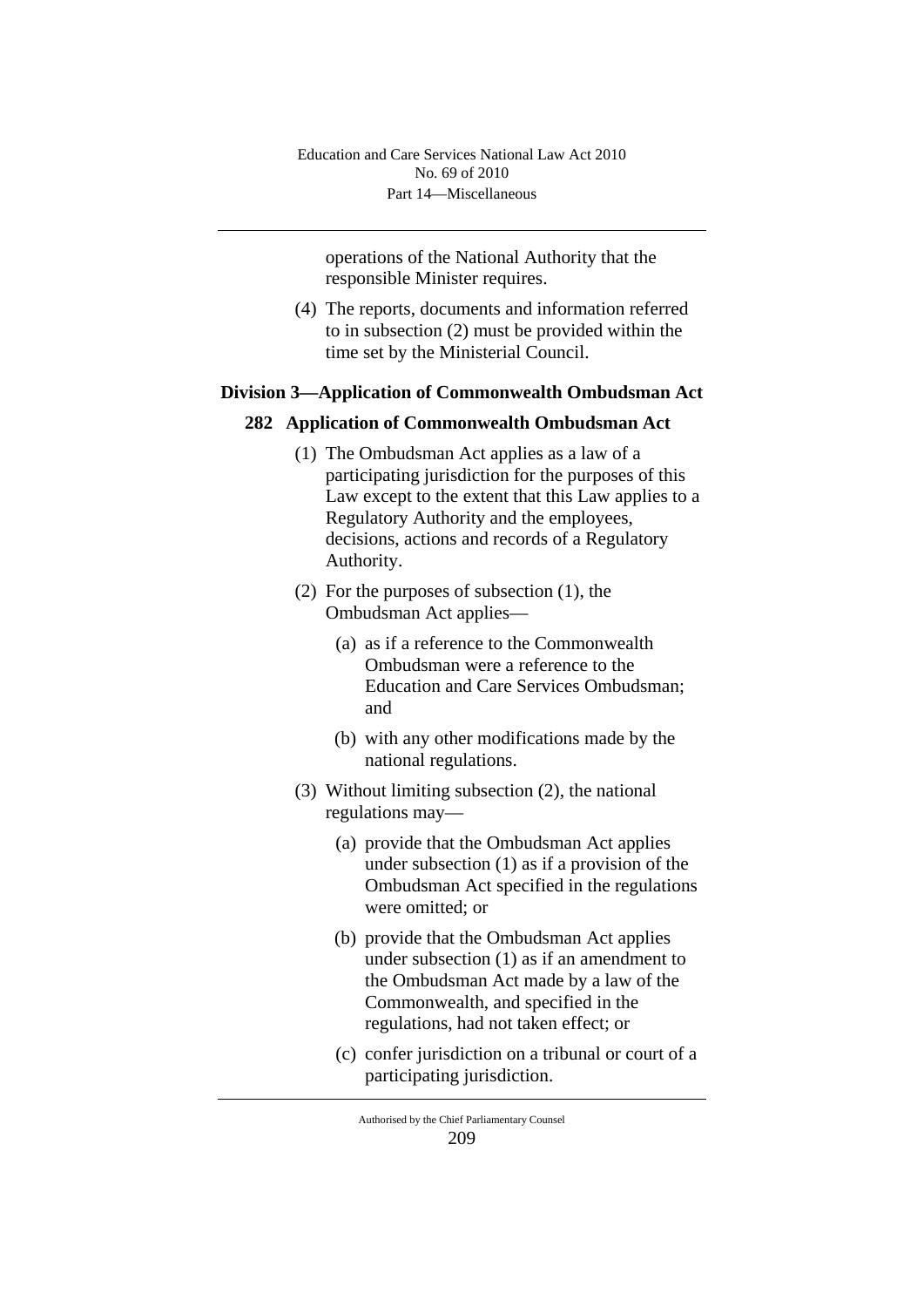(4) In this section—

*Ombudsman Act* means the Ombudsman Act 1976 of the Commonwealth, as in force from time to time.

### **Division 4—Legal proceedings**

#### **283 Who may bring proceedings for an offence?**

- (1) The following persons may bring proceedings for an offence under this Law —
	- (a) the Regulatory Authority;
	- (b) a person authorised by the Regulatory Authority;
	- (c) a police officer.
- (2) In a proceeding for an offence against this Law or the regulations it must be presumed, in the absence of evidence to the contrary, that the person bringing the proceeding was authorised to bring it.

## **284 When proceedings may be brought**

Subject to section 181(6), proceedings for an offence under this Law must be commenced within 2 years of the date of the alleged offence.

#### **285 Offences by bodies corporate**

- (1) If a body corporate commits an offence against this Law, any person with management or control of the body corporate who failed to exercise due diligence to prevent the contravention that is the subject of the offence also commits that offence and is liable to the penalty for that offence.
- (2) The penalty for an offence referred to in this section is the penalty applicable to an individual.

**Sch. s. 284 amended by No. 9/2017 s. 65.**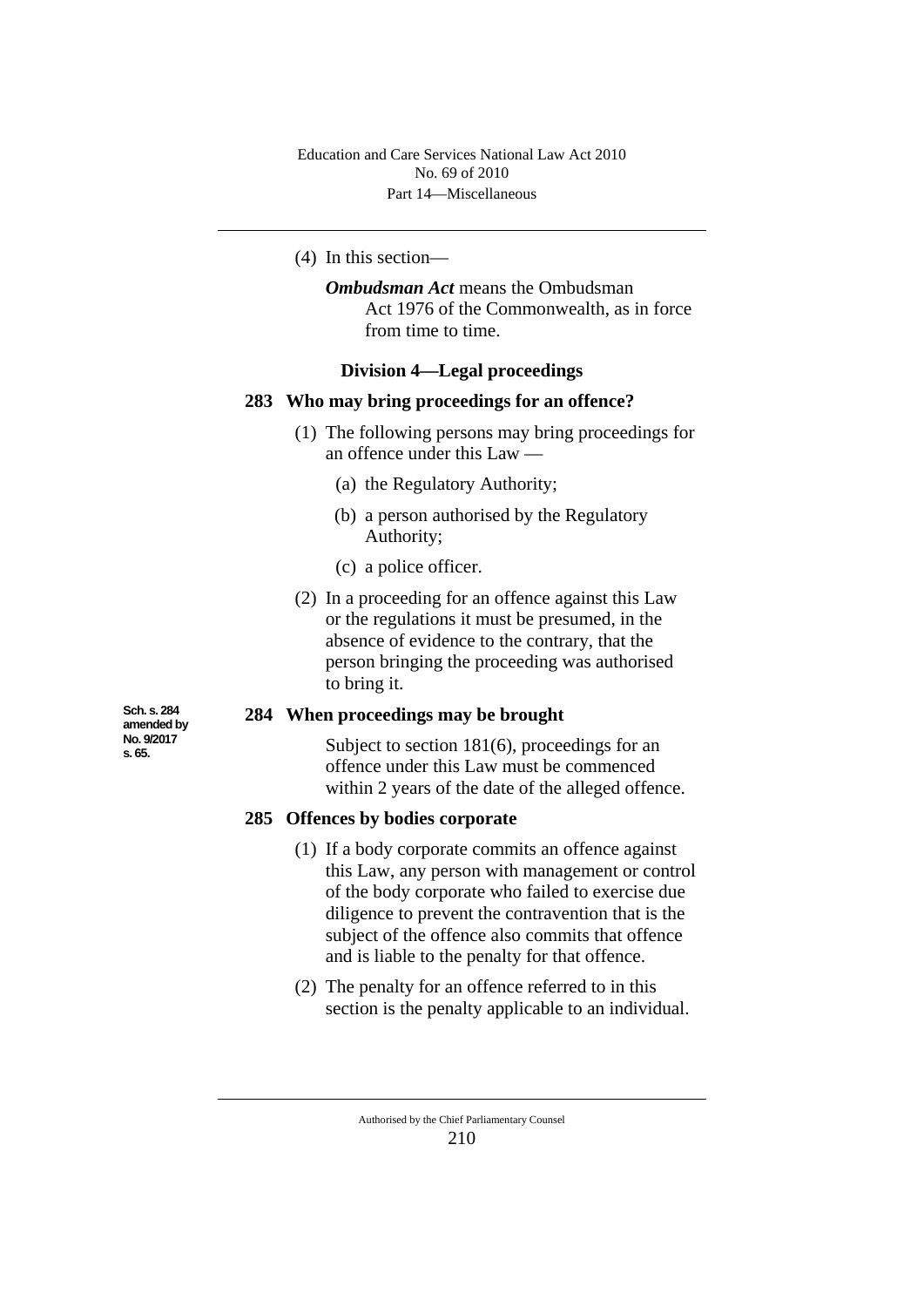# **286 Application of Law to partnerships and eligible associations and other entities**

- (1) If this Law would otherwise require or permit something to be done by a partnership, the thing may be done by one or more of the partners on behalf of the partnership.
- (2) If this Law would otherwise require or permit something to be done by an eligible association, the thing may be done by one or more of the members of the executive committee on behalf of the association.
- (3) If this Law would otherwise require or permit something to be done by a prescribed entity, the thing may be done by one or more of the persons with management or control of the entity on behalf of the entity.
- (4) An offence against this Law that would otherwise be committed by the partnership is taken to have been committed by each partner who is a person with management or control of the partnership.
- (5) An offence against this Law that would otherwise be committed by an eligible association is taken to have been committed by each person who is a person with management or control of the association.
- (6) An offence against this Law that would otherwise be committed by a prescribed entity is taken to have been committed by each person who is a person with management or control of that entity.
- (7) The penalty for an offence that is taken to be committed under this section is the penalty applicable to an individual.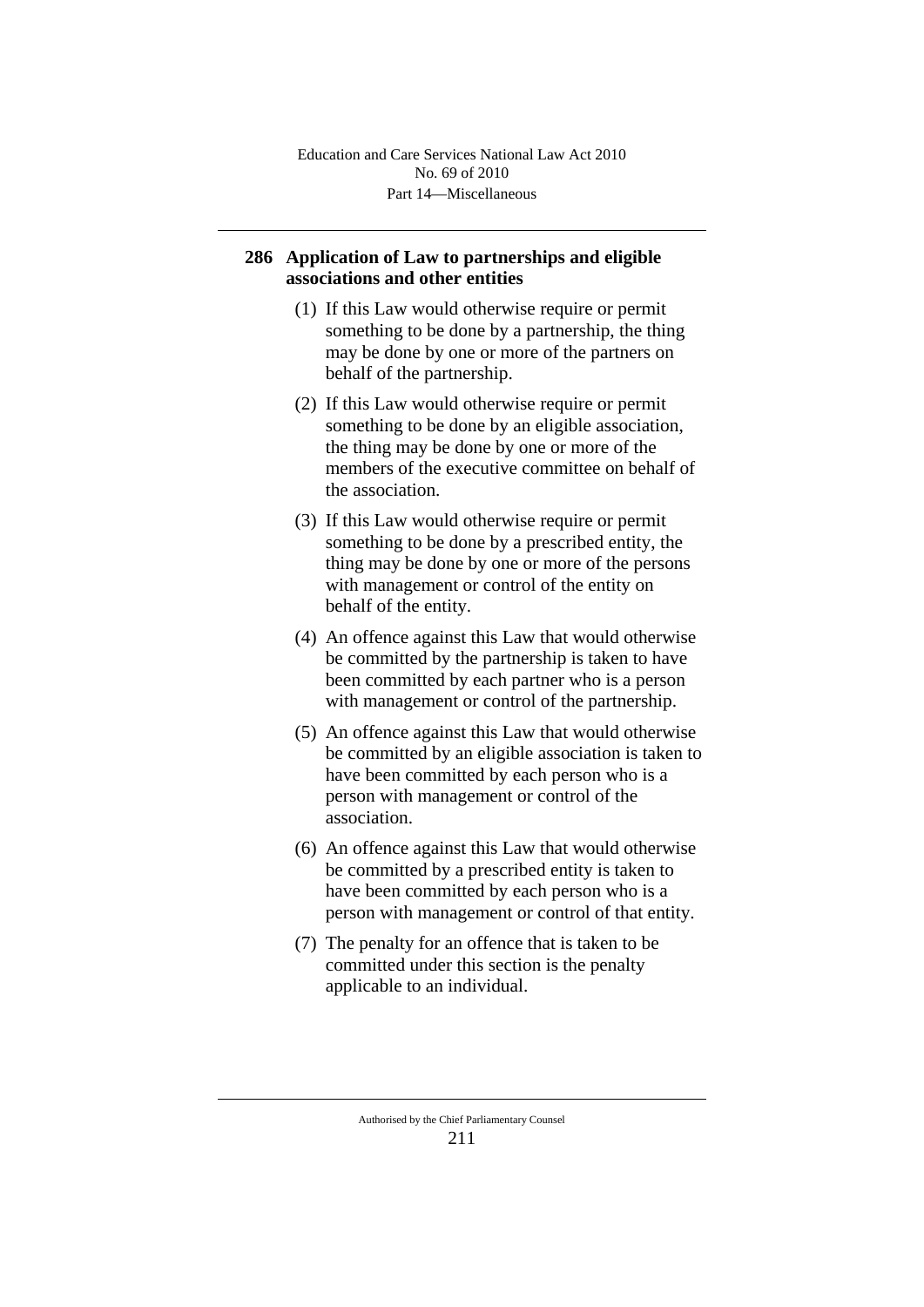# **287 Multiple holders of an approval**

If more than one person holds a provider approval or service approval under this Law each holder of the approval is jointly and severally responsible for compliance with this Law.

## **288 Double jeopardy**

If a person has been convicted or found guilty in another participating jurisdiction for an offence against this Law as it applies in that jurisdiction, proceedings cannot be brought in this jurisdiction against the same person in respect of an offence concerning the same subject-matter.

# **289 Immunity**

- (1) A member of the Board of the National Authority, a committee of the Board or a Ratings Review Panel is not personally liable for anything done or omitted to be done in good faith—
	- (a) in the exercise of a power or the performance of a function under this Law; or
	- (b) in the reasonable belief that the action or omission was in the exercise of the power or the performance of the function under this Law.
- (2) Any liability resulting from an act or omission that would, but for subsection (1), attach to an individual referred to in that subsection attaches instead to the National Authority.
- (3) The Regulatory Authority (if an individual) or a member of the governing body of the Regulatory Authority is not personally liable for anything done or omitted to be done in good faith—
	- (a) in the exercise of a power or the performance of a function under this Law; or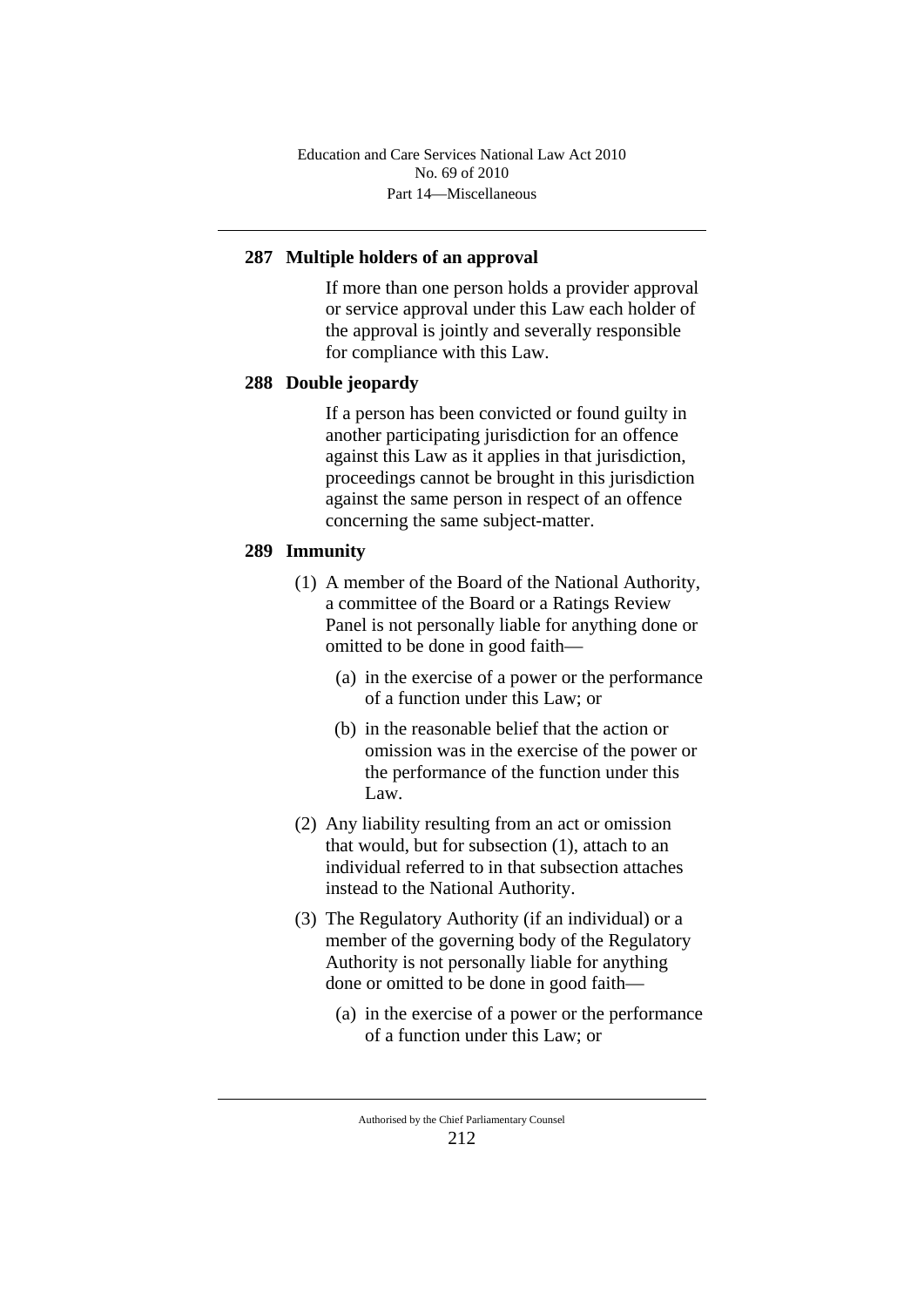- (b) in the reasonable belief that the action or omission was in the exercise of the power or the performance of the function under this Law.
- (4) Any liability resulting from an act or omission that would, but for subsection (3), attach to an individual referred to in that subsection attaches instead to the State.

## **290 Immunity—education law**

- (1) This section applies if the Regulatory Authority becomes aware of misconduct by a registered teacher or other person who could be subject to disciplinary action under an education law of a participating jurisdiction.
- (2) The Regulatory Authority may refer the matter to the relevant disciplinary body under the education law.
- (3) If the Regulatory Authority refers a matter under subsection (2), a prosecution cannot be brought under this Law for an offence in relation to that matter.

# **291 Infringement offences**

- (1) An authorised officer or other person authorised by the Regulatory Authority may serve an infringement notice on a person for a contravention of—
	- (a) section 172, 173, 176 or 269; or

**Sch. s. 291(1)(a) amended by No. 9/2017 s. 66.**

(b) offences against the national regulations that are prescribed for the purposes of this section.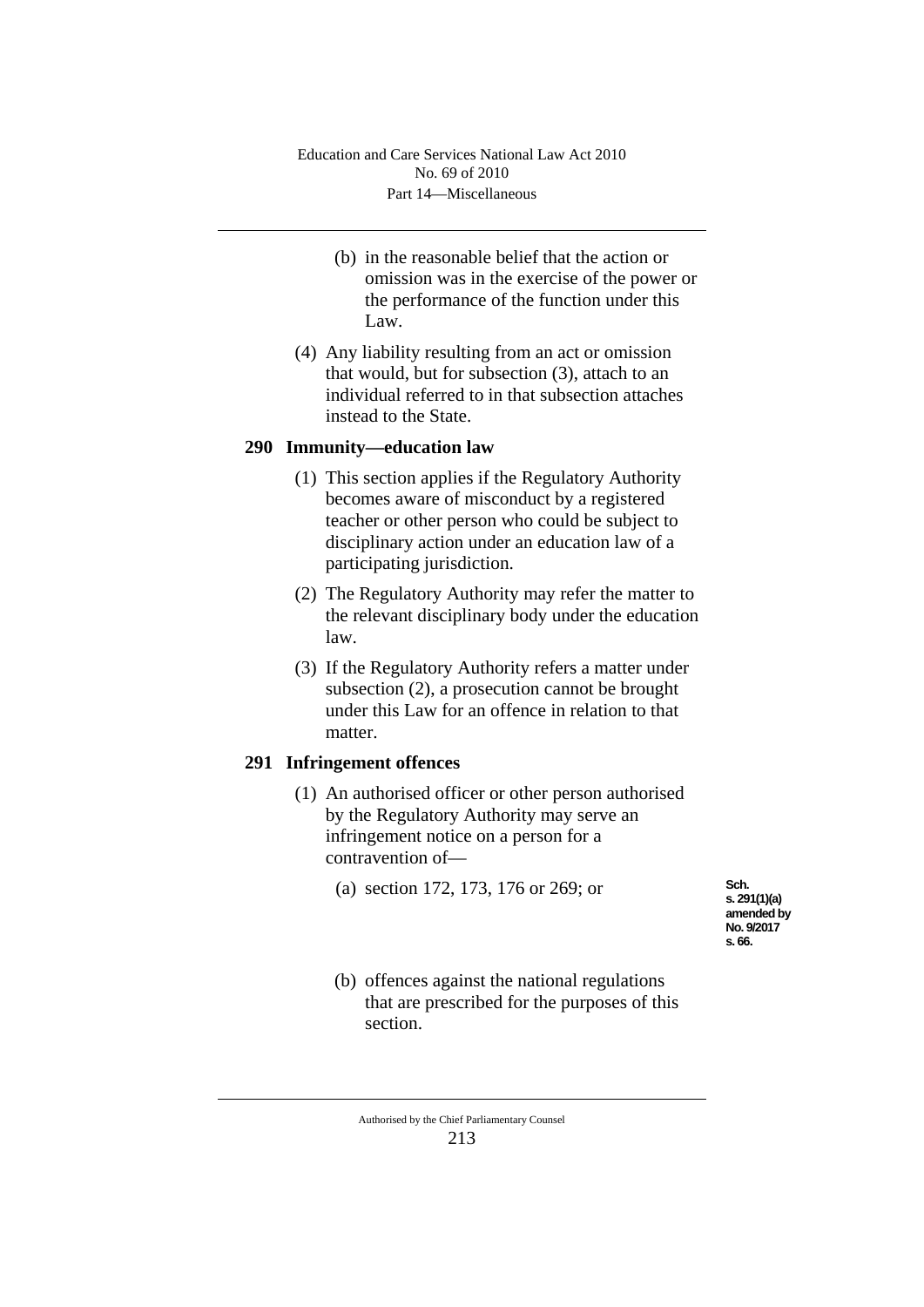- (2) The infringement penalty for an offence for which an infringement notice may be served on a person is the amount which is 10 per cent of the maximum penalty that could be imposed on the person in respect of that offence.
- (3) An infringement notice must be in the form prescribed or contain the information prescribed by the infringements law of this jurisdiction.
- (4) Subject to this section, the infringements law of this jurisdiction applies to infringement notices served under this section in this jurisdiction.
- (5) The payment of an infringement penalty expiates the offence and is not to be considered in—
	- (a) assessing whether a person is a fit and proper person to be involved in the provision of, or to be a supervisor of, an education and care service; or
	- (b) assessing an approved education and care service under Part 5.

# **292 Evidentiary certificates**

A certificate purporting to be signed by the chief executive officer of the National Authority or by a Regulatory Authority and stating any of the following matters is prima facie evidence of the matter—

- (a) a stated document is one of the following things made, given, issued or kept under this Law—
	- (i) an appointment, approval or decision;
	- (ii) a notice, direction or requirement;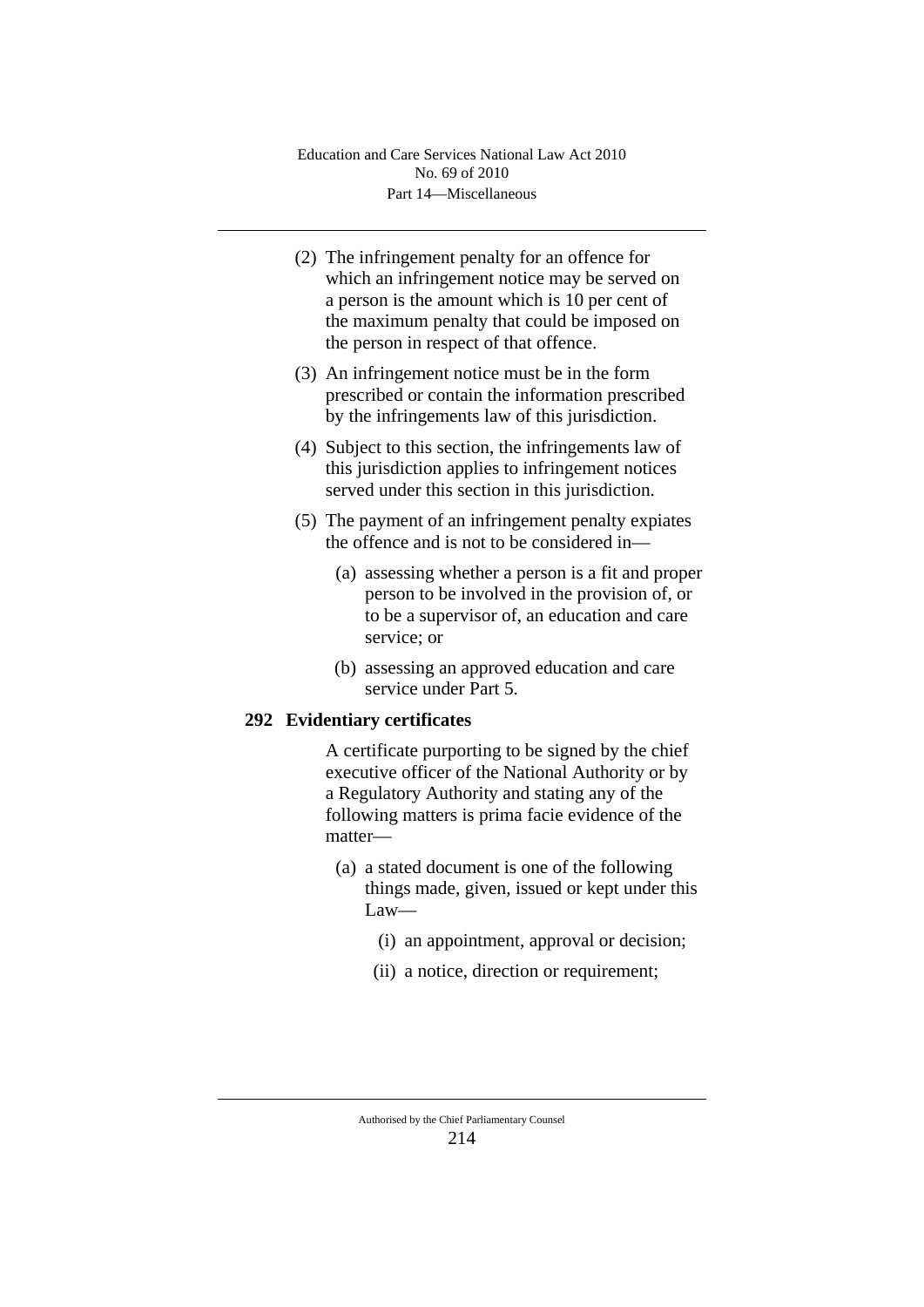### Part 14—Miscellaneous Education and Care Services National Law Act 2010 No. 69 of 2010

| Sch.<br>s. 292(a)(iii)<br>repealed by<br>No. 9/2017<br>s. 53(5)(a). | ∗                                                                                                  | ∗ | ∗                                                                                              | ∗               | ∗ |
|---------------------------------------------------------------------|----------------------------------------------------------------------------------------------------|---|------------------------------------------------------------------------------------------------|-----------------|---|
|                                                                     | (iv) a register, or an extract from a register;                                                    |   |                                                                                                |                 |   |
|                                                                     |                                                                                                    |   | (v) a record, or an extract from a record;                                                     |                 |   |
|                                                                     |                                                                                                    |   | (b) a stated document is another document kept                                                 | under this Law; |   |
|                                                                     |                                                                                                    |   | (c) a stated document is a copy of a document<br>mentioned in paragraph (a) or (b);            |                 |   |
| Sch. s. 292(d)<br>amended by<br>No. 9/2017<br>s. 53(5)(b).          |                                                                                                    |   | (d) on a stated day, or during a stated period, a<br>stated person was or was not an approved  | provider;       |   |
|                                                                     | (e) on a stated day, or during a stated period, an<br>education and care service was or was not an |   | approved education and care service;                                                           |                 |   |
|                                                                     | (f) on a stated day, or during a stated period, an                                                 |   | approval was or was not subject to a stated                                                    | condition;      |   |
| Sch. s. 292(g)<br>amended by<br>No. 9/2017<br>s. 53(5)(c).          |                                                                                                    |   | (g) on a stated day, an approval was suspended                                                 | or cancelled;   |   |
|                                                                     | (h) on a stated day, or during a stated period, an                                                 |   | appointment as authorised officer was, or<br>was not, in force for a stated person;            |                 |   |
|                                                                     |                                                                                                    |   | (i) on a stated day, a stated person was given a<br>stated notice or direction under this Law; |                 |   |
|                                                                     |                                                                                                    |   | (j) on a stated day, a stated requirement was<br>made of a stated person.                      |                 |   |
|                                                                     |                                                                                                    |   |                                                                                                |                 |   |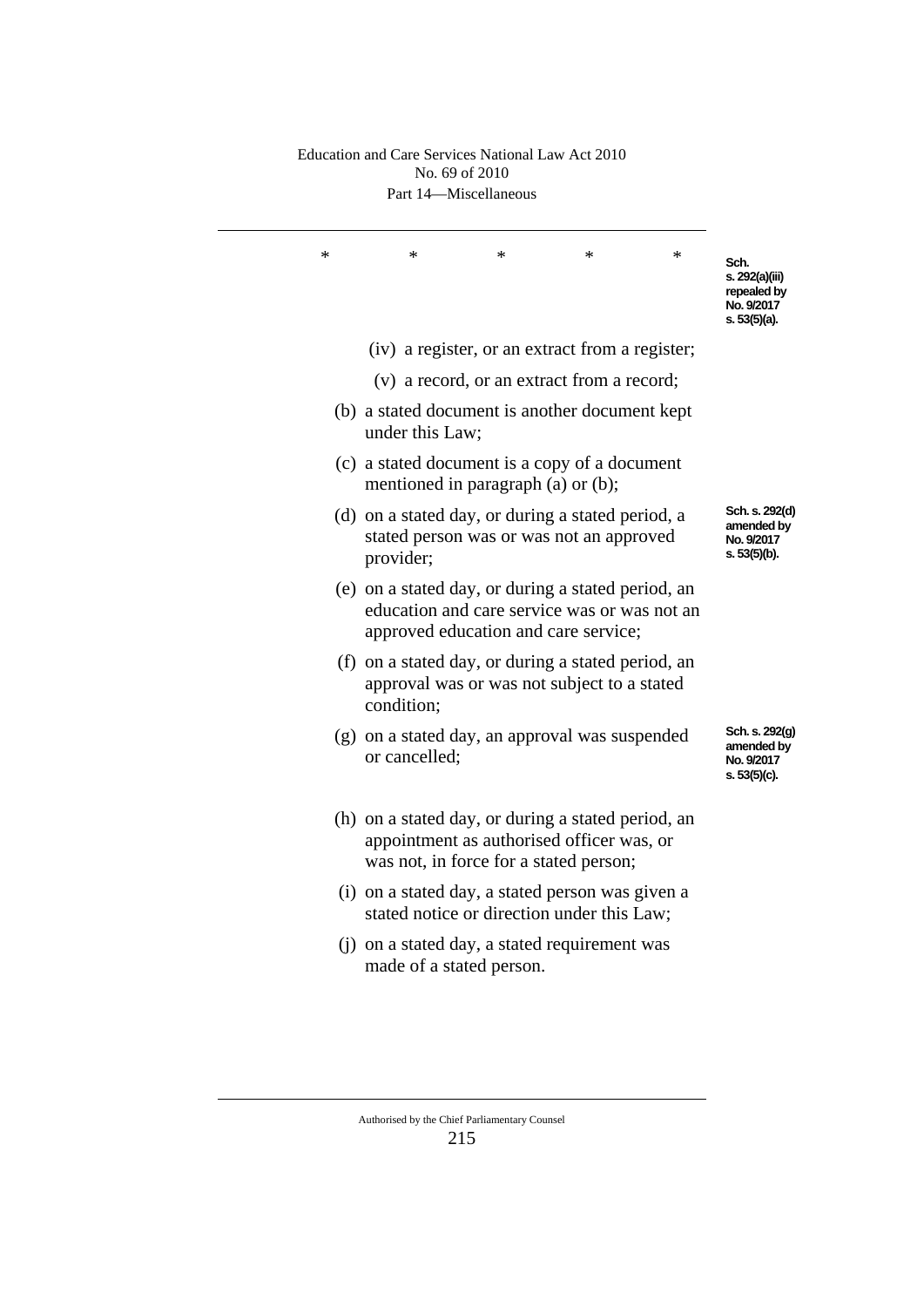Part 14—Miscellaneous Education and Care Services National Law Act 2010 No. 69 of 2010

## **Division 5—Service of notices**

### **293 Service of notices**

- (1) If this Law requires or permits a notice to be served on a person, the notice may be served—
	- (a) on an individual by—
		- (i) delivering it to the individual personally; or
		- (ii) leaving it at, or by sending it by post to, the address notified to the sender by the individual as an address at which service of notices under this Law will be accepted or otherwise the address of the place of residence or business of the individual last known to the person serving the document; or
		- (iii) sending it by facsimile transmission to a facsimile number notified to the sender by the individual as an address at which service of notices under this Law will be accepted; or
		- (iv) sending it by email to an internet address notified to the sender by the individual as an address at which service of notices under this Law will be accepted; or
	- (b) on a person other than an individual by—
		- (i) leaving it at, or by sending it by post to, the address notified to the sender by the person as an address at which service of notices under this Law will be accepted or otherwise the address of the head office, a registered office or the principal place of business of the person; or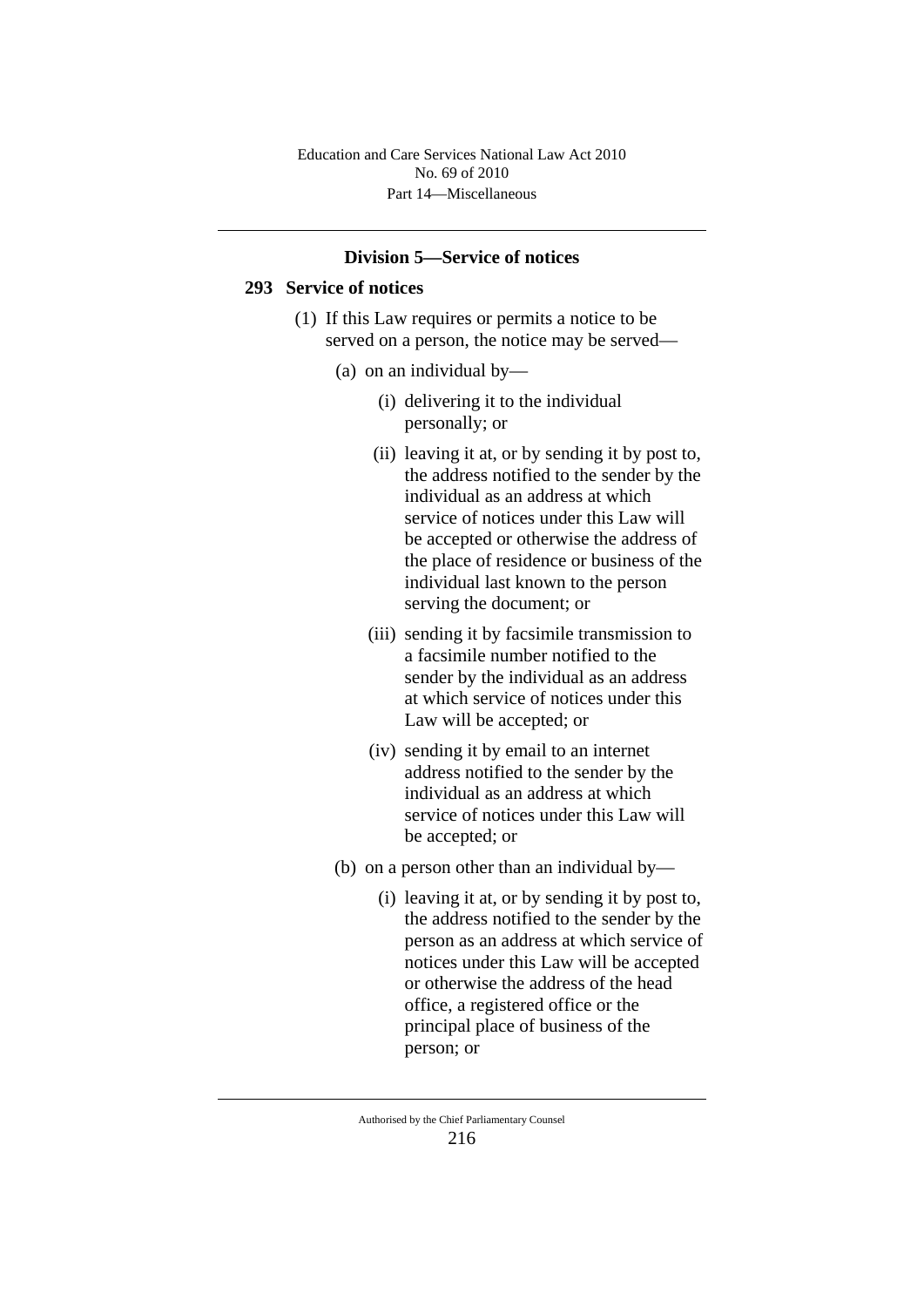- (ii) sending it by facsimile transmission to a facsimile number notified to the sender by the person as an address at which service of notices under this Law will be accepted; or
- (iii) sending it by email to an internet address notified to the sender by the person as an address at which service of notices under this Law will be accepted.
- (2) Subsection (1) applies whether the word "deliver", "give", "notify", "send" or "serve" or another expression is used.
- (3) Subsection (1) does not affect the power of a court or tribunal to authorise service of a notice otherwise than as provided in that subsection.

# **294 Service by post**

If a notice authorised or required to be served (whether the word "deliver", "give", "notify", "send" or "serve" or another expression is used) on a person is served by post, service of the notice—

- (a) may be effected by properly addressing, prepaying and posting a letter containing the document; and
- (b) in Australia or in an external Territory—is, unless evidence sufficient to raise doubt is adduced to the contrary, taken to have been effected on the fourth day after the letter was posted; and
- (c) in another place—is, unless evidence sufficient to raise doubt is adduced to the contrary, taken to have been effected at the time when the letter would have been delivered in the ordinary course of the post.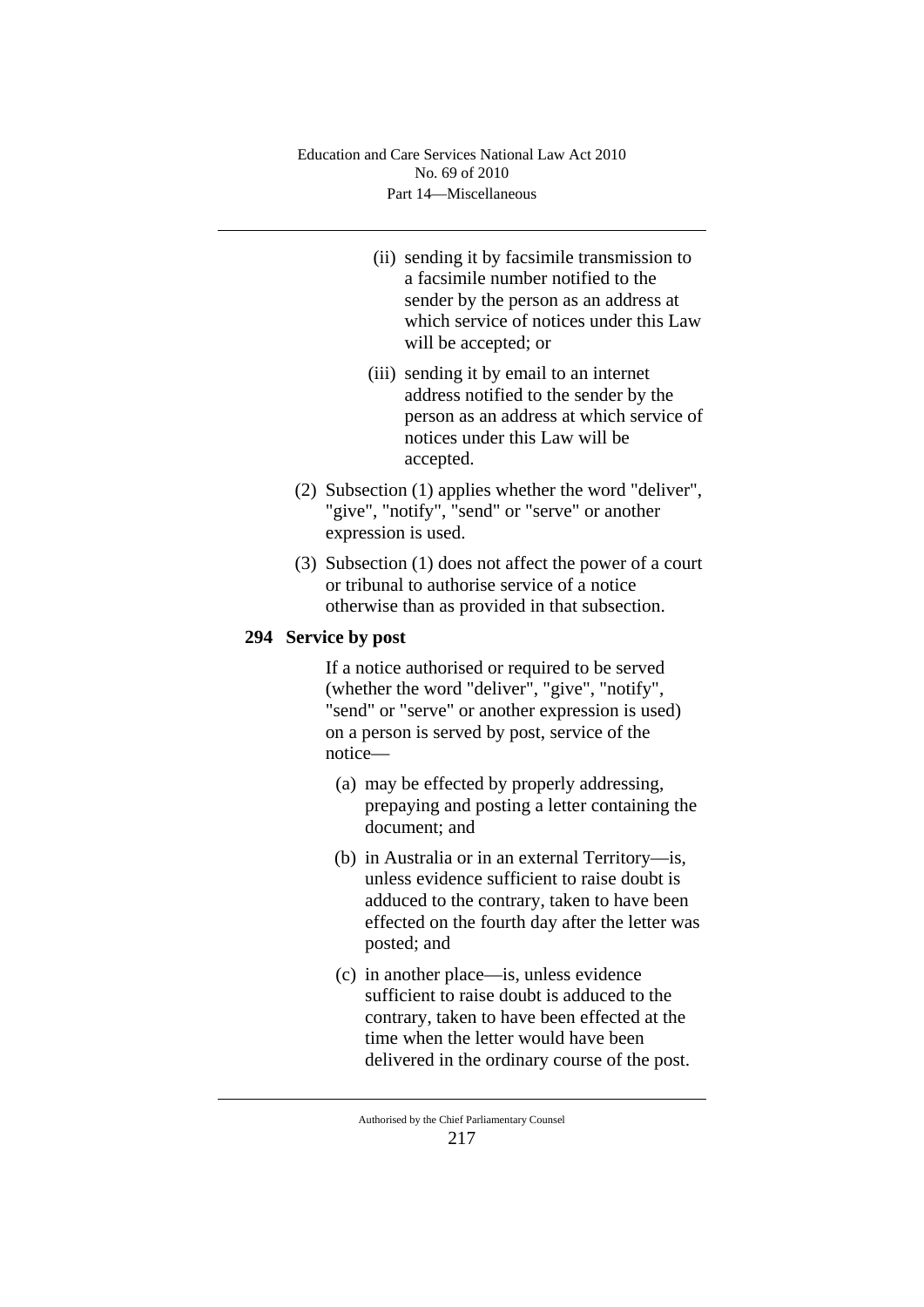Part 14—Miscellaneous Education and Care Services National Law Act 2010 No. 69 of 2010

#### **Division 6—False or misleading information**

#### **295 False or misleading information or documents**

(1) A person must not give the Regulatory Authority or an authorised officer under this Law any information or document that the person knows is false or misleading in a material particular.

Penalty: \$6000, in the case of an individual.

\$30 000, in any other case.

- (2) Subsection (1) does not apply in respect of the giving of a document, if the person when giving the document—
	- (a) informs the Regulatory Authority or authorised officer, to the best of the person's ability, how it is false or misleading; and
	- (b) gives the correct information to the Regulatory Authority or authorised officer if the person has, or can reasonably obtain, the correct information.

### **Division 7—Protection from reprisal**

#### **296 Definitions**

In this Division—

- *protected disclosure* means a disclosure of information or provision of documents to the Regulatory Authority—
	- (a) pursuant to a request under this Law; or
	- (b) where the person making the disclosure has a reasonable belief that—
		- (i) an offence against this Law has been or is being committed; or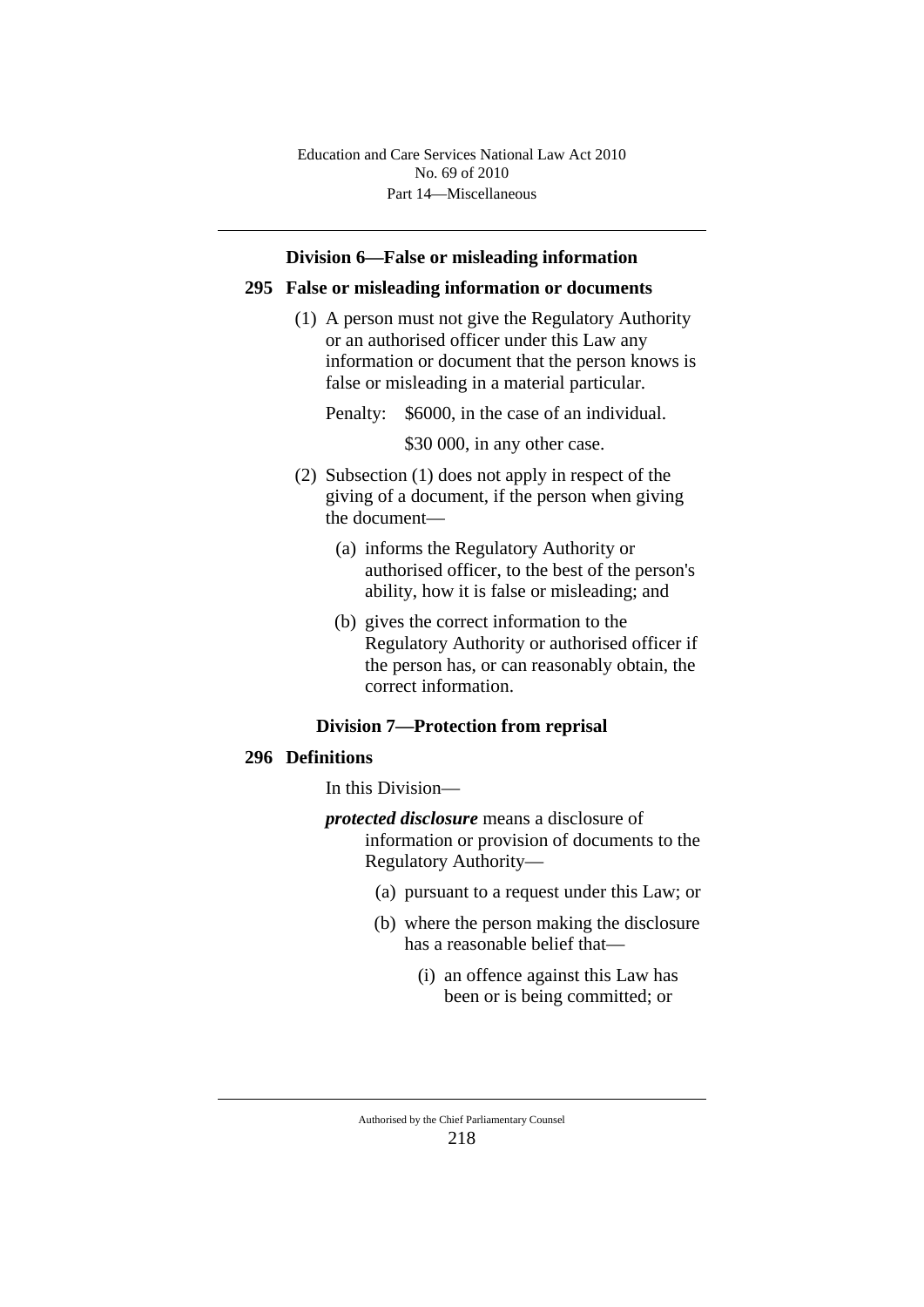- (ii) the safety, health or wellbeing of a child or children being educated and cared for by an education and care service is at risk;
- *serious detrimental action* includes dismissal, involuntary transfer, loss of promotion and demotion.

## **297 Protection from reprisal**

- (1) A person must not take serious detrimental action against a person in reprisal for a protected disclosure.
	- Penalty: \$10 000 in the case of an individual.

\$50 000 in any other case.

- (2) A person takes serious detrimental action in reprisal for a protected disclosure if—
	- (a) the person takes or threatens to take the action because—
		- (i) a person has made, or intends to make, a protected disclosure; or
		- (ii) the person believes that a person has made or intends to make the protected disclosure; or
	- (b) the person incites or permits another person to take or threaten to take the action for either of those reasons.
- (3) In determining whether a person takes serious detrimental action in reprisal, it is irrelevant whether or not a reason referred to in subsection (2) is the only or dominant reason as long as it is a substantial reason.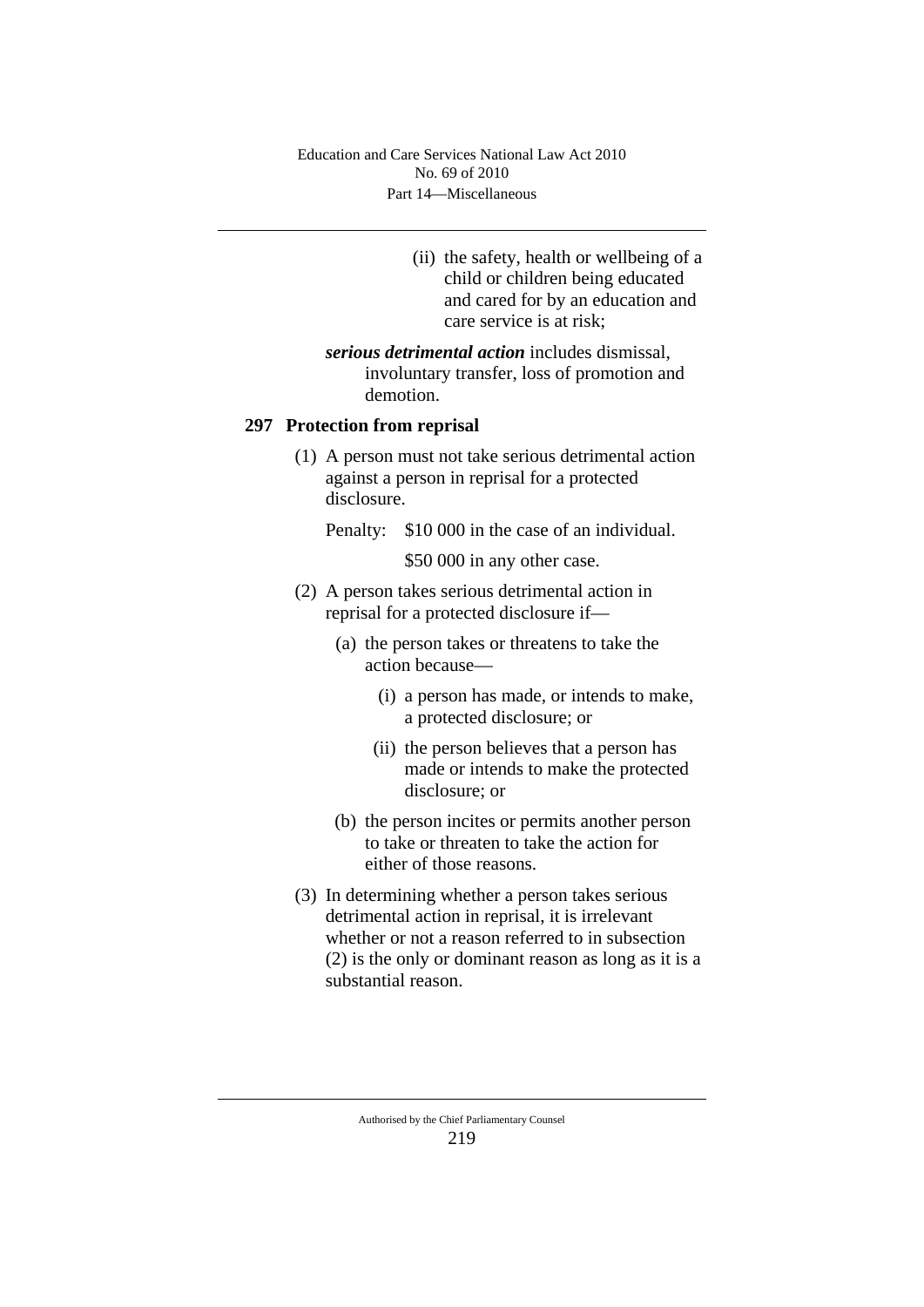## **298 Proceedings for damages for reprisal**

- (1) A person who takes serious detrimental action against a person in reprisal for a protected disclosure is liable in damages to that person.
- (2) The damages may be recovered in proceedings as for a tort in any court of competent jurisdiction.
- (3) Any remedy that may be granted by a court with respect to a tort, including exemplary damages, may be granted by a court in proceedings under this section.
- (4) The right of a person to bring proceedings for damages does not affect any other right or remedy available to the person arising from the serious detrimental action.

# **299 Application for injunction or order**

A person who believes that serious detrimental action has been taken or may be taken against him or her in reprisal for a protected disclosure may apply to the superior court for—

- (a) an order requiring the person who has taken the serious detrimental action to remedy that action; or
- (b) an injunction.

## **300 Injunction or order**

- (1) If, on receipt of an application under section 299, the superior court is satisfied that a person has taken or intends to take serious detrimental action against a person in reprisal for a protected disclosure, the court may—
	- (a) order the person who took the serious detrimental action to remedy that action; or
	- (b) grant an injunction in any terms the court considers appropriate.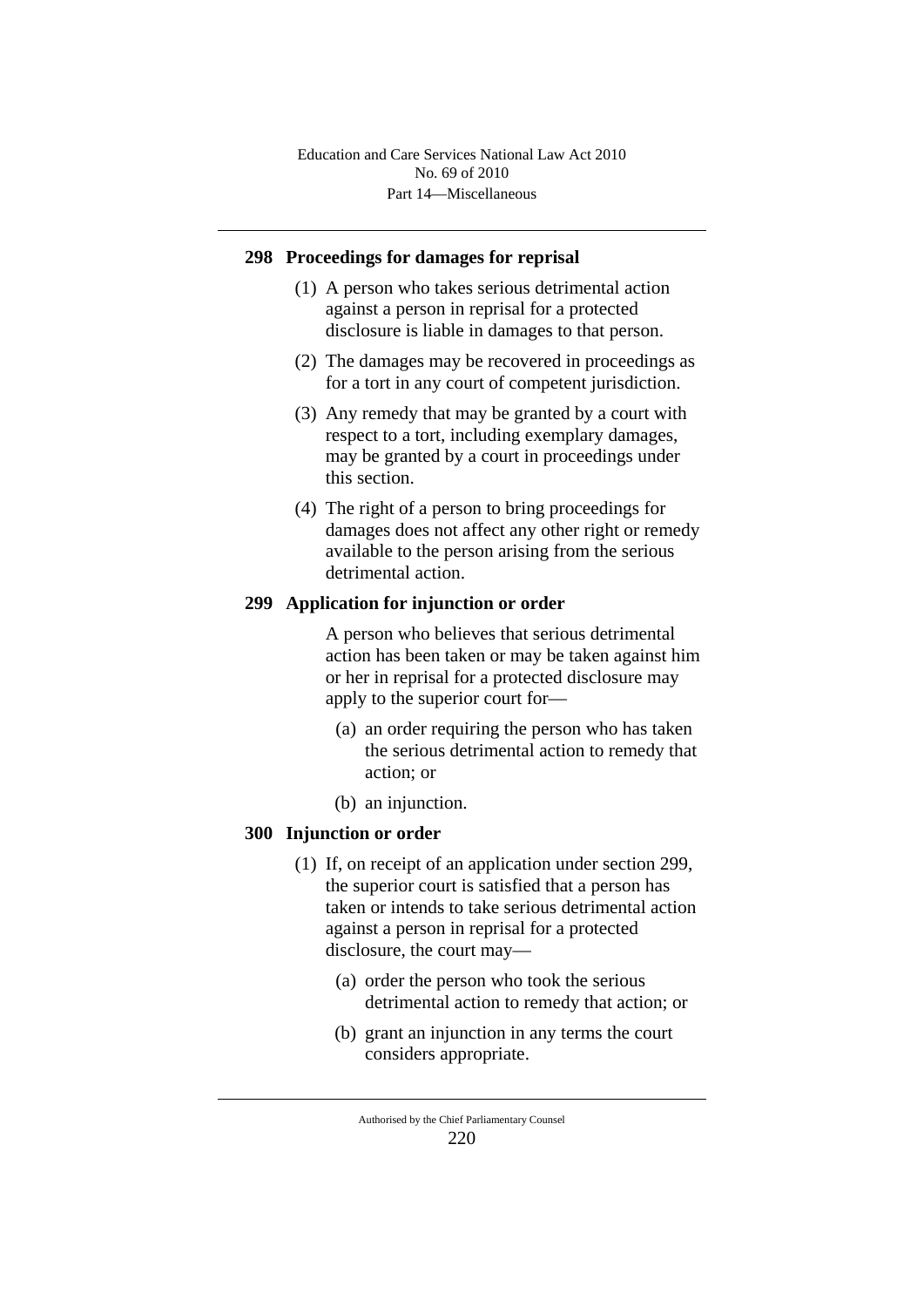- (2) The superior court, pending the final determination of an application under section 299, may—
	- (a) make an interim order in the terms of subsection  $(1)(a)$ ; or
	- (b) grant an interim injunction.

## **Division 8—National regulations**

#### **301 National regulations**

- (1) The Ministerial Council may make regulations for the purposes of this Law.
- (2) The national regulations may provide for any matter that is required or permitted to be prescribed or necessary or convenient to be prescribed for carrying out or giving effect to this Law.
- (3) Without limiting subsection (1), the national regulations may provide for the following—
	- (a) fees (including application fees and annual fees) for approvals and other things done under this Law;

**Sch. s. 301(3)(a) amended by No. 9/2017 s. 53(6).**

- (b) the indexation of fees;
- (c) standards for education and care services;
- (d) requirements for educational programs, including the quality of those programs and their development, documentation and delivery;
- (e) requirements and standards to be complied with for the safety, health and wellbeing of children being educated and cared for by an education and care service;

Authorised by the Chief Parliamentary Counsel 221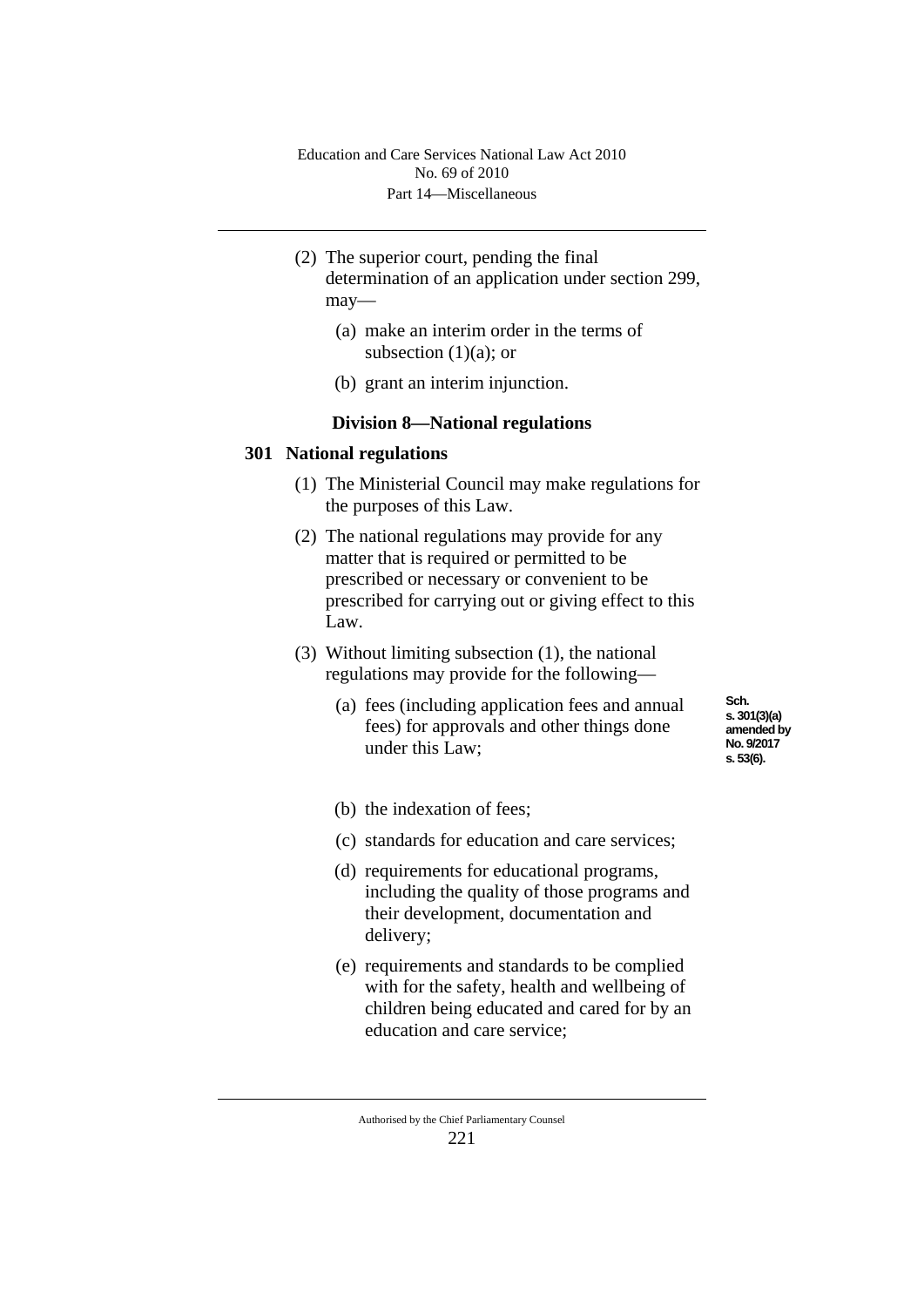- (f) requirements and standards to be complied with for safety, security, cleanliness, comfort, hygiene and repair of premises, outdoor spaces, fencing, gates, resources and equipment used for providing education and care services;
- (g) requirements and standards about the premises to be used to provide an education and care service including siting, design, layout, space, security and entitlement to occupy;
- (h) requirements and standards for the staffing of education and care services including the recruitment (and conduct of criminal history or other security checks) and the appointment of staff, performance improvement, professional standards, professional development, numbers and qualifications of educators (including minimum age and requirements concerning groups of children of different ages and composition) and staffing rosters and arrangements;
- (i) requirements and standards about educators' relationships with children, interactions and behaviour guidance and inclusion policies and practice for education and care services;
- (j) requirements and standards for partnerships between education and care services and the community in which they are located and the families of children being educated and cared for by education and care services, including requirements for services to link to other support services for children and families;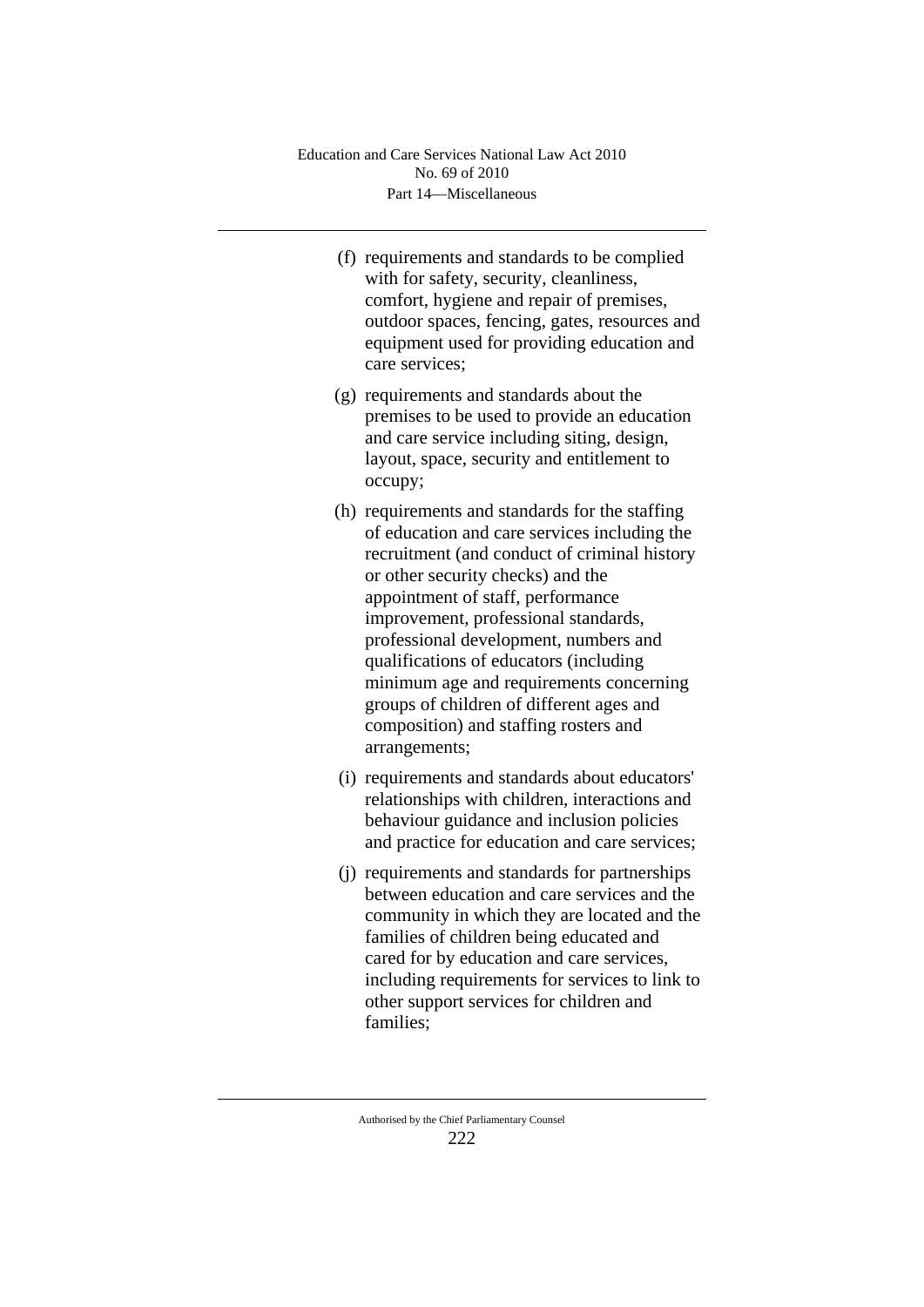|  | (k) requirements and standards as to the       |
|--|------------------------------------------------|
|  | leadership and management of education and     |
|  | care services including governance and         |
|  | fitness and propriety of all staff members and |
|  | volunteers, management of grievances and       |
|  | complaints and the provision of information    |
|  | to families;                                   |
|  |                                                |

- (l) the records, policies and procedures to be kept by approved providers and family day care educators including enrolment and attendance information;
- (m) requirements and standards about first aid and management of children's medical conditions including—
	- (i) the training of educators and staff members; and
	- (ii) plans, policies and procedures used to manage medical conditions and first aid; and
	- (iii) the keeping and storage of first aid kits and medications;
- (n) information required to be submitted for applications made under this Law;
- (o) requirements and standards for the provision and display of information by approved providers;
- (p) the publication of information about enforcement actions taken under this Law, including notice and review of proposals to publish information;
- (q) matters relating to the application of this Law to partnerships, eligible associations or prescribed entities;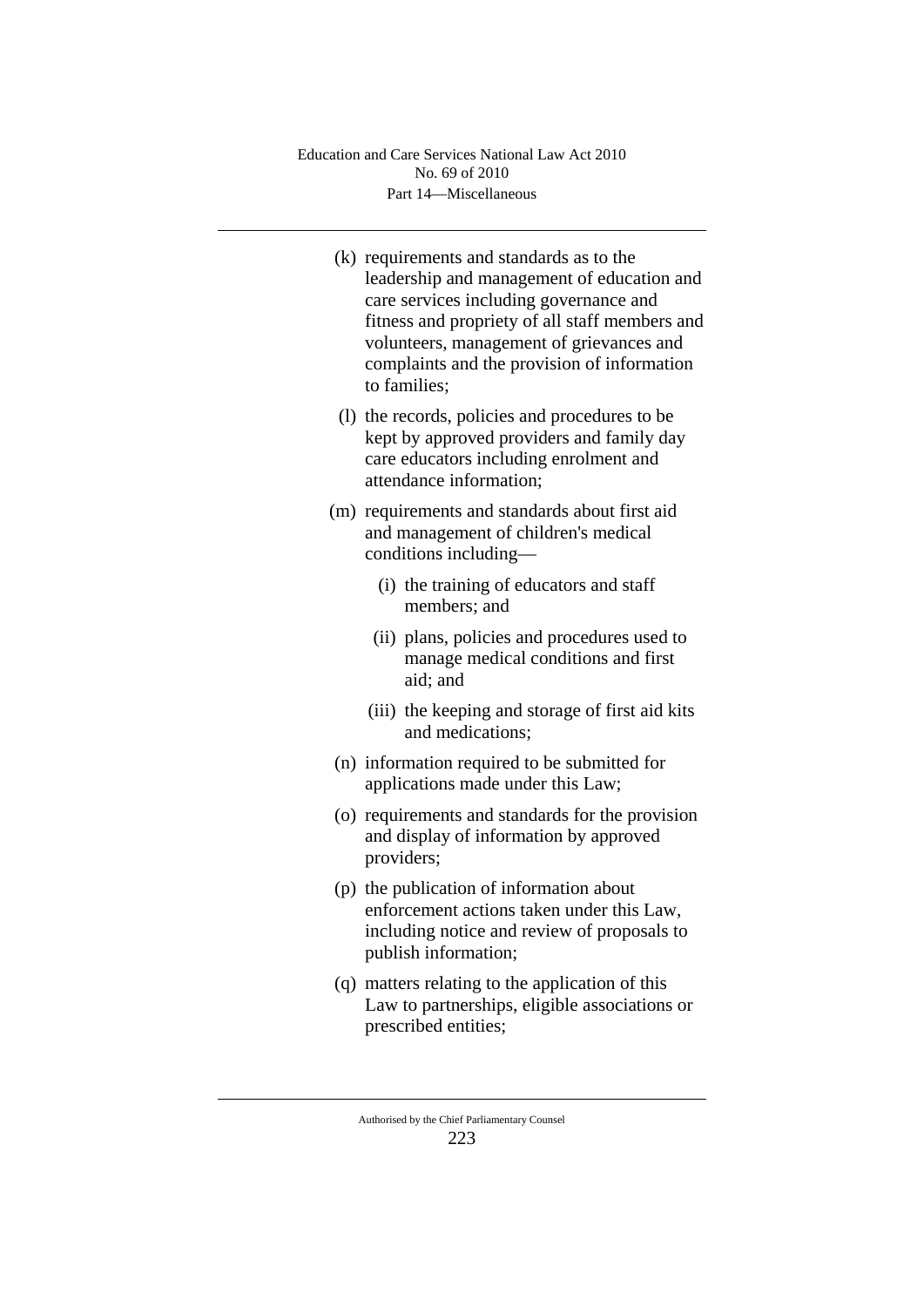|                                                                    | (r) requirements relating to the receipt and<br>payment and distribution of fees and<br>monetary penalties payable under this Law.                               |
|--------------------------------------------------------------------|------------------------------------------------------------------------------------------------------------------------------------------------------------------|
|                                                                    | (4) The national regulations—                                                                                                                                    |
| Sch.<br>s. 301(4)(a)<br>amended by<br>No. 80/2011<br>s. 76(a).     | (a) may be of a general or limited application;<br>and                                                                                                           |
| Sch.<br>s. $301(4)(b)$<br>amended by<br>No. 80/2011<br>s. 76(b).   | (b) may differ according to differences in time,<br>place (including jurisdiction) or<br>circumstances; and                                                      |
| Sch.<br>s. 301(4)(c)<br>amended by<br>No. 80/2011<br>s. 76(c).     | (c) may differ according to the type or class of<br>education and care service and the ages of<br>children being educated and cared for by a<br>service; and     |
| Sch.<br>s. 301(4)(d)<br>amended by<br>No. 80/2011<br>s. 76(d).     | (d) may exempt any education and care service<br>or any type or class of education and care<br>service from complying with all or any of the<br>regulations; and |
| Sch.<br>s. $301(4)(e)$<br>amended by<br>No. 80/2011<br>s. 76(e).   | (e) may leave any matter or thing to be from<br>time to time determined, applied, dispensed<br>with or regulated by a Regulatory Authority;<br>and               |
|                                                                    | (f) may apply, adopt or incorporate by reference<br>any document either—                                                                                         |
|                                                                    | (i) as in force at the date the national<br>regulations come into operation or at<br>any date before then; or                                                    |
| Sch.<br>s. 301(4)(f)(ii)<br>amended by<br>No. 80/2011<br>s. 76(f). | (ii) wholly or in part or as amended by the<br>national regulations; and                                                                                         |
|                                                                    | (g) may impose penalties not exceeding \$2000<br>for offences against the national regulations.                                                                  |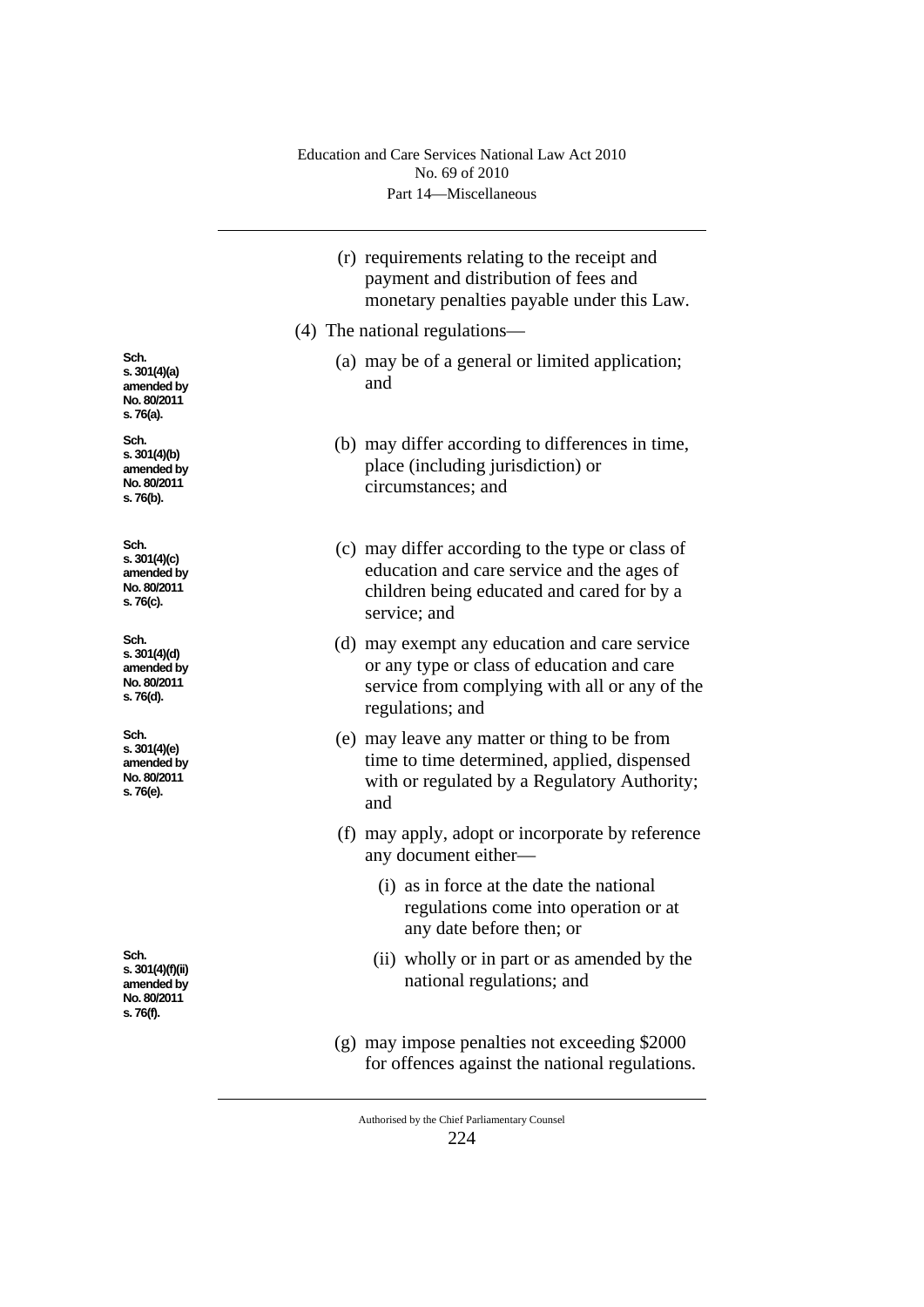Part 14—Miscellaneous Education and Care Services National Law Act 2010 No. 69 of 2010

### **302 Publication of national regulations**

- (1) The national regulations are to be published on the NSW Legislation website in accordance with Part 6A of the Interpretation Act 1987 of New South Wales.
- (2) A regulation commences on the day or days specified in the regulation for its commencement (being not earlier than the date it is published).

#### **303 Parliamentary scrutiny of national regulations**

- (1) The member of the Ministerial Council representing a participating jurisdiction is to make arrangements for the tabling of a regulation made under this Law in each House of the Parliament of the participating jurisdiction.
- (2) A committee of the Parliament of a participating jurisdiction may consider, and report to the Parliament about, the regulation in the same way the committee may consider and report to the Parliament about regulations made under Acts of that jurisdiction.
- (3) A regulation made under this Law may be disallowed in a participating jurisdiction by a House of the Parliament of that jurisdiction in the same way, and within the same period, that a regulation made under an Act of that jurisdiction may be disallowed.
- (4) A regulation disallowed under subsection (3) does not cease to have effect in the participating jurisdiction, or any other participating jurisdiction, unless the regulation is disallowed in a majority of the participating jurisdictions.
- (5) If a regulation is disallowed in a majority of the participating jurisdictions, it ceases to have effect in all participating jurisdictions on the day of its disallowance in the last of the jurisdictions forming the majority.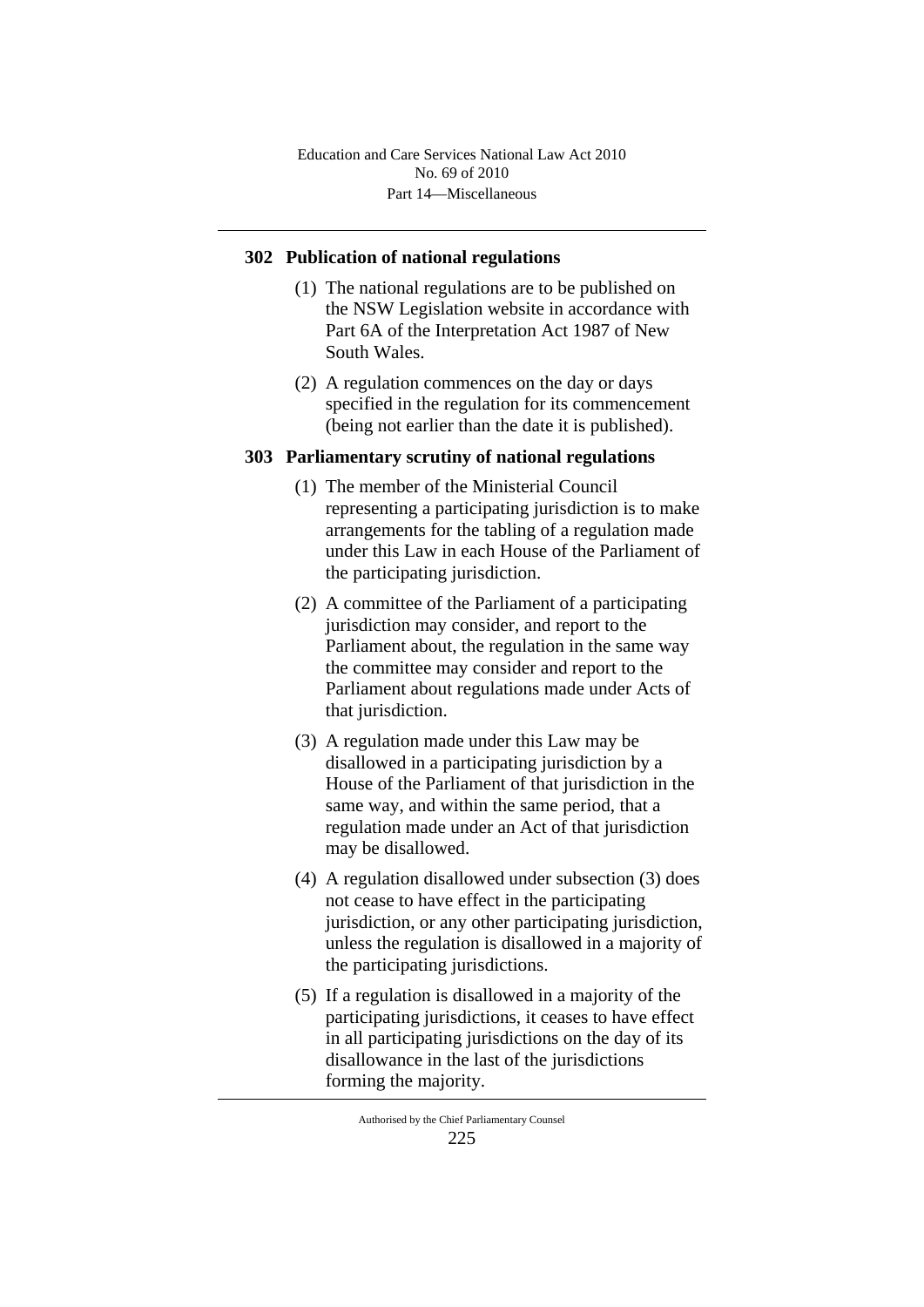(6) In this section—

*regulation* includes a provision of a regulation.

## **304 Effect of disallowance of national regulation**

- (1) The disallowance of a regulation in a majority of jurisdictions has the same effect as a repeal of the regulation.
- (2) If a regulation ceases to have effect under section 303 any law or provision of a law repealed or amended by the regulation is revived as if the disallowed regulation had not been made.
- (3) The restoration or revival of a law under subsection (2) takes effect at the beginning of the day on which the disallowed regulation by which it was amended or repealed ceases to have effect.
- (4) In this section—

*regulation* includes a provision of a regulation.

\_\_\_\_\_\_\_\_\_\_\_\_\_\_\_\_\_\_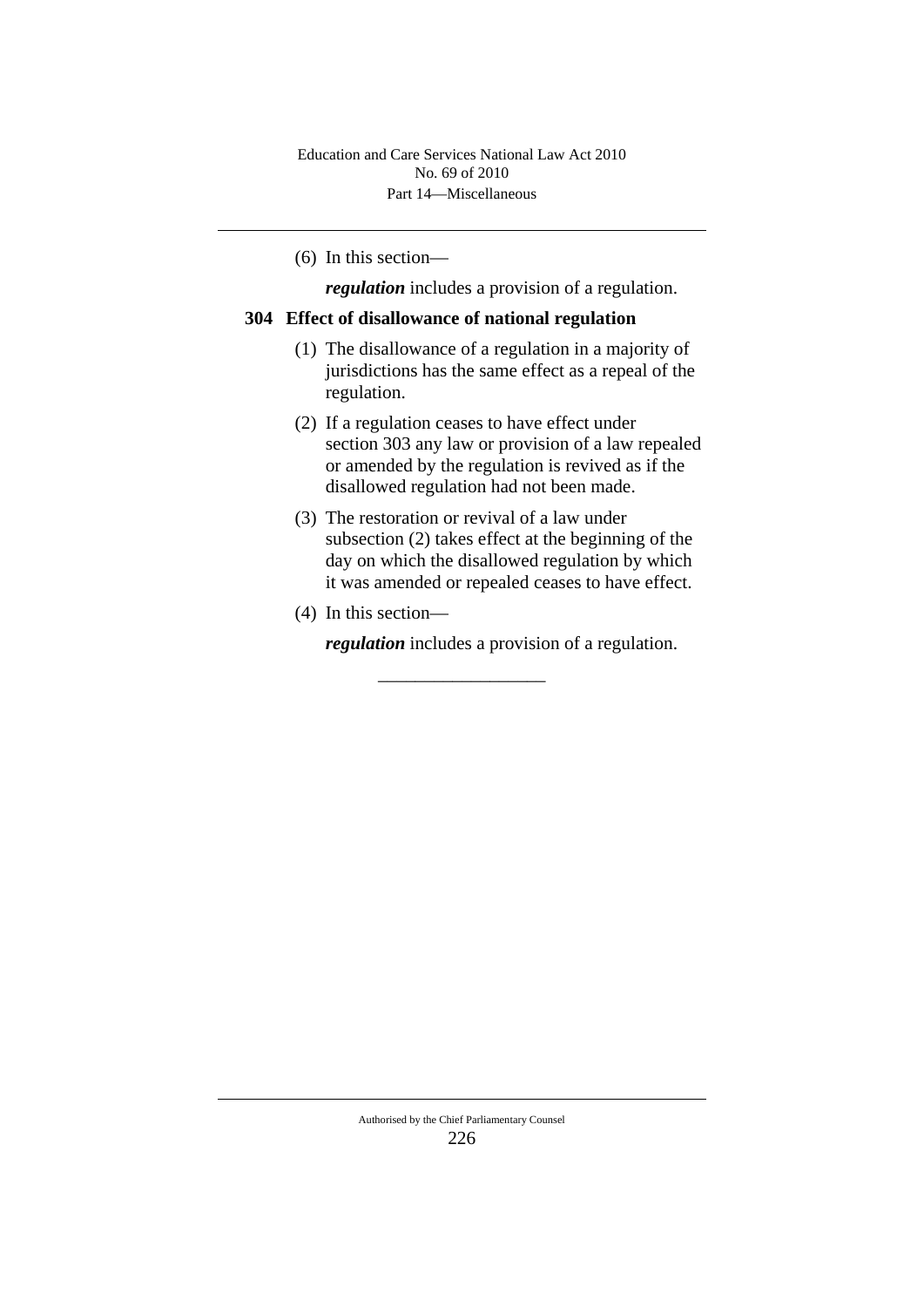Part 15—Transitional Provisions Education and Care Services National Law Act 2010 No. 69 of 2010

#### **PART 15—TRANSITIONAL PROVISIONS**

#### **Division 1—Introductory**

## **305 Definitions**

In this Part—

- *declared approved family day care service*, in relation to a participating jurisdiction, means an education and care service that is declared by a law of that jurisdiction to be a declared approved family day care service for the purposes of this Law;
- *declared approved family day care venue*, in relation to a participating jurisdiction, means a place other than a residence that is declared by a law of that jurisdiction to be a declared approved family day care venue for the purposes of this Law;
- *declared approved provider*, in relation to a participating jurisdiction, means a person or a person in a class of persons declared by a law of that jurisdiction to be a declared approved provider for the purposes of this Law;
- *declared approved service*, in relation to a participating jurisdiction, means an education and care service that is declared by a law of that jurisdiction to be a declared approved service for the purposes of this Law;
- *declared certified supervisor*, in relation to a participating jurisdiction, means a person or a person in a class of persons declared by a law of that jurisdiction to be a declared certified supervisor for the purposes of this Law;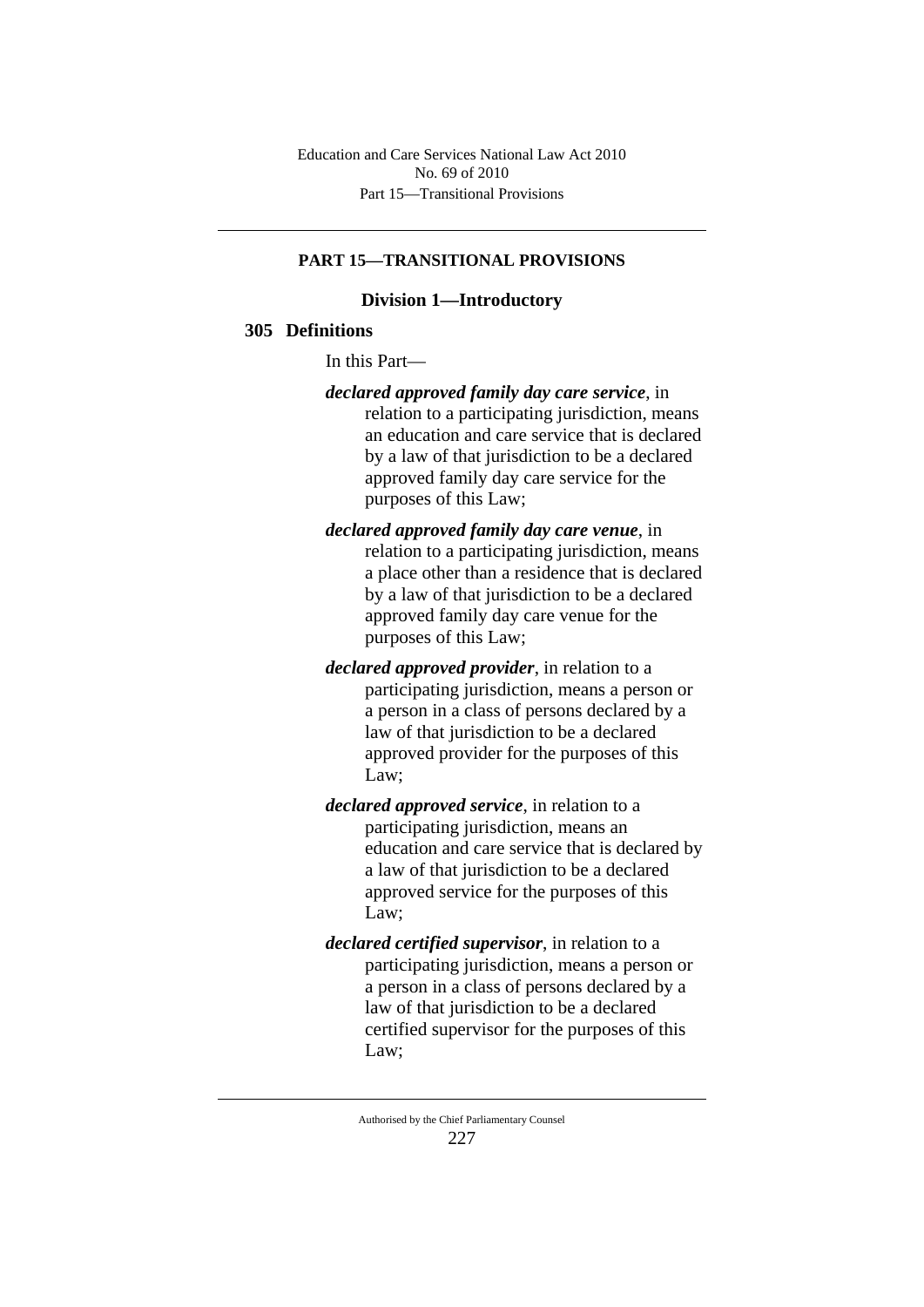Part 15—Transitional Provisions Education and Care Services National Law Act 2010 No. 69 of 2010

*declared compliance notice*, in relation to a participating jurisdiction, means an order or notice under a former education and care services law that is declared by a law of that jurisdiction to be a declared compliance notice for the purposes of this Law;

- *declared enforceable undertaking*, in relation to a participating jurisdiction, means an undertaking entered into under a former education and care services law that is declared by a law of that jurisdiction to be a declared enforceable undertaking under this Law;
- *declared nominated supervisor*, in relation to a participating jurisdiction, means a person or a person in a class of persons declared by a law of that jurisdiction to be a declared nominated supervisor for the purposes of this Law;
- *declared out of scope service*, in relation to a participating jurisdiction, means an education and care service—
	- (a) for which a former approval was not required under a former education and care services law; and
	- (b) that is declared by a law of that jurisdiction to be a declared out of scope service for the purposes of this Law;
- *former approval*, in relation to a participating jurisdiction, means an approval, licence or other authorisation under a former education and care services law that is declared by a law of that jurisdiction to be a former approval for the purposes of this Law;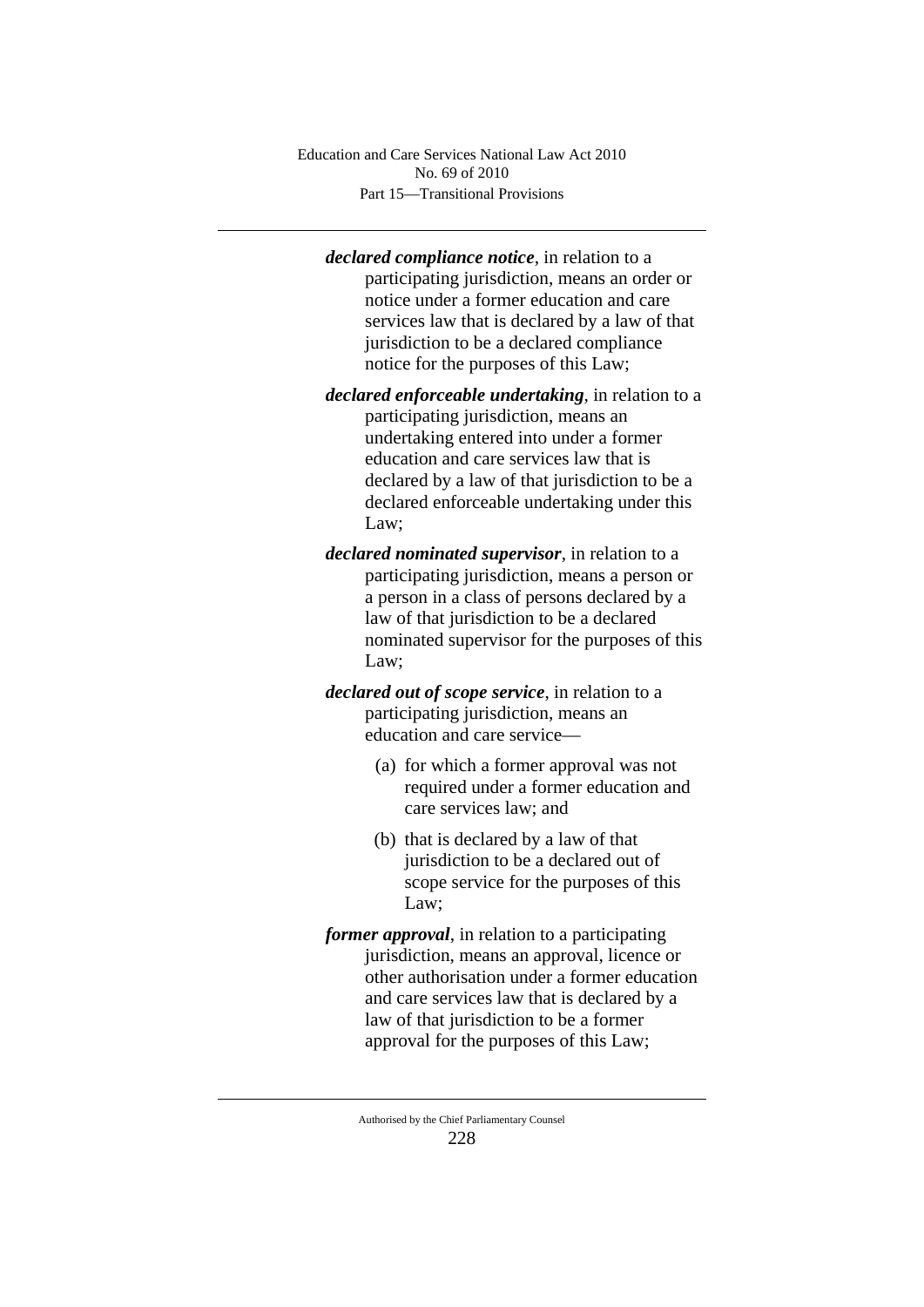*scheme commencement day* means the day on which Parts 2, 3 and 4 of this Law commence.

## **Division 2—Education and care services**

### **306 Approved provider**

- (1) Any person who immediately before the scheme commencement day was a declared approved provider is taken to be an approved provider under this Law.
- (2) Subsection (1) does not apply if the declared approved provider is a prescribed ineligible person.
- (3) Subsection (1) does not apply to a declared approved provider whose former approval was suspended under the former education and care services law immediately before the scheme commencement day because the provider was not a fit and proper person (however described) to operate the declared approved service.
- (4) If a declared approved provider is a trust, the trustee or trustees of the trust are taken to be an approved provider under this Law.
- (5) The trust must, within 30 days after the scheme commencement day, notify the Regulatory Authority of the identity of the trustees of the trust.
- (6) If a notice is not given under subsection (5) within the required period, each trustee of the trust ceases to be an approved provider under this Law at the end of that period.
- (7) If a person is taken under this section to be an approved provider, the person is taken to be the holder of a provider approval for the purposes of this Law.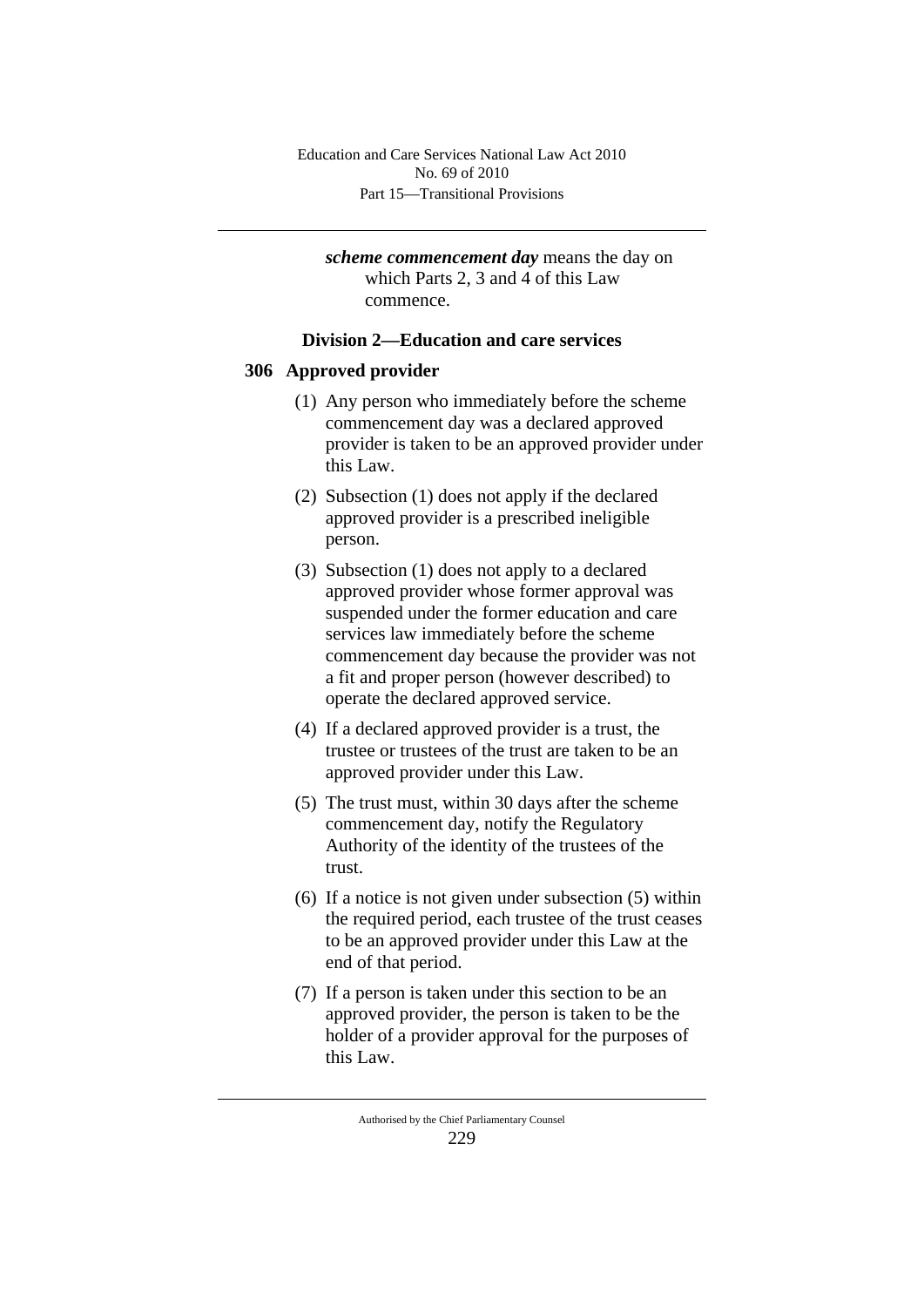- (8) If a person is taken under this section to hold a provider approval, any conditions of the former approval relating to that person are taken to be conditions of the provider approval unless they are inconsistent with this Law.
- (9) The Regulatory Authority must, on or before 30 June 2012, provide each person who is taken under this section to be the holder of a provider approval with a copy of the provider approval setting out the relevant matters in section 20.

# **307 Service approvals**

- (1) Any person who immediately before the scheme commencement day held a former approval in respect of a declared approved service (other than a declared approved family day care service) is taken to hold a service approval in respect of that service under this Law.
- (2) Any person who immediately before the scheme commencement day held a former approval with respect to a declared approved family day care service is taken to hold a service approval for that family day care service under this Law.
- (3) Subsections (1) and (2) do not apply if the person is a prescribed ineligible person.
- (4) If subsection (1) or (2) applies, the declared approved service is taken from the scheme commencement day to be an approved education and care service.
- (5) This section does not apply to a former approval that was under suspension under the former education and care services law immediately before the scheme commencement day because the person who held that approval was not a fit and proper person (however described) to operate the declared approved service.

**Sch. s. 307(3) amended by No. 80/2011 s. 77.**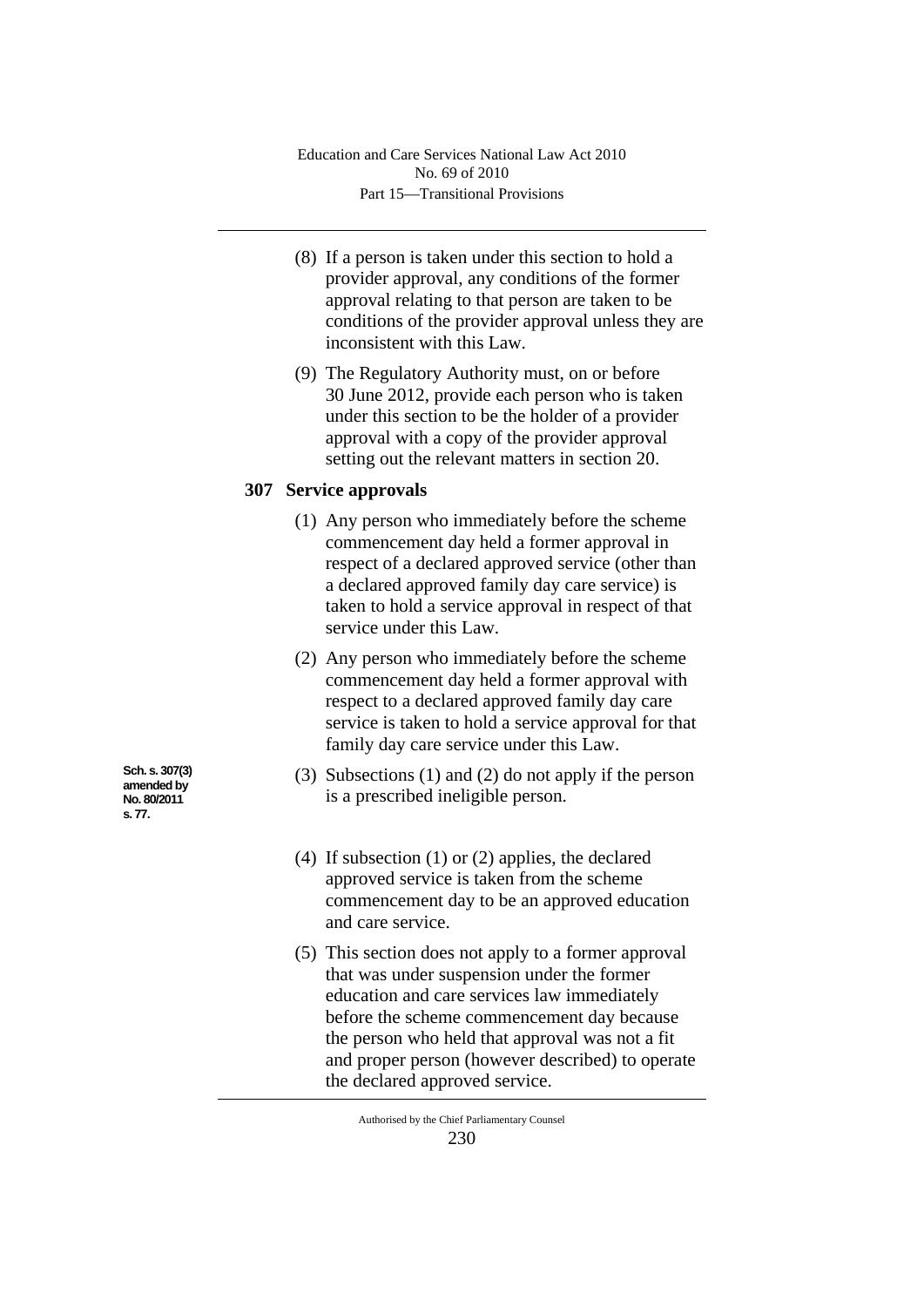Part 15—Transitional Provisions Education and Care Services National Law Act 2010 No. 69 of 2010

- (6) If a former approval was under suspension under the former education and care services law immediately before the scheme commencement day for a reason other than the reason in subsection (5), the service approval for the education and care service under this Law is taken to be suspended under this Law for the period of the suspension.
- (7) The Regulatory Authority must determine before the expiry of the period of suspension referred to in subsection (6) (other than for a voluntary suspension) whether—
	- (a) the suspension should be cancelled or a further period of suspension should be imposed; or
	- (b) the service approval should be cancelled.
- (8) Any conditions imposed on the former approval under the former education and care services law are taken to be conditions on the service approval unless the conditions are inconsistent with this Law.
- (9) The Regulatory Authority must, on or before 30 June 2012, provide each person who is taken under this section to hold a former approval in respect of a declared approved service with a copy of the service approval for the service setting out the relevant matters in section 52.

## **308 Approved family day care venues**

A declared approved family day care venue existing under a former education and care services law immediately before the scheme commencement day is taken on and after the scheme commencement day to be an approved family day care venue under this Law.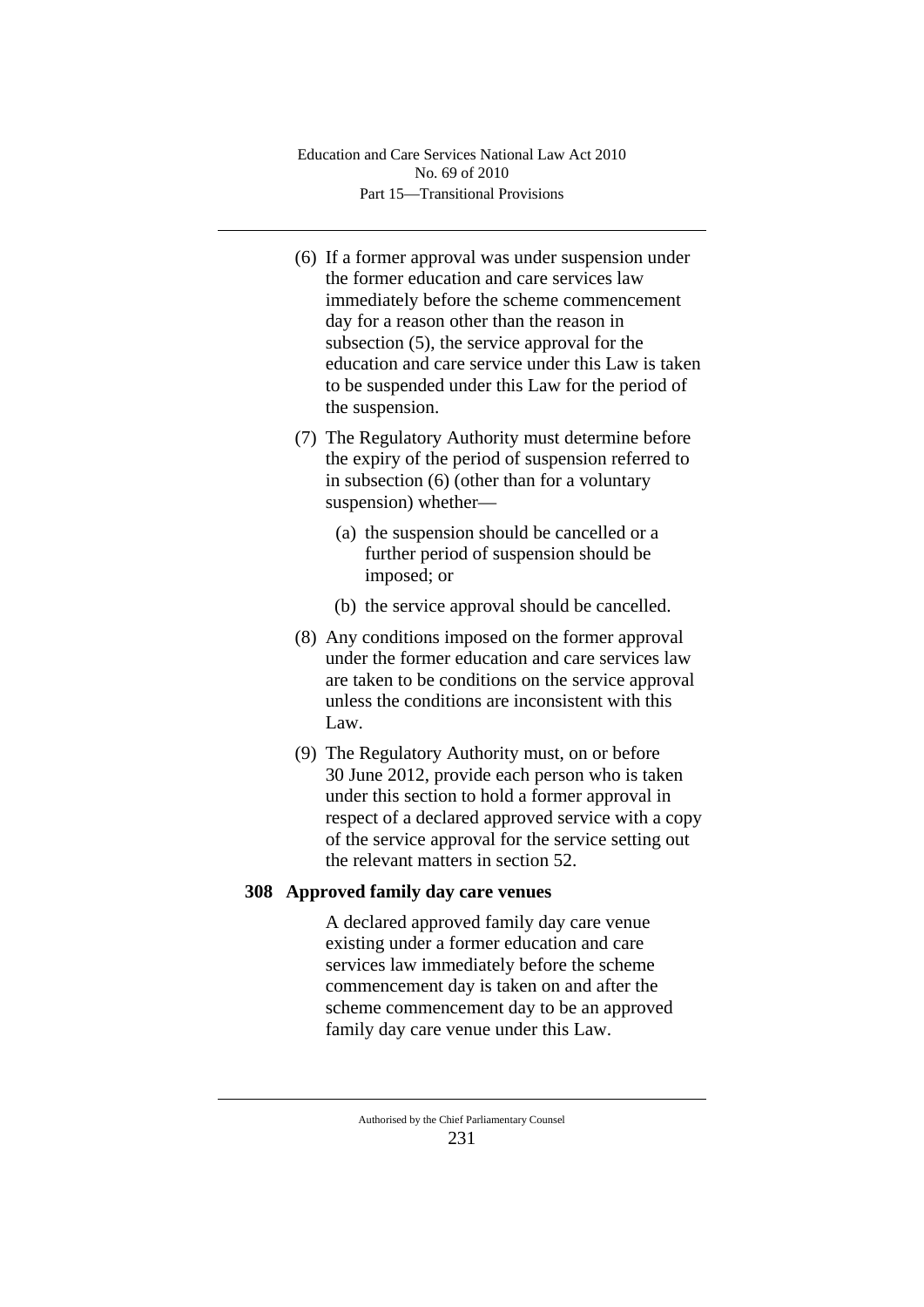# **309 Approval of declared out of scope services**

A person who operated a declared out of scope service immediately before the scheme commencement day is taken under this Law to hold a provider approval and a service approval for the declared out of scope service for the period from and including 1 January 2012—

- (a) to 30 June 2012, unless paragraph (b) applies; or
- (b) if the person applies under this Law to the Regulatory Authority for a provider approval and for a service approval and the applications are received by the Regulatory Authority on or before 30 June 2012, to the date on which those applications are finally determined under this Law.

## **310 Application for service waiver or temporary waiver**

- (1) This section applies to an education and care service that was exempt under a former education and care services law from a requirement of that law.
- (2) The education and care service is taken to comply with an equivalent requirement under this Law for the period from and including 1 January 2012—
	- (a) to 31 March 2012, unless paragraph (b) applies; or
	- (b) if the provider of the education and care service applies to the Regulatory Authority under this Law for a temporary waiver or service waiver under this Law in respect of that requirement and the application is received by the Regulatory Authority on or before 31 March 2012, to the date on which the application is finally determined under this Law.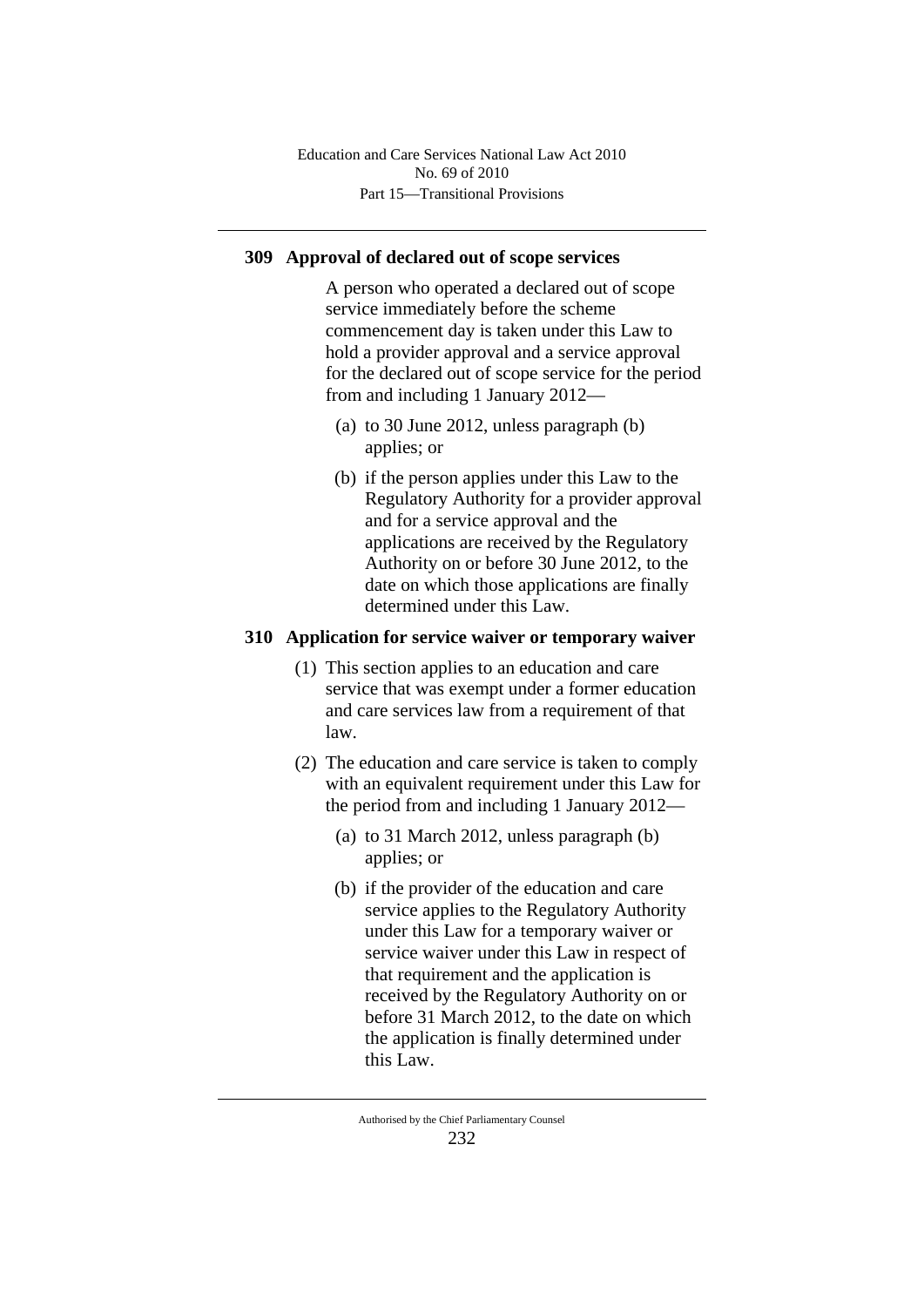Part 15—Transitional Provisions Education and Care Services National Law Act 2010 No. 69 of 2010

# **311 Existing applicants**

- (1) This section applies if a person has made an application for a former approval under a former education and care services law in respect of an education and care service before the scheme commencement day.
- (2) The applicant is taken to be an applicant for a provider approval and a service approval under this Law.
- (3) The Regulatory Authority may—
	- (a) ask the applicant for more information; and
	- (b) inspect—
		- (i) the premises of the service and the offices of the applicant; and
		- (ii) any documents relating to the applicant; and
	- (c) exercise any power under section 14 or section 46 in relation to the application.
- (4) This section does not apply if the applicant is a prescribed ineligible person.

## **312 Existing multiple approvals to merge**

- (1) If the holder of a former approval held more than one former approval in respect of the same premises, the former approvals are taken to be one service approval in respect of those premises for the purposes of this Law.
- (2) This section does not apply to a former approval for a family day care service.
- (3) This section does not apply to a former approval to which section 311 applies.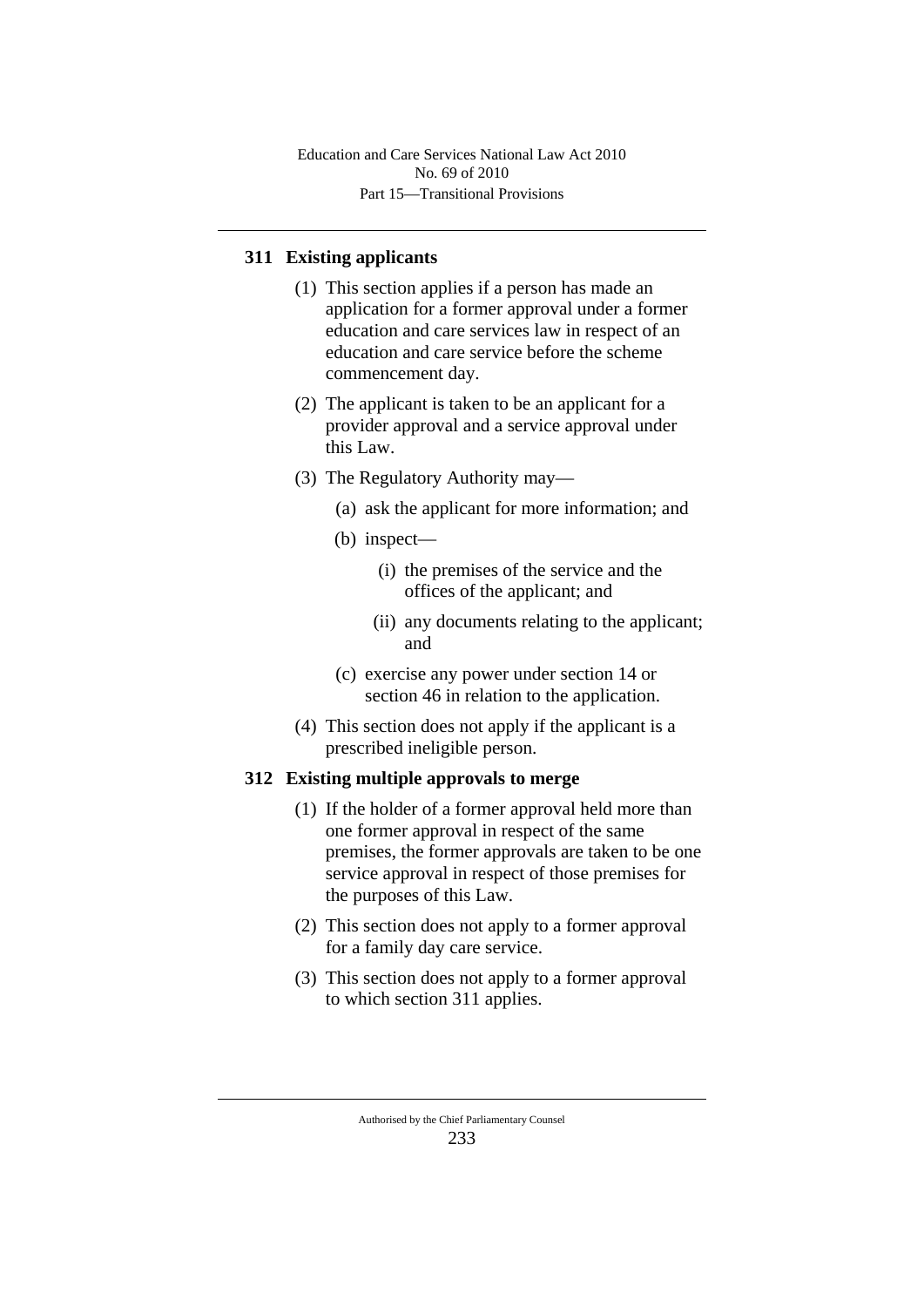Part 15—Transitional Provisions Education and Care Services National Law Act 2010 No. 69 of 2010

### **313 Display of accreditation and rating**

- (1) This section applies to a declared approved service that is taken under this Part to be an approved education and care service.
- (2) The approved provider must display the provisional rating of that approved education and care service in accordance with section 172 until a first rating assessment is completed and a rating level given to the service after that assessment is published under Part 5.
- (3) If the education and care service was accredited by the National Child Care Accreditation Council before the scheme commencement day, the approved provider of the education and care service must continue to display that accreditation at the service together with the provisional rating until a first rating assessment is completed and a rating (other than a provisional rating) given to the service after that assessment is published under Part 5.

## **314 Effect of non-compliance in 3 years before scheme commencement day**

- (1) In determining whether to suspend or cancel under Part 2 a provider approval referred to in section 306, the Regulatory Authority—
	- (a) may take into account any non-compliance by the approved provider with a former education and care services law that occurred in the period of 3 years immediately preceding the scheme commencement day; but
	- (b) must not suspend or cancel the provider approval solely on the basis of that noncompliance.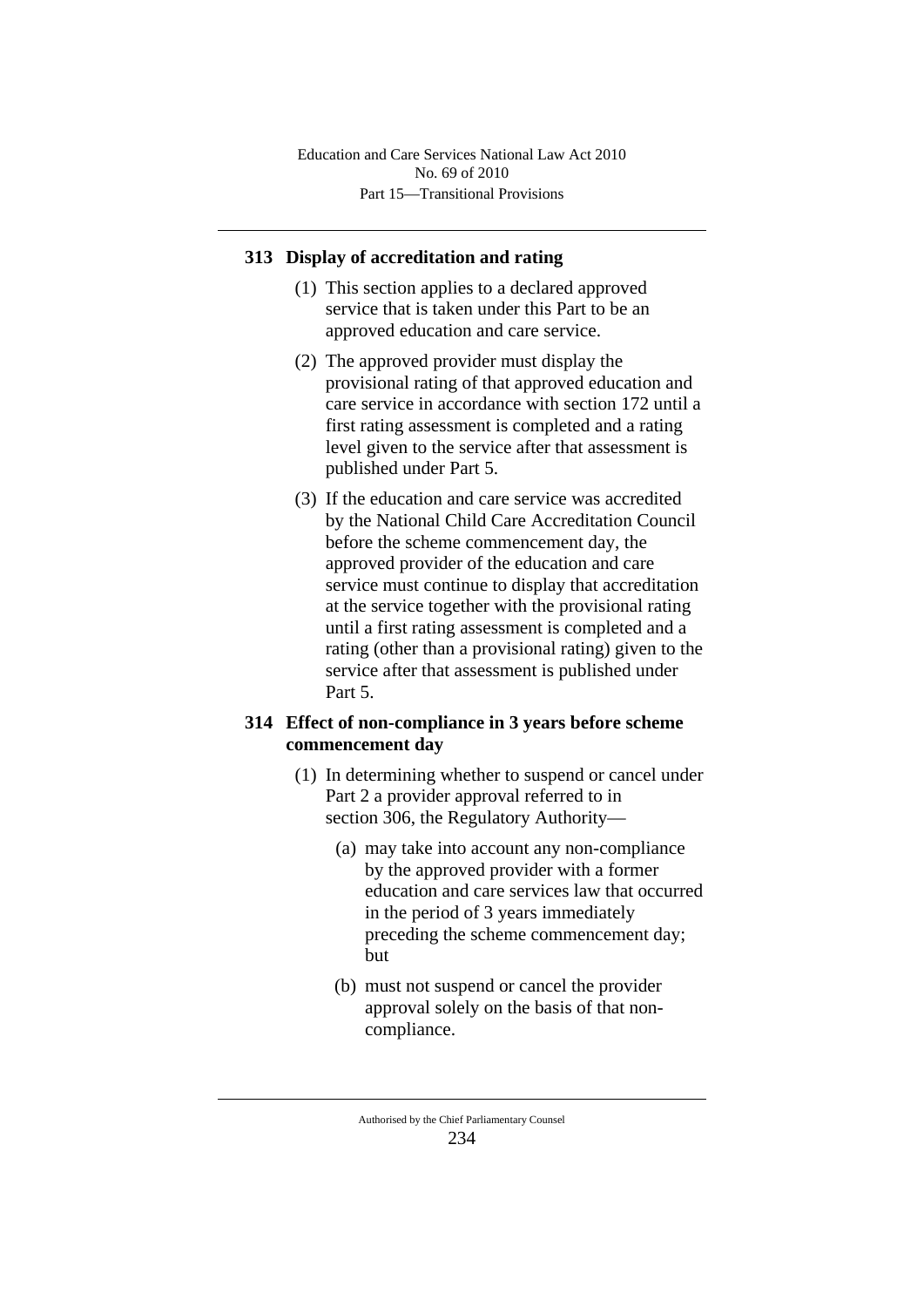- (2) In determining whether to suspend or cancel under Part 3 a service approval referred to in section 307(1), the Regulatory Authority—
	- (a) may take into account any non-compliance by the approved provider with a former education and care services law that occurred in the period of 3 years immediately preceding the scheme commencement day; but
	- (b) must not suspend or cancel the service approval solely on the basis of that noncompliance.

# **315 Certified supervisors**

- (1) A person who was a declared certified supervisor immediately before the scheme commencement day is taken to be a certified supervisor under this Law.
- (2) The Regulatory Authority must, on or before 30 June 2012, provide each person who is taken under this section to be a certified supervisor with a copy of the supervisor certificate setting out the relevant matters in section 116.
- (3) Subsection (1) applies even if the declared certified supervisor was suspended immediately before the scheme commencement day but the person's supervisor certificate under this Law is taken to be suspended for the remaining period that the person was suspended as a declared certified supervisor.

## **316 Nominated supervisors**

(1) A person who immediately before the scheme commencement day was a declared nominated supervisor for a declared approved service that is taken under section 307 to be an approved education and care service is taken to be the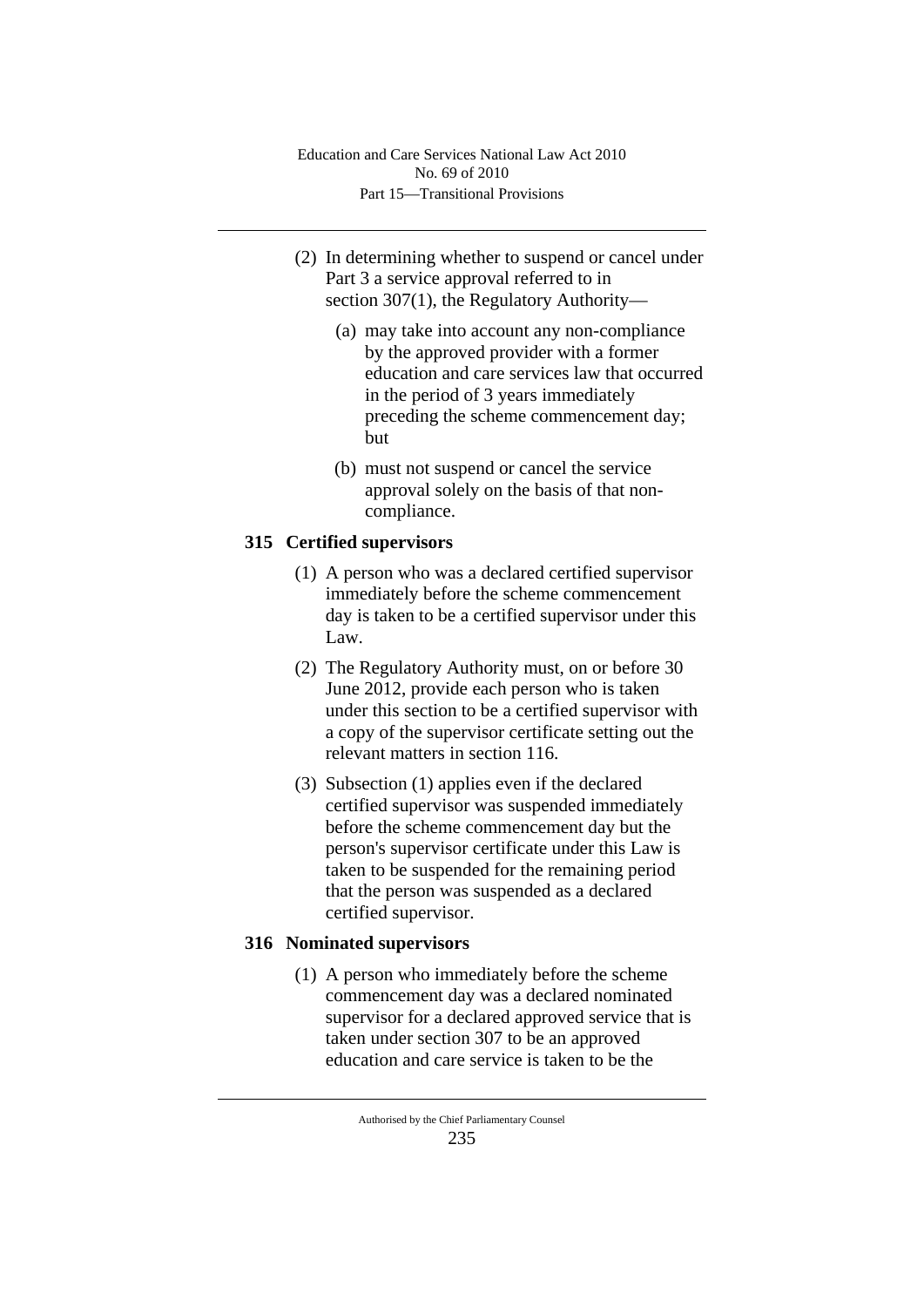nominated supervisor for that approved education and care service.

- (2) Subsection (1) ceases to apply if—
	- (a) the approved provider does not confirm the nomination within a time specified by the Regulatory Authority after being requested in writing to do so by the Regulatory Authority; or
	- (b) the person advises the Regulatory Authority in writing that the person does not consent to being the nominated supervisor of the education and care service.

# **317 Notices and undertakings**

- (1) A declared compliance notice in force under a former education and care services law immediately before the scheme commencement day is taken on and after the scheme commencement day to be a compliance notice under this Law.
- (2) A declared enforceable undertaking in force under a former education and care services law immediately before the scheme commencement day is taken on and after the scheme commencement day to be an enforceable undertaking under this Law.

## **318 Offences**

The Regulatory Authority may bring or continue a prosecution for any offence under a former education and care services law in relation to a service that is taken to be an education and care service.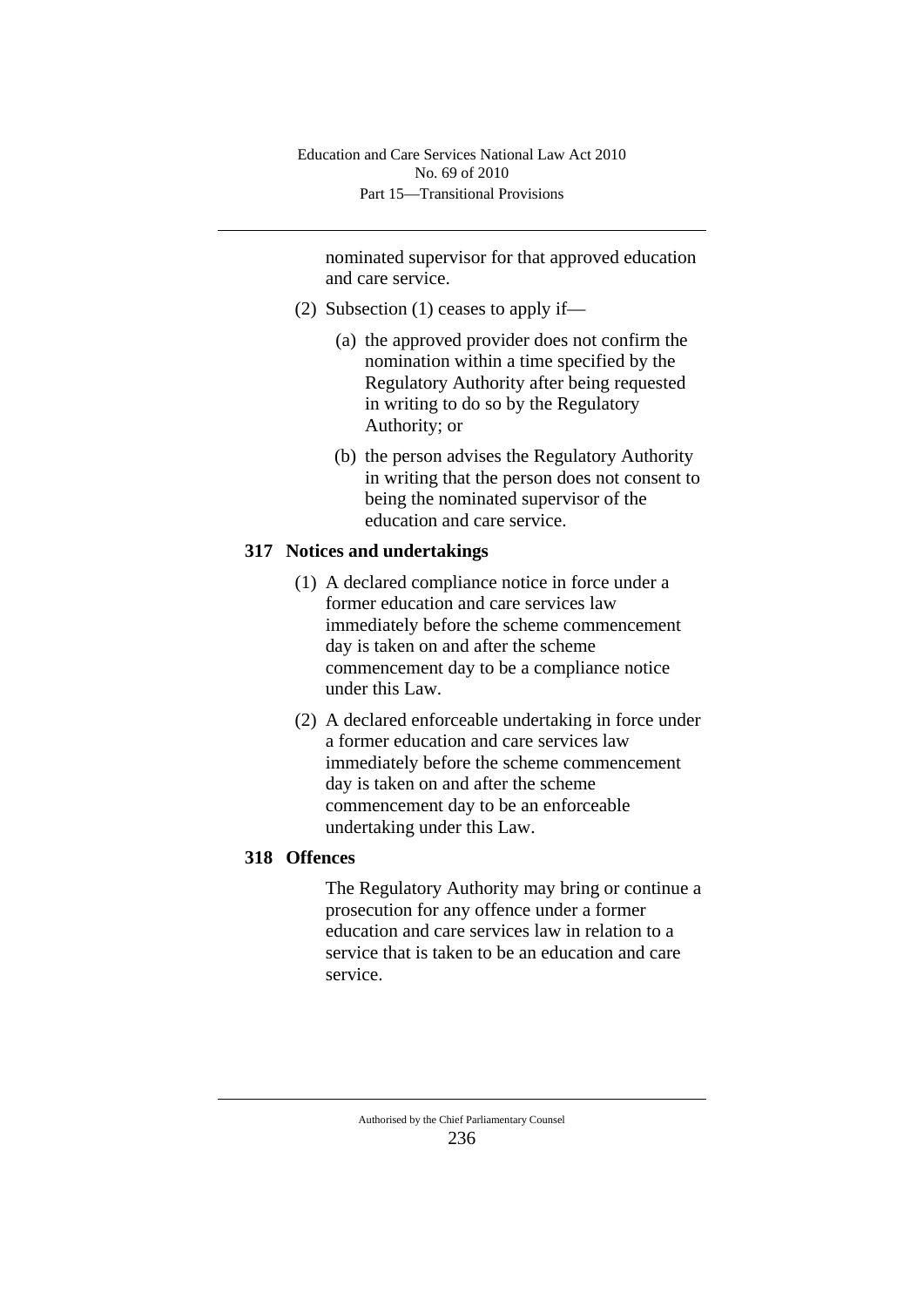Part 15—Transitional Provisions Education and Care Services National Law Act 2010 No. 69 of 2010

### **Division 3—National Authority**

#### **319 First meeting of National Authority**

Despite section 239, the Ministerial Council is to convene the first meeting of the Board of the National Authority.

### **320 First chief executive officer of National Authority**

- (1) Despite section 248, the first chief executive officer of the National Authority is to be appointed by the Chairperson of the Ministerial Council on the basis of a consensus recommendation of the Ministerial Council.
- (2) The appointment is to be on the remuneration and other terms and conditions set out in the appointment.
- (3) Any amount payable to the first chief executive officer under the appointment is payable from the Authority Fund.

#### **321 First annual report of National Authority**

Despite section 279, the first annual report of the National Authority—

- (a) is to be made within 4 months after the end of the financial year ending 30 June 2012; and
- (b) is to cover the period from the first meeting of the National Authority until 30 June 2012.

#### **Division 4—General**

#### **322 Information retention and sharing**

(1) The Regulatory Authority must, in accordance with the national regulations, keep all prescribed information held by the Regulatory Authority (or any regulatory body under the former education and care services law) in relation to—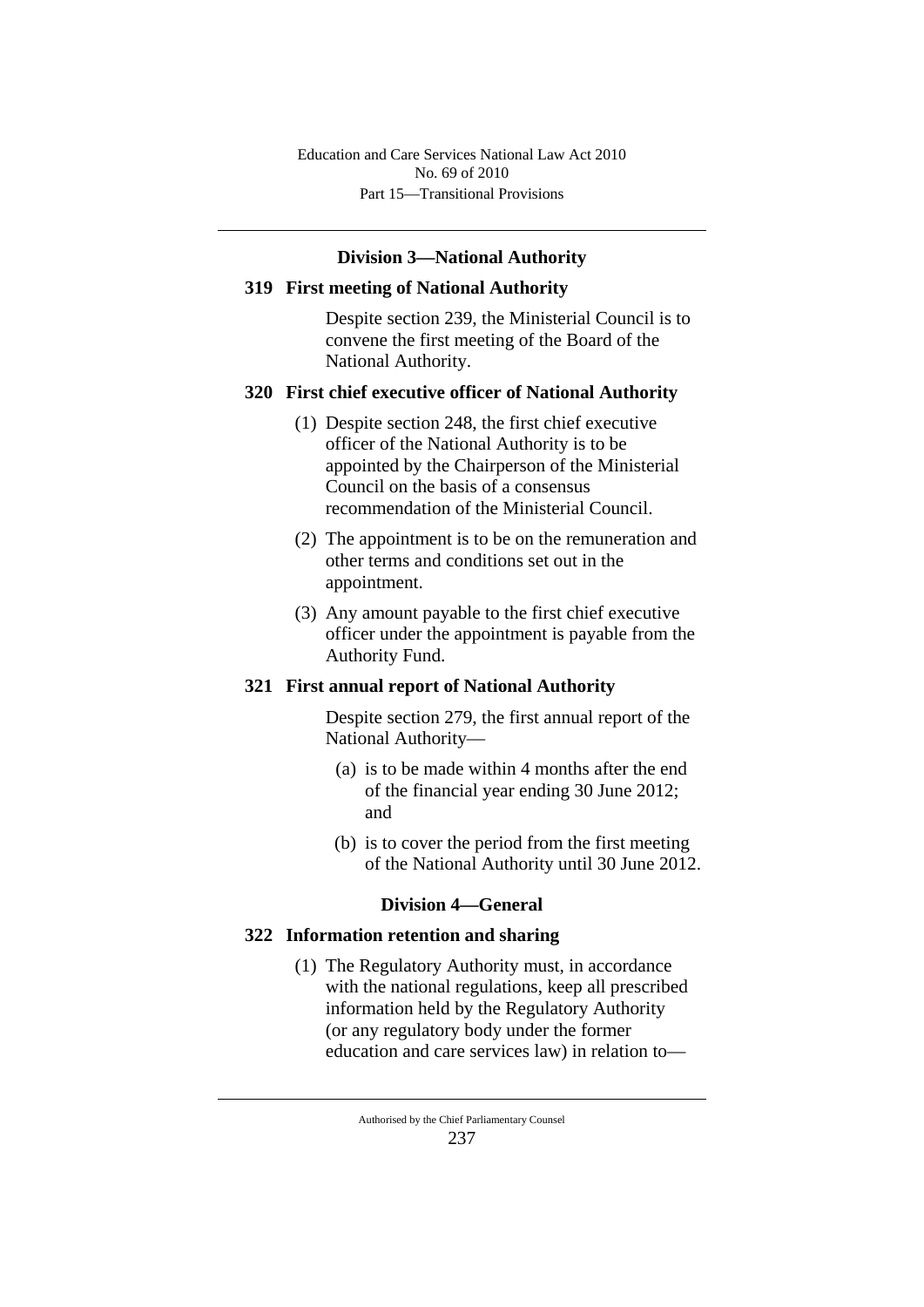- (a) the licensing or approval of education and care services under the former education and care services law; and
- (b) the monitoring and enforcement of the former education and care services law in relation to education and care services.
- (2) Information referred to in subsection (1) may be—
	- (a) used for information purposes under this Law; and
	- (b) held by the Regulatory Authority in any form; and
	- (c) made available to the Regulatory Authorities of other participating jurisdictions and the National Authority.
- (3) A provider of an education and care service existing immediately before the scheme commencement day must, in accordance with the national regulations—
	- (a) continue to keep all documents required under the former education and care services law to be kept in respect of the service; and
	- (b) make those documents available to the Regulatory Authority on request.
	- Penalty: \$4000 in the case of an individual.

\$20 000 in any other case.

## **323 Approved learning framework**

A declared approved learning framework is taken to be an approved learning framework under this Law.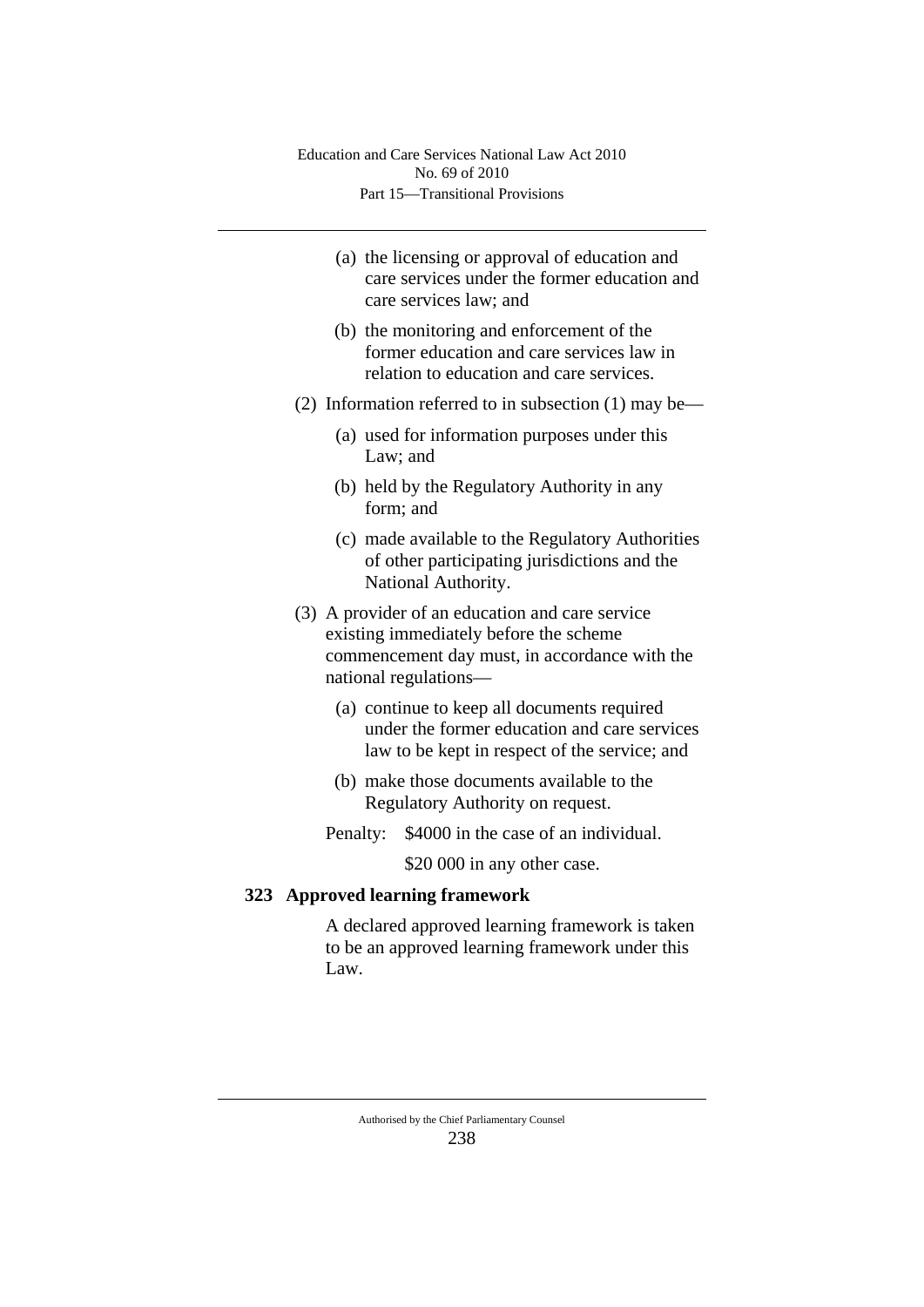Part 15—Transitional Provisions Education and Care Services National Law Act 2010 No. 69 of 2010

## **324 Savings and transitional regulations**

- (1) The national regulations may contain provisions (*savings and transitional provisions*) of a savings or transitional nature—
	- (a) consequential on the enactment of this Law in a participating jurisdiction; or
	- (b) to otherwise allow or facilitate the change from the operation of a former education and care services law of a participating jurisdiction to the operation of this Law.
- (2) Savings and transitional regulations may have retrospective operation to a day not earlier than the day on which section 1 of this Law commences.

## **Division 5—Transitional provisions—Education and Care Services National Law Amendment Act 2017**

**Sch. Pt 15 Div. 5 (Heading and Sch. ss 325‒331) inserted by No. 9/2017 s. 67.**

**Sch. s. 325 inserted by No. 9/2017 s. 67.**

## **325 Definitions**

In this Division—

## *2017 Act* means the **Education and Care Services National Law Amendment Act 2017**;

*commencement day*, in relation to a participating jurisdiction, means the date of commencement of this Division in that jurisdiction.

## **326 Approved family day care venues**

- (1) In this section
	- *appointed day* means the day that is 6 months after the commencement day;

**Sch. s. 326 inserted by No. 9/2017 s. 67.**

Authorised by the Chief Parliamentary Counsel 239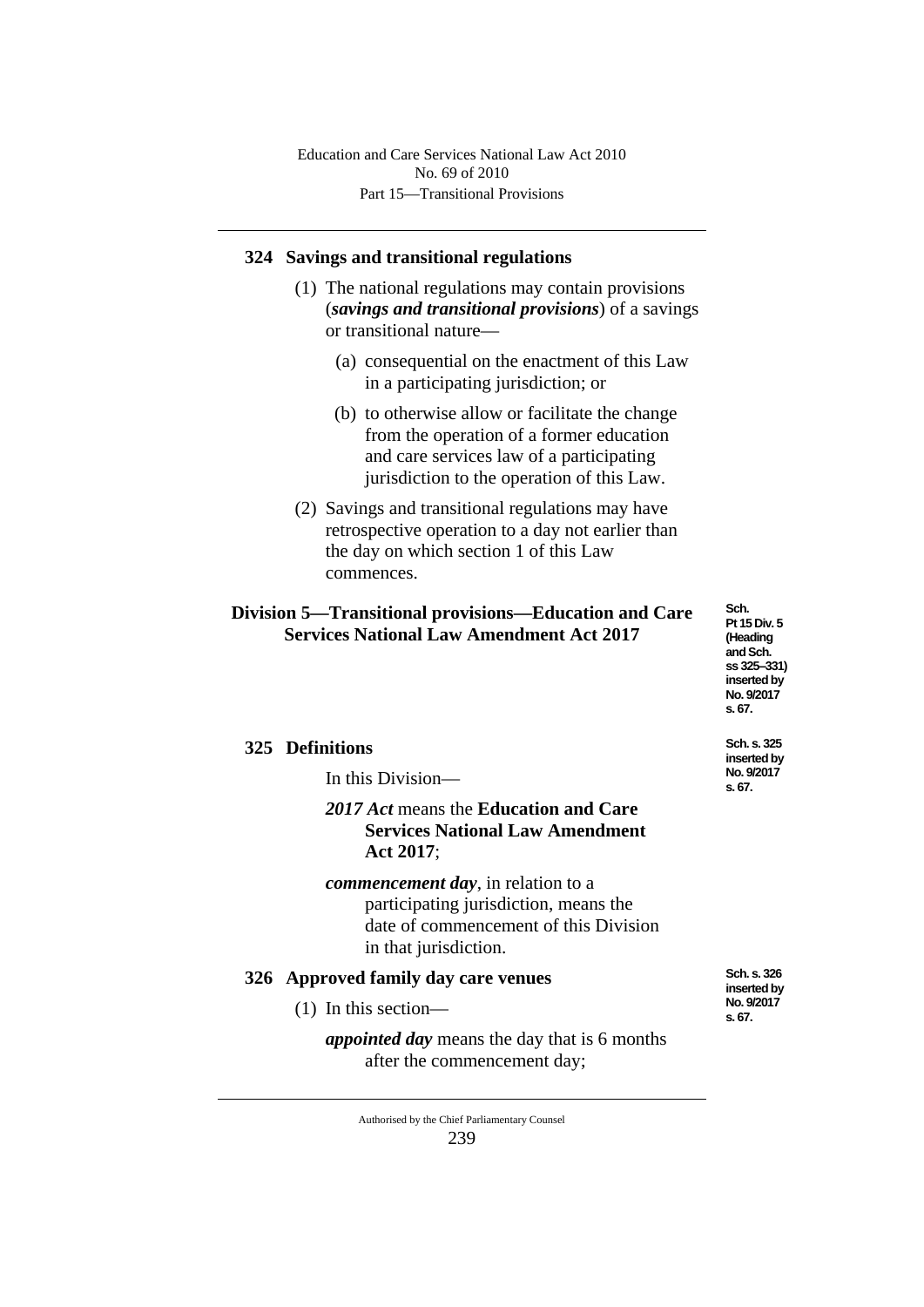Part 15—Transitional Provisions Education and Care Services National Law Act 2010 No. 69 of 2010

## *formerly approved family day care venue* means a family day care venue that, immediately before the commencement day, was an approved family day care

- venue. (2) Subject to subsection (3), a formerly approved family day care venue ceases to be an approved family day care venue on the appointed day unless, before the appointed day the Regulatory Authority, on application by the approved provider under section 54 (as amended by the 2017 Act), approves the venue as a family day care venue.
- (3) If, before the appointed day, the Regulatory Authority had not determined an application by an approved provider under section 54 (as amended by the 2017 Act) for approval of the venue, the formerly approved family day care venue continues to be an approved family day care venue until the application is determined.
- (4) Despite section 54(5), the Regulatory Authority must make a decision on an application made under section 54 for approval of a formerly approved family day care venue within 6 months of receiving the application.

## **327 Declared approved family day care venues continue to be approved**

Despite section 326, a declared approved family day care venue that was taken under section 308 to be an approved family day care venue continues, on and after the commencement day, to be an approved family day care venue for the purposes of this Law.

**Sch. s. 327 inserted by No. 9/2017 s. 67.**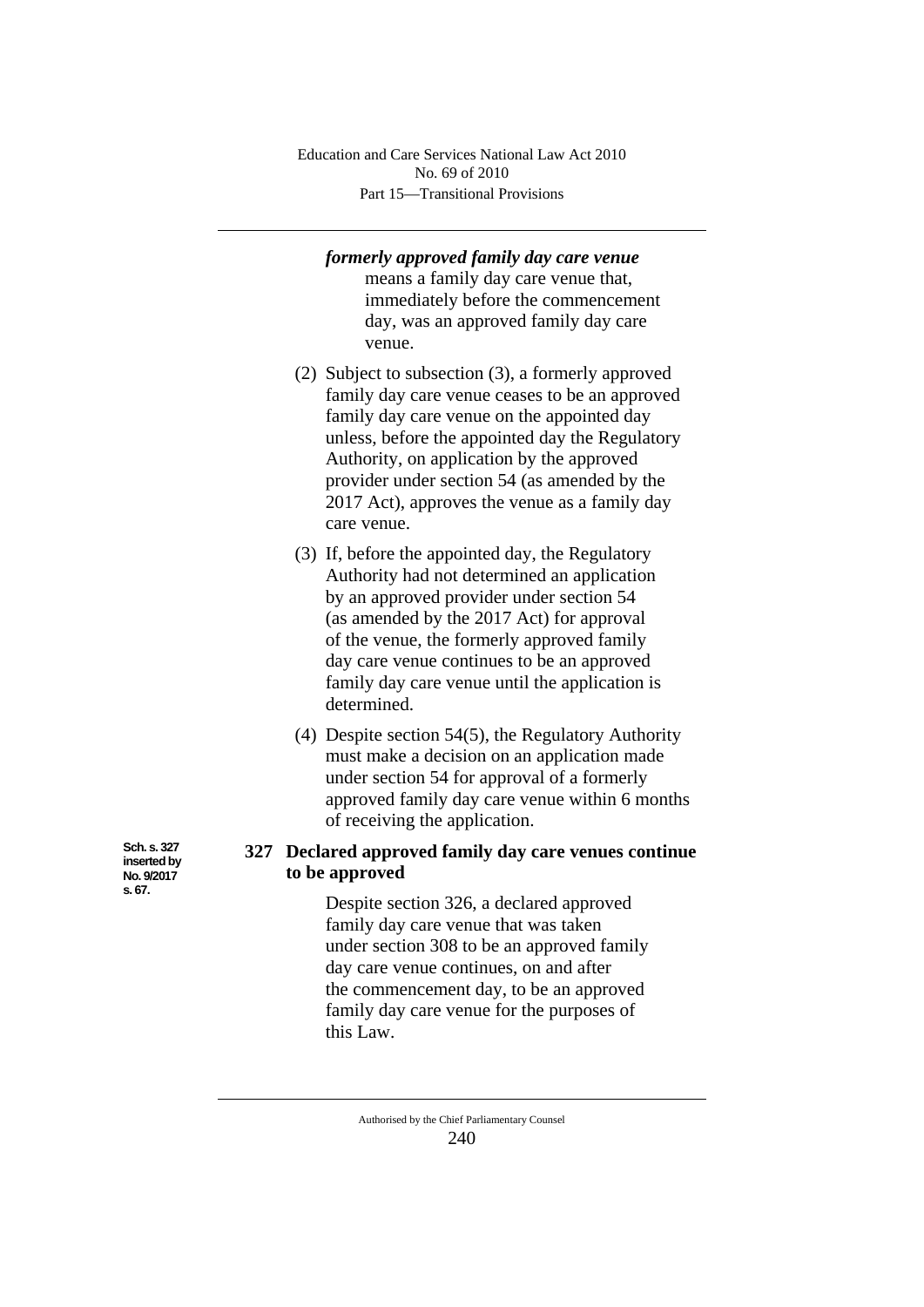## **328 Service approval condition requiring sufficient family day care co-ordinators**

(1) In this section—

*appointed day* means the day that is 12 months after the commencement day.

- (2) This section applies to a family day care service if, immediately before the commencement day—
	- (a) the service was an approved family day care service; and
	- (b) the service approval included a condition referred to in section 51(2).
- (3) Despite the commencement of the 2017 Act, sections 51(2) and 163, as in force immediately before the commencement day, continue to apply to the approved family day care service until the appointed day, unless the Regulatory Authority earlier amends the service approval to impose a condition under section 55A.

## **329 Service approval condition requiring minimum number of family day care co-ordinators**

**Sch. s. 329 inserted by No. 9/2017 s. 67.**

- (1) This section applies to a family day care service if, immediately before the commencement day—
	- (a) the service was an approved family day care service; and
	- (b) the service approval included a condition requiring the service provide a specified minimum number of family day care co-ordinators.

**Sch. s. 328 inserted by No. 9/2017 s. 67.**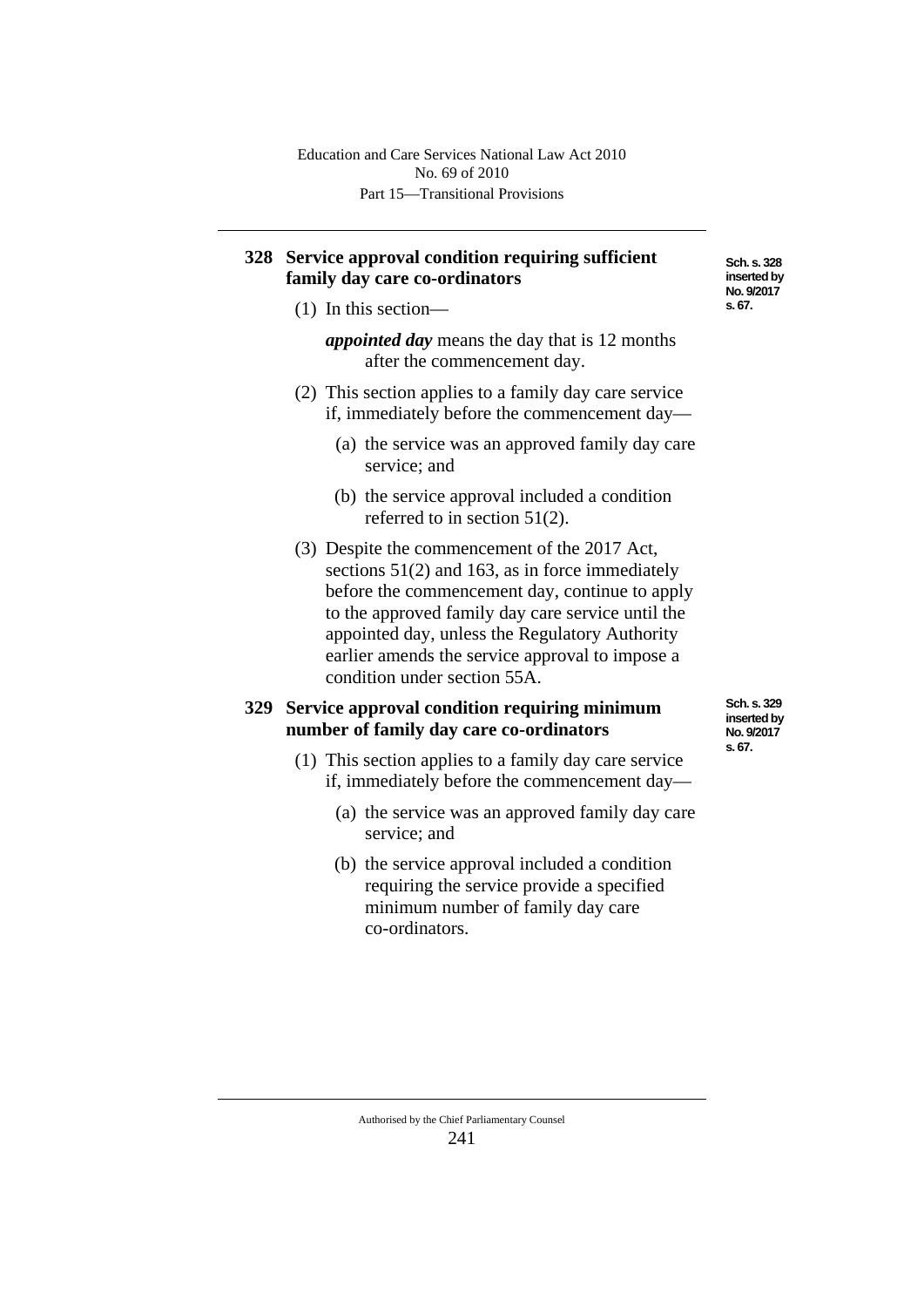Part 15—Transitional Provisions Education and Care Services National Law Act 2010 No. 69 of 2010

(2) Despite the commencement of the 2017 Act, section 163, as in force immediately before the commencement day, and the condition requiring the service provide a specified minimum number of family day care co-ordinators continue to apply to the approved family day care service until the condition is amended under section 54 or 55.

## **330 Publication of information about certified supervisors**

- (1) The National Authority may publish information about any enforcement action taken under this Law before the commencement day in relation to any person who was a certified supervisor before that day, including—
	- (a) the prosecution of any offence; and
	- (b) the acceptance of an undertaking; and
	- (c) the suspension or cancellation of a supervisor certificate.
- (2) This section expires on 31 December 2021.

## **331 Evidentiary certificates**

- (1) Despite the amendment of section 292 by the 2017 Act, a Regulatory Authority or the National Authority may continue to certify matters relating to any person who was a certified supervisor before the commencement day as if that section had not been amended.
- (2) This section expires on 31 December 2021.

**Sch. s. 331 inserted by No. 9/2017 s. 67.**

**Sch. s. 330 inserted by No. 9/2017 s. 67.**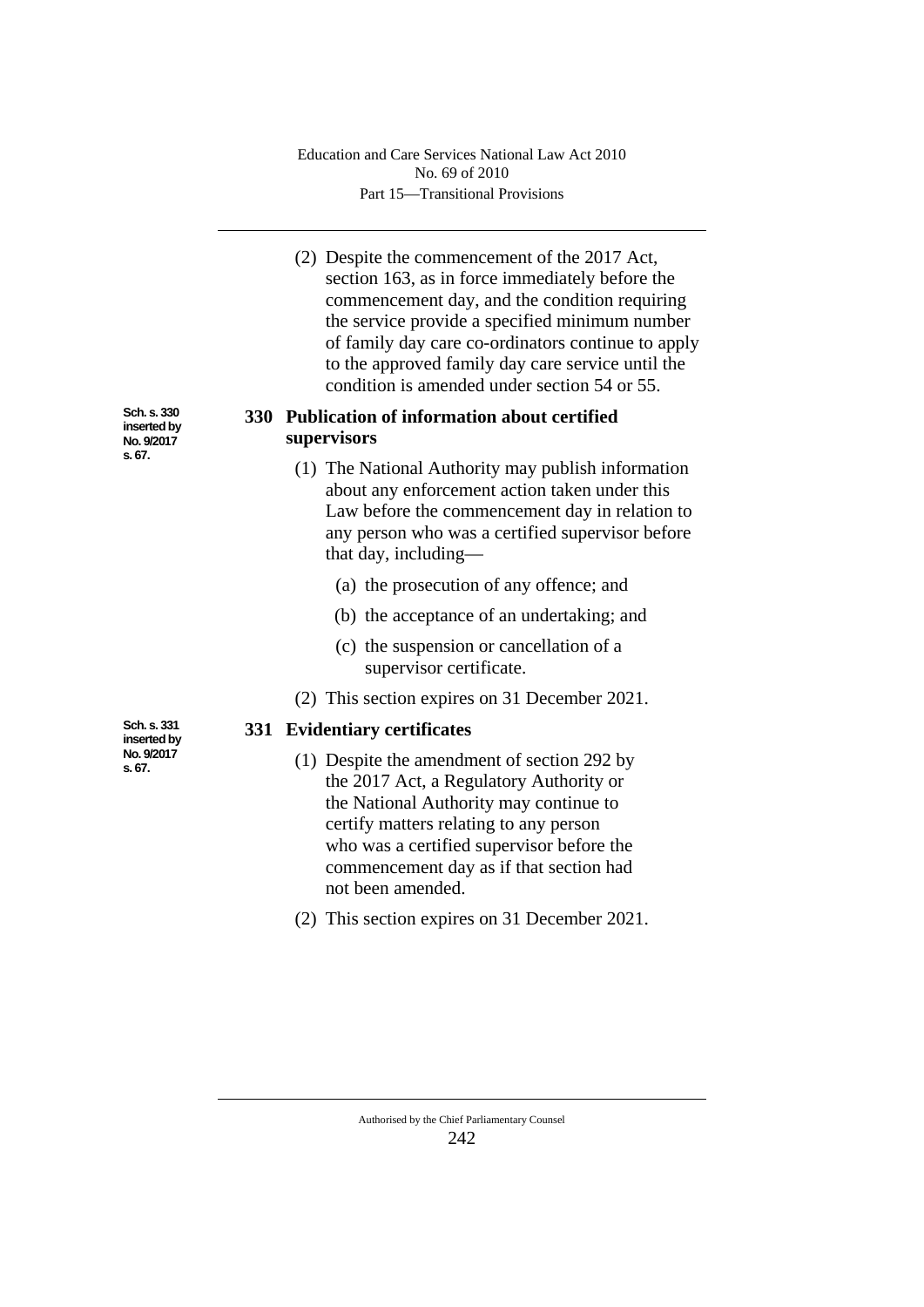## **Division 6—Further transitional provisions—Education and Care Services National Law Amendment Act 2017**

## **332 Definitions**

In this Division—

## *2017 Act* means the **Education and Care Services National Law Amendment Act 2017**;

*commencement day*, in relation to a participating jurisdiction, means the date of commencement of this Division in that jurisdiction.

## **333 Partial assessment and re-rating**

- (1) This section applies to an approved education and care service that has been assessed and rated against the National Quality Standard, as in force immediately before the commencement day, whether that assessment and rating occurred before, on or after the commencement day.
- (2) Despite section 138, the Regulatory Authority may only reassess an aspect or element of the approved education and care service after the relevant day if the approved education and care service has been reassessed against the National Quality Standard as in force on and after the commencement day.
- (3) Despite section 139(1), an approved provider may only apply for reassessment and rerating of an aspect or element of the approved education and care service after the relevant day if the approved education and care service has been reassessed

**No. 9/2017 s. 68. Sch. s. 332** 

**Sch. Pt 15 Div. 6 (Heading and Sch. ss 332–335) inserted by** 

**inserted by No. 9/2017 s. 68.**

**Sch. s. 333 inserted by No. 9/2017 s. 68.**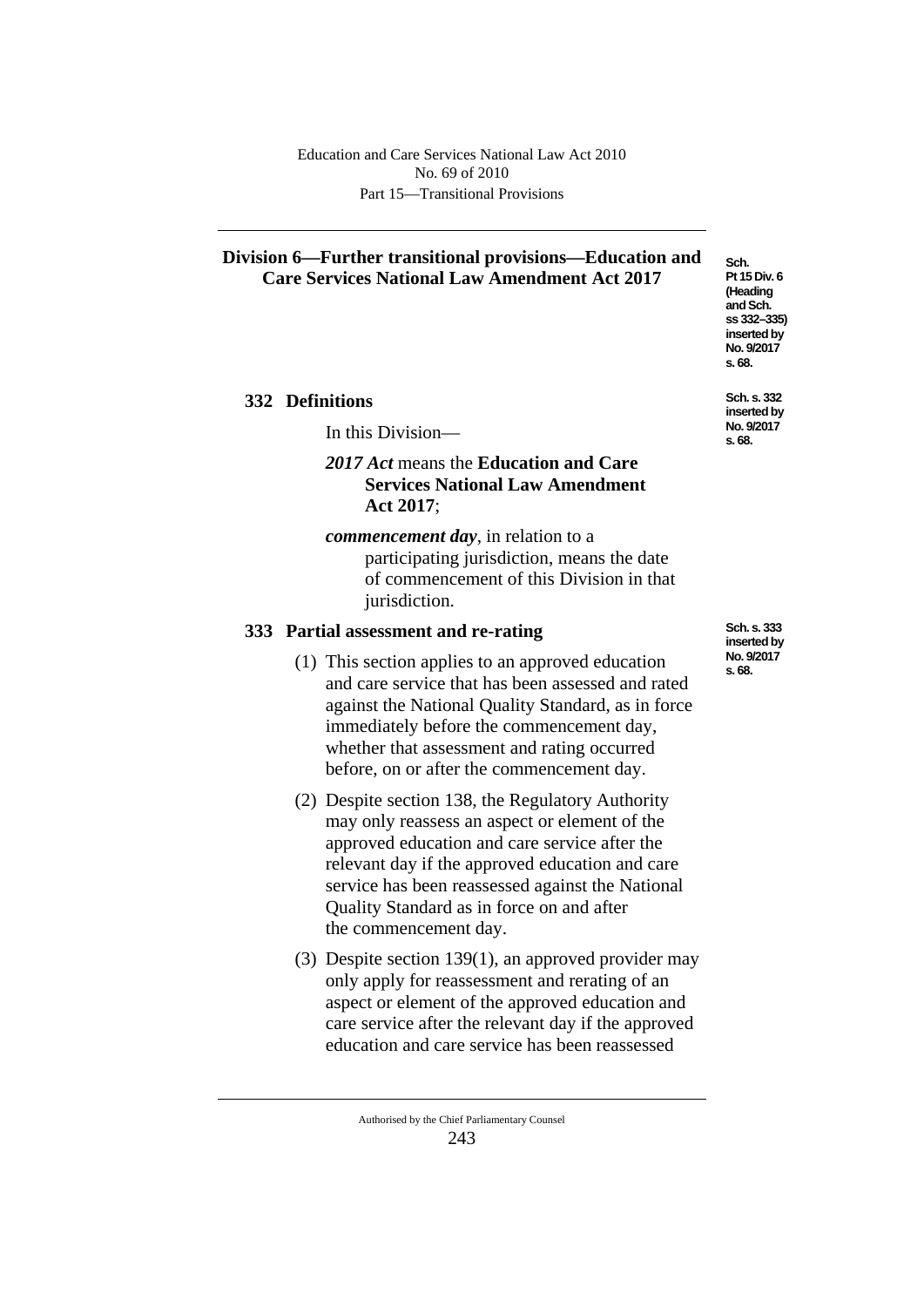Part 15—Transitional Provisions Education and Care Services National Law Act 2010 No. 69 of 2010

against the National Quality Standard, as in force on and after the commencement day.

(4) In this section—

## *relevant day* means—

- (a) in relation to an approved education and care service that was assessed and rated before the commencement day, the day that is 6 months after the commencement day; or
- (b) in relation to an approved education and care service that was assessed and rated after the commencement day, the day that is 6 months after the day on which the rating for the service is published under section 160.

## **334 Application for highest rating level made before commencement day**

- (1) This section applies if before the commencement day—
	- (a) an approved provider had applied for an education and care service to be assessed for the highest rating level under section 152; and
	- (b) the application had not been determined.
- (2) Despite its substitution by the 2017 Act, section 152(5), as in force immediately before the commencement day, continues to apply in respect of the application.
- (3) Section 153(2) applies for the purposes of the assessment of the approved education and care service, as if a reference—

**Sch. s. 334 inserted by No. 9/2017 s. 68.**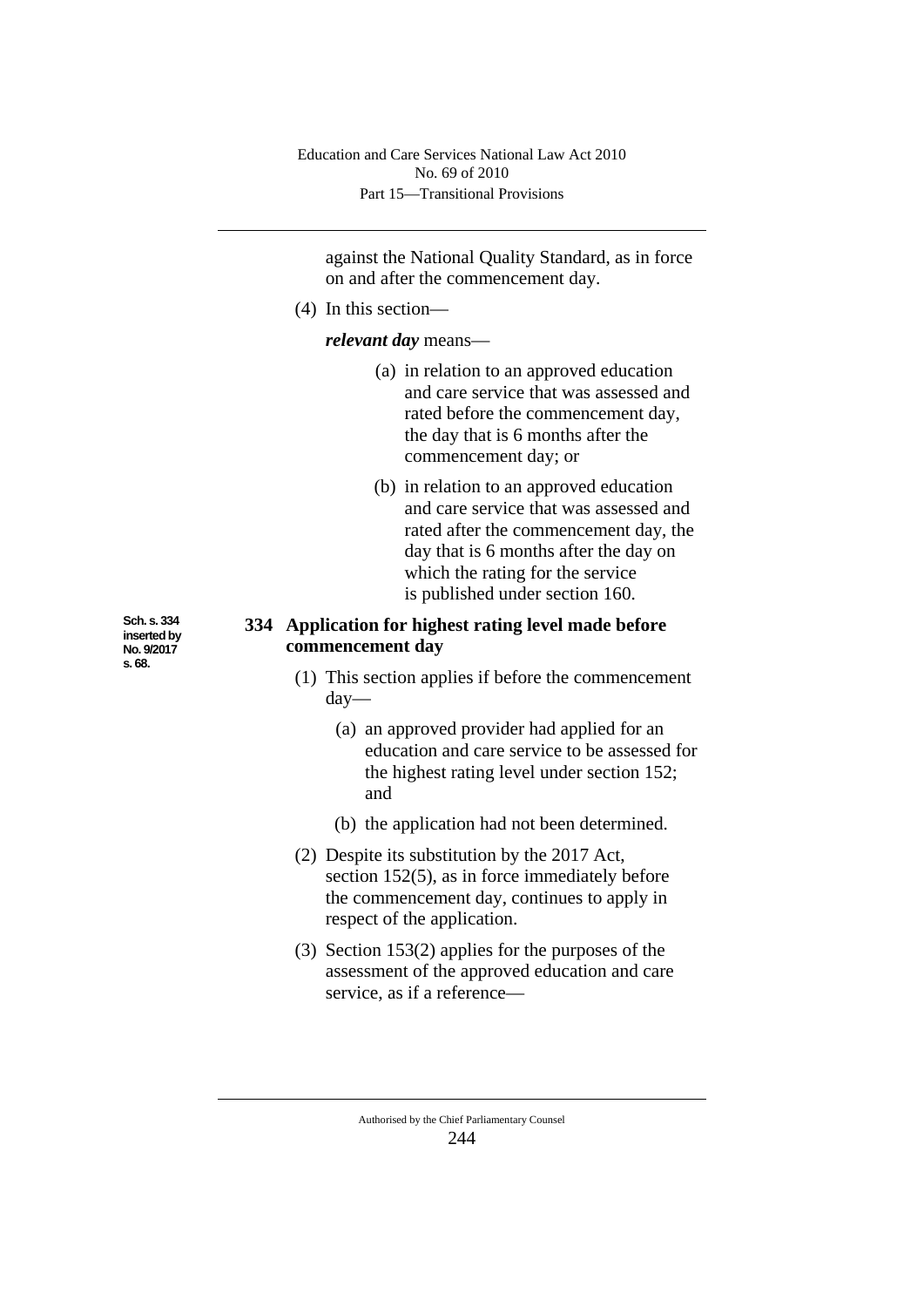- (a) to the criteria published under subsection (1) were a reference to the criteria published under subsection (1) immediately before the commencement day; and
- (b) to the National Quality Standard and the national regulations were a reference to the National Quality Standard and the national regulations as in force immediately before the commencement day.

## **335 Highest rating level awarded before, or on application made before, commencement day**

**Sch. s. 335 inserted by No. 9/2017 s. 68.**

- (1) This section applies in relation to an approved education and care service that was awarded the highest rating level—
	- (a) before the commencement day; or
	- (b) after the commencement day on an application referred to in section 334.
- (2) Section 153(2) applies for the purposes of a reassessment under section 157 of the approved education and care service, as if a reference—
	- (a) to the criteria published under subsection (1) were a reference to the criteria published under subsection (1) immediately before the commencement day; and
	- (b) to the National Quality Standard and the requirements of the national regulations were a reference to the National Quality Standard and the national regulations as in force immediately before the commencement day.
- (3) Despite its amendment by the 2017 Act, section 158 as in force immediately before the commencement day continues to apply to the revocation of the highest rating level and for the purposes of that section—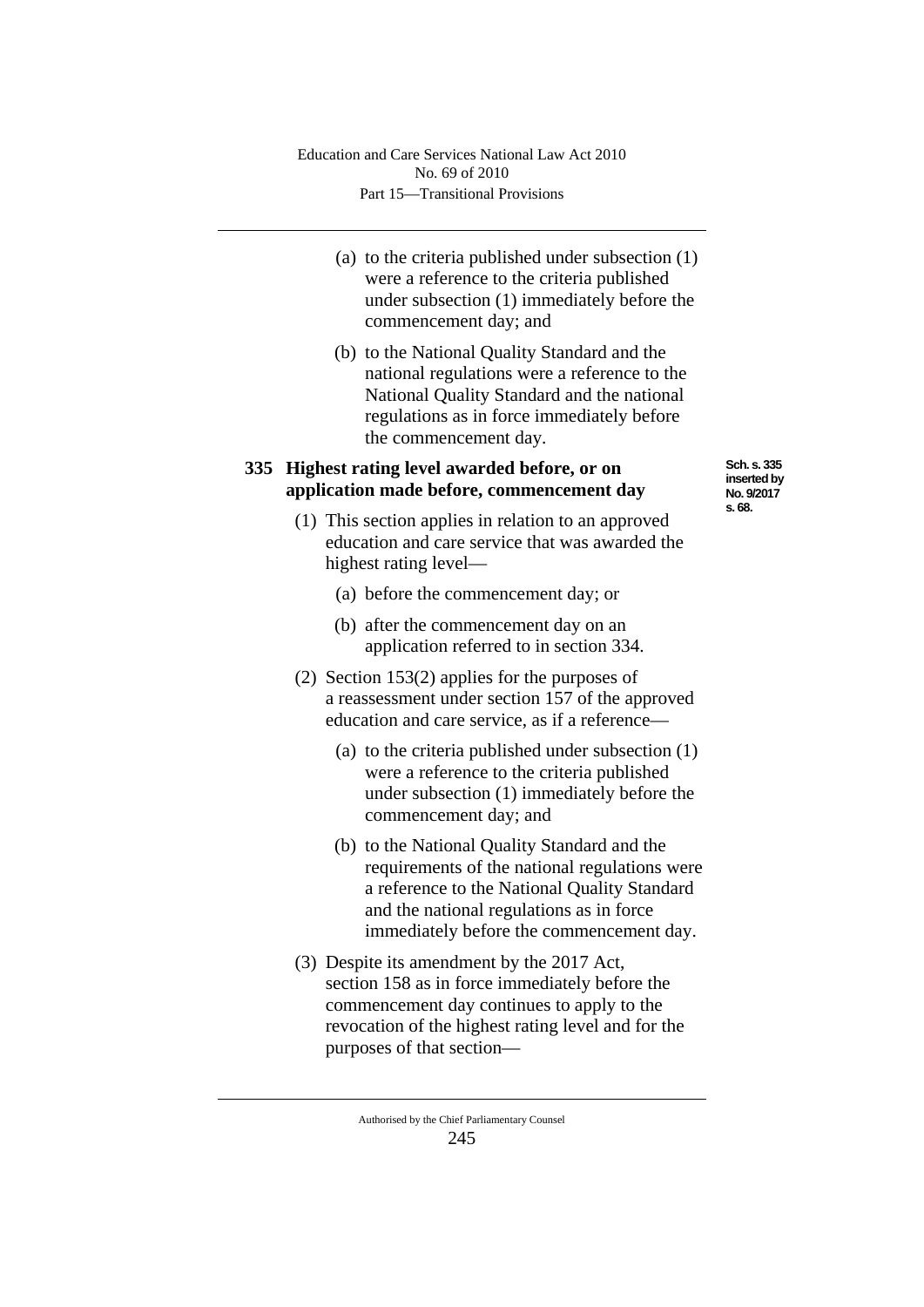Part 15—Transitional Provisions Education and Care Services National Law Act 2010 No. 69 of 2010

\_\_\_\_\_\_\_\_\_\_\_\_\_\_\_\_\_\_

- (a) the criteria to be met are the criteria published under section 153(1) immediately before the commencement day; and
- (b) the overall rating level is to be determined in accordance with the National Quality Standard as in force immediately before the commencement day.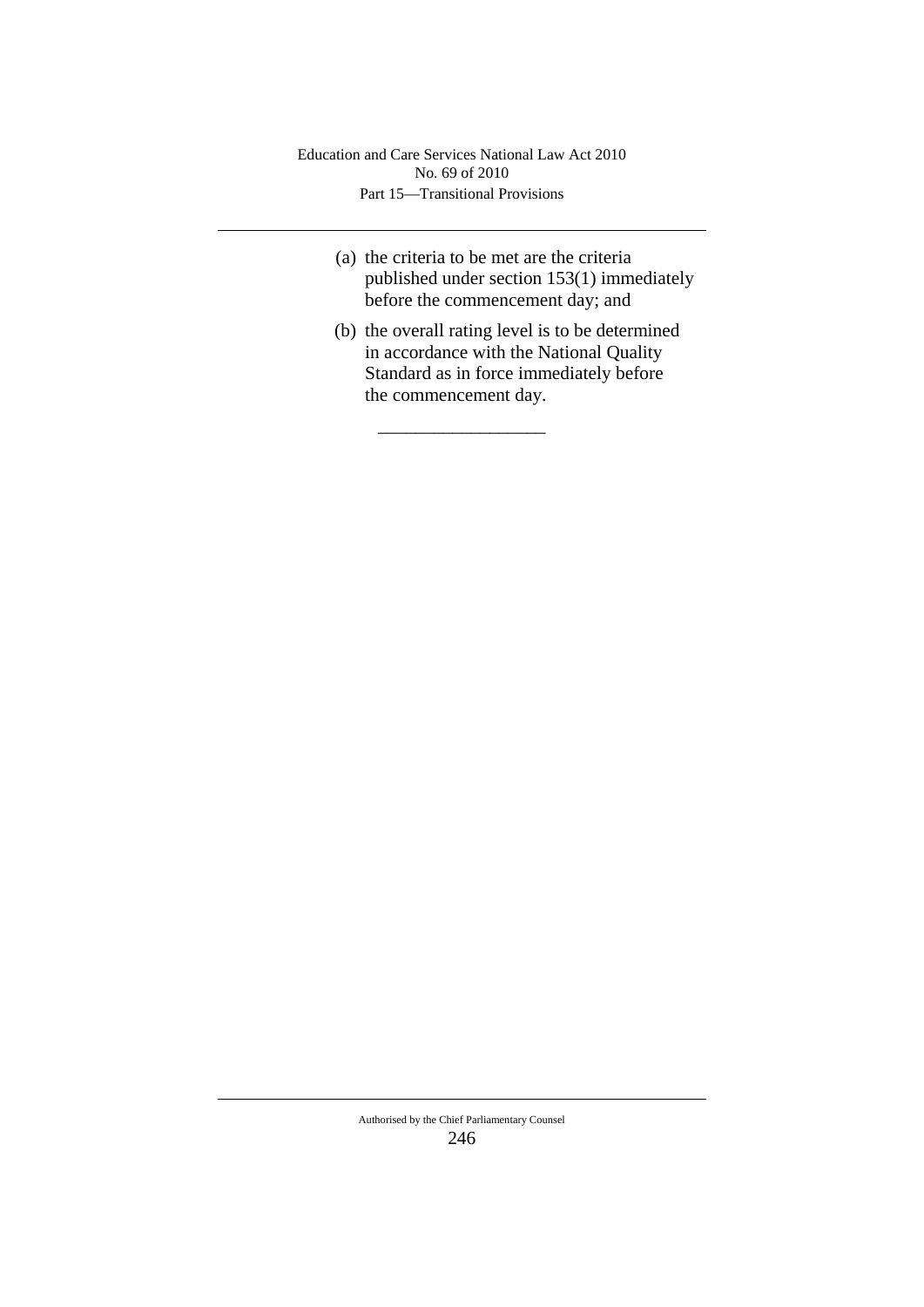## **SCHEDULES**

#### **SCHEDULE 1**

#### **MISCELLANEOUS PROVISION RELATING TO INTERPRETATION**

(Section 6)

## **Part 1 Preliminary**

#### **1 Displacement of Schedule by contrary intention**

The application of this Schedule may be displaced, wholly or partly, by a contrary intention appearing in this Law.

## **Part 2 General**

## **2 Law to be construed not to exceed legislative power of Legislature**

- (1) This Law is to be construed as operating to the full extent of, but so as not to exceed, the legislative power of the Legislature of this jurisdiction.
- (2) If a provision of this Law, or the application of a provision of this Law to a person, subject matter or circumstance, would, but for this clause, be construed as being in excess of the legislative power of the Legislature of this jurisdiction—
	- (a) it is a valid provision to the extent to which it is not in excess of the power; and
	- (b) the remainder of this Law, and the application of the provision to other persons, subject matters or circumstances, is not affected.
- (3) This clause applies to this Law in addition to, and without limiting the effect of, any provision of this Law.

#### **3 Every section to be a substantive enactment**

Every section of this Law has effect as a substantive enactment without introductory words.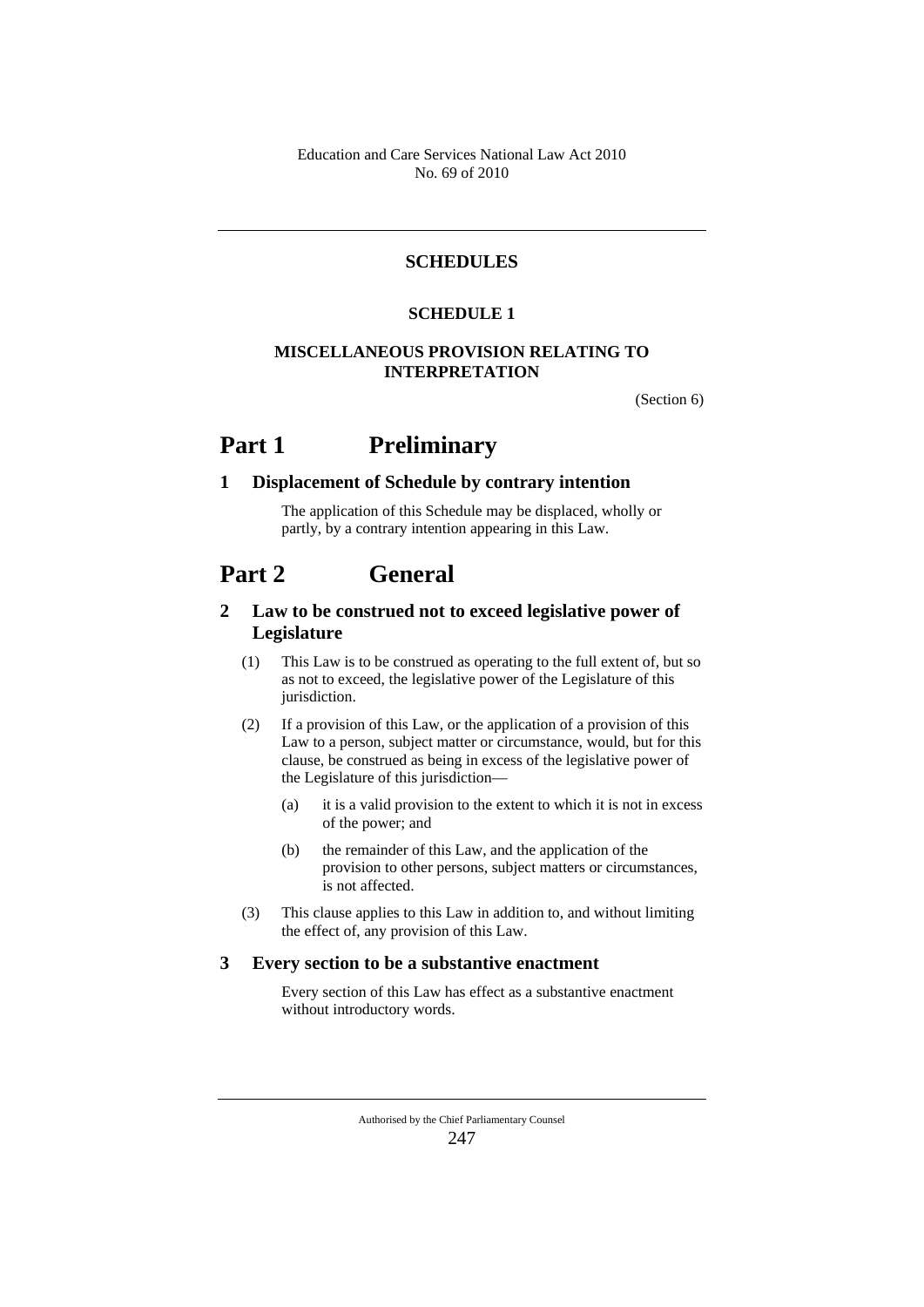#### **4 Material that is, and is not, part of this Law**

- (1) The heading to a Part, Division or Subdivision into which this Law is divided is part of this Law.
- (2) A Schedule to this Law is part of this Law.
- (3) Punctuation in this Law is part of this Law.
- (4) A heading to a section or subsection of this Law does not form part of this Law.
- (5) Notes included in this Law (including footnotes and endnotes) do not form part of this Law.

#### **5 References to particular Acts and to enactments**

In this Law—

- (a) an Act of this jurisdiction may be cited—
	- (i) by its short title; or
	- (ii) by reference to the year in which it was passed and its number; and
- (b) a Commonwealth Act may be cited—
	- (i) by its short title; or
	- (ii) in another way sufficient in a Commonwealth Act for the citation of such an Act;

together with a reference to the Commonwealth; and

- (c) an Act of another jurisdiction may be cited—
	- (i) by its short title; or
	- (ii) in another way sufficient in an Act of the jurisdiction for the citation of such an Act;

together with a reference to the jurisdiction.

## **6 References taken to be included in Act or Law citation etc**

- (1) A reference in this Law to an Act includes a reference to—
	- (a) the Act as originally enacted, and as amended from time to time since its original enactment; and
	- (b) if the Act has been repealed and re-enacted (with or without modification) since the enactment of the reference—the Act as re-enacted, and as amended from time to time since its re-enactment.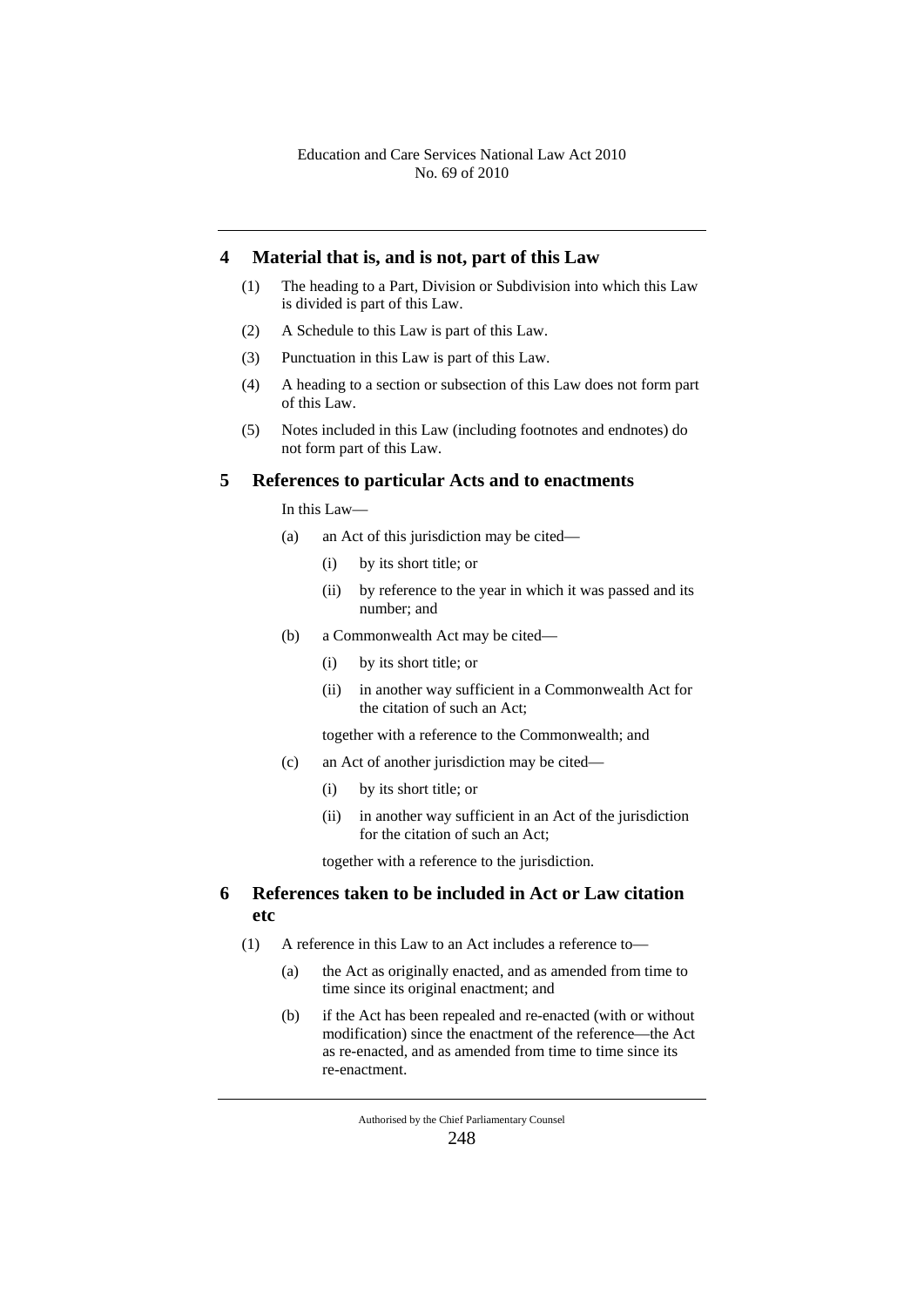- (2) A reference in this Law to a provision of this Law or of an Act includes a reference to—
	- (a) the provision as originally enacted, and as amended from time to time since its original enactment; and
	- (b) if the provision has been omitted and re-enacted (with or without modification) since the enactment of the reference the provision as re-enacted, and as amended from time to time since its re-enactment.
- (3) Subclauses (1) and (2) apply to a reference in this Law to a law of the Commonwealth or another jurisdiction as they apply to a reference in this Law to an Act and to a provision of an Act.

#### **7 Interpretation best achieving Law's purpose**

- (1) In the interpretation of a provision of this Law, the interpretation that will best achieve the purpose or object of this Law is to be preferred to any other interpretation.
- (2) Subclause (1) applies whether or not the purpose is expressly stated in this Law.

#### **8 Use of extrinsic material in interpretation**

(1) In this clause—

*extrinsic material* means relevant material not forming part of this Law, including, for example—

- (a) material that is set out in the document containing the text of this Law as printed by the Government Printer; and
- (b) a relevant report of a Royal Commission, Law Reform Commission, commission or committee of inquiry, or a similar body, that was laid before the Parliament of this jurisdiction before the provision concerned was enacted; and
- (c) a relevant report of a committee of the Parliament of this jurisdiction that was made to the Parliament before the provision was enacted; and
- (d) a treaty or other international agreement that is mentioned in this Law; and
- (e) an explanatory note or memorandum relating to the Bill that contained the provision, or any relevant document, that was laid before, or given to the members of, the Parliament of this jurisdiction by the member bringing in the Bill before the provision was enacted; and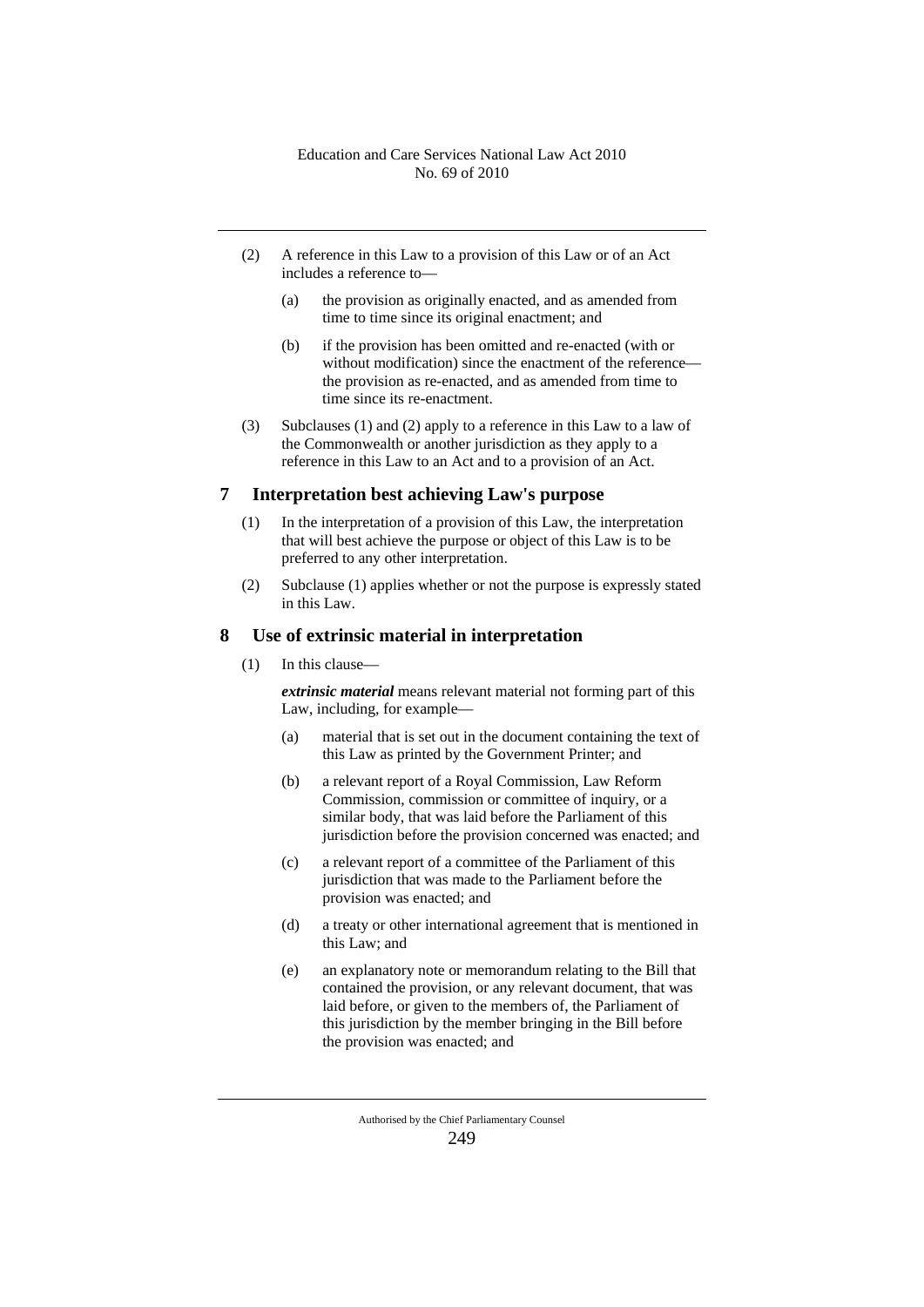- (f) the speech made to the Parliament of this jurisdiction by the member in moving a motion that the Bill be read a second time; and
- (g) material in the Votes and Proceedings of the Parliament of this jurisdiction or in any official record of debates in the Parliament of this jurisdiction; and
- (h) a document that is declared by this Law to be a relevant document for the purposes of this clause.

*ordinary meaning* means the ordinary meaning conveyed by a provision having regard to its context in this Law and to the purpose of this Law.

- (2) Subject to subclause (3), in the interpretation of a provision of this Law, consideration may be given to extrinsic material capable of assisting in the interpretation—
	- (a) if the provision is ambiguous or obscure—to provide an interpretation of it; or
	- (b) if the ordinary meaning of the provision leads to a result that is manifestly absurd or is unreasonable—to provide an interpretation that avoids such a result; or
	- (c) in any other case—to confirm the interpretation conveyed by the ordinary meaning of the provision.
- (3) In determining whether consideration should be given to extrinsic material, and in determining the weight to be given to extrinsic material, regard is to be had to—
	- (a) the desirability of a provision being interpreted as having its ordinary meaning; and
	- (b) the undesirability of prolonging proceedings without compensating advantage; and
	- (c) other relevant matters.

## **9 Effect of change of drafting practice and use of examples**

- If—
- (a) a provision of this Law expresses an idea in particular words; and
- (b) a provision enacted later appears to express the same idea in different words for the purpose of implementing a different legislative drafting practice, including, for example—
	- (i) the use of a clearer or simpler style; or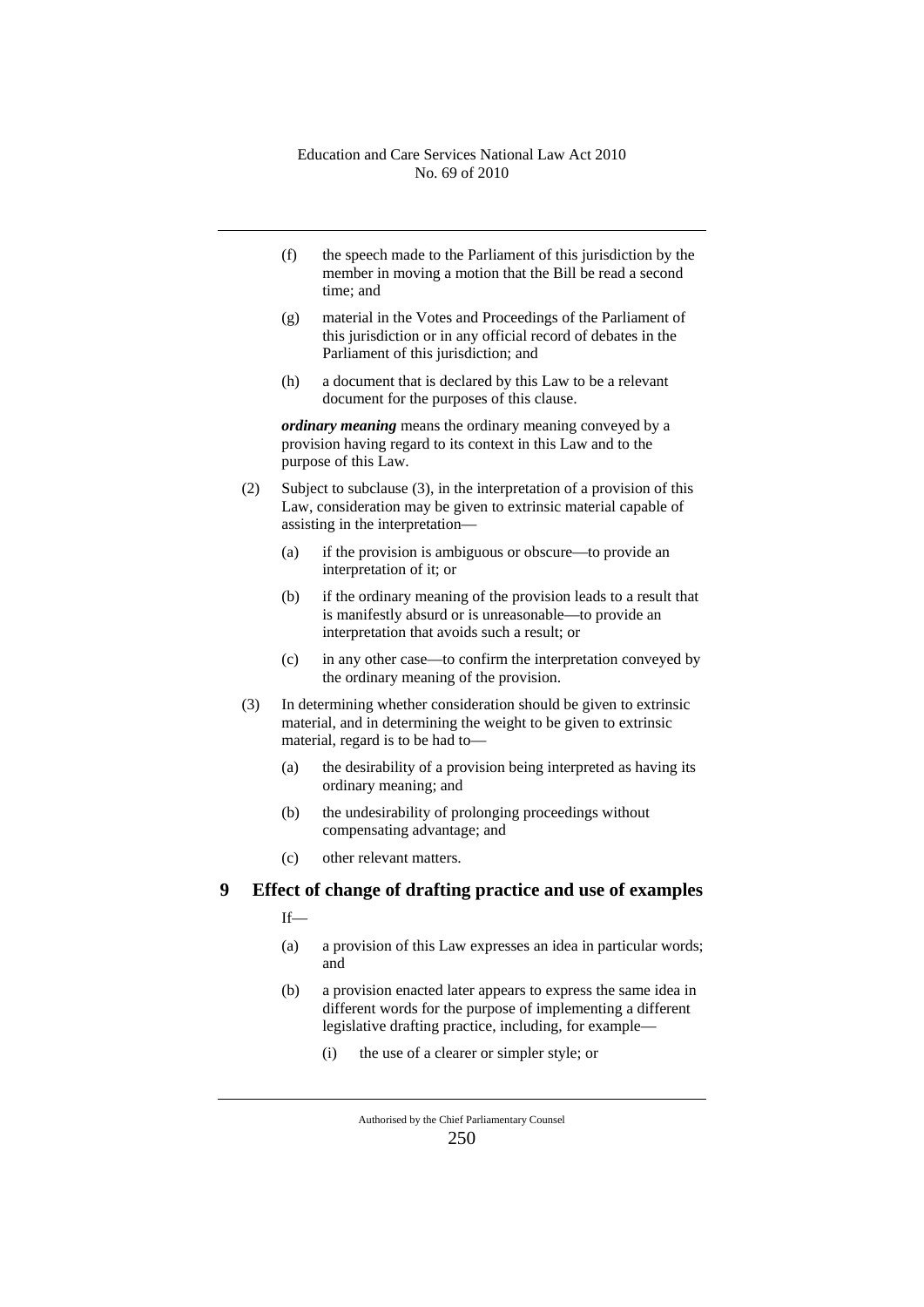(ii) the use of gender-neutral language;

the ideas must not be taken to be different merely because different words are used.

## **10 Use of examples**

If this Law includes an example of the operation of a provision—

- (a) the example is not exhaustive; and
- (b) the example does not limit, but may extend, the meaning of the provision; and
- (c) the example and the provision are to be read in the context of each other and the other provisions of this Law, but, if the example and the provision so read are inconsistent, the provision prevails.

#### **11 Compliance with forms**

- (1) If a form is prescribed or approved by or for the purpose of this Law, strict compliance with the form is not necessary and substantial compliance is sufficient.
- (2) If a form prescribed or approved by or for the purpose of this Law requires—
	- (a) the form to be completed in a specified way; or
	- (b) specified information or documents to be included in, attached to or given with the form; or
	- (c) the form, or information or documents included in, attached to or given with the form, to be verified in a specified way,

the form is not properly completed unless the requirement is complied with.

## **Part 3 Terms and references**

## **12 Definitions**

(1) In this Law—

*Act* means an Act of the Legislature of this jurisdiction.

*adult* means an individual who is 18 or more.

*affidavit*, in relation to a person allowed by law to affirm, declare or promise, includes affirmation, declaration and promise.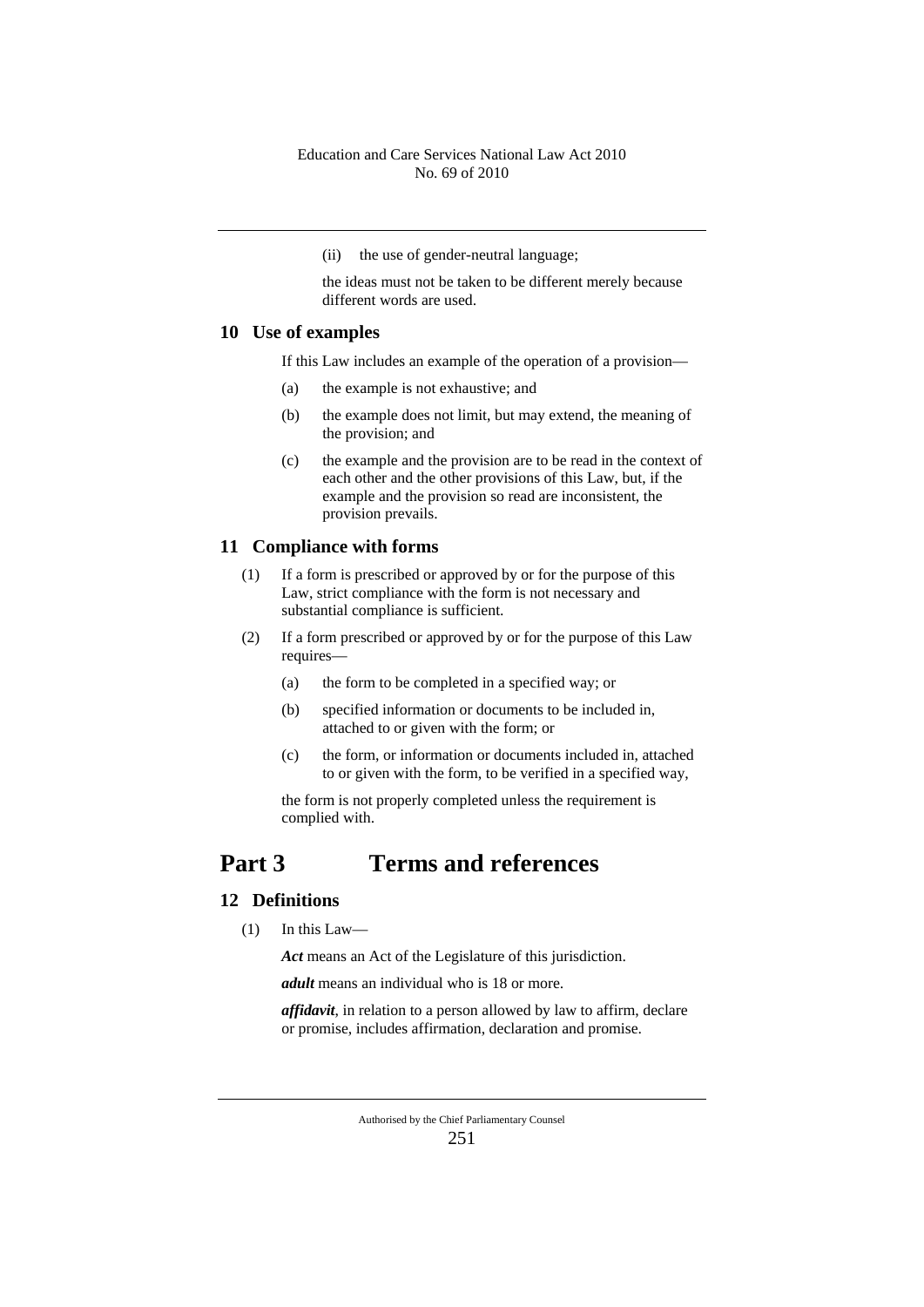#### *amend* includes—

- (a) omit or omit and substitute; or
- (b) alter or vary; or
- (c) amend by implication.

*appoint* includes reappoint.

*Australia* means the Commonwealth of Australia but, when used in a geographical sense, does not include an external Territory.

*business day* means a day that is not—

- (a) a Saturday or Sunday; or
- (b) a public holiday, special holiday or bank holiday in the place in which any relevant act is to be or may be done.

*calendar month* means a period starting at the beginning of any day of one of the 12 named months and ending—

- (a) immediately before the beginning of the corresponding day of the next named month; or
- (b) if there is no such corresponding day—at the end of the next named month.

*calendar year* means a period of 12 months beginning on 1 January.

*commencement*, in relation to this Law or an Act or a provision of this Law or an Act, means the time at which this Law, the Act or provision comes into operation.

*Commonwealth* means the Commonwealth of Australia but, when used in a geographical sense, does not include an external Territory.

*confer*, in relation to a function, includes impose.

*contravene* includes fail to comply with.

*country* includes—

- (a) a federation; or
- (b) a state, province or other part of a federation.

*date of assent*, in relation to an Act, means the day on which the Act receives the Royal Assent.

*definition* means a provision of this Law (however expressed) that—

- (a) gives a meaning to a word or expression; or
- (b) limits or extends the meaning of a word or expression.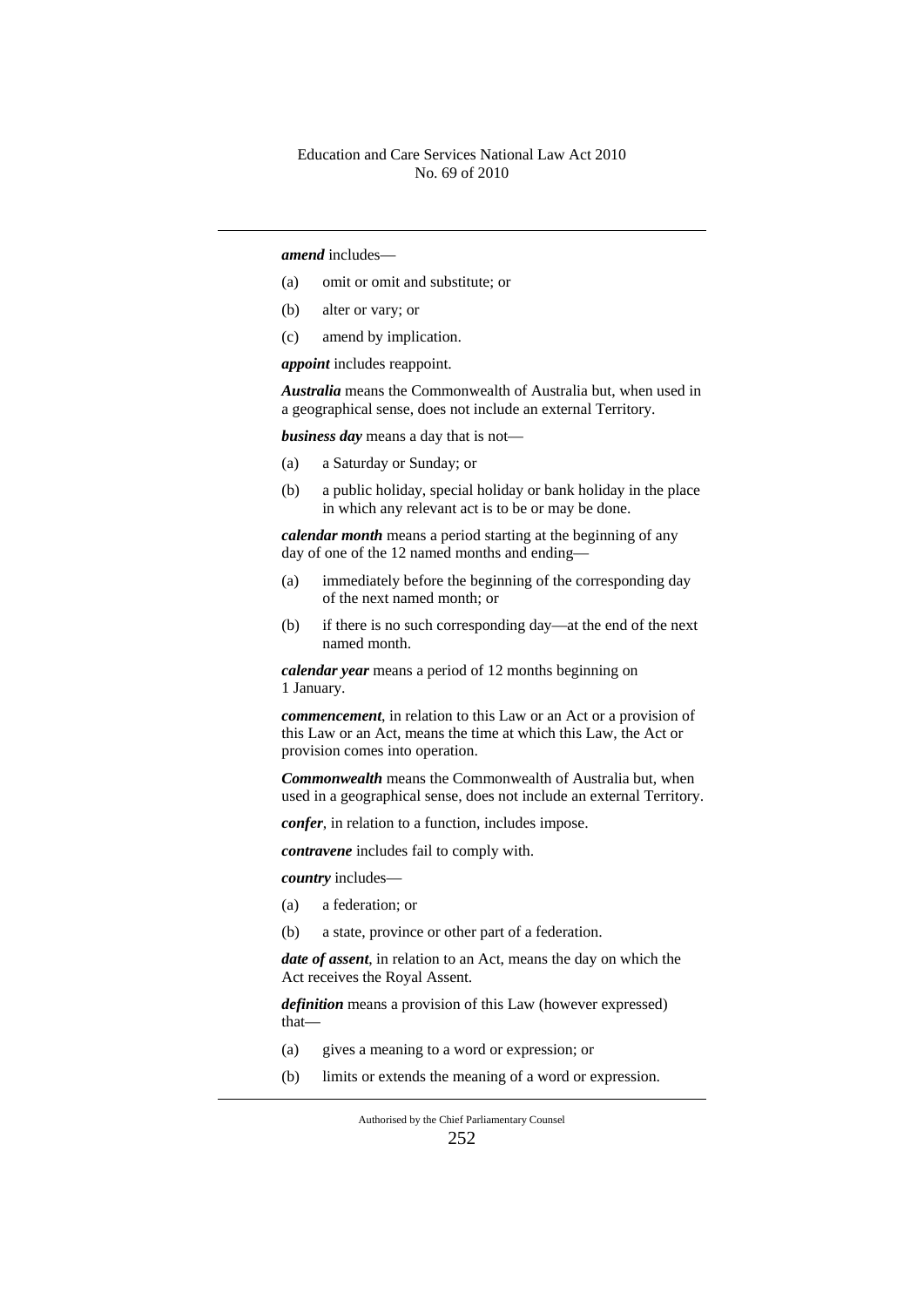#### *document* includes—

- (a) any paper or other material on which there is writing; or
- (b) any paper or other material on which there are marks, figures, symbols or perforations having a meaning for a person qualified to interpret them; or
- (c) any disc, tape or other article or any material from which sounds, images, writings or messages are capable of being reproduced (with or without the aid of another article or device).

*electronic communication* means—

- (a) a communication of information in the form of data, text or images by means of guided or unguided electromagnetic energy, or both; or
- (b) a communication of information in the form of sound by means of guided or unguided electromagnetic energy, or both, where the sound is processed at its destination by an automated voice recognition system.

*estate* includes easement, charge, right, title, claim, demand, lien or encumbrance, whether at law or in equity.

*expire* includes lapse or otherwise cease to have effect.

*external Territory* means a Territory, other than an internal Territory, for the government of which as a Territory provision is made by a Commonwealth Act.

*fail* includes refuse.

*financial year* means a period of 12 months beginning on 1 July.

*foreign country* means a country (whether or not an independent sovereign State) outside Australia and the external Territories.

*function* includes a power, authority or duty.

*Gazette* means the Government Gazette of this jurisdiction.

*gazetted* means published in the Gazette.

*Gazette notice* means notice published in the Gazette.

*Government Printer* means the Government Printer of this jurisdiction, and includes any other person authorised by the Government of this jurisdiction to print an Act or instrument.

*individual* means a natural person.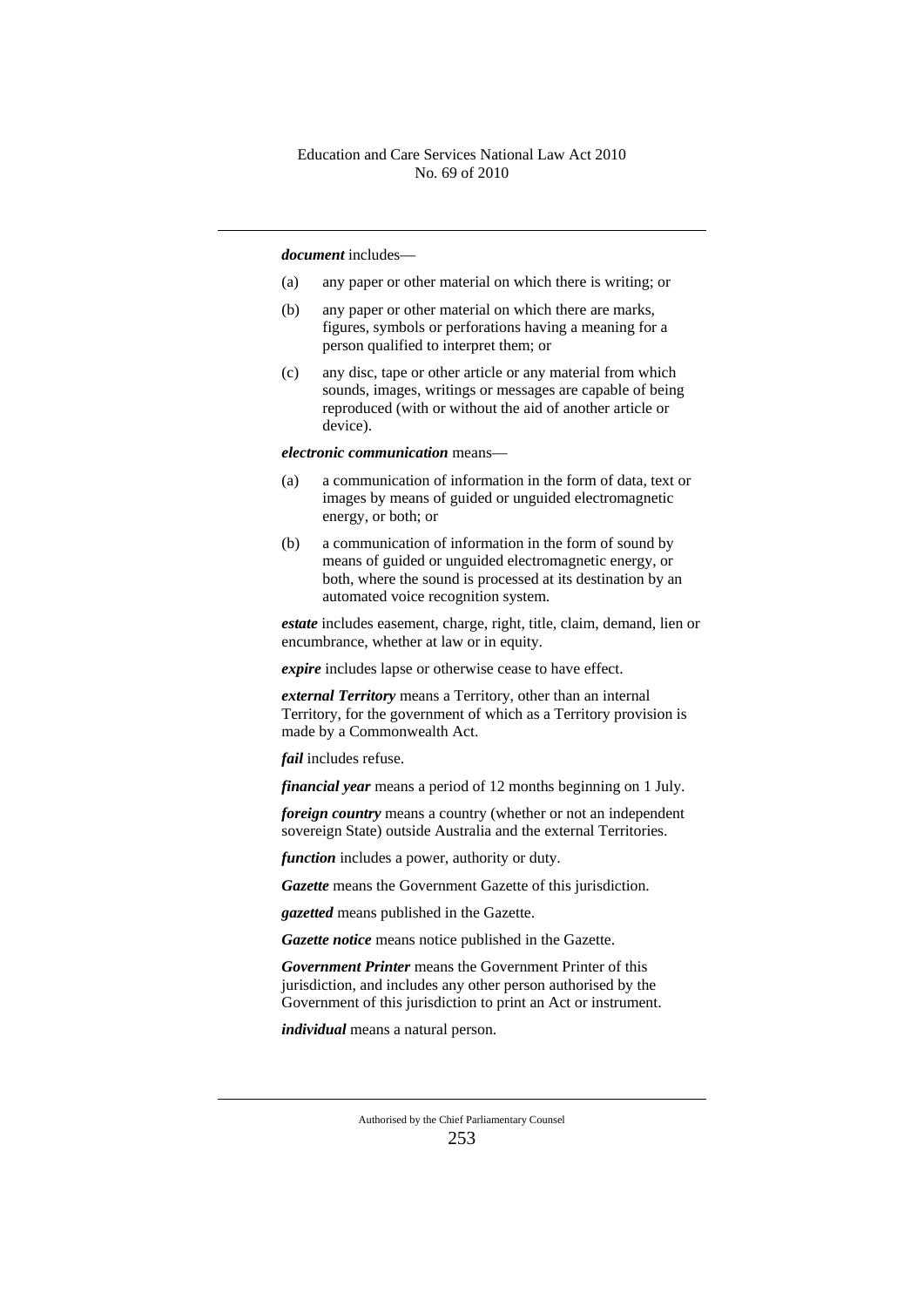*information system* means a system for generating, sending, receiving, storing or otherwise processing electronic communications.

*insert*, in relation to a provision of this Law, includes substitute.

*instrument* includes a statutory instrument.

*interest*, in relation to land or other property, means—

- (a) a legal or equitable estate in the land or other property; or
- (b) a right, power or privilege over, or in relation to, the land or other property.

*internal Territory* means the Australian Capital Territory, the Jervis Bay Territory or the Northern Territory.

*Jervis Bay Territory* means the Territory mentioned in the *Jervis Bay Territory Acceptance Act 1915* (Cwlth).

*make* includes issue or grant.

*minor* means an individual who is under 18.

*modification* includes addition, omission or substitution.

*month* means a calendar month.

*named month* means 1 of the 12 months of the year.

*Northern Territory* means the Northern Territory of Australia.

*number* means—

- (a) a number expressed in figures or words; or
- (b) a letter; or
- (c) a combination of a number so expressed and a letter.

*oath*, in relation to a person allowed by law to affirm, declare or promise, includes affirmation, declaration or promise.

*office* includes position.

*omit*, in relation to a provision of this Law or an Act, includes repeal.

*party* includes an individual or a body politic or corporate.

*penalty* includes forfeiture or punishment.

*power* includes authority.

*prescribed* means prescribed by, or by regulations made or in force for the purposes of or under, this Law.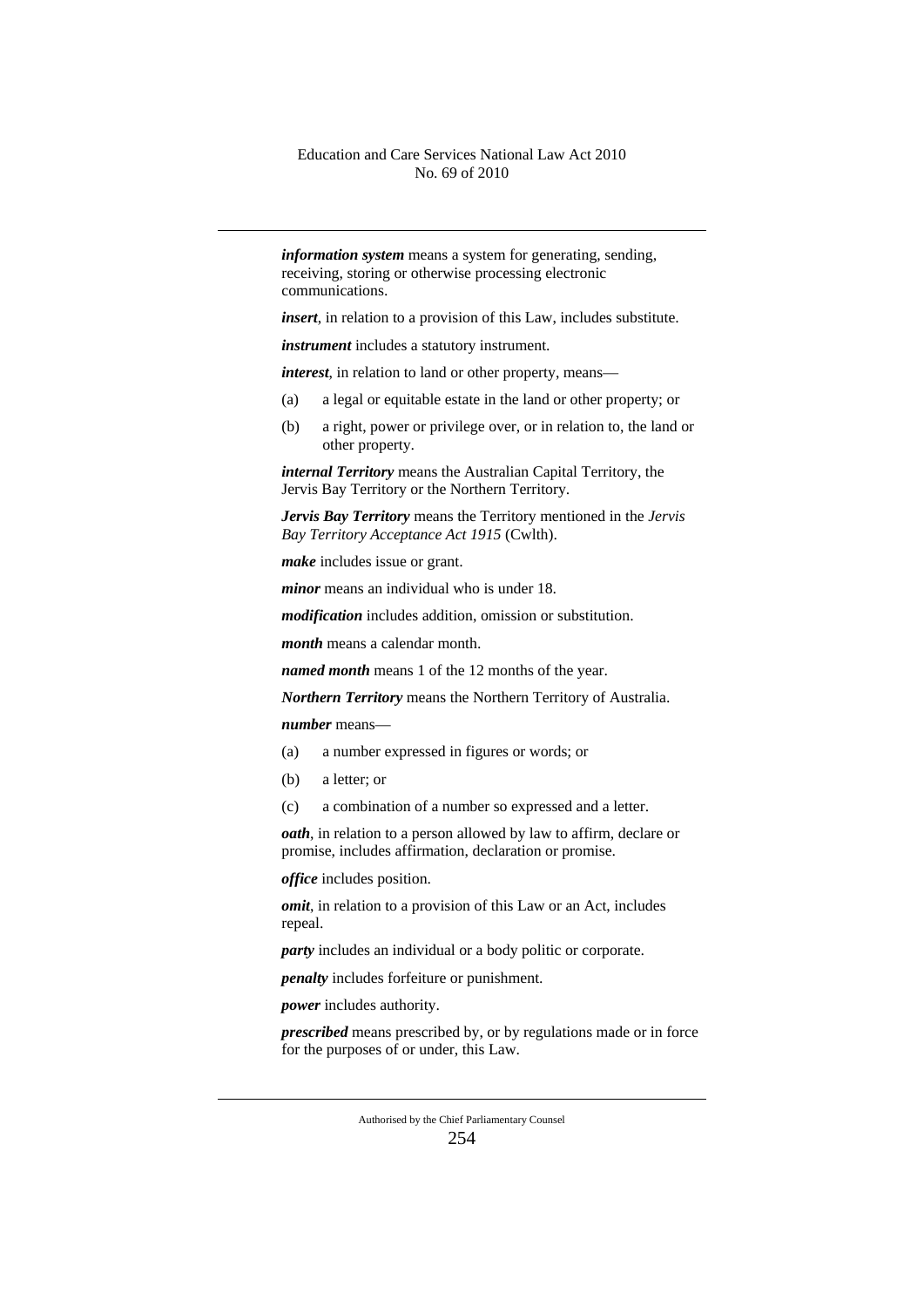*printed* includes typewritten, lithographed or reproduced by any mechanical means.

*proceeding* means a legal or other action or proceeding.

*property* means any legal or equitable estate or interest (whether present or future, vested or contingent, or tangible or intangible) in real or personal property of any description (including money), and includes things in action.

*provision*, in relation to this Law or an Act, means words or other matter that form or forms part of this Law or the Act, and includes—

- (a) a Chapter, Part, Division, Subdivision, section, subsection, paragraph, subparagraph, sub-subparagraph or Schedule of or to this Law or the Act; or
- (b) a section, clause, subclause, item, column, table or form of or in a Schedule to this Law or the Act; or
- (c) the long title and any preamble to the Act.

*record* includes information stored or recorded by means of a computer.

*repeal* includes—

- (a) revoke or rescind; or
- (b) repeal by implication; or
- (c) abrogate or limit the effect of this Law or instrument concerned; or
- (d) exclude from, or include in, the application of this Law or instrument concerned any person, subject matter or circumstance.

*sign* includes the affixing of a seal or the making of a mark.

*statutory declaration* means a declaration made under an Act, or under a Commonwealth Act or an Act of another jurisdiction, that authorises a declaration to be made otherwise than in the course of a judicial proceeding.

*statutory instrument* means an instrument (including a regulation) made or in force under or for the purposes of this Law, and includes an instrument made or in force under any such instrument.

*swear*, in relation to a person allowed by law to affirm, declare or promise, includes affirm, declare or promise.

*word* includes any symbol, figure or drawing.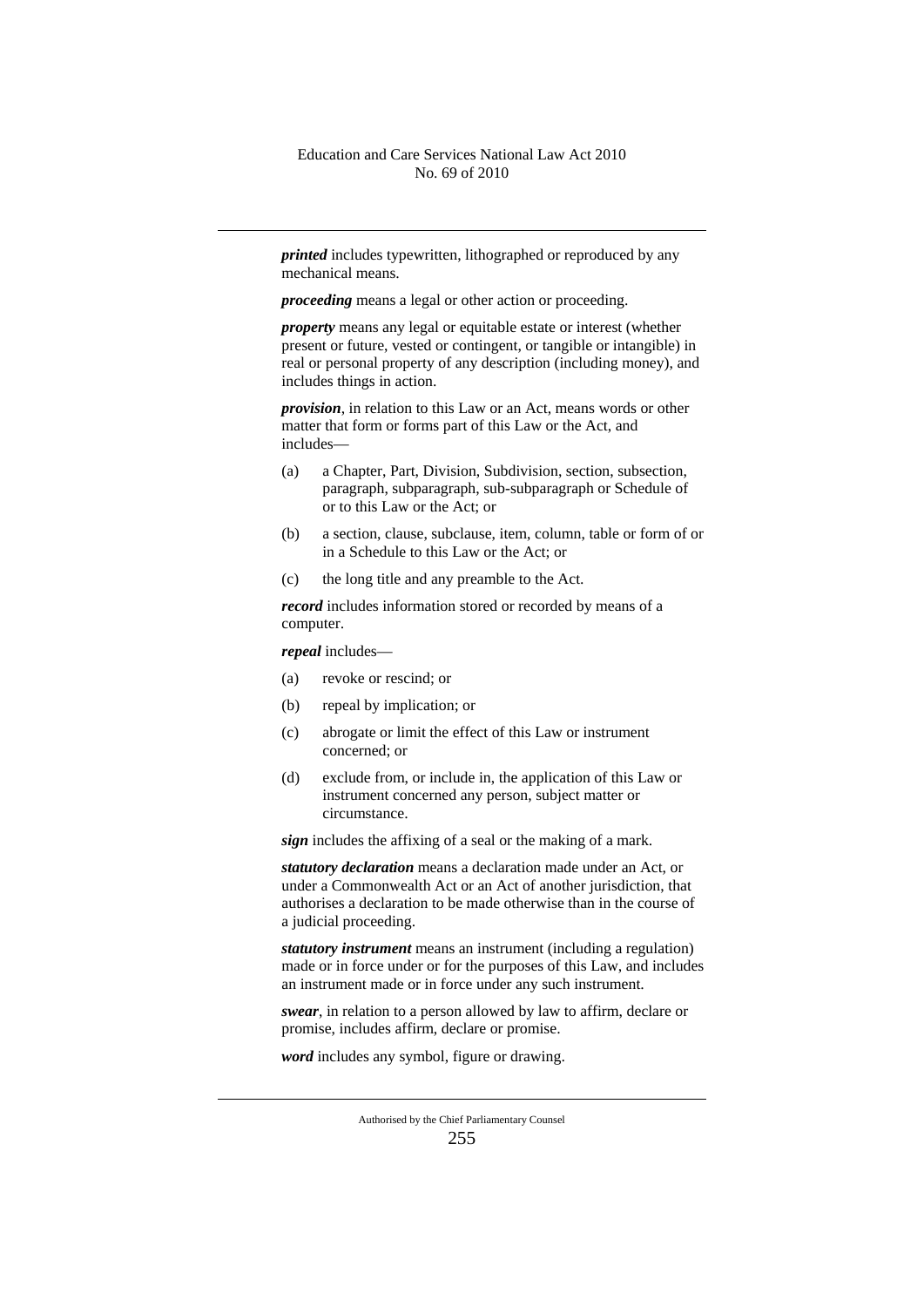*writing* includes any mode of representing or reproducing words in a visible form.

(2) In a statutory instrument—

*the Law* means this Law.

## **13 Provisions relating to defined terms and gender and number**

- (1) If this Law defines a word or expression, other parts of speech and grammatical forms of the word or expression have corresponding meanings.
- (2) Definitions in or applicable to this Law apply except so far as the context or subject matter otherwise indicates or requires.
- (3) In this Law, words indicating a gender include each other gender.
- (4) In this Law—
	- (a) words in the singular include the plural; and
	- (b) words in the plural include the singular.

#### **14 Meaning of "may" and "must" etc**

- (1) In this Law, the word *may*, or a similar word or expression, used in relation to a power indicates that the power may be exercised or not exercised, at discretion.
- (2) In this Law, the word *must*, or a similar word or expression, used in relation to a power indicates that the power is required to be exercised.
- (3) This clause has effect despite any rule of construction to the contrary.

#### **15 Words and expressions used in statutory instruments**

- (1) Words and expressions used in a statutory instrument have the same meanings as they have, from time to time, in this Law, or relevant provisions of this Law, under or for the purposes of which the instrument is made or in force.
- (2) This clause has effect in relation to an instrument except so far as the contrary intention appears in the instrument.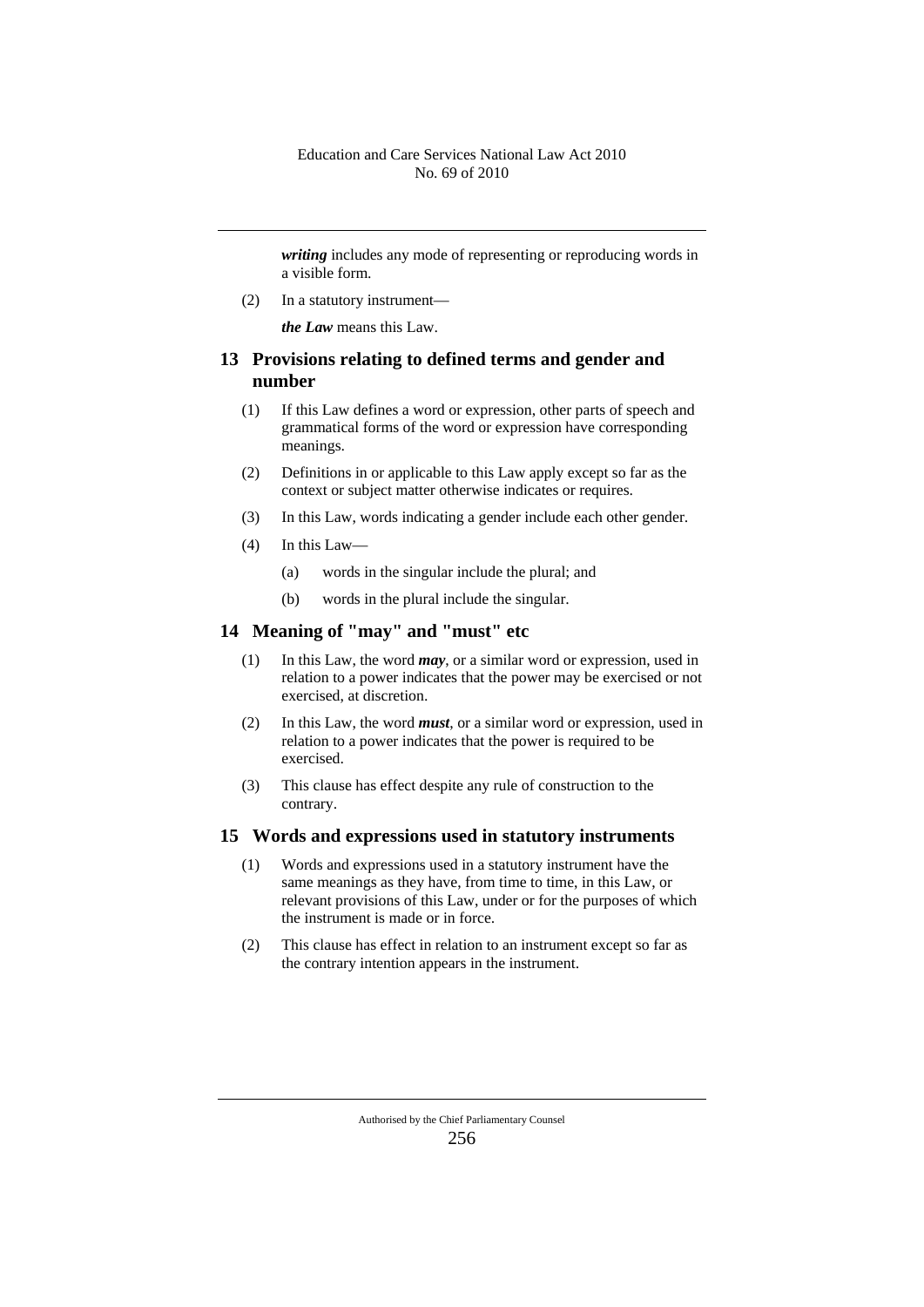## **16 Effect of express references to bodies corporate and individuals**

In this Law, a reference to a person generally (whether the expression "person", "party", "someone", "anyone", "no-one", "one", "another" or "whoever" or another expression is used)—

- (a) does not exclude a reference to a body corporate or an individual merely because elsewhere in this Law there is particular reference to a body corporate (however expressed); and
- (b) does not exclude a reference to a body corporate or an individual merely because elsewhere in this Law there is particular reference to an individual (however expressed).

#### **17 Production of records kept in computers etc**

If a person who keeps a record of information by means of a mechanical, electronic or other device is required by or under this Law—

- (a) to produce the information or a document containing the information to a court, tribunal or person; or
- (b) to make a document containing the information available for inspection by a court, tribunal or person;

then, unless the court, tribunal or person otherwise directs—

- (c) the requirement obliges the person to produce or make available for inspection, as the case may be, a document that reproduces the information in a form capable of being understood by the court, tribunal or person; and
- (d) the production to the court, tribunal or person of the document in that form complies with the requirement.

#### **18 References to this jurisdiction to be implied**

In this Law—

- (a) a reference to an officer, office or statutory body is a reference to such an officer, office or statutory body in and for this jurisdiction; and
- (b) a reference to a locality or other matter or thing is a reference to such a locality or other matter or thing in and of this jurisdiction.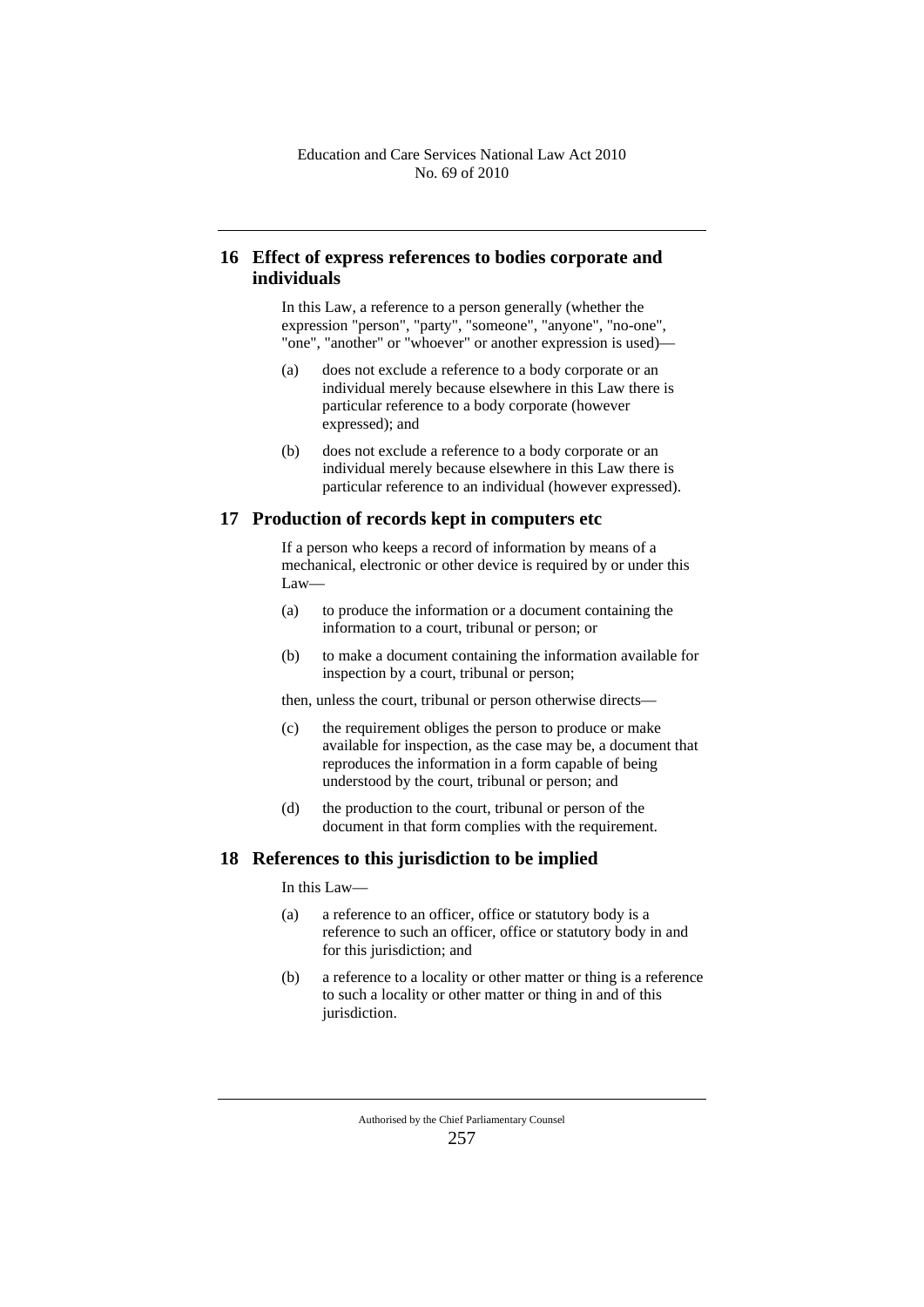#### **19 References to officers and holders of offices**

In this Law, a reference to a particular officer, or to the holder of a particular office, includes a reference to the person for the time being occupying or acting in the office concerned.

#### **20 Reference to certain provisions of Law**

If a provision of this Law refers—

- (a) to a Part, section or Schedule by a number and without reference to this Law—the reference is a reference to the Part, section or Schedule, designated by the number, of or to this Law; or
- (b) to a Schedule without reference to it by a number and without reference to this Law—the reference, if there is only one Schedule to this Law, is a reference to the Schedule; or
- (c) to a Division, Subdivision, subsection, paragraph, subparagraph, sub-subparagraph, clause, subclause, item, column, table or form by a number and without reference to this Law—the reference is a reference to—
	- (i) the Division, designated by the number, of the Part in which the reference occurs; and
	- (ii) the Subdivision, designated by the number, of the Division in which the reference occurs; and
	- (iii) the subsection, designated by the number, of the section in which the reference occurs; and
	- (iv) the paragraph, designated by the number, of the section, subsection, Schedule or other provision in which the reference occurs; and
	- (v) the paragraph, designated by the number, of the clause, subclause, item, column, table or form of or in the Schedule in which the reference occurs; and
	- (vi) the subparagraph, designated by the number, of the paragraph in which the reference occurs; and
	- (vii) the sub-subparagraph, designated by the number, of the subparagraph in which the reference occurs; and
	- (viii) the section, clause, subclause, item, column, table or form, designated by the number, of or in the Schedule in which the reference occurs;

as the case requires.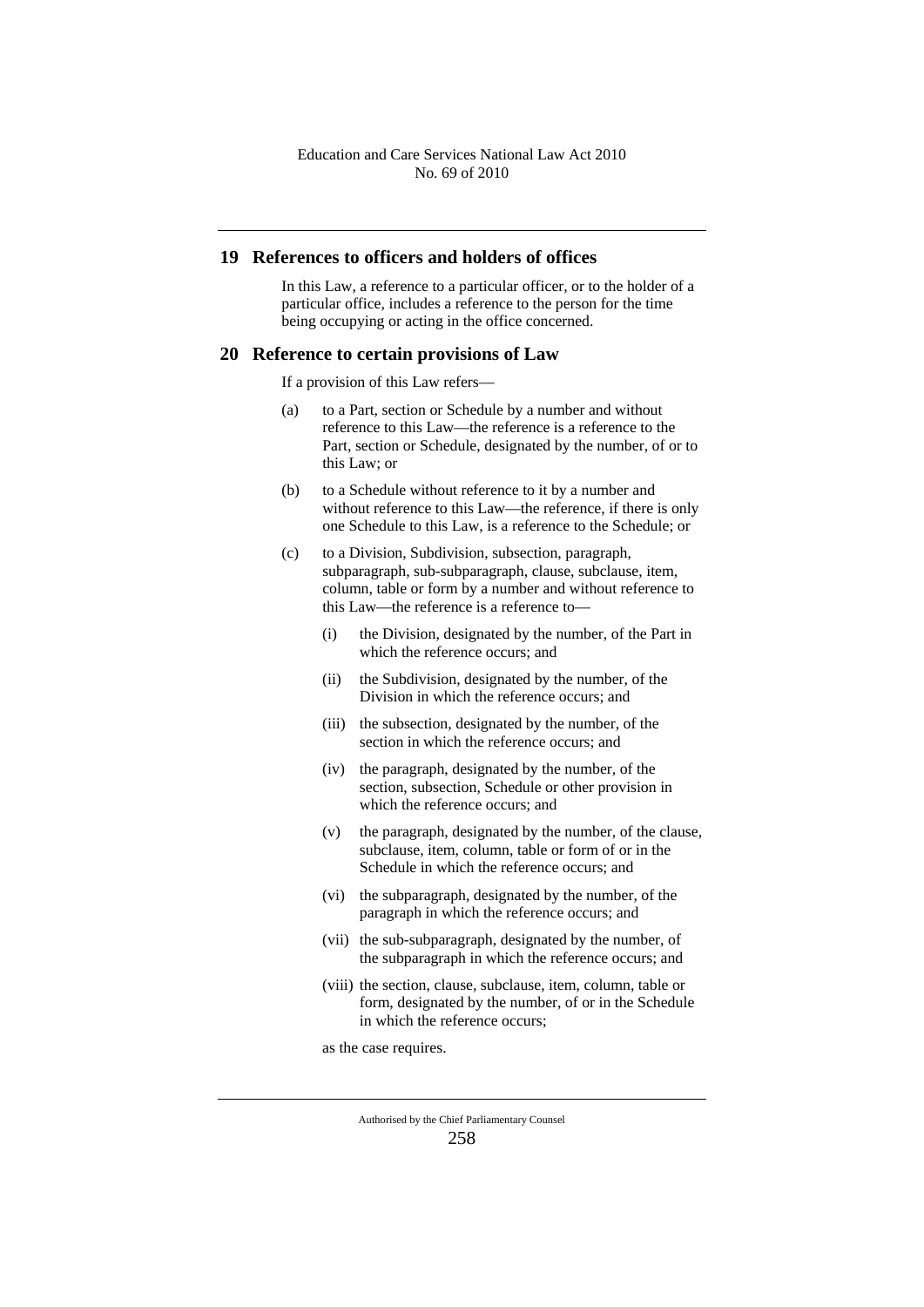#### **21 Reference to provisions of this Law or an Act is inclusive**

In this Law, a reference to a portion of this Law or an Act includes—

- (a) a reference to the Chapter, Part, Division, Subdivision, section, subsection or other provision of this Law or the Act referred to that forms the beginning of the portion; and
- (b) a reference to the Chapter, Part, Division, Subdivision, section, subsection or other provision of this Law or the Act referred to that forms the end of the portion.

#### **Example.**

A reference to "sections 5 to 9" includes both section 5 and section 9.

It is not necessary to refer to "sections 5 to 9 (both inclusive)" to ensure that the reference is given an inclusive interpretation.

# **Part 4 Functions and powers**

#### **22 Performance of statutory functions**

- (1) If this Law confers a function or power on a person or body, the function may be performed, or the power may be exercised, from time to time as occasion requires.
- (2) If this Law confers a function or power on a particular officer or the holder of a particular office, the function may be performed, or the power may be exercised, by the person for the time being occupying or acting in the office concerned.
- (3) If this Law confers a function or power on a body (whether or not incorporated), the performance of the function, or the exercise of the power, is not affected merely because of vacancies in the membership of the body.

## **23 Power to make instrument or decision includes power to amend or repeal**

If this Law authorises or requires the making of an instrument or decision—

- (a) the power includes power to amend or repeal the instrument or decision; and
- (b) the power to amend or repeal the instrument or decision is exercisable in the same way, and subject to the same conditions, as the power to make the instrument or decision.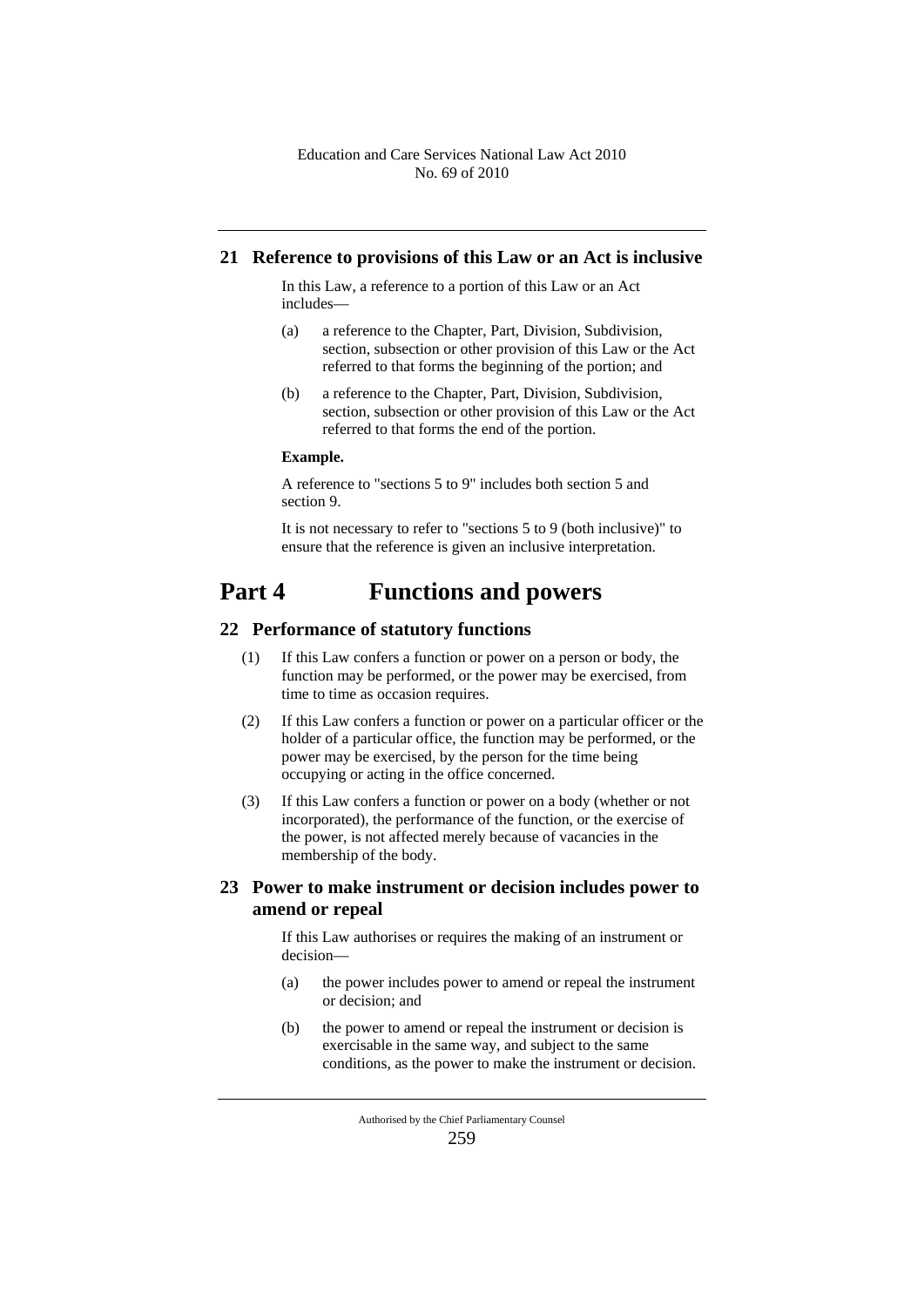## **24 Matters for which statutory instruments may make provision**

- (1) If this Law authorises or requires the making of a statutory instrument in relation to a matter, a statutory instrument made under this Law may make provision for the matter by applying, adopting or incorporating (with or without modification) the provisions of—
	- (a) an Act or statutory instrument; or
	- (b) another document (whether of the same or a different kind);
	- as in force at a particular time or as in force from time to time.
- (2) If a statutory instrument applies, adopts or incorporates the provisions of a document, the statutory instrument applies, adopts or incorporates the provisions as in force from time to time, unless the statutory instrument otherwise expressly provides.
- (3) A statutory instrument may—
	- (a) apply generally throughout this jurisdiction or be limited in its application to a particular part of this jurisdiction; or
	- (b) apply generally to all persons, matters or things or be limited in its application to—
		- (i) particular persons, matters or things; or
		- (ii) particular classes of persons, matters or things; or
	- (c) otherwise apply generally or be limited in its application by reference to specified exceptions or factors.
- (4) A statutory instrument may—
	- (a) apply differently according to different specified factors; or
	- (b) otherwise make different provision in relation to—
		- (i) different persons, matters or things; or
		- (ii) different classes of persons, matters or things.
- (5) A statutory instrument may authorise a matter or thing to be from time to time determined, applied or regulated by a specified person or body.
- (6) If this Law authorises or requires a matter to be regulated by statutory instrument, the power may be exercised by prohibiting by statutory instrument the matter or any aspect of the matter.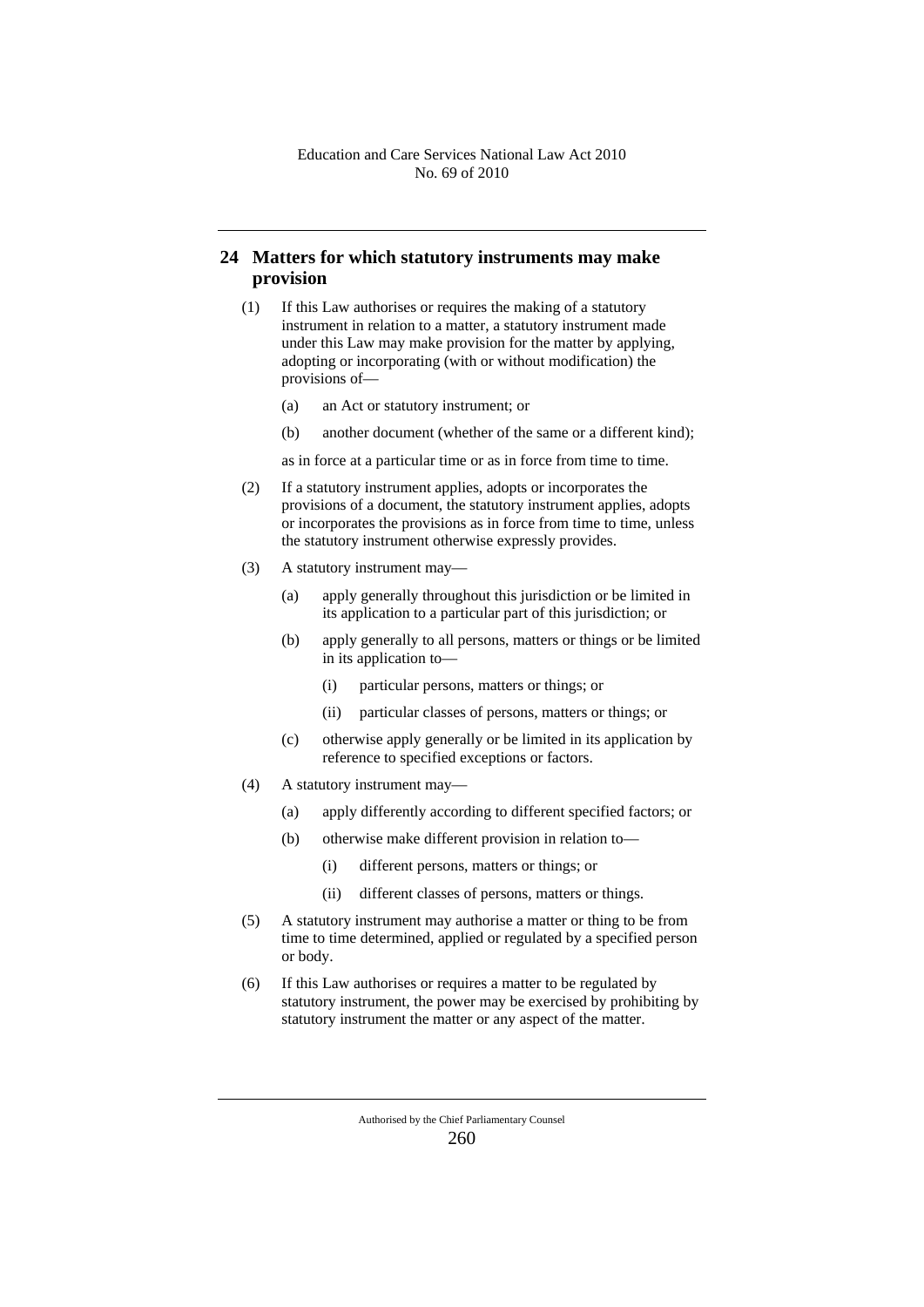- (7) If this Law authorises or requires provision to be made with respect to a matter by statutory instrument, a statutory instrument made under this Law may make provision with respect to a particular aspect of the matter despite the fact that provision is made by this Law in relation to another aspect of the matter or in relation to another matter.
- (8) A statutory instrument may provide for the review of, or a right of appeal against, a decision made under the statutory instrument, or this Law, and may, for that purpose, confer jurisdiction on any court, tribunal, person or body.
- (9) A statutory instrument may require a form prescribed by or under the statutory instrument, or information or documents included in, attached to or given with the form, to be verified by statutory declaration.

#### **25 Presumption of validity and power to make**

- (1) All conditions and preliminary steps required for the making of a statutory instrument are presumed to have been satisfied and performed in the absence of evidence to the contrary.
- (2) A statutory instrument is taken to be made under all powers under which it may be made, even though it purports to be made under this Law or a particular provision of this Law.

#### **26 Appointments may be made by name or office**

- (1) If this Law authorises or requires a person or body—
	- (a) to appoint a person to an office; or
	- (b) to appoint a person or body to exercise a power; or
	- (c) to appoint a person or body to do another thing;

the person or body may make the appointment by—

- (d) appointing a person or body by name; or
- (e) appointing a particular officer, or the holder of a particular office, by reference to the title of the office concerned.
- (2) An appointment of a particular officer, or the holder of a particular office, is taken to be the appointment of the person for the time being occupying or acting in the office concerned.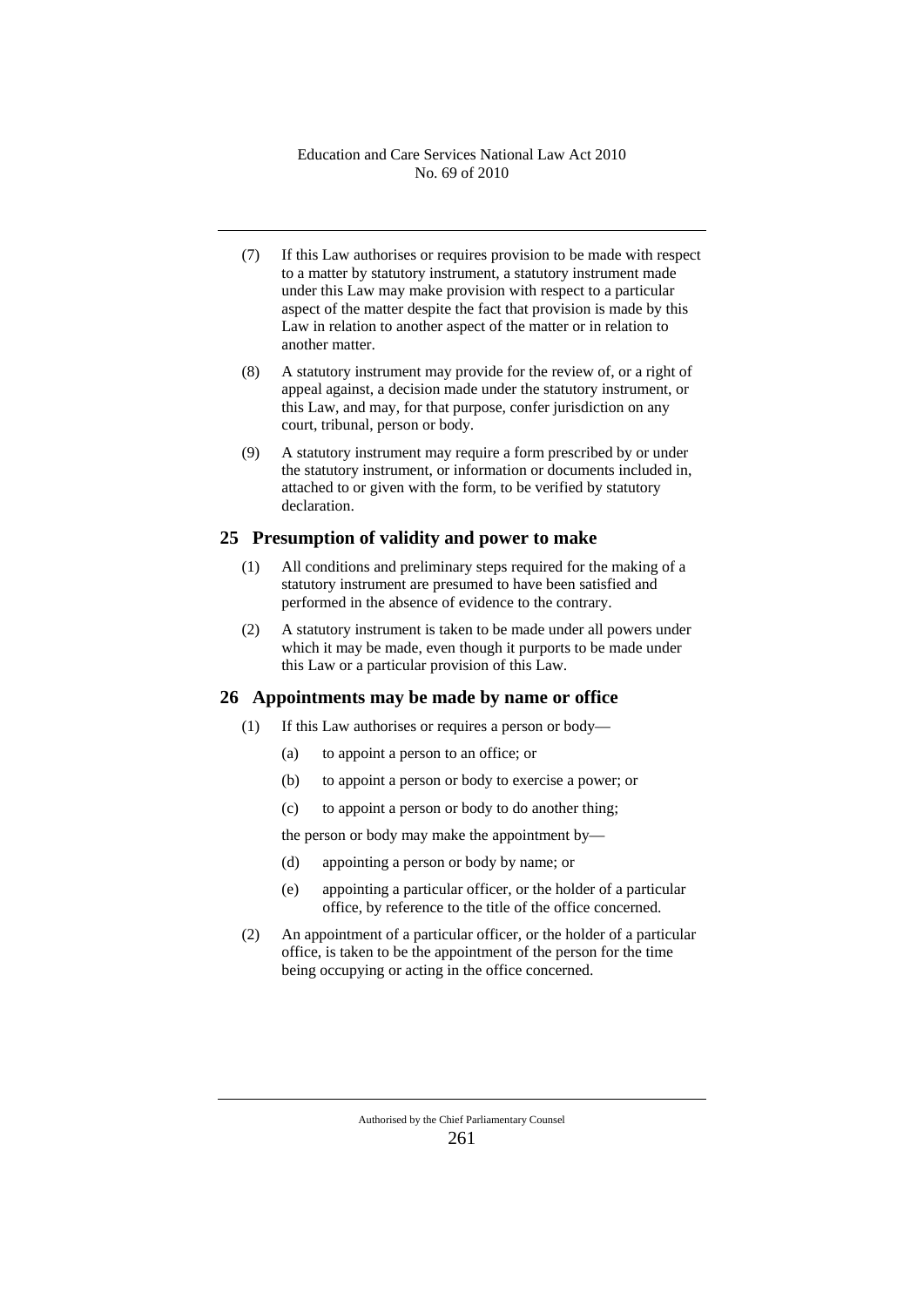## **27 Acting appointments**

- (1) If this Law authorises a person or body to appoint a person to act in an office, the person or body may, in accordance with this Law, appoint—
	- (a) a person by name; or
	- (b) a particular officer, or the holder of a particular office, by reference to the title of the office concerned;

to act in the office.

- (2) The appointment may be expressed to have effect only in the circumstances specified in the instrument of appointment.
- (3) The appointer may—
	- (a) determine the terms and conditions of the appointment, including remuneration and allowances; and
	- (b) terminate the appointment at any time.
- (4) The appointment, or the termination of the appointment, must be in, or evidenced by, writing signed by the appointer.
- (5) The appointee must not act for more than 1 year during a vacancy in the office.
- (6) If the appointee is acting in the office otherwise than because of a vacancy in the office and the office becomes vacant, then, subject to subclause (2), the appointee may continue to act until—
	- (a) the appointer otherwise directs; or
	- (b) the vacancy is filled; or
	- (c) the end of a year from the day of the vacancy;

whichever happens first.

- (7) The appointment ceases to have effect if the appointee resigns by writing signed and delivered to the appointer.
- (8) While the appointee is acting in the office—
	- (a) the appointee has all the powers and functions of the holder of the office; and
	- (b) this Law and other laws apply to the appointee as if the appointee were the holder of the office.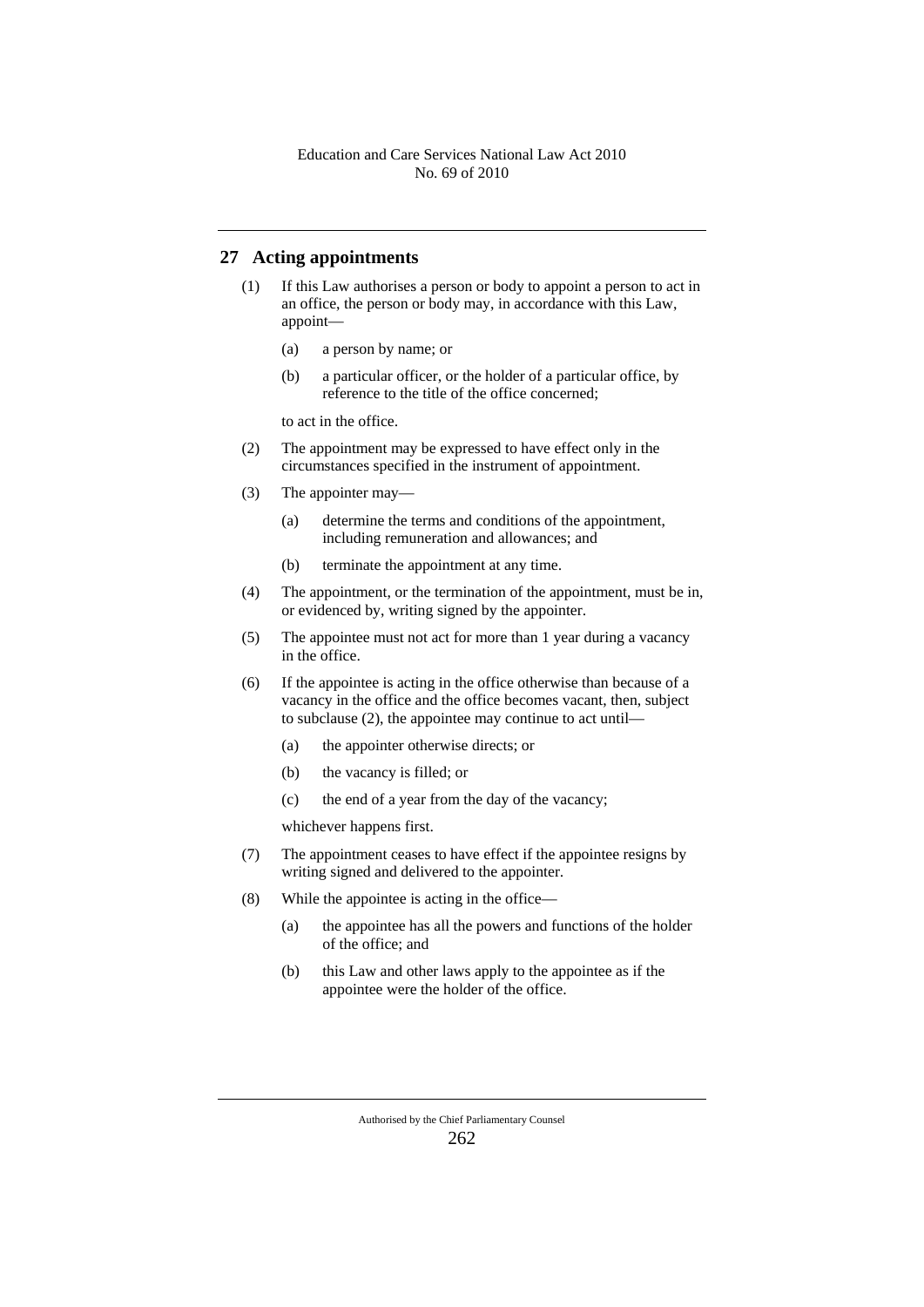- (9) Anything done by or in relation to a person purporting to act in the office is not invalid merely because—
	- (a) the occasion for the appointment had not arisen; or
	- (b) the appointment had ceased to have effect; or
	- (c) the occasion for the person to act had not arisen or had ceased.
- (10) If this Law authorises the appointer to appoint a person to act during a vacancy in the office, an appointment to act in the office may be made by the appointer whether or not an appointment has previously been made to the office.

#### **28 Powers of appointment imply certain incidental powers**

- (1) If this Law authorises or requires a person or body to appoint a person to an office—
	- (a) the power may be exercised from time to time as occasion requires; and
	- (b) the power includes—
		- (i) power to remove or suspend, at any time, a person appointed to the office; and
		- (ii) power to appoint another person to act in the office if a person appointed to the office is removed or suspended; and
		- (iii) power to reinstate or reappoint a person removed or suspended; and
		- (iv) power to appoint a person to act in the office if it is vacant (whether or not the office has ever been filled); and
		- (v) power to appoint a person to act in the office if the person appointed to the office is absent or is unable to discharge the functions of the office (whether because of illness or otherwise).
- (2) The power to remove or suspend a person under subclause  $(1)(b)$ may be exercised even if this Law provides that the holder of the office to which the person was appointed is to hold office for a specified period.
- (3) The power to make an appointment under subclause (1)(b) may be exercised from time to time as occasion requires.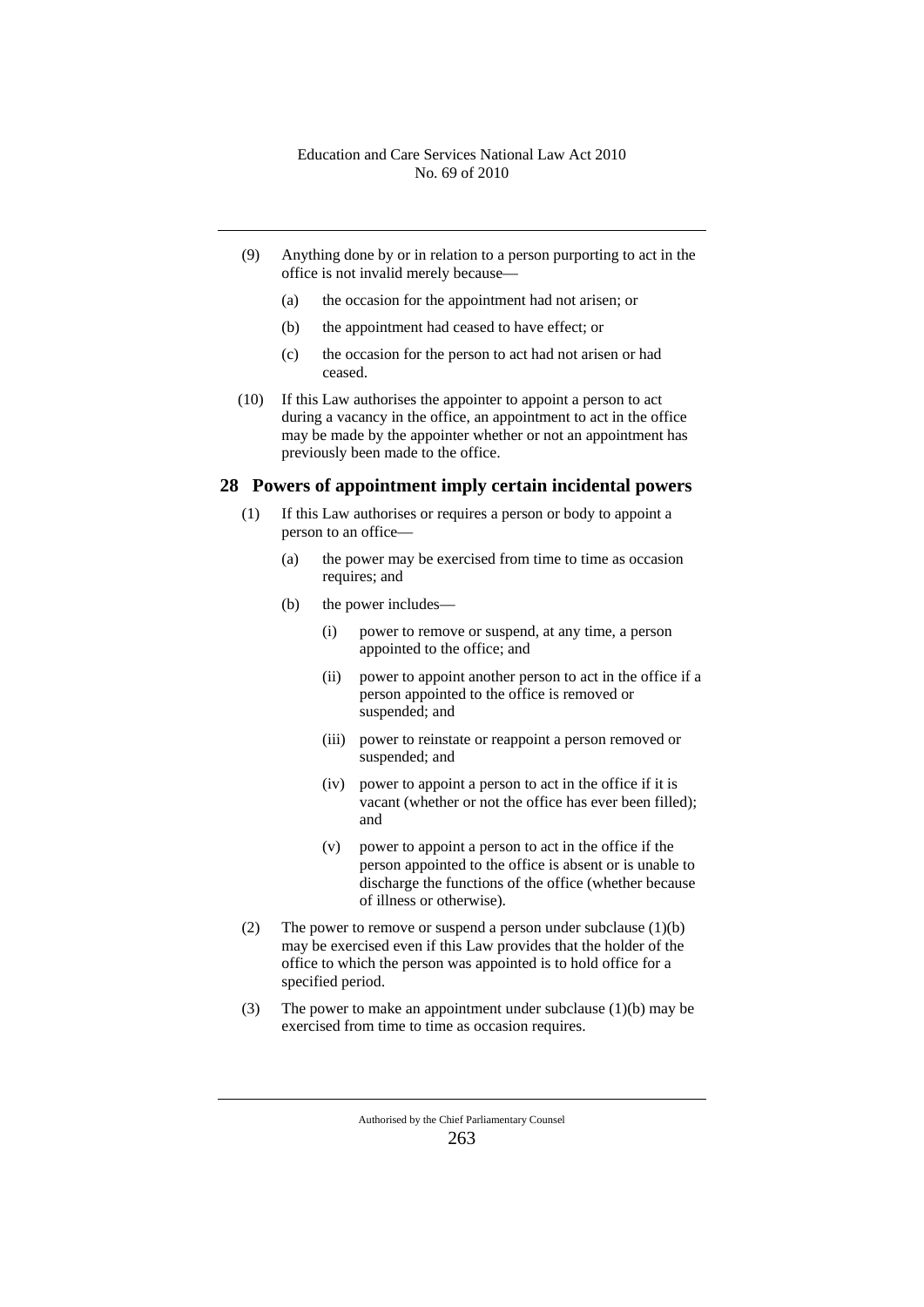(4) An appointment under subclause (1)(b) may be expressed to have effect only in the circumstances specified in the instrument of appointment.

#### **29 Delegation of functions**

- (1) If this Law authorises a person or body to delegate a function, the person or body may, in accordance with this Law and any other applicable law, delegate the function to—
	- (a) a person or body by name; or
	- (b) a specified officer, or the holder of a specified office, by reference to the title of the office concerned.
- (2) The delegation may be—
	- (a) general or limited; and
	- (b) made from time to time; and
	- (c) revoked, wholly or partly, by the delegator.
- (3) The delegation, or a revocation of the delegation, must be in, or evidenced by, writing signed by the delegator or, if the delegator is a body, by a person authorised by the body for the purpose.
- (4) A delegated function may be exercised only in accordance with any conditions to which the delegation is subject.
- (5) The delegate may, in the performance of a delegated function, do anything that is incidental to the delegated function.
- (6) A delegated function that purports to have been exercised by the delegate is taken to have been properly exercised by the delegate unless the contrary is proved.
- (7) A delegated function that is properly exercised by the delegate is taken to have been exercised by the delegator.
- (8) If, when exercised by the delegator, a function is dependent on the delegator's opinion, belief or state of mind, then, when exercised by the delegate, the function is dependent on the delegate's opinion, belief or state of mind.
- $(9)$  If—
	- (a) the delegator is a specified officer or the holder of a specified office; and
	- (b) the person who was the specified officer or holder of the specified office when the delegation was made ceases to be the holder of the office;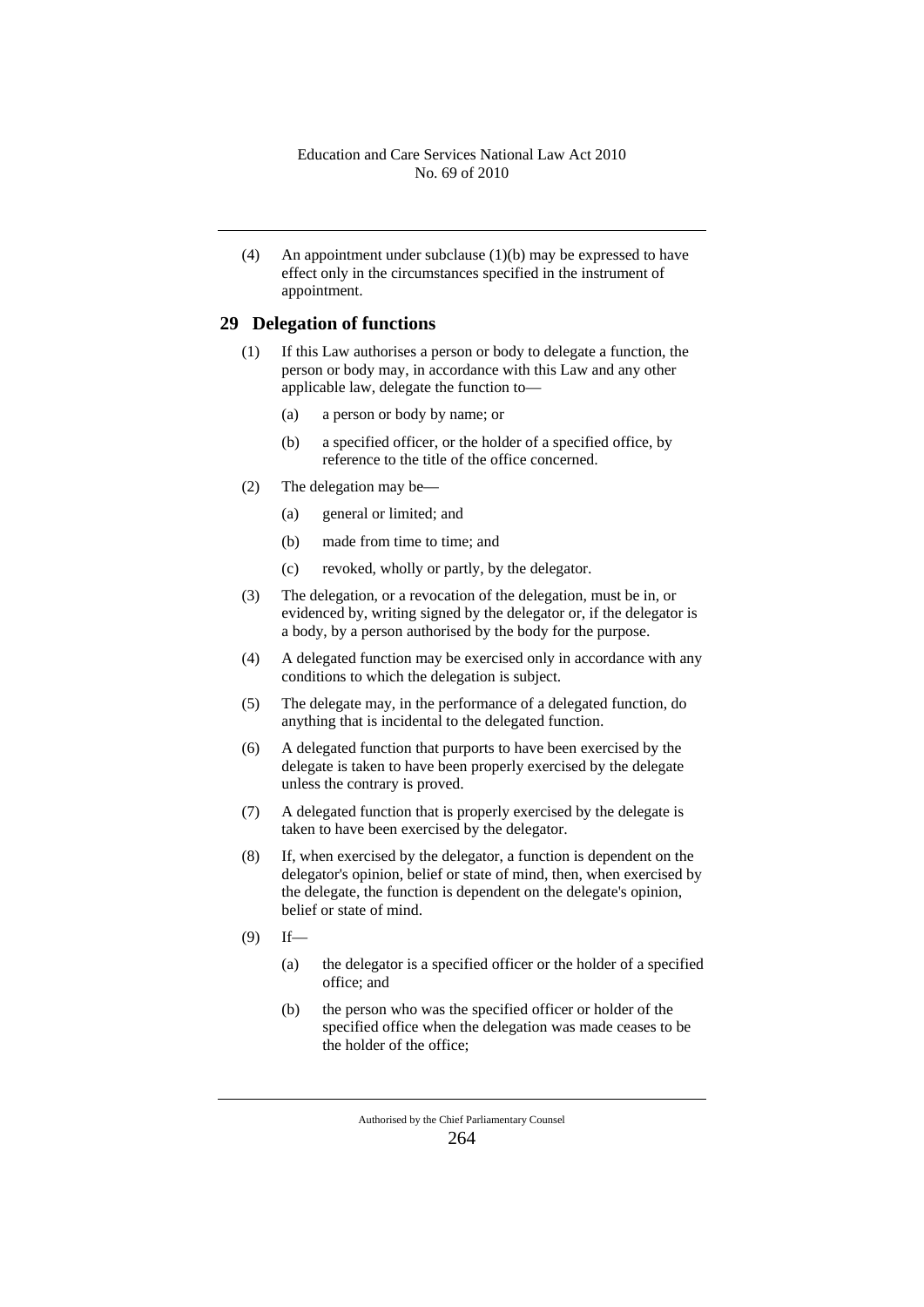#### then—

(c) the delegation continues in force; and

(d) the person for the time being occupying or acting in the office concerned is taken to be the delegator for the purposes of this clause.

#### $(10)$  If—

- (a) the delegator is a body; and
- (b) there is a change in the membership of the body;

then—

- (c) the delegation continues in force; and
- (d) the body as constituted for the time being is taken to be the delegator for the purposes of this clause.

**Sch. 1 to Sch. cl. 29(9)(d) amended by No. 80/2011 s. 78(a).**

**Sch. 1 to Sch. cl. 29(10)(d) amended by No. 80/2011 s. 78(b).**

- (11) If a function is delegated to a specified officer or the holder of a specified office—
	- (a) the delegation does not cease to have effect merely because the person who was the specified officer or the holder of the specified office when the function was delegated ceases to be the officer or the holder of the office; and
	- (b) the function may be exercised by the person for the time being occupying or acting in the office concerned.
- (12) A function that has been delegated may, despite the delegation, be exercised by the delegator.
- (13) The delegation of a function does not relieve the delegator of the delegator's obligation to ensure that the function is properly exercised.
- (14) Subject to subclause (15), this clause applies to a subdelegation of a function in the same way as it applies to a delegation of a function.
- (15) If this Law authorises the delegation of a function, the function may be subdelegated only if the Law expressly authorises the function to be subdelegated.

**Sch. 1 to Sch. cl. 29(14) amended by No. 80/2011 s. 78(c).**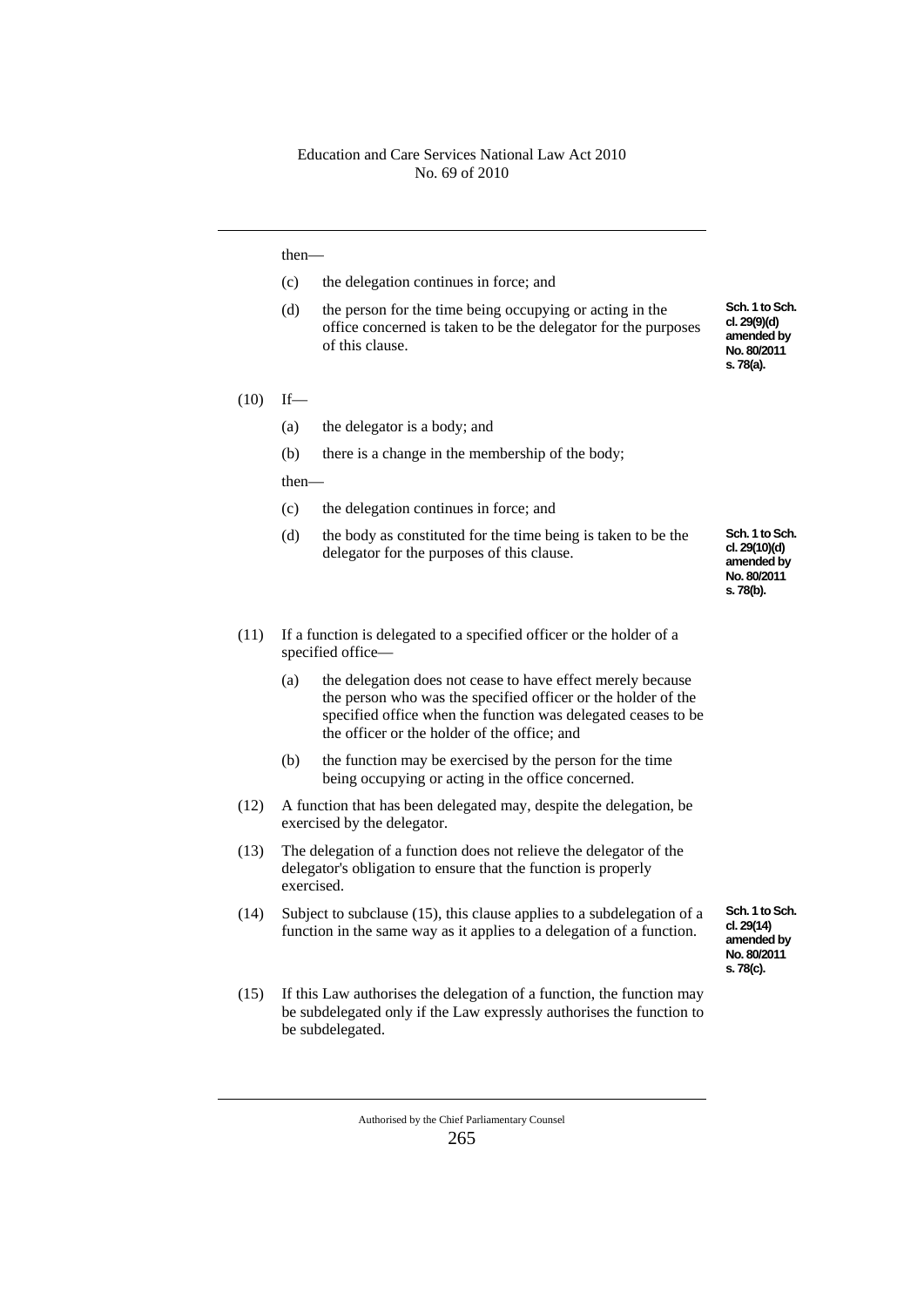## **30 Exercise of powers between enactment and commencement**

- (1) If a provision of this Law (the *empowering provision*) that does not commence on its enactment would, had it commenced, confer a power—
	- (a) to make an appointment; or
	- (b) to make a statutory instrument of a legislative or administrative character; or
	- (c) to do another thing;

then—

- (d) the power may be exercised; and
- (e) anything may be done for the purpose of enabling the exercise of the power or of bringing the appointment, instrument or other thing into effect;

before the empowering provision commences.

- (2) If a provision of a Victorian Act (the *empowering provision*) that does not commence on its enactment would, had it commenced, amend a provision of this Law so that it would confer a power—
	- (a) to make an appointment; or
	- (b) to make a statutory instrument of a legislative or administrative character; or
	- (c) to do another thing;

#### then—

- (d) the power may be exercised; and
- (e) anything may be done for the purpose of enabling the exercise of the power or of bringing the appointment, instrument or other thing into effect;

before the empowering provision commences.

- $(3)$  If—
	- (a) this Law has commenced and confers a power to make a statutory instrument (the *basic instrument-making power*); and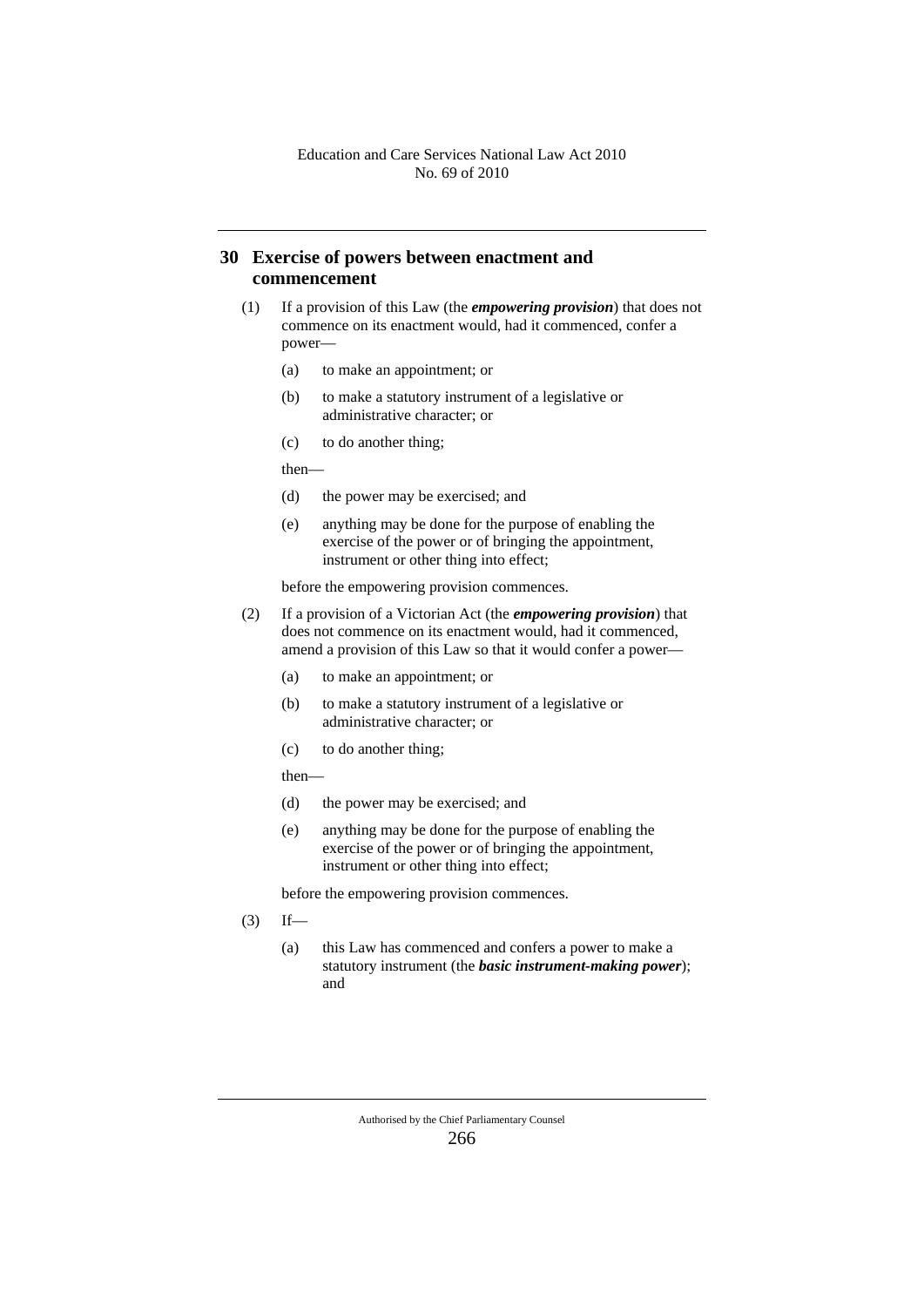(b) a provision of a Victorian Act that does not commence on its enactment would, had it commenced, amend this Law so as to confer additional power to make a statutory instrument (the *additional instrument-making power*);

then—

- (c) the basic instrument-making power and the additional instrument-making power may be exercised by making a single instrument; and
- (d) any provision of the instrument that required an exercise of the additional instrument-making power is to be treated as made under subclause (2).
- (4) If an instrument, or a provision of an instrument, is made under subclause (1) or (2) that is necessary for the purpose of—
	- (a) enabling the exercise of a power mentioned in the subclause; or
	- (b) bringing an appointment, instrument or other thing made or done under such a power into effect;

the instrument or provision takes effect—

- (c) on the making of the instrument; or
- (d) on such later day (if any) on which, or at such later time (if any) at which, the instrument or provision is expressed to take effect.
- $(5)$  If—
	- (a) an appointment is made under subclause (1) or (2); or
	- (b) an instrument, or a provision of an instrument, made under subclause (1) or (2) is not necessary for a purpose mentioned in subclause (4);

the appointment, instrument or provision takes effect—

- (c) on the commencement of the relevant empowering provision; or
- (d) on such later day (if any) on which, or at such later time (if any) at which, the appointment, instrument or provision is expressed to take effect.
- (6) Anything done under subclause (1) or (2) does not confer a right, or impose a liability, on a person before the relevant empowering provision commences.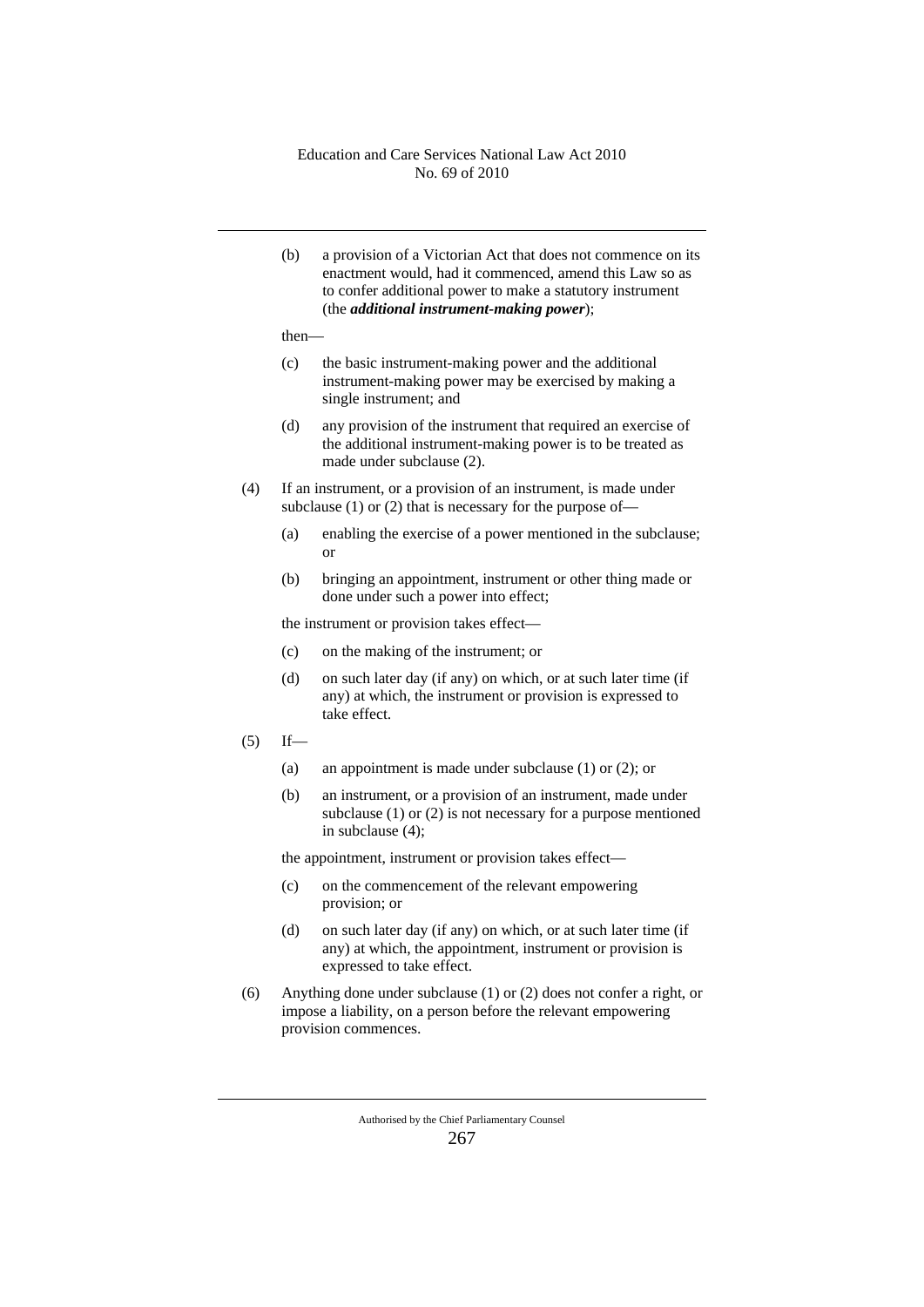- (7) After the enactment of a provision mentioned in subclause (2) but before the provision's commencement, this clause applies as if the references in subclauses (2) and (5) to the commencement of the empowering provision were references to the commencement of the provision mentioned in subclause (2) as amended by the empowering provision.
- (8) In the application of this clause to a statutory instrument, a reference to the enactment of the instrument is a reference to the making of the instrument.

# **Part 5 Distance, time and age**

## **31 Matters relating to distance, time and age**

- (1) In the measurement of distance for the purposes of this Law, the distance is to be measured along the shortest road ordinarily used for travelling.
- (2) If a period beginning on a given day, act or event is provided or allowed for a purpose by this Law, the period is to be calculated by excluding the day, or the day of the act or event, and—
	- (a) if the period is expressed to be a specified number of clear days or at least a specified number of days—by excluding the day on which the purpose is to be fulfilled; and
	- (b) in any other case—by including the day on which the purpose is to be fulfilled.
- (3) If the last day of a period provided or allowed by this Law for doing anything is not a business day in the place in which the thing is to be or may be done, the thing may be done on the next business day in the place.
- (4) If the last day of a period provided or allowed by this Law for the filing or registration of a document is a day on which the office is closed where the filing or registration is to be or may be done, the document may be filed or registered at the office on the next day that the office is open.
- (5) If no time is provided or allowed for doing anything, the thing is to be done as soon as possible, and as often as the prescribed occasion happens.
- (6) If, in this Law, there is a reference to time, the reference is, in relation to the doing of anything in a jurisdiction, a reference to the legal time in the jurisdiction.
- (7) For the purposes of this Law, a person attains an age in years at the beginning of the person's birthday for the age.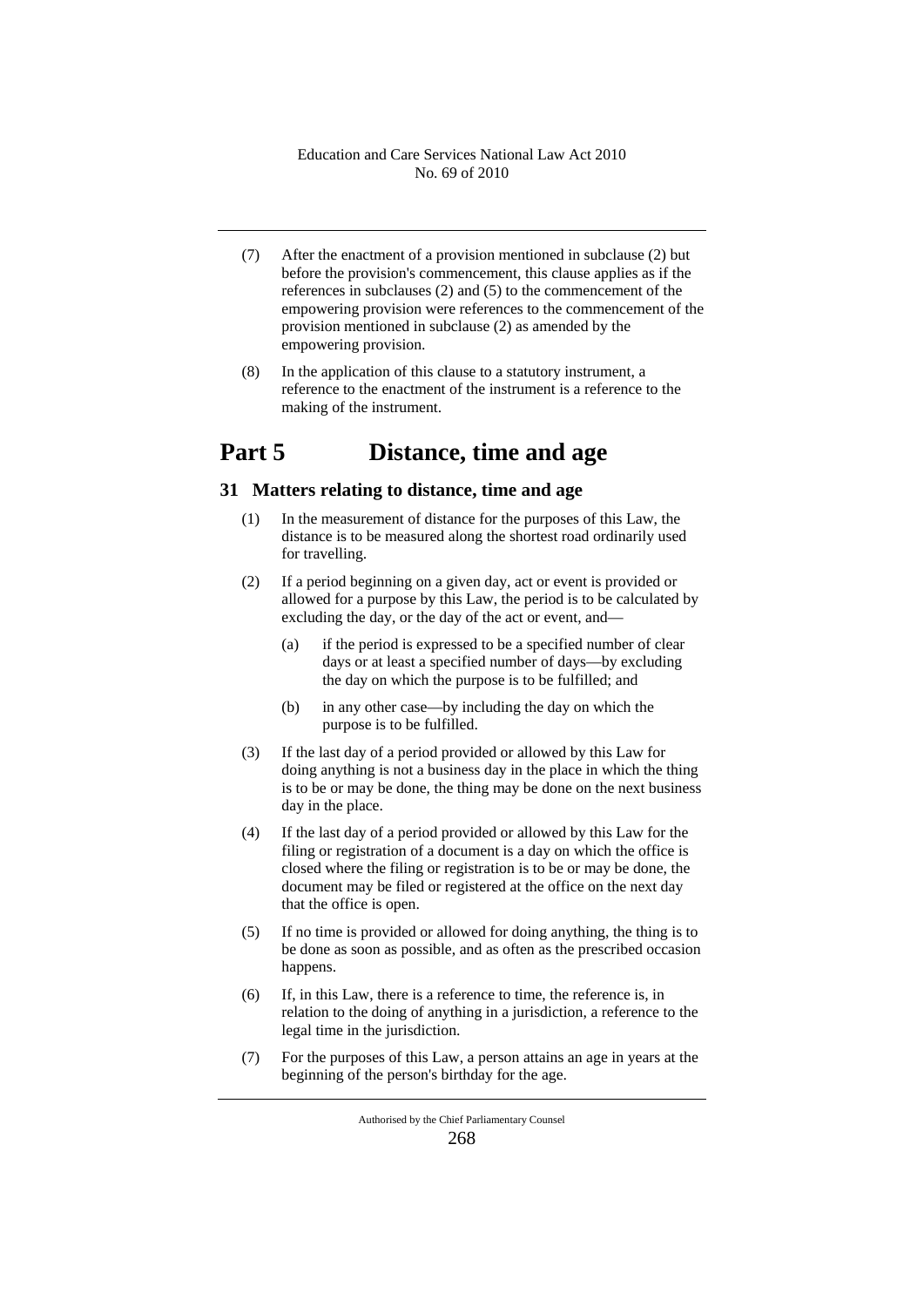# **Part 6 Effect of repeal, amendment or expiration**

#### **32 Time of Law ceasing to have effect**

If a provision of this Law is expressed—

- (a) to expire on a specified day; or
- (b) to remain or continue in force, or otherwise have effect, until a specified day;

this provision has effect until the last moment of the specified day.

#### **33 Repealed Law provisions not revived**

If a provision of this Law is repealed or amended by a Victorian Act, or a provision of a Victorian Act, the provision is not revived merely because the Victorian Act or the provision of the Victorian Act—

- (a) is later repealed or amended; or
- (b) later expires.

#### **34 Saving of operation of repealed Law provisions**

- (1) The repeal, amendment or expiry of a provision of this Law does not—
	- (a) revive anything not in force or existing at the time the repeal, amendment or expiry takes effect; or
	- (b) affect the previous operation of the provision or anything suffered, done or begun under the provision; or
	- (c) affect a right, privilege or liability acquired, accrued or incurred under the provision; or
	- (d) affect a penalty incurred in relation to an offence arising under the provision; or
	- (e) affect an investigation, proceeding or remedy in relation to such a right, privilege, liability or penalty.
- (2) Any such penalty may be imposed and enforced, and any such investigation, proceeding or remedy may be begun, continued or enforced, as if the provision had not been repealed or amended or had not expired.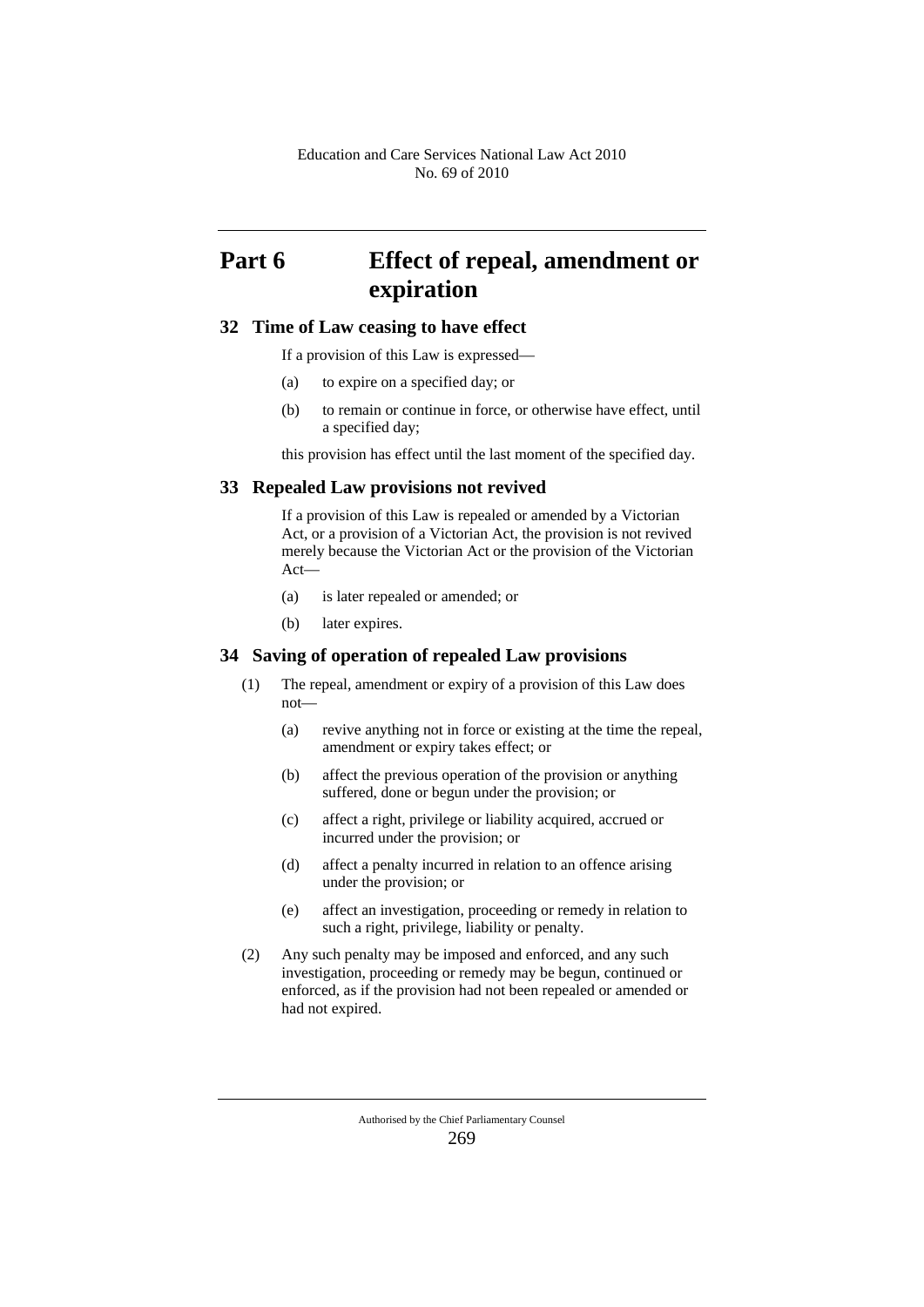#### **35 Continuance of repealed provisions**

If a Victorian Act repeals some provisions of this Law and enacts new provisions in substitution for the repealed provisions, the repealed provisions continue in force until the new provisions commence.

#### **36 Law and amending Acts to be read as one**

This Law and all Victorian Acts amending this Law are to be read as one.

## **Part 7 Instruments under Law**

## **37 Schedule applies to statutory instruments**

- (1) This Schedule applies to a statutory instrument, and to things that may be done or are required to be done under a statutory instrument, in the same way as it applies to this Law, and things that may be done or are required to be done under this Law, except so far as the context or subject matter otherwise indicates or requires.
- (2) The fact that a provision of this Schedule refers to this Law and not also to a statutory instrument does not, by itself, indicate that the provision is intended to apply only to this Law.

# **Part 8 Application to coastal sea**

## **38 Application**

This Law has effect in and relation to the coastal sea of this jurisdiction as if that coastal sea were part of this jurisdiction.

\_\_\_\_\_\_\_\_\_\_\_\_\_\_\_\_\_\_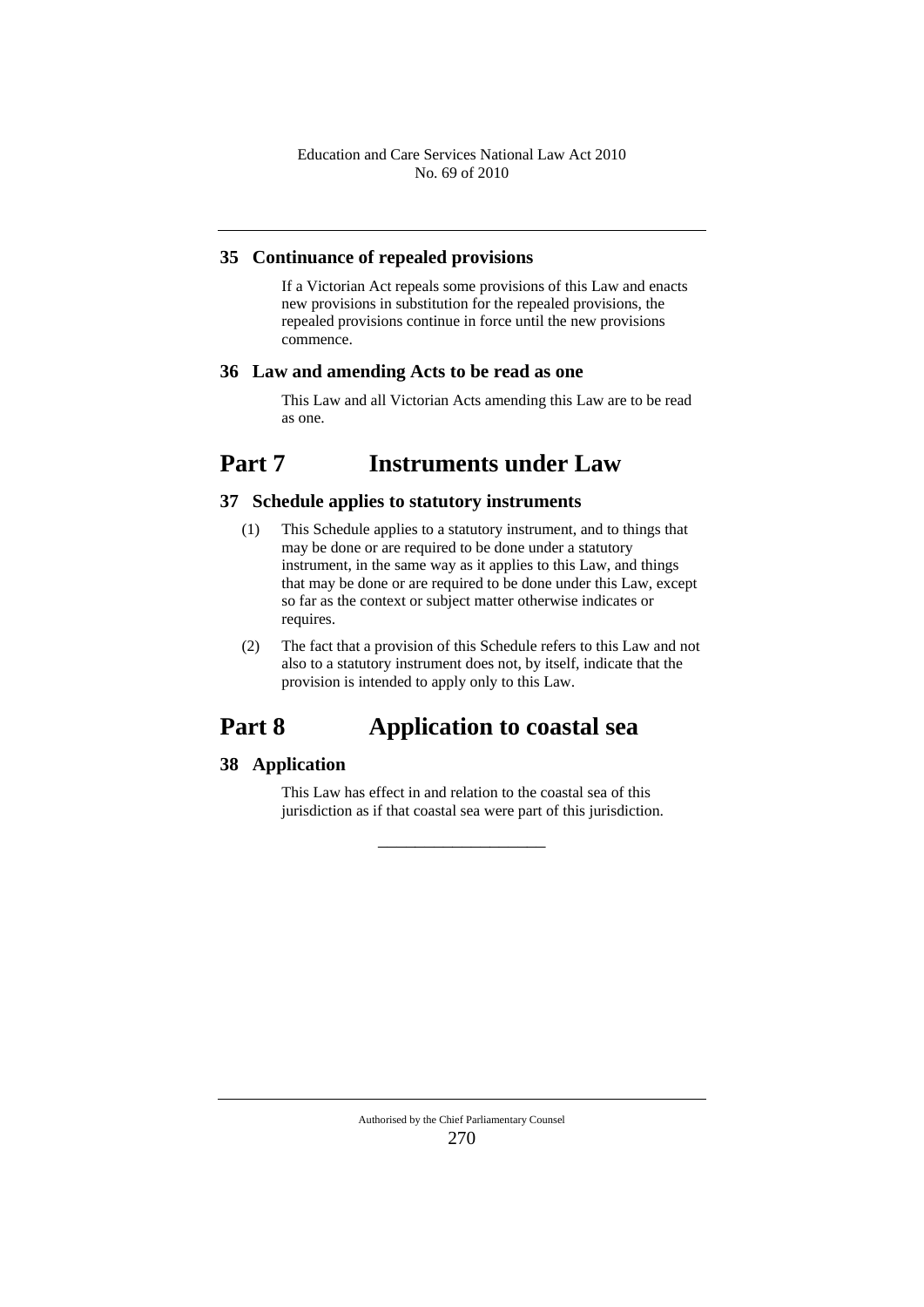## **SCHEDULE 2**

## **POWERS OF ENTRY BY SEARCH WARRANT**

#### **1 Application for warrant**

- (1) An authorised officer may apply to a magistrate of a participating jurisdiction for a search warrant in relation to premises if the officer believes on reasonable grounds that—
	- (a) a person is or has been operating an education and care service at the premises in contravention of this Law; or
	- (b) documents or other evidence relevant to the possible commission of an offence against this Law are present at the premises.
- (2) The authorised officer must prepare a written application that states the grounds on which the warrant is sought.
- (3) The written application must be sworn.
- (4) The magistrate may refuse to consider the application until the authorised officer gives the magistrate all the information the magistrate requires about the application in the way the magistrate requires.

## **2 Issue of warrant**

- (1) The magistrate may issue the warrant in respect of premises only if the magistrate is satisfied there are reasonable grounds to believe that—
	- (a) a person is operating an education and care service at the premises in contravention of this Law; or
	- (b) documents or other evidence relevant to the possible commission of an offence against this Law are present at the premises.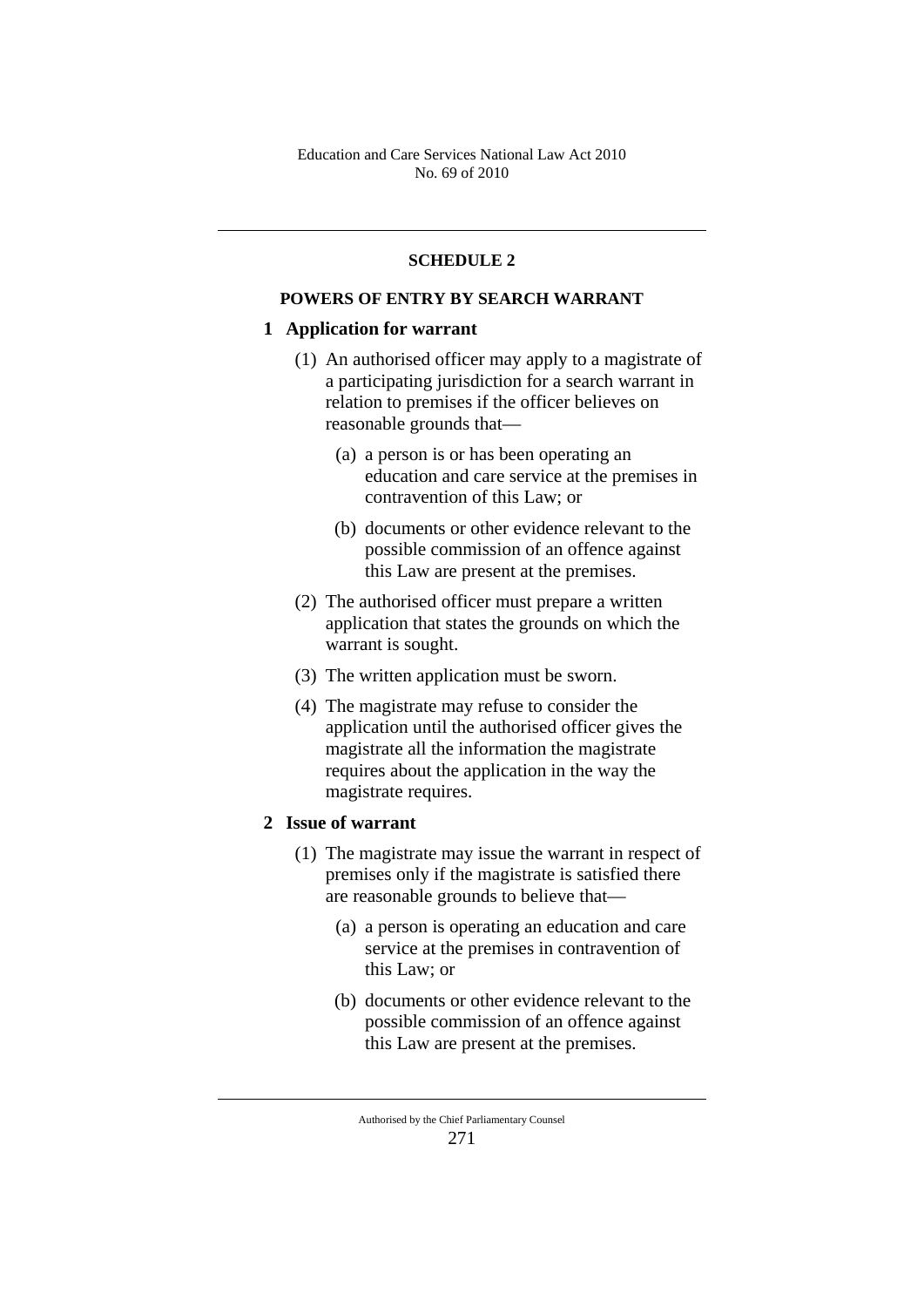- (2) The warrant must state—
	- (a) that a stated authorised officer may, with necessary and reasonable help and force—
		- (i) enter the premises and any other premises necessary for entry; and
		- (ii) exercise the authorised officer's powers under this Schedule; and
	- (b) the matter for which the warrant is sought; and
	- (c) the evidence that may be seized under the warrant; and
	- (d) the hours of the day or night when the premises may be entered; and
	- (e) the date, within 14 days after the warrant's issue, the warrant ends.

## **3 Application by electronic communication**

- (1) An authorised officer may apply for a warrant by phone, facsimile, email, radio, video conferencing or another form of communication if the authorised officer considers it necessary because of—
	- (a) urgent circumstances; or
	- (b) other special circumstances, including the authorised officer's remote location.
- (2) The application—
	- (a) may not be made before the authorised officer prepares the written application under clause 1(2); but
	- (b) may be made before the written application is sworn.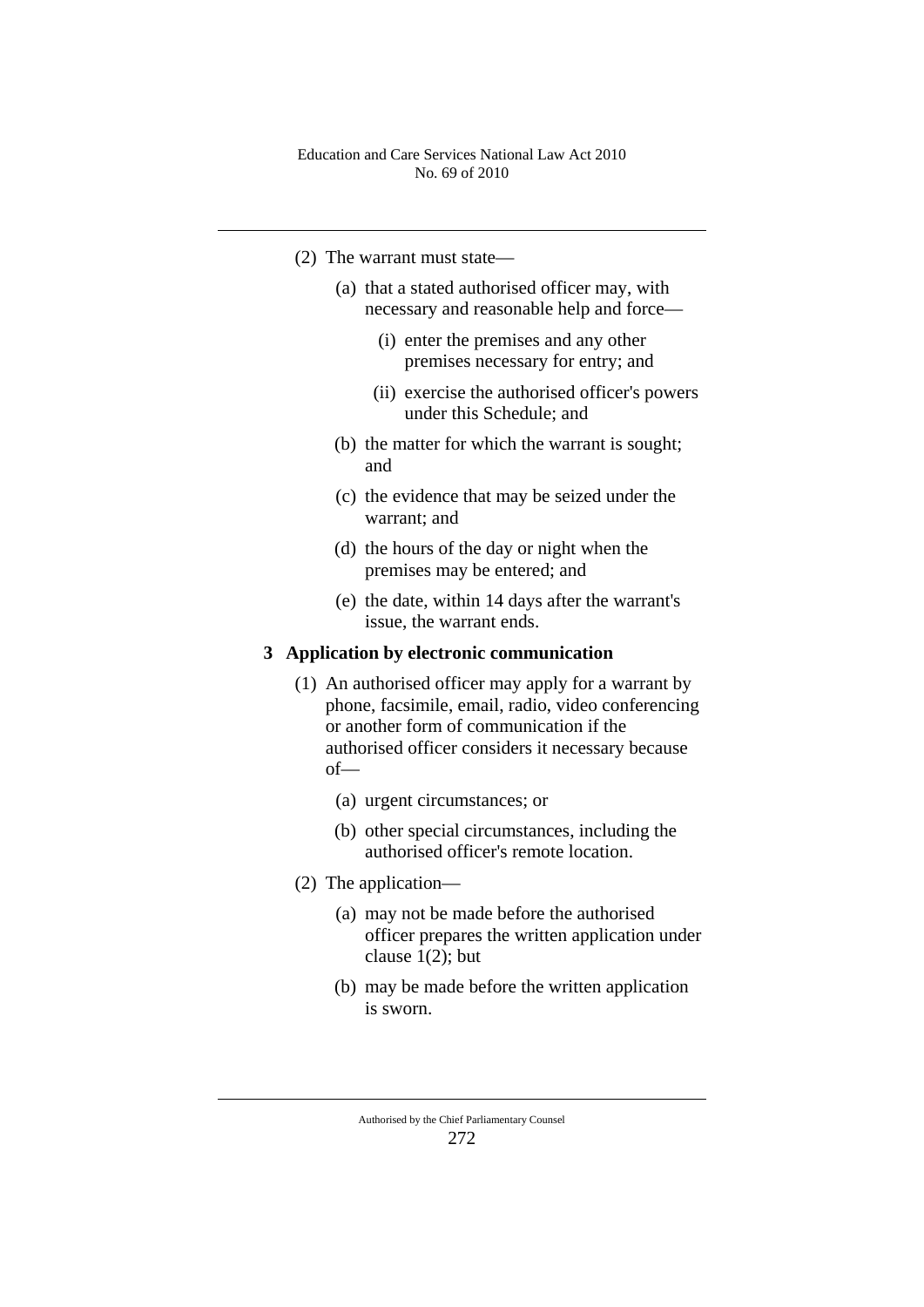- (3) The magistrate may issue the warrant (the *original warrant*) only if the magistrate is satisfied—
	- (a) it was necessary to make the application under subclause (1); and
	- (b) the way the application was made under subclause (1) was appropriate.
- (4) After the magistrate issues the original warrant—
	- (a) if there is a reasonably practicable way of immediately giving a copy of the warrant to the authorised officer, for example, by sending a copy by fax or email, the magistrate must immediately give a copy of the warrant to the authorised officer; or
	- (b) otherwise—
		- (i) the magistrate must tell the authorised officer the date and time the warrant is issued and the other terms of the warrant; and
		- (ii) the authorised officer must complete a form of warrant including by writing on it—
			- (A) the magistrate's name; and
			- (B) the date and time the magistrate issued the warrant; and
			- (C) the other terms of the warrant.
- (5) The copy of the warrant referred to in subclause (4)(a), or the form of warrant completed under subclause (4)(b) (in either case the *duplicate warrant*), is a duplicate of, and as effectual as, the original warrant.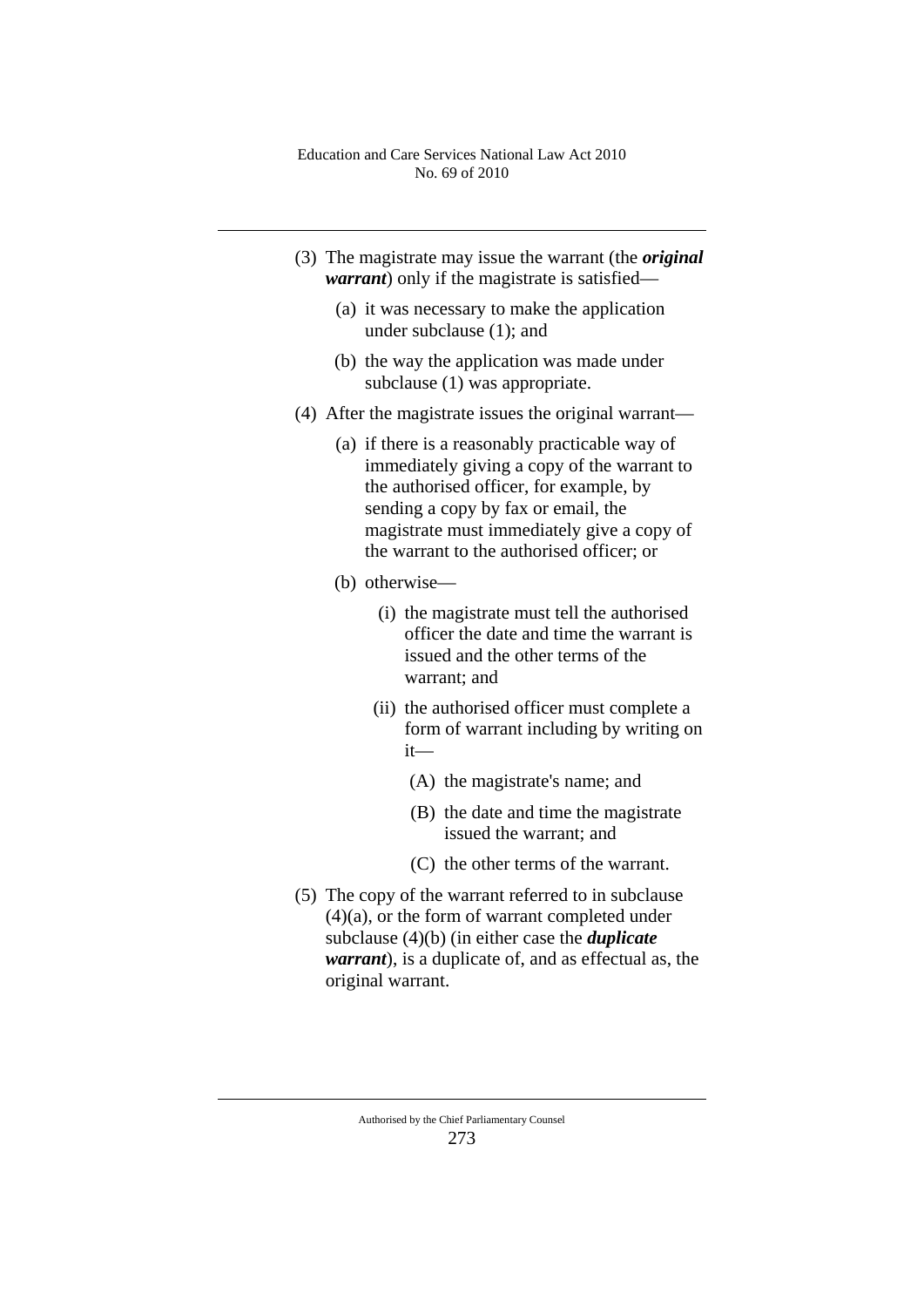- (6) The authorised officer must, at the first reasonable opportunity, send to the magistrate—
	- (a) the written application complying with clause  $1(2)$  and  $(3)$ ; and
	- (b) if the authorised officer completed a form of warrant under subclause (4)(b), the completed form of warrant.
- (7) The magistrate must keep the original warrant and, on receiving the documents under subclause (6), file the original warrant and documents in the court.
- (8) Despite subclause (5), if—
	- (a) an issue arises in a proceeding about whether an exercise of a power was authorised by a warrant issued under this clause; and
	- (b) the original warrant is not produced in evidence—

the onus of proof is on the person relying on the lawfulness of the exercise of the power to prove a warrant authorised the exercise of the power.

(9) This clause does not limit clause 1.

## **4 Procedure before entry under warrant**

- (1) Before entering premises under a warrant, an authorised officer must do or make a reasonable attempt to do the following—
	- (a) identify himself or herself to a person present at the premises who is an occupier of the premises by producing the authorised officer's identity card;
	- (b) give the person a copy of the warrant;
	- (c) tell the person the authorised officer is permitted by the warrant to enter the premises;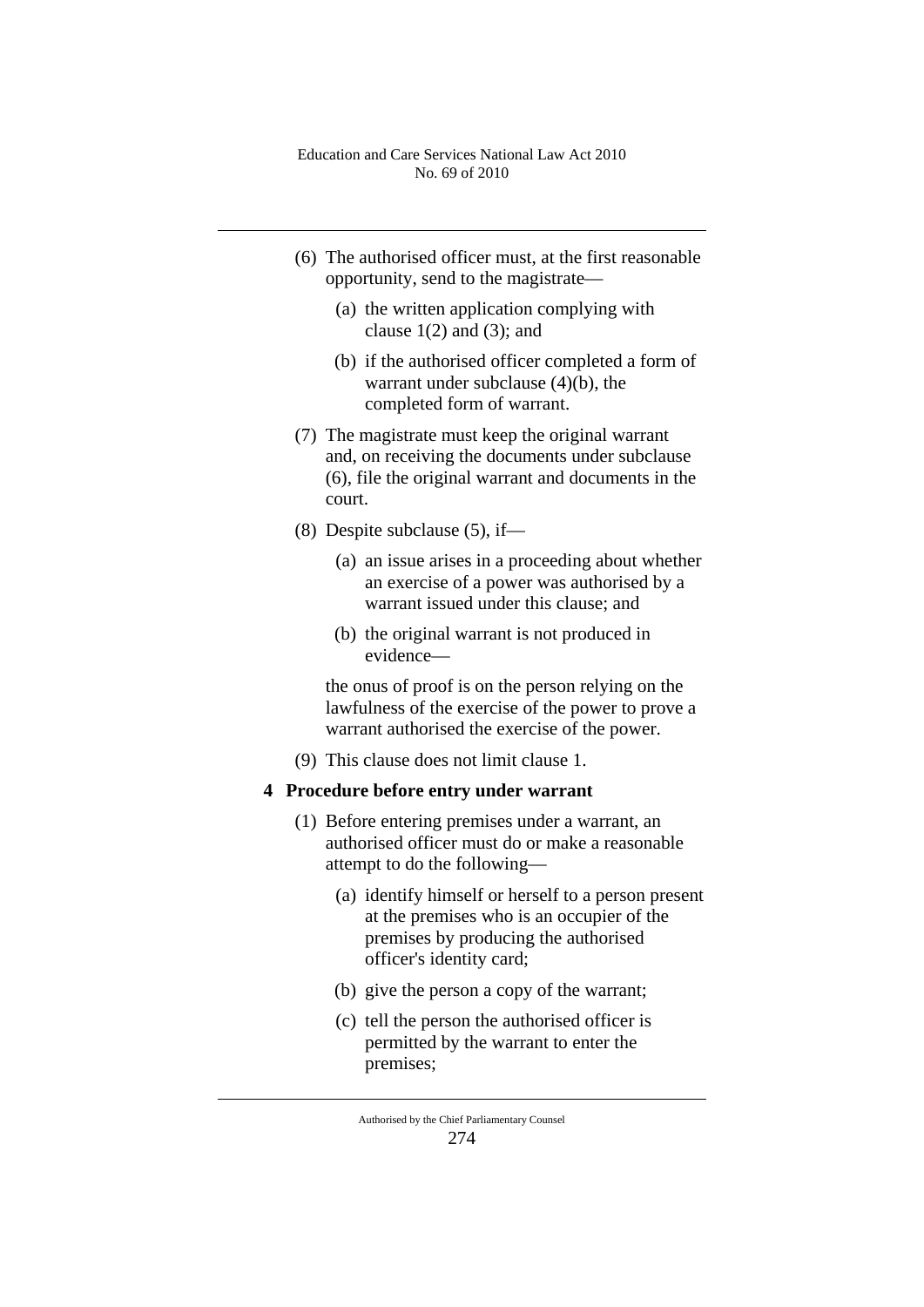- (d) give the person an opportunity to allow the authorised officer immediate entry to the premises without using force.
- (2) However, the authorised officer need not comply with subclause (1) if the authorised officer reasonably believes that immediate entry to the premises is required to ensure the effective execution of the warrant is not frustrated.

### **5 Powers after entering premises**

- (1) This clause applies if an authorised officer enters premises under clause 4.
- (2) The authorised officer may for the purposes of the investigation do the following—
	- (a) search any part of the premises;
	- (b) inspect, measure, test, photograph or film, or make audio recordings of, any part of the premises or anything at the premises;
	- (c) take a thing, or a sample of or from a thing, at the premises for analysis, measurement or testing;
	- (d) copy, or take an extract from, a document, at the premises;
	- (e) take into or onto the premises any person, equipment and materials the authorised officer reasonably requires for exercising a power under this Schedule;
	- (f) require the occupier of the premises, or a person at the premises, to give the authorised officer reasonable help to exercise the authorised officer's powers under paragraphs (a) to (e);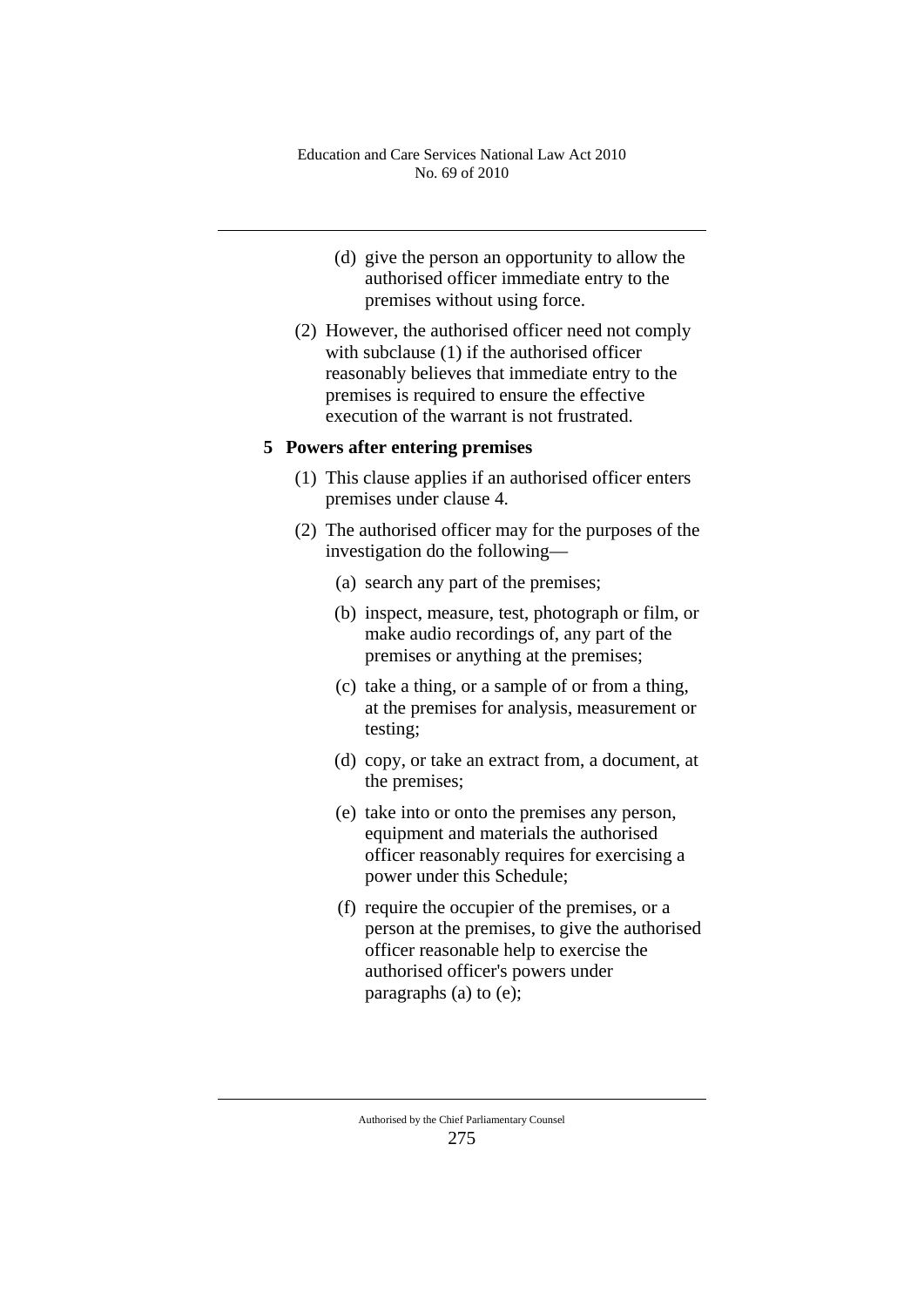═══════════════

(g) require the occupier of the premises, or a person at the premises, to give the authorised officer information to help the authorised officer in conducting the investigation.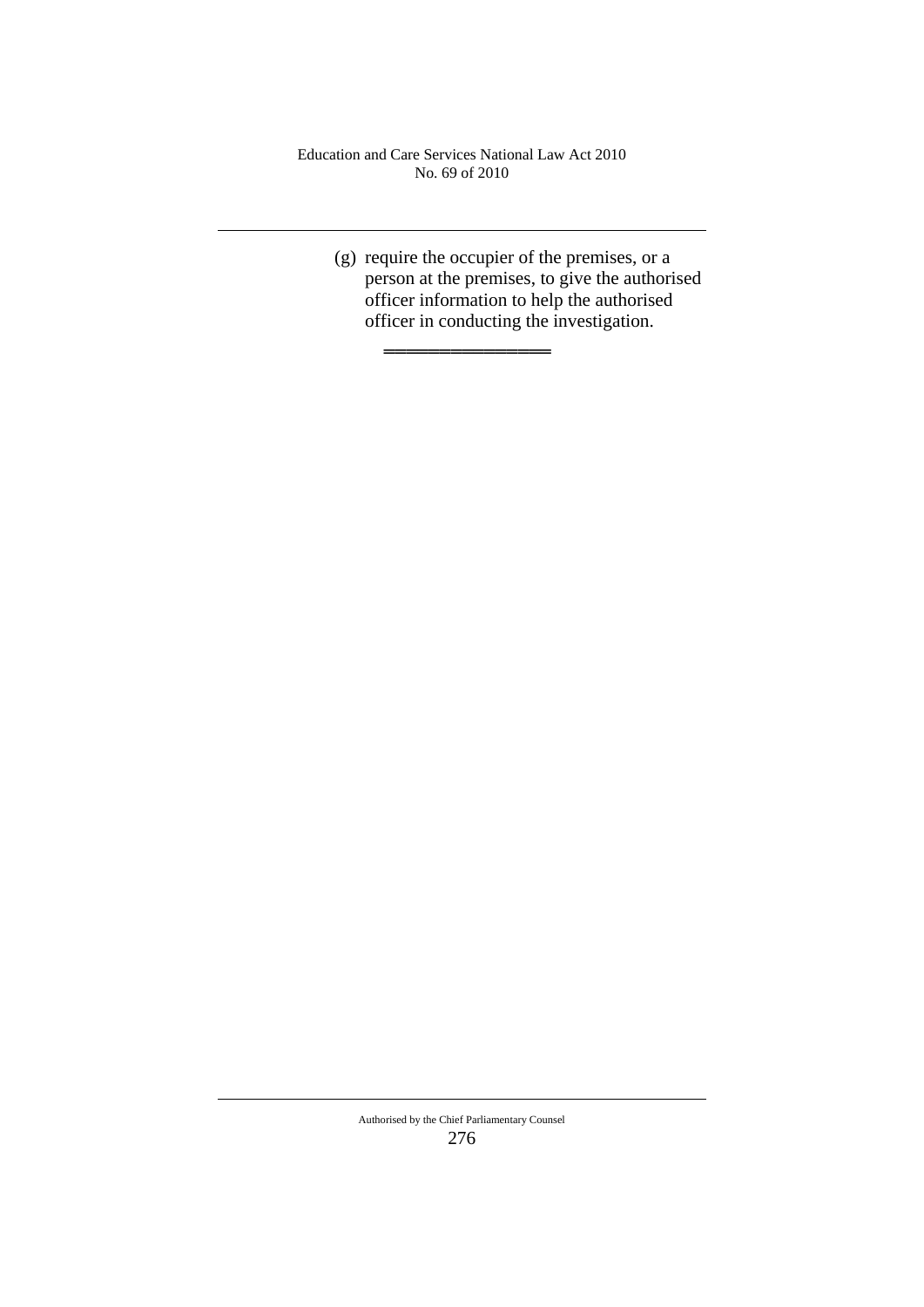### **Endnotes**

### **1 General information**

See www.legislation.vic.gov.au for Victorian Bills, Acts and current authorised versions of legislation and up-to-date legislative information.

*Minister's second reading speech—*

*Legislative Assembly: 2 September 2010*

*Legislative Council: 12 September 2010*

The long title for the Bill for this Act was "A Bill for an Act to provide for a National Law to regulate education and care services for children and for other purposes."

The **Education and Care Services National Law Act 2010** was assented to on 12 October 2010 and came into operation as follows:

Part 1 (sections 1–3), sections 4, 5, 6, 8, 18 and the Schedule (*except* Parts 2–9, section 229, Part 12, Divisions 1–5 of Part 13, sections 271, 272, 279, 280, Division 3 of Part 14, sections 285–288, 289(3)(4), 290–292, Divisions 5–7 of Part 14, Divisions 1 and 2 of Part 15, sections 322, 323 and Schedule 2 of the National Law set out in the Schedule) on 1 January 2011: Special Gazette (No. 502) 20 December 2010 pages 1, 2.

Sections 7, 9–16, 17, 19 and the remaining provisions of the Schedule (*except* sections 70(d), 152, 153(2)–(4), 154–159, Division 6 of Part 5, sections 172(d), 266–268 and 270(1)(d), (2), (3) and (4) of the National Law set out in the Schedule) on 1 January 2012: Special Gazette (No. 423) 21 December 2011 page 1.

Sections 70(d), 152, 153(2)–(4), 154–159, Division 6 of Part 5, sections 172(d), 266–268 and 270(1)(d), (2), (3) and (4) of the National Law set out in the Schedule on 1 May 2013: Special Gazette (No. 156) 23 April 2013 page 1.

### **INTERPRETATION OF LEGISLATION ACT 1984 (ILA)**

#### **Style changes**

Section 54A of the ILA authorises the making of the style changes set out in Schedule 1 to that Act.

### **References to ILA s. 39B**

Sidenotes which cite ILA s. 39B refer to section 39B of the ILA which provides that where an undivided section or clause of a Schedule is amended by the insertion of one or more subsections or subclauses, the original section or clause becomes subsection or subclause (1) and is amended by the insertion of the expression "(1)" at the beginning of the original section or clause.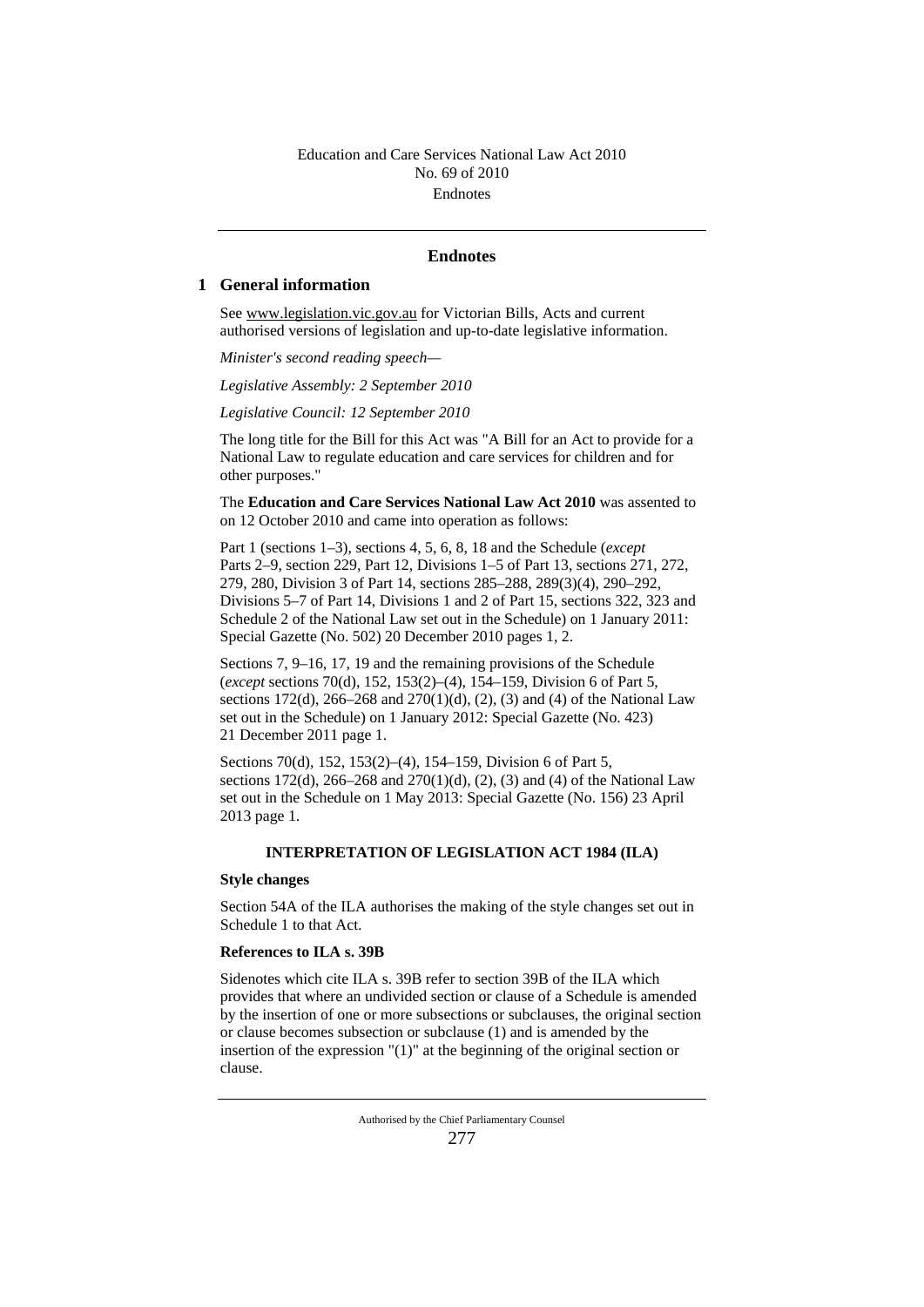### **Interpretation**

As from 1 January 2001, amendments to section 36 of the ILA have the following effects:

### **• Headings**

All headings included in an Act which is passed on or after 1 January 2001 form part of that Act. Any heading inserted in an Act which was passed before 1 January 2001, by an Act passed on or after 1 January 2001, forms part of that Act. This includes headings to Parts, Divisions or Subdivisions in a Schedule; sections; clauses; items; tables; columns; examples; diagrams; notes or forms. See section 36(1A)(2A).

### **• Examples, diagrams or notes**

All examples, diagrams or notes included in an Act which is passed on or after 1 January 2001 form part of that Act. Any examples, diagrams or notes inserted in an Act which was passed before 1 January 2001, by an Act passed on or after 1 January 2001, form part of that Act. See section 36(3A).

#### **• Punctuation**

All punctuation included in an Act which is passed on or after 1 January 2001 forms part of that Act. Any punctuation inserted in an Act which was passed before 1 January 2001, by an Act passed on or after 1 January 2001, forms part of that Act. See section 36(3B).

### **• Provision numbers**

All provision numbers included in an Act form part of that Act, whether inserted in the Act before, on or after 1 January 2001. Provision numbers include section numbers, subsection numbers, paragraphs and subparagraphs. See section 36(3C).

### **• Location of "legislative items"**

A "legislative item" is a penalty, an example or a note. As from 13 October 2004, a legislative item relating to a provision of an Act is taken to be at the foot of that provision even if it is preceded or followed by another legislative item that relates to that provision. For example, if a penalty at the foot of a provision is followed by a note, both of these legislative items will be regarded as being at the foot of that provision. See section 36B.

### **• Other material**

Any explanatory memorandum, table of provisions, endnotes, index and other material printed after the Endnotes does not form part of an Act. See section 36(3)(3D)(3E).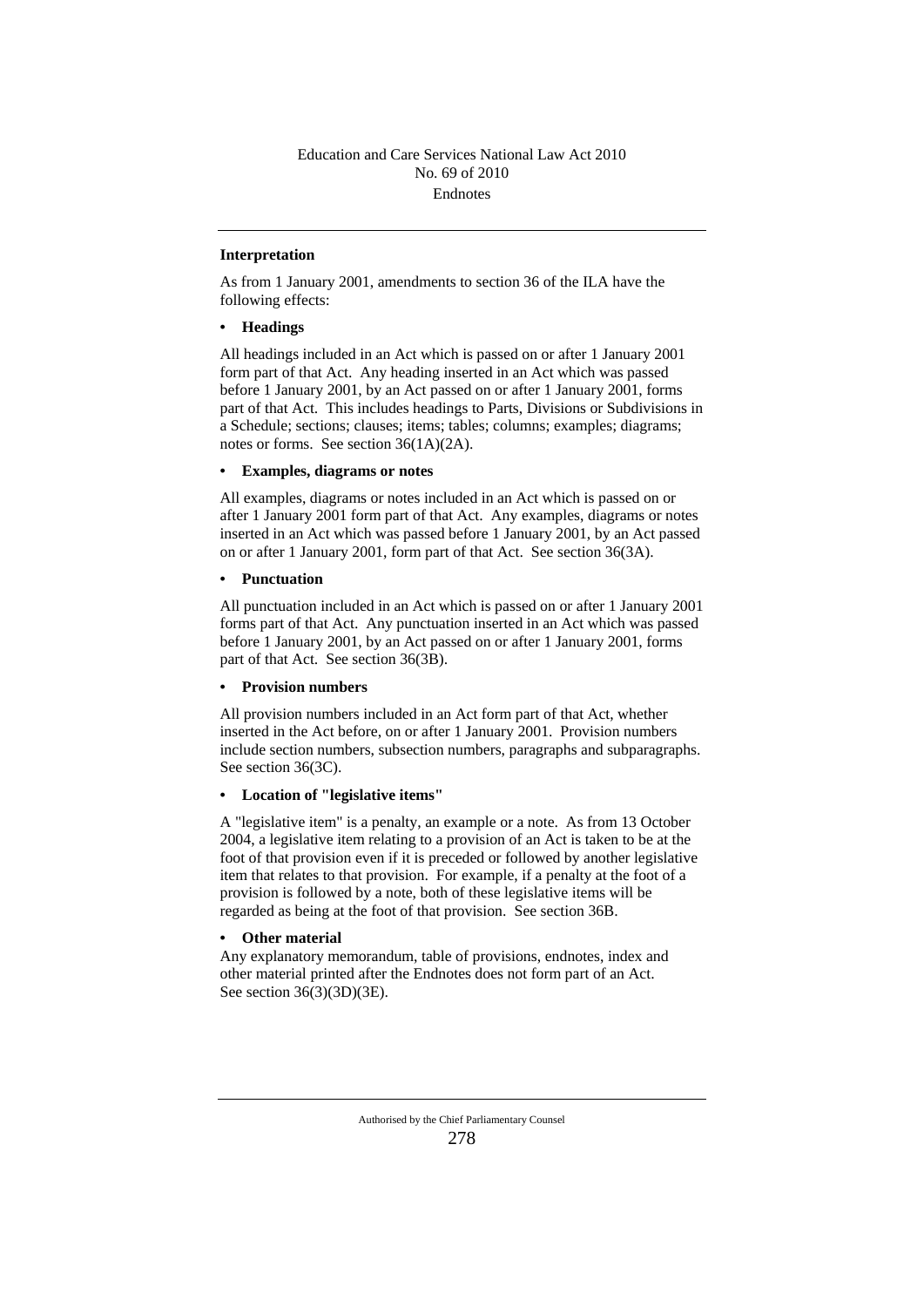### **2 Table of Amendments**

This publication incorporates amendments made to the **Education and Care Services National Law Act 2010** by Acts and subordinate instruments.

–––––––––––––––––––––––––––––––––––––––––––––––––––––––––––––

#### **Education and Care Services National Law Act 2010, No. 69/2010** *Assent Date: Commencement Date:* S. 18(5) on 1.11.11: Special Gazette (No. 502) 20.12.10 pp 1, 2 *Note:* S. 18(5) repealed s. 18 on 31.12.12<br> *Current State:* This information relates only to the This information relates only to the provision/s amending the **Education and Care Services National Law Act 2010 Children's Services Amendment Act 2011, No. 80/2011** *Assent Date:* 21.12.11

|                    | <b>National Law Act 2010</b>                     |
|--------------------|--------------------------------------------------|
|                    | amending the <b>Education and Care Services</b>  |
| Current State:     | This information relates only to the provision/s |
| Commencement Date: | Ss $60-78$ on 22.12.11: s. 2(1)                  |
| Assent Date.       |                                                  |

#### **Fines Reform Act 2014, No. 47/2014** *Assent Date:*

|                    | <b>National Law Act 2010</b>                     |
|--------------------|--------------------------------------------------|
|                    | amending the <b>Education and Care Services</b>  |
| Current State:     | This information relates only to the provision/s |
|                    | $19.12.17$ p. 1                                  |
| Commencement Date: | S. 263 on 31.12.17: Special Gazette (No. 443)    |
| Assent Date:       | 1.1.14                                           |

### **Privacy and Data Protection Act 2014, No. 60/2014**

| Assent Date:       | 2.9.14                                             |
|--------------------|----------------------------------------------------|
| Commencement Date: | S. 140(Sch. 3 item 14) on 17.9.14: Special Gazette |
|                    | (No. 317) 16.9.14 p. 1                             |
| Current State:     | This information relates only to the provision/s   |
|                    | amending the <b>Education and Care Services</b>    |
|                    | <b>National Law Act 2010</b>                       |

### **Education and Care Services National Law Amendment Act 2017, No. 9/2017**

| Current State:     | This information relates only to the provision/s<br>amending the <b>Education and Care Services</b><br><b>National Law Act 2010</b> |
|--------------------|-------------------------------------------------------------------------------------------------------------------------------------|
|                    | 12.9.17 p. 1; ss 30, 31, 68 on 1.2.18: Special Gazette<br>$(No. 303)$ 12.9.17 p. 1                                                  |
| Commencement Date: | Ss 4–29, 32–67 on 1.10.17: Special Gazette (No. 303)                                                                                |
| Assent Date:       | 27.3.17                                                                                                                             |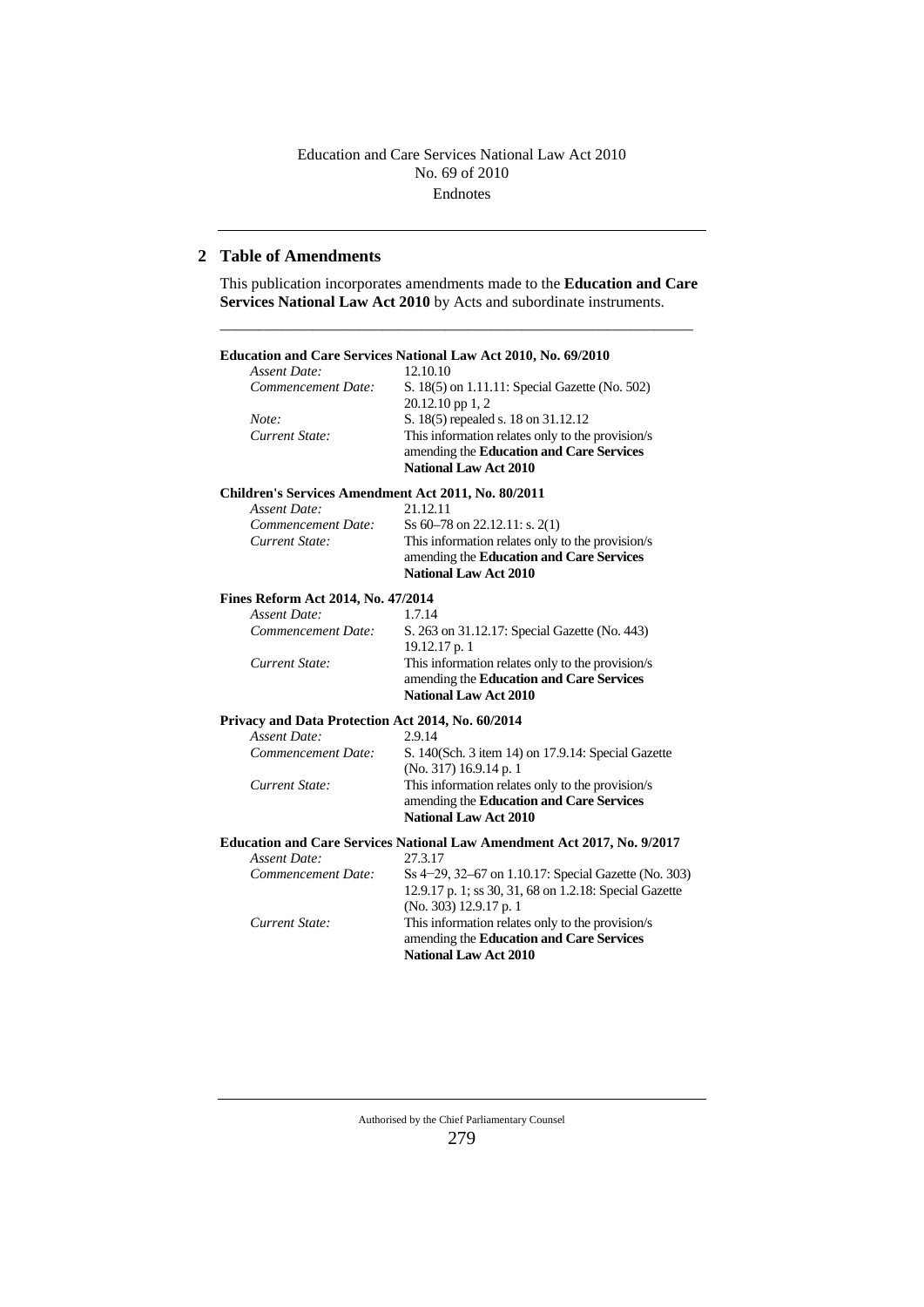## **Freedom of Information Amendment (Office of the Victorian Information**

–––––––––––––––––––––––––––––––––––––––––––––––––––––––––––––

**Commissioner) Act 2017, No. 20/2017**  *Assent Date:*<br>Commencement Date:

*Commencement Date:* S. 134(Sch. 1 item 7) on 1.9.17: s. 2(3)<br>*Current State:* This information relates only to the pro *Current State:* This information relates only to the provision/s amending the **Education and Care Services National Law Act 2010**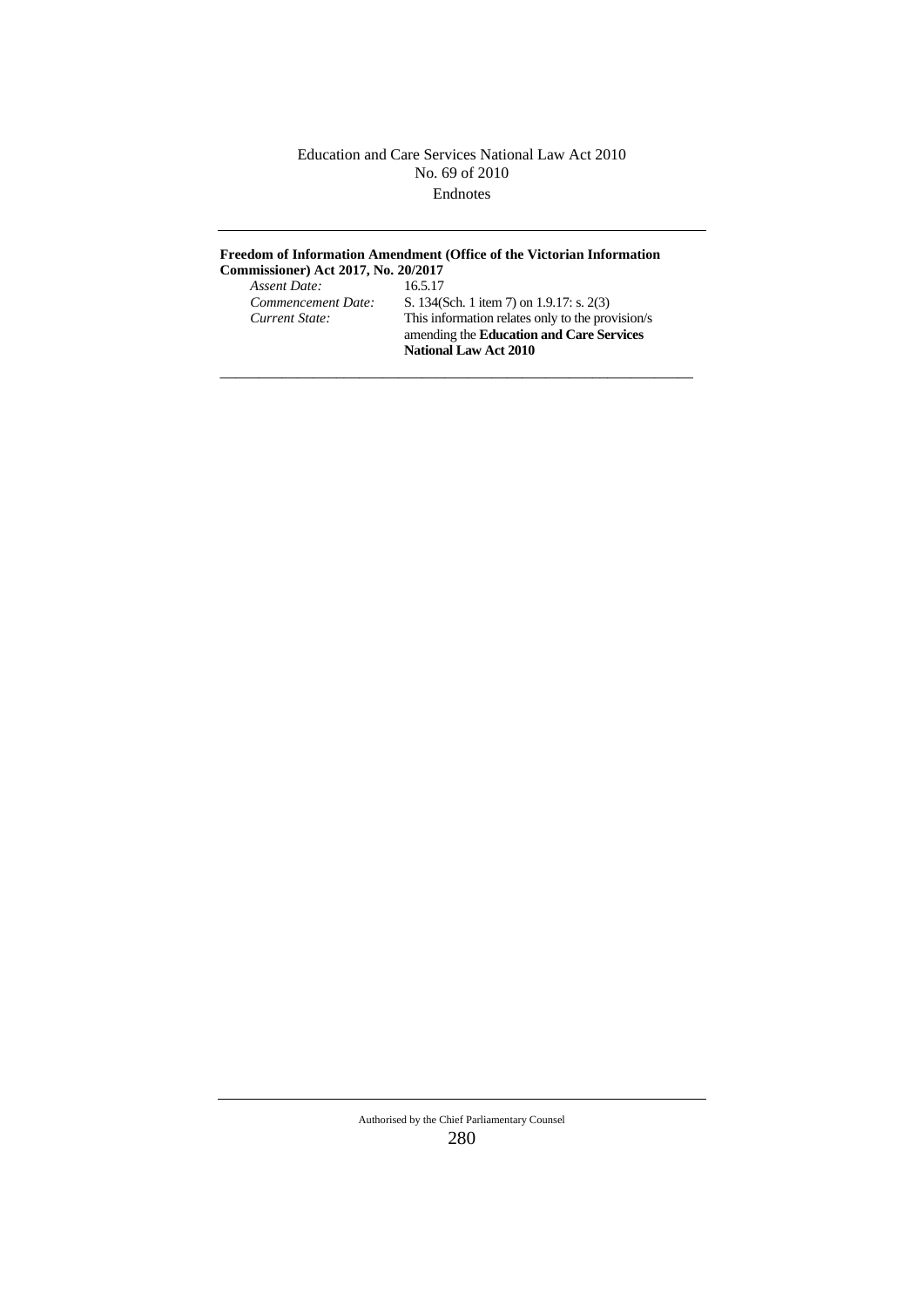### **3 Amendments Not in Operation**

This publication does not include amendments made to the **Education and Care Services National Law Act 2010** by the following Act/s.

–––––––––––––––––––––––––––––––––––––––––––––––––––––––––––––

|                    | Education and Care Services National Law Act 2010, No. 69/2010 |
|--------------------|----------------------------------------------------------------|
| Assent Date:       | 12.10.10                                                       |
| Commencement Date: | Sch. ss 330(2), 331(2) inserted on 1.10.17 by                  |
|                    | No. 9/2017: Special Gazette (No. 303) 12.9.17 p. 1             |
| Note:              | Sch. s. 330(2) provides that Sch. s. 330 expires on            |
|                    | 31.12.21; Sch. s. 331(2) provides that Sch. s. 331             |
|                    | expires on 31.12.21                                            |
| Current State:     | This information relates only to the provision/s               |
|                    | amending the <b>Education and Care Services</b>                |
|                    | <b>National Law Act 2010</b>                                   |

–––––––––––––––––––––––––––––––––––––––––––––––––––––––––––––

At the date of this publication, the following provisions amending the **Education and Care Services National Law Act 2010** were Not in Operation:

**Amending Act/s:**

**Education and Care Services National Law Act 2010, No. 69/2010**

# **Schedule**

### **330 Publication of information about certified supervisors**

(2) This section expires on 31 December 2021.

### **331 Evidentiary certificates**

(2) This section expires on 31 December 2021.